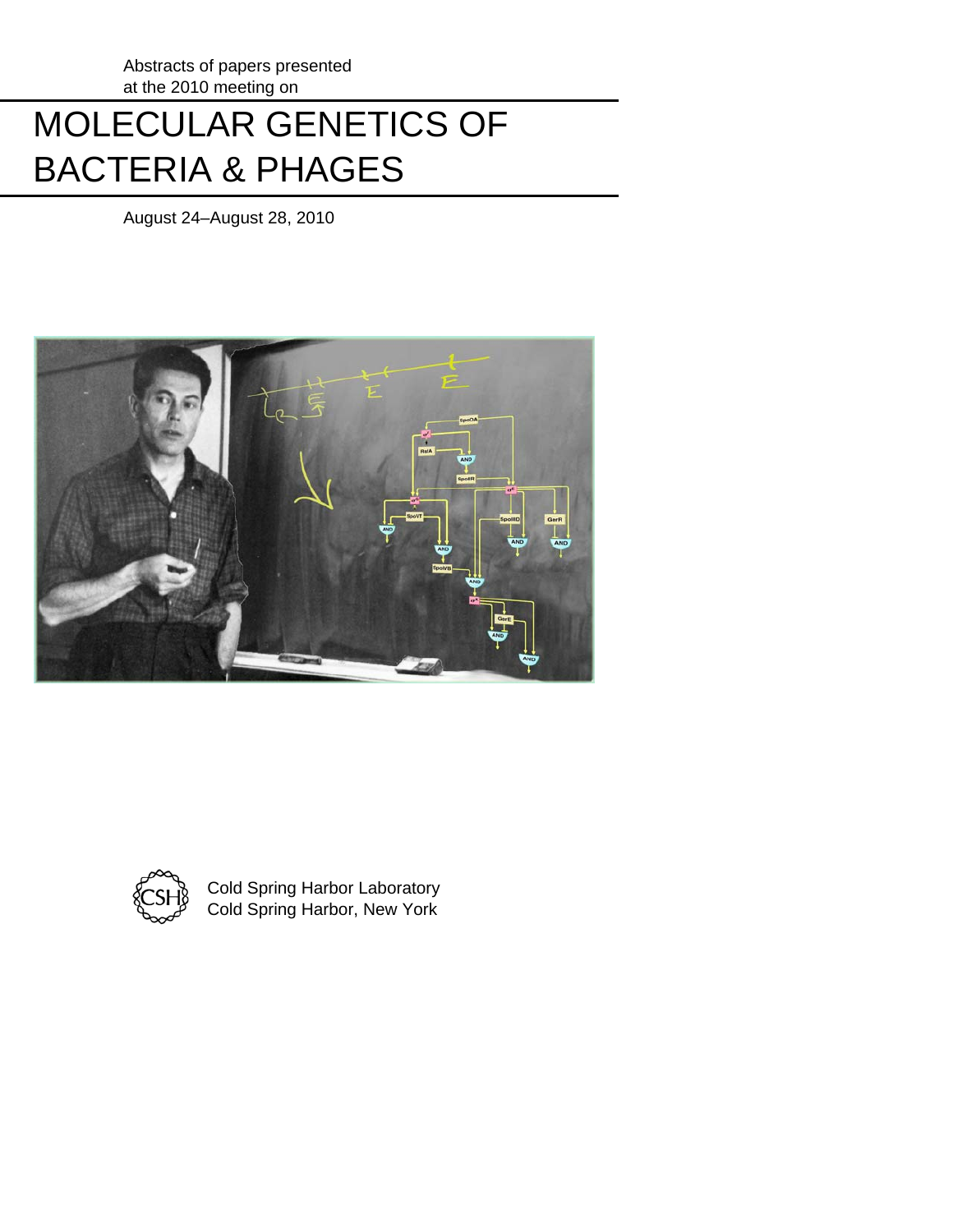# MOLECULAR GENETICS OF BACTERIA & PHAGES

August 24–August 28, 2010

Arranged by

 James Hu, *Texas A&M University* Petra Levin, *Washington University* Malcolm Winkler*, Indiana University*

> Cold Spring Harbor Laboratory Cold Spring Harbor, New York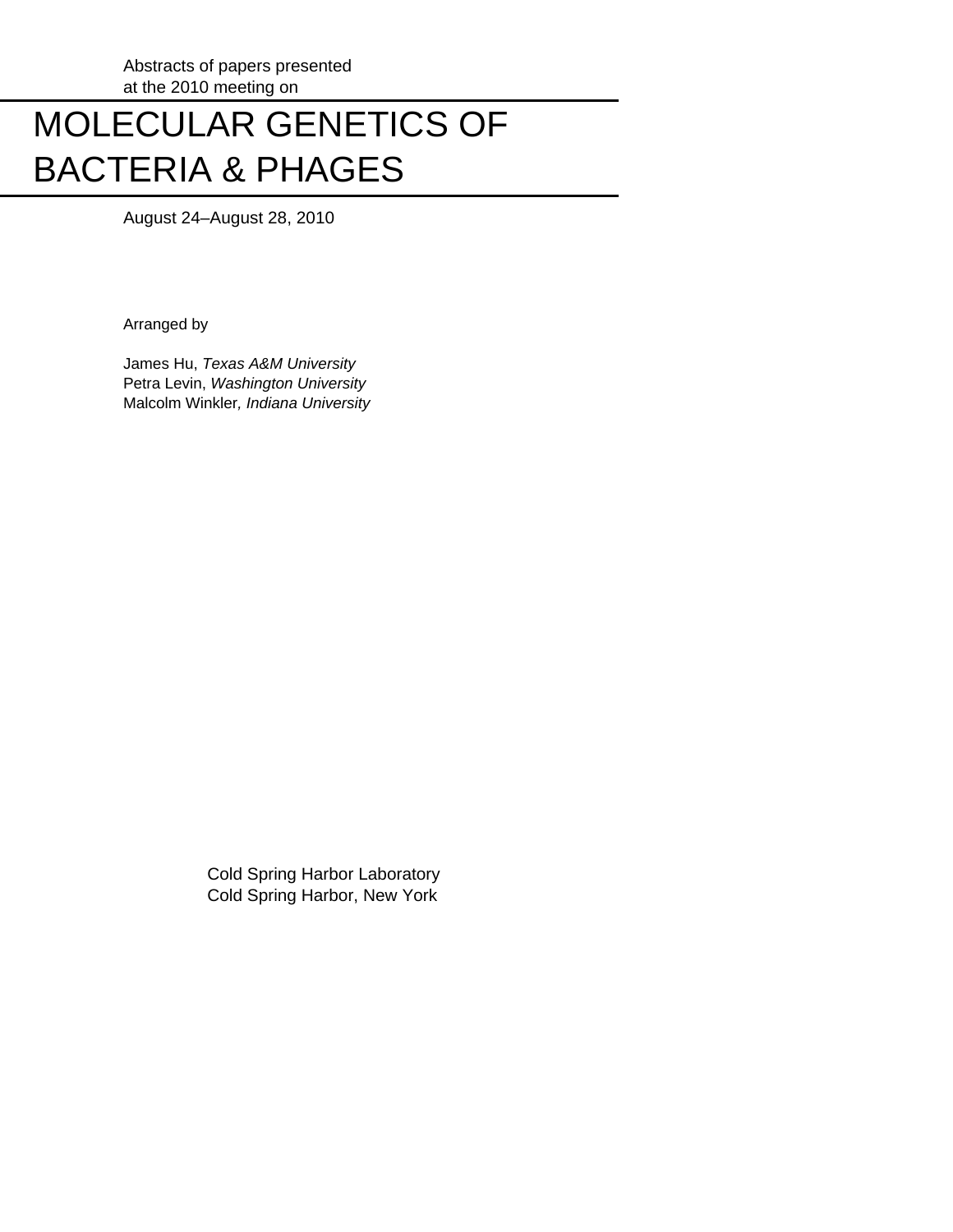This meeting was funded in part by the **National Institute of Allergy and Infectious Diseases**, a branch of the **National Institutes of Health;** and the **National Science Foundation.** 

Contributions from the following companies provide core support for the Cold Spring Harbor meetings program.

## **Corporate Sponsors**

Agilent Technologies **AstraZeneca** BioVentures, Inc. Bristol-Myers Squibb Company Genentech, Inc. GlaxoSmithKline Hoffmann-La Roche Inc. Life Technologies (Invitrogen & Applied Biosystems) Merck (Schering-Plough) Research Laboratories New England BioLabs, Inc. OSI Pharmaceuticals, Inc. Sanofi-Aventis

## **Plant Corporate Associates**

Monsanto Company Pioneer Hi-Bred International, Inc.

## **Foundations**

Hudson-Alpha Institute for Biotechnology

*Front cover:* To celebrate the 100th anniversary of the birth of Jacques Monod on Feb 9, 1910, we illustrate how Monod's ideas about regulation continue to influence our thinking about biological regulation. The illustration by Daniel Renfro modifies the famous photo of Monod and Leo Szilard at CSHL taken by Esther Bubley for Time magazine. Szilard and the material on the blackboard removed (Sorry, Dr. Szilard) and the drawings were replaced by a sketch showing how Monods basic idea of regulatory genes and relationships underlies the systems biology of a complex regulatory circuit from *B. subtilis*.

*Back cover:* Cartoon by Martin Pollock drawn in 1953 depicting Monod mentoring Mel Cohn under the smiling face of Max Delbrück. Cohn describes the left hand side: "we had destroyed all existing so-called facts, replacing them with nothing he was willing to believe (*Faits confirmés*), and we had produced nothing but wild theories." Reproduced from The Operon, Second Edition (p.7).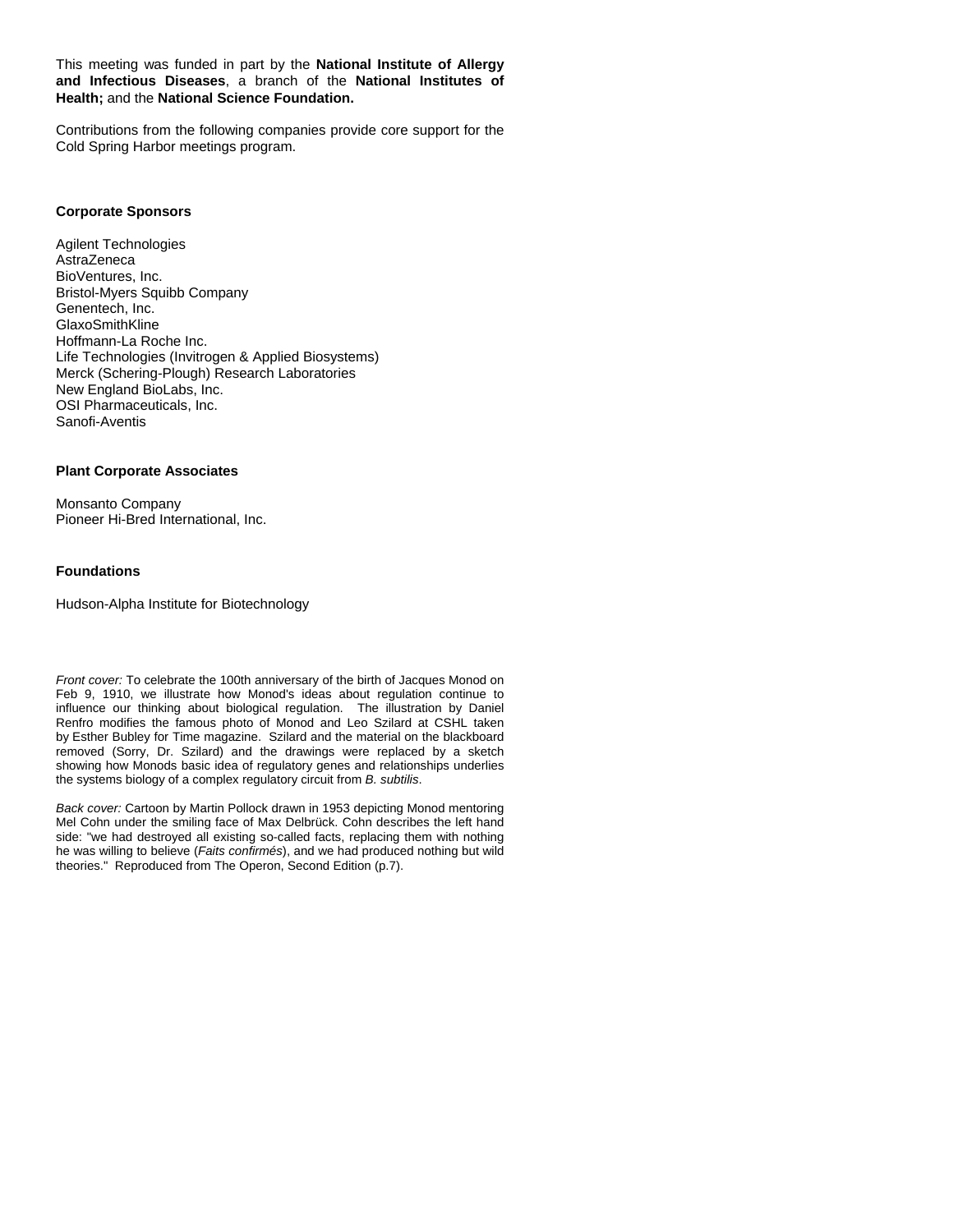## **MOLECULAR GENETICS OF BACTERIA & PHAGES**

Tuesday, August 24 – Friday, August 28, 2010

| Tuesday   | 7:30 pm   | 1 Development, Cell Signaling and Cell-<br>Cell Interactions |
|-----------|-----------|--------------------------------------------------------------|
| Wednesday | $9:00$ am | 2 Molecular Evolution, Systems Biology<br>and Genetics       |
| Wednesday | 2:00 pm   | 3 Poster Session I                                           |
| Wednesday | $4:30$ pm | Wine and Cheese Party *                                      |
| Wednesday | $7:30$ pm | 4 Bacterial Cell Surfaces                                    |
| Thursday  | $9:00$ am | 5 Bacteriophage Biology                                      |
| Thursday  | 2:00 pm   | 6 Poster Session II                                          |
| Thursday  | $4:00$ pm | <b>Hatch Echols Tennis Tournament</b>                        |
| Thursday  | $7:30$ pm | <b>7</b> Mechanism and Regulation of<br>Transcription        |
| Friday    | $9:00$ am | 8 Bacterial Metabolism and Physiology                        |
| Friday    | 1:30 pm   | 9 Translation and Posttranscriptional<br>Regulation          |
| Friday    | $5:00$ pm | <b>KEYNOTE SPEAKER</b>                                       |
|           | $6:00$ pm | <b>Banquet</b>                                               |
| Saturday  | $9:00$ am | 10 DNA Replication, Recombination and<br>Transposition       |

Poster sessions are located in *Bush Lecture Hall*

\* *Airslie Lawn*, weather permitting Mealtimes at Blackford Hall are as follows: Breakfast 7:30 am-9:00 am Lunch 11:30 am-1:30 pm Dinner 5:30 pm-7:00 pm Bar is open from 5:00 pm until late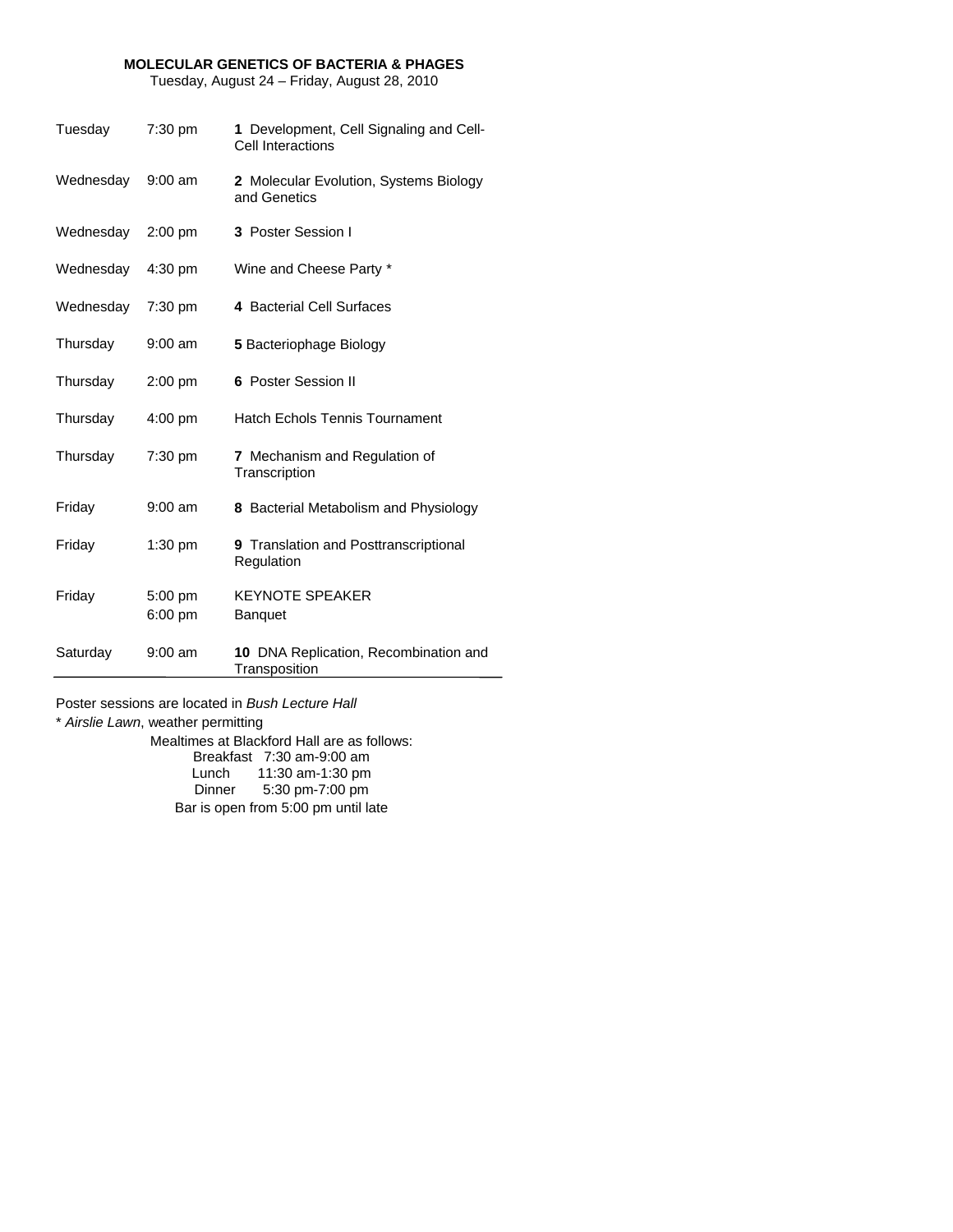Abstracts are the responsibility of the author(s) and publication of an abstract does not imply endorsement by Cold Spring Harbor Laboratory of the studies reported in the abstract.

These abstracts should not be cited in bibliographies. Material herein should be treated as personal communications and should be cited as such only with the consent of the author.

Please note that recording of oral sessions by audio, video or still photography is strictly prohibited except with the advance permission of the author(s), the organizers, and Cold Spring Harbor Laboratory.

*Printed on 100% recycled paper.*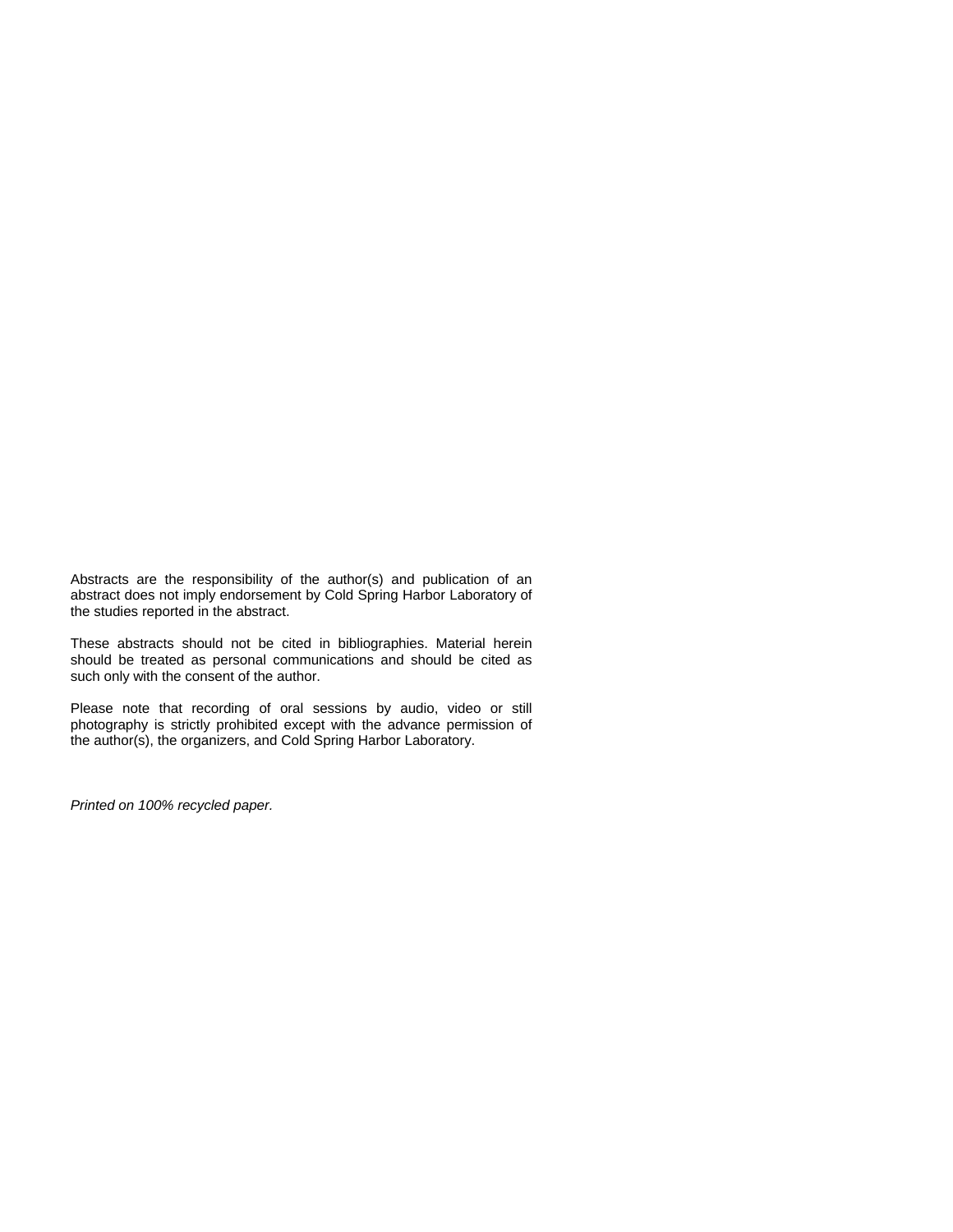# PROGRAM

# TUESDAY, August 24—7:30 PM

| <b>SESSION 1</b>                                           | DEVELOPMENT, CELL SIGNALING AND CELL-CELL<br><b>INTERACTIONS</b>                                                                                                                                                                                                  |              |
|------------------------------------------------------------|-------------------------------------------------------------------------------------------------------------------------------------------------------------------------------------------------------------------------------------------------------------------|--------------|
| <b>Chairperson:</b>                                        | M. Laub, Howard Hughes Medical Institute,<br>Massachusetts Institute of Technology, Cambridge                                                                                                                                                                     |              |
| Michael Laub.                                              | Presenter affiliation: Howard Hughes Medical Institute, Massachusetts<br>Institute of Technology, Cambridge, Massachusetts.                                                                                                                                       |              |
| <b>Bacillus anthracis</b><br>M. Koehler.                   | Functional analysis of AtxA, the major virulence gene regulator of<br>Troy G. Hammerstrom, Yeonhee Kim, Edward P. Nikonowicz, Theresa<br>Presenter affiliation: University of Texas Health Science Center-                                                        |              |
| Houston, Houston, Texas.                                   |                                                                                                                                                                                                                                                                   | $\mathbf{1}$ |
| Israel.                                                    | The escherichia coli extracellular death factor EDF induces the<br>endoribonucleolytic activity of MazF<br>Hanna Engelberg-Kulka, Maria Belizky, Haim Avshalom, Idan Yelin.<br>Presenter affiliation: Hebrew University-Medical School, Jerusalem,                | 2            |
| Marburg, Germany.                                          | Regulation of secretion of the PopC protease<br>Anna Konovalova, Lotte Sogaard-Andersen.<br>Presenter affiliation: Max-Planck Institute for Terrestrial Microbiology,                                                                                             | 3            |
| California.                                                | The role of the SipW signal peptidase of Bacillus subtilis in<br>stimulating gene expression in response to surface attachment<br>Rebecca L. Terra, Cao Guoqiang, Beth A. Lazazzera.<br>Presenter affiliation: University of California-Los Angeles, Los Angeles, | 4            |
| cholerae<br>Huajun He, David M. Raskin.<br>Houston, Texas. | Stringent response regulation of biofilm formation in Vibrio<br>Presenter affiliation: The Methodist Hospital Research Institute,                                                                                                                                 | 5            |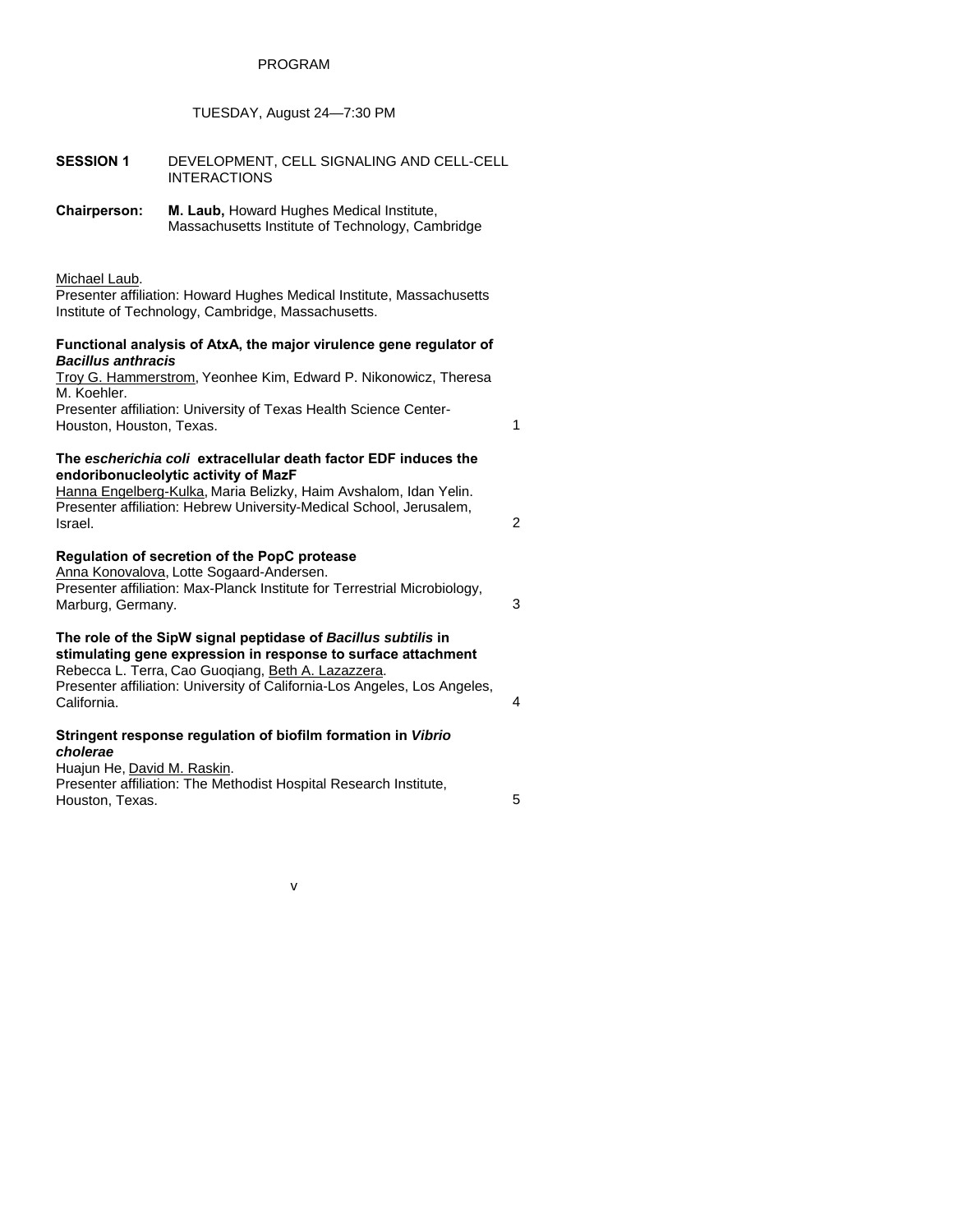## **Sequence determinants for small RNA regulation of virulence by the** *Vibrio cholerae* **quorum sensing system**

Xiaonan Zhao, Brian K. Hammer.

## Presenter affiliation: Georgia Institute of Technology, Atlanta, Georgia. 6

# **Expression of the Type III-secreted effector** *espS* **of** *Citrobacter rodentium* **is regulated by the** *croIR* **quorum sensing system**

Kevin J. Roberts, Gordon Dougan, George P. Salmond. Presenter affiliation: University of Cambridge, Cambridge, United Kingdom. 7

## **A new family of secreted bacterial proteins mediates interactions with eukaryotic cells**

Sudharsan Sathyamurthy, Magdalena Krol, Tom A. Strickland, Claire R. Wright, Jon R. Sayers.

Presenter affiliation: University of Sheffield Medical School, Sheffield, United Kingdom. 8

# WEDNESDAY, August 25—9:00 AM

- **SESSION 2** MOLECULAR EVOLUTION, SYSTEMS BIOLOGY AND **GENOMICS**
- **Chairperson: M. Giglio,** University of Maryland School of Medicine, **Baltimore**

## **Reference genomes at the Human Microbiome Project (HMP) Data Analysis and Coordination Center (DACC)**

Michelle Giglio, Heather Creasy, Joshua Orvis, Jonathan Crabtree, Konstantinos Liolios, Amy Chen, Amrita Pati, Konstantinos Mavrommatis, Victor Felix, Najveet Singh, Todd Desantis, Rob Knight, Gary Andersen, Victor Markowitz, Nikos Kyrpides, Jennifer Wortman, Owen White.

Presenter affiliation: University of Maryland School of Medicine, Baltimore, Maryland. 9

## **Mining the** *E. coli* **genome for the stress-induced-mutagenesis gene network**

Abu Amar M. Al Mamun, Mary-Jane Lombardo, Susan M. Rosenberg. Presenter affiliation: Baylor College of Medicine, Houston, Texas. 10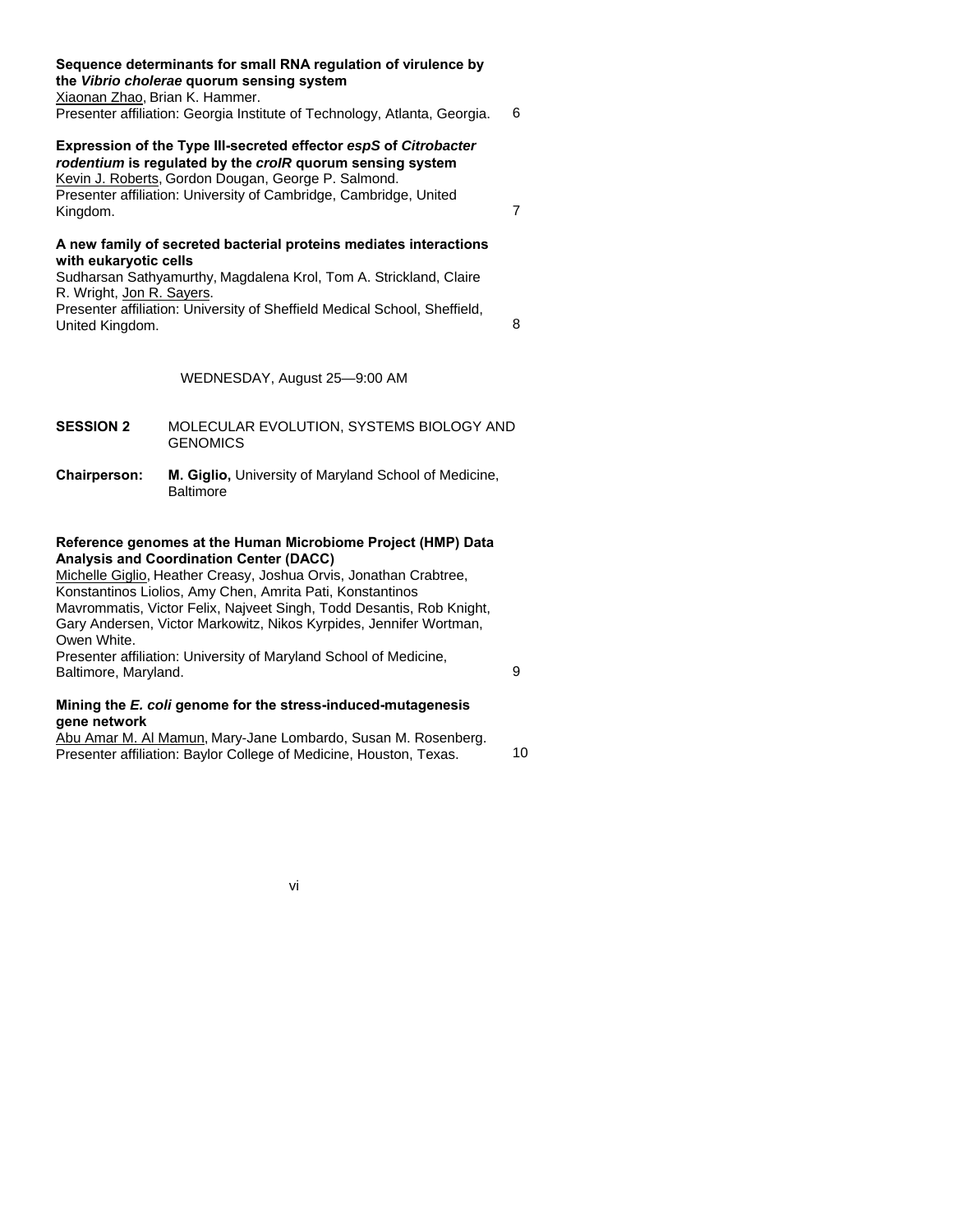| Inverting a paradigm-Molecular characterization of Escherichia<br>coli insertion mutants altered in their response to chemicals<br>Robert A. LaRossa, Dana R. Smulski, Vasantha Nagarajan.                                             |    |
|----------------------------------------------------------------------------------------------------------------------------------------------------------------------------------------------------------------------------------------|----|
| Presenter affiliation: DuPont Company, Wilmington, Delaware.                                                                                                                                                                           | 11 |
| Are transposons selfish?<br>Robert A. Edwards.<br>Presenter affiliation: San Diego State University, San Diego, California;                                                                                                            |    |
| Argonne National Laboratory, Argonne, Illinois.                                                                                                                                                                                        | 12 |
| Economical evolution-Microbes optimize the synthetic cost of<br>extracellular proteins<br>Daniel R. Smith, Matthew R. Chapman.<br>Presenter affiliation: University of Michigan, Ann Arbor, Michigan.                                  | 13 |
| Self-targeting by the prokaryotic CRISPR immune system-Gene<br>regulation or autoimmunity?<br>Adi Stern, Leeat Keren, Omri Wurtzel, Gil Amitai, Rotem Sorek.<br>Presneter affiliation: Weizmann Institute of Science, Rehovot, Israel. | 14 |
| The E. coli-phage lambda protein interaction network<br>Sonja Blasche, Peter Uetz.<br>Presenter affiliation: German Cancer Research Center, Heidelberg,<br>Germany.                                                                    | 15 |
| Discovery of novel pathways using comparative genomics<br>Luciana Ferrer, Alexander G. Shearer, Peter D. Karp.<br>Presenter affiliation: SRI International, Menlo Park, California.                                                    |    |
| Oligonucleotides stimulate genomic alterations of Legionella<br>pneumophila<br>Andrew Bryan, Michele S. Swanson.<br>Presenter affiliation: University of Michigan Medical School, Ann Arbor,<br>Michigan.                              | 17 |
| WEDNESDAY, August 25-2:00 PM                                                                                                                                                                                                           |    |
| <b>SESSION 3</b><br><b>POSTER SESSION I</b>                                                                                                                                                                                            |    |
| Ribonuclease P-Why is it essential in E. coli?                                                                                                                                                                                         |    |

Ankit Agrawal, Sidney R. Kushner. Presenter affiliation: University of Georgia, Athens, Georgia. 18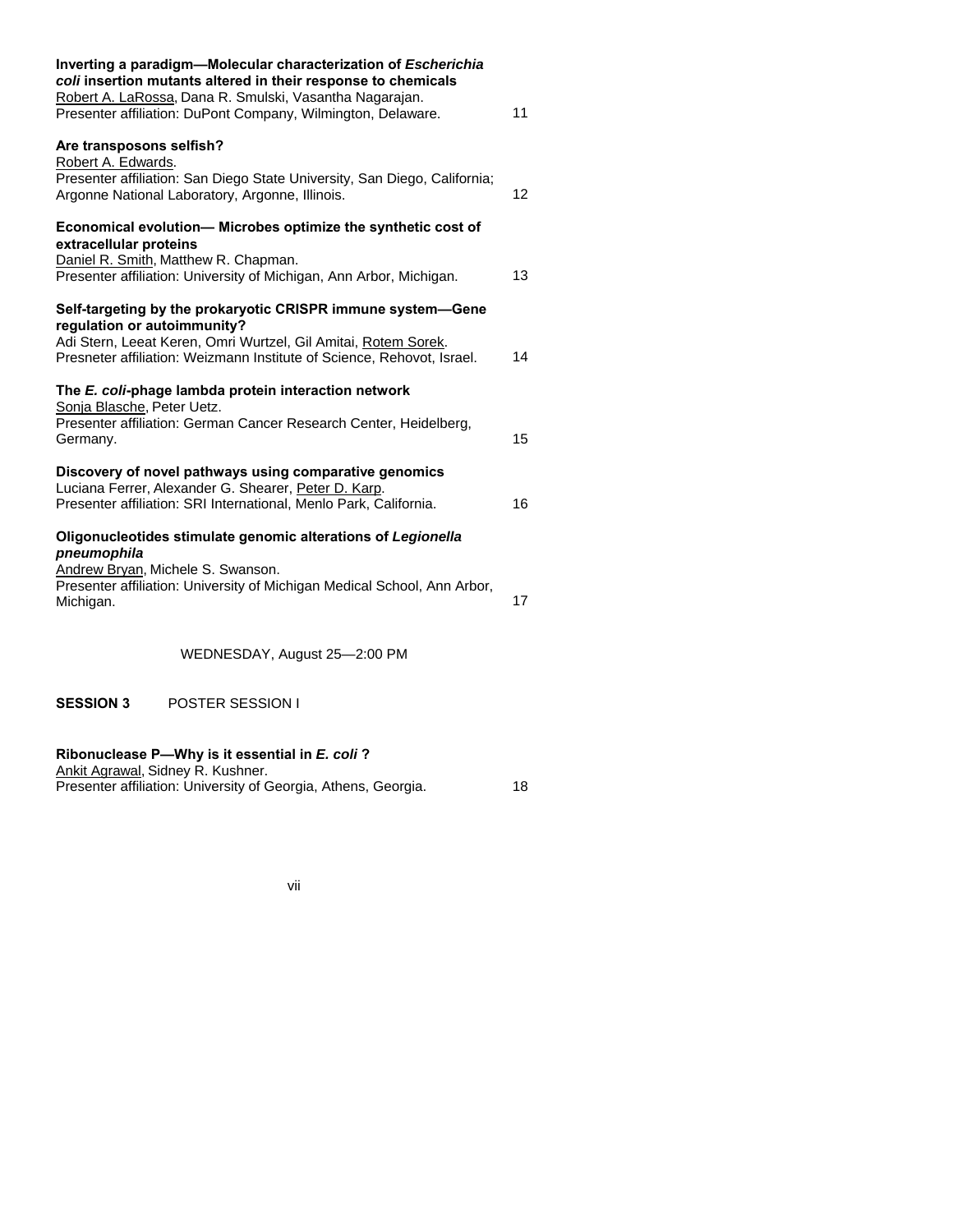| A high-throughput screen for small molecule inhibitors of ToxT,<br>a virulence gene activator in Vibrio cholerae<br>Rebecca Anthouard, Martha Larsen, Victor DiRita.<br>Presenter affiliation: University of Michigan, Ann Arbor, Michigan.                                               | 19 |
|-------------------------------------------------------------------------------------------------------------------------------------------------------------------------------------------------------------------------------------------------------------------------------------------|----|
| Novel inter-relationships between RNA degradation and factor-<br>dependent transcription termination in E. coli<br>K Anupama, J Krishna Leela, J Gowrishankar.<br>Presenter affiliation: Centre for DNA Fingerprinting and Diagnostics,                                                   |    |
| Hyderabad, India.                                                                                                                                                                                                                                                                         | 20 |
| Characterisation of hda suppressor mutants (hsm's)<br>Louise Bjørn, Godefroid Charbon, Ole Skovgaard, Leise Riber, Anders<br>Løbner-Olesen.                                                                                                                                               |    |
| Presenter affiliation: Roskilde University, Roskilde, Denmark.                                                                                                                                                                                                                            | 21 |
| Genetical engineering of the gp37, gp38 and gp12 T4<br>bacteriophage genes involved in the phage-host recognition with<br>Escherichia coli                                                                                                                                                |    |
| Flavie Pouillot, Helene Blois, Julien Noelig, Francois Iris.<br>Presenter affiliation: Pherecydes Pharma, Romainville, France.                                                                                                                                                            | 22 |
| The replication initiation proteins DnaD and DnaB associate with<br>DnaA at its secondary targets in Bacillus subtilis<br>Houra Merrikh, Wiep K. Smits, Carla Y. Bonilla, Alan D. Grossman.<br>Presenter affiliation: Massachusetts Institute of Technology,<br>Cambridge, Massachusetts. | 23 |
|                                                                                                                                                                                                                                                                                           |    |
| In-vivo, Single-molecule Characterization of the MinCDE System's<br><b>Localization and Dynamics</b><br>Jackson A. Buss, Carla H. Coltharp, Rene Kessler, Jie Xiao.<br>Presenter affiliation: Johns Hopkins University, Baltimore, Maryland.                                              | 24 |
| SegA contributes to control the amount of DnaA molecules<br>available for initiation of replication                                                                                                                                                                                       |    |
| Godefroid Charbon, Leise Riber, Louise Bjørn, Ole Skovgaard, Anders<br>Løbner-Olesen.                                                                                                                                                                                                     |    |
| Presenter affiliation: Roskilde University, Roskilde, Denmark.                                                                                                                                                                                                                            | 25 |
| The tRNase colicin D undergoes endoproteolytic cleavage during<br>its import into the cytoplasm of target cells<br>Mathieu Chauleau, Liliana Mora, Miklos de Zamaroczy.                                                                                                                   |    |
| Presenter affiliation: CNRS UPR 9073, Paris, France.                                                                                                                                                                                                                                      | 26 |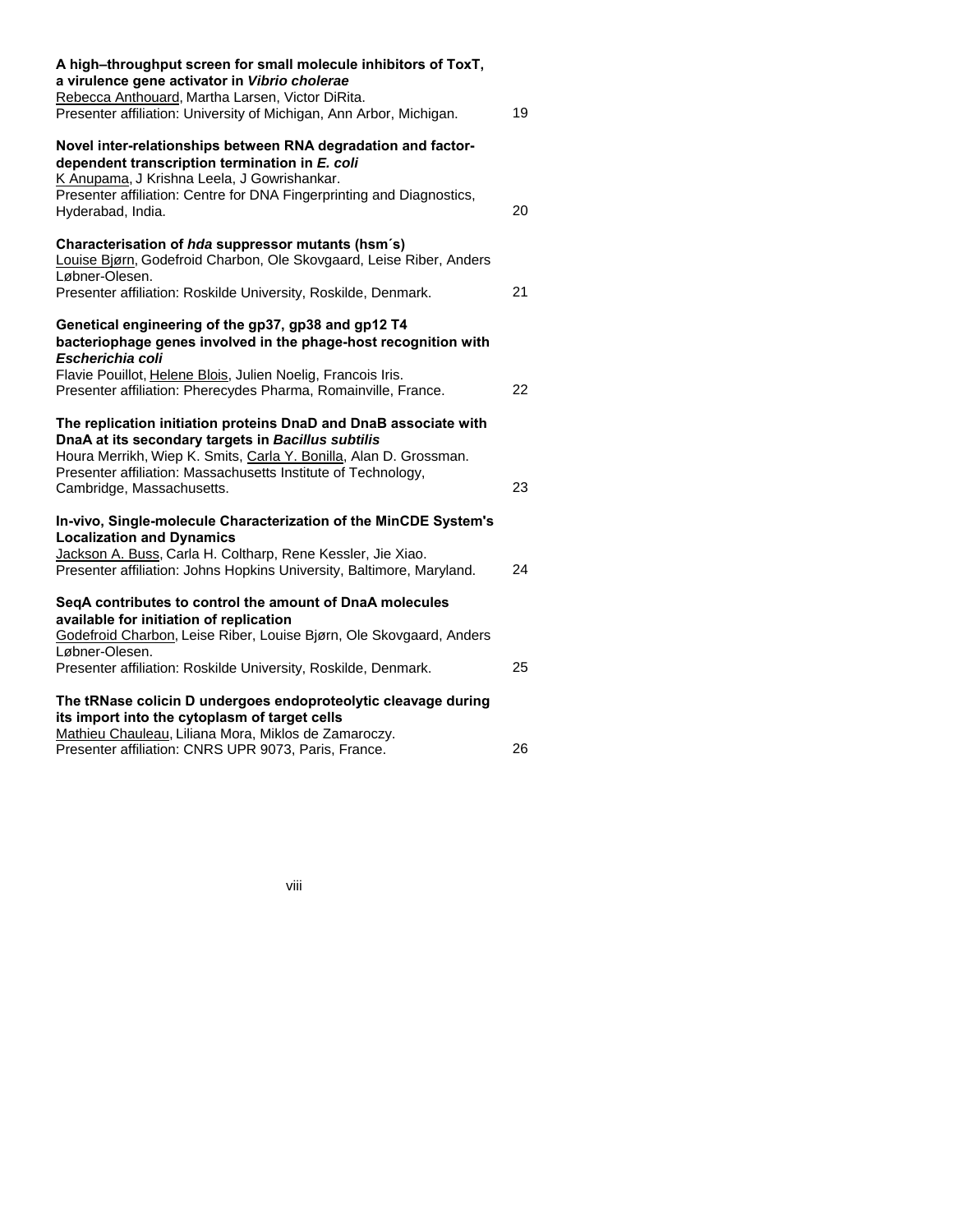| Regulation of the STM2209-STM2208 operon of Salmonella<br>enterica by Dam methylation and OxyR<br>Ignacio Cota, Josep Casadesús.                                                                                                                                         |    |
|--------------------------------------------------------------------------------------------------------------------------------------------------------------------------------------------------------------------------------------------------------------------------|----|
| Presenter affiliation: University of Seville, Seville, Spain.                                                                                                                                                                                                            | 27 |
| cis-acting elements controlling expression of the master<br>virulence regulator atxA in Bacillus anthracis<br>Jennifer L. Dale, Theresa M. Koehler.                                                                                                                      |    |
| Presenter affiliation: University of Texas Health Science Center<br>Houston, Houston, Texas.                                                                                                                                                                             | 28 |
| Iron regulation of amyloidogenic curli fibers<br>William DePas, Matthew Chapman.<br>Presenter affiliation: University of Michigan, Ann Arbor, Michigan.                                                                                                                  | 29 |
| AUG triplets in the aroL untranslated region influence aroL<br>expression and bind ribosomes independently of a Shine-<br>Dalgarno sequence in Escherichia coli                                                                                                          |    |
| Racheal A. Desmone, Lenny T. Buller, Gary R. Janssen.<br>Presenter affiliation: Miami University, Oxford, Ohio.                                                                                                                                                          | 30 |
| A widespread family of polymorphic contact-dependent toxin<br>delivery systems in bacteria<br>Stephanie K. Aoki, Elie J. Diner, Stephen J. Poole, Bruce A. Braaten,                                                                                                      |    |
| Christopher S. Hayes, David A. Low.<br>Presenter affiliation: University of California-Santa Barbara (UCSB),<br>Santa Barbara, California.                                                                                                                               | 31 |
| Identifying And characterizing the Toxt and H-Ns binding sites in<br>the cholera toxin promoter of Vibrio cholerae<br>Jennifer Dittmer, Jeffrey H. Withey.                                                                                                               |    |
| Presenter affiliation: Wayne State University, Detroit, Michigan.                                                                                                                                                                                                        | 32 |
| The complete genome sequences of Helicobacter pylori strain<br>SS1-Sequencing a partially clonal population<br>Jenny Draper, David Bernick, Nader Pourmand, Karen Ottemann,<br>Kevin Karplus.                                                                            |    |
| Presenter affiliation: University of California at Santa Cruz, Santa Cruz,<br>California.                                                                                                                                                                                | 33 |
| PhAnToMe (Phage Annotation Tools and Methods)-A platform<br>for phage annotation and comparative genomics<br>Ramy K. Aziz, Bhakti Dwivedi, Joe Anderson, Bonnie Hurwitz, JP<br>Massar, Matthew Sullivan, Jeff Elhai, Mya Breitbart, Ross Overbeek,<br>Robert A. Edwards. |    |
| Presenter affiliation: San Diego State University, San Diego, California.                                                                                                                                                                                                | 34 |

ix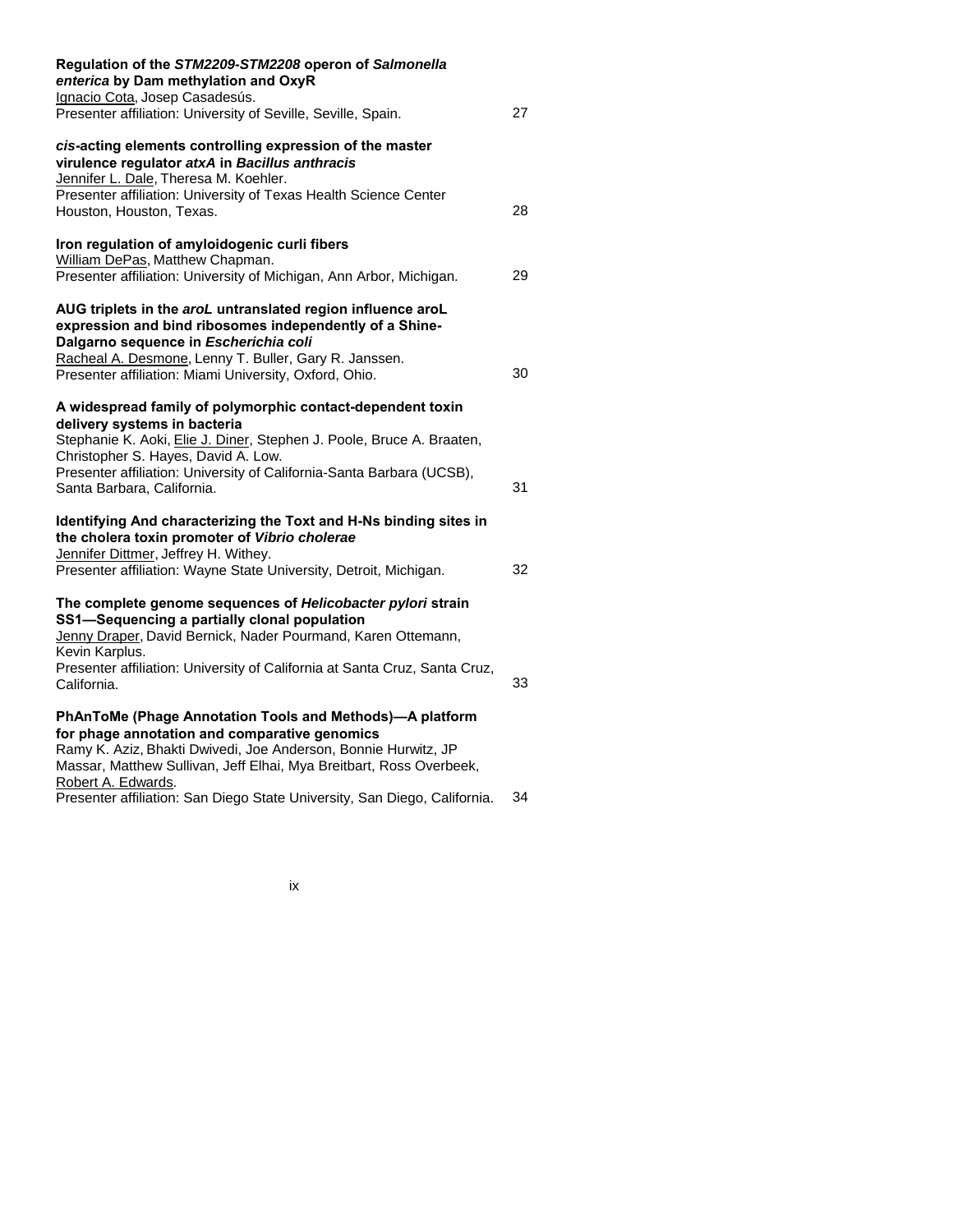| Identifying factors that inhibit bacterial amyloid assembly<br>Margery L. Evans, Matthew R. Chapman.                                                                                    |    |
|-----------------------------------------------------------------------------------------------------------------------------------------------------------------------------------------|----|
| Presenter affiliation: University of Michigan, Ann Arbor, Michigan.                                                                                                                     | 35 |
| Characterisation of the conserved hypothetical ygfYX genes in<br><b>Serratia</b>                                                                                                        |    |
| Matthew B. McNeil, James S. Clulow, Marina Iglesias Cans, Thomas<br>Paterson, Peter C. Fineran.                                                                                         |    |
| Presenter affiliation: University of Otago, Dunedin, New Zealand.                                                                                                                       | 36 |
| Structure-function relationship between the bacteriophage CTX <sub>Q</sub><br>with Vibrio cholerae type IV pili                                                                         |    |
| Kristian Franer, Matthew K. Waldor, Lisa Craig, Henning Sørum,<br>Hanne C. Winther-Larsen.                                                                                              |    |
| Presenter affiliation: Norwegian School of Veterinary Science, Oslo,<br>Norway.                                                                                                         | 37 |
| Identification of new iron-regulated genes in Caulobacter<br>crescentus using a transposon mutant library<br>José F. da Silva Neto, Marilis V. Marques.                                 |    |
| Presenter affiliation: University of São Paulo, São Paulo, Brazil.                                                                                                                      | 38 |
| Nonstop mRNA decay initiates at the ribosome<br>Zhiyun Ge, Preeti Mehtaakarzai, Jamie Richards, Wali Karzai.<br>Presenter affiliation: Stony Brook University, Stony Brook, New York.   | 39 |
| Diversity of type II bacterial toxin-antitoxin systems<br>Nathalie Goeders, Raphaël Leplae, Laurence Van Melderen.<br>Presenter affiliation: ULB-IBMM, Gosselies, Belgium.              | 40 |
| Priming of transcription initiation with nanoRNAs in vivo<br>Seth Goldman, Irina Vvedenskaya, Josh Sharp, Simon Dove, Bryce<br>Nickels.                                                 |    |
| Presenter affiliation: Rutgers University, Piscataway, New Jersey.                                                                                                                      | 41 |
| Structure/function analysis of RbgA, an essential GTPase<br>required for ribosome biogenesis in Bacillus subtilis<br>Megha Gulati, David Achila, Anand Baskaran, Balaji Prakash, Robert |    |
| A. Britton.<br>Presenter affiliation: Michigan State University, East Lansing,<br>Michigan.                                                                                             | 42 |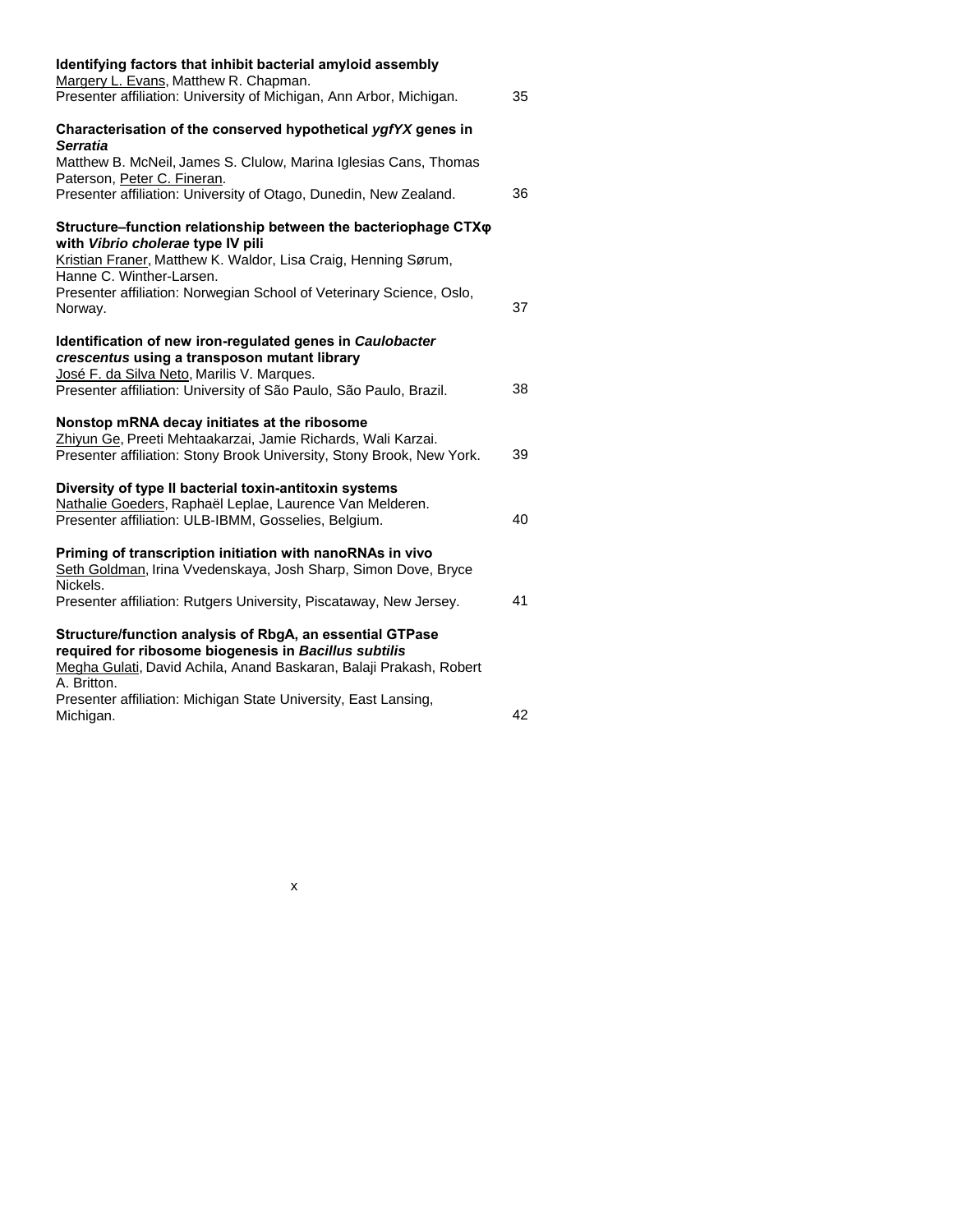| The transcriptional feedback in the $\sigma^E$ response of <i>Escherichia</i><br>coli                                                                                                                                                                                                                                             |    |
|-----------------------------------------------------------------------------------------------------------------------------------------------------------------------------------------------------------------------------------------------------------------------------------------------------------------------------------|----|
| Monica S. Guo, Carol A. Gross.<br>Presenter affiliation: University of California-San Francisco, San<br>Francisco, California.                                                                                                                                                                                                    | 43 |
| Role of RNA/DNA hybrids in initiating stress-induced<br>mutagenesis and non-homologous recombination<br>Hallie Wimberly, Philp C. Thornton, Priya Sivaramakrishnan, Susan M.<br>Rosenberg, Philip J. Hastings.<br>Presenter affiliation: Baylor College of Medicine, Houston, Texas.                                              | 44 |
| A sugar transferase regulating cell size homeostasis in<br>Escherichia coli<br>Norbert Hill, Petra Levin.<br>Presenter affiliation: Washington University in St. Louis, St. Louis,<br>Missouri.                                                                                                                                   | 45 |
| Unifying our knowledge about E. coli as a model organism<br>Cathy Ball, Jim Hu, Peter Karp, Debby Siegele, Paul Thomas.<br>Presenter affiliation: Texas A&M University, College Station, Texas.                                                                                                                                   | 46 |
| A mutation within the $\beta$ subunit of E.coli RNA polymerase impairs<br>transcription from bacteriophage T4 middle promoters<br>Tamara D. James, Michael Cashel, Deborah M. Hinton.<br>Presenter affiliation: NIDDK, National Institutes of Health, Bethesda,<br>Maryland; NYU School of Medicine, New York, New York New York. | 47 |
| Homeostasis of intracellular GTP and ATP pools in Lactococcus<br>lactis stains with lowered GMP flux<br>Christian B. Jendresen, Stine G. Jessing, Jakob B. Haaber, Jan<br>Martinussen, Mogens Kilstrup.<br>Presenter affiliation: Technical University of Denmark, Lyngby,<br>Denmark.                                            | 48 |
| Participation of a chromosome segregation protein ParAl of<br>Vibrio cholerae in chromosome replication<br>Ryosuke Kadoya, JongHwan Baek, Dhruba K. Chattoraj.<br>Presenter affiliation: National Institutes of Health, Bethesda, Maryland.                                                                                       | 49 |
| EcoCyc and EcoliHub - 43 E. coli and Shigella genomes<br>Ingrid M. Keseler, Suzanne Paley, Tomer Altman, Vijay Jaswal, Peter<br>D. Karp.<br>Presenter affiliation: SRI International, Menlo Park, California.                                                                                                                     | 50 |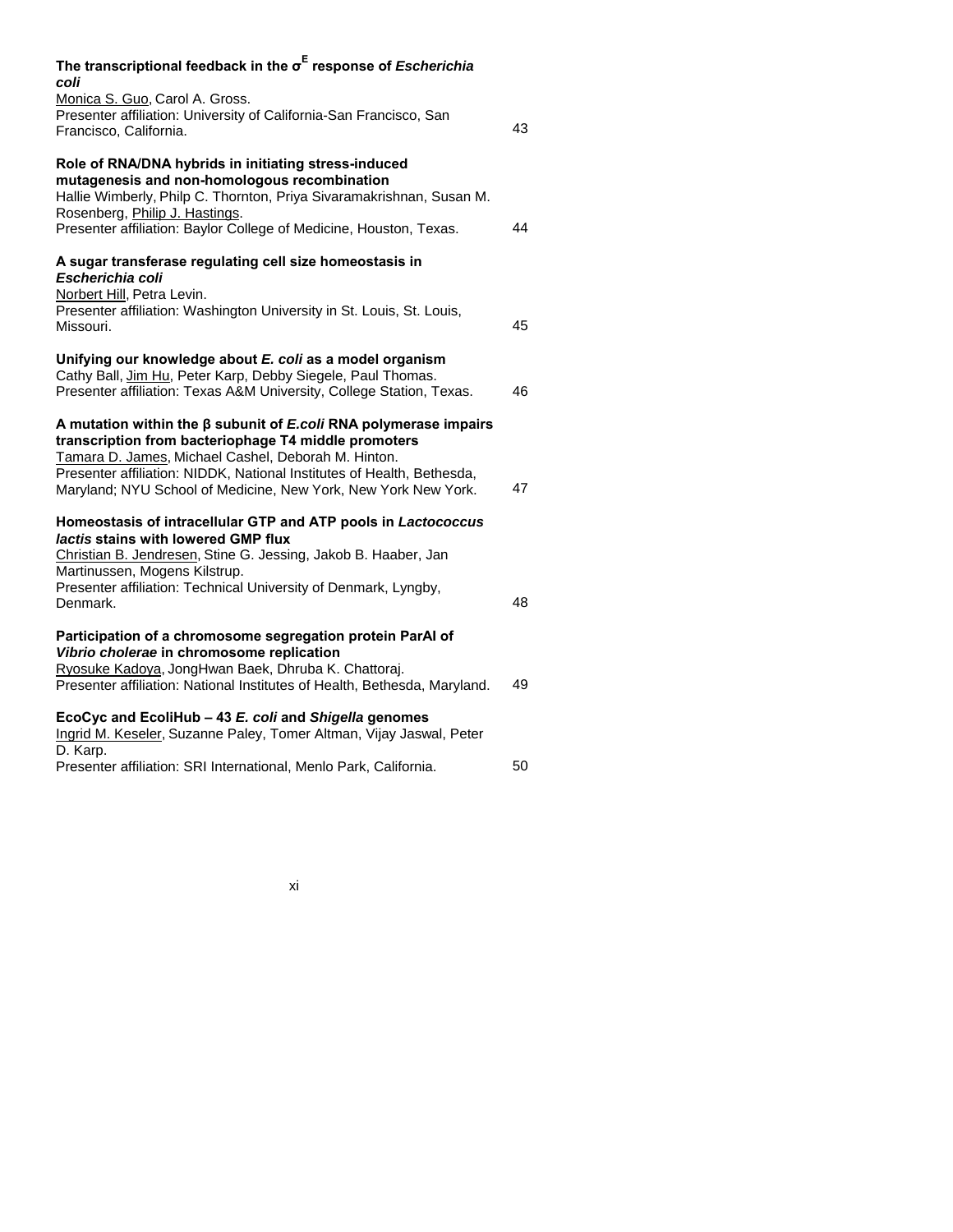| Novel small envelope proteins regulated by the CpxAR two-<br>component envelope stress response of Escherichia coli<br>Shannon K. Leblanc, Nancy L. Price, Brittany Tetreault, Tracy L.<br>Raivio.                                                                                       |    |
|------------------------------------------------------------------------------------------------------------------------------------------------------------------------------------------------------------------------------------------------------------------------------------------|----|
| Presenter affiliation: University of Alberta, Edmonton, Canada.                                                                                                                                                                                                                          | 51 |
| In vivo transcription and translation dynamics of the galactose<br>operon in Escherichia coli<br>Heon M. Lim, Sang Chun Ji, Xun Wang, Sang Hoon Yun, Heung Jin<br>Jeon, Hee Jung Lee.<br>Presenter affiliation: Chungnam National University, Taejon, South<br>Korea.                    | 52 |
| Synthetic peptide inhibitors of DNA replication in Staphylococcus<br>aureus<br>Susanne Kjelstrup, Anders Lobner-Olesen.<br>Presenter affiliation: Roskilde University, Roskilde, Denmark.                                                                                                | 53 |
| Specific detection of Salmonellal and Escherichia coli strains by<br>using ELISA with bacteriophages as recognition agents<br>Ewelina Klawitter, Danuta Kunikowska, Ewa Tokarska- Pietrzak, Halina<br>Dziadziuszko, Joanna M. Los, Piotr Golec, Grzegorz Wegrzyn, Marcin<br><u>Los</u> . |    |
| Presenter affiliation: University of Gdansk, Gdansk, Poland; Institute of<br>Physical Chemistry, Polish Academy of Sciences, Warsaw, Poland.                                                                                                                                             | 54 |
| Influence of the bacteriophage $\lambda$ exo-xis region on efficiency of<br>prophage induction                                                                                                                                                                                           |    |
| Joanna M. Los, Ewa Bukowska, Marcin Los, Grzegorz Wegrzyn.<br>Presenter affiliation: University of Gdansk, Gdansk, Poland.                                                                                                                                                               | 55 |

WEDNESDAY, August 25—4:30 PM

# **Wine and Cheese Party**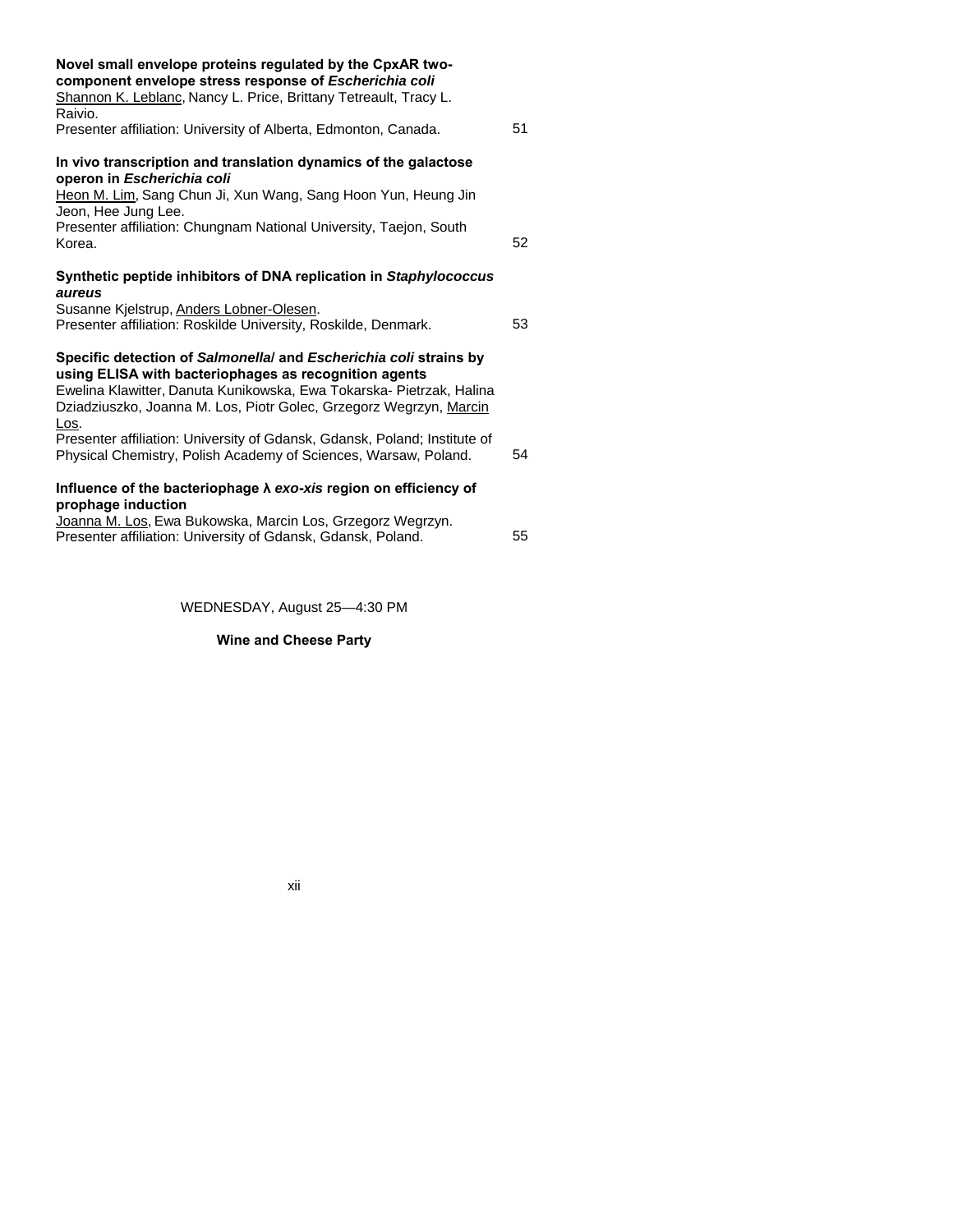# WEDNESDAY, August 25—7:30 PM

| <b>SESSION 4</b>                           | <b>BACTERIAL CELL SURFACES</b>                                                                                                                                                                                                                                    |    |
|--------------------------------------------|-------------------------------------------------------------------------------------------------------------------------------------------------------------------------------------------------------------------------------------------------------------------|----|
| <b>Chairperson:</b>                        | R. Young, Texas A&M University, College Station                                                                                                                                                                                                                   |    |
| of E. coli by $\lambda$                    | Spanin-mediated outer membrane disruption is required for lysis<br>Joel D. Berry, Manoj Rajaure, Ry Young.<br>Presenter affiliation: Texas A&M University, College Station, Texas.                                                                                | 56 |
| Norway.                                    | Localization of the bacteriocin binding site on the receptor<br>Morten Kjos, Zhian Salehian, Ingolf F. Nes, Dzung B. Diep.<br>Presenter affiliation: Norwegian University of Life Sciences, Ås,                                                                   | 57 |
|                                            | RseB modulates the $\sigma^E$ stress response pathway in Escherichia                                                                                                                                                                                              |    |
| coli<br>Francisco, California.             | Rachna Chaba, Jungsan Sohn, Robert T. Sauer, Carol A. Gross.<br>Presenter affiliation: University of California San Francisco, San                                                                                                                                | 58 |
| dependent transporters<br>York.            | Using black lipid membranes to probe transport through TonB-<br>Eshwar Udho, Karen Jakes, Alan Finkelstein.<br>Presenter affiliation: Albert Einstein College of Medicine, Bronx, New                                                                             | 59 |
|                                            | The role of the type V autotransporter XatA in Xylella fastidiosa                                                                                                                                                                                                 |    |
| virulence<br>Michele Igo, Ayumi Matsumoto. | Presenter affiliation: University of California, Davis, Davis, California.                                                                                                                                                                                        | 60 |
| Lesser, Anuradha Janakiraman.              | Identification and characterization of a stabilizer of the essential<br>cell division protein FtsZ in Escherichia coli<br>Jorge M. Durand-Heredia, Helen H. Yu, Sacha De Carlo, Cammie F.<br>Presenter affiliation: The City College of CUNY, New York, New York. | 61 |
|                                            | The changing oscillation patterns of Min proteins before                                                                                                                                                                                                          |    |
| cytokinesis<br>Houston, Texas.             | Jennifer R. Juarez, William Margolin.<br>Presenter affiliation: University of Texas-Houston Medical School,                                                                                                                                                       | 62 |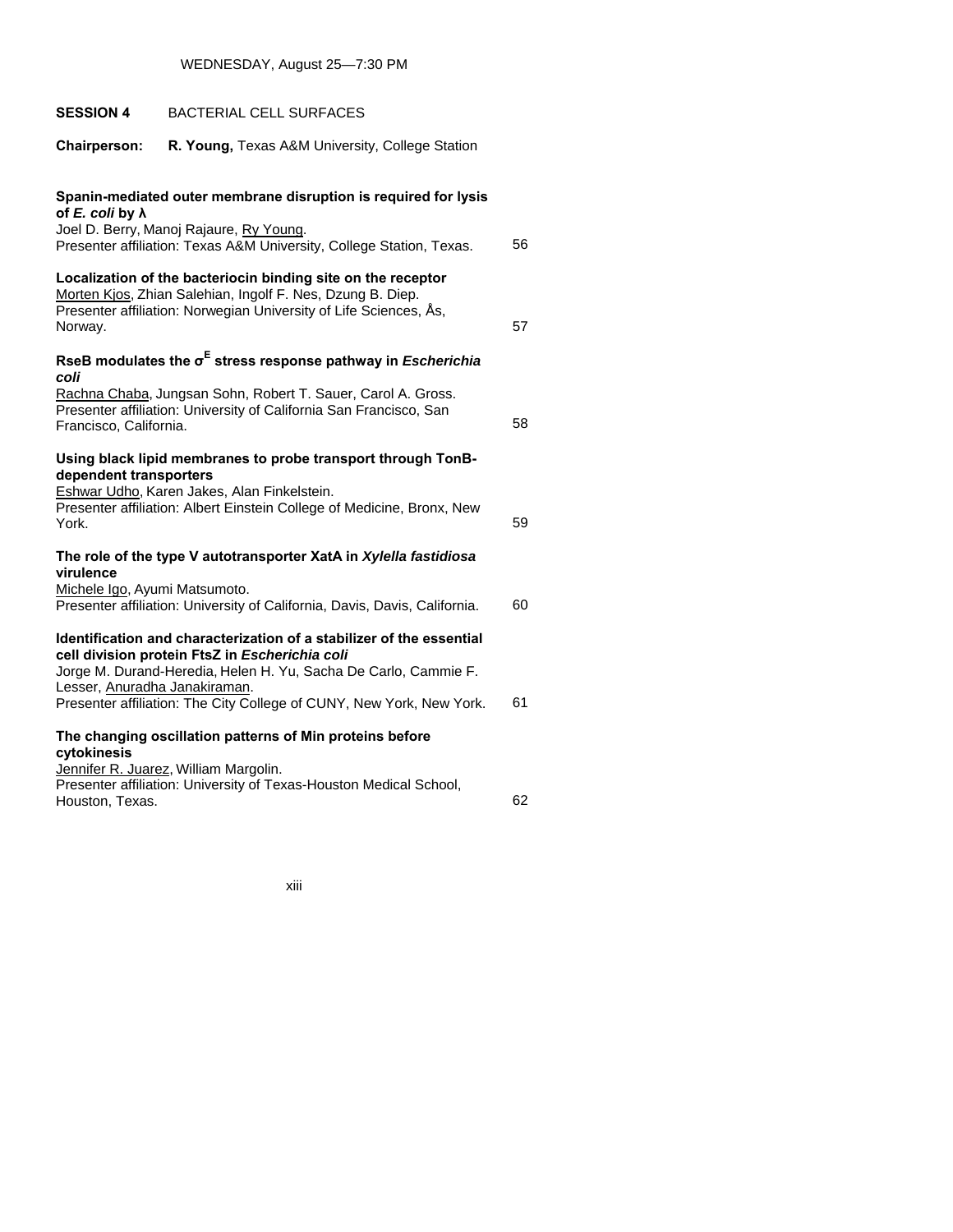| E.coli cell constriction<br>Bing Liu, Piet de Boer.<br>Ohio. | Roles of FtsN and other proteins with a SPOR domain in starting<br>Presenter affiliation: Case Western Reserve Univerisity, Cleveland,                                                                                                                    | 63 |
|--------------------------------------------------------------|-----------------------------------------------------------------------------------------------------------------------------------------------------------------------------------------------------------------------------------------------------------|----|
| degradation<br>Health, Bethesda, Maryland.                   | ClpXP modulates cell division in E. coli after formation of the<br>FtsZ-ring by a mechanism that involves ATP-dependent<br>Jodi L. Camberg, Joel R. Hoskins, Sue Wickner.<br>Presenter affiliation: National Cancer Institute, National Institutes of     | 64 |
| Jie Xiao.<br>Maryland.                                       | In vivo structure of the E. coli FtsZ-ring revealed by<br><b>Photoactivated Localization Microscopy (PALM)</b><br>Guo Fu, Tao Huang, Jackson Buss, Carla Coltharp, Zachary Hensel,<br>Presenter affiliation: Johns Hopkins School of Medicine, Baltimore, | 65 |
|                                                              | THURSDAY, August 26-9:00 AM                                                                                                                                                                                                                               |    |
| <b>SESSION 5</b>                                             | <b>BACTERIOPHAGE BIOLOGY</b>                                                                                                                                                                                                                              |    |
| <b>Chairperson:</b>                                          | G. Christie, Virginia Commonwealth University, Richmond                                                                                                                                                                                                   |    |
| paradigm for molecular piracy.<br>Gail E. Christie.          | The staphylococcal superantigen pathogenicity islands-A new                                                                                                                                                                                               |    |
| Medicine, Richmond, Virginia.                                | Presenter affiliation: Virginia Commonwealth University School of                                                                                                                                                                                         | 66 |
| agent                                                        | The development of bacteriophage tails as an anti-staphylococcal                                                                                                                                                                                          |    |
|                                                              | Emily M. Beckett, Senjuti Saha, Alan Davidson, William W. Navarre.<br>Presenter affiliation: University of Toronto, Toronto, Canada.                                                                                                                      | 67 |
| Vincent A. Fischetti.                                        | Using what phage have learned to control gram-positive bacteria<br>Presenter affiliation: Rockefeller University, New York, New York.                                                                                                                     | 68 |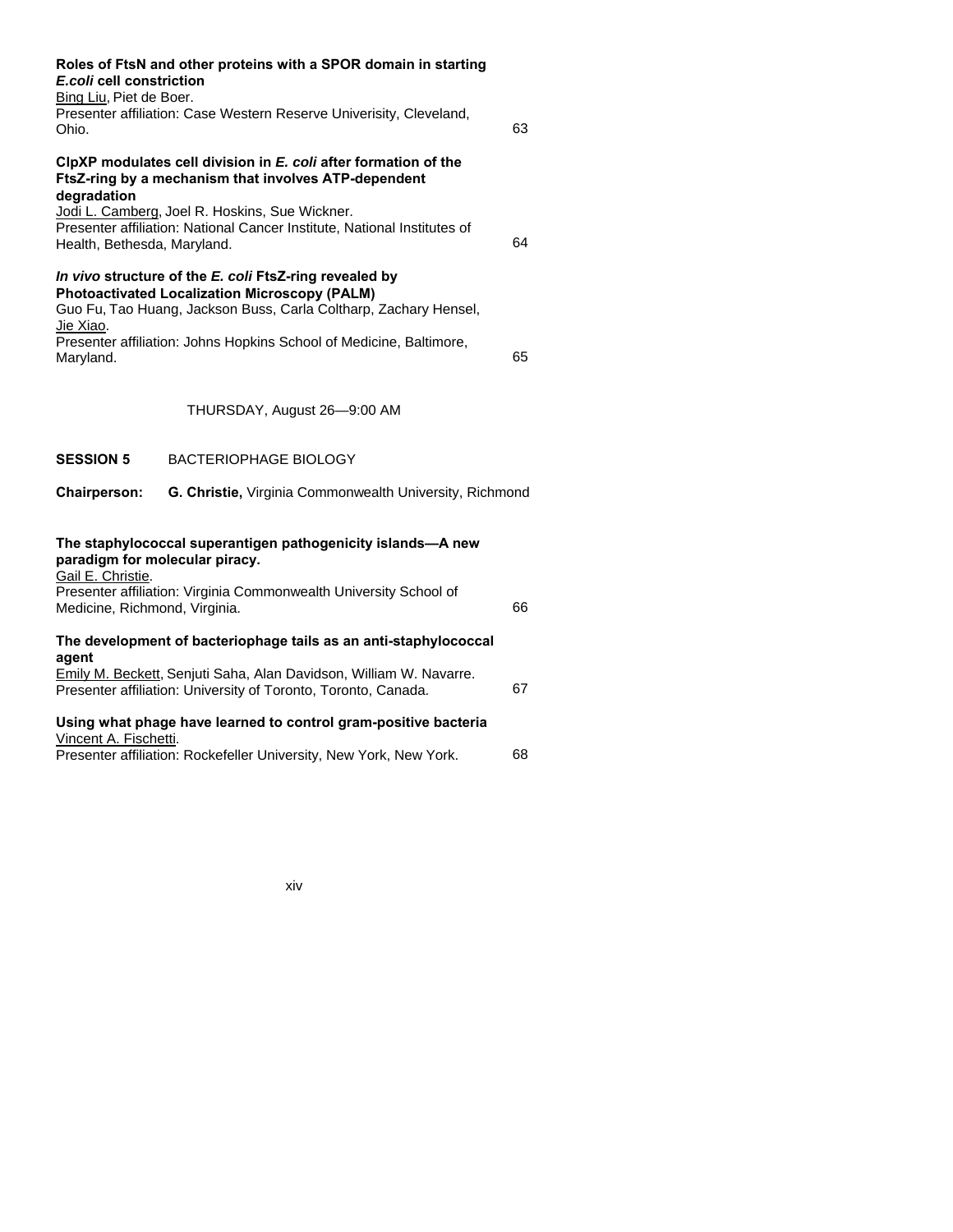| Functional and structural studies of the bifunctional toxIN phage<br>abortive infection and toxin-antitoxin system<br>Tim R. Blower, Xue Y. Pei, Francesca L. Short, Peter C. Fineran,<br>David P. Humphreys, Ben F. Luisi, George P. Salmond.<br>Presenter affiliation: University of Cambridge, Cambridge, United<br>Kingdom. | 69 |
|---------------------------------------------------------------------------------------------------------------------------------------------------------------------------------------------------------------------------------------------------------------------------------------------------------------------------------|----|
| The Escherichia coli rnIA-rnIB is a new toxin-antitoxin system<br>that is activated by bacteriophage T4 infection<br>Yuichi Otsuka, Mitsunori Koga, Tetsuro Yonesaki.<br>Presenter affiliation: Osaka University, Toyonaka, Japan.                                                                                              | 70 |
| Direct activator/co-activator interaction is essential for<br>bacteriophage T4 middle gene expression<br>Andy H. Yuan, Ann Hochschild.<br>Presenter affiliation: Harvard Medical School, Boston, Massachusetts;<br>Massachusetts Institute of Technology, Cambridge, Massachusetts.                                             | 71 |
| Polymorphic regulation of $P_{RM}$ by $\lambda$ CI<br>Dale E. Lewis, Phuoc Le, Laura Finzi, Sankar Adhya.<br>Presenter affiliation: National Institutes of Health, Bethesda, Maryland.                                                                                                                                          | 72 |
| Mechanism of transcription autoregulation of the $\lambda$ repressor<br>revealed by single-molecule imaging in live E. coli cells<br>Zach Hensel, Haidong Feng, Bo Han, Christine Hatem, Liufang Xu, Jin<br>Wang, Jie Xiao.<br>Presenter affiliation: Johns Hopkins University School of Medicine,                              | 73 |
| Baltimore, Maryland.<br>Phage GIL01 goes SOS-The unconventional role of host LexA at<br>a lytic switch<br>Nadine Fornelos, Margarita Salas, Jaana K. Bamford.<br>Presenter affiliation: University of Jyväskylä, Jyväskylä, Finland.                                                                                            | 74 |
| THURSDAY, August 26-2:00 PM                                                                                                                                                                                                                                                                                                     |    |

**SESSION 6** POSTER SESSION II

# **Alternative signaling pathways for the Rcs regulon**

Nadim Majdalani, Susan Gottesman. **Presenter affiliation: NCI, National Institutes of Health, Bethesda,** Maryland. 75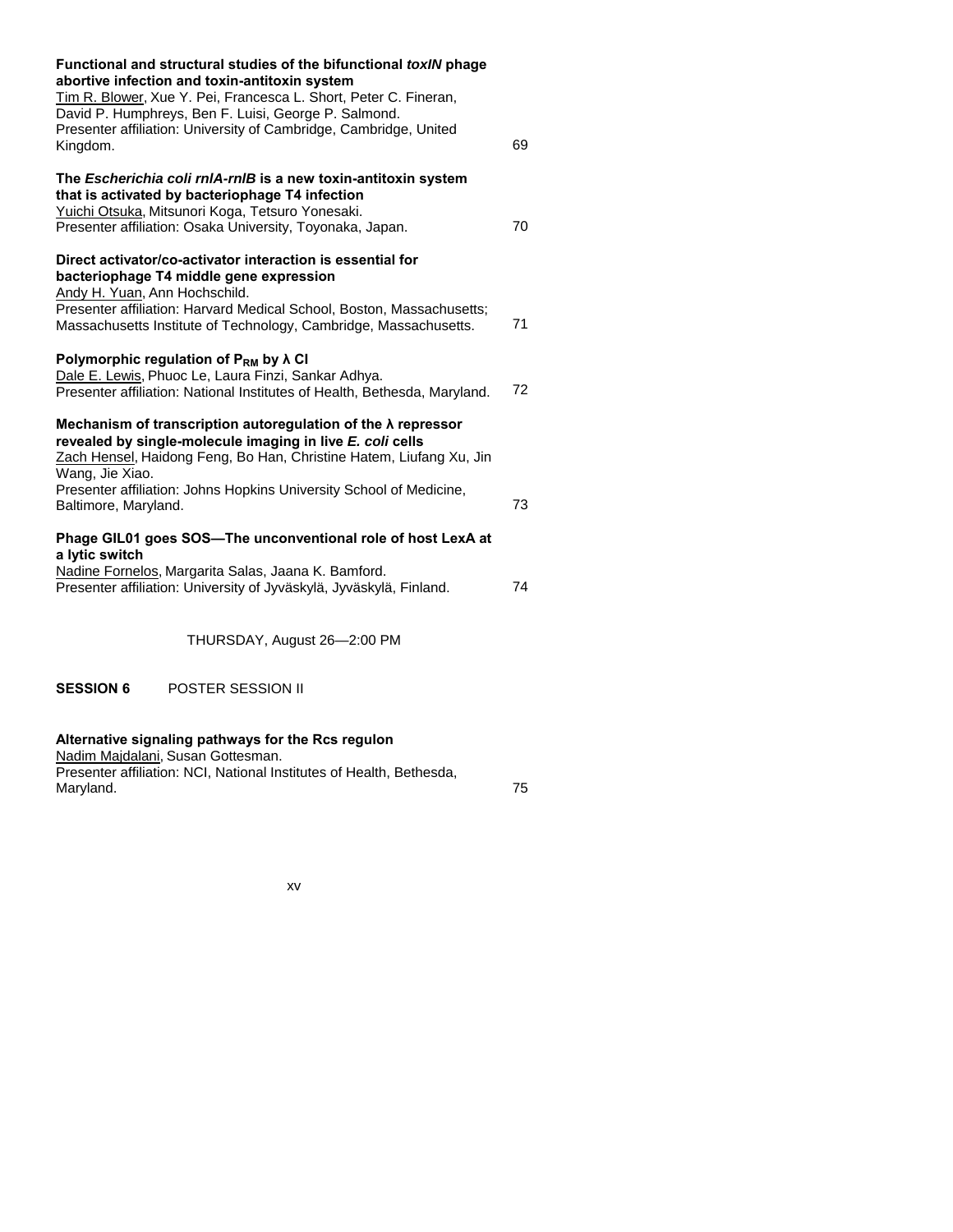| Probing the development and evolution of host specificity in<br>symbiotic Vibrio fischeri                                                                                                                                                                    |    |
|--------------------------------------------------------------------------------------------------------------------------------------------------------------------------------------------------------------------------------------------------------------|----|
| Mark J. Mandel.<br>Presenter affiliation: Northwestern University Feinberg School of<br>Medicine, Chicago, Illinois.                                                                                                                                         | 76 |
| Sensitivity of E. coli to bleomycin is medium dependent                                                                                                                                                                                                      |    |
| Tao Xu, M G. Marinus.<br>Presenter affiliation: UMass Medical School, Worcester,<br>Massachusetts.                                                                                                                                                           | 77 |
| Bacterial cell wall polymerases require protein cofactors to build                                                                                                                                                                                           |    |
| peptidoglycan<br>Monica Markovski, Catherine Paradis-Bleau, Tsuyoshi Uehara, Tania<br>J. Lupoli, Suzanne Walker, Daniel J. Kahne, Thomas G. Bernhardt.<br>Presenter affiliation: Harvard Medical School, Boston, Massachusetts.                              | 78 |
| Role and regulation of Caulobacter crescentus csp paralogues in                                                                                                                                                                                              |    |
| response to stress<br>Ricardo R. Mazzon, Heloise Balhesteros, Carolina A.P.T.Silva, Elza                                                                                                                                                                     |    |
| A.S. Lang, Marilis V. Marques.<br>Presenter affiliation: University of São Paulo, São Paulo, Brazil.                                                                                                                                                         | 79 |
| <b>Community Assessment of Community Annotation using</b><br>Ontologies (CACAO)-Functional annotation with undergraduates<br>Brenley McIntosh, Debby Siegele, Daniel Renfro, Jim Hu.<br>Presenter affiliation: Texas A&M University, College Station, Texas. | 80 |
| Predicting phage preferences-Lytic vs lysogenic lifestyle from                                                                                                                                                                                               |    |
| genomes<br>Katelyn McNair, Barbara Bailey, Rob Edwards.<br>Presenter affiliation: San Diego State University, San Diego, California.                                                                                                                         | 81 |
| Functional characterization of Ler, the positive regulator of<br>virulence genes in enteropathogenic Escherichia coli (EPEC)<br>Abraham Medrano López, Alma L. Tovar Díaz, Victor H. Bustamante<br>Santillán, José L. Puente García.                         |    |
| Presenter affiliation: Instituto de Biotecnología UNAM, Cuernavaca,<br>Morelos, Mexico.                                                                                                                                                                      | 82 |
| Structure-function analysis of a bacteriophage-encoded regulator<br>of $\sigma^A$ -dependent transcription in S. aureus<br>Cristina Montero Diez, Joe Osmundson, Seth A. Darst, Ann                                                                          |    |
| Hochschild.<br>Presenter affiliation: Harvard Medical School, Boston, Massachusetts.                                                                                                                                                                         | 83 |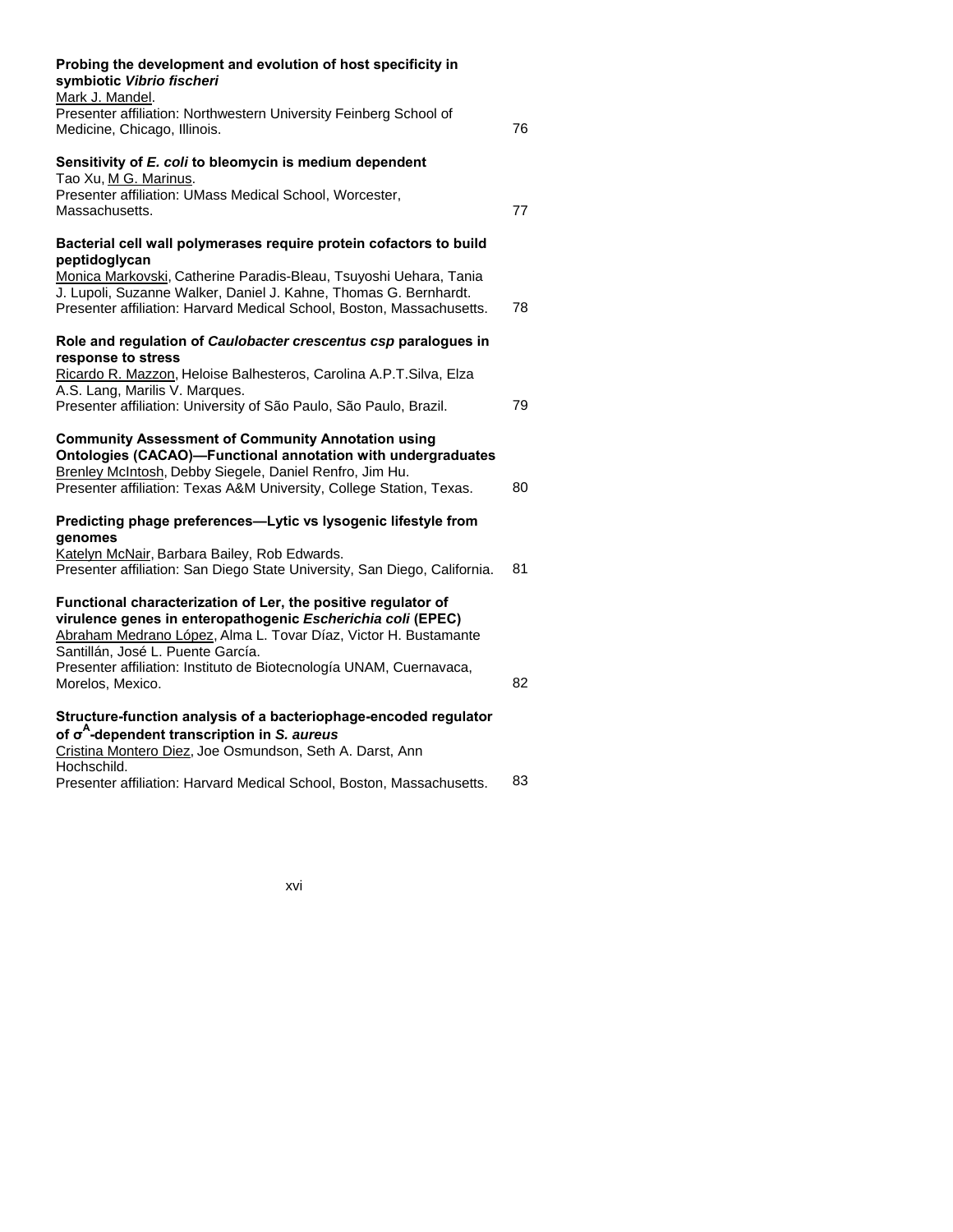| Interrogating genes of unknown function in E. coli.<br>Sean D. Moore, Joseph Myerson, Bradley Belous, Melinda Osborne,<br>Anusha Naganathan.                                                                                                              |    |
|-----------------------------------------------------------------------------------------------------------------------------------------------------------------------------------------------------------------------------------------------------------|----|
| Presenter affiliation: University of Central Florida, Orlando, Florida.                                                                                                                                                                                   | 84 |
| Genetic dissection of the Rcs two-component signaling pathway<br>and its role in swarming motility in Proteus mirabilis                                                                                                                                   |    |
| Randy M. Morgenstein, Philip Rather.<br>Presenter affiliation: Emory University, Decatur, Georgia.                                                                                                                                                        | 85 |
| Differences in oxidative stress-response mechanisms of E. coli<br>and B. subtilis correlate with their environmental demands<br>Jatin Narula, Abhinav Tiwari, Lingxiao Jiang, Oleg A. Igoshin.<br>Presenter affiliation: Rice University, Houston, Texas. | 86 |
| Translational biases in the genes of mycobacteriophage<br>Jesus Cruz, Christian Stafford, James Ortego, Joanna Padolina,<br>Allison Johnson, Jeff Elhai.<br>Presenter affiliation: Virginia Commonwealth University, Richmond,                            |    |
| Virginia.                                                                                                                                                                                                                                                 | 87 |
| Target specialization of E. coli transcription factor DksA<br>Andrey Parshin, Jookyung Lee, Sergei Borukhov.<br>Presenter affiliation: UMDNJ Graduate School of Biomedical Sciences,<br>Stratford, New Jersey.                                            | 88 |
| Transposon Tn7 controls targeting into replicating DNA using<br>interactions with host- and transposon-encoded proteins.<br>Zaoping Li, Qiaojuan Shi, Joseph E. Peters.<br>Presenter affiliation: Cornell University, Ithaca, New York.                   | 89 |
| Recombination phenotypes of a greA mutant<br>Anthony R. Poteete.                                                                                                                                                                                          |    |
| Presenter affiliation: University of Massachusetts Medical School,<br>Worcester, Massachusetts.                                                                                                                                                           | 90 |
| Re-evaluation of growth rate control by ppGpp<br>Katarzyna Potrykus, Helen Murphy, Nadege Philippe, Michael Cashel.<br>Presenter affiliation: Eunice Kennedy Shriver NICHD, National<br>Institutes of Health, Bethesda, Maryland.                         | 91 |
| Production of engineered and functional T4 bacteriophages bank<br>that target pathogenic gram negative bacteria<br>Flavie Pouillot, Helene Blois, Julien Noelig, Francois Iris.<br>Presenter affiliation: Pherecydes Pharma, Romainville, France.         | 92 |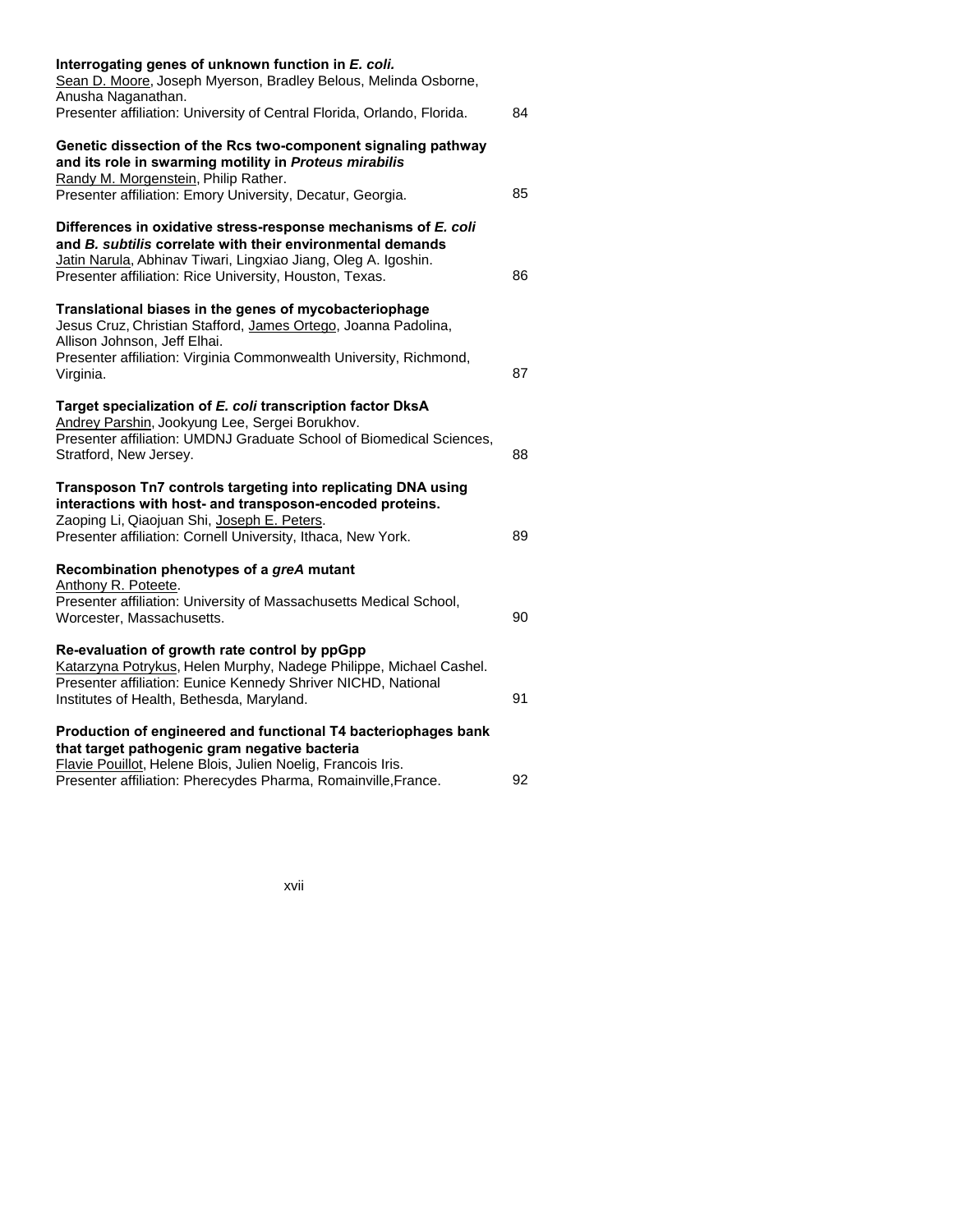| The LuxR-family transcriptional regulator CarR <sub>39006</sub> from Serratia<br>sp. ATCC 39006 is naturally ligand-independent<br>Simon Poulter, David R. Spring, George P. Salmond.                      |     |
|------------------------------------------------------------------------------------------------------------------------------------------------------------------------------------------------------------|-----|
| Presenter affiliation: University of Cambridge, Cambridge, United<br>Kingdom.                                                                                                                              | 93  |
| GrIR and GrIA, the regulatory sentinels of the locus of enterocyte<br>effacement in attaching and effacing Escherichia coli<br>Cristina Lara, Alejandro Huerta-Saquero, Rafael Jiménez, José L.<br>Puente. |     |
| Presenter affiliation: Instituto de Biotecnología, UNAM, Cuernavaca,<br>Mor., Mexico.                                                                                                                      | 94  |
| Rho-dependent transcription termination in E. coli-roles for<br>NusA and the H-NS family of nucleoid proteins<br>Shivalika Saxena, J Gowrishankar.                                                         |     |
| Presenter affiliation: Centre for DNA Fingerprinting and Diagnostics,<br>Hyderabad, India.                                                                                                                 | 95  |
| Identifying cellular functions for DNA glycosylases by measuring<br>repair of oxidative DNA damage in vivo<br>Brandy J. Schalow, Charmain T. Courcelle, Zafer Hatahet, Justin                              |     |
| Courcelle.<br>Presenter affiliation: Portland State University, Portland, Oregon.                                                                                                                          | 96  |
| A study of covalently linked Hfq dimers and the requirements for<br><b>RNA binding</b>                                                                                                                     |     |
| Daniel J. Schu, Susan Gottesman.<br>Presenter affiliation: National Institutes of Health, Bethesda, Maryland.                                                                                              | 97  |
| Global regulation by CsrA in E. coli<br>Ethel Seyll, Pierre Englert, Johan Timmermans, Laurence Van<br>Melderen.                                                                                           |     |
| Presenter affiliation: Université Libre de Bruxelles, Gosselies, Belgium.                                                                                                                                  | 98  |
| Development of an ontology for microbial phenotypes (OMP)<br>Debby Siegele, Michelle Gwinn Giglio, Marcus Chibucos, Peter Uetz,<br>James Hu.                                                               |     |
| Presenter affiliation: Texas A&M University, College Station, Texas.                                                                                                                                       | 99  |
| Mismatch repair collapses foci of the replicase DnaE in Bacillus<br>subtilis                                                                                                                               |     |
| Lyle A. Simmons, Andrew D. Klocko, Justin S. Lenhart, Brian W.<br>Walsh, Jeremy W. Schroeder.                                                                                                              |     |
| Presenter affiliation: University of Michigan, Ann Arbor, Michigan.                                                                                                                                        | 100 |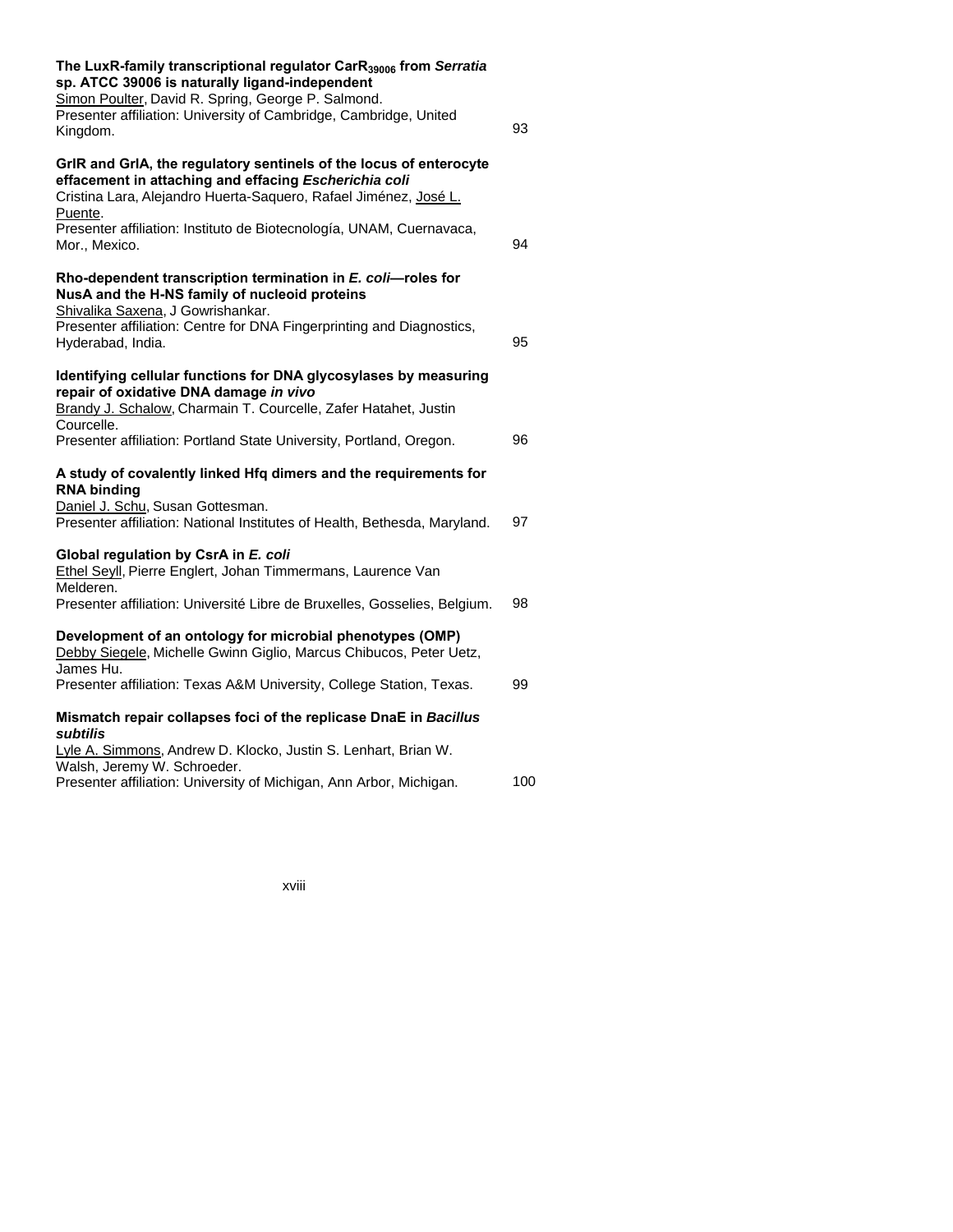| Genomic rearrangements and mutations identified by Next<br><b>Generation sequencing</b>                                                                                                                  |     |
|----------------------------------------------------------------------------------------------------------------------------------------------------------------------------------------------------------|-----|
| Ole Skovgaard, Mads Bak, Louise Brinck, Godefroid Charbon, Leise<br>Riber, Anders Løbner-Olesen, Niels Tommerup.                                                                                         |     |
| Presenter affiliation: Roskilde University, Roskilde, Denmark.                                                                                                                                           | 101 |
| A small-molecule inhibitor of the E. coli AraC/XyIS family<br>transcriptional activator RhaS                                                                                                             |     |
| Jeff M. Skredenske, Ana Kolin, Gurpreet K. Hunjan, Susan M. Egan.<br>Presenter affiliation: University of Kansas, Lawrence, Kansas.                                                                      | 102 |
| The genetic and functional relationship between DNA replication<br>and central carbon metabolism in Escherichia coli<br>Agnieszka Szalewska-Palasz, Monika Maciag, Dariusz Nowicki,<br>Grzegorz Wegrzyn. |     |
| Presenter affiliation: University of Gdansk, Gdansk, Poland.                                                                                                                                             | 103 |
| Independent and antagonistic actions of ppGpp and DksA at the<br>bacteriophage lambda pR promoter                                                                                                        |     |
| Agnieszka Szalewska-Palasz, Robert Lyzen, Maja Kochanowska,<br>Grzegorz Wegrzyn.                                                                                                                         |     |
| Presenter affiliation: University of Gdansk, Gdansk, Poland.                                                                                                                                             | 104 |
| Escherichia coli DnaG primase is directly inhibited by stringent<br>response alarmones, (p)ppGpp                                                                                                         |     |
| Monika Maciag, Grzegorz Wegrzyn, Agnieszka Szalewska-Palasz.<br>Presenter affiliation: University of Gdansk, Gdansk, Poland.                                                                             | 105 |
| A site-specific insulation system limits a MatP-dependent                                                                                                                                                |     |
| constraining process to the Ter region of the E. coli chromosome<br>Axel Thiel, Olivier Espéli, Michèle Valens, Frédéric Boccard.<br>Presenter affiliation: CNRS, Gif sur Yvette, France.                | 106 |
| Intra- and inter-species quorum sensing in Erwinia carotovora<br>Rita S. Valente, Karina B. Xavier.                                                                                                      |     |
| Presenter affiliation: Instituto Gulbenkian de Ciência, Oeiras, Portugal;<br>Instituto de Tecnologia Química e Biológica, Oeiras, Portugal.                                                              | 107 |
| Loss of the RNA chaperone protein Hfq activates the Cpx<br>envelope stress response in enteropathogenic, but not non-                                                                                    |     |
| pathogenic, Escherichia coli<br>Stefanie L. Vogt, Roxana Malpica, Tracy L. Raivio.                                                                                                                       |     |
| Presenter affiliation: University of Alberta, Edmonton, Canada.                                                                                                                                          | 108 |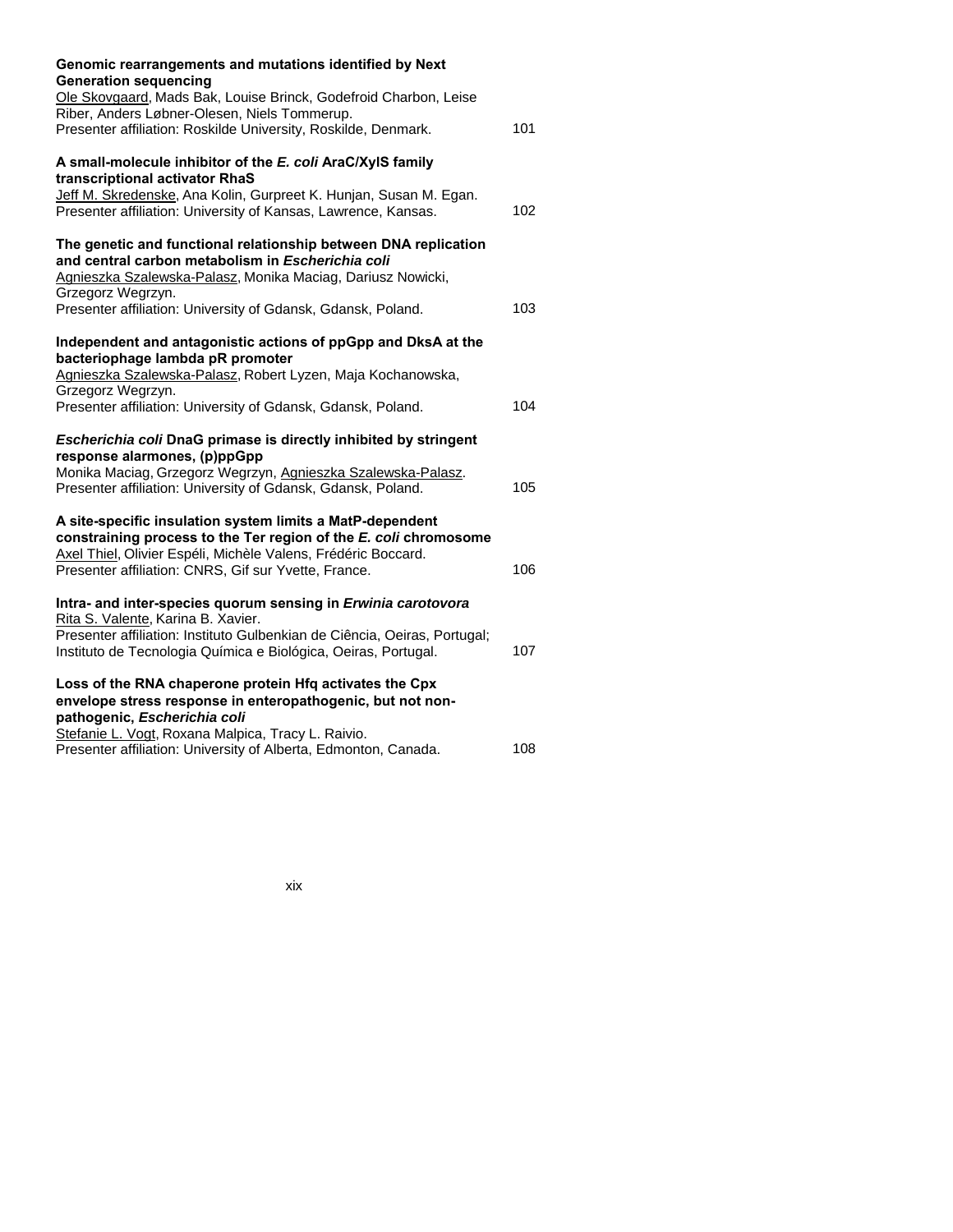| Redundant regulation by transcription factors in Escherichia coli<br>Joseph T. Wade, Anne M. Stringer.                                                                                                                                                                                                                                                                                                                        |     |
|-------------------------------------------------------------------------------------------------------------------------------------------------------------------------------------------------------------------------------------------------------------------------------------------------------------------------------------------------------------------------------------------------------------------------------|-----|
| Presenter affiliation: Wadsworth Center, Albany, New York.                                                                                                                                                                                                                                                                                                                                                                    | 109 |
| Bypass of the essential PcsB cell division protein by a carboxyl-<br>terminal frame-shift Mutation in DivIVA requires the<br>carboxypeptidases DacA and newly identified DacB in serotype 2<br>D39 Streptococcus pneumoniae<br>Skye M. Barendt, Kimberley E. Kopecky, Lok-To Sham, Ho-Ching T.<br>Tsui, Kyle J. Wayne, Malcolm E. Winkler.<br>Presenter affiliation: Indiana University Bloomington, Bloomington,<br>Indiana. | 110 |
|                                                                                                                                                                                                                                                                                                                                                                                                                               |     |
| A mutation in the inhibitory periplasmic protein CpxP facilitates<br>the degradation of the bundle-forming pilus by the chaperone-<br>protease DegP in enteropathogenic Escherichia coli<br>Julia L. Wong, Tracy L. Raivio.                                                                                                                                                                                                   |     |
| Presenter affiliation: University of Alberta, Edmonton, Canada.                                                                                                                                                                                                                                                                                                                                                               | 111 |
| It's a feast or a famine—Can <i>Escherichia coli</i> O157:H7 survive the<br>rigors of starvation and go on to live another day?<br>Ron N. Xavier, Hugh Morgan, Ian R. McDonald, Helen Withers.<br>Presenter affiliation: University of Waikato, Hamilton, New Zealand;                                                                                                                                                        |     |
| AgResearch MIRINZ, Hamilton, New Zealand.                                                                                                                                                                                                                                                                                                                                                                                     | 112 |
|                                                                                                                                                                                                                                                                                                                                                                                                                               |     |

THURSDAY, August 26—4:00 PM

**Hatch Echols Tennis Tournament**  at CSHL Tennis Courts

THURSDAY, August 26—7:30 PM

## **SESSION 7** MECHANISM AND REGULATION OF TRANSCRIPTION

**Chairperson: B. Nickels,** Rutgers University, Piscataway, New Jersey

# **NanoRNAs prime transcription initiation in vivo**

Bryce E. Nickels, Seth R. Goldman, Josh S. Sharp, Irina O. Vvedenskaya, Simon L. Dove. Presenter affiliation: Rutgers University, Piscataway, New Jersey. 113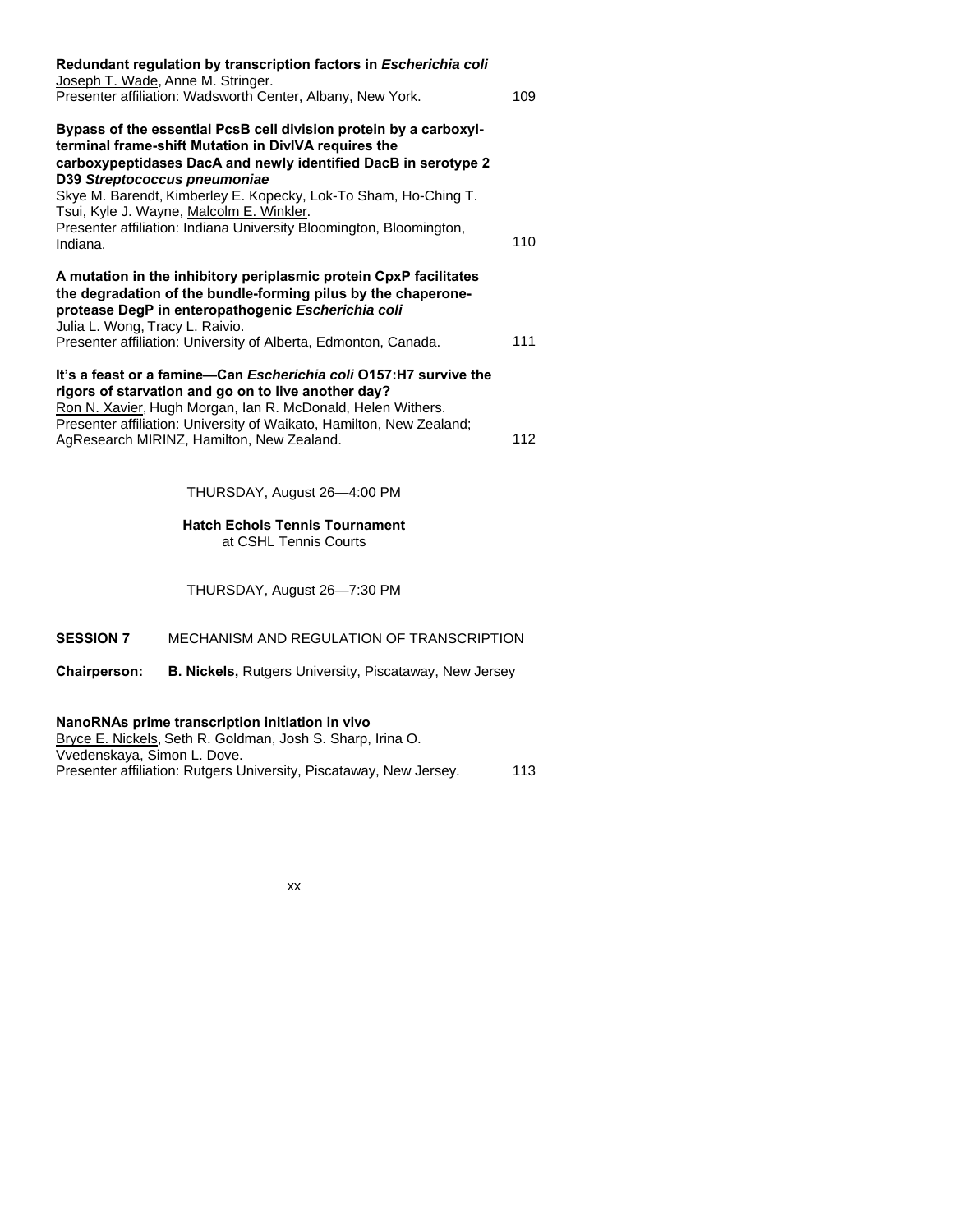| A backtrack-inducing sequence is an essential component of $\sigma^{70}$ -<br>dependent promoter-proximal pausing<br>Sarah A. Perdue, Jeffrey W. Roberts.                                                                                                                                  |     |
|--------------------------------------------------------------------------------------------------------------------------------------------------------------------------------------------------------------------------------------------------------------------------------------------|-----|
| Presenter affiliation: Cornell University, Ithaca, New York.                                                                                                                                                                                                                               | 114 |
| Sigma factor specific transcriptional control by a sequence in the<br>promoter spacer region<br>Shivani S. Singh, David C. Grainger.<br>Presenter affiliation: The University of Warwick, Coventry, United<br>Kingdom.                                                                     | 115 |
| Sigma-mediated pausing at promoter proximal positions<br>enhances the sigma content of downstream transcription<br>elongation complexes<br>Padraig Deighan, Ann Hochschild.<br>Presenter affiliation: Harvard Medical School, Boston, Massachusetts.                                       | 116 |
| Role of the elements of RNA polymerase secondary channel in<br>the function of E.coli transcript cleavage factors GreA and GreB<br>Andrey Parshin, Maria Ozerova, Jookyung Lee, Sergei Borukhov.<br>Presenter affiliation: UMDNJ School of Osteopathic Medicine,<br>Stratford, New Jersey. | 117 |
| Translation-uncoupled transcription can mediate the bypass of<br>RNase E essentiality in Escherichia coli<br>J Gowrishankar, K Anupama, J Krishna Leela.<br>Presenter affiliation: Centre for DNA Fingerprinting & Diagnostics,<br>Hyderabad, India.                                       | 118 |
| An inhibition-antitermination hybrid mechanism for overcoming<br>the Rho-dependent transcription termination by an antiterminator<br>Ghazala Muteeb, Nanci R. Kolli, Ranjan Sen.<br>Presenter affiliation: Center For DNA Fingerprinting and Diagnostics,<br>Hyderabad, India.             | 119 |
| Rho factor resolves R-loops in vivo<br>Robert S. Washburn, Max E. Gottesman.<br>Presenter affiliation: Columbia University, New York, New York.                                                                                                                                            | 120 |
| Functional analysis of dual toxin-antitoxin interactions<br>Roy D. Magnuson, Sreeram Balasubramanian.<br>Presenter affiliation: University of Alabama in Huntsville, Huntsville,<br>Alabama.                                                                                               | 121 |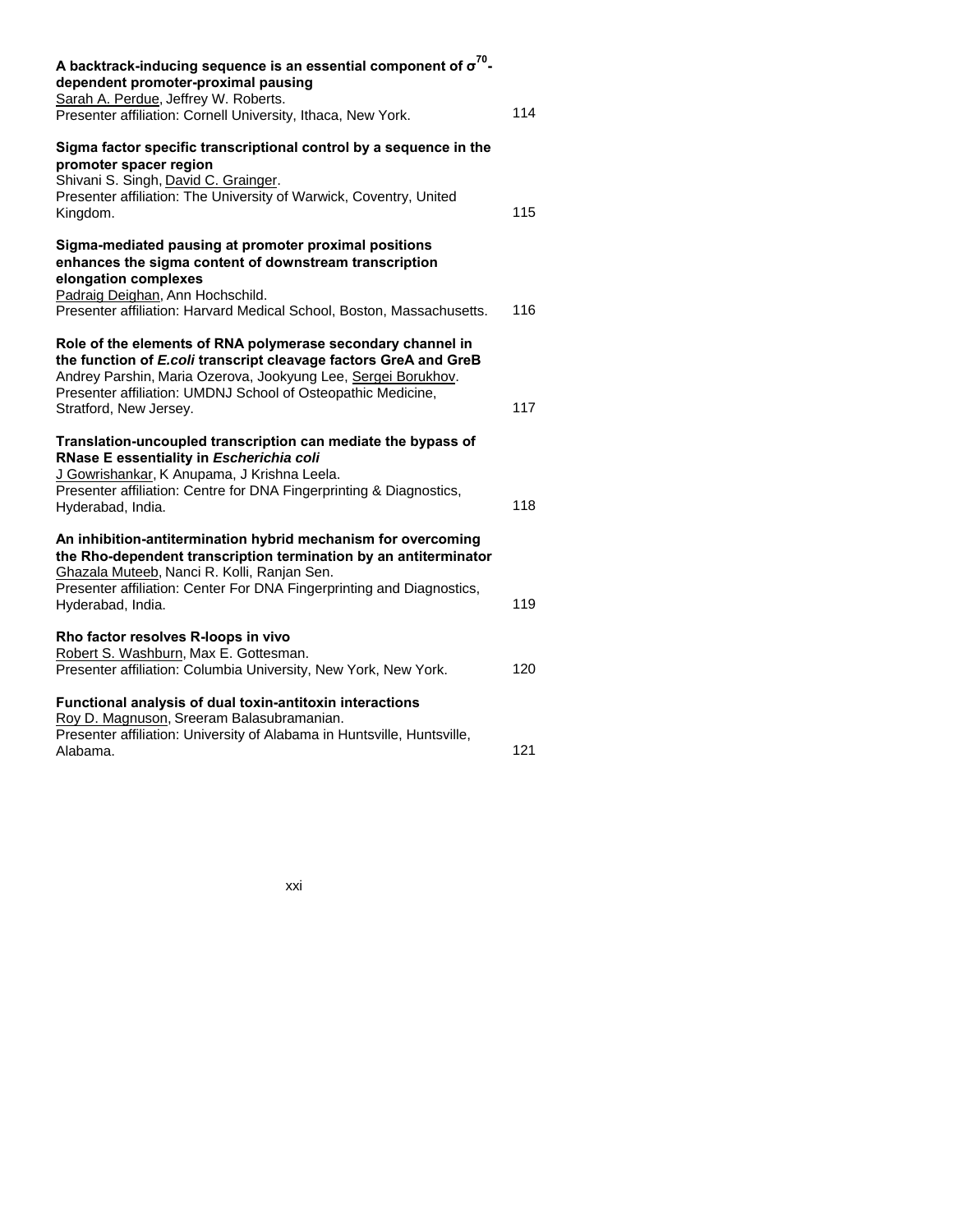**SESSION 8** BACTERIAL METABOLISM AND PHYSIOLOGY

| <b>Chairperson:</b><br>A. Wolfe, Loyola University, Chicago, Illinois                                                                                                                |     |
|--------------------------------------------------------------------------------------------------------------------------------------------------------------------------------------|-----|
| Protein acetylation impacts signal transduction and transcription<br>Alan J. Wolfe.                                                                                                  |     |
| Presenter affiliation: Loyola University Chicago, Maywood, Illinois.                                                                                                                 | 122 |
| Both sides-disulfide bond formation in Crenarchaea<br>Dana Boyd, Stijntje Hibender, Mehmet Berkmen, Rachel Dutton, Jon<br>Beckwith.                                                  |     |
| Presenter affiliation: Harvard Medical School, Boston, Massachusetts.                                                                                                                | 123 |
| Probing the functions of O-linked protein glycosylation in<br>Neisseria gonorrhoeae                                                                                                  |     |
| Åshild Vik, Marina Aspholm, Mike Koomey.<br>Presenter affiliation: University of Oslo, Oslo, Norway.                                                                                 | 124 |
| Global approaches to study the impact of CcpA on sugar<br>metabolism in Streptococcus pneumoniae D39<br>Sandra M. Carvalho, Tomas G. Kloosterman, Oscar P. Kuipers, Ana R.<br>Neves. |     |
| Presenter affiliation: Universidade Nova de Lisboa, Instituto de<br>Tecnologia Química e Biológica, Oeiras, Portugal.                                                                | 125 |
| Time-course experiments analyzing the cellular response to<br>purine availability in the partially purine-starved lactic acid<br>bacterium Lactococcus lactis                        |     |
| Christian B. Jendresen, Mogens Kilstrup, Jan Martinussen.<br>Presenter affiliation: Technical University of Denmark, Lyngby,<br>Denmark.                                             | 126 |
| Controlling D-amino acids production and biofilm disassembly<br>Ilana Kolodkin-Gal, Jiang He, Diego Romero, Roberto Kolter, Richard<br>Losick.                                       |     |
|                                                                                                                                                                                      |     |

Presenter affiliation: Harvard University, Cambridge, Massachusetts. 127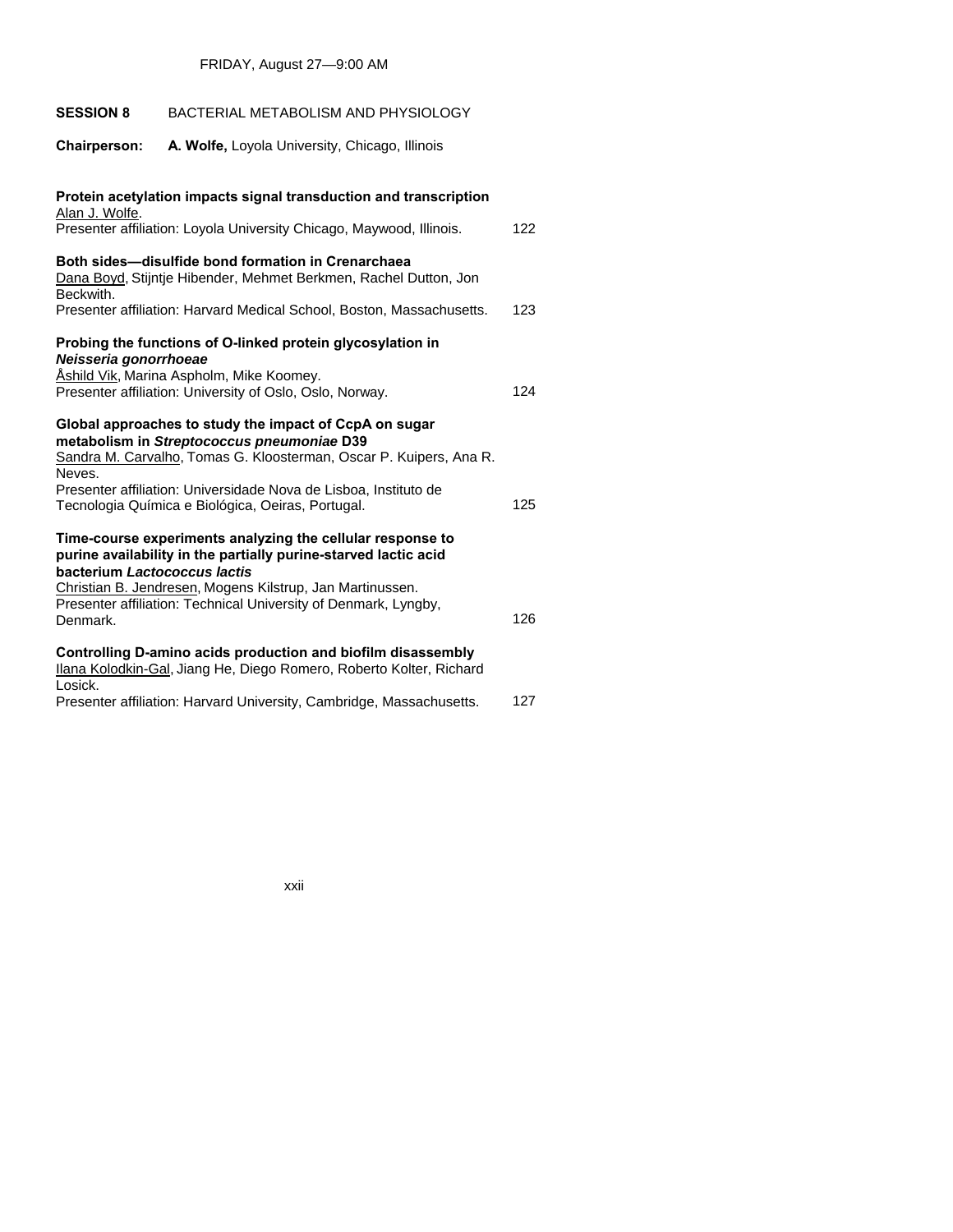| Nakano.                                                                                                                                                                                                                                                                                                                                  | Transcriptional regulation of ResD-activated nitrite reductase<br>genes by NO-sensitive NsrR in Bacillus subtilis<br>Sushma Kommineni, Erik Yukl, Pierre Moënne-Loccoz, Michiko M.                                                                                                                                               |     |
|------------------------------------------------------------------------------------------------------------------------------------------------------------------------------------------------------------------------------------------------------------------------------------------------------------------------------------------|----------------------------------------------------------------------------------------------------------------------------------------------------------------------------------------------------------------------------------------------------------------------------------------------------------------------------------|-----|
| Oregon.                                                                                                                                                                                                                                                                                                                                  | Presenter affiliation: Oregon Health & Science University, Beaverton,                                                                                                                                                                                                                                                            | 128 |
| Pratik Shah, Deborah T. Hung.                                                                                                                                                                                                                                                                                                            | Regulation of Vibrio cholerae virulence gene expression and<br>pathogenesis in response to microaerophilic growth conditions<br>Presenter affiliation: Harvard Medical School, Boston, Massachusetts;<br>Broad Institute of MIT and Harvard, Cambridge, Massachusetts;<br>Massachusetts General Hospital, Boston, Massachusetts. | 129 |
| Hexavalent chromium induced mutagenesis and oxidative stress<br>regulation in the multicellular cyanobacterium Nostoc calcicola<br>Ramachandran Subramanian, Pankaj K. Jain, Sanjay K. Verma.<br>Presenter affiliation: Birla Institute of Technology and Science,<br>Rajasthan, India; BITS, Pilani-Dubai, Dubai, United Arab Emirates. |                                                                                                                                                                                                                                                                                                                                  | 130 |
|                                                                                                                                                                                                                                                                                                                                          | FRIDAY, August 27-1:30 PM                                                                                                                                                                                                                                                                                                        |     |
| <b>SESSION 9</b>                                                                                                                                                                                                                                                                                                                         | TRANSLATION AND POSTTRANSCRIPTIONAL<br><b>REGULATION</b>                                                                                                                                                                                                                                                                         |     |
| <b>Chairperson:</b>                                                                                                                                                                                                                                                                                                                      | R. Britton, Michigan State University, East Lansing                                                                                                                                                                                                                                                                              |     |
| Robert A. Britton.                                                                                                                                                                                                                                                                                                                       | Role of the essential GTPase RbgA in ribosome assembly                                                                                                                                                                                                                                                                           |     |
| Michigan.                                                                                                                                                                                                                                                                                                                                | Presenter affiliation: Michigan State University, East Lansing,                                                                                                                                                                                                                                                                  | 131 |
|                                                                                                                                                                                                                                                                                                                                          | Processing of the 5' terminus of some tRNA precursors by RNase<br>P in Escherichia coli requires the prior conversion of the 5'<br>triphosphate to a 5' monophosphate by RppH<br>Katherine Bowden, Sidney Kushner.                                                                                                               |     |
|                                                                                                                                                                                                                                                                                                                                          | Presenter affiliation: University of Georgia, Athens, Georgia.                                                                                                                                                                                                                                                                   | 132 |
| Escherichia coli                                                                                                                                                                                                                                                                                                                         | Heat shock induces YoeB-mediated A-site mRNA cleavage in<br>Brian D. Janssen, Christopher S. Hayes.<br>Presenter affiliation: University of California-Santa Barbara, Santa                                                                                                                                                      |     |
| Barbara, California.                                                                                                                                                                                                                                                                                                                     |                                                                                                                                                                                                                                                                                                                                  | 133 |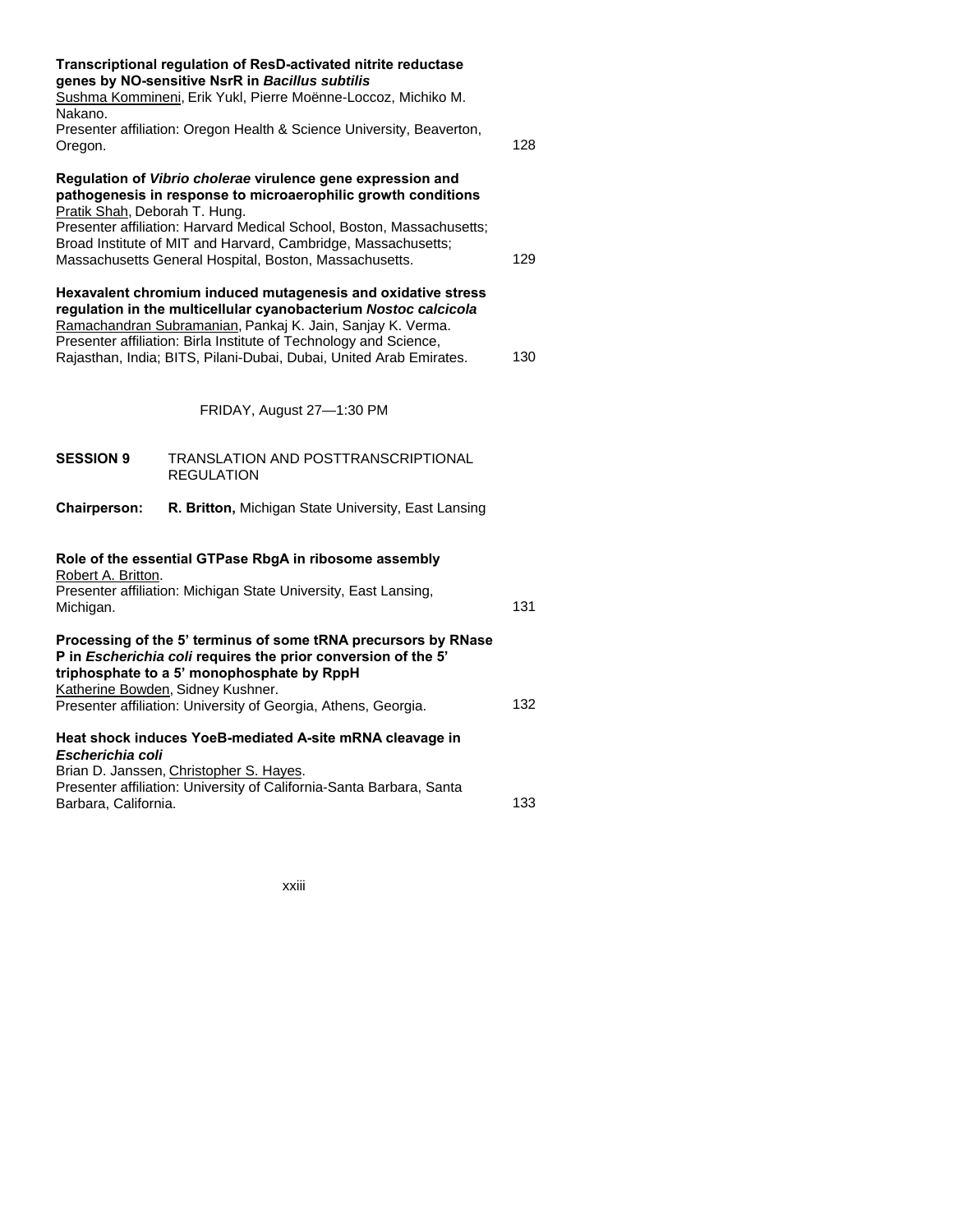| Three different tRNA mimics that all contribute to antibiotic<br>resistance                                                                                                                                                                                                                                                                                                                                                                                                     |     |
|---------------------------------------------------------------------------------------------------------------------------------------------------------------------------------------------------------------------------------------------------------------------------------------------------------------------------------------------------------------------------------------------------------------------------------------------------------------------------------|-----|
| Michael Ibba, Kiley Dare, Marla Gilreath, Theresa Rogers, William<br>Navarre, Herve Roy.                                                                                                                                                                                                                                                                                                                                                                                        |     |
| Presenter affiliation: Ohio State University, Columbus, Ohio.                                                                                                                                                                                                                                                                                                                                                                                                                   | 134 |
| A unique post-translational modification on elongation factor P<br>(EF-P) is critical for virulence and stress resistance in Salmonella<br>William W. Navarre, Betty S. Zou, Lucy Xie, Hervé Roy, Michael Ibba.<br>Presenter affiliation: University of Toronto, Toronto, Canada.                                                                                                                                                                                               | 135 |
| Competence in Streptococcus pneumoniae is regulated by the<br>rate of decoding errors during protein synthesis<br>Kathleen E. Stevens, Erin E. Zwack, Michael E. Sebert.<br>Presenter affiliation: Children's Hospital of Philadelphia, Philadelphia,<br>PA,; University of Pennsylvania, Philadelphia, PA,.                                                                                                                                                                    | 136 |
| Computational and experimental discovery of small RNAs in<br>Staphylococcus aureus reveals RsaE, a riboregulator of central<br>metabolism<br>Chantal Bohn, Candice Rigoulay, Svetlana Chabelskaya, Cynthia<br>Sharma, Antonin Marchais, Patricia Skorski, Elise Borezée-Durant,<br>Romain Barbet, Eric Jacquet, Annick Jacq, Daniel Gautheret, Brice<br>Felden, Jörg Vogel, Philippe Bouloc.<br>Presenter affiliation: Université Paris Sud / CNRS / UMR8621, Orsay,<br>France. | 137 |
| Polynucleotide phosphorylase is essential for the<br>posttranscriptional regulation of gene expression by small<br>noncoding RNAs in Escherichia coli<br>Nicholas De Lay, Susan Gottesman.<br>Presenter affiliation: National Cancer Institute/NIH, Bethesda,<br>Maryland.                                                                                                                                                                                                      | 138 |
| Small RNA regulation in a pathogen that naturally lacks Hfq-<br>Enhanced streptokinase activity by modulation of mRNA stability<br>Esmeralda Ramirez-Peña, Jeanette Treviño, Zhuyun Liu, Nataly Perez,<br>Paul Sumby.<br>Presenter affiliation: The Methodist Hospital Research Institute,                                                                                                                                                                                      |     |
| Houston, Texas.                                                                                                                                                                                                                                                                                                                                                                                                                                                                 | 139 |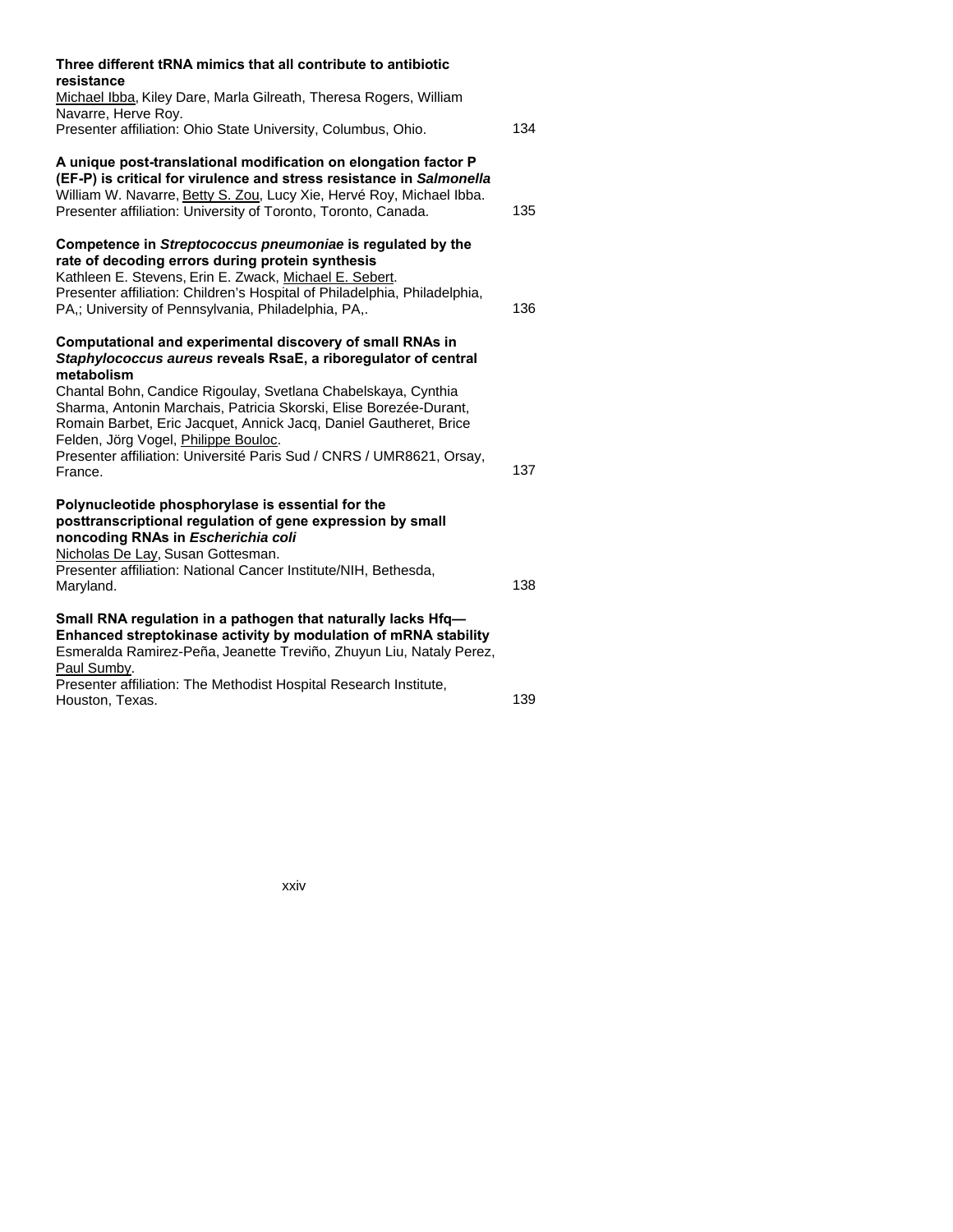FRIDAY, August 27—5:00 PM

## **KEYNOTE SPEAKER**

### **Susan Gottesman**  National Cancer Institute

## **"Beyond transcription—Complex regulatory networks for responding to changing environments"** 140

FRIDAY, August 27

## **BANQUET**

Cocktails 6:00 PM Dinner 6:45 PM

SATURDAY, August 28—9:00 AM

- **SESSION 10** DNA REPLICATION, RECOMBINATION AND **TRANSPOSITION**
- **Chairperson: D. Rudner,** Harvard Medical School, Boston, **Massachusetts**

David Rudner.

Presenter affiliation: Harvard Medical School, Boston, Massachusetts.

# **The nucleoid occlusion factor SlmA is a DNA-activated FtsZ antagonist**

Hongbaek Cho, Heather R. McManus, Simon L. Dove, Thomas G. Bernhardt.

Presenter affiliation: Harvard Medical School, Boston, Massachusetts. 141

## **MatP, the septal ring and replication control the segregation of the Ter macrodomain of the** *E. coli* **chromosome**

Romain Borne, Romain Mercier, Axel Thiel, Frédéric Boccard, Olivier Espéli. Presenter affiliation: CNRS, Gif sur Yvette, France. 15 142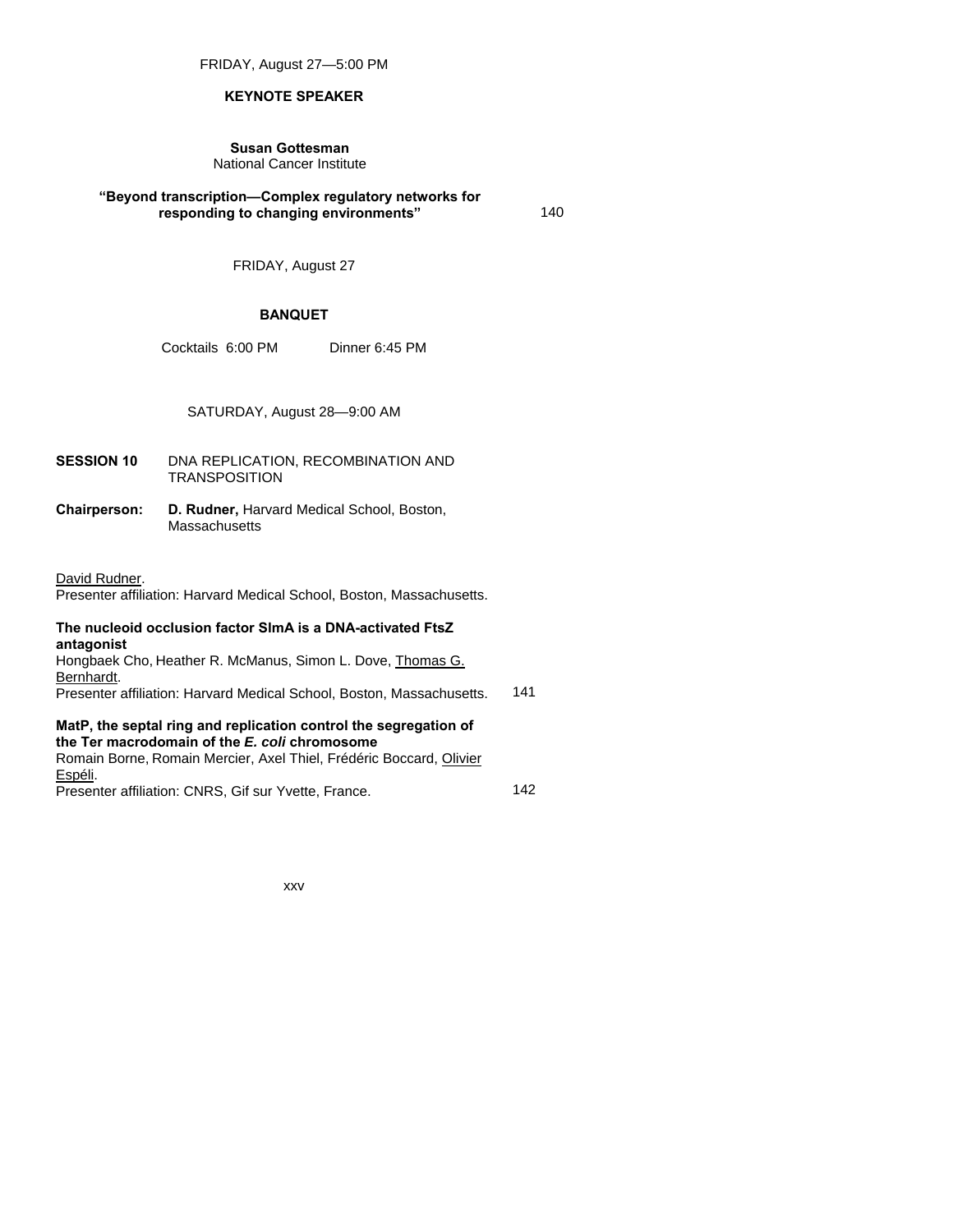| Temporal and spatial restriction of mutation in the Escherichia<br>coli chromosome                                                                                                                                                                                                                                                |     |
|-----------------------------------------------------------------------------------------------------------------------------------------------------------------------------------------------------------------------------------------------------------------------------------------------------------------------------------|-----|
| Chandan Shee, Janet L. Gibson, Susan M. Rosenberg.<br>Presenter affiliation: Baylor College of Medicine, Houston, Texas.                                                                                                                                                                                                          | 143 |
| A DNA damage checkpoint in Caulobacter crescentus uses a<br>novel mechanism to regulate cell division                                                                                                                                                                                                                             |     |
| Joshua W. Modell, Alexander Hopkins, Melanie S. Prasol, Michael T.<br>Laub.                                                                                                                                                                                                                                                       |     |
| Presenter affiliation: MIT, Cambridge, Massachusetts.                                                                                                                                                                                                                                                                             | 144 |
| E. coli pre-RC assembly is directed by helically-phased arrays of<br>closely spaced, low affinity DnaA recognition sites in oriC<br>Tania A. Rozgaja, Julia E. Grimwade, Alan C. Leonard.                                                                                                                                         |     |
| Presenter affiliation: Florida Institute of Technology, Melbourne,<br>Florida.                                                                                                                                                                                                                                                    | 145 |
| The initiator of <i>Vibrio cholerae</i> chromosome II uses interactions<br>between two kinds of DNA binding sites to control replication<br>Tatiana B. Venkova-Canova, Dhruba K. Chattoraj.<br>Presenter affiliation: NCI, National Institutes of Health, Bethesda,<br>Maryland.                                                  | 146 |
| Co-directional collisions between the replication and<br>transcription machineries lead to replication fork stalling and<br>restart at rRNA operons in B. subtilis<br>Houra Merrikh, Cristina Machón, William H. Grainger, Panos<br>Soultanas, Alan D. Grossman.<br>Presenter affiliation: Massachusetts Institute of Technology, |     |
| Cambridge, Massachusetts.                                                                                                                                                                                                                                                                                                         | 147 |
| Prevention of the conflict between transcription and replication<br>Jue D. Wang.                                                                                                                                                                                                                                                  |     |
| Presenter affiliation: Baylor College of Medicine, Houston, Texas.                                                                                                                                                                                                                                                                | 148 |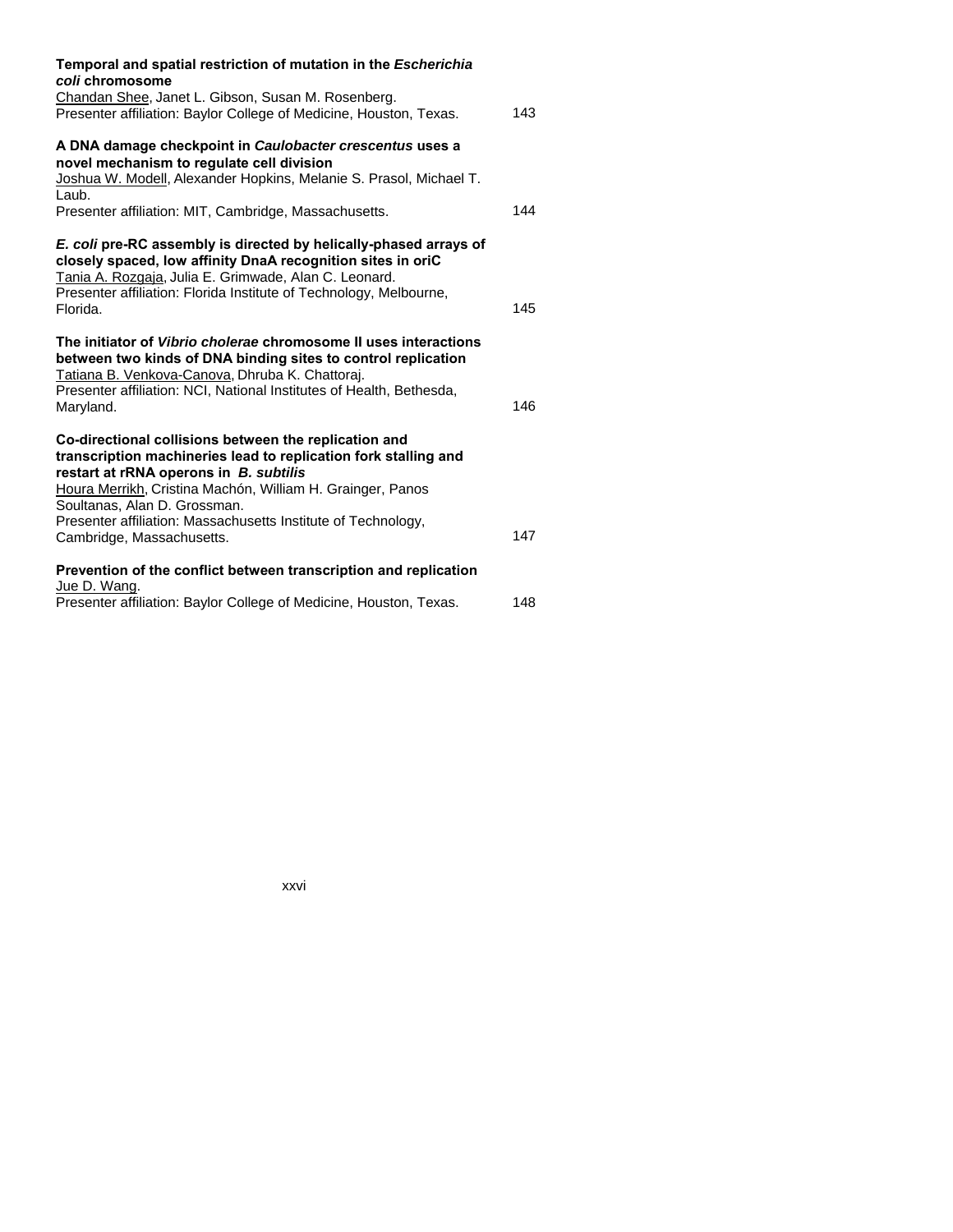#### AUTHOR INDEX

Achila, David, 42 Adhya, Sankar, 72 Agrawal, Ankit, 18 Al Mamun, Abu Amar M., 10 Altman, Tomer, 50 Amitai, Gil, 14 Andersen, Gary, 9 Anderson, Joe, 34 Anthouard, Rebecca, 19 Anupama, K, 20, 118 Aoki, Stephanie K., 31 Aspholm, Marina, 124 Avshalom, Haim, 2 Aziz, Ramy K., 34 Baek, JongHwan, 49 Bailey, Barbara, 81 Bak, Mads, 101 Balasubramanian, Sreeram, 121 Balhesteros, Heloise, 79 Ball, Cathy, 46 Bamford, Jaana K., 74 Barbet, Romain, 137 Barendt, Skye M., 110 Baskaran, Anand, 42 Beckett, Emily M., 67 Beckwith, Jon, 123 Belizky, Maria, 2 Belous, Bradley, 84 Berkmen, Mehmet, 123 Bernhardt, Thomas G., 78, 141 Bernick, David, 33 Berry, Joel D., 56 Bjørn, Louise, 21, 25 Blasche, Sonja, 15 Blois, Helene, 22, 92 Blower, Tim R., 69 Boccard, Frédéric, 106, 142 Bohn, Chantal, 137 Bonilla, Carla Y., 23 Borezée-Durant, Elise, 137 Borne, Romain, 142 Borukhov, Sergei, 88, 117 Bouloc, Philippe, 137

Bowden, Katherine, 132 Boyd, Dana, 123 Braaten, Bruce A., 31 Breitbart, Mya, 34 Brinck, Louise, 101 Britton, Robert A., 42, 131 Bryan, Andrew, 17 Bukowska, Ewa, 55 Buller, Lenny T., 30 Buss, Jackson, 24, 65 Bustamante Santillán, Victor H., 82 Camberg, Jodi L., 64 Carvalho, Sandra M., 125 Casadesús, Josep, 27 Cashel, Michael, 47, 91 Chaba, Rachna, 58 Chabelskaya, Svetlana, 137 Chapman, Matthew R., 13, 29, 35 Charbon, Godefroid, 21, 25, 101 Chattoraj, Dhruba K., 49, 146 Chauleau, Mathieu, 26 Chen, Amy, 9 Chibucos, Marcus, 99 Cho, Hongbaek, 141 Christie, Gail E., 66 Clulow, James S., 36 Coltharp, Carla, 24, 65 Cota, Ignacio, 27 Courcelle, Charmain T., 96 Courcelle, Justin, 96 Crabtree, Jonathan, 9 Craig, Lisa, 37 Creasy, Heather, 9 Cruz, Jesus, 87 da Silva Neto, José F., 38 Dale, Jennifer L., 28 Dare, Kiley, 134

Darst, Seth A., 83 Davidson, Alan, 67 de Boer, Piet, 63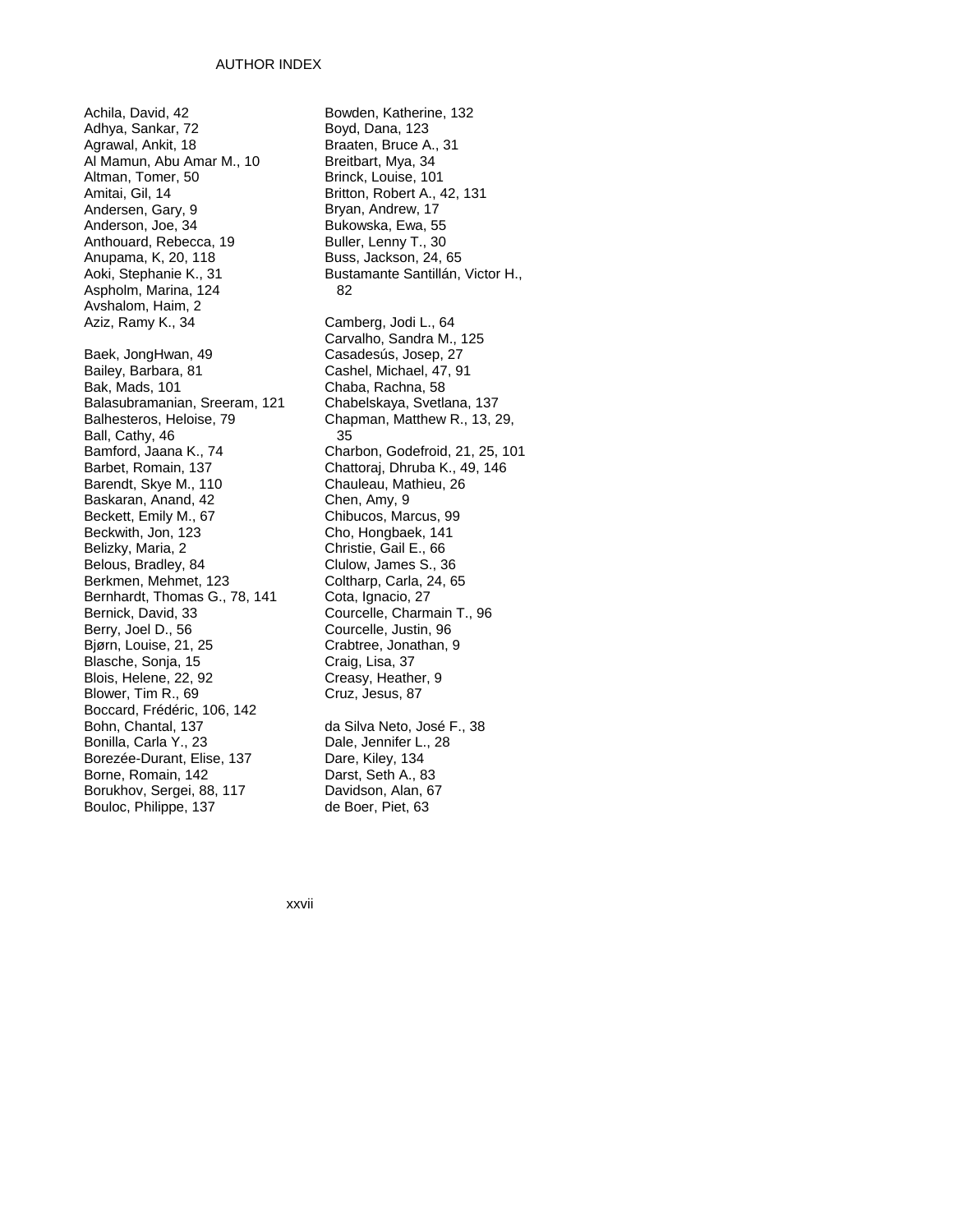De Carlo, Sacha, 61 De Lay, Nicholas, 138 de Zamaroczy, Miklos, 26 Deighan, Padraig, 116 DePas, William, 29 Desantis, Todd, 9 Desmone, Racheal A., 30 Diep, Dzung B., 57 Diner, Elie J., 31 DiRita, Victor, 19 Dittmer, Jennifer, 32 Dougan, Gordon, 7 Dove, Simon L., 41, 113, 141 Draper, Jenny, 33 Durand-Heredia, Jorge M., 61 Dutton, Rachel, 123 Dwivedi, Bhakti, 34 Dziadziuszko, Halina, 54 Edwards, Robert A., 12, 34, 81 Egan, Susan M., 102 Elhai, Jeff, 34, 87 Engelberg-Kulka, Hanna, 2 Englert, Pierre, 98 Espéli, Olivier, 106, 142 Evans, Margery L., 35 Felden, Brice, 137 Felix, Victor, 9 Feng, Haidong, 73 Ferrer, Luciana, 16 Fineran, Peter C., 36, 69 Finkelstein, Alan, 59 Finzi, Laura, 72 Fischetti, Vincent A., 68 Fornelos, Nadine, 74 Franer, Kristian, 37 Fu, Guo, 65 Gautheret, Daniel, 137 Ge, Zhiyun, 39 Gibson, Janet L., 143 Giglio, Michelle, 9 Gilreath, Marla, 134 Goeders, Nathalie, 40

Goldman, Seth, 41, 113 Golec, Piotr, 54

Gottesman, Max E., 120 Gottesman, Susan, 75, 97, 138, 140 Gowrishankar, J, 20, 95, 118 Grainger, David C., 115 Grainger, William H., 147 Grimwade, Julia E., 145 Gross, Carol A., 43, 58 Grossman, Alan D., 23, 147 Gulati, Megha, 42 Guo, Monica S., 43 Guoqiang, Cao, 4 Gwinn Giglio, Michelle, 99 Haaber, Jakob B., 48 Hammer, Brian K., 6 Hammerstrom, Troy G., 1 Han, Bo, 73 Hastings, Philip J., 44 Hatahet, Zafer, 96 Hatem, Christine, 73 Hayes, Christopher S., 31, 133 He, Huajun, 5 He, Jiang, 127 Hensel, Zach, 73 Hensel, Zachary, 65 Hibender, Stijntje, 123 Hill, Norbert, 45 Hinton, Deborah M., 47 Hochschild, Ann, 116, 71, 83 Hopkins, Alexander, 144 Hoskins, Joel R., 64 Hu, Jim, 46, 80, 99 Huang, Tao, 65 Huerta-Saquero, Alejandro, 94 Humphreys, David P., 69 Hung, Deborah T., 129 Hunjan, Gurpreet K., 102 Hurwitz, Bonnie, 34

Ibba, Michael, 134, 135 Iglesias Cans, Marina, 36 Igo, Michele M., 60 Igoshin, Oleg A., 86 Iris, Francois, 22, 92

Jacq, Annick, 137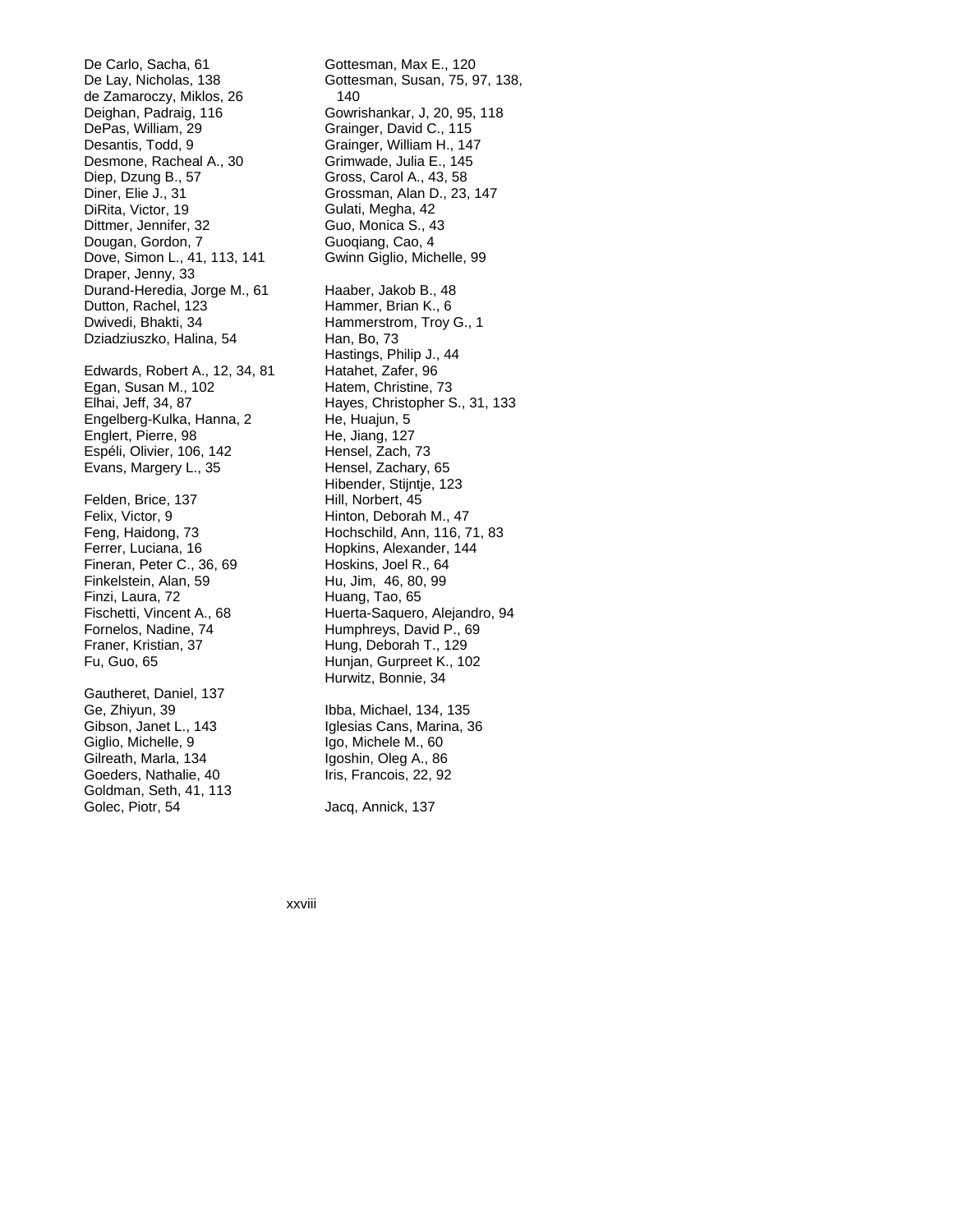Jacquet, Eric, 137 Jain, Pankaj K., 130 Jakes, Karen, 59 James, Tamara D., 47 Janakiraman, Anuradha, 61 Janssen, Brian D., 133 Janssen, Gary R., 30 Jaswal, Vijay, 50 Jendresen, Christian B., 48, 126 Jeon, Heung Jin, 52 Jessing, Stine G., 48 Ji, Sang Chun, 52 Jiang, Lingxiao, 86 Jiménez, Rafael, 94 Johnson, Allison, 87 Juarez, Jennifer R., 62 Kadoya, Ryosuke, 49 Kahne, Daniel J., 78 Karp, Peter D., 16, 46, 50 Karplus, Kevin, 33 Karzai, Wali, 39 Keren, Leeat, 14 Keseler, Ingrid M., 50 Kessler, Rene, 24 Kilstrup, Mogens, 48, 126 Kim, Yeonhee, 1 Kjelstrup, Susanne, 53 Kjos, Morten, 57 Klawitter, Ewelina, 54 Klocko, Andrew D., 100 Kloosterman, Tomas G., 125 Knight, Rob, 9 Kochanowska, Maja, 104 Koehler, Theresa M., 1, 28 Koga, Mitsunori, 70 Kolin, Ana, 102 Kolli, Nanci R., 119 Kolodkin-Gal, Ilana, 127 Kolter, Roberto, 127 Kommineni, Sushma, 128 Konovalova, Anna, 3 Koomey, Mike, 124 Kopecky, Kimberley E., 110 Krishna Leela, J, 20, 118 Krol, Magdalena, 8 Kuipers, Oscar P., 125

Kunikowska, Danuta, 54 Kushner, Sidney R., 18, 132 Kyrpides, Nikos, 9 Lang, Elza S.A.., 79 Lara, Cristina, 94 LaRossa, Robert A., 11 Larsen, Martha, 19 Laub, Michael T., 144 Lazazzera, Beth A., 4 Le, Phuoc, 72 Leblanc, Shannon K., 51 Lee, Hee Jung, 52 Lee, Jookyung, 88, 117 Lenhart, Justin S., 100 Leonard, Alan C., 145 Leplae, Raphaël, 40 Lesser, Cammie F., 61 Levin, Petra, 45 Lewis, Dale E., 72 Li, Zaoping, 89 Lim, Heon M., 52 Liolios, Konstantinos, 9 Liu, Bing, 63 Liu, Zhuyun, 139 Løbner-Olesen, Anders, 21, 25, 53, 101 Lombardo, Mary-Jane, 10 Los, Joanna M., 54, 55 Los, Marcin, 54, 55 Losick, Richard, 127 Low, David A., 31 Luisi, Ben F., 69 Lupoli, Tania J., 78 Lyzen, Robert, 104 Machón, Cristina, 147 Maciag, Monika, 103, 105 Magnuson, Roy D., 121 Majdalani, Nadim, 75 Malpica, Roxana, 108 Mandel, Mark J., 76 Marchais, Antonin, 137 Margolin, William, 62

Marinus, M G., 77 Markovski, Monica, 78 Markowitz, Victor, 9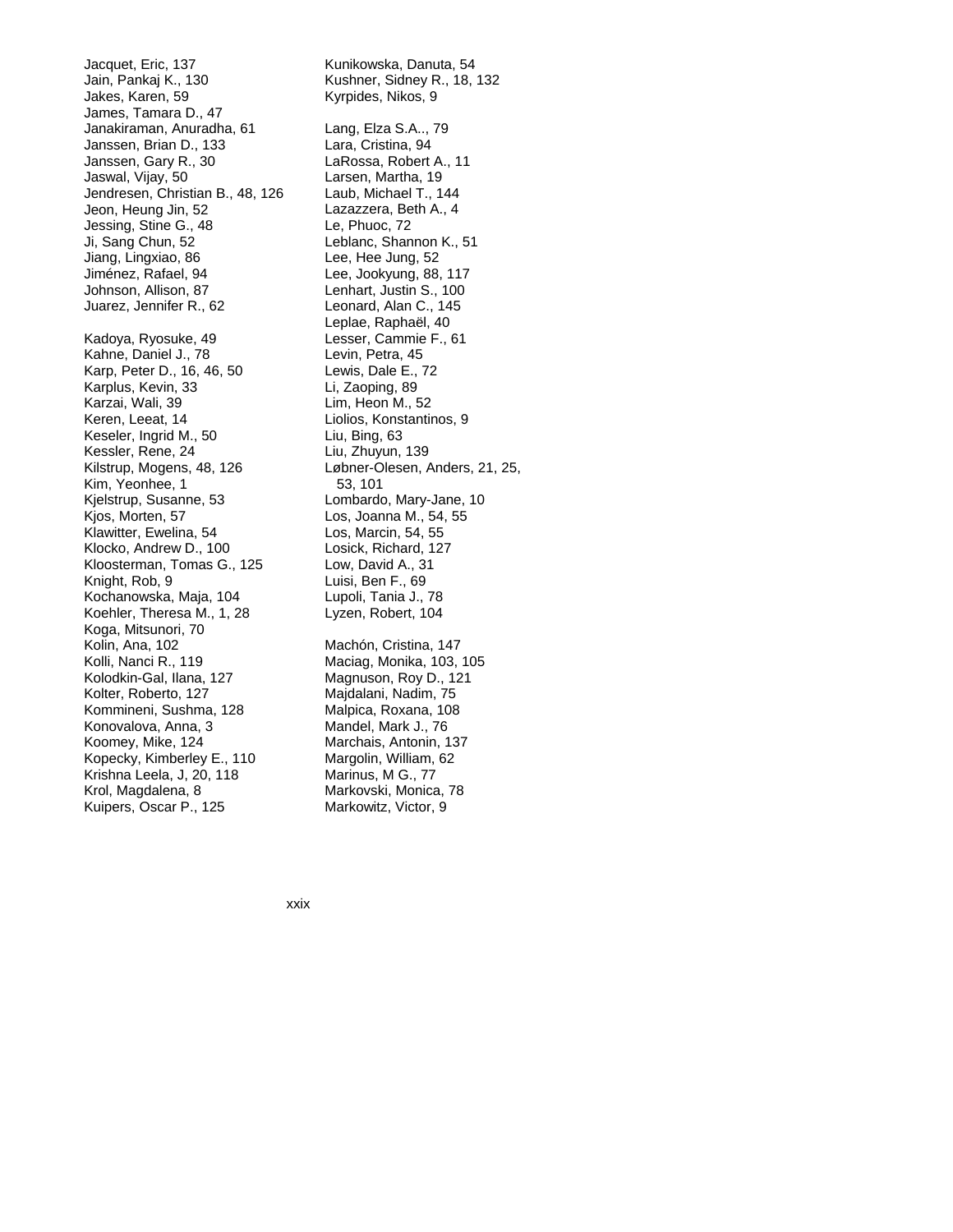Marques, Marilis V., 38, 79 Martinussen, Jan, 48, 126 Massar, JP, 34 Matsumoto, Ayumi, 60 Mavrommatis, Konstantinos, 9 Mazzon, Ricardo R., 79 McDonald, Ian R., 112 McIntosh, Brenley, 80 McManus, Heather R., 141 McNair, Katelyn, 81 McNeil, Matthew B., 36 Medrano López, Abraham, 82 Mehtaakarzai, Preeti, 39 Mercier, Romain, 142 Merrikh, Houra, 23, 147 Modell, Joshua W., 144 Moënne-Loccoz, Pierre, 128 Montero Diez, Cristina, 83 Moore, Sean D., 84 Mora, Liliana, 26 Morgan, Hugh, 112 Morgenstein, Randy M., 85 Murphy, Helen, 91 Muteeb, Ghazala, 119 Myerson, Joseph, 84 Naganathan, Anusha, 84 Nagarajan, Vasantha, 11 Nakano, Michiko M., 128 Narula, Jatin, 86 Navarre, William W., 67, 134, 135 Nes, Ingolf F., 57 Neves, Ana R., 125 Nickels, Bryce, 41, 113 Nikonowicz, Edward P., 1 Noelig, Julien, 22, 92 Nowicki, Dariusz, 103 Ortego, James, 87 Orvis, Joshua, 9 Osborne, Melinda, 84 Osmundson, Joe, 83 Otsuka, Yuichi, 70 Ottemann, Karen, 33 Overbeek, Ross, 34

Ozerova, Maria, 117

Padolina, Joanna, 87 Paley, Suzanne, 50 Paradis-Bleau, Catherine, 78 Parshin, Andrey, 88, 117 Paterson, Thomas, 36 Pati, Amrita, 9 Pei, Xue Y., 69 Perdue, Sarah A., 114 Perez, Nataly, 139 Peters, Joseph E., 89 Philippe, Nadege, 91 Poole, Stephen J., 31 Poteete, Anthony R., 90 Potrykus, Katarzyna, 91 Pouillot, Flavie, 22, 92 Poulter, Simon, 93 Pourmand, Nader, 33 Prakash, Balaji, 42 Prasol, Melanie S., 144 Price, Nancy L., 51 Puente García, José L., 82 Puente, José L., 94 Raivio, Tracy L., 51, 108, 111 Rajaure, Manoj, 56 Ramirez-Peña, Esmeralda, 139 Raskin, David M., 5 Rather, Philip, 85 Renfro, Daniel, 80 Riber, Leise, 21, 25, 101 Richards, Jamie, 39 Rigoulay, Candice, 137 Roberts, Jeffrey W., 114 Roberts, Kevin J., 7 Rogers, Theresa, 134 Romero, Diego, 127 Rosenberg, Susan M., 10, 44, 143 Roy, Herve, 134, 135 Rozgaja, Tania A., 145 Saha, Senjuti, 67 Salas, Margarita, 74 Salehian, Zhian, 57

Salmond, George P., 7, 69, 93 Sathyamurthy, Sudharsan, 8 Sauer, Robert T., 58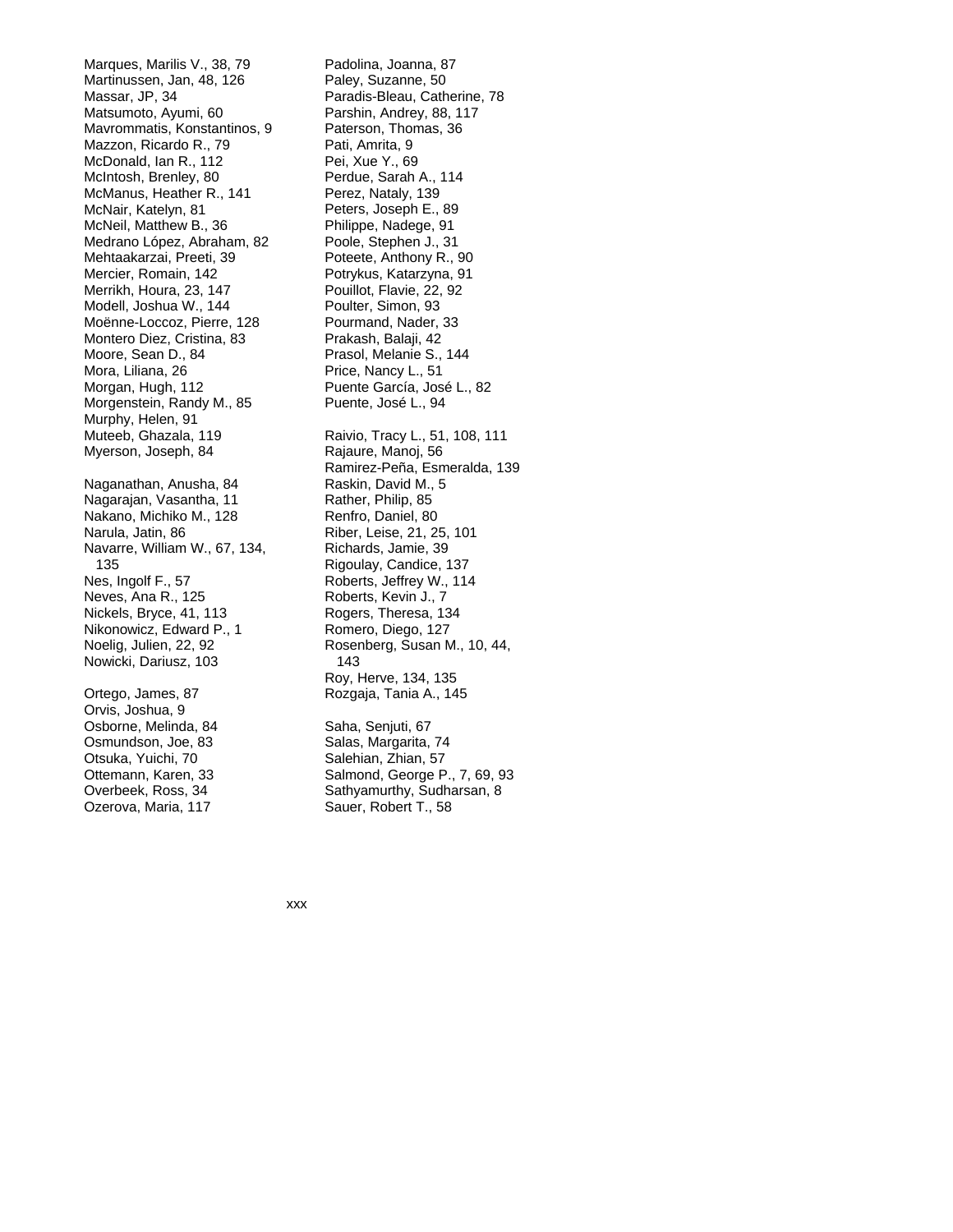Saxena, Shivalika, 95 Sayers, Jon R., 8 Schalow, Brandy J., 96 Schroeder, Jeremy W., 100 Schu, Daniel J., 97 Sebert, Michael E., 136 Sen, Ranjan, 119 Seyll, Ethel, 98 Shah, Pratik, 129 Sham, Lok-To, 110 Sharma, Cynthia, 137 Sharp, Josh, 41, 113 Shearer, Alexander G., 16 Shee, Chandan, 143 Shi, Qiaojuan, 89 Short, Francesca L., 69 Siegele, Debby, 46, 80, 99 Silva, Carolina A.P.T., 79 Simmons, Lyle A., 100 Singh, Najveet, 9 Singh, Shivani S., 115 Sivaramakrishnan, Priya, 44 Skorski, Patricia, 137 Skovgaard, Ole, 21, 25, 101 Skredenske, Jeff M., 102 Smith, Daniel R., 13 Smits, Wiep K., 23 Smulski, Dana R., 11 Sogaard-Andersen, Lotte, 3 Sohn, Jungsan, 58 Sørum, Henning, 37 Sorek, Rotem, 14 Soultanas, Panos, 147 Spring, David R., 93 Stafford, Christian, 87 Stern, Adi, 14 Stevens, Kathleen E., 136 Strickland, Tom A., 8 Stringer, Anne M., 109 Subramanian, Ramachandran, 130 Sullivan, Matthew, 34 Sumby, Paul, 139 Swanson, Michele S., 17 Szalewska-Palasz, Agnieszka, 103, 104, 105

Terra, Rebecca L., 4 Tetreault, Brittany, 51 Thiel, Axel, 106, 142 Thomas, Paul, 46 Thornton, Philp C., 44 Timmermans, Johan, 98 Tiwari, Abhinav, 86 Tokarska- Pietrzak, Ewa, 54 Tommerup, Niels, 101 Tovar Díaz, Alma L., 82 Treviño, Jeanette, 139 Tsui, Ho-Ching T., 110 Udho, Eshwar, 59 Uehara, Tsuyoshi, 78 Uetz, Peter, 15, 99 Valens, Michèle, 106 Valente, Rita S., 107 Van Melderen, Laurence, 40, 98 Venkova-Canova, Tatiana B., 146 Verma, Sanjay K., 130 Vik, Åshild, 124 Vogel, Jörg, 137 Vogt, Stefanie L., 108 Vvedenskaya, Irina, 41, 113 Wade, Joseph T., 109 Waldor, Matthew K., 37 Walker, Suzanne, 78 Walsh, Brian W., 100 Wang, Jin, 73 Wang, Jue D., 148 Wang, Xun, 52 Washburn, Robert S., 120 Wayne, Kyle J., 110 Wegrzyn, Grzegorz, 54, 55, 103, 104, 105 White, Owen, 9 Wickner, Sue, 64 Wimberly, Hallie, 44 Winkler, Malcolm E., 110 Winther-Larsen, Hanne C., 37 Withers, Helen, 112 Withey, Jeffrey H., 32 Wolfe, Alan J., 122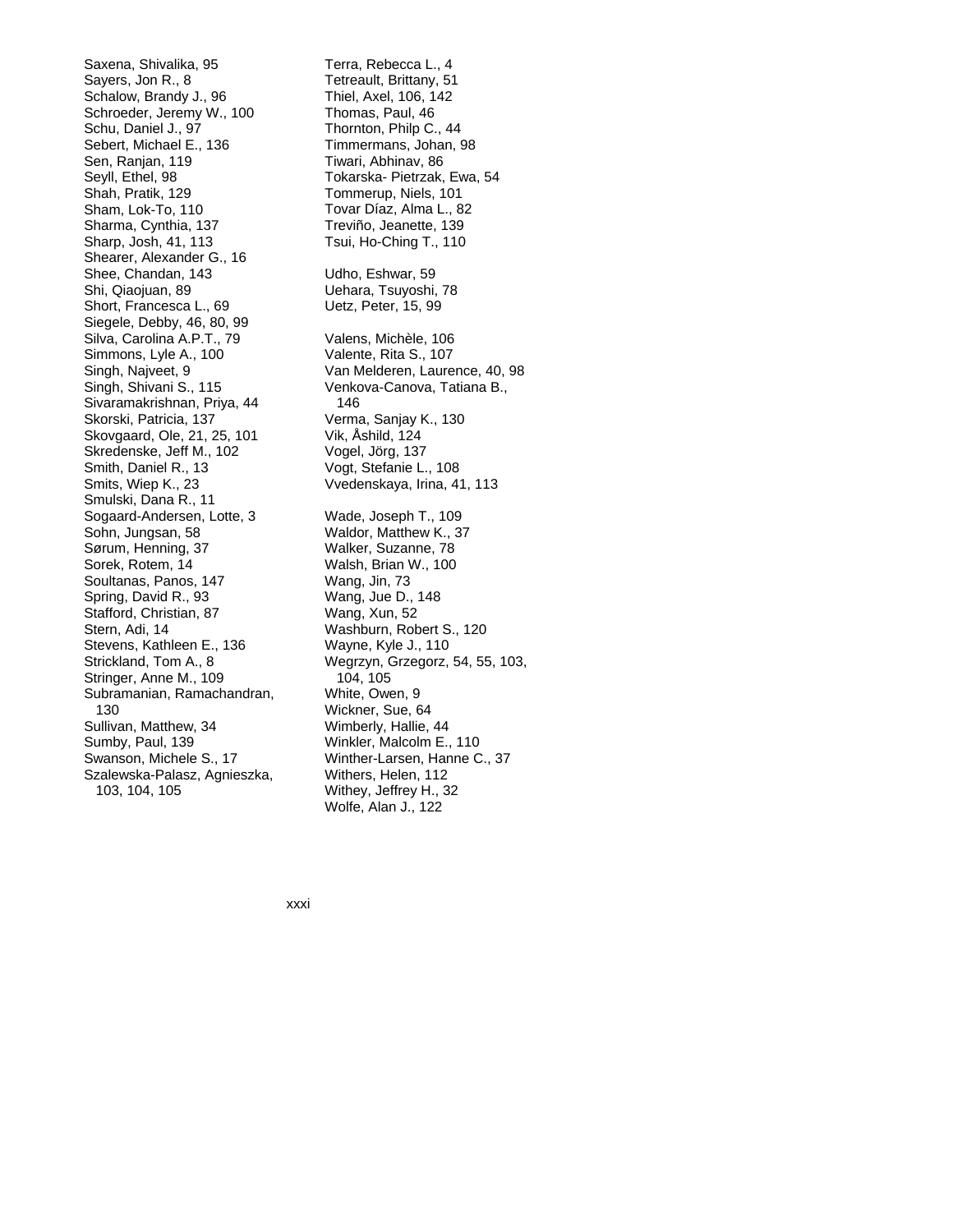Wong, Julia L., 111 Wortman, Jennifer, 9 Wright, Claire R., 8 Wurtzel, Omri, 14

Xavier, Karina B., 107 Xavier, Ron N., 112 Xiao, Jie, 24, 65, 73 Xie, Lucy, 135 Xu, Liufang, 73 Xu, Tao, 77

Yelin, Idan, 2 Yonesaki, Tetsuro, 70 Young, Ry, 56 Yu, Helen H., 61 Yuan, Andy H., 71 Yukl, Erik, 128 Yun, Sang Hoon, 52

Zhao, Xiaonan, 6 Zou, Betty S., 135 Zwack, Erin E., 136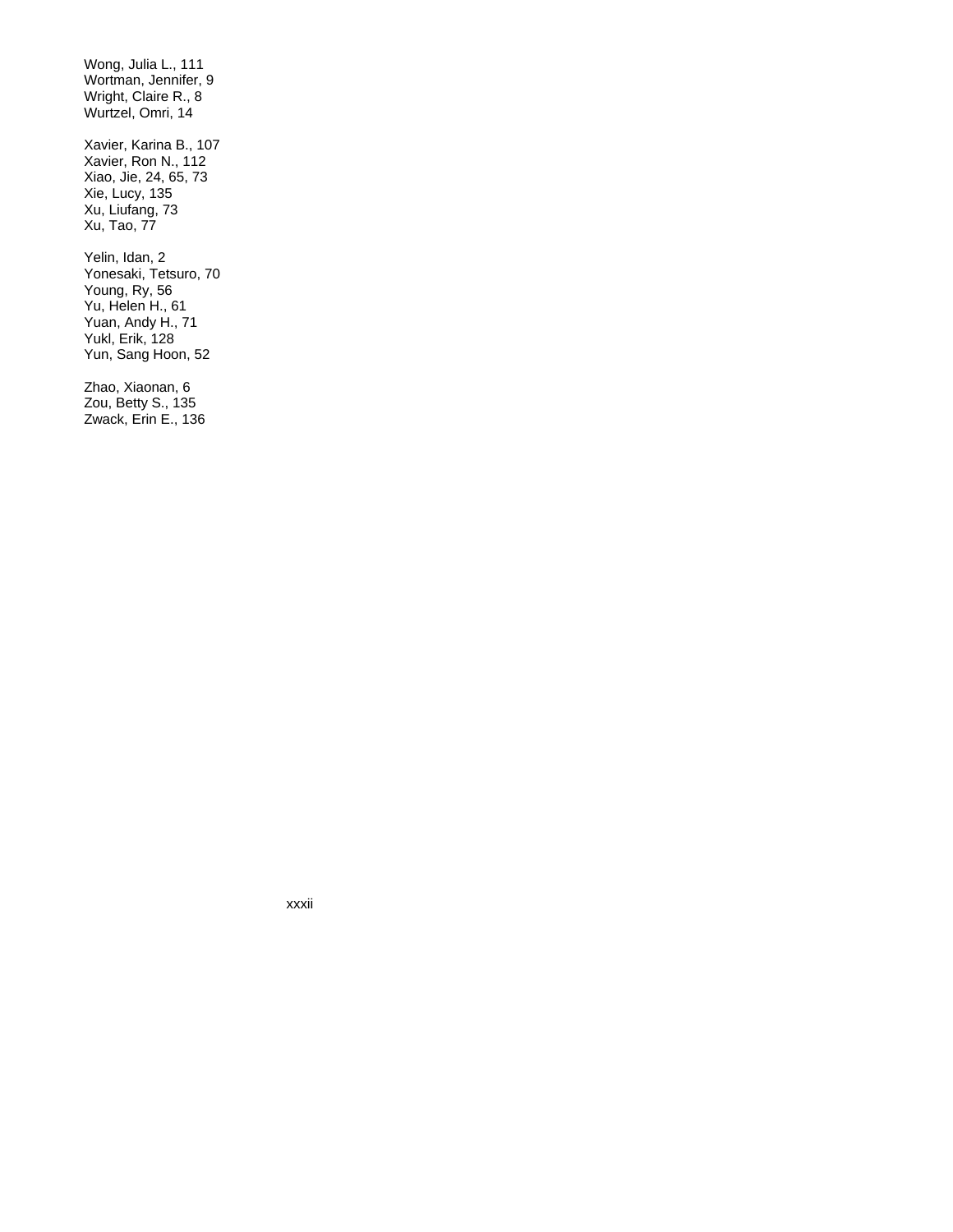## FUNCTIONAL ANALYSIS OF ATXA, THE MAJOR VIRULENCE GENE REGULATOR OF *BACILLUS ANTHRACIS*

Troy G Hammerstrom<sup>1</sup>, Yeonhee Kim<sup>2</sup>, Edward P Nikonowicz<sup>3</sup>, Theresa M  $K$ oehler<sup>1</sup>

<sup>1</sup>University of Texas Health Science Center - Houston, Department of Microbiology and Molecular Genetics, Houston, TX, 77030, <sup>2</sup>National Institute of Health, KCDC, Division of High-risk Pathogen Research, Seoul, 122-701, South Korea, <sup>3</sup>Rice University, Department of Biochemistry  $\&$ Cell Biology, Houston, TX, 77251

Expression of the anthrax toxin and capsule genes by *Bacillus anthracis*, the causative agent of anthrax, requires the presence of AtxA, a soluble 56-kDa protein produced throughout growth of the bacterium in batch culture. *B. anthracis atxA*-null mutants are highly attenuated in animal models for anthrax. Despite the importance of AtxA in pathogenesis, the molecular function of the protein remains unknown. Our work focuses on determining the molecular mechanism by which the protein controls toxin and capsule gene transcription. The AtxA protein is predicted to possess amino-terminal winged helix (WH) and helix-turn-helix (HTH) DNA-binding domains, two carboxy-terminal phosphotransferase system regulation domains (PRDs) and an EIIB-like motif. We have generated several loss-of-function and gain-of-function alleles of *atxA* using site-directed and random mutagenesis. Using an IPTG-inducible expression system which allows over-expression of AtxA up to 25-fold above the native level of the protein, we assessed the activity of *atxA* mutant alleles by quantifying expression of a toxin gene promoter – reporter gene fusion (Plethal factor – *lacZ*). Loss-of-function mutations included disruptions in the HTH and in the putative phosphorylation sites within the PRDs. These mutations decreased AtxA activity without affecting AtxA protein stability. Gain-of-function mutations mapping to one of the predicted HTH motifs and to a residue within the second PRD increased AtxA activity 2-3 fold. Currently, we are mutating each of the six cysteine amino acids to assess the role of each residue on AtxA function. Additionally, we determined that AtxA function is unchanged during growth in glycerol versus glucose. These data indicate that despite the presence of PRD motifs, AtxA activity is unaffected by a PEP-dependent phosphotransferase system (PTS) sugar compared to a non-PTS sugar. In future experiments we will utilize the IPTG-inducible system to over-express AtxA with a C-terminal hexa-histidine tag to purify AtxA alleles for *in vitro* DNA-binding experiments.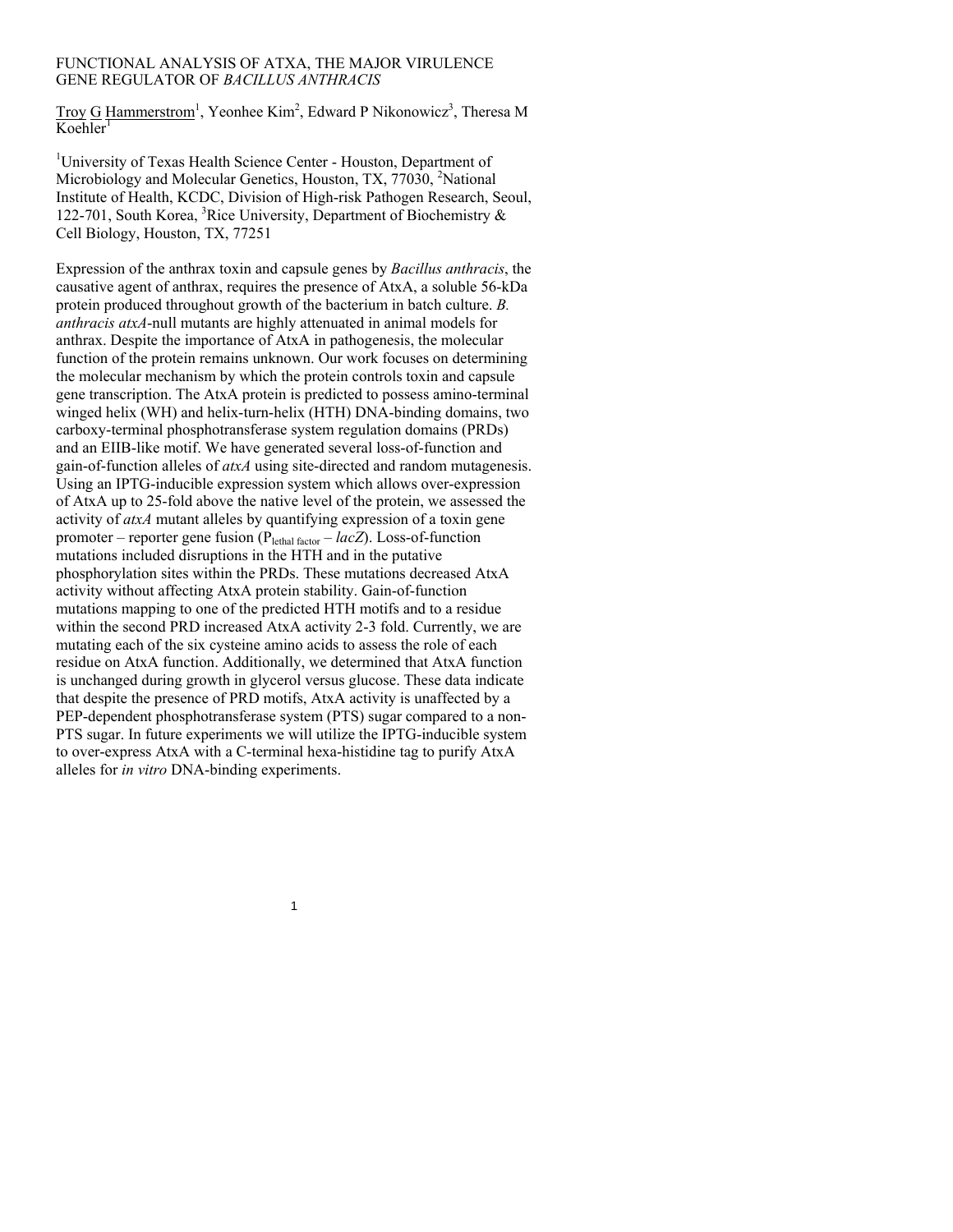# THE ESCHERICHIA COLI EXTRACELLULAR DEATH FACTOR EDF INDUCES THE ENDORIBONUCLEOLYTIC ACTIVITY OF MAZF

Hanna Engelberg-Kulka, Maria Belizky, Haim Avshalom, Idan Yelin

Hebrew University-Medical School, Microbiology and Molecular, Jerusalem, 91120, Israel

In recent years, a great deal of attention has been focused on the abundance of toxin-antitoxin (TA) gene modules in chromosomes of many bacteria, including pathogens. The most studied of these modules is E.coli mazEF in which mazF encodes a stable toxin, MazF, and mazE encodes a labile antitoxin, MazE, which prevents the lethal effect of Maz $F(1)$ . E. coli maz $E$ F is a stress-induced TA module that mediates cell death in the bacterium (1- 3). The E. coli toxin MazF is a sequence-specific endoribonuclease that preferentially cleaves single-stranded mRNAs at ACA sequences (4). We have recently reported that E. coli mazEF-mediated cell death is a population phenomenon requiring the E. coli quorum sensing factor EDF  $(Extracellular Death Factor)$  (5,6). Structural analysis revealed that EDF is the linear peptide Asn-Asn-Trp-Asn-Asn: that is required for triggering mazEF-mediated cell death (5).

Here we asked: Does EDF specifically affect the endoribonucleolytic activity of MazF? We found that, in vitro, EDF significantly amplifies the endoribonucleolytic activity of MazF. In addition, EDF also overcomes the inhibitory activity of the antitoxin MazE over the toxin MazF. EDF sequence was found to be important for both functions. Furthermore, our results revealed a direct interaction of EDF with MazF. These findings are particularly intriguing, since quorum sensing molecules are generally known to monitor gene expression rather than an enzymatic activity.

1)Aizenman et al., PNAS. 93, 6059-6063. (1996). 2)Hazan et al., J. Bacteriol. 186, 3663-3669 (2004). 3)Godoy et al., The EMBO J. 25, 868-879 (2006). 4)Zhang et al., Mol. Cell 12, 913-923.(2003) 5)Kolodkin-Gal et al., Science 318, 652-655 (2007) . 6)Kolodkin-Gal and Engelberg-Kulka , J. Bacteriol. 190, 3169-3275 (2008).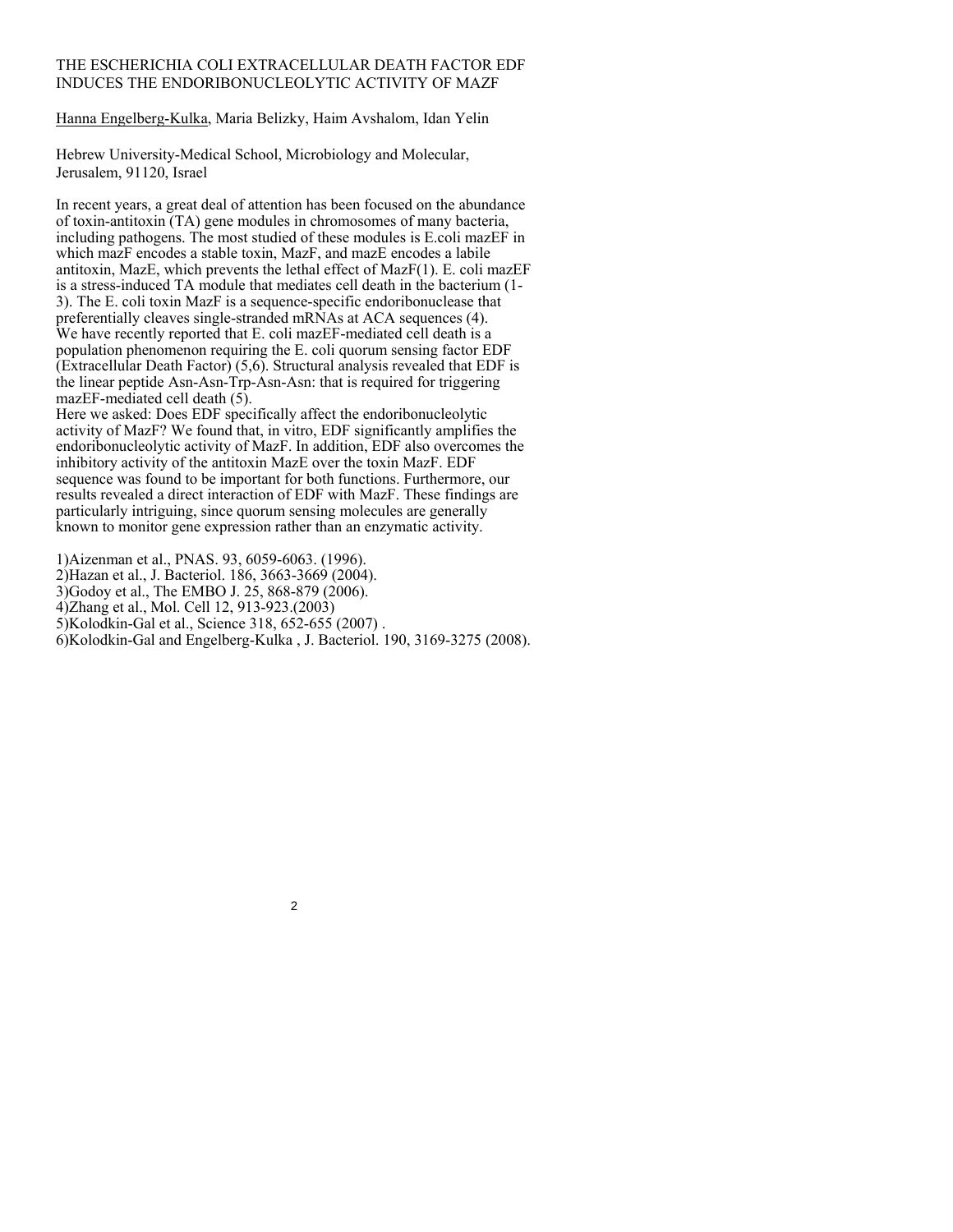## REGULATION OF SECRETION OF THE POPC PROTEASE

Anna Konovalova, Lotte Sogaard-Andersen

Max-Planck Institute for Terrestrial Microbiology, Ecophysiology, Marburg, 35043, Germany

In response to starvation M. xanthus initiates a developmental program that culminates in the formation of spore-filled fruiting bodies. The C-signal is an intercellular signal that induces and coordinates aggregation of cells into fruiting bodies and the subsequent sporulation of cells inside fruiting bodies. The regulated accumulation of the C-signal is essential for the coordinating function of the C-signal. The C-signal is a 17 kDa protein (p17) that is produced by regulated proteolysis of the 25 kDa CsgA protein (p25). p25 accumulates in vegetative as well as in starving cells; however, p17 accumulation is restricted to starving cells. We identified the PopC protease as directly responsible for cleavage of p25. PopC accumulates in the cytoplasm of vegetative cells and is selectively secreted during starvation coinciding with the generation of p17. Therefore, p25 and PopC are only present in the same cell compartment in starving cells. Thus, p25 cleavage is restricted to starving cells by a compartmentalization mechanism that depends on selective secretion of PopC in response to starvation. Here, we focus on elucidation of the molecular mechanisms involved in regulation of PopC secretion.

Initiation of development is M. xanthus is triggered by accumulation of intracellular starvation signal (p)ppGpp. PopC secretion as well as p17 generation is abolished in a relA mutant, which is unable to produce (p)ppGpp. This finding indicates that activation of PopC secretion is a part of starvation induced response and depend on accumulation of (p)ppGpp. It was also observed that vegetative cells treated with chloramphenicol and subsequently exposed to starvation are still capable of secreting PopC suggesting that the secretion system responsible for PopC secretion is already present in vegetative cells and activation of secretion is independent of translation. PopC does not contain a signal peptide suggesting that it is secreted via a Sec/Tat-independent pathway. A systematic analysis of the M. xanthus genome identified several putative type I secretion systems, two putative type III secretion systems and one putative type VI secretion system. Inactivation of these secretion systems did not interfere with PopC secretion. Therefore, we performed a random transposon mutagenesis to identify proteins important for PopC secretion. We identified several mutants, which are unable to secrete PopC in response to starvation. Interestingly, all mutations map to genes encoding hypothetical proteins. The function of these proteins in PopC secretion will be discussed. To identify proteins interacting with PopC to inhibit secretion in vegetative cells or stimulate secretion in starving cells we focused on the PopD protein, which is encoded in an operon with popC. We were able to show that PopD and PopC proteins interact directly. popD is essential in an popC+ genetic background but not in a popC mutant and , surprisingly, not in a csgA mutant. Moreover, PopC secretion occurred more rapidly in a popD mutant. These results suggest that PopD may act as a negative regulator of PopC secretion in vegetative cells.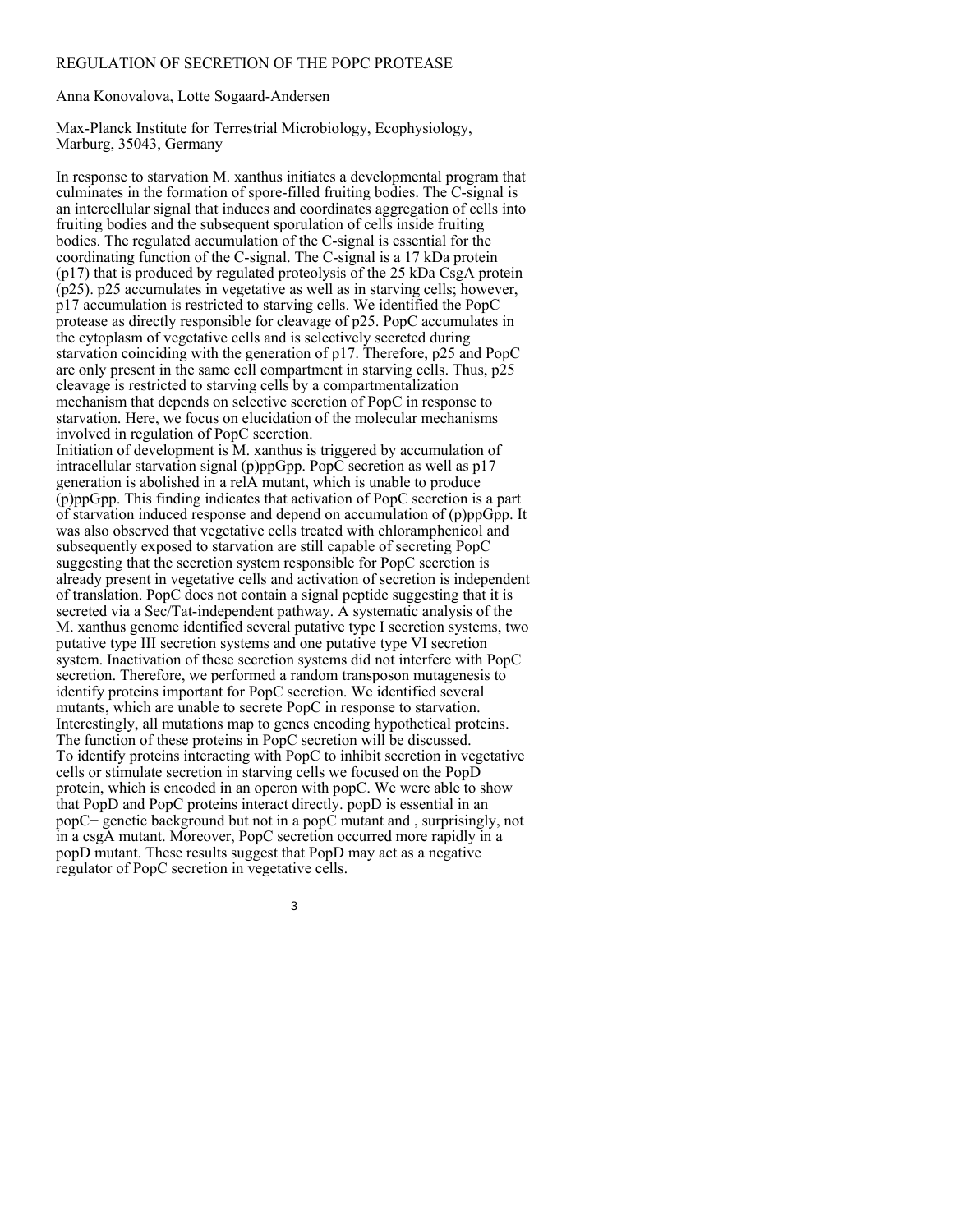## THE ROLE OF THE SIPW SIGNAL PEPTIDASE OF BACILLUS SUBTILIS IN STIMULATING GENE EXPRESSION IN RESPONSE TO SURFACE ATTACHMENT

#### Rebecca L Terra, Cao Guoqiang, Beth A Lazazzera

University of California, Los Angeles, Microbiology, Immunology & Molecular Genetics, Los Angeles, CA, 90095

In *Bacillus subtilis*, the type I signal peptidase SipW is known to be required for the proteolytic removal of the signal sequence from two exported proteins YqxM and TasA. TasA is the major protein component of the extracellular matrix of biofilms formed by *B. subtilis*. Here, we present evidence that SipW has a second function independent of processing YqxM and TasA and that this second function is specifically required for cells to form a biofilm on a solid surface. While cells lacking SipW could only attach as single cells to a solid surface, cells lacking YqxM and TasA are able to form a biofilm on a solid surface, albeit of altered structure. In contrast, cells lacking either SipW or YqxM and TasA were phenotypically indistinguishable at forming air-liquid interface biofilms. To further understand the role SipW has in surface-adhered biofilm formation, we characterized suppressor mutations that restored biofilm formation to a strain lacking SipW. These mutations mapped to the gene for SinR, a transcriptional repressor of the biofilm matrix operons *epsA-O* and *yqxMsipW-tasA*. These data suggested a model in which the role of SipW on a solid surface is to antagonize SinR activity and up-regulate biofilm matrix gene expression. To test this, we monitored *eps* and *yqxM* operon expression by fusing the promoters of these operons to the gene for GFP. Expression was then monitored in single cells by flow cytometry for planktonic and air-liquid interface biofilm cells and fluorescence microscopy for surface-adhered cells. While cells lacking SipW showed a profound defect in induction of the *eps* and *yqxM* operons when the cells were grown attached to a solid surface, there was no affect of SipW on expression of these operons when the cells were grown as air-liquid interface biofilm cells or planktonic cells. These data indicate that there are different regulatory pathways for inducing biofilm matrix gene expression during solid-surface versus air-liquid interface biofilm formation and that SipW is part of the regulatory pathway to control matrix gene expression in cells sensing a solid surface.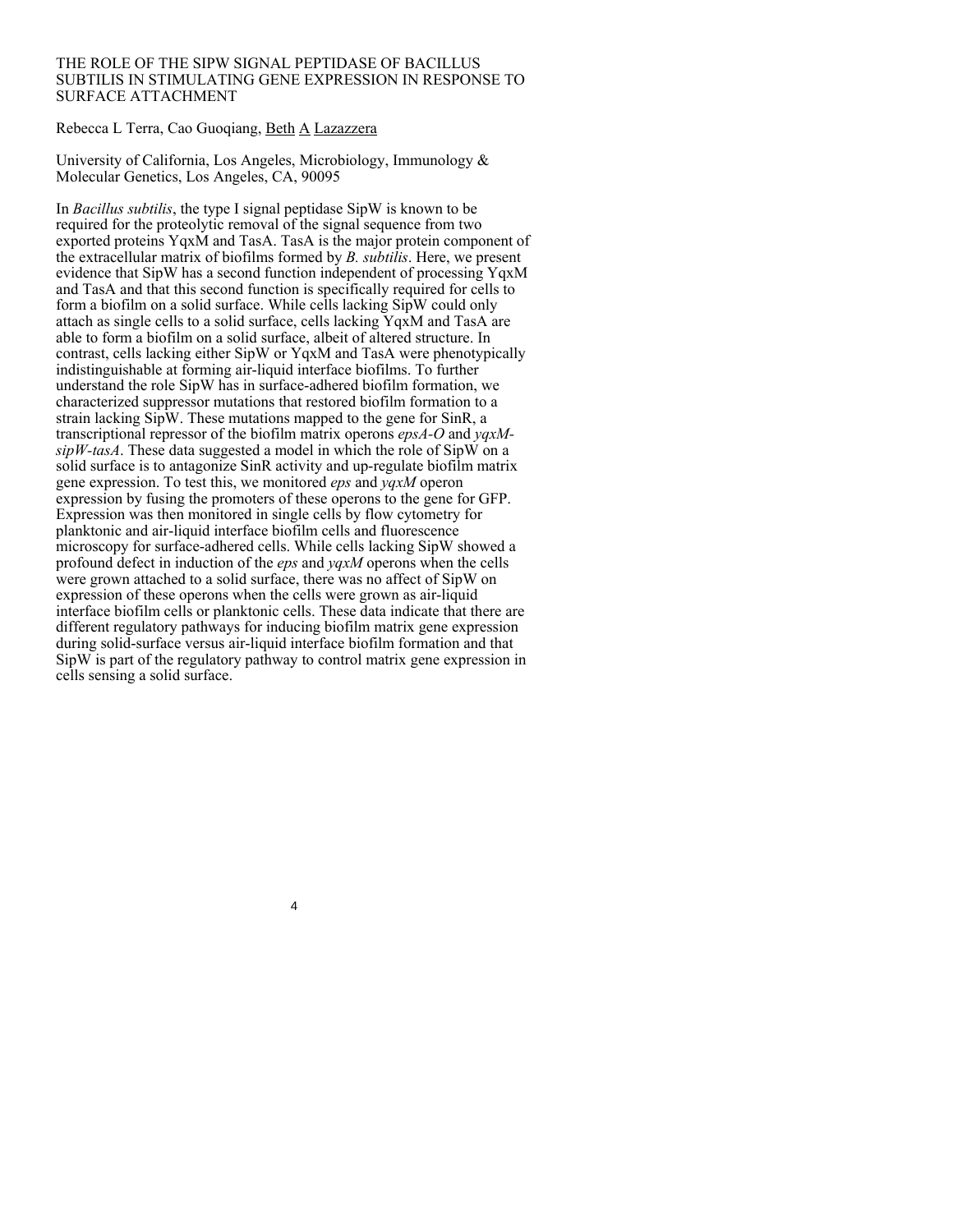## STRINGENT RESPONSE REGULATION OF BIOFILM FORMATION IN *VIBRIO CHOLERAE*

# Huajun He, David M Raskin

The Methodist Hospital Research Institute, Infectious Disease, Houston, TX, 77006

*Vibrio cholerae* is the causative agent of the severe diarrheal disease cholera and can survive and flourish in diverse environments. Normally an aquatic organism, some strains of *V. cholerae* are able to pass through the gastric acid barrier of the stomach and colonize the small intestine, where it produces virulence factors responsible for disease. Biofilm formation is a key factor in *V. cholerae* environmental survival and persistence, as well as host colonization. We examined the role of (p)ppGpp in biofilm formation. Mutants that are deficient in (p)ppGpp synthesis have a reduced capacity to form biofilms. Biofilm genes are regulated by the transcriptional activators *vpsR* and *vpsT*, which are transcriptionally regulated by a number of environmental signals. There are three (p)ppGpp synthases in *V. cholerae*, RelA, SpoT and RelV and each had a discrete impact on *vpsR* and *vpsT* expression. All three synthases were necessary for *vpsR* transcription, with RelV having the strongest impact. RelA was the only synthase that was necessary for *vpsT* expression. We also found that (p)ppGpp regulation of *vpsR* and *vpsT* was partially mediated through *rpoS*, the stationary phase sigma factor. We showed that (p)ppGpp synthesis occured during biofilm formation primarily through RelA. These results suggest that (p)ppGpp has a significant role in regulation of biofilm and understanding how the three (p)ppGpp synthases are regulated during the *V. cholerae* life cycle will be important to understanding spread of cholera disease.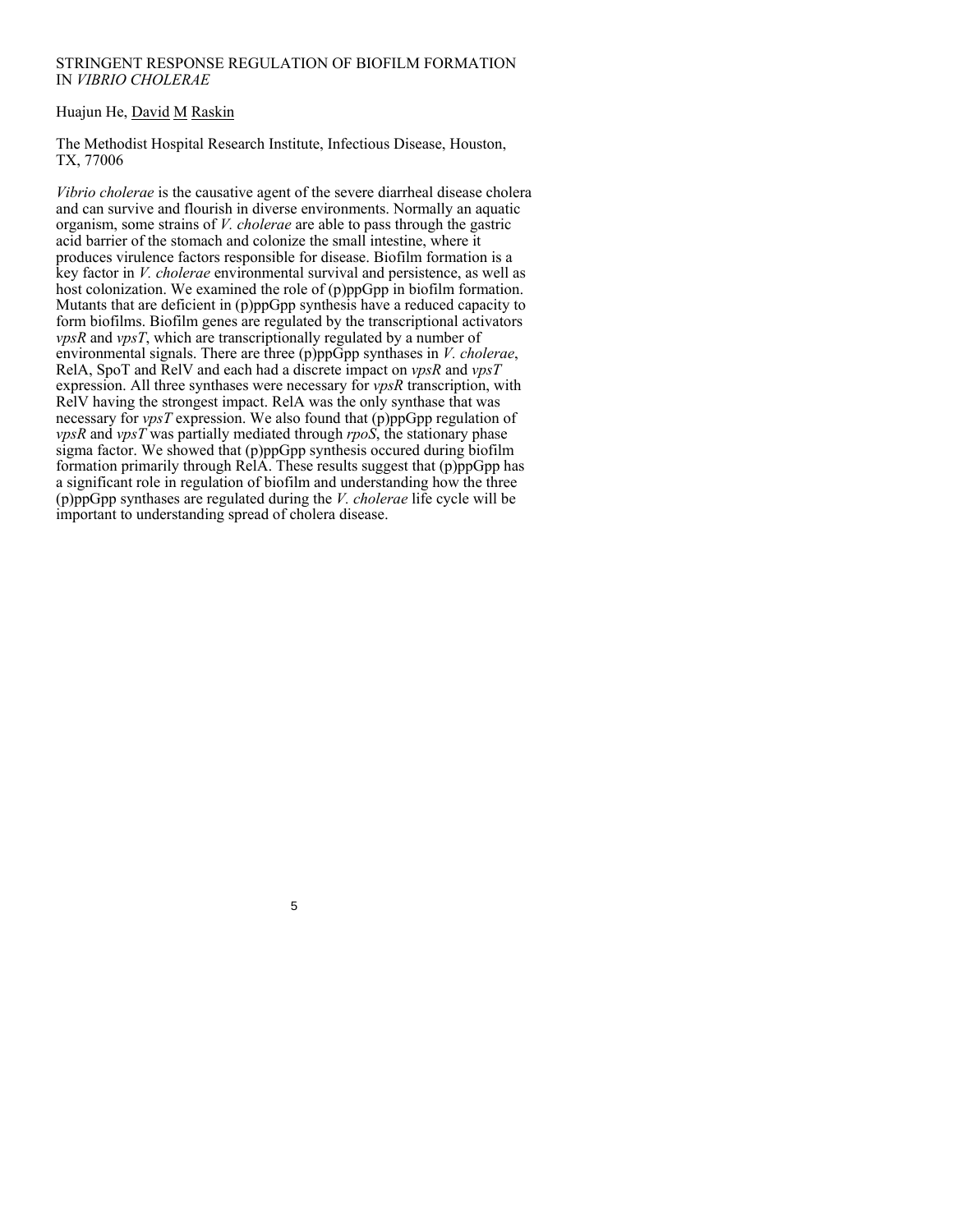#### SEQUENCE DETERMINANTS FOR SMALL RNA REGULATION OF VIRULENCE BY THE *VIBRIO CHOLERAE* QUORUM SENSING **SYSTEM**

## Xiaonan Zhao, Brian K Hammer

Georgia Institute of Technology, School of Biology, Atlanta, GA, 30332

*Vibrio cholerae*, the causative agent of the fatal diarrheal disease cholera, uses quorum sensing (QS) to control the transcription of four non-coding small RNAs (sRNAs) called Qrr1-4 (for quorum regulatory RNAs). In response to changes in extracellular signal molecules that accumulate proportionally with the bacterial population density, these sRNAs regulate biofilm and virulence gene expression by altering the translation of mRNA targets to which they are predicted to bind. All sequenced pathogenic *Vibrios* encode multiple Qrrs that contain an absolutely conserved 21 nt region, which is predicted to imperfectly base pair at the ribosome binding site (RBS) of multiple mRNA targets to regulate expression posttranscriptionally. Previous genetic studies support the hypothesis that these 21 nt comprise an interaction region (I-region) essential to repress the translation of the QS master regulator, HapR, and the sRNA-activator, LuxO, which are both critical for proper QS control. However, computational predictions suggest that different nucleotides in the Qrr Iregion participate in base-pairing with *hapR* and with *luxO*. To determine the contribution of each nt within the I-region to mRNA binding, a Qrr expression plasmid (pQrr) was constructed that properly regulates plasmidborne *hapR-gfp* and *luxO-gfp* fusions in *E. coli* and *V. cholerae*. Reporter gene fusions that monitor Qrr-dependent HapR and LuxO activities (*luxClux* and *grr4-lux*, respectively) are also properly controlled by pOrr in *V*. *cholerae*. Preliminary results with these *in vivo* reporter systems show that deletion of the I-region abolishes the inhibitory function of the sRNAs for both mRNA targets. Using the predictive computational algorithm RNAup, we have designed single nt substitutions in both the Qrr I-region and the mRNA of *hapR* and *luxO* to test experimentally Qrr/mRNA interactions with the *in vivo* system we have developed. To systematically analyze the nt determinants for sRNA/mRNA interaction, we have also constructed, and are currently screening *in vivo* with our gene fusions, a plasmid-borne sRNA library  $(pQrr^{lib})$  randomized within the I-region. By complementing our *in silico* predictions and *in vivo* results with *in vitro* RNA binding studies also underway, we will be able to dissect the molecular mechanisms of sRNA/mRNA interactions that coordinate extracellular chemical signaling to virulence in this human pathogen.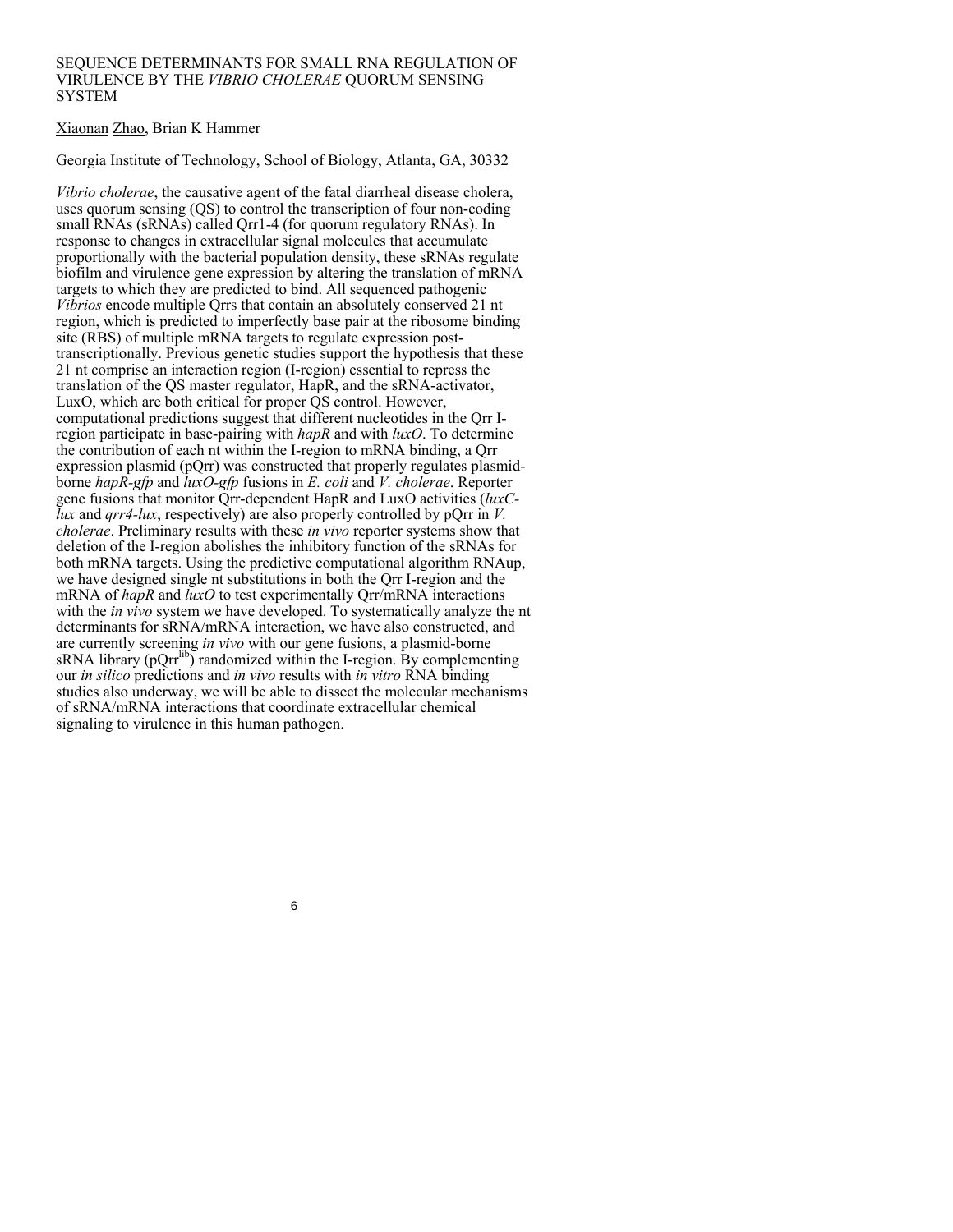#### EXPRESSION OF THE TYPE III-SECRETED EFFECTOR *ESPS* OF *CITROBACTER RODENTIUM* IS REGULATED BY THE *CROIR* QUORUM SENSING SYSTEM.

Kevin J Roberts<sup>1</sup>, Gordon Dougan<sup>2</sup>, George P Salmond<sup>1</sup>

<sup>1</sup>University of Cambridge, Biochemistry, Cambridge, CB2 1QW, United Kingdom,<sup>2</sup>Wellcome Trust Sanger Institute, Microbial Pathogenesis, Cambridge, CB10 1, United Kingdom

*Citrobacter rodentium* is a Gram-negative member of the Enterobacteriaceae that is commonly used as a model organism to study attaching and effacing (A/E) lesion formation in its natural host, the mouse. *C. rodentium* and the related human A/E pathogens, enteropathogenic *Escherichia coli* (EPEC) and enterohaemorrhagic *E. coli* (EHEC), encode a Type III secretion (TIIIS) system located on a pathogenicity island entitled the locus of enterocyte effacement (LEE). The TIIIS system is responsible for the delivery of effector proteins direct to the host cytoplasm and is required for the formation of A/E lesions and for virulence. EspS was recently identified as a novel *C. rodentium* effector protein that is translocated into mammalian cells by the LEE-encoded TIIIS system and may contribute to full colonisation in the mouse. Quorum sensing (QS) is a form of bacterial cell-to-cell communication using diffusible chemical signals to regulate gene expression in a cell density-dependent manner. Many Gram-negative bacteria synthesise and respond to N-acyl-homoserine lactone (AHL) signalling molecules, altering gene expression accordingly. *C. rodentium* encodes an AHL synthase (CroI) which produces N-butanoyl-L-homoserine lactone (BHL) as its major product and also a LuxR-family protein (CroR), a BHL receptor and transcriptional regulator. Here we demonstrate, using an *espS::lacZ* fusion, that *espS* expression is upregulated in a *croI* mutant under laboratory conditions. *espS* expression was restored to wild type levels upon addition of exogenous BHL, expression of *croI in trans* or by the introduction of a *croR* mutation. Thus, *espS* is a member of the *croIR* regulon of *C. rodentium*, linking QS, via the elaboration of a Type III effector, to murine pathogenesis.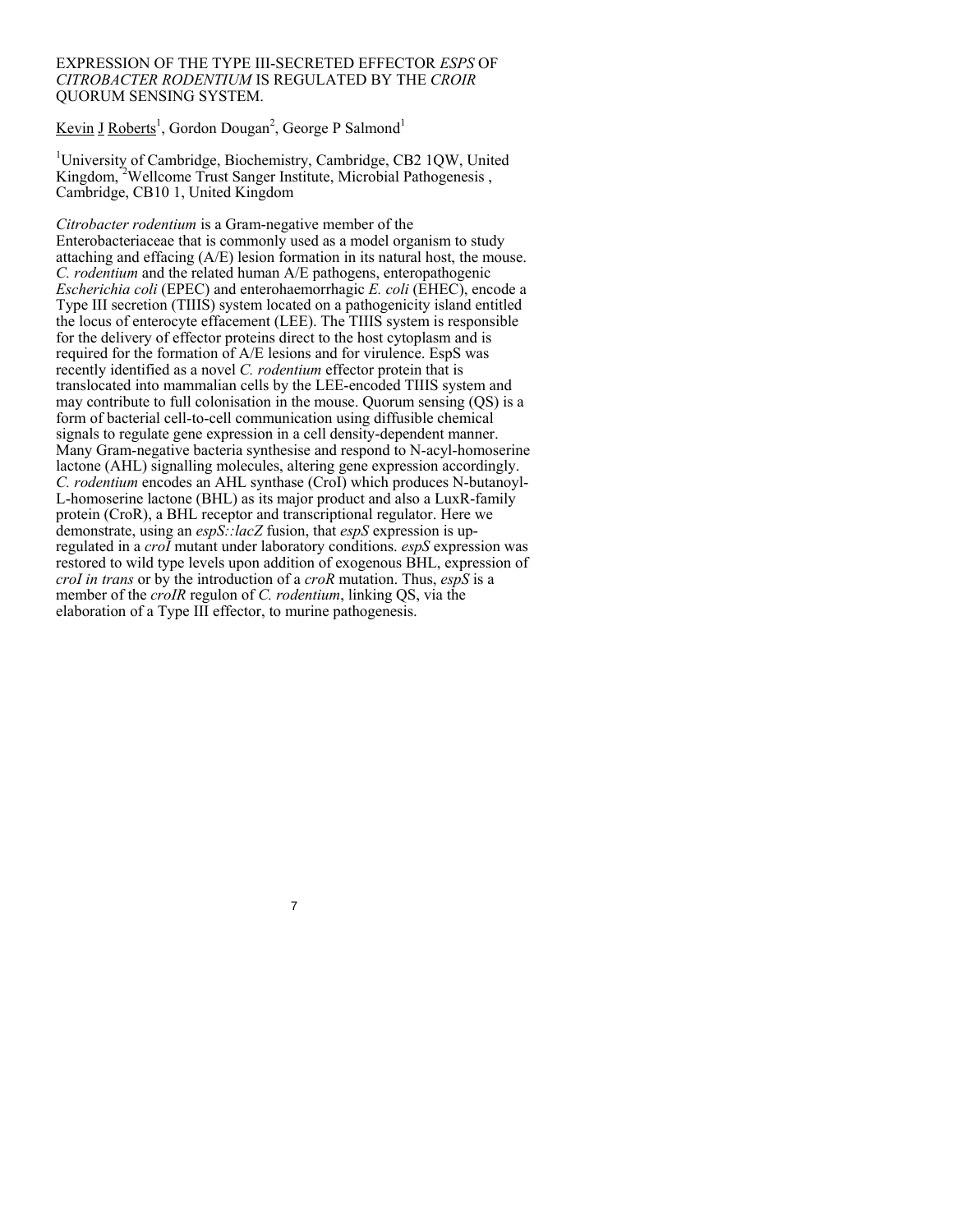### A NEW FAMILY OF SECRETED BACTERIAL PROTEINS MEDIATES INTERACTIONS WITH EUKARYOTIC CELLS

Sudharsan Sathyamurthy, Magdalena Krol, Tom A Strickland, Claire R Wright, Jon R Sayers

University of Sheffield Medical School, Infection & Immunity, Sheffield, S102RX, United Kingdom

We have been studying small proteins secreted by a range of Gram negative bacteria. Erythrophilin, the prototype of this family, is secreted by *Neisseria meningitidis* and other members of the genus. As these bacteria can only survive within a human host we reasoned that the secreted proteins might interact with human proteins or cells. A yeast 2 hybrid screen suggested that the protein might bind a human membrane protein found in red blood cells. We found that it is capable of binding to and deforming red blood cells. Using transfected mouse cells we have confirmed the identity of the human receptor for this protein. We are in the process of analyzing a knock-out mutant strain of *Neisseria* to see how it behaves in comparison with its wild type parent.

It initially appeared that our erythrophilin protein was unique to the *Niesseria*, however, we have recently discovered that it is more widespread than we thought. Sequence analysis of the rapidly expanding bacterial genome databases has allowed us to identify homologous proteins encoded by human pathogens such as *Haemophilus influenzae*, *Providencia stuartii*, *Vibrio cholerae*, *Salmonella enterica*, and animal pathogens such as *Mannheimia haemolytica* (infects cattle and sheep), *Pasteurella dagmatis* (infects domestic pets), and a pathogen infecting catfish, *Edwardsialla ictaluri*. Several other species of bacteria also appear to encode a related protein such as *Curvibacter* (an endosymbiont of hydra), *Azorhizobium caulinodans* (plant-associated nodulating nitrogen fixing bacterium), and *Roseovarius* species which are associated with dinoflagellates. All of these proteins appear to possess a signal peptide and a common structure. As many of these organisms are either closely associated with or found only in association with a eukaryotic host, we speculate that this family of proteins is involved in mediating bacterial-host interactions. We have expressed and purified a number of erythrophilin-like recombinant proteins encoded by various pathogens and are carrying out wide ranging studies in order to characterize this interesting new family of bacterial proteins. The results of our structural, genetical, biochemical and cell biological experiments will be presented.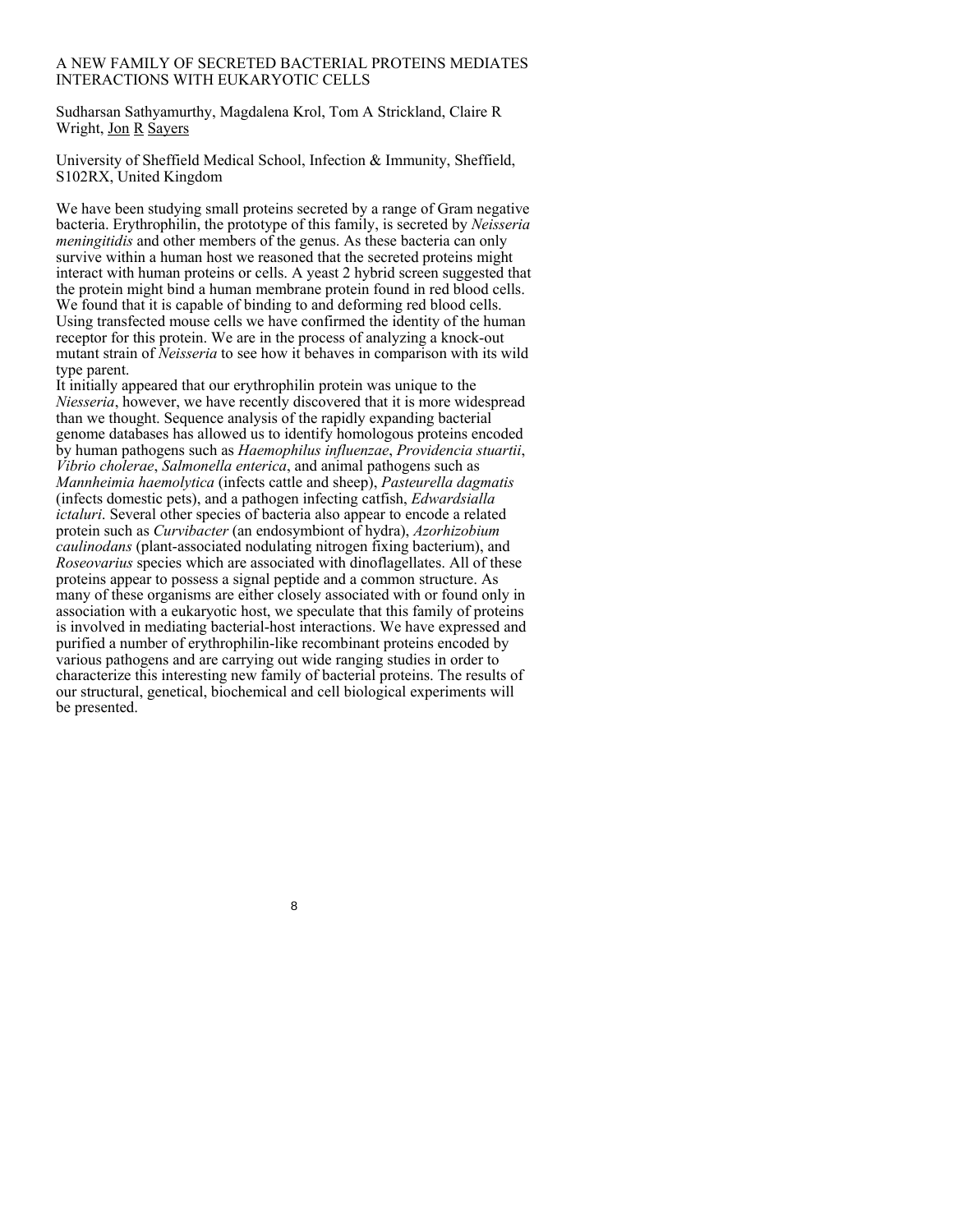#### REFERENCE GENOMES AT THE HUMAN MICROBIOME PROJECT (HMP) DATA ANALYSIS AND COORDINATION CENTER (DACC)

Michelle Giglio<sup>1</sup>, Heather Creasy<sup>1</sup>, Joshua Orvis<sup>1</sup>, Jonathan Crabtree<sup>1</sup>, Konstantinos Liolios<sup>2</sup>, Amy Chen<sup>3</sup>, Amrita Pati<sup>3</sup>, Konstantinos Mavrommatis<sup>3</sup>, Victor Felix<sup>1</sup>, Najveet Singh<sup>4</sup>, Todd Desantis<sup>4</sup>, Rob Knight<sup>5</sup>, Gary Andersen<sup>4</sup>, Victor Markowitz<sup>3</sup>, Nikos Kyrpides<sup>2</sup>, Jennifer Wortman<sup>1</sup>, Owen White $<sup>1</sup>$ </sup>

<sup>1</sup>University of Maryland Sch. of Med., Inst. for Genome Sciences, Baltimore, MD, 21029, <sup>2</sup>Joint Genome Institute, Genome Biology, Walnut Creek, CA, 94598, 3 Lawrence Berkeley National Lab, Computational Research, Berkeley, CA, 94720, <sup>4</sup>Lawrence Berkeley National Lab, Earth Sciences, Berkeley, CA, 94720, <sup>5</sup>University of Colorado, Chemistry and Biochemistry, Boulder, CO, 80309

The Human Microbiome Project (HMP) is an NIH Roadmap initiative that is collecting and analyzing information regarding the microbial communities of the human body. The goal of the HMP is to provide resources and tools to enable researchers to determine how differences in microbial communities contribute to human health and disease. This effort is producing huge quantities of data of numerous types including nucleotide sequence, metadata, and analysis results. Sequencing efforts are focused in three areas: sequencing of  $\sim$ 1000 reference genomes isolated from the human body, metagenomic sequencing of DNA samples from five HMP body sites in 300 healthy individuals, and metagenomic sequencing of samples from subjects suffering from particular diseases along with healthy controls. The reference genomes perform an important function in the analysis of the metagenomic sequences by providing guideposts in a sea of unknown sequences. Sequences from the metagenomic samples can be assigned to phylogenetic and functional groups through homology to the reference genomes. Responsibility for the coordination of the information produced from the HMP falls on the Data Analysis and Coordination Center (DACC). All publicly released information and analyses produced from the HMP are available on the DACC's comprehensive web resource (http://hmpdacc.org). Information that can be found on the DACC web site includes: all sequence data that has been released to the public via the DACC's download site, analysis results, a repository of HMP SOPs, and new software developed as part of the HMP. The web analysis toolsets for the DACC are based on those of the Integrated Microbial Genomes resource for both single genomes and metagenomes (img/hmp and img/m). Analyses for over 200 complete reference genome projects is currently available on the IMG HMP site (http://www.hmpdacc-resources.org/img\_hmp) while information on the  $\sim$ 1,400 organisms on the reference genomes list can be found on the HMP Project Catalog

(www.hmpdacc.org/project\_catalog.html).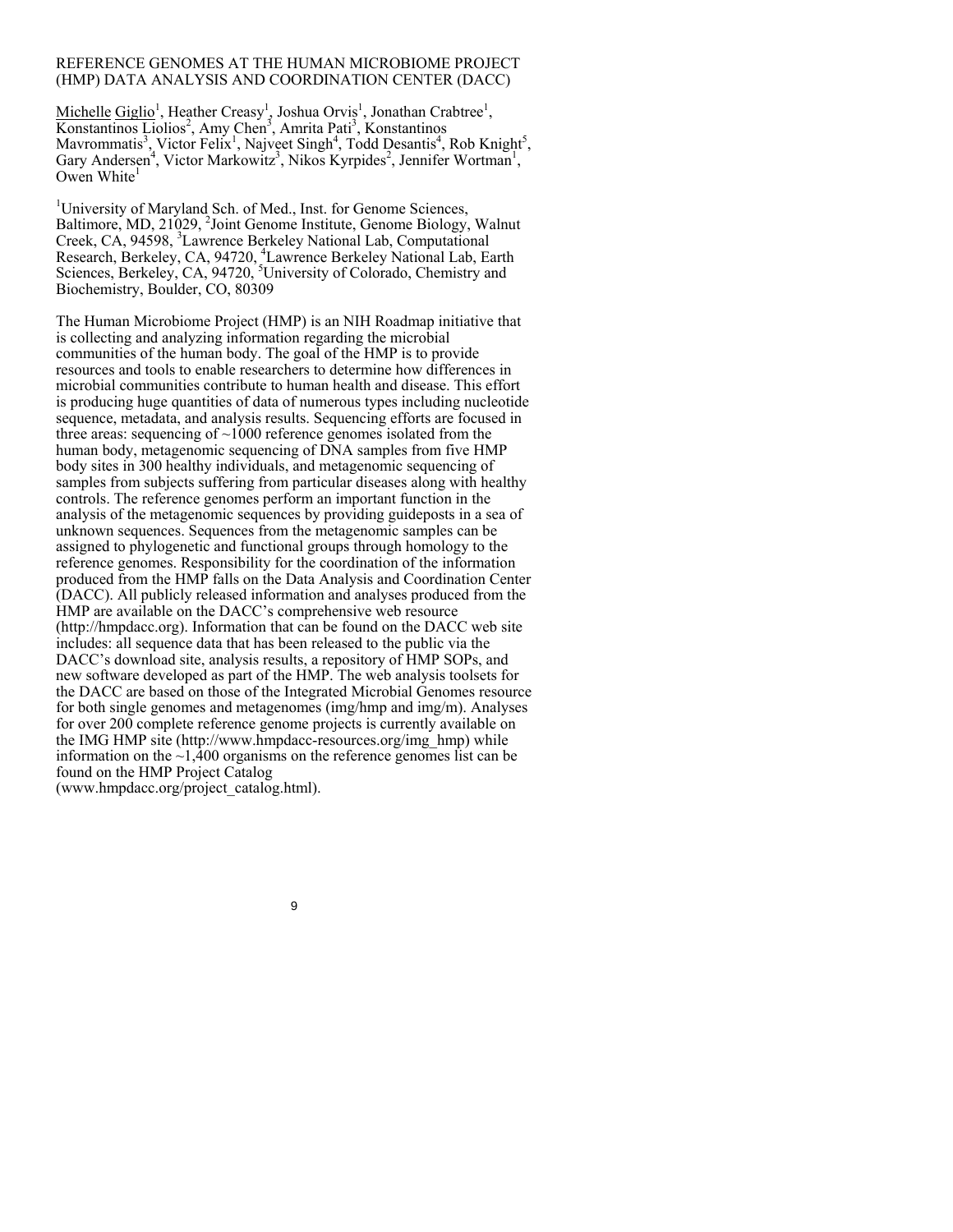## MINING THE E. COLI GENOME FOR THE STRESS-INDUCED-MUTAGENESIS GENE NETWORK

Abu Amar M Al Mamun, Mary-Jane Lombardo, Susan M Rosenberg

Baylor College of Medicine, Molecular and Human Genetics, Houston, TX, 77030

Under growth-limiting stress, bacteria, yeast, and human cells display elevated mutation rates, termed stress-induced mutagenesis, under the control of stress responses. These mechanisms may increase a cell's or organism's ability to evolve specifically when it is maladapted to its environment, i.e., is stressed. Although previous work identified several genes, proteins, pathways and stress responses required for stress-induced mutation in E. coli, the total scope of the gene/protein network required for this mutation response was unknown. We undertook a transposon mutagenesis and genetic screen to identify the genes required for stressinduced mutagenesis in E. coli. The screen uses papillation of starving colonies to blue (based on lac– to Lac+ frameshift reversion of a constitutively transcribed lac gene) during carbon-starvation stress. We have identified genes involved in transcriptional regulation, metabolism, cell division, replication, DNA repair, and a large number in the electrontransport chain and ubiquinol biosynthesis. The mutation-defective phenotypes of some electron-transport/ubiquinol mutations can be reversed by mutation in arcB, which upregulates RpoS activity (which is required for stress-induced mutagenesis), implying that the electron-transport proteins may function in mutagenesis as the upstream signalers of the RpoS stress response during starvation. Supporting this interpretation, we find reduced expression from RpoS-regulated promoters in the ubiD and nuoC mutants in stationary phase. We also found 12 new genes of unknown function, most of which are conserved in bacteria, and a few of which are conserved to human. This network also contains regulators of the following stress responses: SOS DNA-damage, rpoS general stress, rpoE membrane unfolded-protein, phoU phosphate-transport, and others, some identified previously and some not. This network of genes will guide more detailed characterization of the mechanisms of stress-induced mutagenesis in E. coli and other organisms.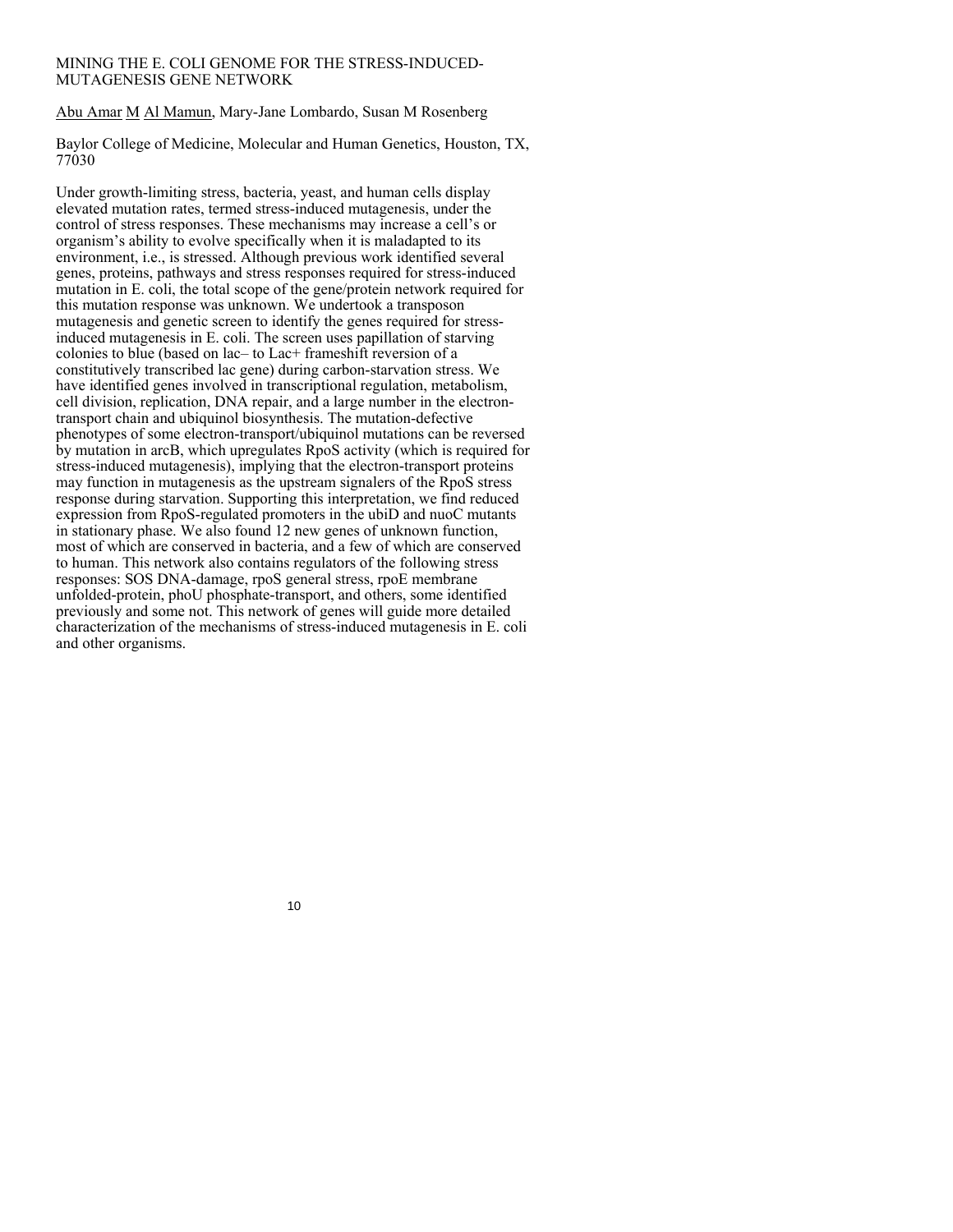## INVERTING A PARADIGM: MOLECULAR CHARACTERIZATION OF *ESCHERICHIA COLI* INSERTION MUTANTS ALTERED IN THEIR RESPONSE TO CHEMICALS

Robert A LaRossa, Dana R Smulski, Vasantha Nagarajan

DuPont Company, Central Research and Development, Wilmington, DE, 19880-0173

Currently, cellular responses to chemicals are most often analyzed by whole transcriptome methods that are limited by the inability to separate the causal from the coincidental. Moreover, classically time-consuming mapping is undertaken only for the most interesting of mutations. Transposition and targeted insertional mutagenesis provide alternative approaches for identifying tolerance specifying genes. Technical advances now allow facile and detailed characterization of the output of genetic selections and screens. This was illustrated by the precise identification 107 butanol hypersensitive and thirteen butanol tolerant variants in a screen of an 11,000 plus member *Escherichia coli* transposon library. Phage 29 DNA polymerase mediated genomic amplification preceding sequencing of each chromosometransposon junction resulted in the near complete molecular characterization of these genetic screens; improved ease and lower cost of sequence analysis suggest that such approaches will be applied more often at the earliest stages of genetic characterization. These analyses implicated stress responses and the cell surface as important determinants of *E. coli* tolerance to 1-butanol; this multifaceted response to 1-butanol was modulated in part by insertions within or polar upon *spoT* specifying a ppGpp synthetase while a knockout of *acrB*, encoding an efflux pump component, also conferred 1-butanol tolerance. Inactivation of a *spoT* homolog in *Lactobacillus plantarum* also lead to a butanol tolerant phenotype.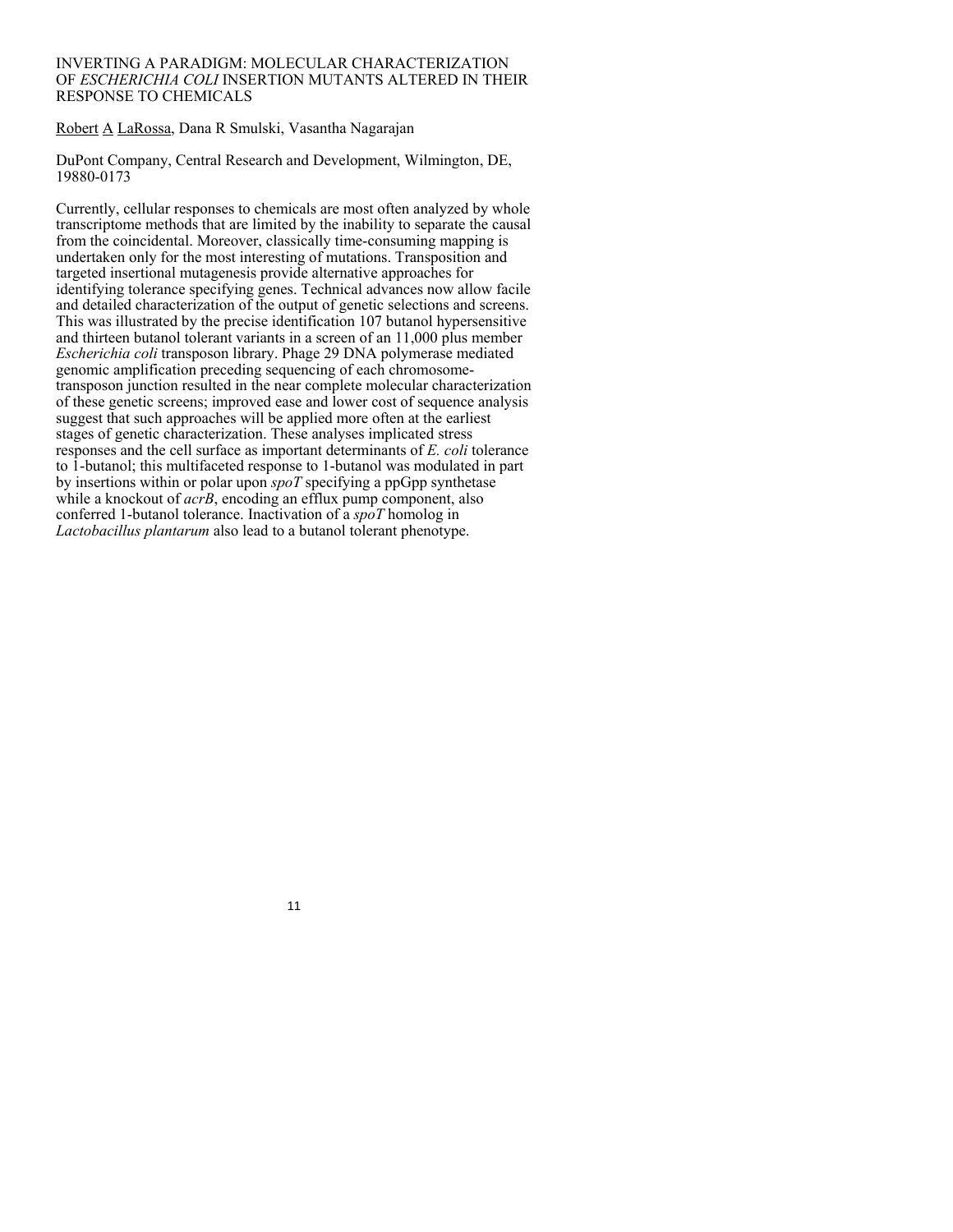### ARE TRANSPOSONS SELFISH?

# Robert A Edwards $1,2$

1 San Diego State University, Computer Science, San Diego, CA, 92103, <sup>2</sup> Argonne National Laboratory, Mathematics and Computer Science, Argonne, IL, 60439

Transposases are the most abundant gene in the world, and are generally thought to be selfish DNA - just replicating for their own sake. Most genomes have transposons, and and they can move between hosts with relative ease. Typically, transposons are thought to be selfish genes, only replicating for their own survival. However, their vast abundance suggests that there are positive benefits to their presence that are being selected for. In addition to transposons, bacterial genomes are under assault from a range of invading DNA - especially phages and plasmids. For example, most bacterial genomes that have been sequenced contain at least one prophage. These are ticking time bombs, waiting to kill their unwitting host, and transition from a quiescent lysogenic state to a violently explosive lytic life cycle. We suggest that transposons aid their bacterial hosts by inactivating invading prophages and allowing the bacteria to clear the infection from their genome. The positive selection for transposons may ultimately lead to the death of transposons.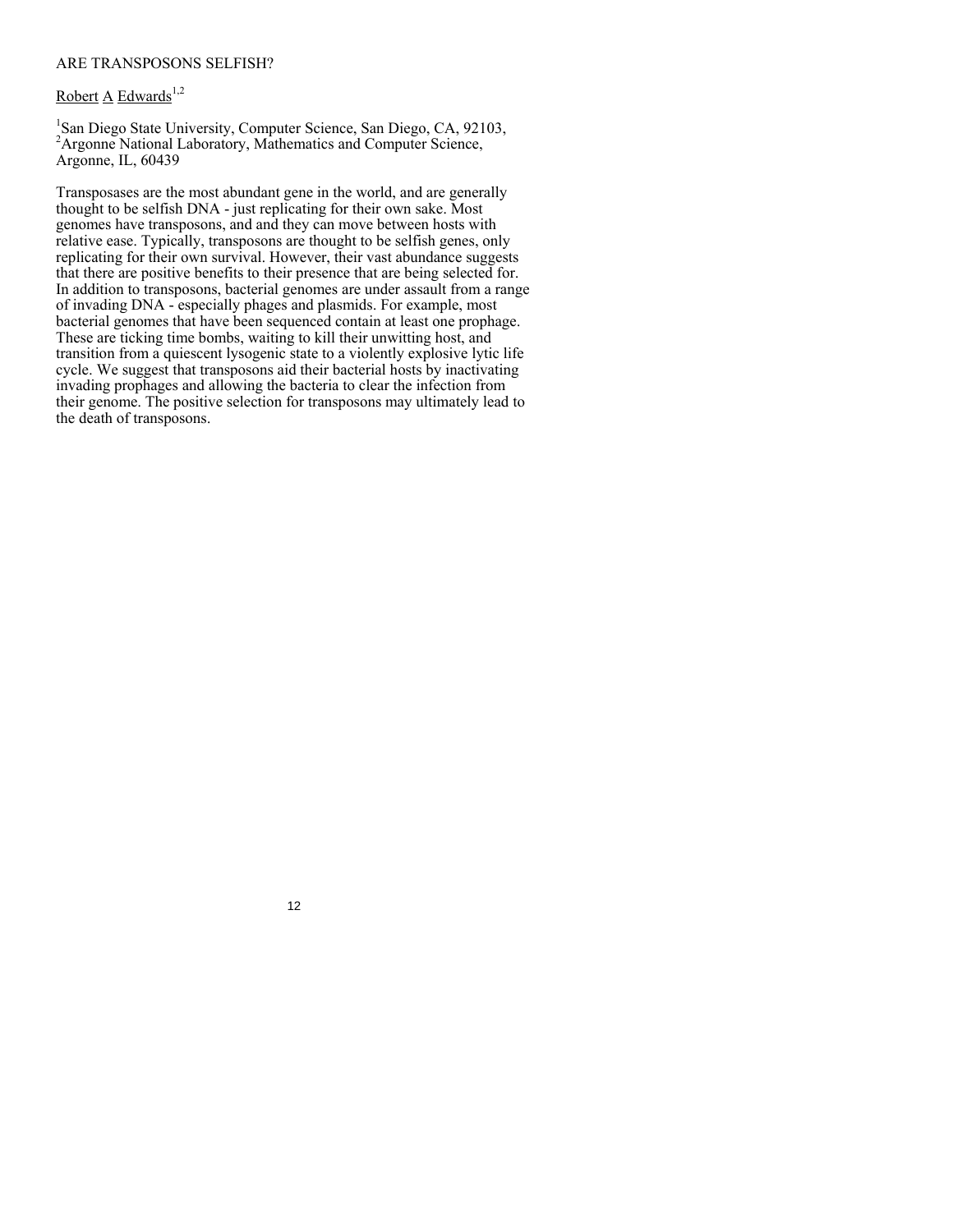#### ECONOMICAL EVOLUTION: MICROBES OPTIMIZE THE SYNTHETIC COST OF EXTRACELLULAR PROTEINS

## Daniel R Smith, Matthew R Chapman

University of Michigan, Molecular Cellular and Developmental Biology, Ann Arbor, MI, 48109

Protein evolution is not simply a race towards improved function. Because organisms compete for limited resources, fitness is also affected by the relative economy of an organism's proteome. Indeed, many abundant proteins have a relatively high content of amino acids that are metabolically less taxing for the cell to make, thus reducing cellular cost. However, not all abundant proteins are economical and many economical proteins are not particularly abundant. Here we examined protein composition and found the relative synthetic costs of amino acids constrain the composition of microbial extracellular proteins. In *Escherichia coli* extracellular proteins contain, on average, fewer energetically-expensive amino acids independent of their abundance, length, function, or structure. Economic pressures have also strategically shaped the amino acid composition of multi-component surface appendages such as flagella, curli, Type I pili; and extracellular enzymes including Type III effector proteins and secreted serine proteases. Furthermore, *in silico* analysis of *Pseudomonas syringae, Mycobacterium tuberculosis, Saccharomyces cerevisiae* and over 25 other microbes spanning a wide range of GC-content revealed a broad bias towards more economical amino acids in extracellular proteins. Thus economy may address the compositional bias seen in many extracellular proteins and deliver further insight into the forces driving their evolution. Microbes secrete proteins to perform essential interactions with their environment such as motility, pathogenesis, biofilm formation and resource acquisition. However, because microbes generally lack protein import systems, secretion is often a one way street. Consequently, extracellular proteins present a greater burden on the cell as their amino acids cannot be reutilized during translation. We hypothesize evolution has in turn optimized extracellular proteins to reduce their synthetic burden on the cell.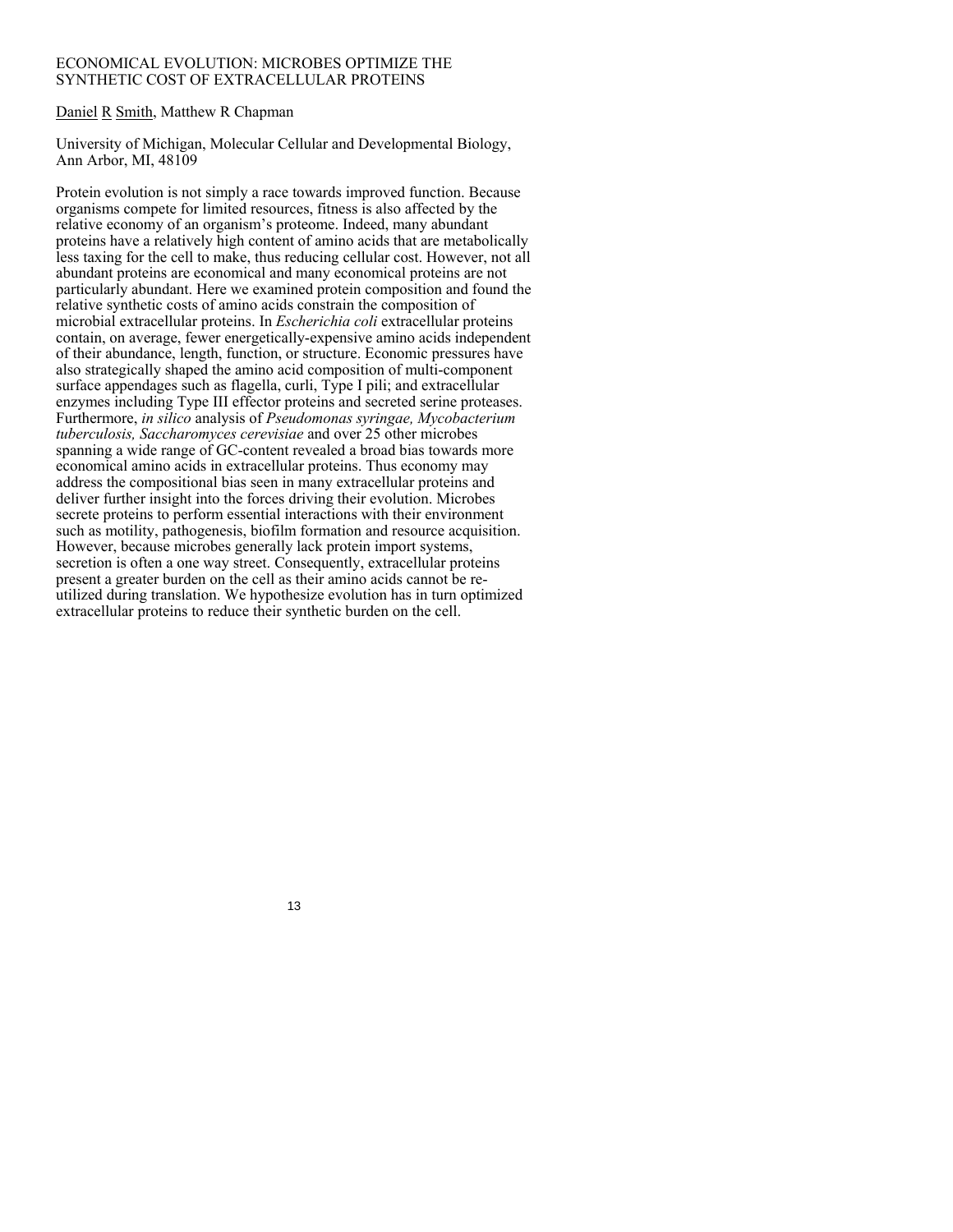### SELF-TARGETING BY THE PROKARYOTIC CRISPR IMMUNE SYSTEM: GENE REGULATION OR AUTOIMMUNITY?

Adi Stern<sup>1</sup>, Leeat Keren<sup>2</sup>, Omri Wurtzel<sup>1</sup>, Gil Amitai<sup>1</sup>, <u>Rotem Sorek<sup>1</sup></u><br><sup>1</sup>Weizmann Institute of Seignee, Denartment of Molecular Genetics <sup>1</sup>Weizmann Institute of Science, Department of Molecular Genetics, Rehovot, 76100, Israel, <sup>2</sup>Weizmann Institute of Science, Department of Computer Science and Applied Mathematics, Rehovot, 76100 , Israel

CRISPR/Cas is a recently discovered prokaryotic immune system, which is based on small RNAs ("spacers") that restrict phage and plasmid infection. It has been hypothesized that CRISPRs can also regulate self gene expression by utilizing spacers that target self genes. By analyzing CRISPRs from 330 organisms we found that one in every 250 spacers fully matches self-DNA, and that such self-targeting occurs in 18% of all CRISPR-bearing organisms. However, we revealed that self-targeting spacers display complete lack of evolutionary conservation across species. We found that the acquisition of self-targeting spacers is often a relatively recent evolutionary event, and further found evidence pointing at the fact that the self-targeting spacers or even the entire CRISPR/cas locus may have become inactivated. This suggests that self-targeting is a consequence of *autoimmunity* rather than gene regulation. We suggest that accidental incorporation of endogenous DNA as new spacers is the cause of this autoimmunity, and that the rate of such insertions is at least 0.4%. Thus, coding for CRISPR/*cas* might incur a fitness cost. To prevent the negative effects associated with autoimmunity, inactivation of CRISPR or the selftargeting spacer must occur. This view may explain the patchy distribution of degraded and functional forms of CRISPR systems across prokaryotic domains.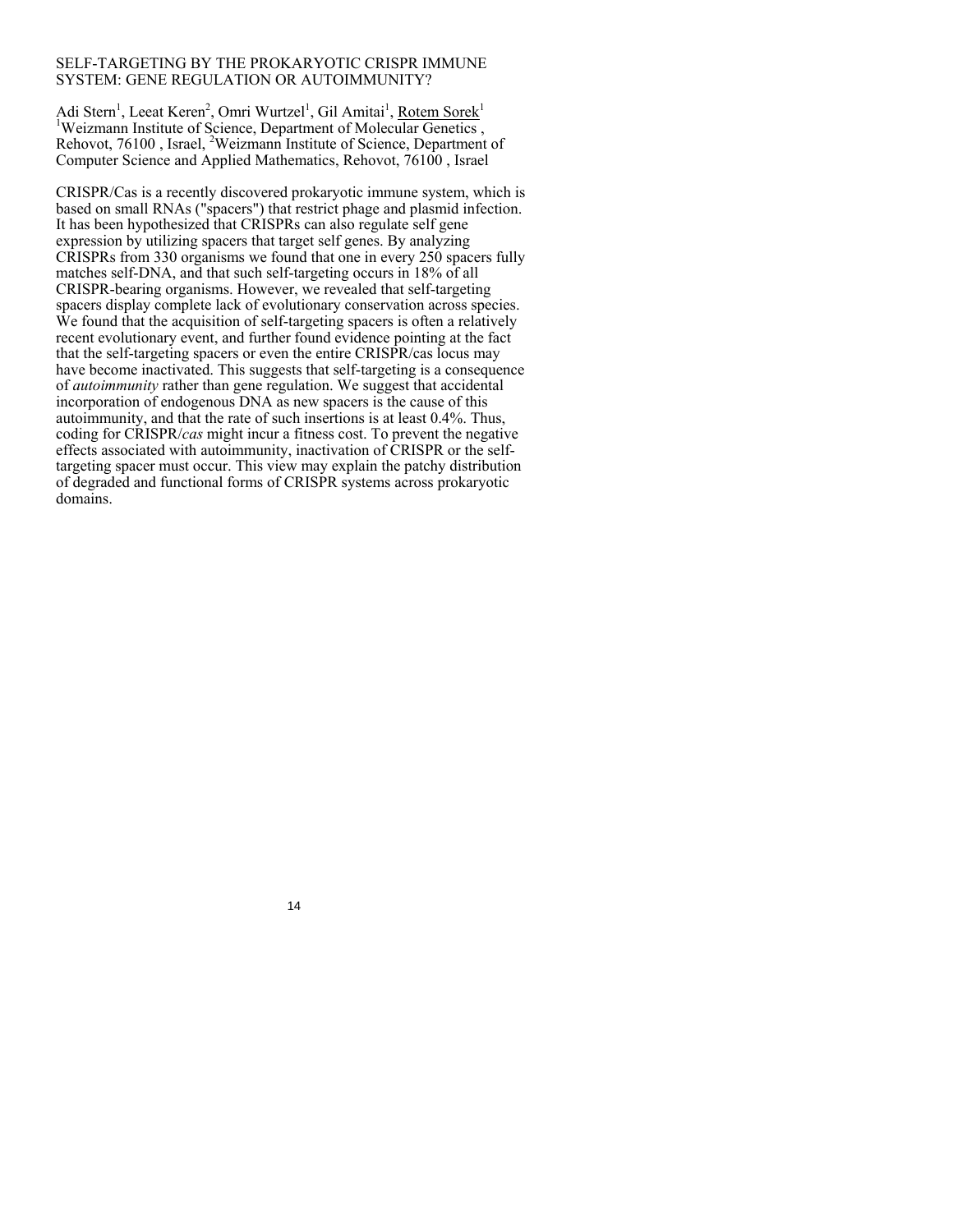# THE E. COLI -PHAGE LAMBDA PROTEIN INTERACTION **NETWORK**

Sonja Blasche<sup>1</sup>, Peter Uetz<sup>2</sup>

1 German Cancer Research Center, Genomics and Proteomics Core Facilities, Heidelberg, D-69120, Germany, <sup>2</sup>J Craig Venter Institute, Infectious Disease, Rockville, MD, 20850

Despite decades of intense research on phage lambda, few systematic studies have been undertaken to illuminate the global impact of the pathogen on its hosts. Only recently some papers (e.g. Osterhout, 2007) were published employing microarray techniques to unravel the hosts' response to phage infection and induction. However, to our knowledge a comparable global approach has not been attempted for E. coli -phage lambda protein-protein interactions (PPIs).

Here we describe yeast two-hybrid screens of all phage lambda proteins against each other as well as against a complete E. coli K12 (W3110) ORFlibrary employing our well-established and previously successful highthroughput screening system (Uetz, 2006; Titz, 2008). This resulted so far in the identification of 66 lambda-lambda, as well as 131 lambda-host PPIs. While some of these interactions such as  $gpA - gpNu1$  heterodimer formation have been found previously, most others are new. In conjunction with previous studies, these data will not only lead to a more detailed knowledge of lambda's ability to assemble its proteins into a mature particle but also shed light on the role of host proteins in the infection and replication process. Hence we integrated structural, transcriptional, as well as other information into a network of phage-host interactions.

### **References:**

Osterhout, R. et al (2007) **Global analysis of host response to induction of a latent bacteriophage**. BMC Microbiol Aug 31;7:82

Titz B. et al. (2008) **The Binary Protein Interactome of Treponema pallidum the Syphilis Spirochete**. PloS ONE 3(5): e2292

Uetz P. et al. (2006) **Herpesviral Protein Networks and Their Interaction with the Human Proteome.** Science 311: 239-242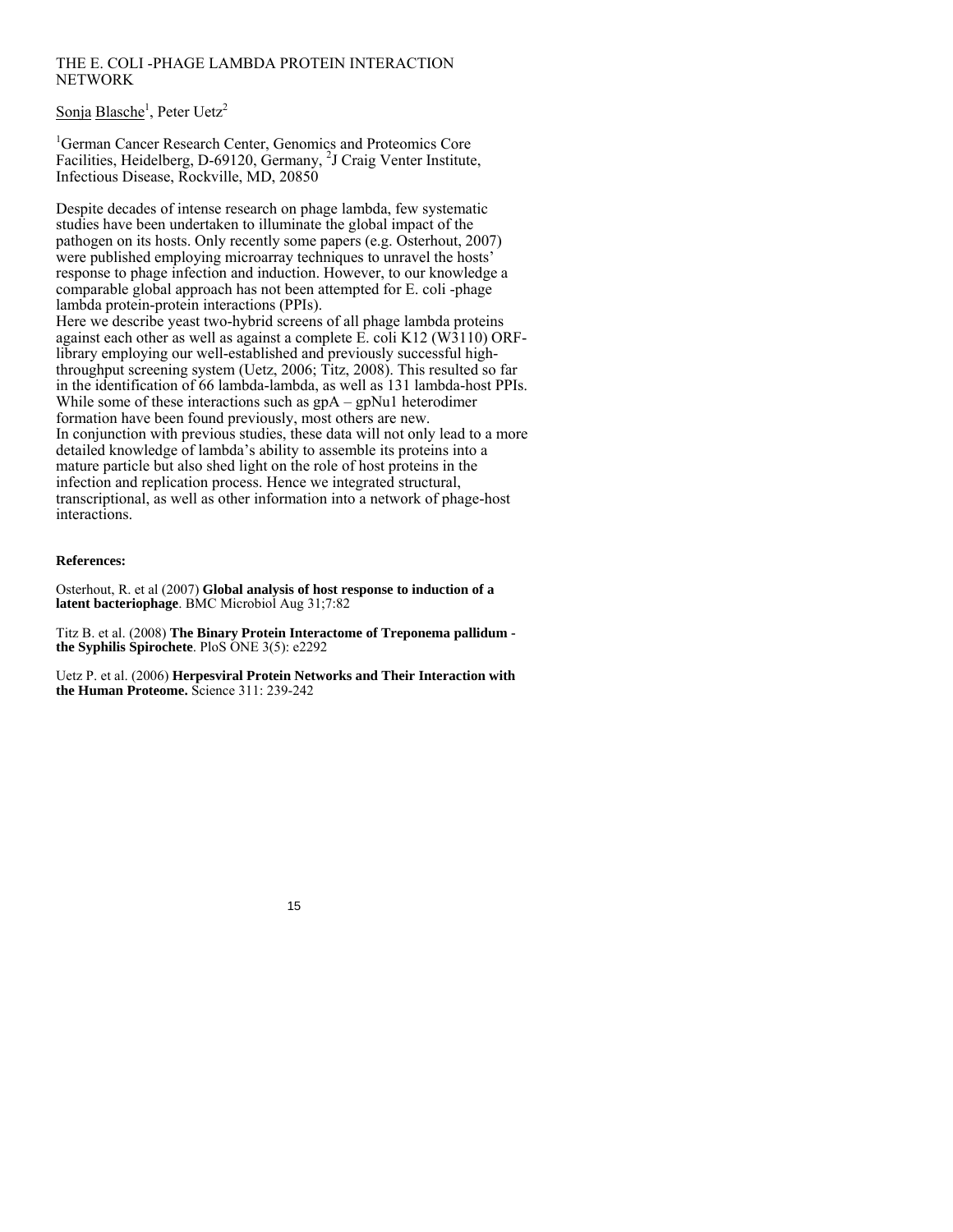# DISCOVERY OF NOVEL PATHWAYS USING COMPARATIVE **GENOMICS**

Luciana Ferrer, Alexander G Shearer, Peter D Karp

SRI International, Bioinformatics Research Group, Menlo Park, CA, 94025

We present a computational method for discovery of novel pathways from annotated genomes. We present candidate pathways from *E. coli* and seek collaborators to investigate them. The method relies on sequence information, and on patterns of presence or absence of genes across hundreds of genomes. Even though the main goal of the method is to discover new pathways, it can also be used, for example, to find new protein complexes or other kinds of functional groups, and, in some cases, find functional gene groups for genes of interest.

The proposed method consists of three steps. Step 1 generates a functional similarity score for each pair of genes of interest using the gene neighbor method. Given two genes, this method generates a score that reflects the frequency with which the best homologs of those genes are close to one another in 343 reference genomes. When this score exceeds a certain threshold we declare the two genes to be

functionally related. Step 2 finds groups of genes where the member genes are functionally related to each other. This step results in a set of candidate functional groups. When the group list is large, step 3 selects the highest confidence groups by considering the number of organisms in a reference list of bacterial genomes for which the group is significantly enriched.

We tested the accuracy of our method in *Escherichia coli* K-12 using 922 protein complexes and 300 pathways curated from the literature into EcoCyc version 13.1. We find that, from all the candidate groups of size 4 or larger generated by our method, 35% of them are correct. We define a candidate to be correct if at least 70% of its genes are in a known pathway or protein complex. Correctness decreases to 28% if the

third filtering step is not used. The program finds 41 of the 261 pathways and complexes in EcoCyc that include at least 4 genes. We declare a pathway or complex as found by our method if at least 70% of

its genes are included in some candidate. Examples of pathways and complexes for which a perfectly matching candidate is found are the histidine and tryptophan biosynthesis pathways, and the ATP synthase complex.

From the 65% of candidates that do not match a known EcoCyc pathway or complex, some are likely to be novel functional groups. For example, one predicted *E. coli* group contains fixA, fixB, ydiQ, ydiR, ygcR, and ygcQ. FixA and fixB are known to be required for anaerobic carnitine reduction, ydiQ and ydiR are predicted subunits of an acyl-CoA dehydrogenase, and ygcR and ygcQ are predicted flavoproteins. Taken

together, this may be a previously uncharacterized electron transfer pathway. These genes occur in three different places in the *E. coli* genome, and thus the group is not likely to be obvious via a simple examination of the genome.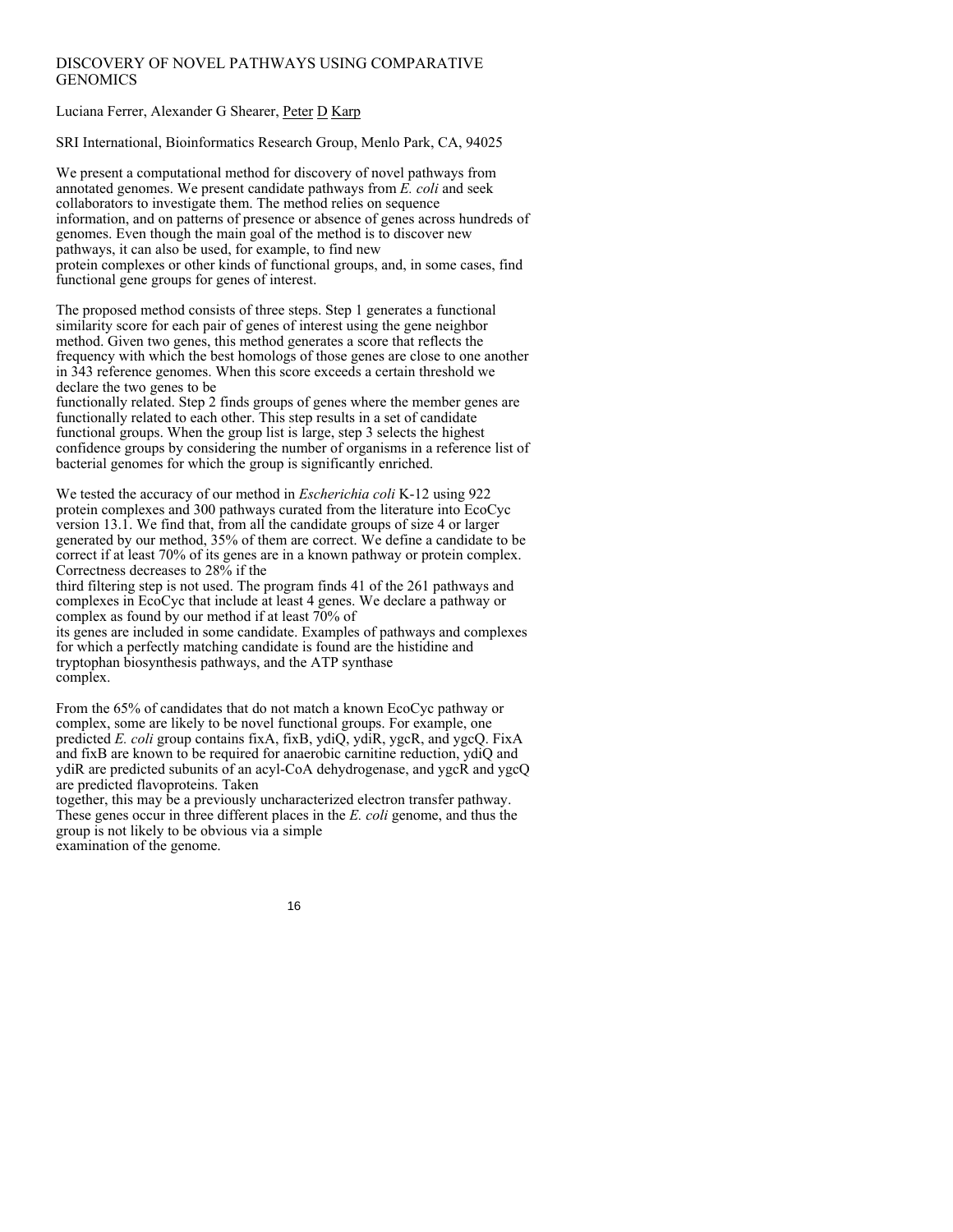## OLIGONUCLEOTIDES STIMULATE GENOMIC ALTERATIONS OF *LEGIONELLA PNEUMOPHILA*

## Andrew Bryan, Michele S Swanson

University of Michigan Medical School, Department of Microbiology and Immunology, Ann Arbor, MI, 48109-5620

Genetic variation generates diversity in all kingdoms of life. The corresponding mechanisms can also be harnessed for laboratory studies of fundamental cellular processes. Here we report that oligonucleotides (oligos) generate mutations on the *L. pneumophila* chromosome by a mechanism that is independent of RecA. In addition to single nucleotide changes, oligos can stimulate excision of  $\geq 2.1$  kb of chromosomal DNA and insertion of  $\geq 18$  bp. The DNA replication process likely contributes, either directly or indirectly, since oligo-induced mutagenesis requires as few as 21 nucleotides of homology, is strand-dependent, and is most efficient in exponential phase. However, in contrast to λ-Red recombination, oligos that are non-extendable by DNA polymerase are also mutagenic. Oligos with non-homologous flanking on both 5' and 3' termini decrease, but do not abolish, mutagenesis, suggesting the cell may process these overhangs. Compared to *E. coli*, *L. pneumophila* encodes fewer canonical single-stranded exonucleases, and inactivation of its RecJ and ExoVII nucleases substantially increases its frequency of oligo-induced mutagenesis. Oligo modification with phosphorothioate bonds and Locked Nucleic Acid (LNA) bases further increases the frequency of mutagenesis. We exploit this endogenous activity to generate chromosomal deletions by excising a counter-selectable cassette and to insert an epitope into a chromosomal coding sequence.

In addition to use as a genetic tool, oligo-induced mutagenesis may have evolutionary implications. *L. pneumophila* is a parasite of amoebae and protozoa that can obtain exogenous DNA via natural transformation. Accordingly, the ability of short regions of homology to mediate incorporation of divergent DNA sequences, including those that encode eukaryotic-like motifs, may contribute to the extraordinary genome plasticity and evolution of pathogenic *L. pneumophila*.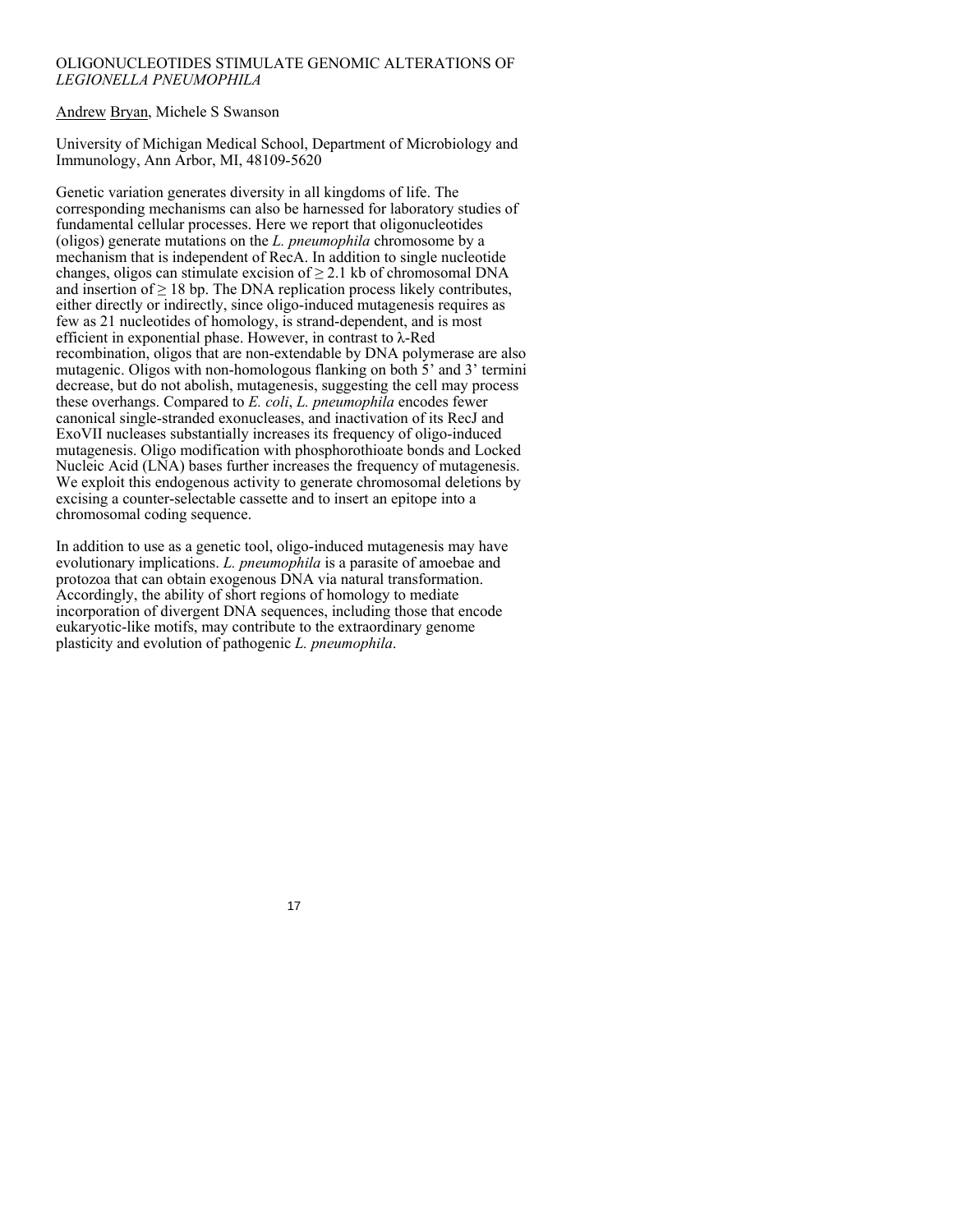## RIBONUCLEASE P: WHY IS IT ESSENTIAL IN *E. COLI* ?

Ankit Agrawal<sup>1</sup>, Sidney R Kushner<sup>1,2</sup>

<sup>1</sup>University of Georgia, Department of Microbiology, Athens, GA, 30602, 2 University of Georgia, Department of Genetics, Athens, GA, 30602

The endoribonuclease RNase P is an essential enzyme involved in multiple aspects of RNA metabolism in *Escherichia coli*. Its primary function has always been assumed to be the generation of mature 5' termini on all 86 *E. coli* tRNAs. However, with the identification of polycistronic tRNA transcripts (i.e. *valV valW* and *leuQ leuP leuV*) that require RNase P to separate the pre-tRNAs (1) and the report that tRNAs with immature 5' ends are functional *in vivo*, it was suggested that the essential function of RNase P might be related to its requirement for processing of specific polycistronic tRNA transcripts (2). Since there are multiple copies of most tRNAs, we investigated whether RNase P might be responsible for the primary processing of all members of a particular tRNA family. Here we report that the processing of all seven valine tRNAs, which are present in three polycistronic operons (*valV valW*, *valU valX valY lysV* and *lysT valT lysW valZ lysY lysZ lysQ*), requires RNase P to generate the pre-tRNAs that are subsequently converted into mature species. As previously reported, the *valV valW* operon is separated by RNase P (1). In the case of the *valU* operon, RNase P separates all four pre-tRNAs. Processing of the *lysT* operon is more complex in that RNase P separates the two valine tRNAs from the downstream lysine species but RNase E is used to generate the lysine pre-tRNAs. We are currently attempting to see if the failure to generate any functional valine tRNAs in an RNase P mutant is the cause of cell inviability.

This work was supported in part by grants (GM81554 and GM57220) to S.R.K.

1. Mohanty, B.K. and Kushner, S.R. (2007) Ribonuclease P processes polycistronic tRNA transcripts in *Escherichia coli* independent of ribonuclease E. *Nucleic Acids Res*, **35**, 7614-7625.

2. Mohanty, B.K. and Kushner, S.R. (2008) Rho-independent transcription terminators inhibit RNase P processing of the *secG leuU* and *metT* tRNA polycistronic transcripts in *Escherichia coli*. *Nucleic Acids Res*, **36**, 364-375.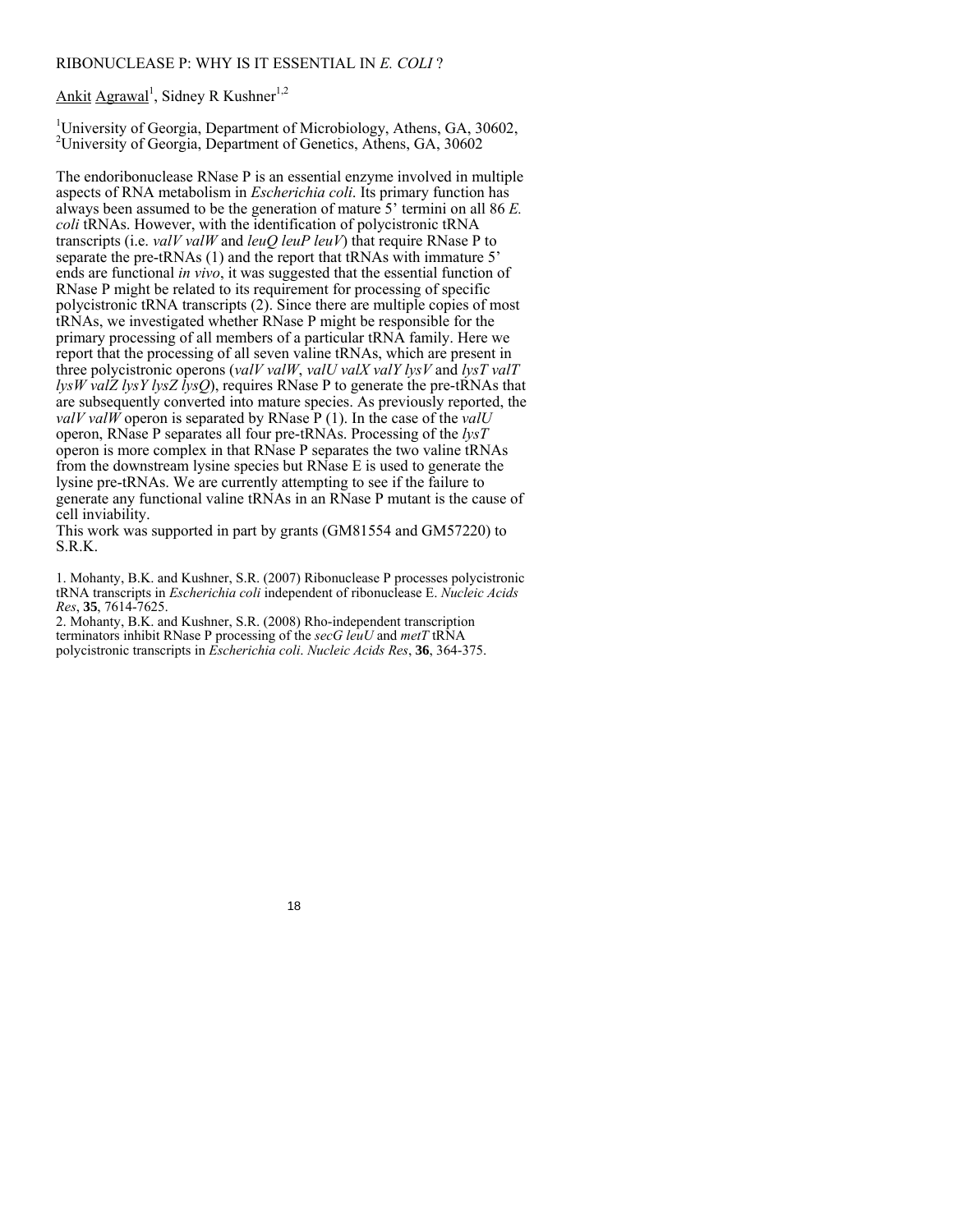#### A HIGH–THROUGHPUT SCREEN FOR SMALL MOLECULE INHIBITORS OF TOXT, A VIRULENCE GENE ACTIVATOR IN *VIBRIO CHOLERAE*.

Rebecca Anthouard<sup>1</sup>, Martha Larsen<sup>2</sup>, Victor DiRita<sup>1</sup>

<sup>1</sup>University of Michigan, Microbiology and Immunology, Ann Arbor, MI, 48109, <sup>2</sup>University of Michigan, Center for Chemical Genomics, Ann Arbor, MI, 48109

*Vibrio cholerae* is a water-borne pathogen that can colonize the gut and secrete cholera toxin (CT) which causes diarrhea, dehydration, and, if left untreated, death. Production and secretion of CT is regulated by a cascade of transcriptional activation, such that CT is only transcribed when Vibrio senses it is in the gut of a host. ToxT is considered the master regulator of virulence in this pathway, because it directly activates CT transcription as well as over 20 more virulence genes. In order to gain a deeper understanding of how the cascade regulates virulence, we developed a GFPbased assay for use in a high-throughput screen to search for small molecule inhibitors of toxT transcription. The primary screen, in which over 63,000 compounds and 11,000 natural product extracts were tested, revealed 512 potential hits. Of these, 175 were confirmed active and behaved in a dosedependent manner. Of the top 21 compounds, 17 decreased CT secretion. The mechanisms of inhibition for the top 3 compounds are currently being determined.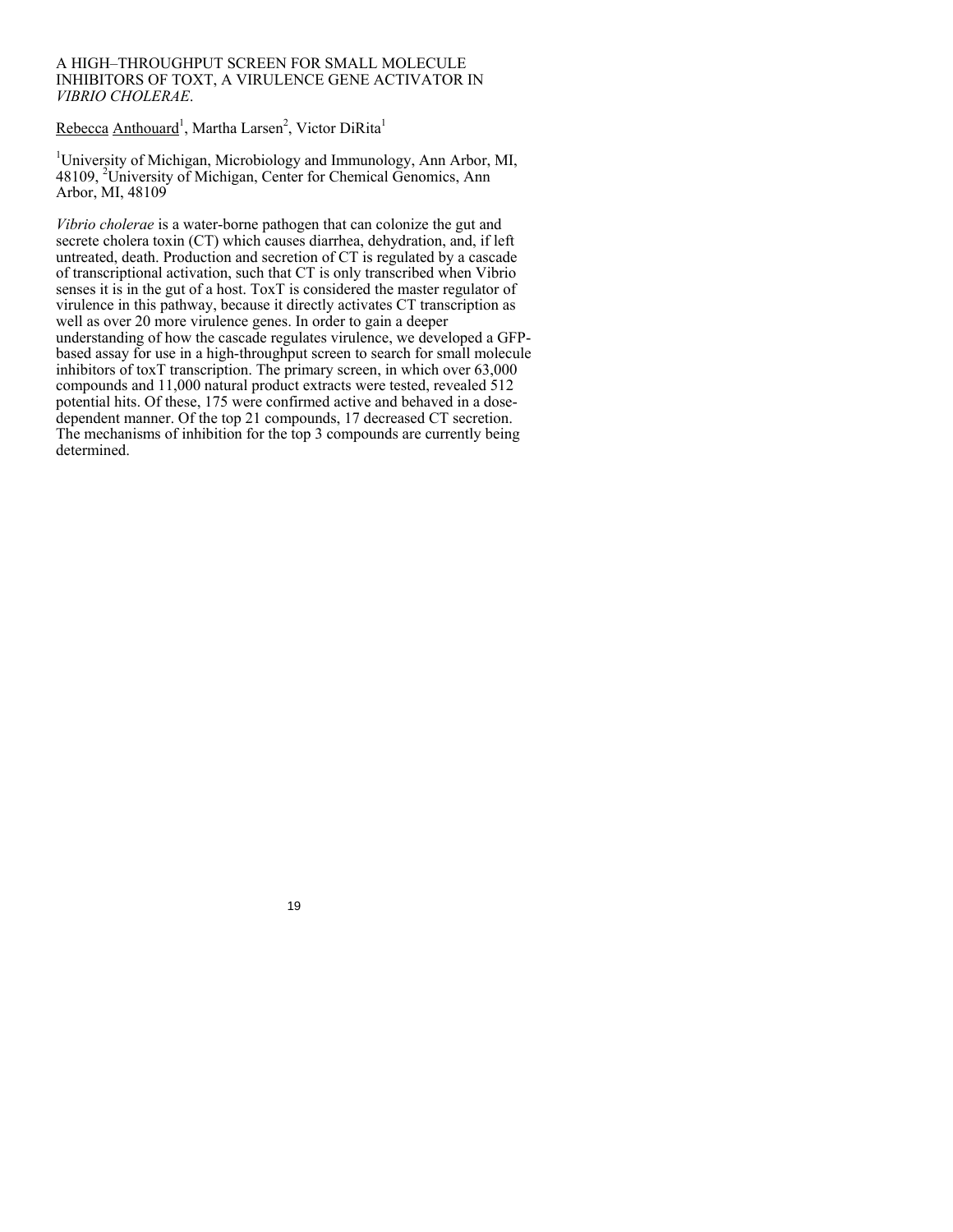#### NOVEL INTER-RELATIONSHIPS BETWEEN RNA DEGRADATION AND FACTOR-DEPENDENT TRANSCRIPTION TERMINATION IN *E. COLI*

K Anupama, J Krishna Leela, J Gowrishankar

Centre for DNA Fingerprinting and Diagnostics, Laboratory of Bacterial Genetics, Hyderabad, 500001, India

Two of the important enzymes for RNA degradation in *E. coli* are RNase E and RppH. The former is an endonuclease of length 1061 amino acids comprised of a catalytic domain in its N-terminal half (NTH) and a "degradosome-assembly" domain in its C-terminal half (CTH). The endonucleolytic activity of RNase E is activated by the presence of a monophosphoryl (mono-P) group at the 5'-end of its RNA substrate, and RppH has been identified as an RNA 5' pyrophosphohydrolase that stimulates RNase E-mediated RNA degradation by generating 5'-mono-P ends on RNAs. Although RNase E (*rne*-encoded) is essential, its CTH is dispensable for viability. Δ*rppH* strains are also viable.

Factor-dependent transcription termination involves, among others, the products of the *rho* and *nusG* genes, which are essential in "wild-type" *E. coli* strains such as MG1655. These proteins mediate the termination of nascent untranslated transcripts, and thus contribute to the phenomenon of transcriptional polarity. Earlier results from our laboratory had suggested that inefficient transcription termination in *rho* and *nusG* mutants is associated with an increased propensity for formation of R-loops (RNA-DNA hybrids) in the genome (Harinarayanan and Gowrishankar, 2003; Gowrishankar and Harinarayanan, 2004).

In this study, we have identified novel inter-relationships between *rne* and *rppH* on the one hand, and *rho* and *nusG* on the other. Thus, several phenotypes of the *rho* and *nusG* mutants, including lethality with the R-loop-dependent plasmid pACYC184, are suppressed by *rne*-ΔCTH mutations. Conversely, the *rho* and *nusG* mutations suppress the synthetic lethality of *rne*-ΔCTH Δ*rppH* derivatives, provided that the strains are also *rnhA+* (that is, RNase H1 proficient). In a "reduced-genome" *E. coli* strain MDS42 in which Δ*nusG* is not lethal, it could be shown that Δ*nusG* also rescues the inviability associated with *rne*-ΔCTH Δ*rppH*. An RNase E variant with a combined deletion of its CTH and an R169Q substitution in its "5'-sensor-domain" is also associated with inviability, unless the strain carries a *rho* or *nusG* mutation. These results are discussed in terms of a model in which (i) RNase E carries out its essential mRNA degradative function by either of two pathways that are CTH-dependent or 5'-end-dependent, respectively; and (ii) R-loop-dependent mRNA degradation by RNase H1 serves as a mechanism to bypass the essentiality of RNase E in the *rho* and *nusG* mutants.

References:

Harinarayanan, R., and J. Gowrishankar (2003) J. Mol. Biol. 332:31-46. Gowrishankar, J., and R. Harinarayanan (2004) Mol. Microbiol. 54: 598-603.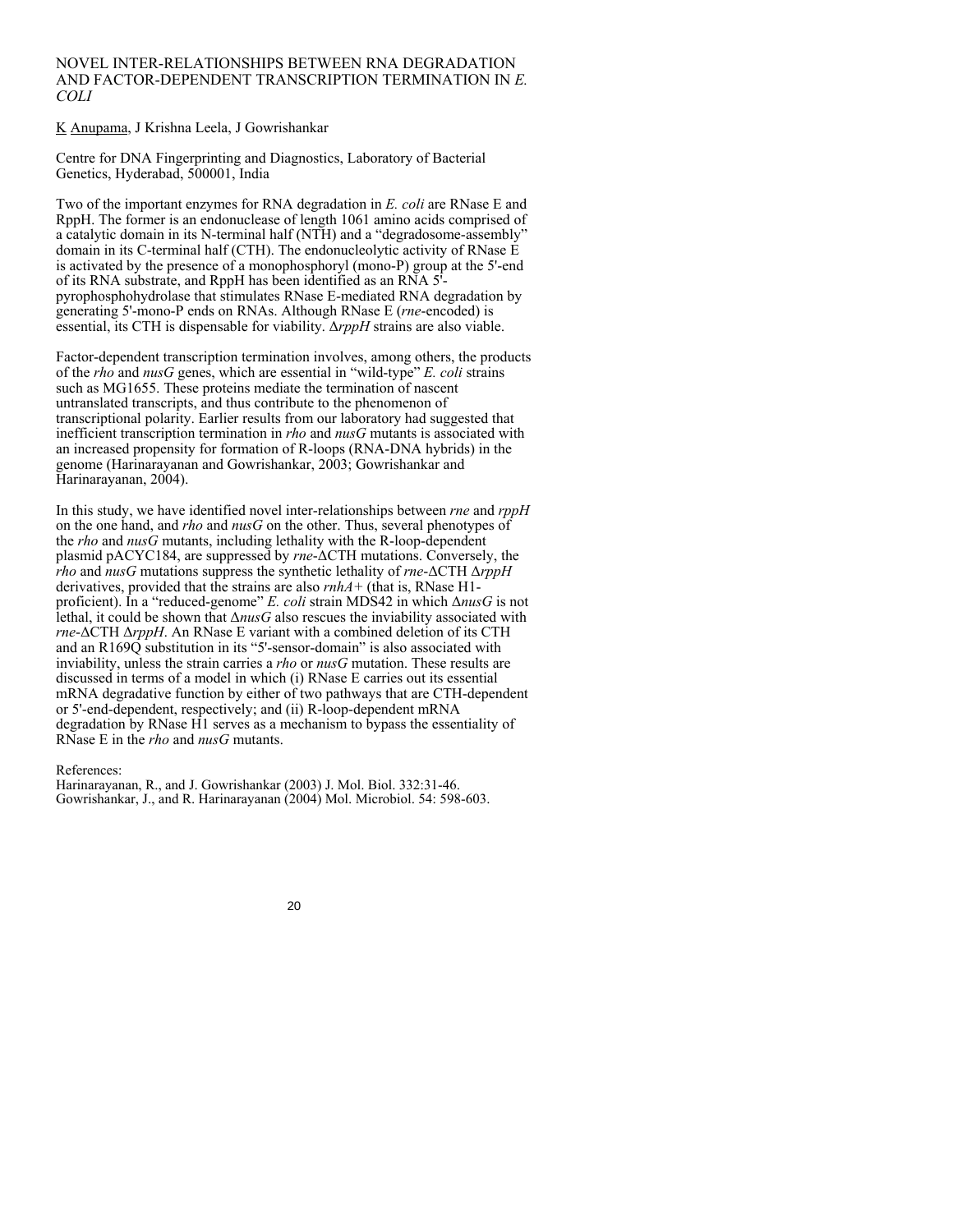# CHARACTERISATION OF *HDA* SUPPRESSOR MUTANTS (HSM´S)

Louise Bjørn<sup>1</sup>, Godefroid Charbon<sup>1</sup>, Ole Skovgaard<sup>1</sup>, Leise Riber<sup>1,2</sup>, Anders Løbner-Olesen<sup>1</sup>

<sup>1</sup>Roskilde University, NSM, Roskilde, 4000, Denmark, <sup>2</sup>University of Copenhagen, Department of Biology, Copenhagen, 1307, Denmark

In nearly all bacteria, duplication of the chromosome is coordinated by DnaA. In Escherichia coli, DnaA maintains an appropriate copy number of chromosomes by ensuring that replication occurs simultaneously from all origins present in the cell and only once per cell cycle. Initiation of replication occurs when the amount of DnaAbound to ATP has reached a certain threshold. After initiation of replication the level of DnaA-ATP is decreased by a process called RIDA (Regulatory inactivation of DnaA. The major elements of the RIDA process are the DnaN sliding clamp of DNA polymerase III and a DnaA paralogue called Hda. Hda is recruited by DnaN at the replicating origin and stimulates the conversion of the active ATPbound form of DnaA to the inactive ADP-bound form which prevents further replication initiation. Accordingly, deletion of the hda gene leads to over-initiation of DNA replication and cell death. A number of hda suppressor mutations (hsm´s) have been isolated in our laboratory. Among these are two mutants in the dnaA gene (hsm2 and 4),a point mutation in the iscU gene (hsm5) and a C-terminal deletion of the flavine reductase (hsm6). Here we characterize the mechanisms by which these mutations alter the initiation of replication in order to counterbalance to the hyperactivity of DnaA in an hda mutant background.in an hda mutant background.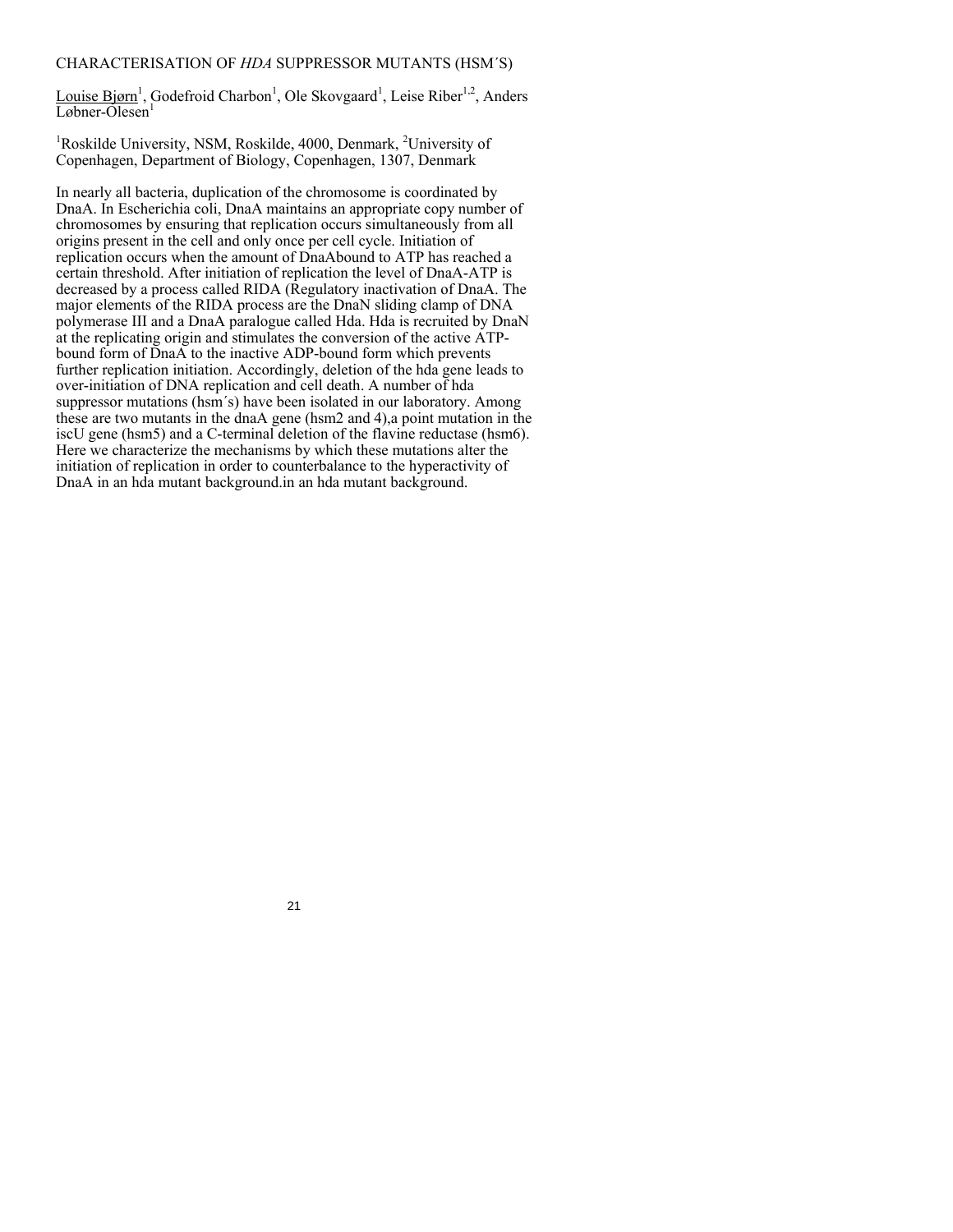#### GENETICAL ENGINEERING OF THE GP37, GP38 AND GP12 T4 BACTERIOPHAGE GENES INVOLVED IN THE PHAGE-HOST RECOGNITION WITH ESCHERICHIA COLI

Flavie Pouillot<sup>1</sup>, Helene Blois<sup>1</sup>, Julien Noelig<sup>1</sup>, Francois Iris<sup>2</sup>

<sup>1</sup>Pherecydes Pharma, R&D, Romainville, 93230, France, <sup>2</sup>Bio-Modeling Systems, R&D, Paris, 75015, France

With the advent of pathogenic bacteria mass-resistance strains to most antibiotics, bacteriophage therapy is regaining attention. Bacteriophages do provide some solutions but their use is limited by a rapid development of resistance in bacterial target populations and the ineffectiveness of selecting new phage strains from nature. Therefore, we decided to genetically engineered bacteriophages in order to change their host range, while maintaining their capacity to replicate. We have developed a nested PCRbased technology, named TAPE, to extensively and stochastically modify the gp37, gp38 and gp12 T4 lytic bacteriophage genes that encode proteins involved in interactions with its host Escherichia coli. The technology utilizes interplay between error-prone and high fidelity PCR reactions: random point mutations are introduced into DNA sequences, while the identity of pre-defined inner segments is preserved in order to keep the functional characteristics of the protein. The modifications were introduced by decreasing the fidelity of the Taq polymerase during DNA synthesis or by random incorporation of nucleotide analogues. This is followed by a series of selective high-fidelity reactions that reconstruct a wide spectrum of variant forms of the genetic region of interest, while automatically eliminating the products containing mutations within the domains selected to remain constant. Our data demonstrated that this technology was very efficient to obtain functional variants of the three wild-type T4 bacteriophage genes. Such engineered genes variants are inserted into the T4 wild-type genome and modified T4 phage particles are produced to obtain a very large functional lytic phage banks (cf. Poster, Production of Engineered and Functional T4 Bacteriophages Bank that Target Pathogenic Gram Negative Bacteria).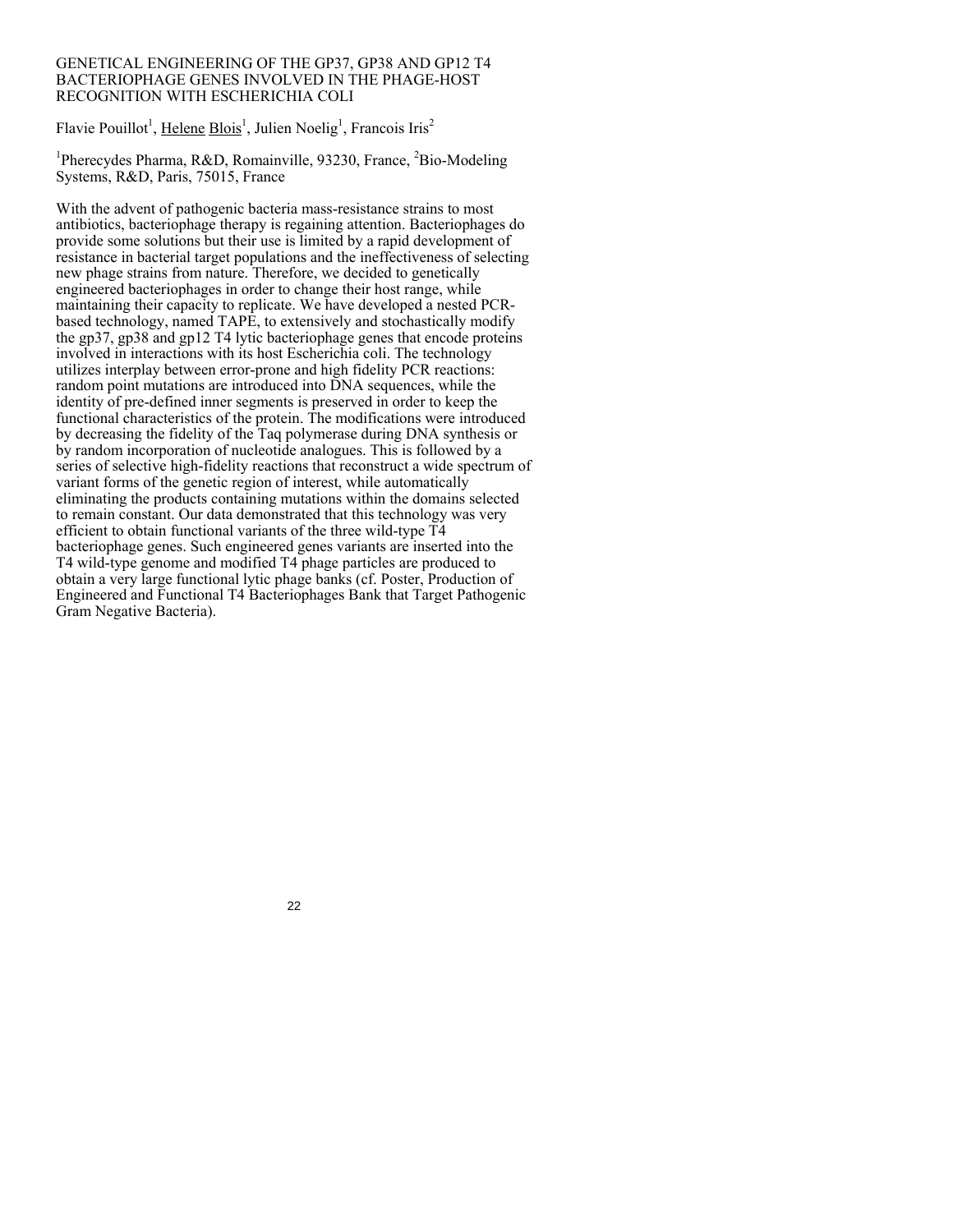### THE REPLICATION INITIATION PROTEINS DNAD AND DNAB ASSOCIATE WITH DNAA AT ITS SECONDARY TARGETS IN *BACILLUS SUBTILIS*

Houra Merrikh, Wiep K Smits, Carla Y Bonilla, Alan D Grossman

Massachusetts Institute of Technology, Department of Biology, Cambridge, MA, 02139

Initiation of DNA replication requires binding of the initiator protein, DnaA, to the chromosomal origin of replication, *oriC*. In *Bacillus subtilis* and other low G+C content Gram-positive bacteria, the primosomal proteins DnaD and DnaB, in conjunction with loader DnaI, help load helicase (DnaC in *B. subtilis*) at *oriC*. DnaA also acts as a transcription factor at several sites outside of the *oriC* region. Prompted by the association of DnaA with these secondary sites and the previously demonstrated dependence on DnaA of the replication initiation proteins DnaD and DnaB for their association with *oriC*, we determined the genome wide co-localization of these factors in vivo in *B. subtilis*. We found that DnaD and DnaB, but not helicase, are recruited de novo to the secondary targets of DnaA. The order of recruitment of DnaD and DnaB to the secondary loci is independent of *oriC* yet demonstrates a comparable hierarchy to that of *oriC*. The presence of DnaD and DnaB at the secondary targets of DnaA in the absence of helicase loading is suggestive of a role in modulating a general activity of DnaA.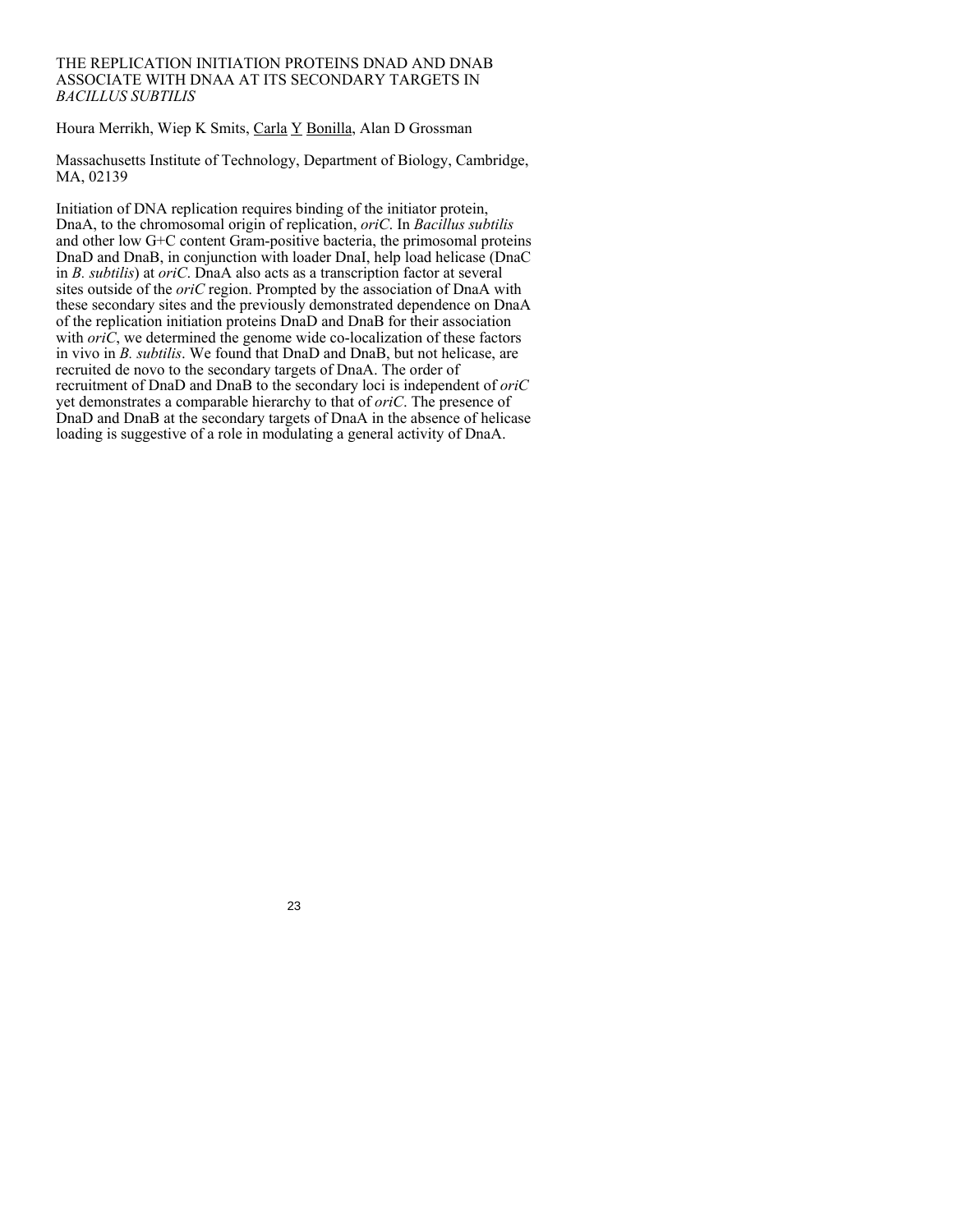## IN-VIVO, SINGLE-MOLECULE CHARACTERIZATION OF THE MINCDE SYSTEM'S LOCALIZATION AND DYNAMICS

Jackson A Buss, Carla H Coltharp, Rene Kessler, Jie Xiao

Johns Hopkins University, Biophysics and Biophysical Chemistry, Baltimore, MD, 21205

In bacterial cell division, the accurate placement of the septal ring at midcell is of inherent importance. One important system in *E. coli* that performs this task is the MinCDE system, which prevents peripheral division complex formation through the pole-to-pole oscillation of MinC, a known FtsZ antagonist. It was proposed that this oscillatory redistribution is driven by the molecular interactions intrinsic to MinD and MinE, namely cooperative membrane-bound self-assembly and regulation of membrane associationdissociation via ATP binding and hydrolysis. However, the molecular details of this proposal are difficult to verify *in vivo* using conventional ensemble-based methods due to the highly dynamic nature of the system. In this work we employ single-molecule techniques to identify structural details of the previously reported cytoskeleton-like, helical framework of the Min proteins with 30-nm spatial resolution, and their membraneassociated dynamics with millisecond time resolution. We provide evidence elucidating the molecular mechanisms responsible for the self-organized, oscillatory behavior of the MinCDE system that ultimately govern the proper placement of the septum.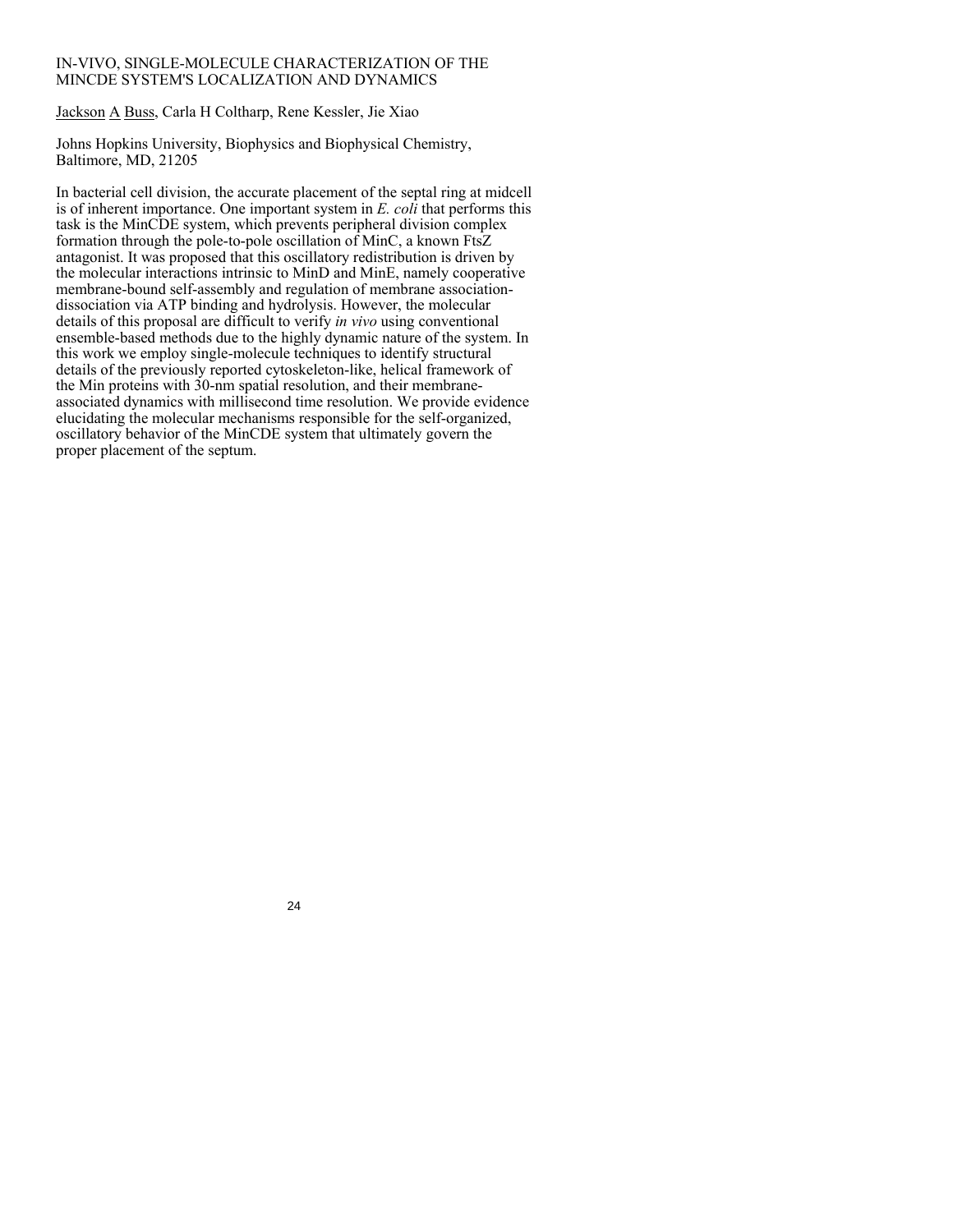#### SEQA CONTRIBUTES TO CONTROL THE AMOUNT OF DNAA MOLECULES AVAILABLE FOR INITIATION OF REPLICATION

Godefroid Charbon<sup>1</sup>, Leise Riber<sup>1,2</sup>, Louise Bjørn<sup>1</sup>, Ole Skovgaard<sup>1</sup>, Anders  $Løbner-Olesen<sup>1</sup>$ 

<sup>1</sup>Roskilde University, NSM, Roskilde, 4000, Denmark, <sup>2</sup>University of Copenhaguen, Department of Biology, Copenhaguen, 1307, Denmark

The initiation of replication in bacteria is a complex and highly regulated process centered around the control of DnaA activity. This is particularly manifested in fast growing bacteria such as *Escherichia coli* where multiple rounds of replication are taking place, yet initiation of replication occurs simultaneously at all origin of replication and only once per cell cycle. The means by which DnaA amount and activity is regulated in order to facilitate this degree of regulation is not fully understood, but thought to rely on mechanisms that act post-initiation while newly replicated origins are sequestered by the Dam/SeqA system. During Sequestration i) the absolute amount of operative DnaA molecules in the cell is reduced by a titration mechanism and by cessation of *de novo* DnaA synthesis and ii) the activity of DnaA is reduced by Regulatory Inactivation of DnaA, also called RIDA. DnaA is an ATPase that is active in its ATP-bound state. Only in its ATPbound state is DnaA capable to fire the initiation of replication. The major elements of the RIDA process are DnaN and Hda. Hda is recruited by DnaN at the replicating origin and stimulates the conversion of the active ATPbound form of DnaA to the inactive ADP-bound form which prevents further replication initiation. As a consequence, deletion of the *hda* gene leads to a higher proportion of DnaA molecules bound to ATP, thus overinitiation of DNA replication and cell death.

In order to discover new factors involved in the control of the DnaA-ATP/DnaA-ADP ratio, we sequenced the genomes of spontaneous *hda* suppressor mutants. One of these carries a mutation in the promoter region of SeqA. Our results point to a possible role for SeqA in the control of a free pool of DnaA molecules.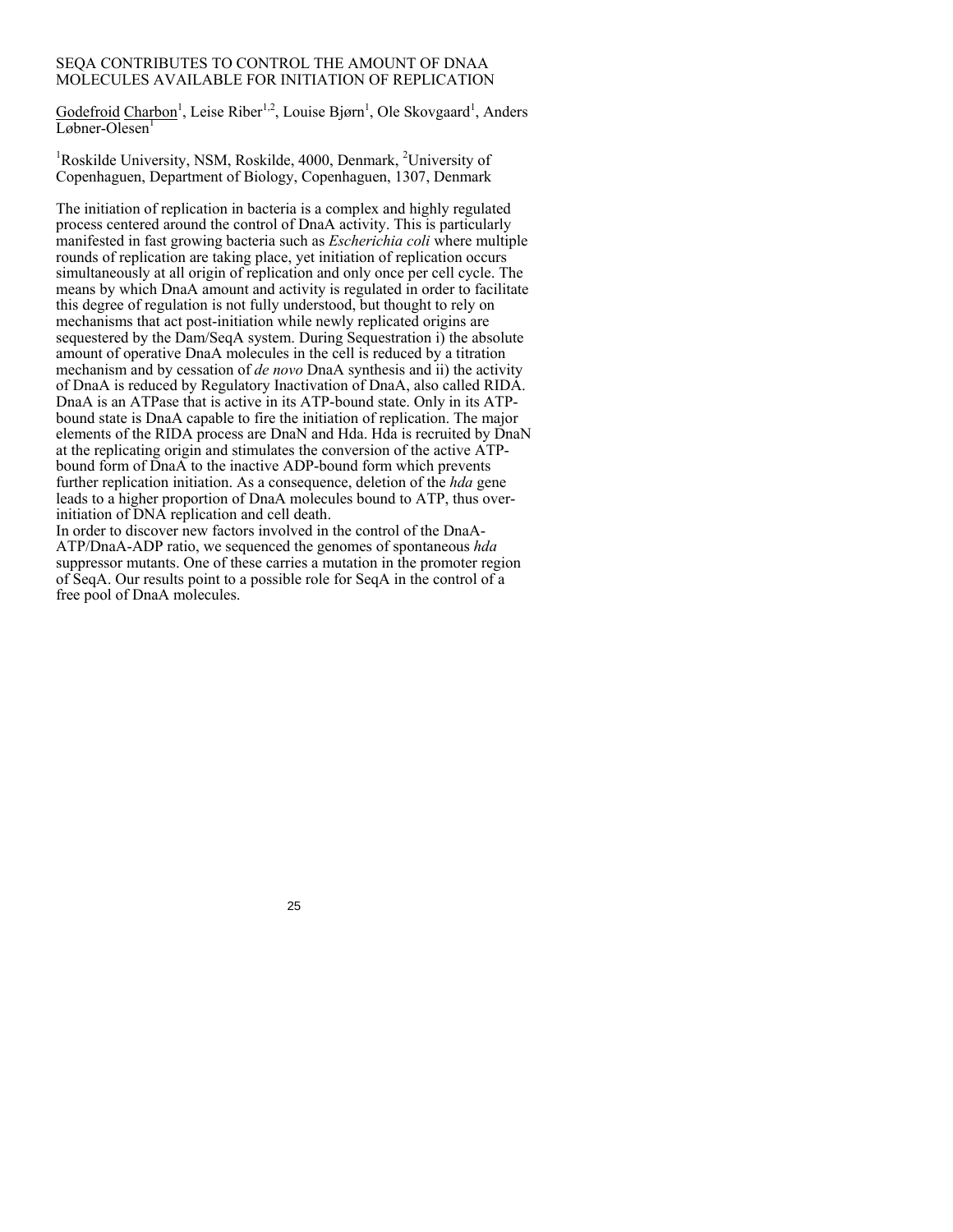#### THE TRNASE COLICIN D UNDERGOES ENDOPROTEOLYTIC CLEAVAGE DURING ITS IMPORT INTO THE CYTOPLASM OF TARGET CELLS

Mathieu Chauleau, Liliana Mora, Miklos de Zamaroczy

CNRS UPR 9073, Institut de Biologie Physico-Chimique, Paris, 75005, France

Colicin D is a tRNase which kills target cells by cleaving the four tRNA-Arg isoacceptors. Colicin D producer cells are resistant to their own and exogenous toxins because they constitutively express an immunity protein (ImmD). The ImmD protein is tightly bound to the C-terminal catalytic domain of colicin D during secretion. To enter the periplasm Colicin D parasitizes the outer-membrane receptor FepA and the energy transducing TonB pathway. Several colicins are known to remain in contact with their receptor, when their nuclease domain enters the cytoplasm and their Imm protein is released. This suggests that an endoproteolytic cleavage may occur prior to or during the translocation across the cytoplasmic membrane. There is genetic evidence that colicin D undergoes proteolytic processing, so that only the C-terminal domain penetrates the cytoplasm. The inner membrane signal peptidase LepB was shown to be specifically required for cell killing by colicin D. We showed *in vitro* that, in the presence of both LepB and the outer-membrane protease OmpT, colicin D is cleaved at a unique site, located just upstream of the tRNase domain. However, this cleavage appears to have no relationship to colicin import, since the inactivation of the ompT structural gene has no effect on colicin toxicity. Interestingly, we detected *in vivo* a different colicin D cleavage product carrying the catalytic domain. As expected, OmpT is dispensable for the *in vivo* cleavage. In contrast, there is no *in vivo* cleavage in the absence of LepB or another inner membrane peptidase FtsH. It is known that FtsH is essential for cell killing by all nuclease colicins. Our results support the possibility that the colicin processing is an essential step common to the translocation of other nuclease colicins.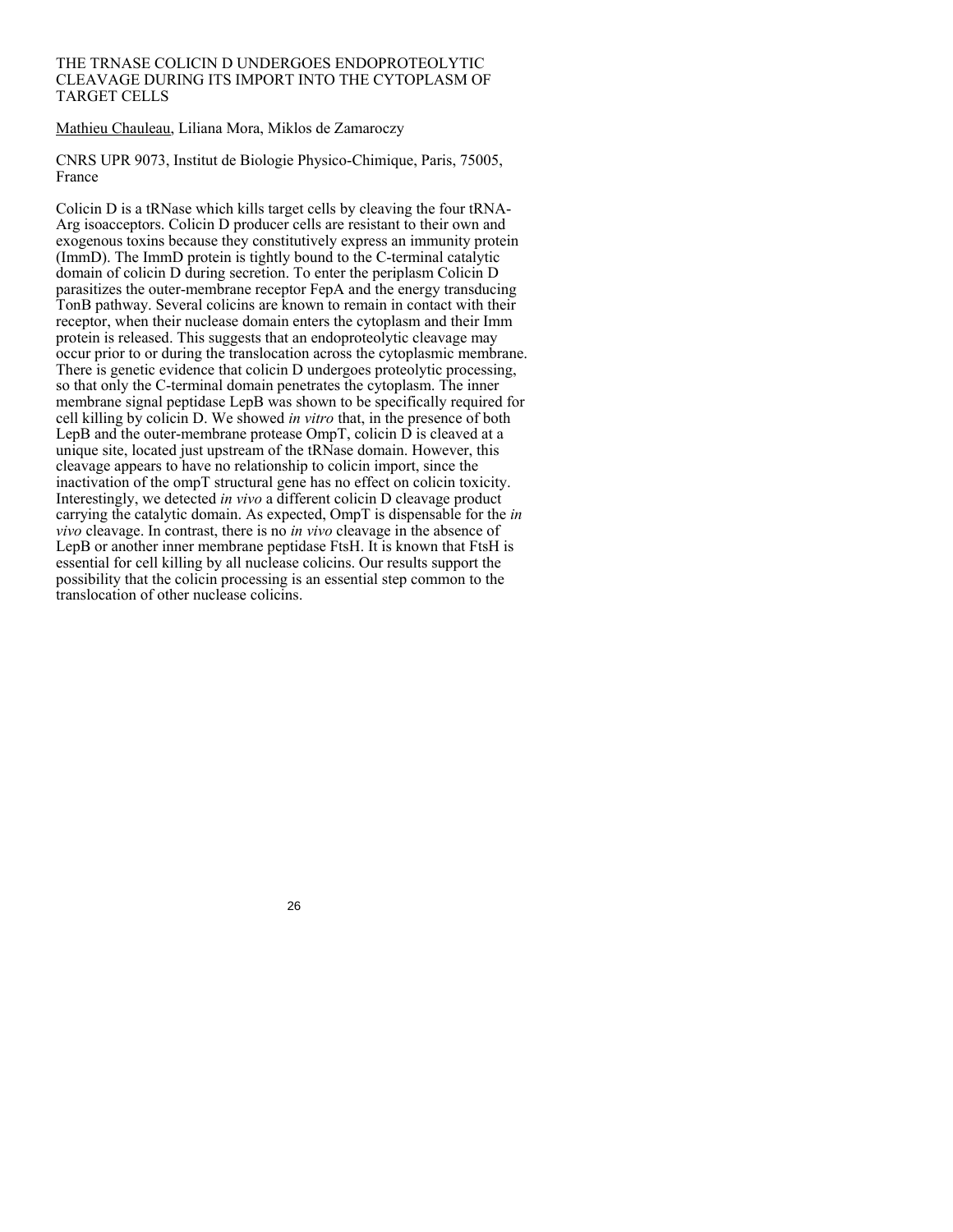## REGULATION OF THE *STM2209-STM2208* OPERON OF *SALMONELLA ENTERICA* BY DAM METHYLATION AND OXYR

Ignacio Cota, Josep Casadesús

University of Seville, Department of Genetics, Seville, 41012, Spain

DNA adenine methyltransferase (Dam methylase) regulates multiple cell processes, such as DNA mismatch repair, initiation of chromosome replication, chromosome segregation, and transcription of certain genes. Our work deals with one particular locus of *Salmonella enterica* serovar Typhimurium under Dam methylation control: the *STM2209-STM2208* transcriptional unit.

*STM2209-STM2208* is a *Salmonella*-specific bicistronic operon that encodes inner membrane proteins. Transcription of *STM2209-STM2208* is subjected to phase variation in wild type *Salmonella*. Expression is very low in the majority of cells (OFF state). However, a bacterial subpopulation undergoes phase variation switch, and expresses the operon (ON state). Switching frequencies are approximately 6 x  $10^{-4}$  (OFF  $\rightarrow$  ON) and 4 x  $10^{-2}$  $(ON \rightarrow OFF)$  per cell and generation.

In *Salmonella dam* mutants there is no phase variation, as all cells are expressing the operon (ON), and *STM2209-STM2208* expression is locked in the ON state. Hence, *STM2209-STM2208* may be a novel example of a phase variation locus subjected to epigenetic transcriptional control. Such a control appears to be exerted at the *STM2209-STM2208* UAS, and involves a symmetrical element containing 4 GATC sites.

A genetic screen revealed that a transposon insertion in the *oxyR* gene completely abolished *STM2209-STM2208* expression, locking the phase variation system in the OFF state. Hence, the LysR-type factor OxyR is an activator of *STM2209-STM2208*. Indeed, two putative OxyR-binding motifs are present in the UAS, overlapping with two of the GATC sites. Our current hypothetical model for transcriptional regulation of *STM2209- STM2208* involves prevention of OxyR binding by Dam methylation.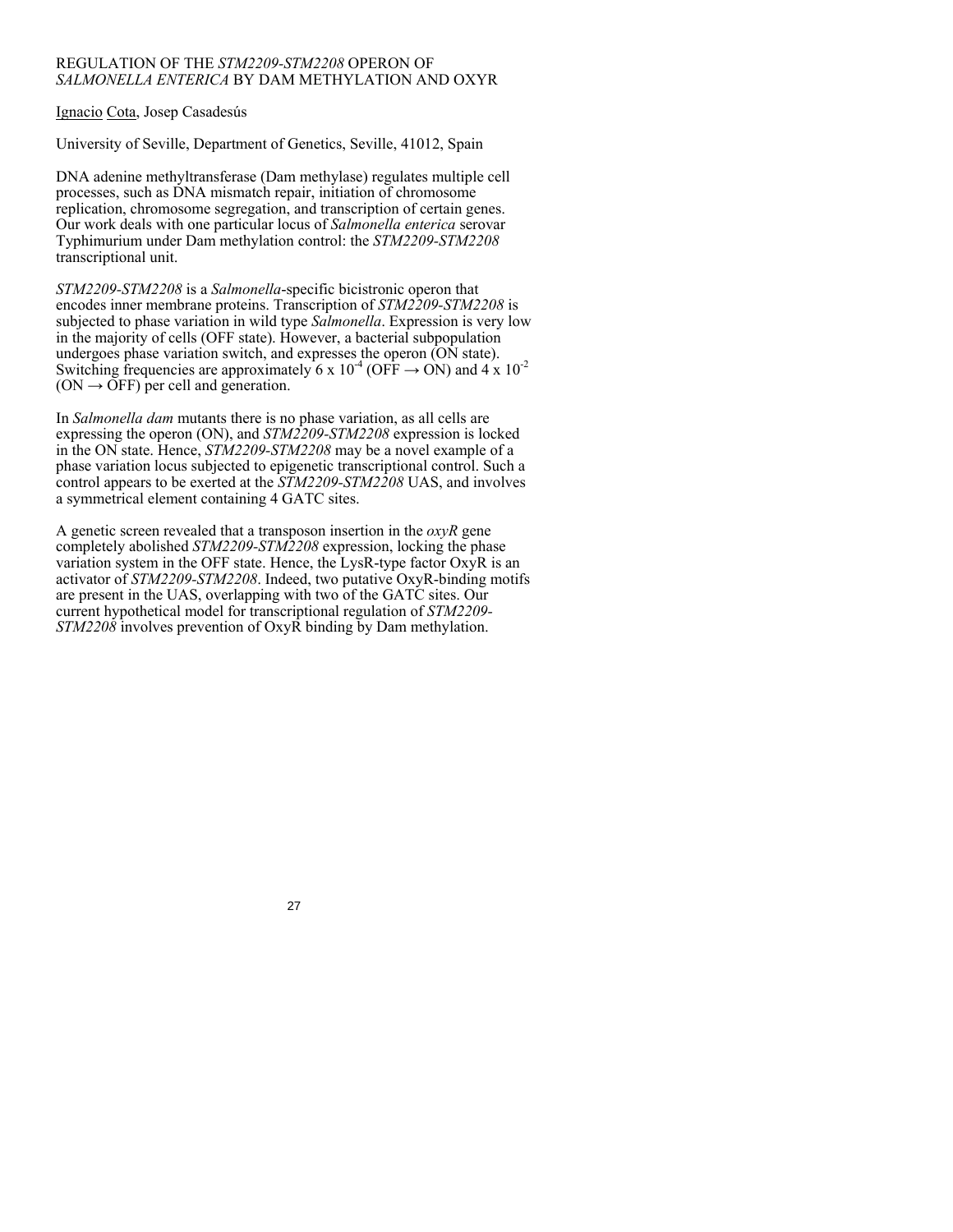#### *CIS*-ACTING ELEMENTS CONTROLLING EXPRESSION OF THE MASTER VIRULENCE REGULATOR *ATXA* IN *BACILLUS ANTHRACIS*

## Jennifer L Dale, Theresa M Koehler

University of Texas Health Science Center Houston, Microbiology and Molecular Genetics, Houston, TX, 77030

Expression of the *Bacillus anthracis* anthrax toxin and capsule genes is controlled by the regulatory protein AtxA. A *B. anthracis* strain devoid of *atxA* is attenuated in a murine model demonstrating the necessity of *atxA*  expression for virulence. Multiple studies suggest that precise control of the timing and steady state level of *atxA* expression is critical for optimal expression of AtxA target genes. In previous work, the transition state regulator AbrB was demonstrated to repress *atxA* transcription by binding to specific sequences upstream of the transcript start site. Here we show that *atxA* promoter activity is dependent upon a promoter consensus sequence for the housekeeping sigma factor SigA. Site-directed mutagenesis of the sequence results in loss of *atxA* promoter activity. We also report that an uncharacterized *trans*-acting protein(s) binds specifically to *atxA* promoter sequences and impacts promoter activity. Results of electrophoretic mobility shift assays, using an *atxA* promoter probe and *B. anthracis* crude extract, indicate that a soluble *trans*-acting protein(s) interacts specifically with the *atxA* control region. Treatment of the extract with proteinase K results in degradation of total protein and a diminished DNA-shift. Results of 3' deletion analysis of the *atxA* control region demonstrate that sequences downstream of the transcription initiation site are required for binding of the protein(s) and regulation of *atxA* promoter activity. Promoter activity increased 7-fold when sequences from  $+13$  to  $+31$ , relative to the transcription start site (+1), were deleted. Site-directed mutagenesis of the putative 18-nt binding region revealed sequences from  $+14$  to  $+22$  are important for binding of the *trans*-acting protein(s). Promoter activity increased 4-fold when sequences from +14 to +22 were mutated. We propose a model whereby a *trans*-acting protein(s) binds to the *atxA*  promoter in an AbrB-independent manner and that multiple levels of *atxA*  regulation ultimately impact expression of the *B. anthracis* virulence genes.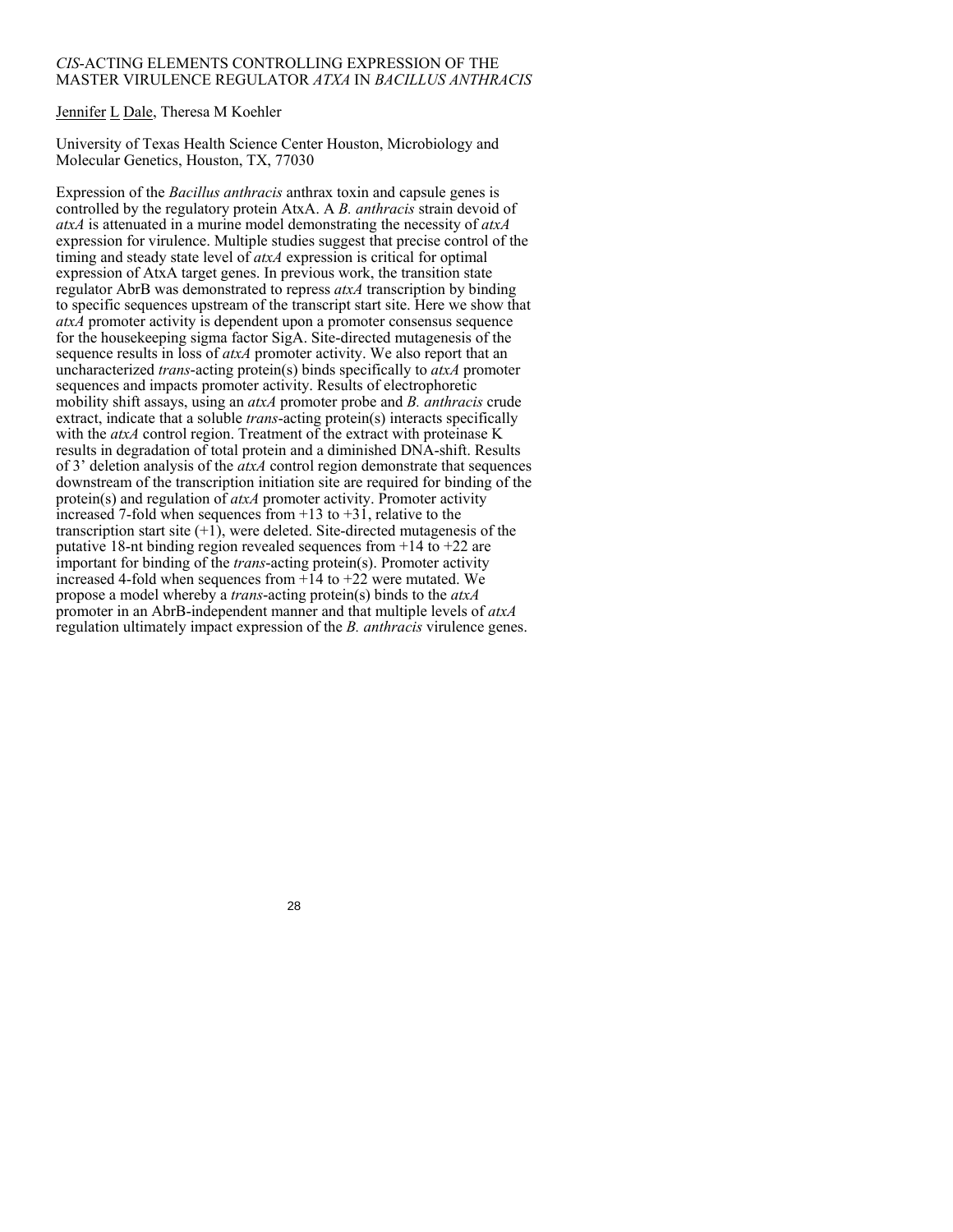#### IRON REGULATION OF AMYLOIDOGENIC CURLI FIBERS

# William DePas<sup>1</sup>, Matthew Chapman<sup>2</sup>

<sup>1</sup>University of Michigan, Microbiology and Immunology, Ann Arbor, MI, 48109, <sup>2</sup>University of Michigan, Molecular, Cellular, and Developmental Biology, Ann Arbor, MI, 48109

Amyloids are protein aggregates that are historically associated with human disorders such as type II diabetes, Parkinson's disease, and Alzheimer's disease. Recently a growing class of functional amyloids has been described. Unlike disease-associated amyloids, functional amyloids are synthesized by intricate cellular pathways and are not harmful to the organism that makes them. Curli are functional amyloids produced by *Escherichia coli* and other enteric bacteria. The curli biosynthesis genes are encoded on two divergently transcribed operons, *csgDEFG* and *csgBA*. CsgD is a transcriptional activator of the *csgBA* operon, which encodes the curli fiber subunits, and *csgD* expression is induced under various environmental stresses such as iron starvation. Iron provides a fascinating link between functional amyloids and disease-associated amyloids. Diseaseassociated amyloid aggregates are often linked with high local iron levels, and our data show that curli expression and iron homeostasis are intricately connected. In broth, *E. coli* forms a pellicle at the air/liquid interface, and addition of an iron chelator enhances pellicle morphology and induces *csgBA* expression. Furthermore, high iron represses transcriptional expression of both *csgDEFG* and *csgBA* and subsequently reduces CsgA protein levels on solid media. Iron also regulates the *E. coli* red, dry and rough (RDAR) morphotype, a complex colony formation that develops when enteric bacteria are plated under curli-inducing conditions. High iron levels induce RDAR formation, and RDAR is associated with colony expansion on agar plates. In this way iron acts as a chemotactic agent for solid surface motility. Our continuing studies are revealing the signaling pathways that link iron regulation and curli production and the role of curli fibers in *E. coli* motility.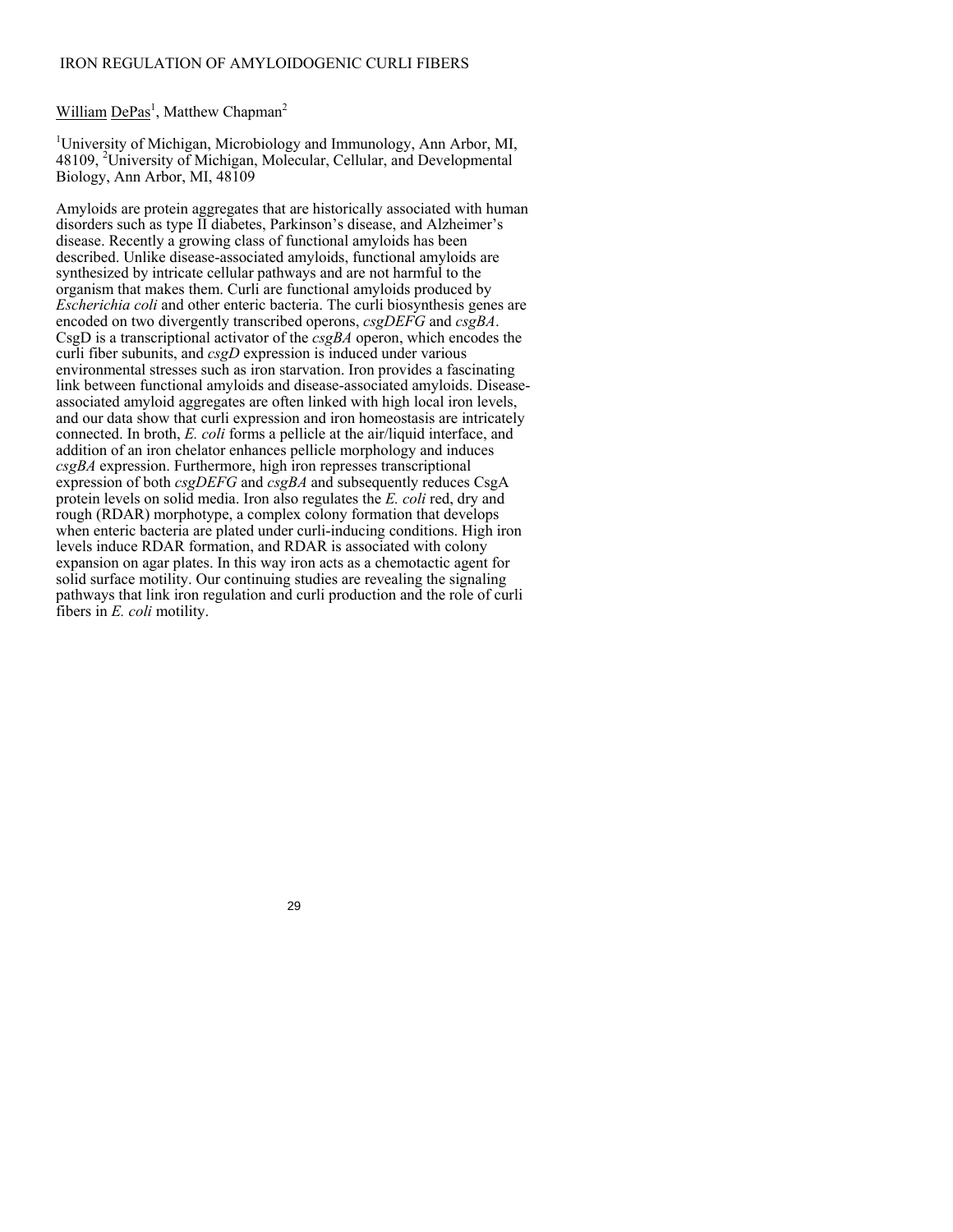#### AUG TRIPLETS IN THE *AROL* UNTRANSLATED REGION INFLUENCE AROL EXPRESSION AND BIND RIBOSOMES INDEPENDENTLY OF A SHINE-DALGARNO SEQUENCE IN *ESCHERICHIA COLI.*

Racheal A Desmone<sup>1</sup>, Lenny T Buller<sup>2</sup>, Gary R Janssen<sup>1</sup>

<sup>1</sup>Miami University, Microbiology, Oxford, OH, 45056, <sup>2</sup>Cleveland Clinic Lerner College of Medicine of Case Western Reserve University , Biomedical Research, Cleveland, OH, 44195

The *Escherichia coli aroL* gene encodes shikimate kinase II, an enzyme involved in the biosynthesis of aromatic amino acids. The *aroL* mRNA contains an untranslated leader region of 124 nucleotides which includes a canonical Shine-Dalgarno (SD) sequence upstream to the *aroL* start codon. The *aroL* mRNA contains three AUG triplets (AUG-1, AUG-2 and AUG-3) within the untranslated leader located 59, 64, and 79 nucleotides from the transcriptional start site, respectively; none are preceded by a SD sequence. Ribosome-binding assays (toeprints) support tRNA-dependent binding of 30S subunits to the *aroL* start codon and the upstream AUG triplets. The third codon of the AUG-1 reading frame is a stop codon. The AUG-2 reading frame encodes a putative 21 amino acid peptide, with a stop codon overlapping the *aroL* start codon, suggesting translational coupling of *aroL*  to the AUG-2 reading frame. AUG-3 is located at codon 6 of the AUG-2 reading frame. Translation initiating from each AUG triplet was measured using translational fusions to the *lacZ* reporter gene. Fusion of AUG-2 to *lacZ* produced approximately 30% of the activity measured when the *aroL* coding sequence was fused to *lacZ*. AUG-1 and AUG-3 fusions to *lacZ* did not support significant activity.

Site-directed mutagenesis of the upstream AUG triplets to AUC had varying effects on expression from the downstream *aroL* start codon. While mutagenesis of AUG-1 to AUC had a negligible effect, mutagenesis of AUG-2 to AUC reduced *aroL* expression by approximately 30%, supporting the translational coupling of *aroL* to AUG-2's open reading frame. The greatest reduction in *aroL* expression, approximately 75%, was observed when all three upstream AUG triplets were mutated to AUC.

Although AUG-2 and AUG-3 triplets bind 30S subunits, they appear to do so in the absence of a canonical SD sequence. Current data (toeprint assays and *lacZ* fusion reporter assays) suggest that the sequence important for ribosome binding to AUG-2 resides 18-27 nucleotides upstream of AUG-2. Furthermore, ribosome binding to AUG-3 appears be dependent on sequence upstream as well as downstream of the AUG-3 triplet. The *aroL* SD sequence does not appear to play a role in ribosome binding to the upstream AUG-triplets. Research is underway to identify all signals required for ribosome binding to the upstream AUG triplets and to understand how the signals influence the ribosome-mRNA interaction.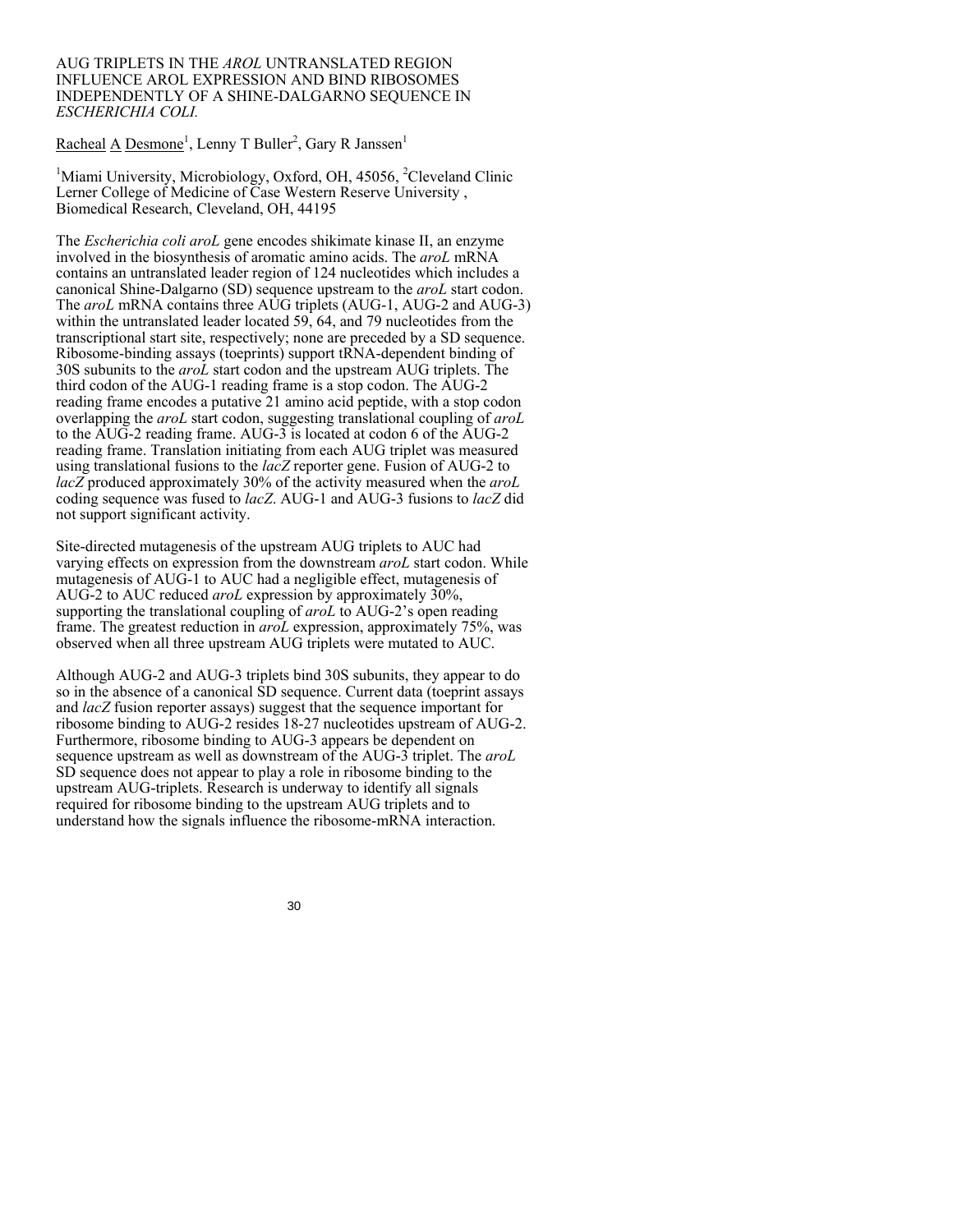## A WIDESPREAD FAMILY OF POLYMORPHIC CONTACT-DEPENDENT TOXIN DELIVERY SYSTEMS IN BACTERIA

Stephanie K Aoki<sup>1</sup>, Elie J Diner<sup>2</sup>, Stephen J Poole<sup>1</sup>, Bruce A Braaten<sup>1</sup>, Christopher S Hayes<sup>1,2</sup>, David A Low<sup>1,2</sup>

<sup>1</sup>University of California- Santa Barbara (UCSB), Molecular, Cellular and Developmental Biology, Santa Barbara, CA, 93106-9625, <sup>2</sup>University of California- Santa Barbara (UCSB), Biomolecular Science and Engineering, Santa Barbara, CA, 93106-9625

Bacteria have developed mechanisms to communicate and compete with one another in diverse environments. A new form of intercellular communication, contact-dependent growth inhibition (CDI), was discovered recently in *Escherichia coli*<sup>1</sup>. CDI is mediated by the CdiB/CdiA twopartner secretion system. CdiB is an outer membrane protein that facilitates secretion of the CdiA 'exoprotein' onto the cell surface. An additional immunity protein (CdiI) protects CDI+ cells from autoinhibition  $^{1,2}$ . The mechanisms by which CDI blocks cell growth and CdiI counteracts this growth arrest are unknown. Moreover, the existence of CDI activity in other bacteria has not been explored. Here we show that the CDI growth inhibitory activity resides within the carboxy-terminal region of CdiA (CdiA-CT), and that CdiI binds and inactivates cognate CdiA-CT, but not heterologous CdiA-CT. Bacteria deleted for the CdiA-CT and CdiI coding regions are unable to compete with isogenic wild-type CDI+ cells, indicating that CDI systems confer a significant growth advantage. Bioinformatic and experimental analyses show that multiple bacterial species encode functional CDI systems with high sequence variability in the CdiA-CT and CdiI coding regions. CdiA-CT heterogeneity implies that a range of toxic activities are utilized during CDI. Indeed, CdiA-CTs from uropathogenic *E. coli* and *Dickeya dadantii* were found to have different nuclease activities, each providing a distinct mechanism of growth inhibition. The polymorphic nature of CDI suggests that these systems constitute an intricate immunity network with implications for bacterial competition.

#### References

1. Aoki, S. K. et al. Contact-dependent inhibition of growth in Escherichia coli. Science 309, 1245-8 (2005).

2. Aoki, S. K. et al. Contact-dependent growth inhibition requires the essential outer membrane protein BamA (YaeT) as the receptor and the inner membrane transport protein AcrB. Mol Microbiol 70, 323-40 (2008).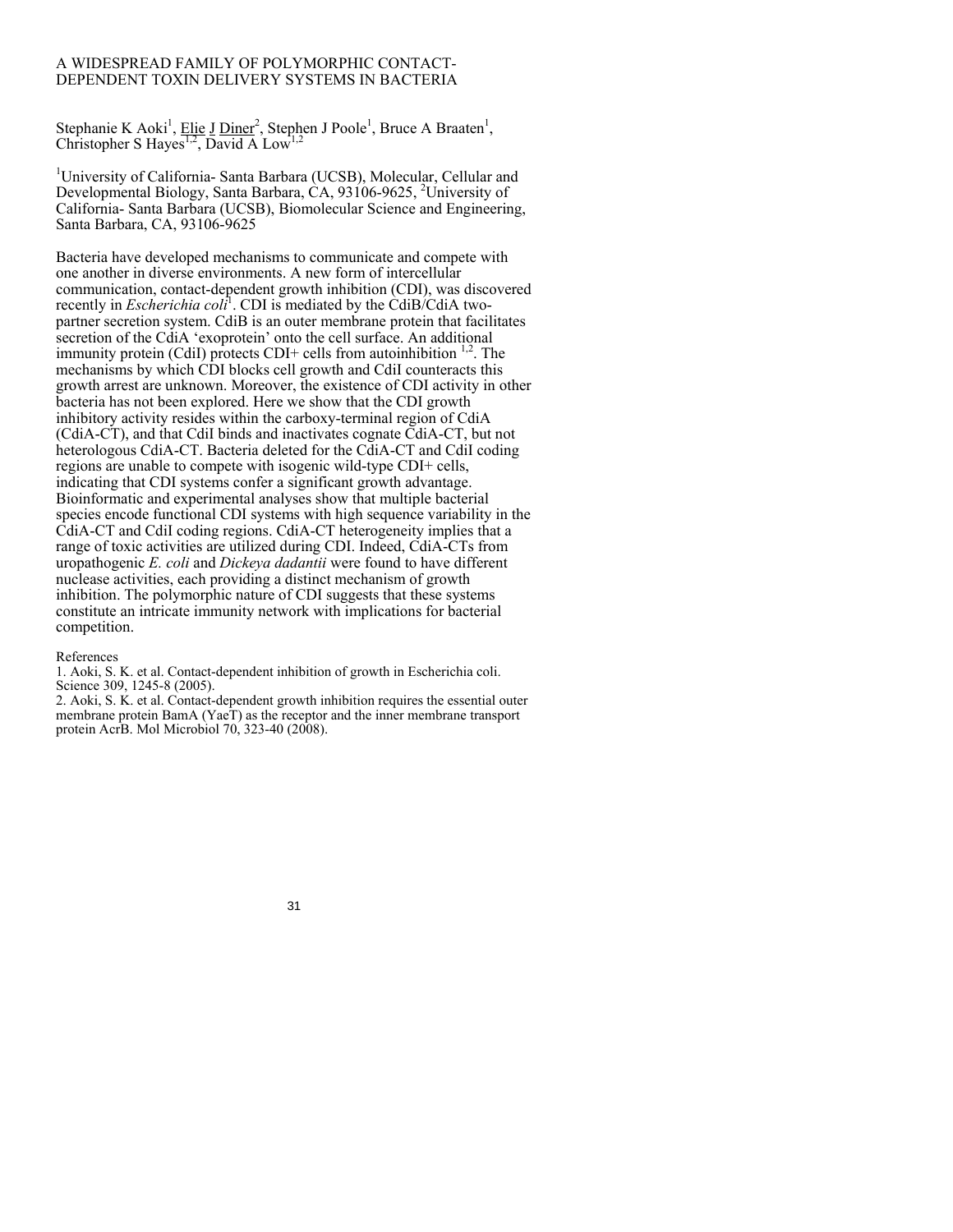#### IDENTIFYING AND CHARACTERIZING THE TOXT AND H-NS BINDING SITES IN THE CHOLERA TOXIN PROMOTER OF *VIBRIO CHOLERAE*

# Jennifer Dittmer, Jeffrey H Withey

Wayne State University, Immunology & Microbiology, Detroit, MI, 48201

*Vibrio cholerae* is a gram-negative curved rod that causes the severe diarrheal disease cholera. After ingestion by the host, the bacterium produces virulence factors including cholera toxin (CT), which is directly responsible for the large volumes of water loss in the intestine during acute cholera. The regulatory network controlling virulence gene expression is complex and responds to various environmental signals and transcription factors. Ultimately ToxT, a member of the AraC/XylS transcription regulator family, is responsible for activating transcription of the virulence genes.

*V. cholerae* virulence gene promoters all contain one or more copies of the toxbox, a 13 base pair DNA sequence that ToxT recognizes. The 5' half of the toxbox sequence is well conserved and contains an invariant tract of four consecutive T nucleotides, whereas the 3' half of the toxbox sequence is not highly conserved other than being A/T rich. The binding of ToxT to toxboxes is required to activate the transcription of virulence genes and these binding sites have been characterized in several virulence gene promoters. However, the toxboxes required for activating transcription from the cholera toxin promoter have not been identified. The cholera toxin promoter contains a series of heptad repeats (GATTTTT) each of which matches the 5' half of the toxbox consensus sequence and is a potential binding site for ToxT. Using site-directed mutagenesis and high resolution Copper-Phenanthroline footprinting, we have determined which of these heptad repeats are required for CT expression. The A/T rich regions of the cholera toxin promoter also provide binding sites for H-NS, a global transcriptional repressor in gram-negative bacteria. The current model suggests that H-NS is de-repressed by ToxT to activate transcription of the CT genes, *ctxAB*. Our goal is to understand the interplay between ToxT and H-NS and their interaction with the *ctxAB* promoter.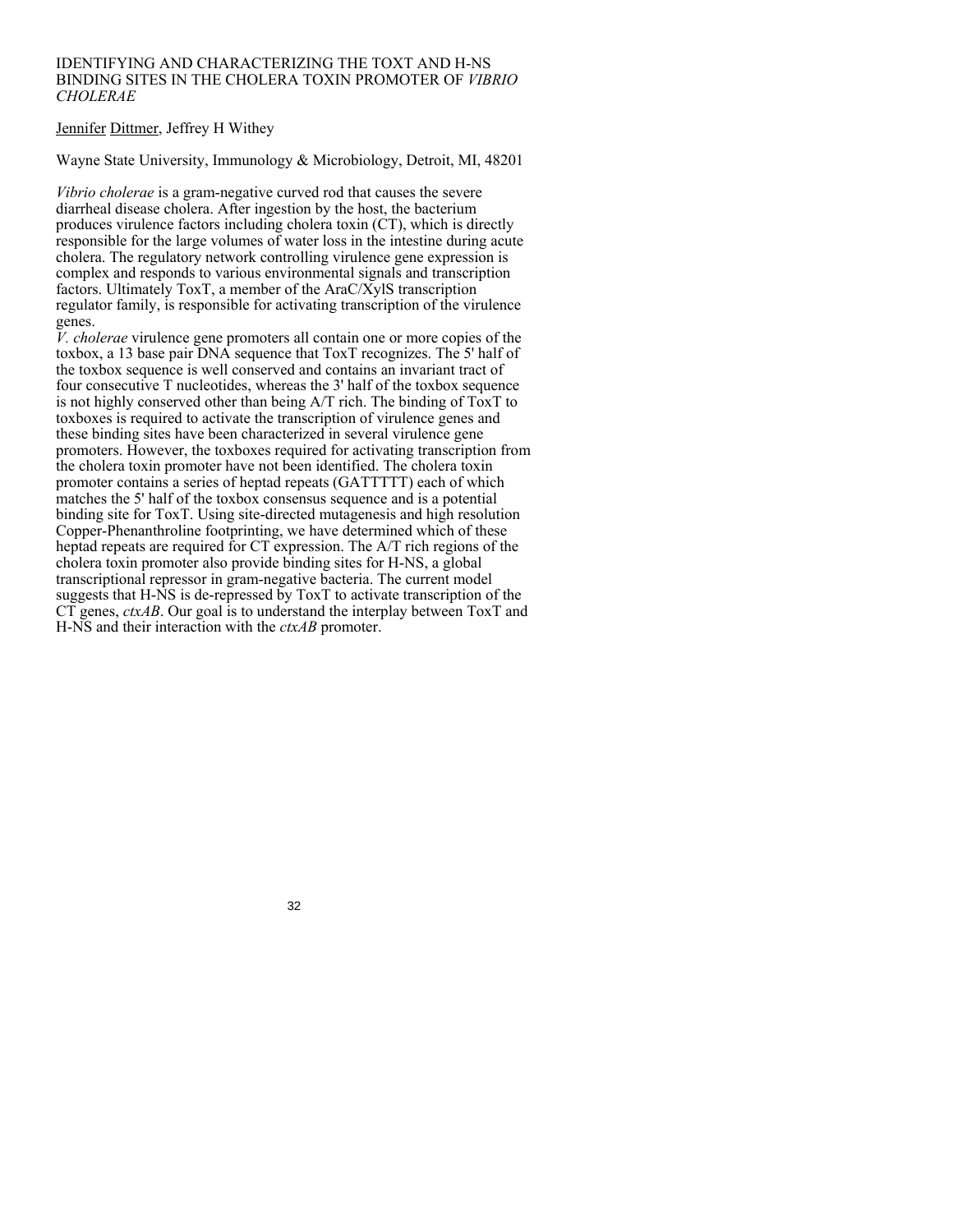#### THE COMPLETE GENOME SEQUENCES OF *HELICOBACTER PYLORI* STRAIN SS1: SEQUENCING A PARTIALLY CLONAL POPULATION

Jenny Draper<sup>1,2</sup>, David Bernick<sup>2</sup>, Nader Pourmand<sup>2</sup>, Karen Ottemann<sup>1</sup>, Kevin Karplus<sup>2</sup>

<sup>1</sup>University of California at Santa Cruz, Department of Microbiology  $\&$ Environmental Toxicology, Santa Cruz, CA, 95064, 2 University of California at Santa Cruz, Department of Biomolecular Engineering, Santa Cruz, CA, 95064

The pathogenic bacterium *Helicobacter pylori* lives in the stomach lining of more than half of the world's population, where it causes ulcers and stomach cancer. The genome of *H. pylori* is highly variable, resulting in many different strains with unique infectious properties. Although over 9 strains have already been completely sequenced, none are capable of infecting mice, a common animal model for studying *H. pylori*'s pathogenicity.

We have sequenced the genome of *H. pylori* strain SS1, the mostcharacterized mouse-infecting strain, using 454 and SOLiD mate-pair technology. We performed the sequencing on a partially clonal culture that was many generations removed from single colony isolation, which is representative of *H. pylori* cultures used in laboratory experiments. Our extremely high fold-coverage (>100x for 454, >400x for SOLiD) and use of mate-pair data has allowed us to not only determine the consensus genome sequence, but also to observe the genetic changes which have occurred in subpopulations of the sequenced culture.

Surprisingly, the genome of *H. pylori* strain SS1 appears relatively stable, despite considerable laboratory passage and the well-documented interstrain variability of this organism. However, movement of a transposon (a homolog of IS607) among four insertion sites is occurring within the sequenced culture. The large depth of read coverage also allows an estimation of the frequency of SNPs among subpopulations: 8 SNPs are found in over 25% of the population, and  $\overline{40}$  have a frequency above 5%. In addition, we have discovered that SS1 has a major rearrangement of the *cag*  pathogenicity island, a set of genes crucial for *H. pylori*'s ability to cause severe disease – a result which may shed light both on the strain's rare ability to infect mice, and its observed deficiencies in *cag* function.

The sequencing of a partially clonal population of H. pylori SS1 not only provides the consensus genome sequence for an organism used frequently in research, but also informs researchers of the types of genetic variations to expect within the cultures used in their laboratory experiments. Genomes are not static, and consensus sequences fail to capture the variation present in cell cultures. This new technique exposes a genome in flux, and creates a new window into the population dynamics of this common bacterial pathogen.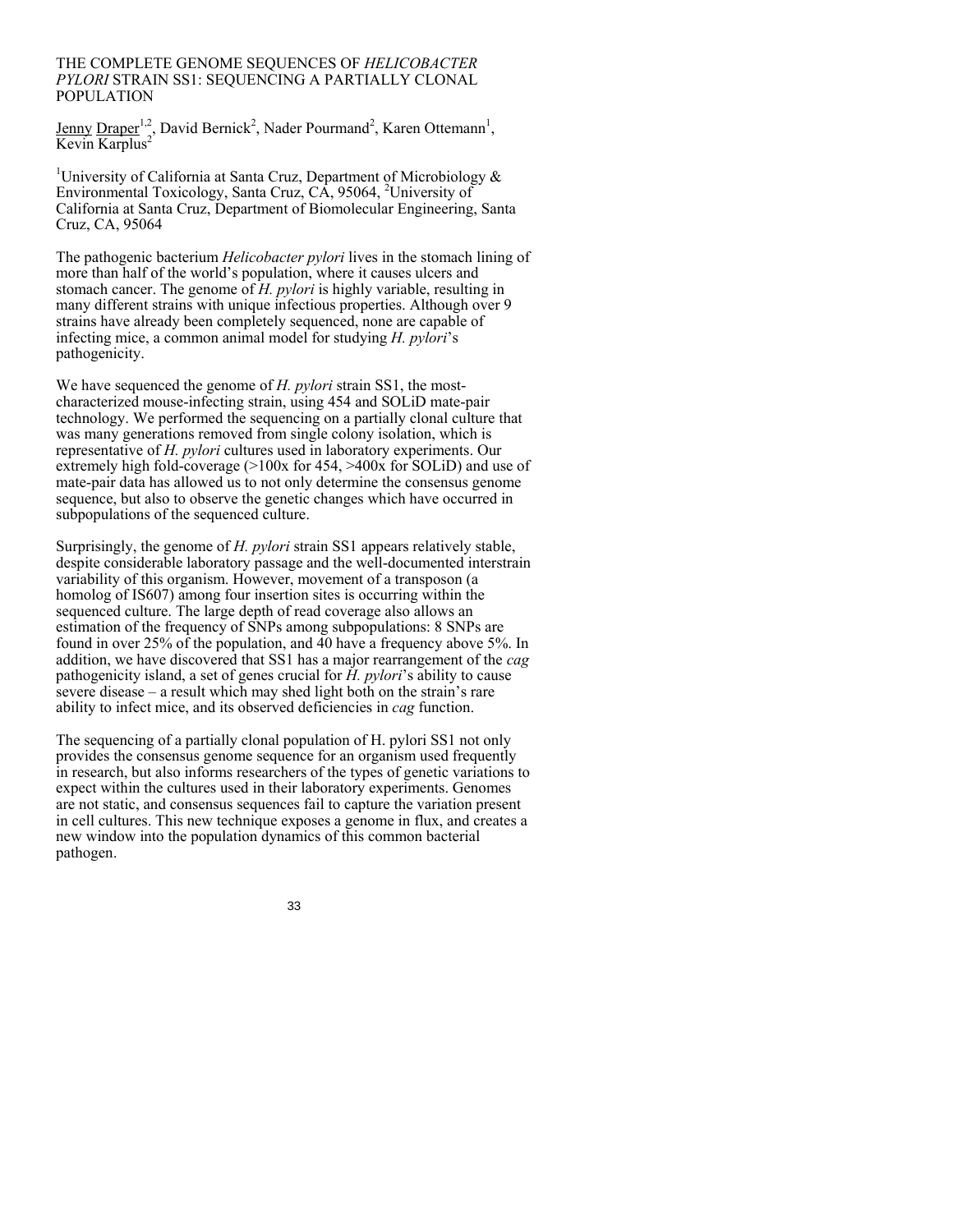#### PHANTOME (PHAGE ANNOTATION TOOLS AND METHODS): A PLATFORM FOR PHAGE ANNOTATION AND COMPARATIVE GENOMICS

Ramy K Aziz<sup>1</sup>, Bhakti Dwivedi<sup>2</sup>, Joe Anderson<sup>3</sup>, Bonnie Hurwitz<sup>4</sup>, JP Massar<sup>5</sup>, Matthew Sullivan<sup>4</sup>, Jeff Elhai<sup>3</sup>, Mya Breitbart<sup>2</sup>, Ross Overbeek<sup>6</sup>, Robert  $A$  Edwards<sup>7,8,1</sup>

<sup>1</sup>San Diego State University, Computational Sciences Research Center, San Diego, CA, 92182, <sup>2</sup>University of South Florida, College of Marine Sciences, St. Petersberg, FL, <sup>3</sup>Virginia Commonwealth University, , Richmond, VA, <sup>4</sup>University of Arizona, Tucson, AZ, <sup>5</sup> Berkeley, CA, Fellowship for Interpretation of Genomes, Burr Ridge, IL,, <sup>7</sup>San Diego State University, Computer Sciences, San Diego, CA, 92182, <sup>8</sup>Argonne National Laboratory, Mathematics and Computer Science, Argonne, IL, 61049

Having a consistent and accurate phage gene nomenclature is critical to phage research, and discriminating viral versus microbial genes will help all researchers seeking to understand microbial genomes and metagenomes. Here we present PhAnToMe (PHage ANnotation TOols and MEthods), a new platform for phage genome annotations and comparative phage genomics. PhAnToMe relies on the SEED database to store and compare phages and prophage genomes, develop a controlled vocabulary and a consistent nomenclature for phage genes, and create new tools for reliable prophage identification. PhAnToMe provides high-quality annotations to all phage and prophage genomes and dozens of existing phage metagenomes. Currently, PhAnToMe comprises the sequences, annotations, and metadata of 637 phage genomes in addition to the  $> 1,000$  prophages integrated within bacterial and archaeal genomes.

Over 40 subsystems have been developed for most phage functional and structural modules, and these allow the classification of phage proteins into families based on a combination of computational and human expert-based methods. PhAnToMe Labs, our test bed for new research ideas, includes tools to find DNA repeats, map phages to metagenomes (and vice-versa), and find phage signature genes. Using PhAnToMe researchers may analyze the public genomes or bring their own sequences for analysis and annotation.

Finally, the tools and high-quality annotations developed in this project are being used for annotating user-uploaded phage sequences. The annotation pipeline includes gene calling, RNA finding, gene annotation, and preliminary reconstruction of structural and functional modules in uploaded phages. Future developments include a tool to predict whether a phage is virulent or temperate, lysin gene prediction tools, and tools for phage analysis in ecosystems.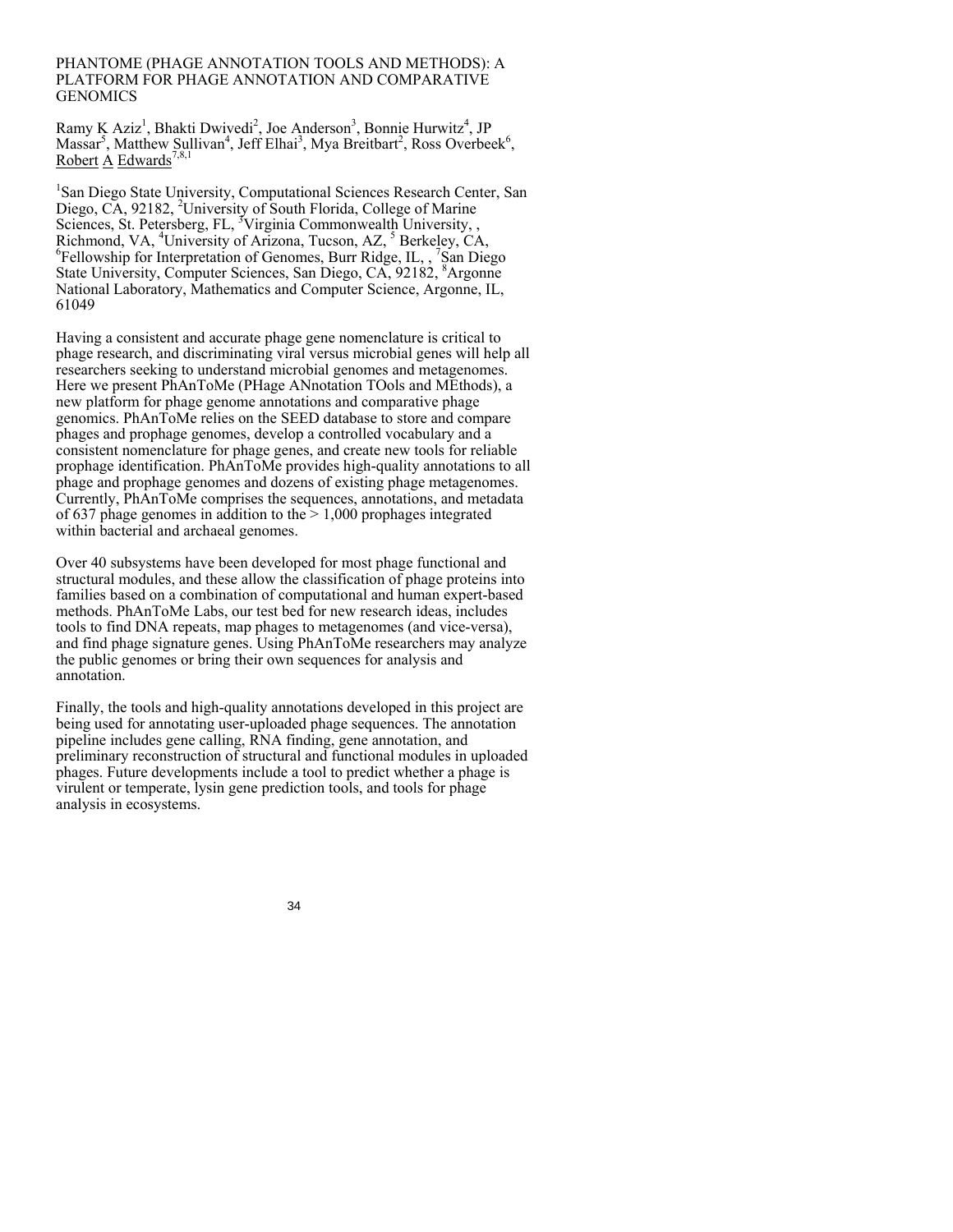# IDENTIFYING FACTORS THAT INHIBIT BACTERIAL AMYLOID ASSEMBLY

Margery L Evans, Matthew R Chapman

University of Michigan, Molecular, Cellular and Developmental Biology, Ann Arbor, MI, 48109

Amyloid formation has traditionally been described as the aggregation of off-path or misfolded proteins. Amyloid deposits are associated with many neurodegenerative conditions, including Alzheimer's, Parkinson's, and Huntington's diseases. Protein folding and amyloid formation/prevention is often mediated by molecular chaperones. Recently, a new class of "functional amyloids" has emerged. Unlike disease-associated amyloids, functional amyloids are assembled through a dedicated and highly controlled pathway. Our lab studies the biogenesis of curli amyloid fibers by bacteria. Curli are cell surface-associated protein polymers assembled by many enteric bacteria that aid in biofilm formation and host colonization during bacterial infection. The high degree of regulation and control of curli biogenesis enables the bacterium to avoid premature amyloidogenesis and amyloid-related cytotoxicity within the cell. I have evidence that periplasmic chaperones can prevent curli subunit aggregation. Periplasmic protein extracts from curli specific gene deletion strains have chaperonelike activity in vitro. Induction of periplasmic chaperone activity is curli specific and depends on the presence of either the major or minor curli subunits, CsgA or CsgB. These data suggest the involvement of molecular chaperones in preventing premature amyloid formation in the periplasm during curli biogenesis. Molecular chaperones therefore add another layer of control to what is already known about the directed assembly of curli.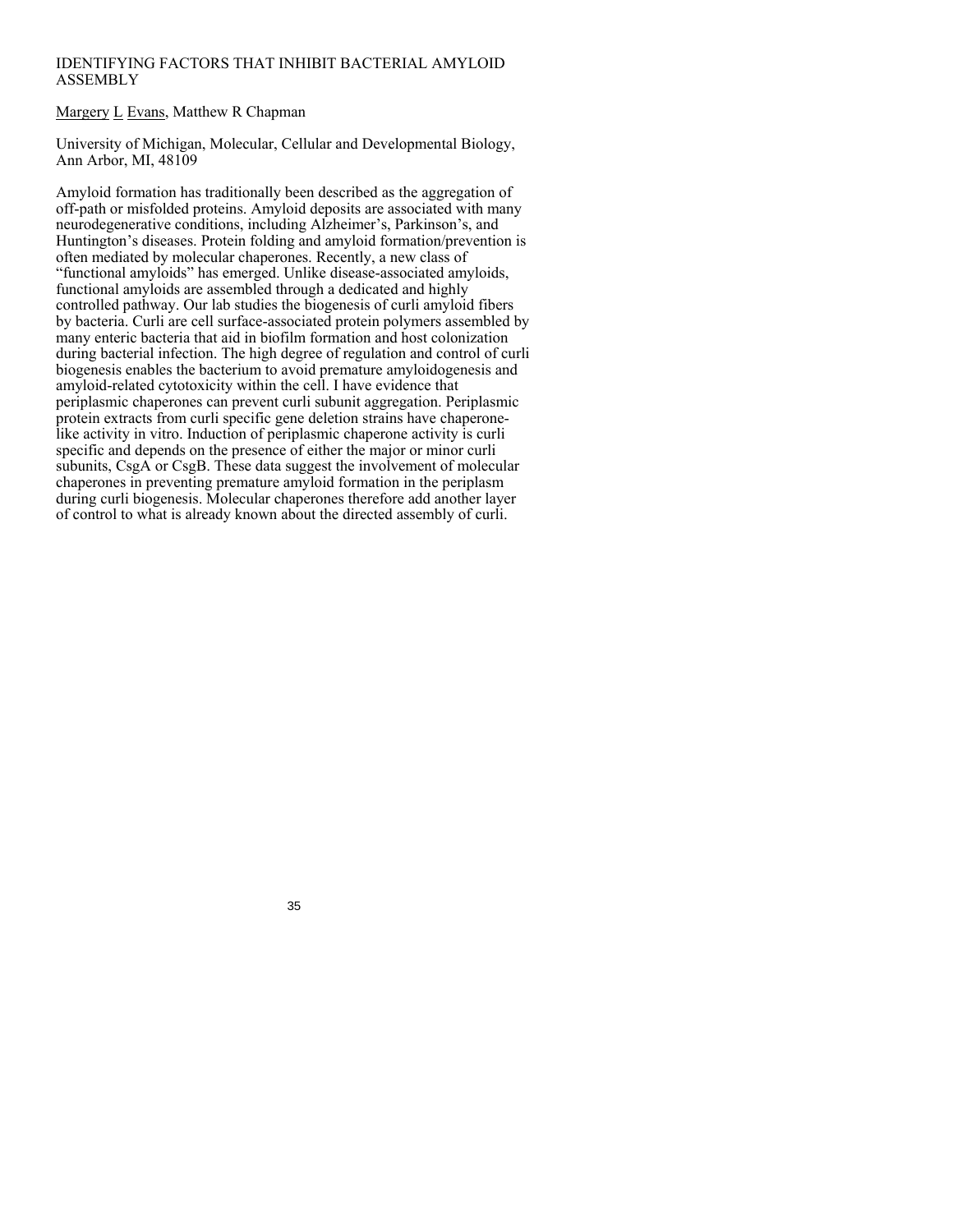## CHARACTERISATION OF THE CONSERVED HYPOTHETICAL *YGFYX* GENES IN *SERRATIA*

Matthew B McNeil, James S Clulow, Marina Iglesias Cans, Thomas Paterson, Peter C Fineran

University of Otago, Microbiology and Immunology, Dunedin, 9054, New Zealand

Bacteria of the genus *Serratia* are opportunistic human, plant and insect pathogens. *Serratia* sp. ATCC 39006 secretes plant cell wall degrading enzymes and produces the secondary metabolites, carbapenem and prodigiosin. Reverse transcription PCR indicated that *ygfXY* is transcribed as a bicistronic message. Clean marker-less mutations were made in *ygfY*, *ygfX* and both *ygfYX* and the phenotypic effects examined. Both genes have a role in prodigiosin biosynthesis at least in part at the level of transcription. Furthermore, mutation of *ygfY* caused pleiotropic effects, affecting potato virulence, exoenzyme production, carbapenem biosynthesis, motility and cell length. YgfY was shown to be a cytoplasmic protein and YgfX is anchored in the inner membrane via two transmembrane helices. Truncation, site-directed mutagenesis and domain-swap experiments have mapped important functional regions of YgfX and shown that it not only needs to be localised to the membrane but amino acids in the periplasmic loop and cytoplasmic domain are essential for function. Furthermore, bacterial two-hybrid analysis has demonstrated that YgfX interacts with itself, potentially as a dimer or in a multimeric state. These studies have begun to elucidate the physiological and molecular details of these conserved proteins.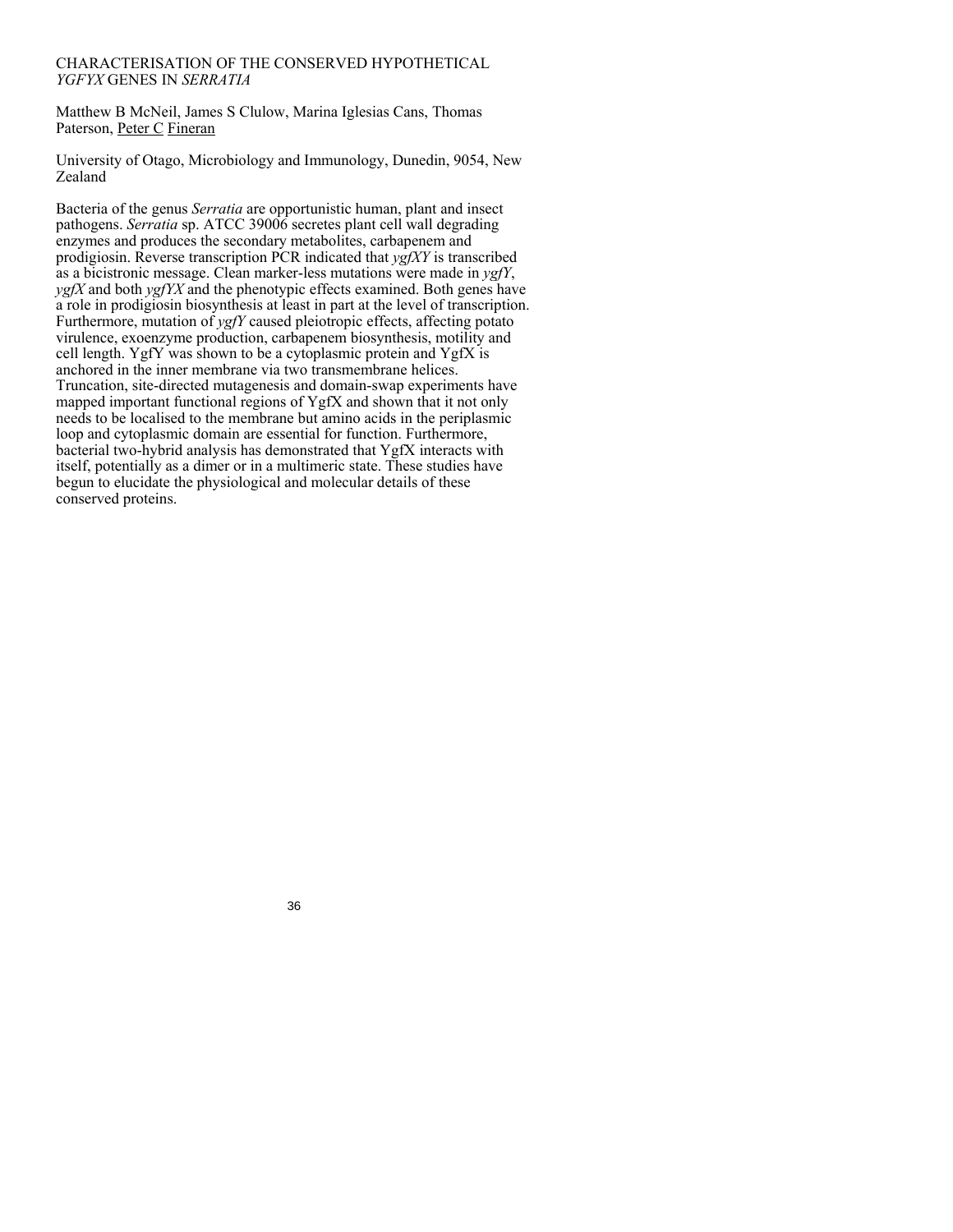#### STRUCTURE–FUNCTION RELATIONSHIP BETWEEN THE BACTERIOPHAGE CTXΦ WITH VIBRIO CHOLERAE TYPE IV PILI

Kristian Franer<sup>1</sup>, Matthew K Waldor<sup>2</sup>, Lisa Craig<sup>3</sup>, Henning Sørum<sup>4</sup>, Hanne  $\overline{\text{C}$  Winther-Larsen<sup>5</sup>

<sup>1</sup>Norwegian School of Veterinary Science, Department of Food safety  $\&$ Infection Biology, Oslo, 0033, Norway, <sup>2</sup>Harvard Medical School and Brigham and Women's Hospital, Department of Medicine, Boston, MA, 02115, <sup>3</sup>Simon Fraser University, Department of Molecular Biology and Biochemistry, Burnaby, V5A 1S6, Canada, <sup>4</sup>Norwegian School of Veterinary Science, Department of Food safety & Infection Biology, Oslo, 033, Norway, <sup>5</sup>University of Oslo, Department of Molecular Biosciences, Oslo, 0371, Norway

Type IV pili (Tfp) are dynamic protein-based organelles expressed on the surface of many pathogenic bacteria. The expression of these surface structures are associated with several phenotypes such as the initial interaction between bacteria and host, uptake of DNA from the environment, autoagglutination and biofilm formation, surface movement, and sensitivity to bacteria-specific viruses, bacteriophages. The interaction between bacteria and bacteriophages are particularly important in the pathogenicity of some variants of E. coli and in V. cholerae as it is the bacteriophages that encode the genetic material for shiga toxin (stx) and cholera toxin (CT) production in these bacteria, respectively. Despite the fact that interactions between Tfp and the different bacteriophages have implication in important infectious diseases, the mechanism for their interactions remain poorly understood.

In V. cholerae it is the bacteriophage CTXφ that encode the gene for CT expression. CT is the primary factor for V. cholerae-induced diarrhea and thus has a major impact on disease prevalence of cholera epidemics. In our research we are interested in studying the structure-function relationship between CTXφ and the toxin coregulated pilus (Tcp). An imaging approach is presented using immuno-fluorescent microscopy (IFM) and immunotransmission electron microscopy (TEM) to visualize the interactions between Tcp and CTXφ. In doing so we are using a CTXφ hybrid with fphage, previously shown to infect Tcp expressing V. cholerae strains. The binding interaction of the phage hybrid with a wild type and a Tcp negative mutant strain of V. cholerae are compared. To better understand the intrinsic phage interacting factors of Tcp, various mutants of the TcpA, the major subunit of Tcp, are analyzed in our assay. These TcpA mutants are known to cause variant pilus structures with differential phage infection efficiency. Furthermore, phage binding to purified pili might give some insight into bacterial cell independent binding interactions and such data will also be presented.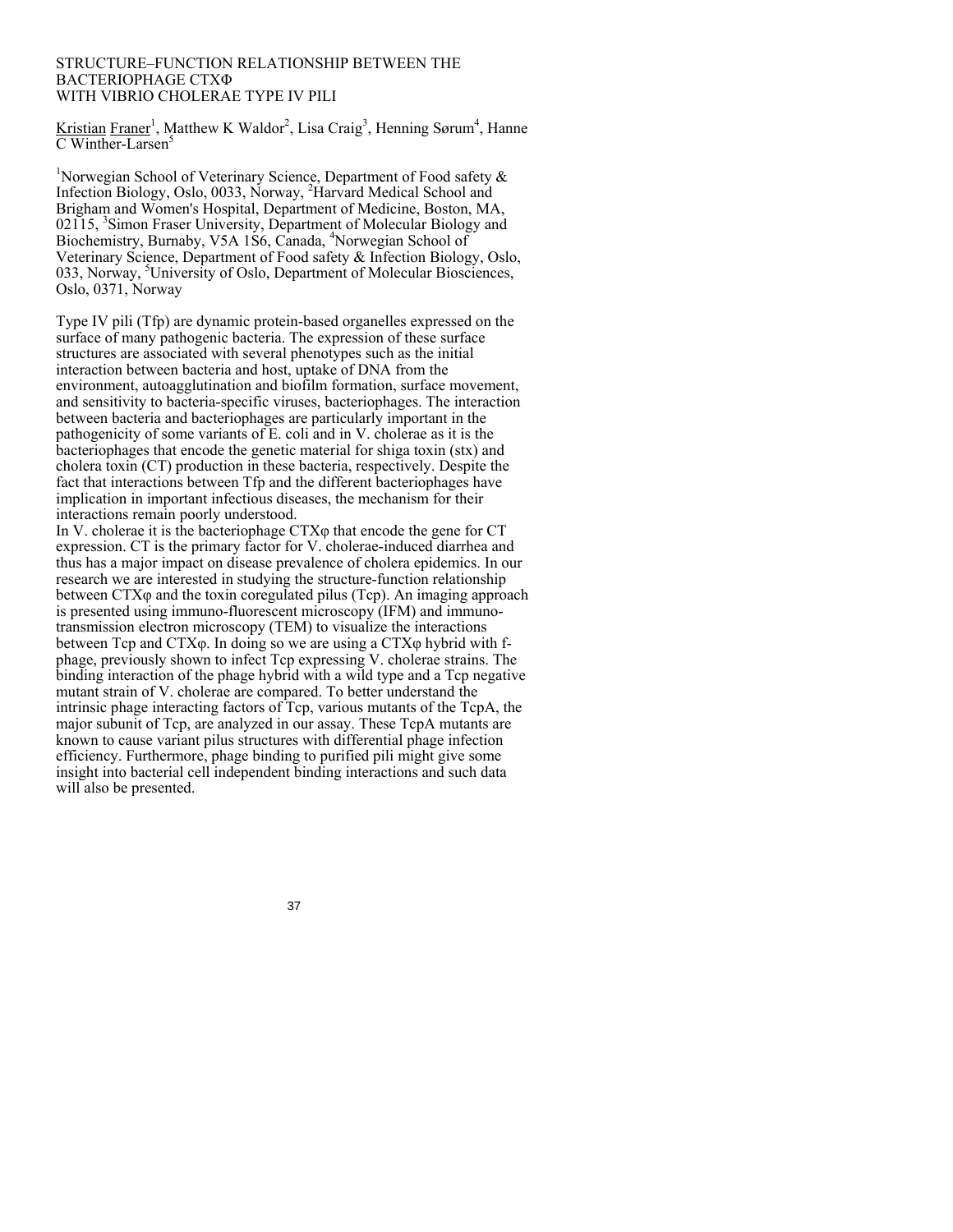### IDENTIFICATION OF NEW IRON-REGULATED GENES IN *CAULOBACTER CRESCENTUS* USING A TRANSPOSON MUTANT LIBRARY

# José F da Silva Neto, Marilis V Marques

University of São Paulo, Microbiology, São Paulo, 05508000, Brazil

Bacteria respond to iron limitation coordinating expression of many genes and most of them are under control of the transcriptional regulator Fur. In order to identify genes belonging to the *Caulobacter crescentus* iron stimulon, we screened a library of mini-Tn5*lacZ* insertion mutants for *lacZ* fusions regulated by iron availability. Five mutant strains with ironresponsive beta-galactosidase activities were isolated (3/2G, 34/8G, 58/11H, 60/1E and 51/1A) and unique transposon insertions in each clone were confirmed by Southern blot. Cloning and sequencing of the transposon/chromosome boundaries allowed identifying the transposon insertion sites into four distinct genes, which encode three conserved hypothetical proteins and a TonB dependent receptor. In the three strains showing the highest induction under iron limitation (3/2G, 34/8G and 58/11H), transposon insertions occurred in two genes encoding conserved hypothetical proteins belonging to the widespread Pfam family PF10670. The presence of a signal peptide and two predicted transmembrane helices suggest that these two paralogous proteins can be addressed to the bacterial envelope. To further characterize the expression pattern of these two genes, their promoters regions were cloned in a *lacZ* reporter plasmid and the constructions were introduced into the wild type and a null *fur* mutant strains. Beta-galactosidase activity assays indicated that the operons containing these two genes were induced under iron limitation and were derepressed in the *fur* mutant strain. Predicted Fur binding sites in these regulatory regions were confirmed by gel mobility shift assays using purified Fur protein. Thus, we identified new iron-regulated genes in *C. crescentus* and demonstrated that at least two of them are part of the Fur regulon. Our results suggest that two members of this widespread family of proteins with unknown function (PF10670) could be involved in transport or signaling in response to iron limitation.

Supported by FAPESP and CNPq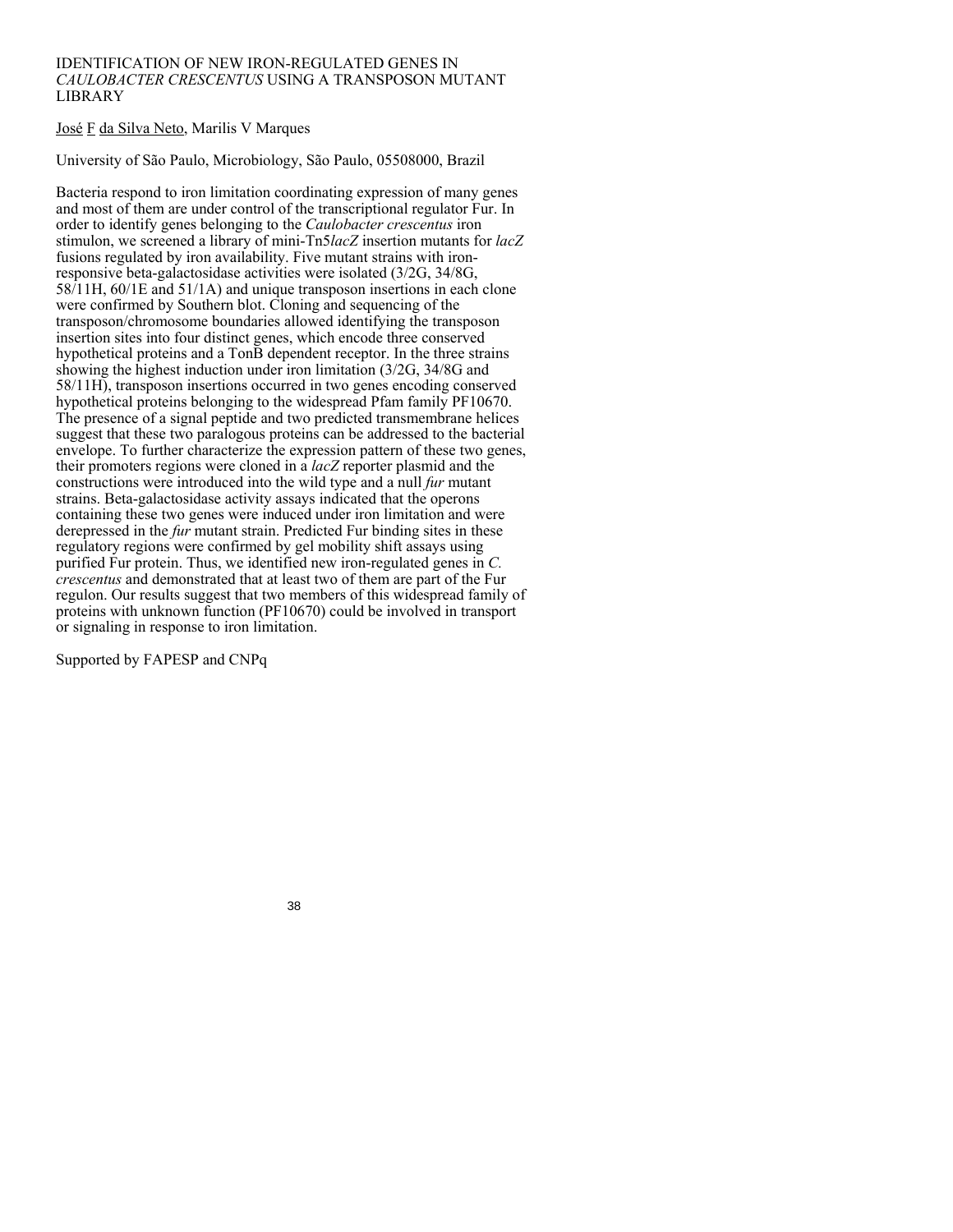# NONSTOP MRNA DECAY INITIATES AT THE RIBOSOME.

Zhiyun Ge<sup>1,3</sup>, Preeti Mehtaakarzai@ms.cc.sunysb.edu<sup>1,3</sup>, Jamie Richards<sup>1</sup>, Wali Karzai<sup>1,2,3</sup>

<sup>1</sup>Stony Brook University, Biochemistry and Cell Biology, Stony Brook, NY, 11794, <sup>2</sup>Stony Brook University, Molecular Genetics and Microbiology, Stony Brook, NY, 11794, <sup>3</sup>Stony Brook University, Center for infectious Diseases, Stony Brook, NY, 11794

The translation machinery deciphers genetic information encoded within mRNAs to synthesize proteins needed for various cellular functions. Defective mRNAs that lack inframe stop codons trigger nonproductive stalling of ribosomes. We have investigated how cells deal with such defective mRNAs, and present evidence to demonstrate that RNase R, a processive 3'-to-5' exoribonuclease, is recruited to stalled ribosomes for the specific task of degrading defective mRNAs. The recruitment process is selective for nonstop mRNAs and is dependent on the activities of SmpB protein and tmRNA. Most intriguingly, our analysis reveals that a unique structural feature of RNase R, the C-terminal lysine-rich (K-rich) domain, is required for both ribosome recruitment and targeted nonstop mRNA decay activities of the enzyme. These findings provide new insights into how a general RNase is recruited to the translation machinery and highlight a novel role for the ribosome as a platform for initiating nonstop mRNA decay.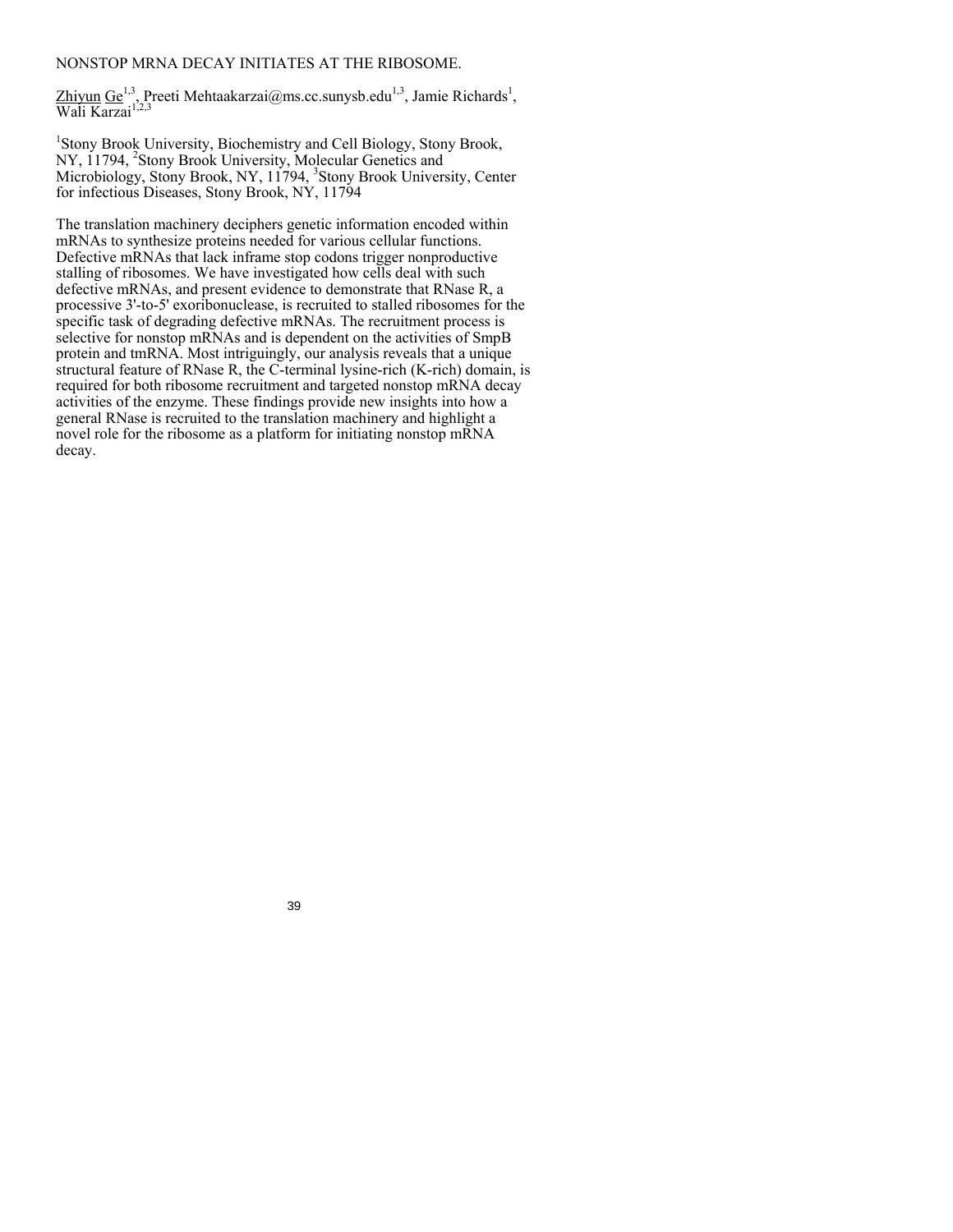## DIVERSITY OF TYPE II BACTERIAL TOXIN-ANTITOXIN SYSTEMS

Nathalie Goeders<sup>1</sup>, Raphaël Leplae<sup>2</sup>, Laurence Van Melderen<sup>1</sup>

<sup>1</sup>ULB-IBMM, Laboratoire de Génétique et de Physiologie Bactérienne, Gosselies, 6041, Belgium, <sup>2</sup>ULB, BIGRe, Bruxelles, 6041, Belgium

Type II toxin-antitoxin (TA) systems are in general composed of two proteins, a stable toxin that targets an essential cellular process and a labile antitoxin that inhibits the deleterious activity of the toxin. TA systems are organized in operon, in which the antitoxin gene precedes that of the toxin. Expression of the operon is regulated negatively by the antitoxin alone or in complex with the toxin. The characterized type II toxins target two cellular processes: DNA replication and translation of mRNAs.

Type II TA systems are currently divided into 10 families in which each family of toxins is associated to a specific family of antitoxins. However, few examples of hybrid systems composed of toxins and antitoxins belonging to different families have been recently described in the literature.

A bioinformatics approach developed in our lab led to the discovery of novel hybrid systems. We validated experimentally 6 of these novel hybrids in *E. coli*. These systems originated from various bacterial species, distantly related to *E. coli*. We are currently analysing the mode of toxicity of 6 toxins.

Our work shows that multiple associations between toxins and antitoxins do exist. Evolutionary aspects will be discussed.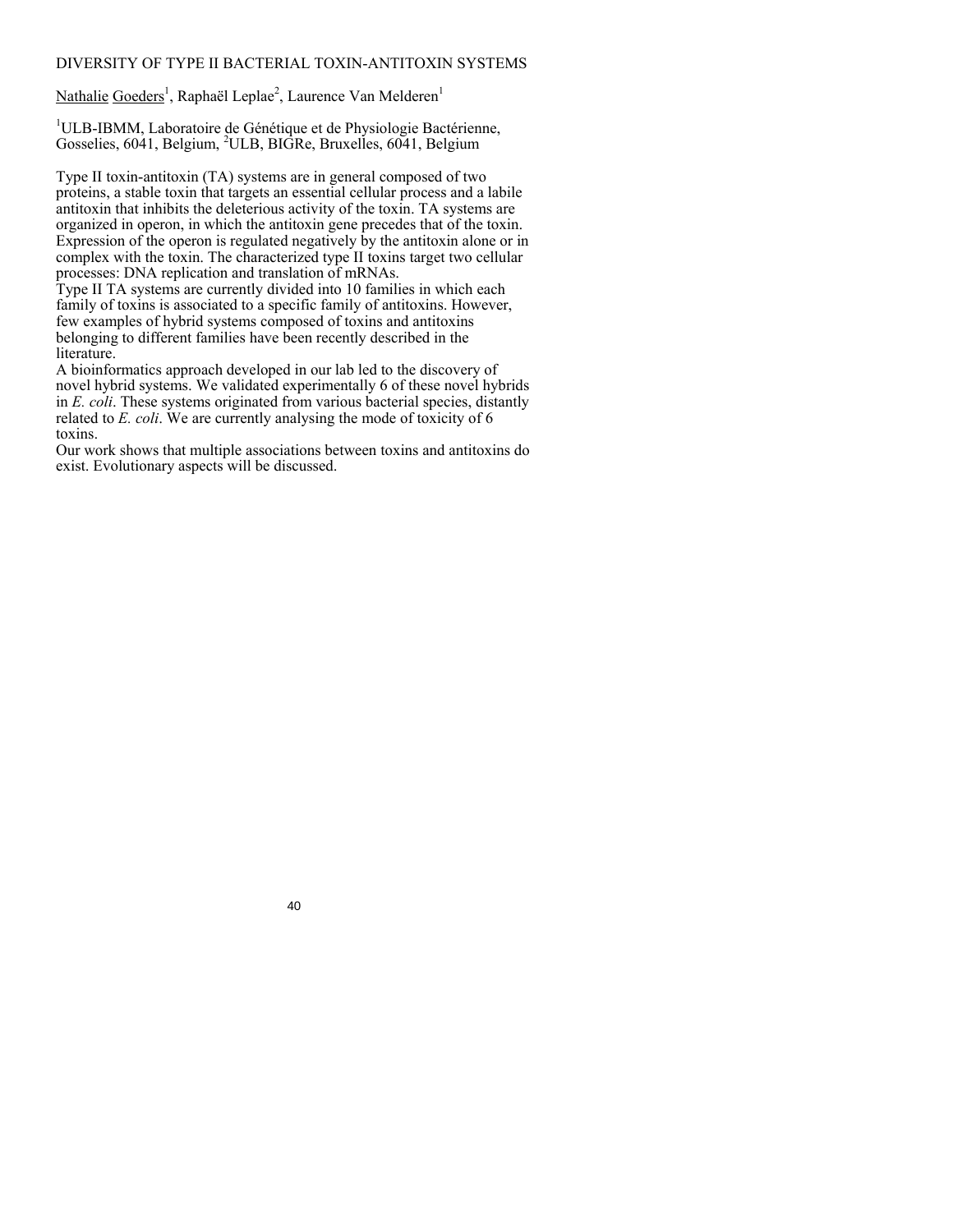## PRIMING OF TRANSCRIPTION INITIATION WITH NANORNAS IN VIVO

Seth Goldman<sup>1</sup>, Irina Vvedenskaya<sup>1</sup>, Josh Sharp<sup>2</sup>, Simon Dove<sup>2</sup>, Bryce  $\overline{\text{Nick}}$ els<sup>1</sup>

<sup>1</sup>Rutgers University, Waksman Institute, Piscataway, NJ, 08854, <sup>2</sup>Harvard University, Children's Hospital, Boston, MA, 02115

Transcription initiation in all cells is presumed to occur "de novo", i.e. RNA polymerase (RNAP) is presumed to initiate RNA synthesis using free NTPs alone. However, prokaryotic and eukaryotic  $RNAP$  can utilize small ( $\sim$ 2-4 nt) RNA oligomers to prime transcription initiation in vitro, raising the possibility that small RNA transcripts could also serve as primers for transcription initiation in vivo. To investigate

the hypothesis that  $\sim$ 2-4 nt RNA transcripts, "nanoRNAs", can prime transcription initiation in vivo we engineered Pseudomonas aeruginosa cells in a manner that allowed accumulation of nanoRNAs in a controlled manner. By use of deep sequencing we establish that increasing the concentration of nanoRNAs leads to widespread use of nanoRNAs by RNAP to prime transcription initiation. By use of microarray analysis we further show that widespread nanoRNA-dependent priming is coupled with global alterations in gene expression. These data suggest that transcription initiation in vivo is not strictly "de novo" and, furthermore, that nanoRNAs may represent a new class of regulatory small RNAs.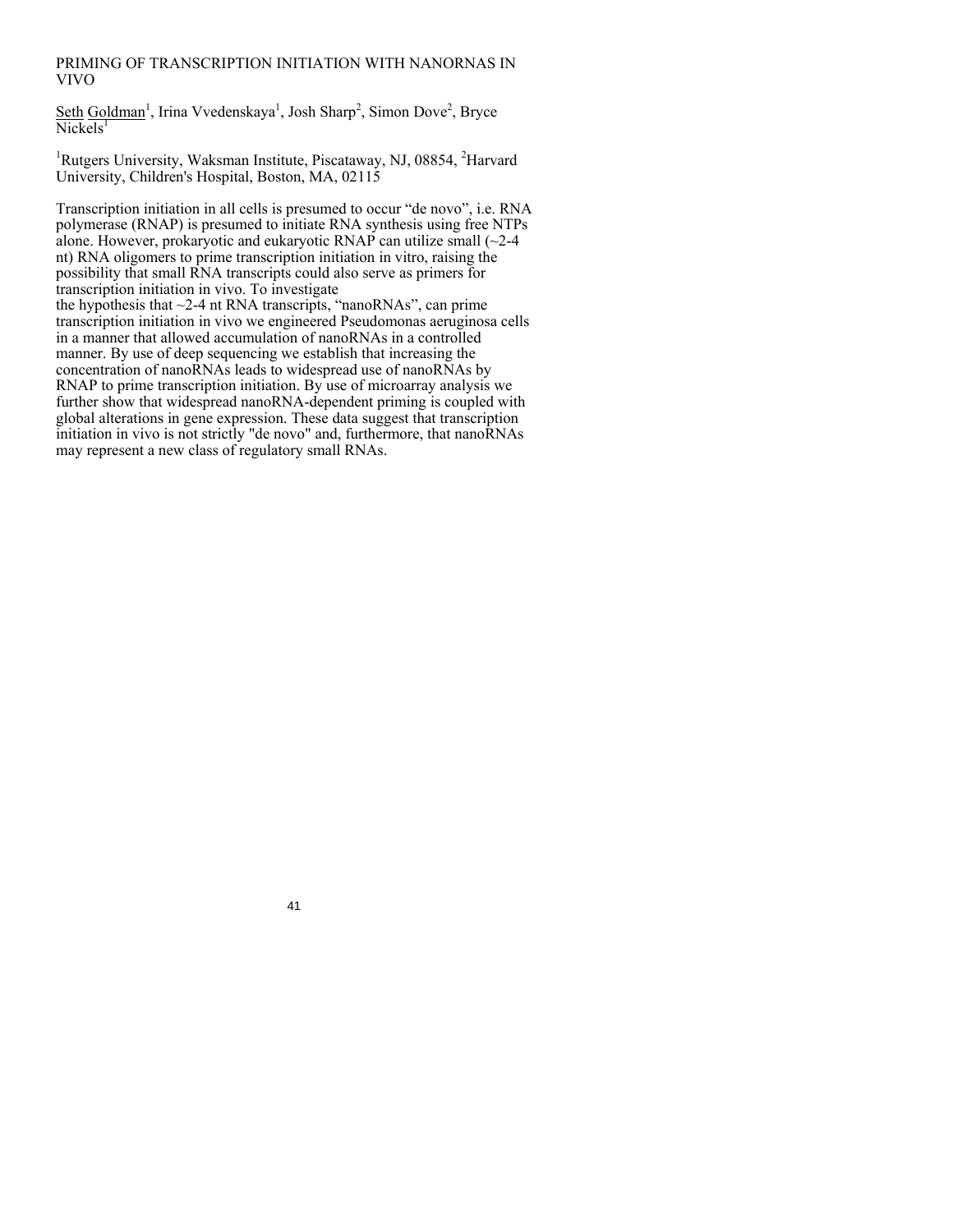#### STRUCTURE/FUNCTION ANALYSIS OF RBGA, AN ESSENTIAL GTPASE REQUIRED FOR RIBOSOME BIOGENESIS IN *BACILLUS SUBTILIS*.

Megha Gulati<sup>1</sup>, David Achila<sup>1</sup>, Anand Baskaran<sup>2</sup>, Balaji Prakash<sup>2</sup>, Robert A Britton<sup>1</sup>

<sup>1</sup>Michigan State University, Department of Microbiology and Molecular Genetics, East Lansing, MI,  $48823$ , <sup>2</sup>Indian Institute of Technology, Department of Biological Sciences & BioEngineering, Kanpur, 208016, India

Ribosome biogenesis GTPase A (RbgA) is an essential GTPase required for biogenesis of the 50S subunit in *Bacillus subtilis*. RbgA contains two structural domains; an N-terminal GTP-binding domain and a C-terminal domain that contains a putative RNA binding domain with structural similarities to the ANTAR domain of AmiR.

Research conducted previously has shown that cells depleted of RbgA do not form a mature 50S subunit but instead form a novel intermediate that migrates at 45S in sucrose gradients. This 45S intermediate lacks three ribosomal proteins, L16, L27 and L36.

A genetic system was developed to study the effect of site-directed mutations in RbgA by placing the wild type gene under the control of an IPTG inducible promoter and a mutated gene under the control of xylose inducible promoter. Using this system we screened 48 mutations and identified 19 mutations in different functional domains that affect cell growth. Mutations targeting conserved residues within the putative ANTAR domain rendered RbgA non-functional. The mutated proteins were tested for their ability to bind to the ribosome subunits in an *in vitro* binding assay. Only one mutant in the ANTAR domain disrupted binding to the ribosomal subunit. This may indicate multiple sites on RbgA are involved in interaction with the ribosome.

In order to test if expression of mutated RbgA protein *in vivo* led to incorporation of L16, ribosomal intermediates were isolated from strains expressing mutated RbgA protein and analysed for the presence of ribosomal protein L16. All intermediates tested so far are similar to the 45S intermediate and lack the L16 protein. Our results indicate that hydrolysis of GTP could be driving a conformational change in the 45S intermediate, leading to the addition of the ribosomal proteins and exit of RbgA from a mature 50S subunit. We are currently using biochemical approaches to identify whether these mutants are stimulated in their GTPase activity in the presence of the ribosome. A model for RbgA function in biogenesis of the 50S subunit will be presented.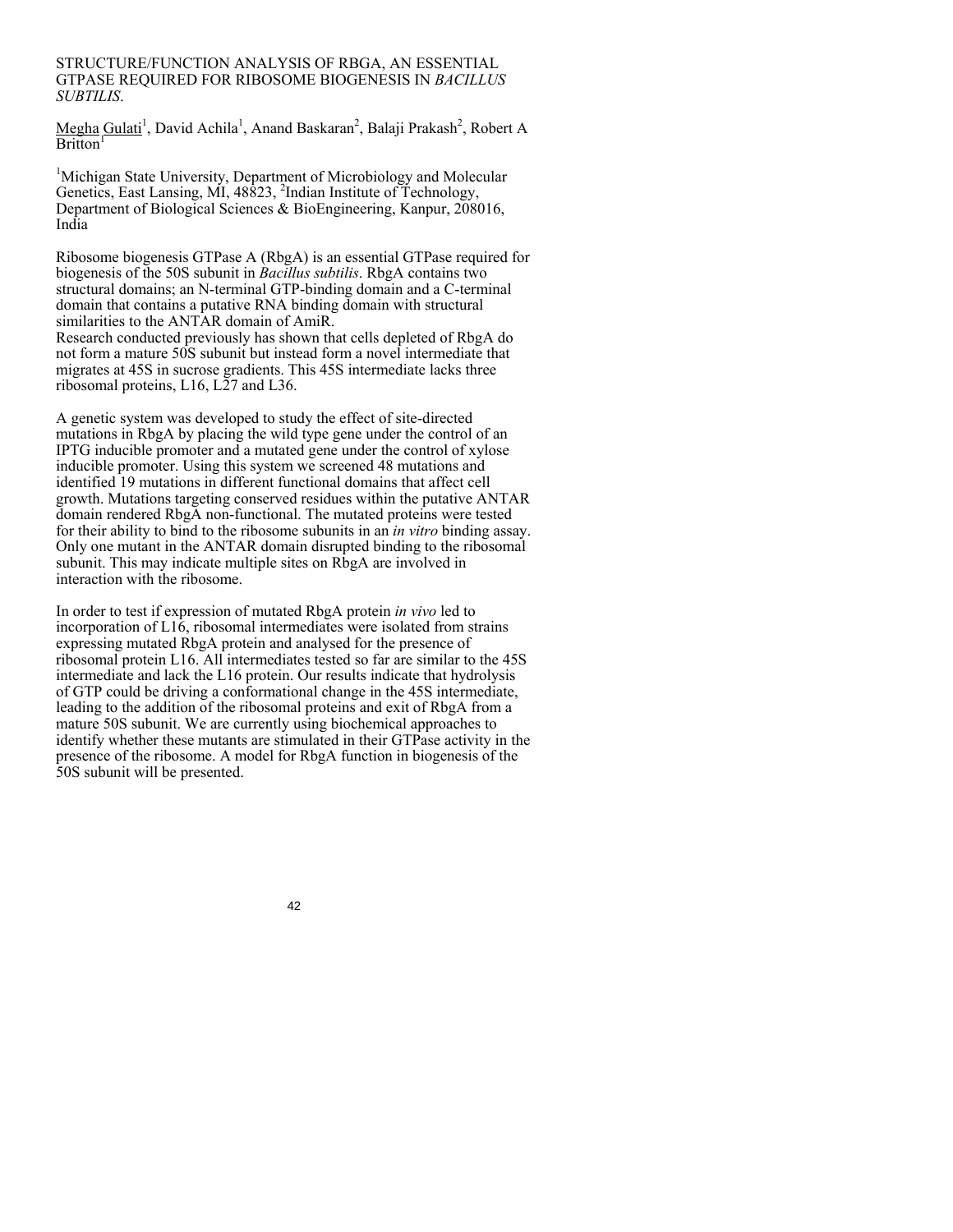## THE TRANSCRIPTIONAL FEEDBACK IN THE  $\Sigma^{\text{\tiny E}}$  RESPONSE OF *ESCHERICHIA COLI*

### Monica S Guo, Carol A Gross

University of California - San Francisco, Microbiology and Immunology, San Francisco, CA, 94158

Bacterial genomes rapidly adjust to stress environments by sensing external conditions and converting that information into transcriptome changes. Group 4σ factors, the extracytoplasmic function σ factors, are one system that relays such information. The Group  $4\sigma$ 's have a common activation pathway whereby inducing signals cause derepression of  $\sigma$  by anti- $\sigma$ , leading to σ-dependent transcription at regulon genes. A representative Group 4σ is the *Escherichia coli* heat shock σ factor, σE. σE is normally sequestered in the IM by its anti-σ, RseA. Activation signals, such as the unfolding of outer membrane porins (OMPs), induce cleavage of RseA through the protease DegS. Subsequent degradation of RseA frees σE to transcribe regulon genes. Interestingly, Group 4σ's are also regulated on the transcriptional level: a Group 4σ's regulon often contains both σ and anti-σ as members, creating a complex circuitry of interlocked positive and negative feedback loops at the transcription and the protein-protein interaction level. For  $\sigma E$ , the effect of these feedback loops is further emphasized by the fact that σE and RseA are adjacent and polycistronic. While the mechanism of DegS activation and RseA degradation is been extensively studied, the role of transcriptional feedback in  $\sigma E$  and Group  $4\sigma$ signaling has not well understood. To understand how σE response is mediated by its intertwined transcriptional feedback loops, we have constructed several promoter mutants in the σE locus. We have removed positive feedback by changing the promoter in front of σE to an IPTGregulatable promoter so that  $\sigma E$  levels can be tightly controlled. We have also altered the negative feedback by deleting the σE-dependent promoter regulating RseA. Analysis of these promoter mutants serially or in combinations will elucidate the contributions from the transcriptional network to kinetics, amplitude, and duration of the σE response. In preliminary experiments, it appears that positive autoregulation of  $\sigma E$  is not required to recapitulate the characteristic heat shock response. Tellingly, even without positive autoregulation, heat-shock dynamics are robust across a large range of σE transcript (and correspondingly, protein) levels, suggesting that the key requirement for robust  $\sigma$ E response may be the linking of  $\sigma$  and anti- $\sigma$  transcripts in the polycistron. Further investigation of the negative feedback mutant and mutants breaking the polycistron will continue to elucidate how σE response kinetics is achieved.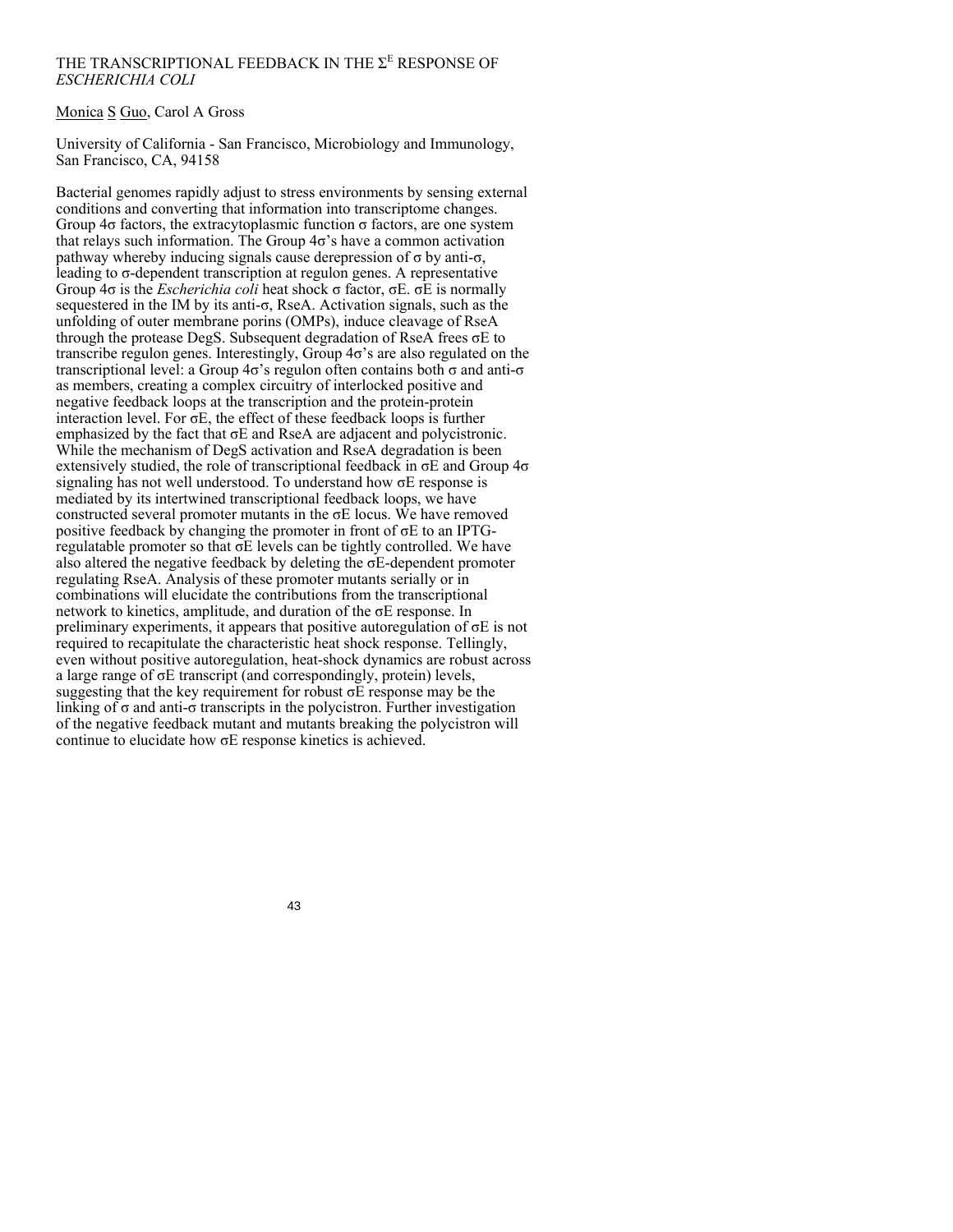### ROLE OF RNA/DNA HYBRIDS IN INITIATING STRESS-INDUCED MUTAGENESIS AND NON-HOMOLOGOUS RECOMBINATION.

Hallie Wimberly, Philp C Thornton, Priya Sivaramakrishnan, Susan M Rosenberg, Philip J Hastings

Baylor College of Medicine, Molecular and Human Genetics, Houston, TX, 77030

Bacterial, yeast and human cells induce pathways of genomic instability under the control of stress responses, potentially enhancing their ability to evolve specifically when they are maladapted to their environment, i. e. are stressed. In an *Escherichia coli* model system, starvation-stressed cells induce two pathways of genomic instability controlled by the RpoS general stress response: stress-induced point mutagenesis, which creates -1 bp deletions and base substitutions via DNA polymerase errors, and gene amplification or copy-number variation, caused by non-homologous recombination. Both are instigated by DNA double-strand breaks (DSBs) and associated with DSB repair. We explored the possibility that both kinds of genomic instability might be targeted to actively transcribed genomic regions. This could create genetic diversity in genes the functions of which are required under a specific stress condition, and possibly accelerate adaptation. We provide evidence that RNA/DNA hybrids are intermediates in stress-induced amplification and point mutation. We show that overproduction of RNase HI, which removes RNA from RNA/DNA hybrids (R-loops), reduces amplification and point mutagenesis  $\sim$  50%. Deletion of *rnhA*, encoding RNase HI, increases amplification and point mutagenesis ~5-fold. Most of the point mutagenesis and amplification in the *rnhA* cells, and about half of it in wild-type cells, required Mfd, a transcription-coupled DNA-repair factor, relating both events to transcription. Translation opposes R-loop formation by preventing nascent transcripts from reincorporation into their template DNA, and we find that pulse inhibition of translation with spectinomycin increased mutagenesis and amplification dependently on Mfd, implying transcriptional involvement. Finally, we show that RNaseH, and by implication R-loops, no longer affect amplification and mutagenesis when, rather than relying on spontaneous DSBs to initiate both events, we provide an I-SceI endonuclease-generated DSB in vivo. These data indicate that the role of Rloops in amplification and in point mutation is upstream of formation of DSBs. We suggest that R-loops prime adventitious replication forks that then collapse at single-strand DNA nicks, producing the DS-ends that instigate amplification and mutagenesis. The data suggest that genetic change might be targeted to regions under immediate selection, possibly accelerating adaptation. In the *E. coli* Lac assay, at least half the adaptive genetic changes might form by this mechanism.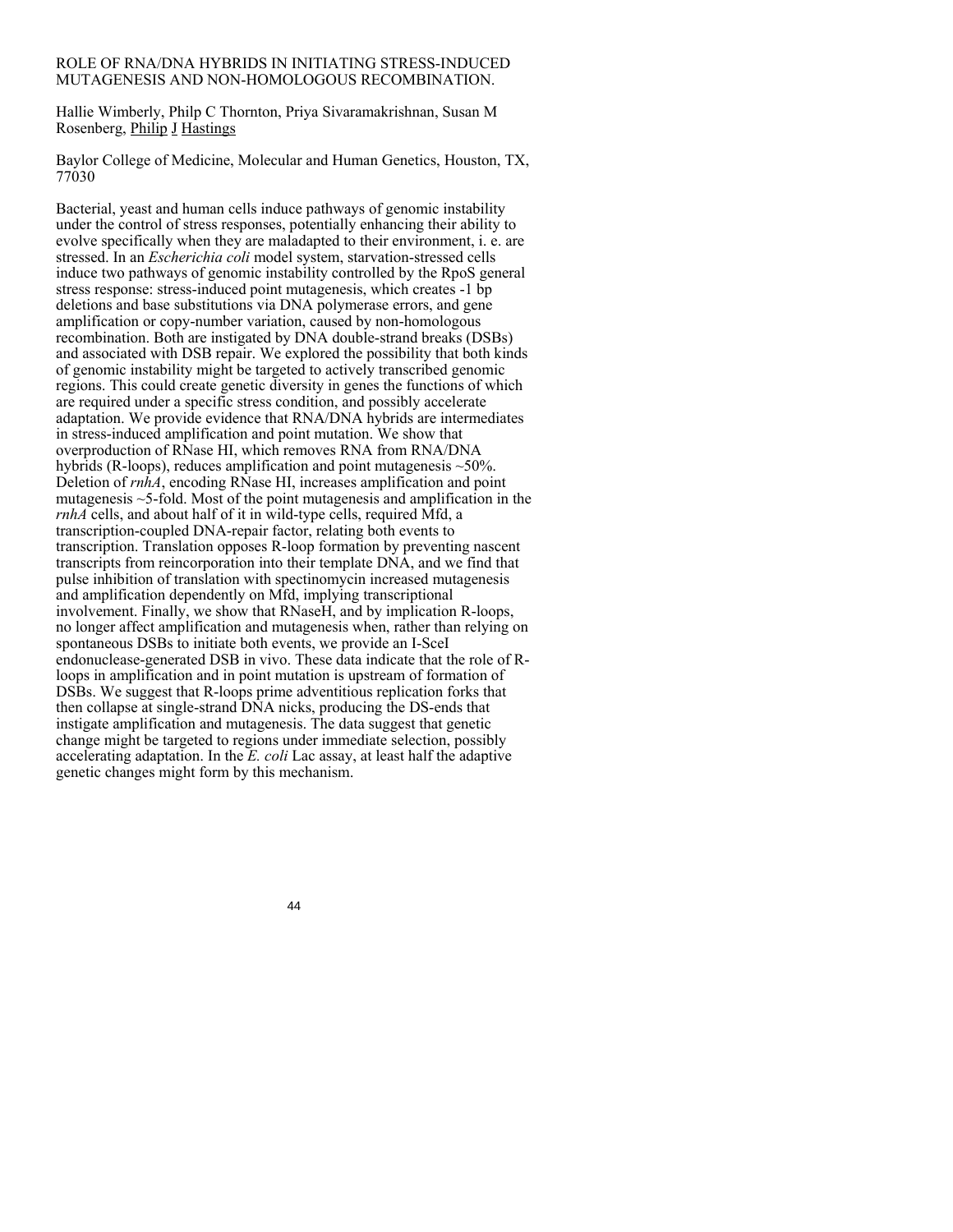### A SUGAR TRANSFERASE REGULATING CELL SIZE HOMEOSTASIS IN *ESCHERICHIA COLI*

## Norbert Hill, Petra Levin

Washington University in St Louis, Department of Biology, St. Louis, MO, 63130

*Escherichia coli* cell size is tightly coupled to nutrient availability and growth rate. During rapid growth in carbon-rich medium, *E. coli* cells are  $\sim$ 2-fold larger than when cultured in carbon-poor medium. While the mechanism regulating cell size is not known in *E. coli*, accumulation of UDP-glucose in the Gram positive model organism *Bacillus subtilis* serves as a proxy for coordinating cell size with carbon availability. Mutations in genes required for UDP-glucose biosynthesis uncouple *B. subtilis* cell size from growth rate and reduce cell size by  $\sim$ 35% under carbon rich conditions. In wild type cells, the UDP-glucose binding protein UgtP coordinates cell size with growth rate by interacting directly with the cell division protein FtsZ to delay division until cells reach the appropriate mass for a given growth rate. Although *E. coli* has no UgtP homolog, mutations in genes necessary for UDP-glucose synthesis cause a similar small-cell phenotype suggesting that UDP-glucose is an evolutionarily conserved sensor linking growth rate to division.

Our data for *E. coli* indicate that the pathway responsible for synthesizing osmoregulated periplasmic glucans also coordinates carbon availability with cell division maintaining cell-size homeostasis. Mutations in three genes in this pathway, *pgm*, *galU*, and *mdoH* reduced cell size by 25%, 18%, and 12% respectively during growth in carbon-rich medium. Consistent with a model in which this pathway coordinates division with carbon availability, a deletion in the first gene in this pathway, the phosphoglucomutase *pgm*, rescues cells from over-expression of the division inhibitor MinD. Moreover, a GFP fusion to the last enzyme in the pathway MdoH, localizes to midcell, suggesting it may interact with components of the division apparatus. MdoH is a glucosyltransferase, a function analogous to that of *B. subtilis* UgtP. Future studies will be aimed at validating MdoH as the *E. coli*  size homeostasis effector protein both genetically and biochemically.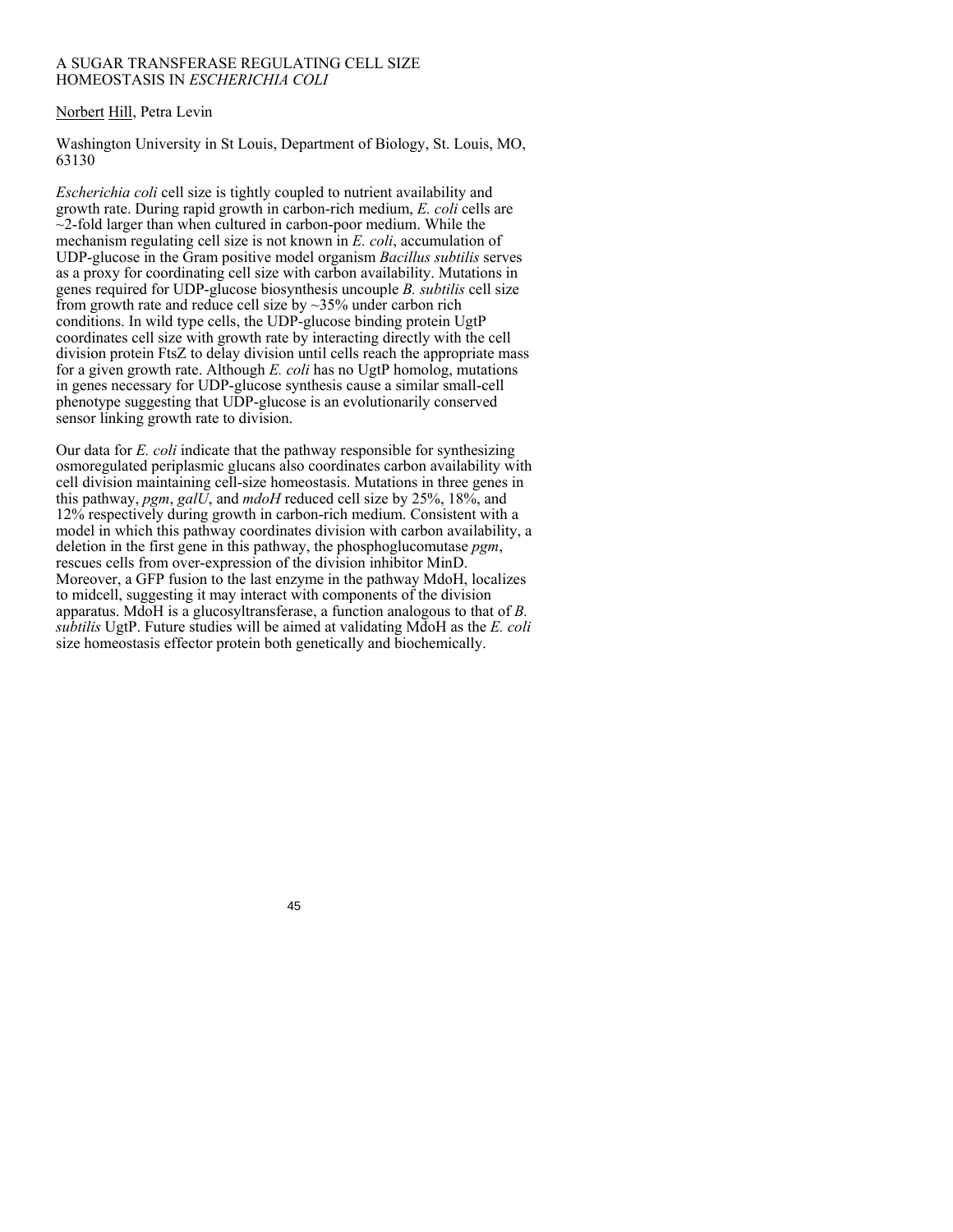## UNIFYING OUR KNOWLEDGE ABOUT *E. COLI* AS A MODEL ORGANISM

Cathy Ball<sup>1</sup>, Jim  $\text{Hu}^2$ , Peter Karp<sup>3</sup>, Debby Siegele<sup>4</sup>, Paul Thomas<sup>5,3</sup>

<sup>1</sup>Stanford Univ. School of Medicine, Stanford Microarray Database, Stanford, CA, 94305, <sup>2</sup>Texas A&M Univ., Biochemistry & Biophysics, College Station, TX, 77843, <sup>3</sup>SRI International, Program of Computational Genomics, Menlo Park, CA, 94025, <sup>4</sup>Texas A&M Univ., Biology, College Station, TX, 77843, <sup>5</sup>Univ. of Southern California, USC Center for Biomedical Information Sciences (CBIS), Los Angeles, CA, 90033

*E. coli* is the best studied free-living organism and our knowledge about *E. coli* informs almost all aspects of basic and applied microbiology. Applying our understanding of *E. coli* is limited by the challenges of finding and comparing information from diverse sources. Our project seeks to unify access to information and tools about the biology of *E. coli*, its bacteriophages, plasmids, and mobile genetic elements. In the past year, we have focused on several areas: 1) Search: a new information-dense search system with provisions for adding new data sources. Our search currently returns links to gene and product information from EcoCyc, EcoGene, UniProt, and EcoliWiki. It finds expression profile data from the Stanford Microarray Database, gene families from the PANTHER database, and publications. 2) Expression data: we are curating and acquiring information from GEO and ArrayExpress to generate cross-study analyses of expression data from microarray experiments. New tools for mining available gene expression datasets for functional connections are being developed. 3) Genomes: Curating additional genomes for E. coli strains. 4) Evolution: large scale phylogenetic analysis of *E. coli* genes and gene families and 5) Community: resources to bring community members together 6) Tools for power users: EcoliHouse, a data warehouse to allow power users to perform complex queries across multiple data sources.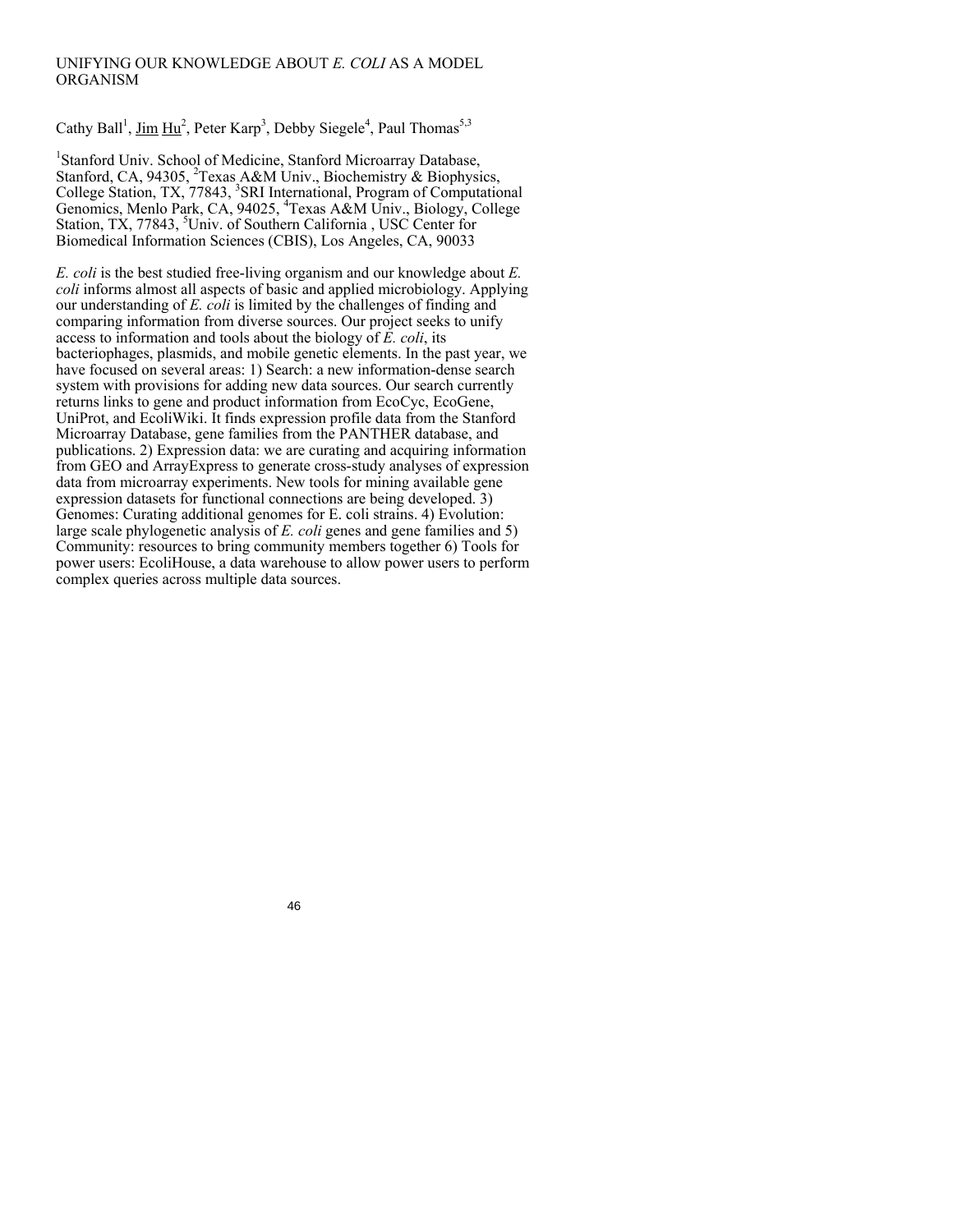#### A MUTATION WITHIN THE Β SUBUNIT OF E.COLI RNA POLYMERASE IMPAIRS TRANSCRIPTION FROM BACTERIOPHAGE T4 MIDDLE PROMOTERS.

Tamara D James<sup>1,3</sup>, Michael Cashel<sup>2</sup>, Deborah M Hinton<sup>1</sup>

<sup>1</sup>NIH/NIDDK, LMCB, Bethesda, MD, 20892, <sup>2</sup>NIH/NICHD, Molec. Regulation, Bethesda, MD, 20892, <sup>3</sup>NYU School of Medicine, Pharmacology, New York, NY, NY, 10016

During infection of E.coli, bacteriophage T4 usurps the host transcriptional machinery, redirecting it to the expression of early, middle and late phage genes. Middle genes, whose expression begins about 1 minute post infection, are transcribed both from the extension of early RNA into middle genes and by the activation of T4 middle promoters. In this activation, the T4 co-activator AsiA structurally remodels a portion of sigma70, the specificity subunit of RNA polymerase. This remodeling allows the T4 transcriptional activator MotA to also interact with sigma70 and to bind to a middle promoter element at -30. Despite the fact that MotA and AsiA are required for middle promoter activation, T4 motA- or asiA- phage do grow, although poorly, in wild type E.coli. However, previous work has found that these mutants cannot plate on the E.coli mutant strain tabG. We show that the rpoB gene of tab $\tilde{G}$ , which encodes the  $\beta$  subunit of RNA polymerase, contains two mutations, E835K and G1249D. We further show that it is the G1249D mutation that restricts the growth of either T4motA- or asiA-, and that this mutation impairs transcription from MotA/AsiA -activated middle promoters in vivo. Transcription from T4 early promoters is not harmed, and there is no significant growth phenotype for the rpoB E835K/G1249D strain in the absence of T4 infection. Using the reported structures of thermophilic RNAP, we find that G1249 is located along the RNA exit channel, immediately adjacent to a hydrophobic pocket (Switch III loop), which is thought to aid in the separation of the RNA from the DNA-RNA hybrid as RNA enters the exit channel. Our results suggest that the presence of MotA and AsiA may impair the function of this loop or that this portion of β may influence interactions among MotA, AsiA, and RNA polymerase.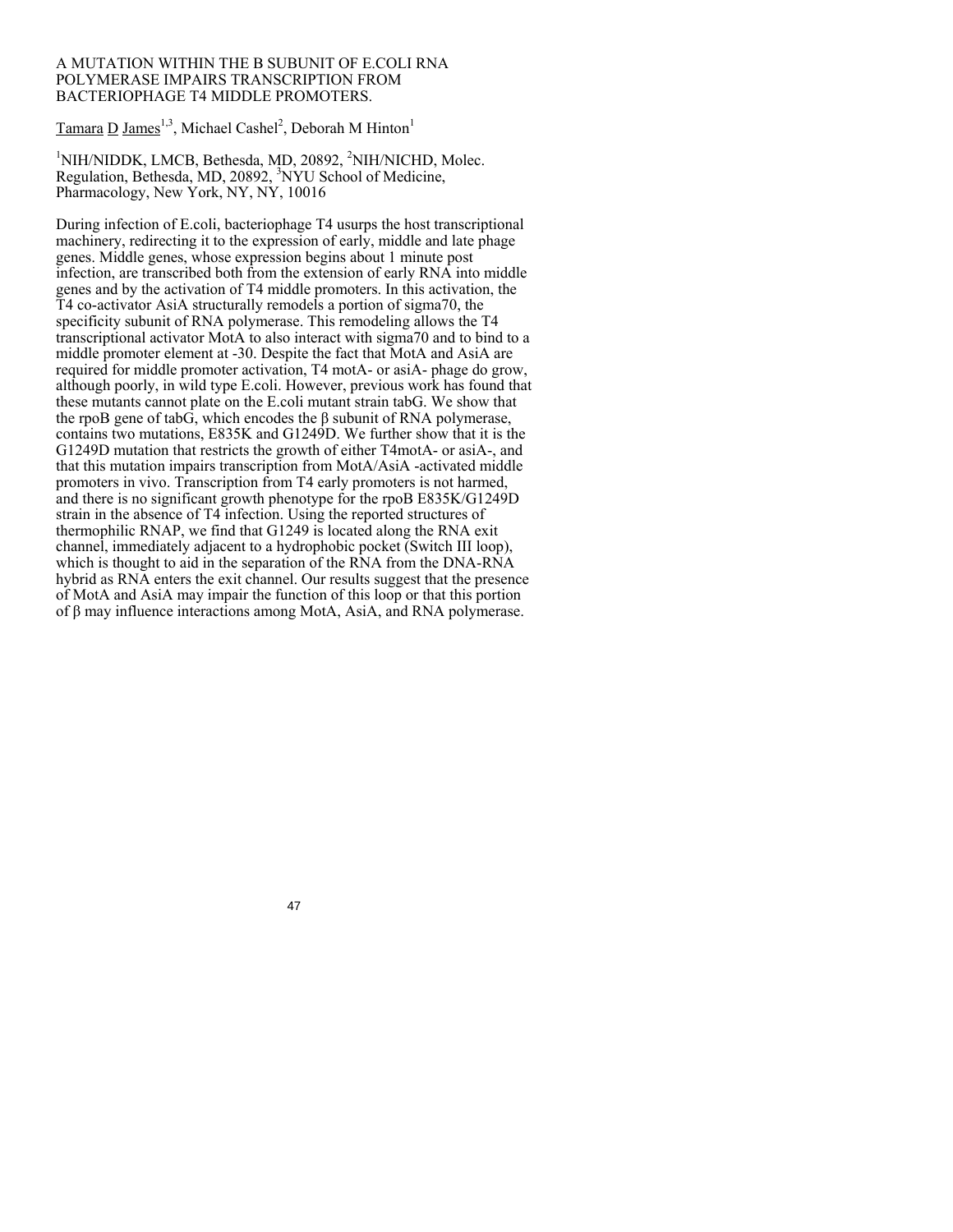#### HOMEOSTASIS OF INTRACELLULAR GTP AND ATP POOLS IN *LACTOCOCCUS LACTIS* STAINS WITH LOWERED GMP FLUX

Christian B Jendresen, Stine G Jessing, Jakob B Haaber, Jan Martinussen, Mogens Kilstrup

Technical University of Denmark, Dep. of Systems Biology, Lyngby, DK-2800, Denmark

ATP and GTP serve as both energy donors and substrates for RNA and DNA synthesis. While ATP is used as the general household energy currency, GTP supplies energy to the most fundamental processes like protein synthesis and cell division. Synthesis of ATP and GTP follows a common pathway leading to the formation of IMP, after which the pathways branches out into an AMP and a GMP pathway, catalyzed by the  $PurA + PurB$  and GuaB + GuaA enzymes respectively. The pathways are symmetrically regulated at the enzymatic level by feed-back inhibition of the first reaction in each branch (PurA and GuaB) by AMP and GMP respectively, and the reciprocal use of ATP-bound energy in the GMP branch and GTP-bound energy in the AMP branch. At the genetic level, shortage of GTP is known to induce the synthesis of the *guaB* and *guaA* genes of the GMP branch by an unknown mechanism. We wanted to analyze whether the tight regulation was enough to secure a constant supply of GTP under conditions where the expression of the GuaB enzyme was limited by expression from weak promoters selected from an expression library. Strains containing single copies of the *guaB* gene transcribed from promoters with varying strength (approximately 10% to 500% of the wild type level under standard conditions) were analyzed with respect to growth rate and intracellular pools of intermediates in the ATP and GTP synthesis pathways. We found that while the growth rate was highly dependent upon a sufficient GuaB activity, and the intermediates XMP and GMP in the GMP branch varied more than 50-fold between the strains, the GDP and GTP pools varied less than 3-fold. The ATP/GTP ratio varied from 2 to 10 as the *guaB* level was changed from the highest to the lowest level.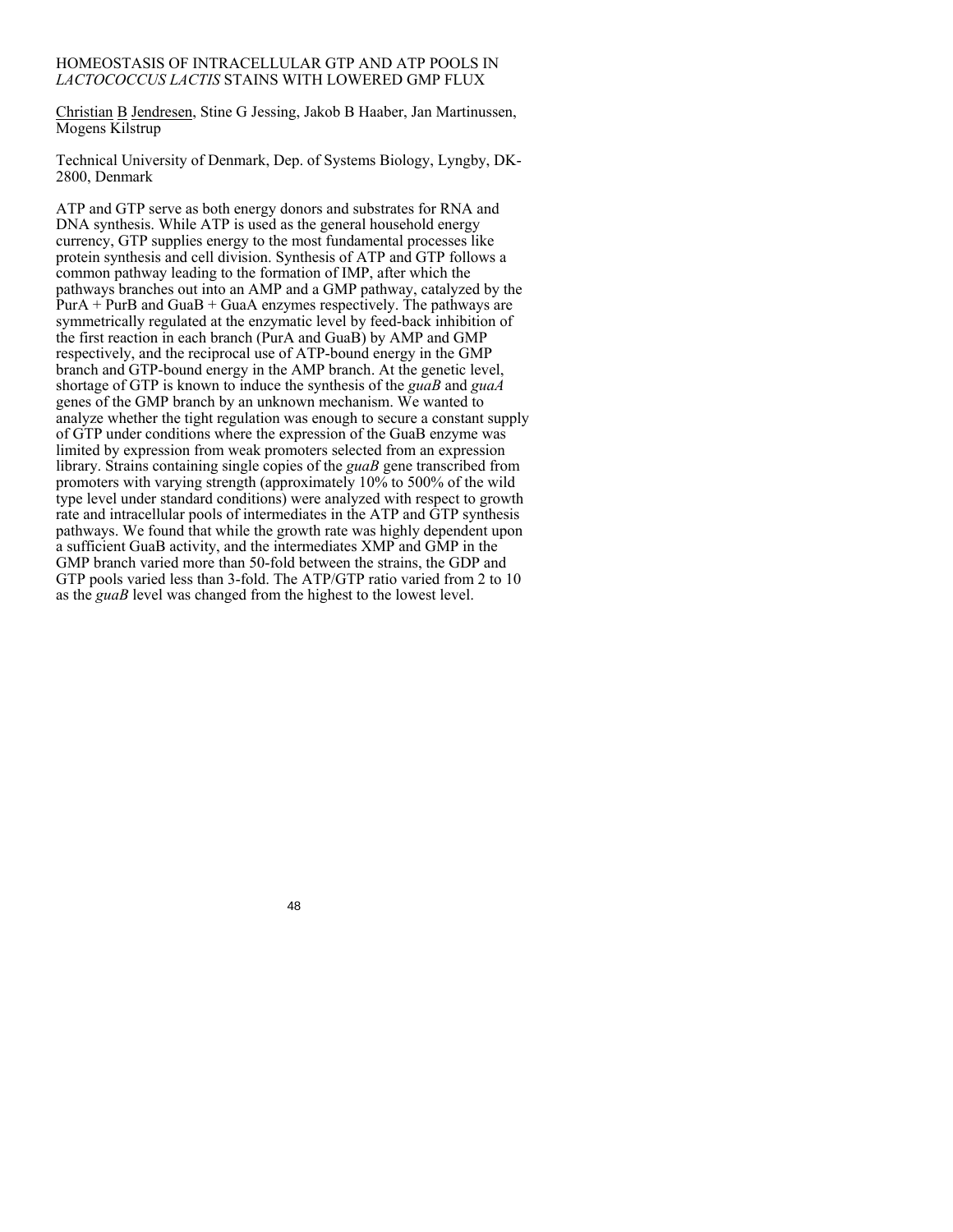## PARTICIPATION OF A CHROMOSOME SEGREGATION PROTEIN PARAI OF *VIBRIO CHOLERAE* IN CHROMOSOME REPLICATION

Ryosuke Kadoya, JongHwan Baek, Dhruba K Chattoraj

## NIH, NCI, Bethesda, MD, 20892

*Vibrio cholerae* carries homologs of *parA* and *parB* genes on both of its chromosomes. The genes contribute to segregation of many plasmids and chromosomes. Here, we have studied the par genes of chromosome I. Earlier studies suggest that ParBI binds to centromeric site *parSI* near the origin of replication (*oriI*), and *parSI*-ParBI complexes are placed at the cell poles by ParAI. Deletion of *parAI* and *parSI* caused the origin-proximal DNA to be less polar. Here, we found that deletion of *parBI* also resulted in a less polar localization of *oriI*. However, unlike the deletion of *parAI*, the deletion of *parBI* increased *oriI* number, indicating over-initiation of replication. Replication was normal when both *parAI* and *parBI* were deleted, suggesting that ParBI mediates its action through ParAI. Over expression of ParAI in a *parABI* deleted strain also increased the DNA content. The results are strikingly similar to those found in *Bacillus subtilis*, where ParA (Soj) stimulates replication and this activity is repressed by ParB (SpoOJ). As in *B. subtilis*, the stimulation of replication most likely involves the replication initiator DnaA. Our results thus establish that another conserved function of chromosomal par genes is likely to be control of chromosomal DNA replication.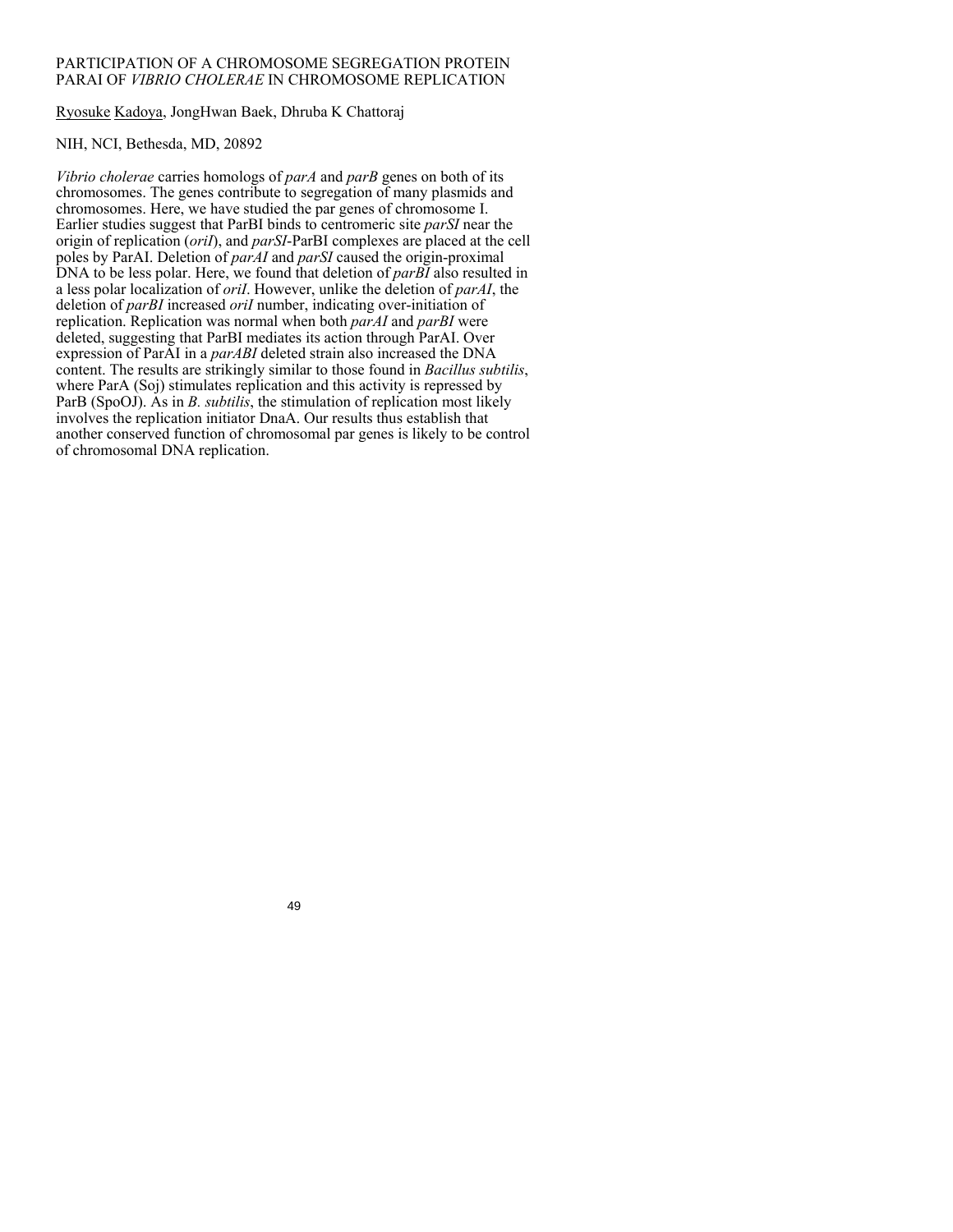### ECOCYC AND ECOLIHUB – 43 *E. COLI* AND *SHIGELLA* GENOMES

Ingrid M Keseler, Suzanne Paley, Tomer Altman, Vijay Jaswal, Peter D Karp

SRI International, Artificial Intelligence Center, Menlo Park, CA, 94025

EcoCyc (EcoCyc.org) and EcoliHub (EcoliHub.org) together form a model organism database for *Escherichia coli* K-12 MG1655. Since 1994, EcoCyc curators have captured and summarized information found in the experimental literature, resulting in extensive coverage of the functions of individual *E. coli* gene products. A number of search and display tools allow users to learn about gene products and their organization into protein complexes, metabolic pathways, operons, and regulatory networks. The data can be analyzed computationally via built-in tools to manipulate, transform and analyze lists of objects and by programmatic access to the contents of the database.

Major recent enhancements to EcoCyc include extensions to the capabilities of the associated Pathway Tools software to allow the capture and representation of regulatory mechanisms that act after transcription initiation, such as regulation by attenuation, riboswitches, and regulation of translation initiation and mRNA stability by small RNAs. Individual regulatory interactions are displayed on gene and transcription unit pages within EcoCyc and are incorporated into the genetic regulation schematic. The entire transcriptional regulatory network of *E. coli* can be displayed and navigated via the Regulatory Overview, which is now available for both Web site and desktop software users.

The autumn release of the EcoCyc Web site will include a new global regulation diagram shown on the gene/protein pages. This diagram will provide a compact summary of all regulatory inputs to the expression and activity of a gene product, and is automatically generated from data in EcoCyc. The diagram shows the actions of all regulators that affect the final amount or activity of the product, including regulators of transcription, translation, and protein activity.

As part of the associated EcoliHub project, we have greatly expanded our collection of databases built from the genome sequences of other strains of *E. coli* and *Shigella*. Within the BioCyc collection at BioCyc.org, 43 *E. coli* genomes are represented, allowing comparative analyses between different pathogenic, non-pathogenic and laboratory strains of *E. coli*. Examples of comparative operations include displaying chromosomal regions around orthologous genes (see "Align in Multi-Genome Browser" button on gene/protein pages) and the ability to generate comparative reports on pathways, reactions, compounds, proteins, and transcription units (see "Comparative Analysis" under "Tools" menu). In addition, BioCyc tools such as the genome browser, zoomable metabolic map diagram, and omics viewers can be applied to these *E. coli* and *Shigella* genomes. We plan to add many additional genomes as they appear in GenBank.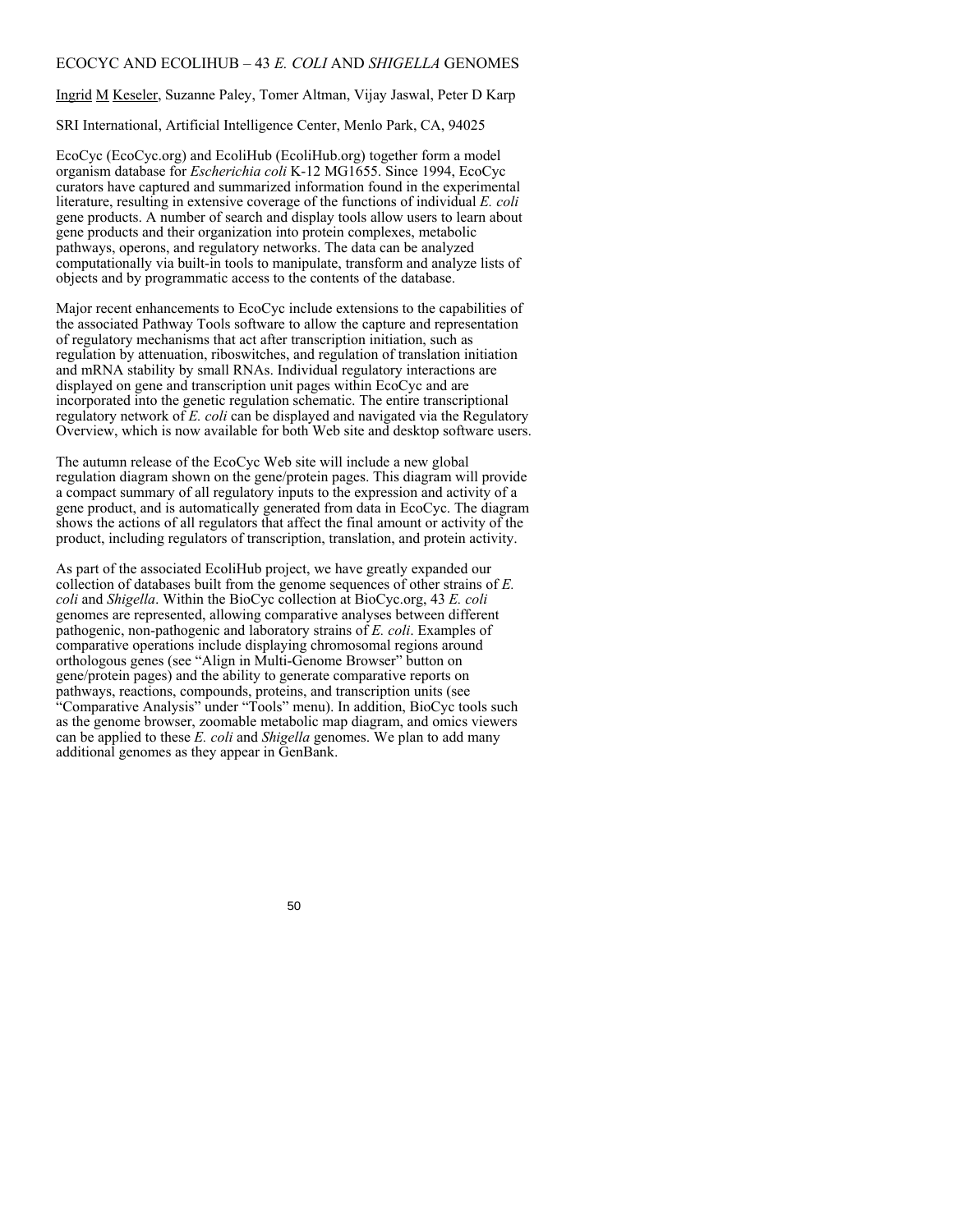### NOVEL SMALL ENVELOPE PROTEINS REGULATED BY THE CPXAR TWO-COMPONENT ENVELOPE STRESS RESPONSE OF *ESCHERICHIA COLI*

Shannon K Leblanc, Nancy L Price, Brittany Tetreault, Tracy L Raivio

University of Alberta, Biological Sciences, Edmonton, T6G 2E9, Canada

*Escherichia coli* is a Gram-negative inhabitant of the mammalian intestinal tract which encounters different environmental stresses while moving within and between hosts. Therefore, it has evolved several responses to sense and adapt to envelope-related stresses. The CpxAR two-component system is made up of a sensor histidine kinase, CpxA, its cognate cytoplasmic response regulator, CpxR, and a unique third component, the periplasmic protein CpxP. The Cpx pathway is thought to respond to misfolded periplasmic proteins and the classical members of its regulon include periplasmic chaperones and proteases that help to restore homeostasis by either refolding or degrading the misfolded proteins. Furthermore, in the enteropathogenic *E. coli* (EPEC) strain E2348/69, the Cpx pathway downregulates large virulence structures, presumably to clear the envelope of unnecessary protein traffic in times of stress. In an effort to further expand our knowledge of the Cpx regulon, microarray analyses were carried out under Cpx-inducing conditions in both the *E. coli* K-12 strain MC4100 and EPEC E2348/69. This analysis revealed that induction of the Cpx response is strain and media dependent, and several hundred genes are changed upon NlpE over-expresssion. Despite this, the genes that were changed in expression fell into similar functional clusters under all conditions. Some of these clusters are related to functions that were not previously linked to the Cpx response. For example, several novel genes encoding small, uncharacterized, predicted periplasmic (YnfD, YjfN, and YncJ) and inner membrane (YqaE) proteins were up-regulated. Since not all of these genes contain predicted CpxR consensus binding sites upstream of their promoters, we confirmed the Cpx regulation of these genes by investigating β-galactosidase expression from transcriptional *lacZ* reporters under several known Cpx-activating conditions. In an effort to determine what cellular processes these uncharacterized proteins might be involved with, we used microarrays to determine the downstream effects of the overproduction of these four proteins on global EPEC E3248/69 gene expression in defined media. The results of the microarray studies will be discussed.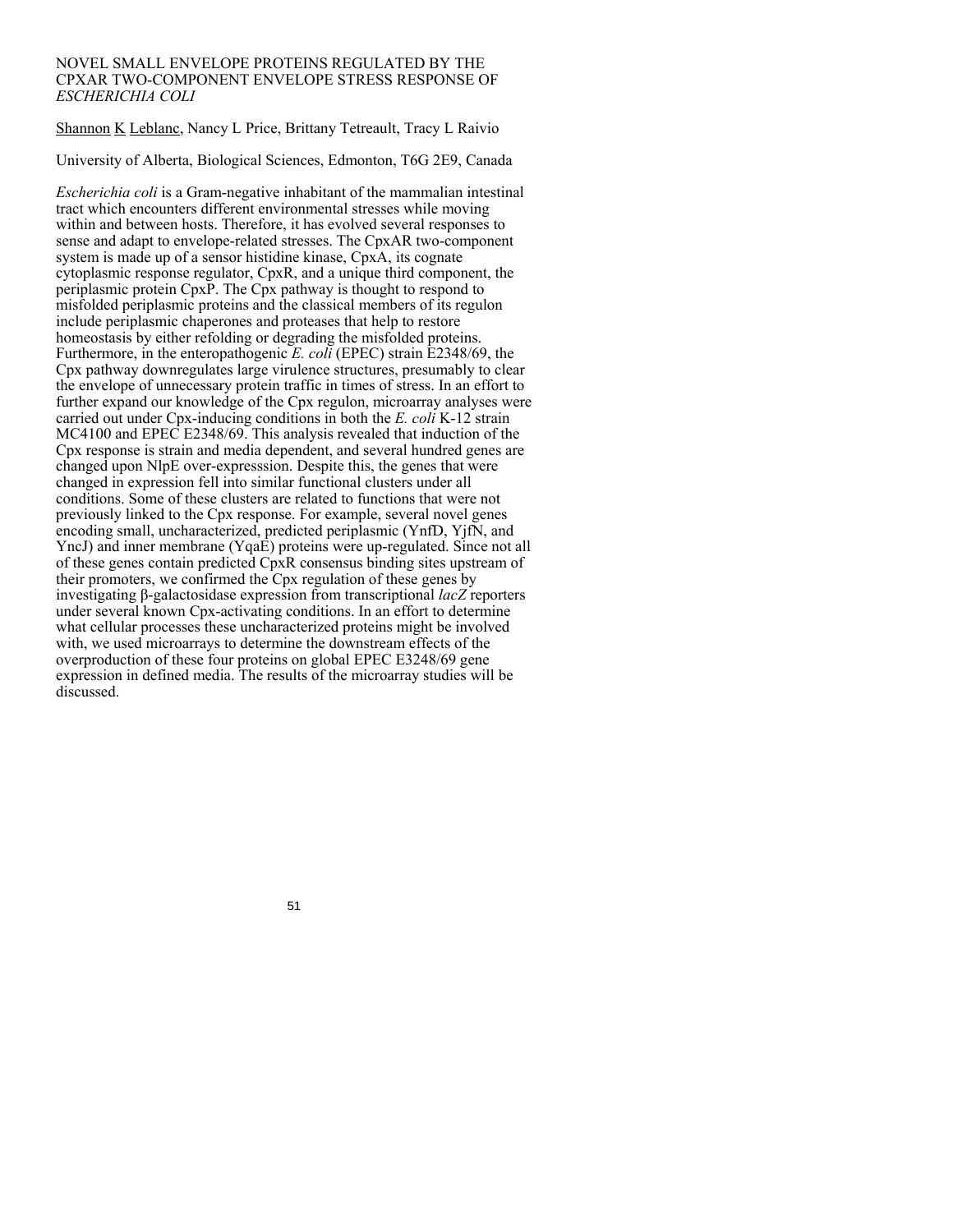### IN VIVO TRANSCRIPTION AND TRANSLATION DYNAMICS OF THE GALACTOSE OPERON IN *ESCHERICHIA COLI*

Heon M Lim, Sang Chun Ji, Xun Wang, Sang Hoon Yun, Heung Jin Jeon, Hee Jung Lee

Chungnam National University, Biology, Taejon, 305/764, South Korea

In order to understand dynamics of transcription and translation of the galactose operon of *Escherichia coli*, we have performed in vivo quantitative analyses of gal-specific transcripts, and proteins during times of growth when the operon is under full induction. When cells are actively dividing (exponential phase), 70 % of gal transcription initiated from the *P1* promoter. But when cells are not dividing (stationary phase), 70 % of gal transcription initiated from the *P2* promoter. Transition of the major promoter occurred due to different rate of transcription when cells enter stationary phase. The Gal proteins produced per unit amount of the corresponding gal mRNA is greater in stationary phase than exponential phase, suggesting that the *P2*-major status in stationary phase is to maintain a sufficient concentration of the Gal proteins when the transcripts are decreasing. The initial synthesis rate of the  $PI$  transcript is  $0.24 \text{ min}^{-1}$ , which is 1.5 times faster than that of the *P2* transcript. Considering that these analyses were done on the same numbers of cells at each time point, and that CRP is the activator of the *P1* promoter, it is likely that the transcription rate of *P1* depends on numbers galactose operon to which CRP is bound, instead of amounts of transcription from a single *P1* promoter.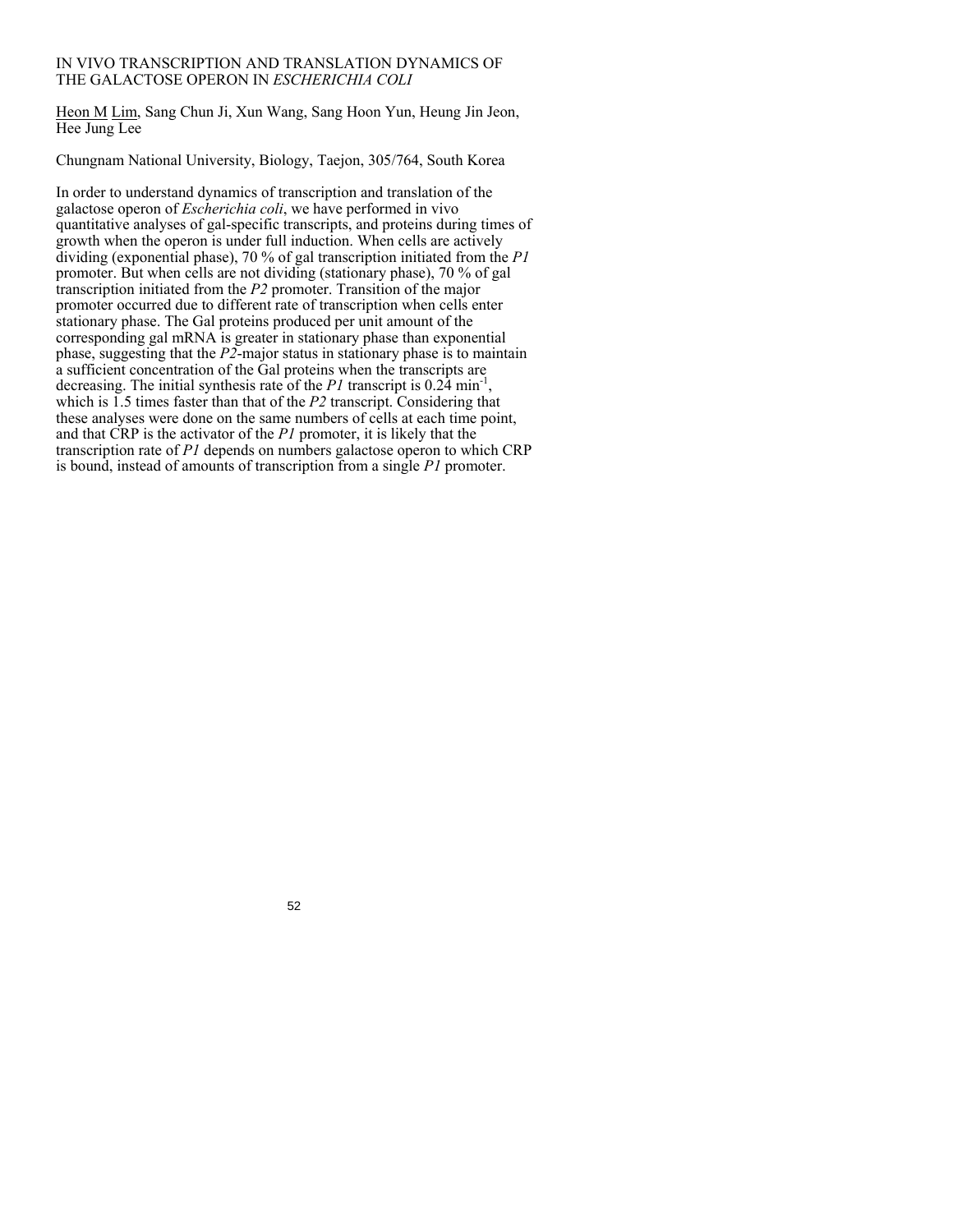## SYNTHETIC PEPTIDE INHIBITORS OF DNA REPLICATION IN *STAPHYLOCOCCUS AUREUS*

Susanne Kjelstrup, Anders Lobner-Olesen

Roskilde University, Science, Systems and Models, Roskilde, 4000, Denmark

During the last decades bacteria have developed resistance towards many of the antibiotics on the marked. With this in mind it is important to continue the development of new antibacterial agents. A good target for development of antibiotics is one that has a conserved function in a wide spectrum of clinically important pathogens and is essential for bacterial proliferation. The bacterial replication apparatus fulfill the requirements for a good drug target. The replisome of *S. aureus* consists of 5 different subunits (β2, PolC2, tau4,  $\delta$  and  $\delta$ ) who's organization depends on multiple proteinprotein interactions. Centrally in the replisome is the β-clamp where to multiple proteins binds through a conserved motif. We have identified the protein-protein interactions in the replisome of *S. aureus* by use of a bacterial two-hybrid system. A reverse bacterial twohybrid system (R-BTH) based on PyrF counterselection was developed to directly select for compounds able to disrupt selected interactions. We have subsequently constructed a cyclic peptide library for intracellular

synthesis of cyclic peptides using known technology. Several cyclic peptides were able to interfere with oligomerization of DnaN (β), DnaB and DnaX (tau). Three peptides identified as inhibitors of DnaN have been purified. Two of these peptides inhibited growth as well as DNA replication in *S. aureus*. The minimal inhibitory concentration (MIC) of the peptides was approximately 50 μg/ml. Overexpression of DnaN reduced the inhibitory effect of the peptides confirming the target of the peptides.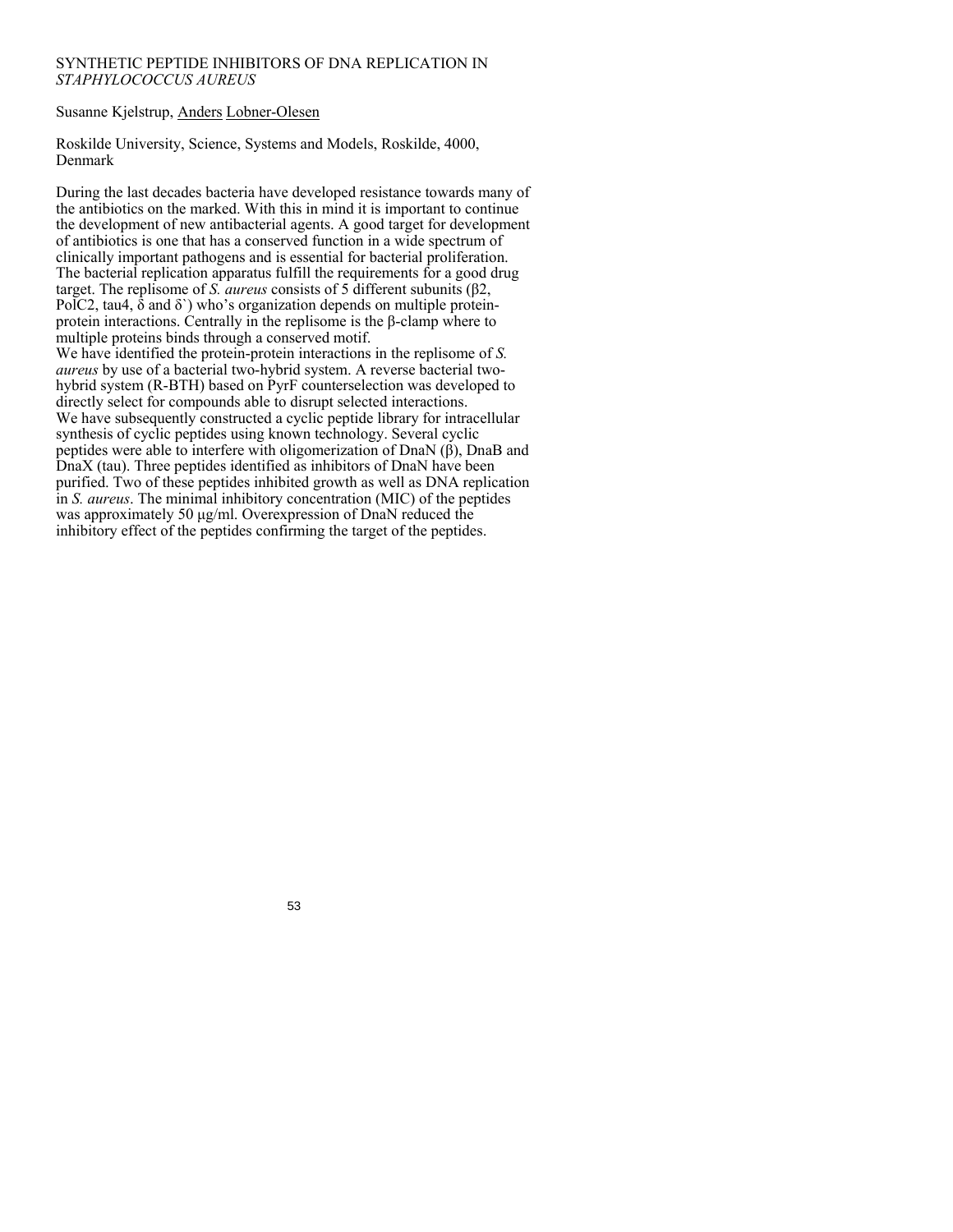### SPECIFIC DETECTION OF SALMONELLA AND ESCHERICHIA COLI STRAINS BY USING ELISA WITH BACTERIOPHAGES AS RECOGNITION AGENTS

Ewelina Klawitter<sup>1</sup>, Danuta Kunikowska<sup>2</sup>, Ewa Tokarska- Pietrzak<sup>2</sup>, Halina Dziadziuszko<sup>2</sup>, Joanna M Los<sup>1</sup>, Piotr Golec<sup>1</sup>, Grzegorz Wegrzyn<sup>1</sup>, Marcin  $\text{Los}^{1,3}$ 

<sup>1</sup>University of Gdansk, Department of Molecular Biology, Gdansk, 80-822, Poland, <sup>2</sup>Medical University of Gdansk, Department of Molecular Microbiology and Serology, National Salmonella Centre,, Gdansk, 80-227, Poland, <sup>3</sup>Institute of Physical Chemistry, Polish Academy of Sciences, Department of Soft Condensed Matter and Fluids, Warsaw, 01-224, Poland

The use of bacteriophages, instead of antibodies, in ELISA-based detection of bacterial strains was tested. This procedure appeared to be efficient, and specific strains of Salmonella and Escherichia coli could be detected. The sensitivity of the assay was about  $10^5$  bacterial cells/well  $(10^6\text{/ml})$ , which is comparable with or outperform other ELISA tests detecting intact bacterial cells without an enrichment step. The specificity of the assay depends on the kind of bacteriophage used. Therefore, we conclude that the use of bacteriophages in detection and identification of bacteria by ELISA-based method can be an alternative to the use of specific antibodies. The advantages of the use of bacteriophages are their environmental abundance (and thus a possibility to isolate various phages of different specificities) and availability of methods for obtaining large amounts of phage lysates, which are simple, rapid, cheap and easy.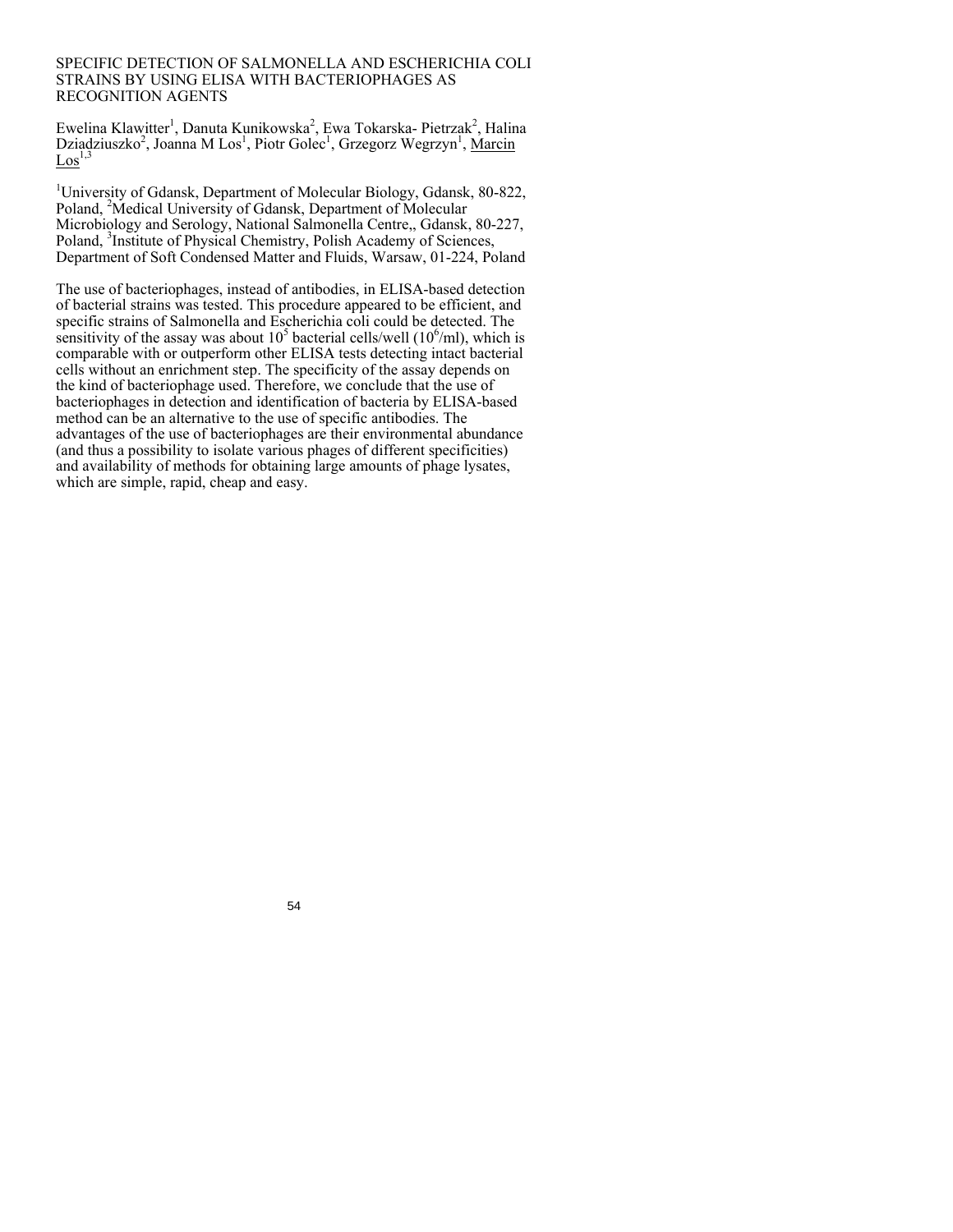## INFLUENCE OF THE BACTERIOPHAGE Λ *EXO*-*XIS* REGION ON EFFICIENCY OF PROPHAGE INDUCTION

Joanna M Los, Ewa Bukowska, Marcin Los, Grzegorz Wegrzyn

University of Gdansk, Molecular Biology, Gdansk, 80-822, Poland

Although bacteriophage  $\lambda$  has served as a model organism in molecular biology for more than fifty years the functions of some of its genes are not yet clear. This concerns the region between *exo* and *xis* genes. This region is transcribed from the pL promoter, which is an early promoter, active during the lytic development of phage λ switched off by the *cI* gene product after lysogenization and during maintenance of the prophage. Induction of λ prophage in lysogenic *Escherichia coli* cells bearing either the whole λ *exoxis* region (with truncated, thus nonfunctional, *exo* and *xis* genes) or particular genes from this region were investigated. We found that overexpression of this region from a plasmid increased efficiency of λ prophage induction by different agents and spontaneous induction at 37 ˚C. The highest increase efficiency of prophage  $\lambda$  induction occurred when the whole λ *exo*-*xis* region was present on a plasmid. Lower increase was also obtained when gene *ea22* in combination with open reading frames *orf60a*, *orf61* and *orf63* were present on a plasmid. However, *ea22* alone as well as *orf60a*, *orf61* and *orf63* did not reveal such a phenotype. This report presents that the λ *exo*-*xis* region may have influence on λ phage induction.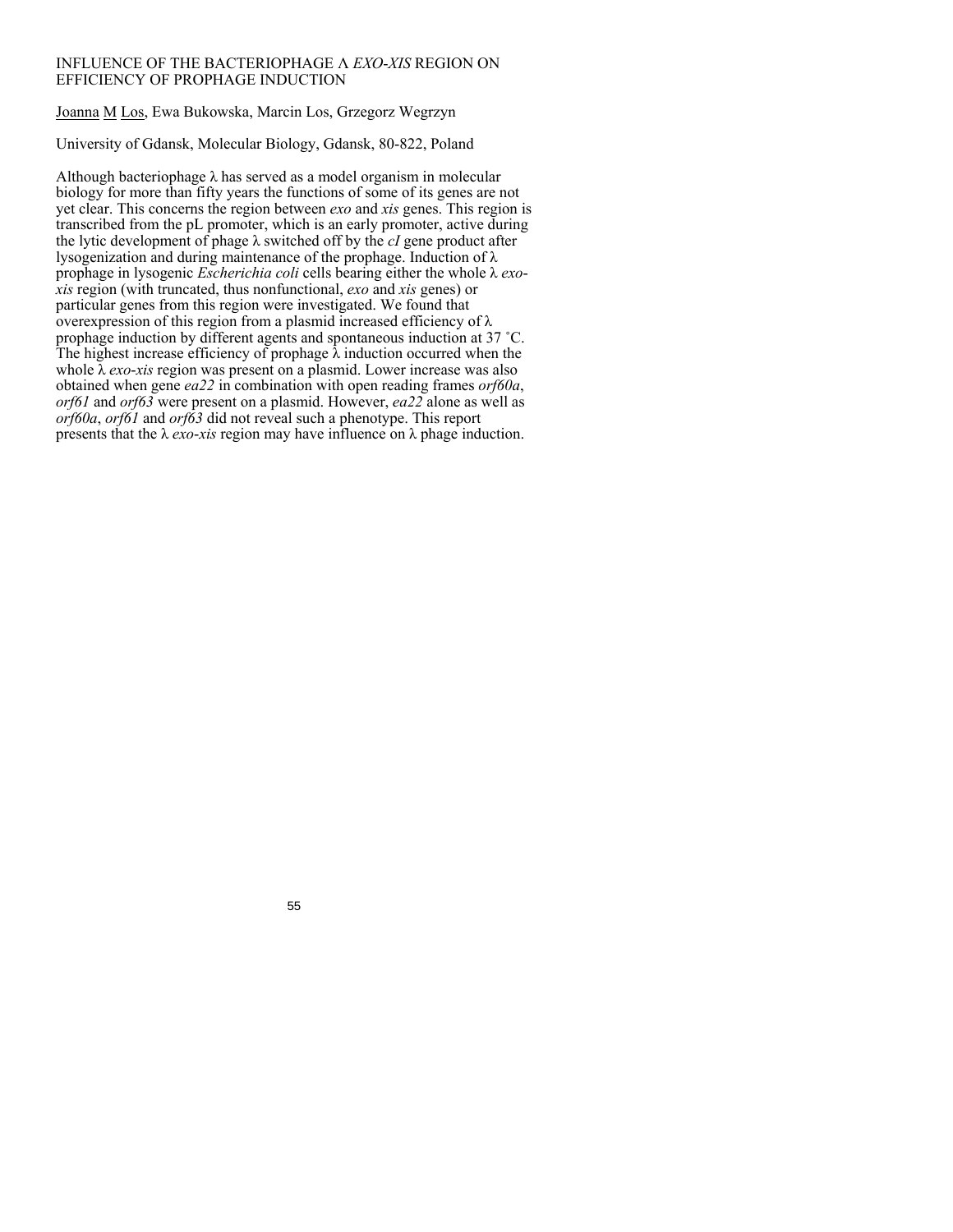### SPANIN-MEDIATED OUTER MEMBRANE DISRUPTION IS REQUIRED FOR LYSIS OF *E. COLI* BY Λ

Joel D Berry, Manoj Rajaure, Ry Young

Texas A&M University, Department of Biochemistry and Biophysics, College Station, TX, 77843

The λ "lysis cassette" is densely packed with coding information, consisting of three adjacent genes, *SRRz*, with a fourth gene, *Rz1*, entirely embedded in the  $+1$  register of  $Rz$ . The *S* gene encodes two inner membrane (IM) proteins: the holin (S105) and the antiholin (S107). *R* encodes the muralytic endolysin, which accumulates in the cytosol. S105 and R have long been known essential for lysis: the former opens large, non-specific holes in the IM at an allele-specific time, allowing the latter to escape and attack the murein. Previously, it has been reported that *Rz/Rz1* have a conditional phenotype, required for lysis only if the OM is stabilized by millimolar concentrations of divalent cations. Under the non-permissive conditions, the absence of *Rz* or *Rz1* function leads to the formation of spherical cells, instead of lysis. *Rz* encodes a type II inner membrane (IM) protein, with a periplasmic domain predicted to be largely alpha-helical. *Rz1* encodes a 40 aa OM lipoprotein. Genetic and biochemical evidence indicates that Rz and Rz1 form a complex via C-terminal interactions. Because this complex would span the bilayer, Rz and Rz1 are called the IM and OM subunits of a spanin complex. Originally of interest mainly because of the bizarre gene structure, *Rz/Rz1* has recently become more of a focus because of the discovery that nearly all dsDNA phages have functionally equivalent genes. Remarkably, more than 40 unrelated gene families of two-component spanins have been found. This includes many others with the embedded gene arrangement like lambda but also three other distinct architectures, including overlapped genes, where the *Rz1* equivalent extends beyond the end of *Rz*, and completely separated genes. Moreover, some phages have a single gene, encoding a unimolecular spanin: a lipoprotein with a Cterminal TMD. The prototype, gp*11* of phage T1, which is embedded in the inner leaflet of the OM by the lipids on its N-terminal Cys and also traverses the IM with its TMD, complements Rz-Rz1 defects. We have shown that the purified periplasmic domains of Rz and Rz1 form a large rod-shaped complex of dimensions sufficient to span the periplasm. Here we show that in vivo, Rz and Rz1 are both dimers covalently linked by intermolecular disulfide bonds. Finally, videomicroscopic studies will be described that indicate the spanin function is, after all, required for lysis of the infected cell, a fact that we have missed because the spherical cells produced in an *Rz-Rz1* defective infection are sensitive to the shearing forces in aerated cultures. These results will be discussed in terms of threestep pathway for the lysis process.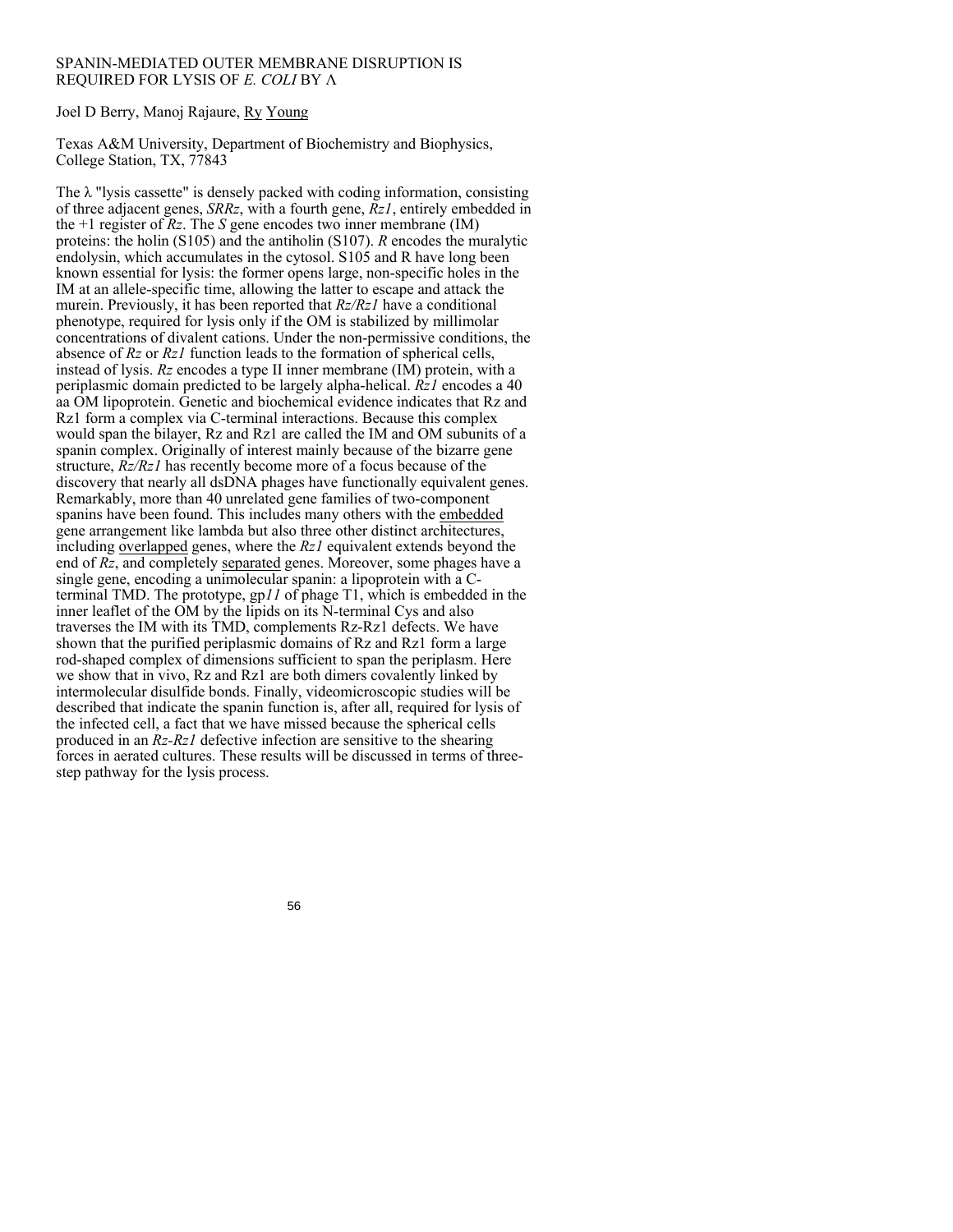## LOCALIZATION OF THE BACTERIOCIN BINDING SITE ON THE **RECEPTOR**

Morten Kjos, Zhian Salehian, Ingolf F Nes, Dzung B Diep

Norwegian University of Life Sciences, Departement of Chemistry, Biotechnology and Food Science, Ås, 1432, Norway

Bacteriocins are bacterially produced antimicrobial peptides that hold a great potential as second generation antibiotics in infection treatment and as preservatives in food production. To date, a large number of bacteriocins have been characterized; however, further progress in the application of these peptides relies on increased understanding of the molecular mechanisms involved in receptor recognition and mode of killing.

One of the major groups of bacteriocins is the so-called pediocin-like bacteriocins. These peptides are small in size (35-50 unmodified amino acids), cationic and they kill important pathogens such as *Listeria monocytogenes* and *Enterococcus faecalis* with high potencies. The mannose-phosphotransferase system (man-PTS) has been identified as target cell receptor for pediocin-like bacteriocins. This sugar importer, which is the major glucose transporter in many bacterial cells, is composed of two transmembrane proteins (IIC and IID) and a membrane-associated protein (IIAB), but only the transmembrane proteins IIC and IID are required for the receptor function.

By comparing man-PTSs from different origins, we recently found that the pediocin-like bacteriocins only target a phylogenetically defined subgroup of man-PTSs, and that homologous man-PTSs can have different receptor potencies, e. g., the listerial man-PTS is a highly potent bacteriocin receptor while the closely related lactococcal man-PTS cannot function as receptor. Thus, in order to localize the specific bacteriocin binding site on the receptor we have in the present study systematically constructed hybrid genes of the listerial and the lactococcal man-PTSs. Experiments with these hybrids revealed a region of 40 aa in the listerial IIC protein which is needed for this species-specific targeting. The 40 aa region contains a predicted extracellular loop and we demonstrate by site-directed mutations that some of the loop-residues were indeed important for the receptor function. Taken together, we believe that this 40 aa region is not only involved in the interaction with the peptides but that it also defines the species-specific targeting for these bacteriocins.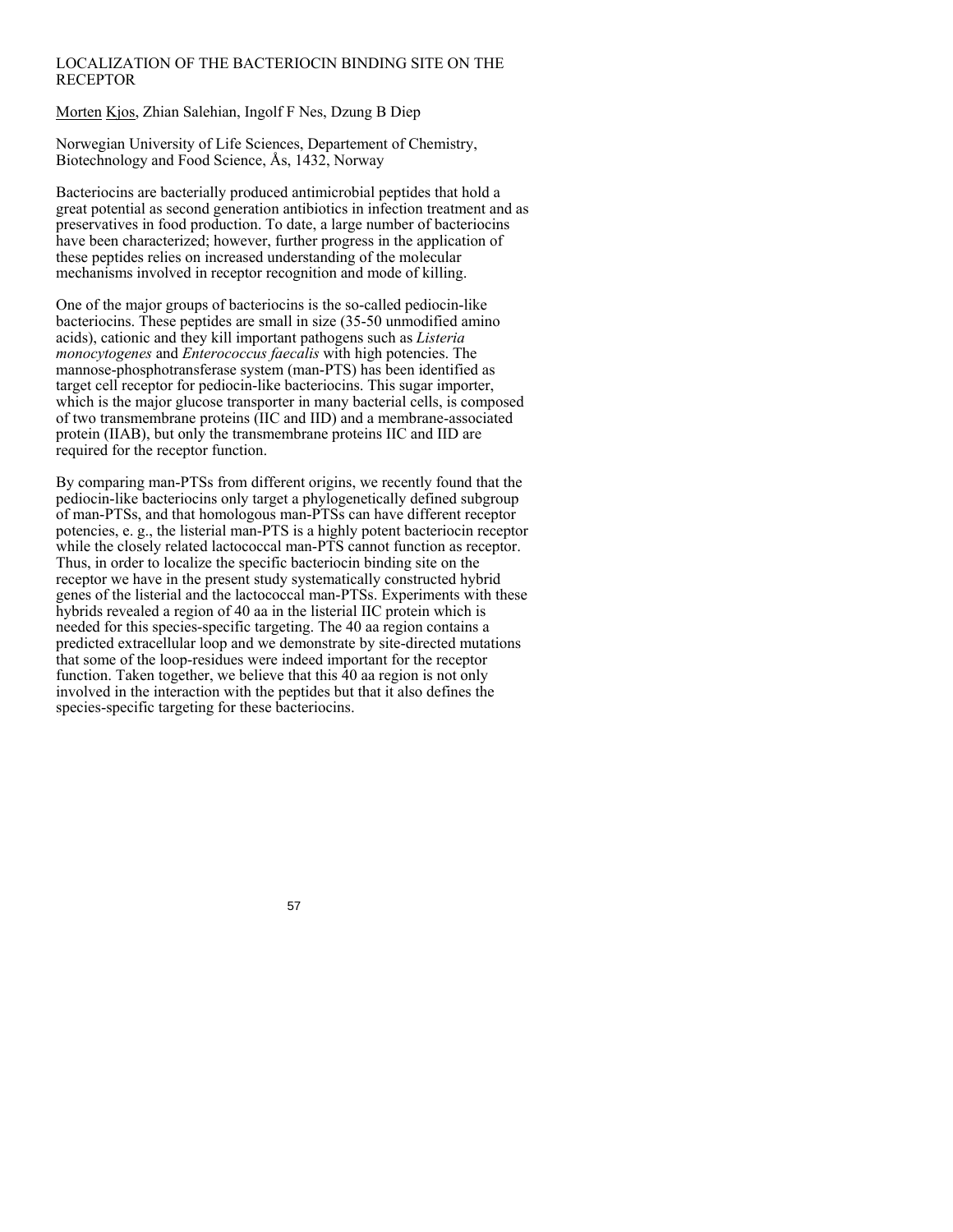## RSEB MODULATES THE  $\Sigma^{\text{\tiny E}}$  STRESS RESPONSE PATHWAY IN *ESCHERICHIA COLI*

Rachna Chaba<sup>1</sup>, Jungsan Sohn<sup>2</sup>, Robert T Sauer<sup>2</sup>, Carol A Gross<sup>1,3</sup>

<sup>1</sup>University of California San Francisco, Department of Microbiology and Immunology, San Francisco, CA, 94158, <sup>2</sup>Massachusetts Institute of Technology, Department of Biology, Cambridge, MA, 02139, <sup>3</sup>University of California San Francisco, Department of Cell and Tissue Biology, San Francisco, CA, 94158

In *Escherichia coli* accumulation of unassembled outer membrane porins (OMPs) in the envelope leads to cytoplasmic activation of  $\sigma^E$ . A proteolytic cascade transmits OMP signal by regulating degradation of a membranespanning anti-sigma factor, RseA, whose cytoplasmic domain inhibits  $\sigma^E$ dependent transcription. C-termini of OMPs signal RseA proteolysis by activating a membrane-anchored periplasmic protease, DegS. The RseA fragment generated by DegS cleavage is subsequently cleaved by a membrane-embedded protease, RseP, and finally degraded by cytoplasmic proteases. A periplasmic protein, RseB, binds RseA and inhibits its cleavage by DegS and RseP. Thus RseA/RseB interaction must be altered for the OMP signal to transduce. The mechanism of OMP-mediated DegS activation has been extensively studied and it is generally believed that  $\sigma^E$ induction is determined by the degree of DegS stimulation by OMPs. Considering the negative regulation of RseB on RseA degradation we sought to investigate whether OMPs also modulate RseB effects on  $\sigma$ <sup>E</sup> activity. To this end, we used a library of OMP peptides and compared  $\sigma$ <sup>E</sup> output in wildtype and  $\triangle$ *rseB* strains.  $\sigma^E$  induction matched DegS activation parameters in Δ*rseB* but not in wildtype cells, and a portion of OMP peptide was uniquely required for  $\sigma^E$  activation in the presence of RseB. Our results clearly show that OMPs encode RseB modulatory sequences and that  $\sigma^E$ activation is a composite effect of DegS activation and RseB de-repression. It will be interesting to investigate whether OMPs directly mediate RseB inactivation or indirectly by leading to the buildup of another envelope signal that de-represses RseB. In either case RseB is the 'quality control sensor' of envelope integrity that collaborates with DegS in determining the magnitude of  $\sigma^E$  response. Our work additionally reveals that an important outcome of RseB inhibition on DegS activity is to desensitize  $\sigma^E$  pathway to low levels of OMP signal. Specifically, RseB raises the OMP peptide threshold for DegS activation. Our studies thus establish RseB as a 'gatekeeper' of  $\sigma^E$  pathway that conveys information regarding envelope integrity and ensures that the protease cascade is activated only when stress is sufficient to warrant response.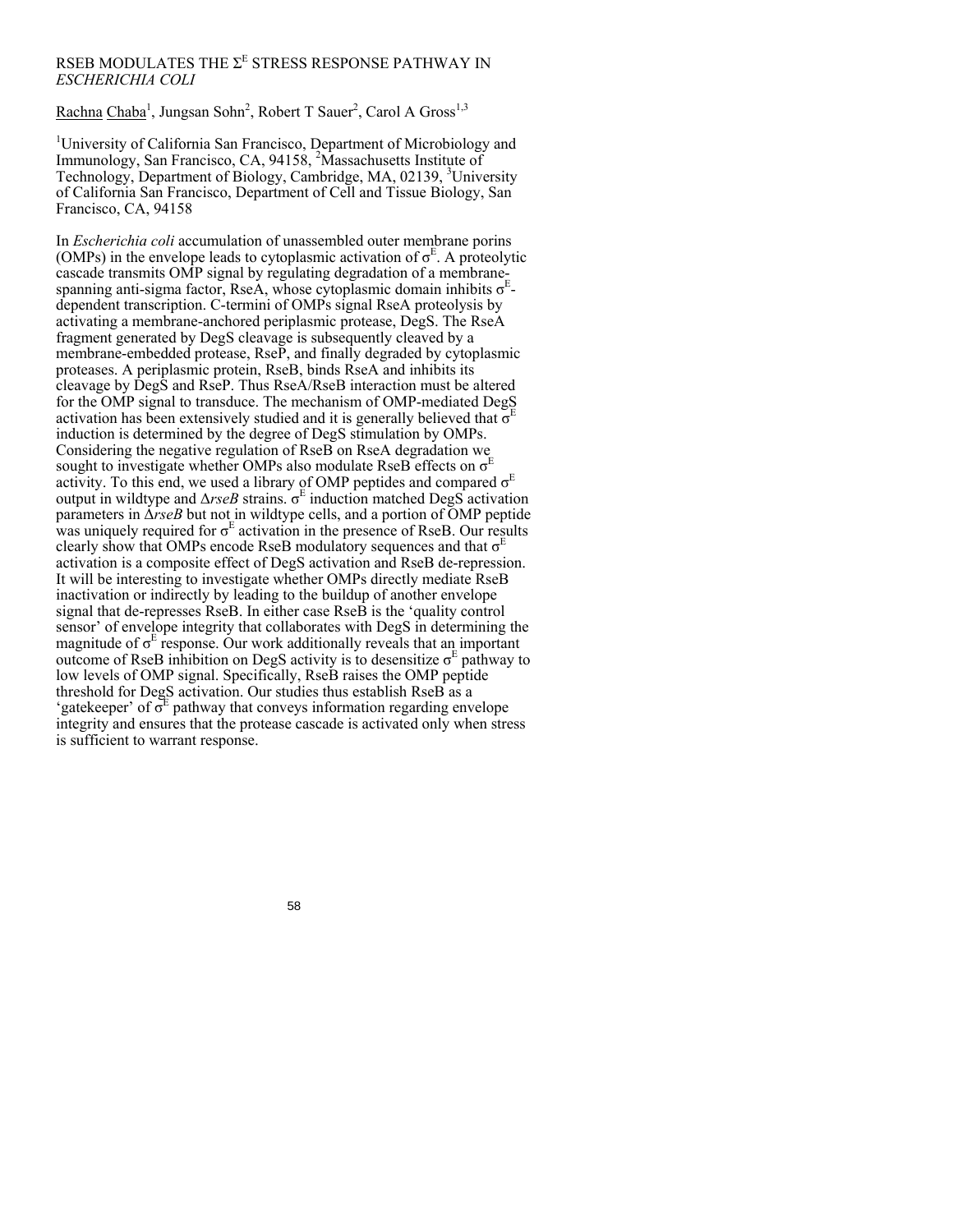## USING BLACK LIPID MEMBRANES TO PROBE TRANSPORT THROUGH TONB-DEPENDENT TRANSPORTERS.

Eshwar Udho, Karen Jakes, Alan Finkelstein

Albert Einstein College of Medicine, Physiology and Biophysics, Bronx, NY, 10461

Micronutrients such as siderophore-bound iron and vitamin B12 cross the outer membrane of Gram-negative bacteria through a group of 22-stranded β-barrel proteins. They share the unusual feature that their N-terminal end inserts from the periplasmic side into the β-barrel and plugs the lumen. Transport results from energy-driven movement of TonB protein, which either pulls the plug out of the barrel or causes it to rearrange within the barrel.

Attempts to reconstitute native plugged channels in an ionconducting state in lipid bilayer membranes proved fruitful when we discovered that if the *cis* solution contained 4 M urea, then, with the periplasmic side of the channel facing that solution, macroscopic conductances and single channel events could be observed. These results were obtained with FhuA, Cir, and BtuB; for the former two, the channels were closed by removing the 4 M urea.

Channels generated by 4 M urea exposure were not a consequence of general protein denaturation, as their ligand-binding properties were preserved. With FhuA, addition of ferrichrome (its siderophore) to the trans, extracellular-facing side reversibly inhibited 4 M urea-induced channel opening and blocked the channels. With Cir, addition of colicin Ia (the microbial toxin that targets Cir) to the trans, extracellular-facing side prevented 4 M urea-induced channel opening.

Using this system, we probed the state of the plug domain of ion-conducting FhuA via the use of the endopeptidase trypsin. We found that if a FhuAcontaining membrane is exposed to trypsin in the presence of 4 M urea, conductance increased faster compared to the membrane in the absence of trypsin. Furthermore, the removal of the urea resulted in little closing of the channels, suggesting that the plug domain of FhuA is accessible to and was cleaved by trypsin. Trypsin had no effect in the absence of urea indicating that urea facilitates the exposure of the plug domain of FhuA to Trypsin.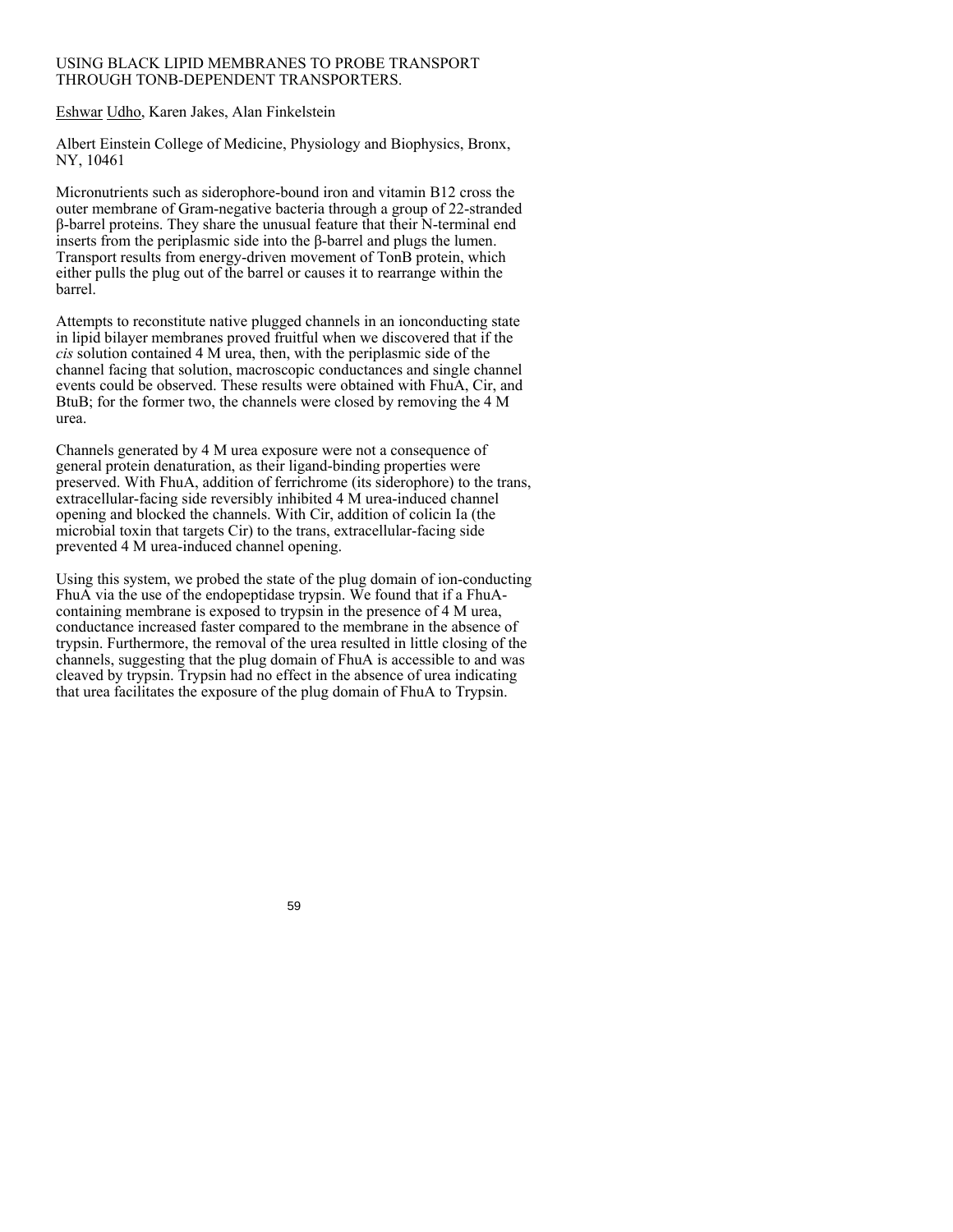### THE ROLE OF THE TYPE V AUTOTRANSPORTER XATA IN *XYLELLA FASTIDIOSA* VIRULENCE

## Michele M Igo, Ayumi Matsumoto

### University of California, Davis, Microbiology, Davis, CA, 95616

*Xylella fastidiosa* Temecula1 is the causative agent of Pierce's Disease of grapevine. This Gram-negative, endophytic bacterium is spread from infected plants to uninfected plants by xylem-feeding insects, such as sharpshooters and spittle bugs. An important feature of infection cycle is the ability of *X. fastidiosa* to colonize and interact with both the xylem tissue of susceptible plants and with the foregut of insects. One category of virulence determinants involved in colonization is the Type V AT-1 autotransporters. These proteins are dedicated to the secretion of a single specific polypeptide, the passenger domain, across the outer membrane. Based on genomic analysis, there are six AT-1 autotransporters in *X. fastidiosa*  Temecula1. Our strategy has been to generate mutations in each gene and to examine their impact on cell physiology and virulence. Here, we describe our characterization of XatA, the *X. fastidiosa* autotransporter protein encoded by PD0528. Localization studies indicate that XatA is a major outer membrane protein and its passenger domain can be found in the supernatant. Moreover, mutational analysis indicates that XatA is important for autoaggregation and biofilm formation under laboratory conditions. We also found that introduction of the *xatA* gene into *Escherichia coli* strain UT5600 resulted in the presence of XatA in the outer membrane and in autoaggregation and biofilm formation, properties not normally observed for the UT5600 strain. These phenotypic properties allowed us to establish that XatA requires components of the Bam OMP assembly machinery for its translocation in *E. coli*. This dependency has been observed for other AT-1 proteins and suggests that a similar mechanism is operating in *X. fastidiosa*. Finally, to determine if XatA plays a role in *X. fastidiosa*  virulence, we introduced a strain containing a *xatA* null mutation into Thompson seedless grapevines and compared its impact on PD symptom development to grapevines infected with wild type. Although wild-type infected grapevines exhibited symptoms sixteen weeks after inoculation, the *xatA* mutant infected grapevines did not. To confirm the presence of *X. fastidiosa* in the infected vines, petriole tissues were harvested one inch and six inches above the inoculation sites. Examination of the xylem tissue indicated the *xatA* mutant did not migrate as far from the inoculation site as wild type. In addition, the *xatA* mutant infected vines appeared to have approximately 10-fold fewer cells. Experiments are currently underway to determine the impact of the *xatA* mutation on the transmission of *X. fastidiosa* by the insect vector.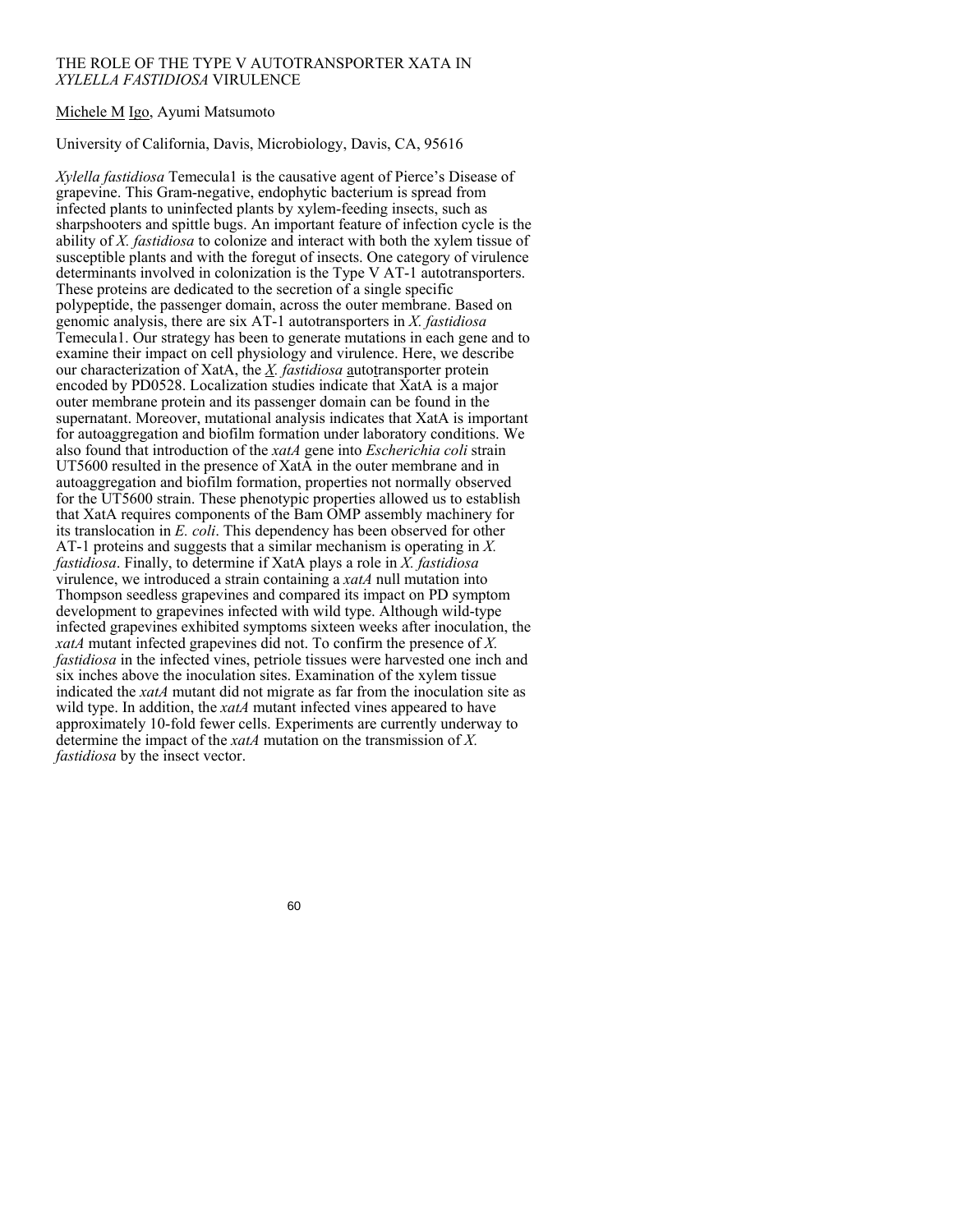#### IDENTIFICATION AND CHARACTERIZATION OF A STABILIZER OF THE ESSENTIAL CELL DIVISION PROTEIN FTSZ IN *ESCHERICHIA COLI*

Jorge M Durand-Heredia<sup>1</sup>, Helen H Yu<sup>1</sup>, Sacha De Carlo<sup>2,4</sup>, Cammie F Lesser<sup>3</sup>, Anuradha Janakiraman<sup>1,4</sup>

<sup>1</sup>The City College of CUNY, Biology, New York, NY, 10031, <sup>2</sup>The City College of CUNY, Chemistry, New York, NY, 10031, <sup>3</sup>Massachusetts General Hospital and Harvard Medical School, Medicine (Microbiology and Molecular Genetics), Cambridge, MA, 02139, <sup>4</sup>CUNY, The Graduate Center, New York, NY, 10016

The earliest identified event in bacterial cytokinesis is the formation of a ring structure by polymers of a tubulin-like GTPase, FtsZ at midcell, creating the framework for divisome assembly. The overall concentration of FtsZ is essentially unchanged through the cell-cycle, and its spatiotemporal control *in vivo* occurs through GTP-hydrolysis coupled assembly/disassembly processes. The assembly dynamics of FtsZ is influenced by a large group of regulatory proteins that ensure the spatial and temporal integrity of the FtsZ ring at midcell. These include stabilizers such as FtsA, ZapA, ZapB and ZipA (found only in γ-proteobacteria) and inhibitors like SulA, SlmA, MinC, ClpX, and EzrA (found only in low GC Gram-positive bacteria). In a localization screen in *E. coli*, we identified an as yet uncharacterized protein, YcbW, as being present at midcell. YcbW is dependent on FtsZ but not on FtsA or FtsI for midcell localization suggesting that YcbW is recruited early during divisome assembly. YcbW colocalizes with FtsZ and interacts with FtsZ in a protein interaction platform (PIP) assay in yeast - this indicates that YcbW and FtsZ are likely direct interacting proteins. Overexpression of YcbW leads to formation of aberrant FtsZ rings without affecting cellular FtsZ levels suggesting a role for YcbW in FtsZ assembly/stability. Removal of *ycbW* in the absence of FtsZ stabilizers, ZapA and ZapB, leads to a synergistic sick phenotype consistent with a role for YcbW in FtsZ stability *in vivo*. In FtsZ polymer pelleting assays with purified FtsZ, addition of purified YcbW-His increased the amount of FtsZ recovered in the pellet. Morphological characterization of the FtsZ polymer pelleting reactions by electron microscopy revealed enhanced bundling of FtsZ in the presence of YcbW. Based on our *in vivo* and *in vitro* data we propose that YcbW is a novel component of the *E. coli* divisome and likely belongs to the Zap (Zassociated protein) family of FtsZ stabilizers.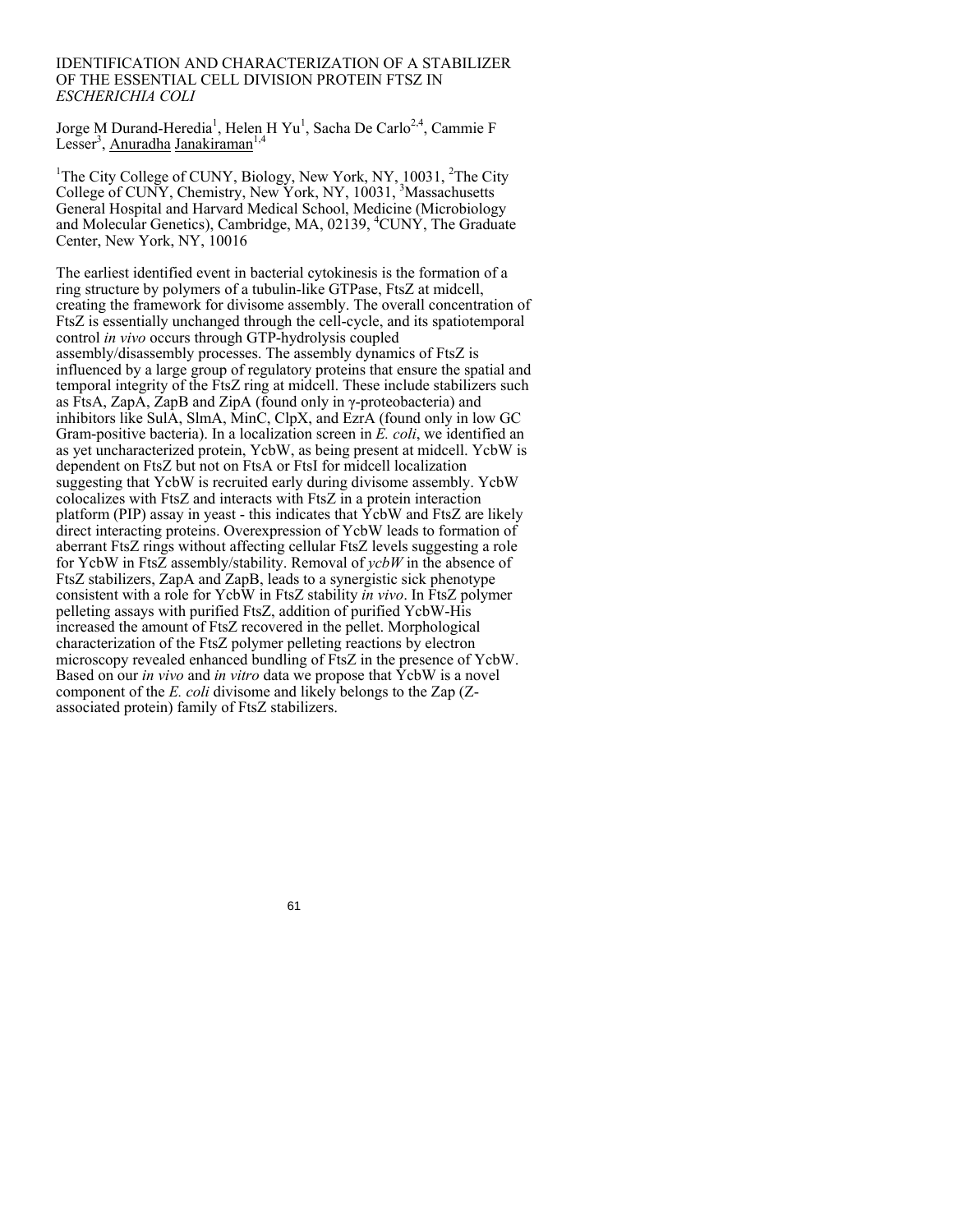## THE CHANGING OSCILLATION PATTERNS OF MIN PROTEINS BEFORE CYTOKINESIS

### Jennifer R Juarez, William Margolin

University of Texas-Houston Medical School, Microbiology and Molecular Genetics, Houston, TX, 77030

During bacterial cytokinesis, FtsZ forms a ring structure at mid-cell which contracts and divides the cell into two daughter cells. The entire process must be tightly regulated spatially and temporally to ensure proliferation of the population. The Min proteins in Escherichia coli and Bacillus subtilis are responsible for keeping FtsZ rings from aberrantly assembling at cell poles and forming chromosome-free minicells. In E. coli, the oscillation of MinC-bound MinD sets up a gradient of the FtsZ inhibitor MinC, which is highest at the cell poles. To study how the Min proteins get equally partitioned into daughter cells, we examined GFP-MinD oscillation patterns in E. coli cells that were actively growing and dividing. Our results show that GFP-MinD oscillation patterns changed from a regular pole-pole oscillation pattern in newborn cells to an irregular oscillation pattern with frequent pauses at either side of the septum. These mid-cell pauses became more frequent as the cells approached division. The pattern then switched to double pole-septum oscillations on each side of the dividing cell. This double oscillation sometimes transiently reverted to the single irregular oscillation, but always switched back to double oscillation upon completion of cytokinesis. Because of the known interactions between MinC and FtsZ, we tested if mid-cell pausing was MinC-dependent and found that it was not. This suggests that MinD itself is targeted to a component of the developing new cell poles, which increasingly compete with the old poles for MinD binding. We hypothesize that the ability of MinD to bind to septal membranes is a precursor to the splitting of one MinD zone into two, which is required for the doubled oscillation and the equal distribution of MinD in daughter cells.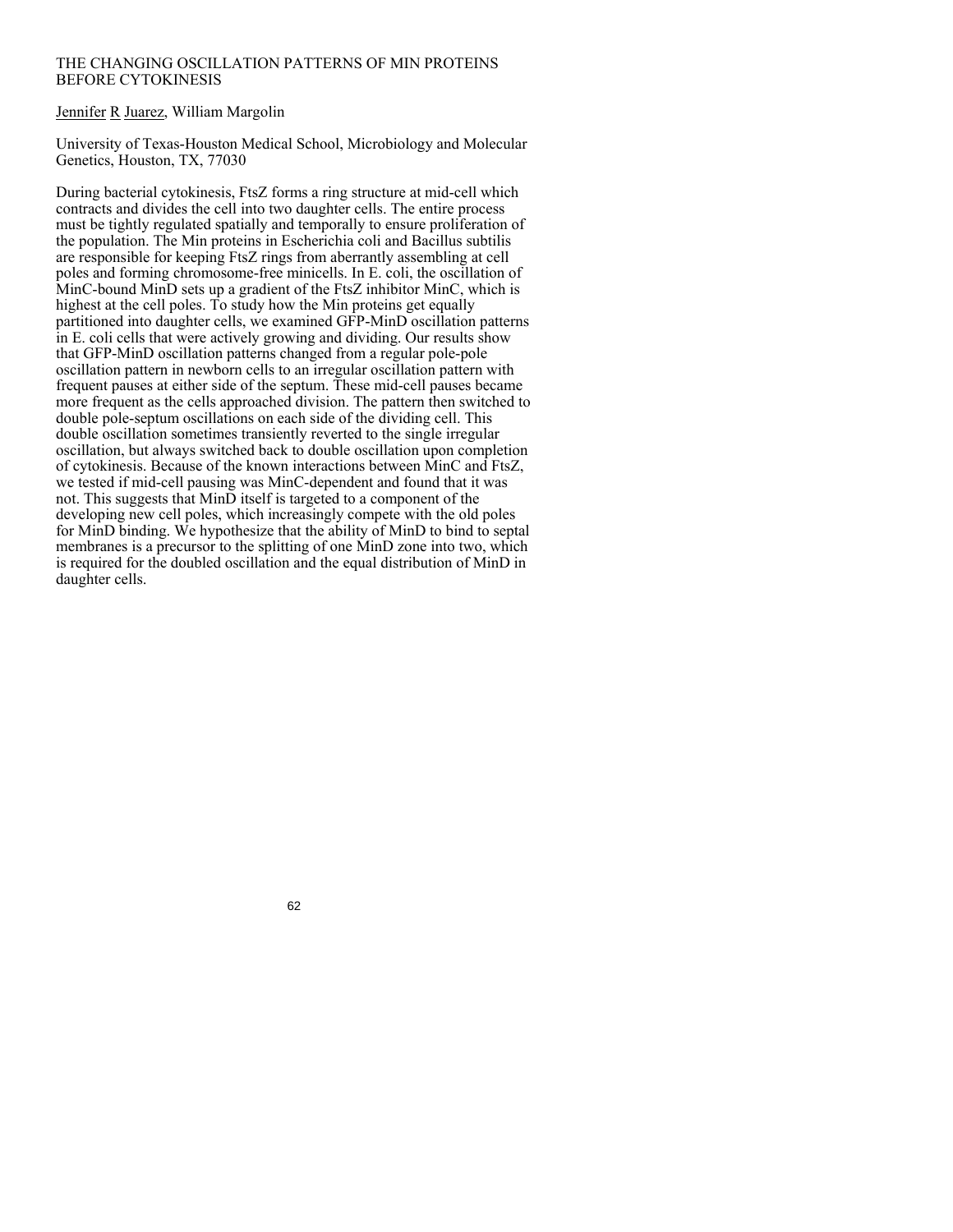### ROLES OF FTSN AND OTHER PROTEINS WITH A SPOR DOMAIN IN STARTING *E.COLI* CELL CONSTRICTION.

## Bing Liu, Piet de Boer

Case Western Reserve University, Dept. of Molecular Biology & Microbiology, Cleveland, OH, 44106

In *Escherichia coli*, FtsN is the last known essential division protein to join the division apparatus before cell constriction ensues. FtsN is a bitopic inner-membrane (IM) protein with a small cytoplasmic portion and a large periplasmic one. The latter is composed of an  $\alpha$ -helical juxtamembrane region, an unstructured Q-rich linker, and a C-terminal murein-binding SPOR domain (1). We recently showed that the essential function of FtsN can be performed by a surprisingly small essential domain ( $E$ FtsN) of at most 35 residues that resides near the outer face of the IM, and that the Cterminal SPOR domain  $(^{S}FtsN)$  is a septal localization determinant. Interestingly, septal localization of <sup>S</sup>FtsN depends on the production and processing of septal murein and, thus, on the activity of  $E$ <sub>E</sub>  $F$ tsN. This and other results indicate that FtsN joins the division apparatus in an unsusual self-enhancing fashion at the time of constriction initiation that involves both  $E$ FtsN and  $E$ FtsN (2).

SPOR domains are widely distributed in bacteria. The SPOR domains of three additional *E. coli* proteins of unknown function, DamX, DedD, and RlpA, as well as that of *Bacillus subtilis* CwlC, also accumulated sharply at constriction sites in *E. coli*, implying that septal targeting is a common property of SPORs. Further analyses showed that DamX and, especially, DedD are genuine division proteins that contribute significantly to the cell constriction process (2). These and additional results suggest that  $E$ FtsN controls cell constriction by allosterically modulating the activity of another essential septal ring component, and that DedD and DamX contribute to the triggering function of FtsN by enhancing  $E$ FtsN activity. We use several approaches to further define  $E$ FtsN, its predicted essential target(s), and the roles of the other SPOR domain proteins in the cell constriction process, and current results will be presented.

1. Ursinus, A., van den Ent, F., Brechtel, S., de Pedro, M., Holtje, J. V., Lowe, J. and Vollmer, W. (2004) Murein (peptidoglycan) binding property of the essential cell division protein FtsN from *Escherichia coli*. J. Bacteriol. 186:6728-6737.

2. Gerding, M. A., Liu, B., Bendezú, F. O., Hale, C. A., Bernhardt, T. G. and de Boer, P. A. J. (2009) Self-enhanced accumulation of FtsN at division sites, and roles for other proteins with a SPOR domain (DamX, DedD, and RlpA) in *Escherichia coli* cell constriction. J. Bacteriol. 191: 7383-7401.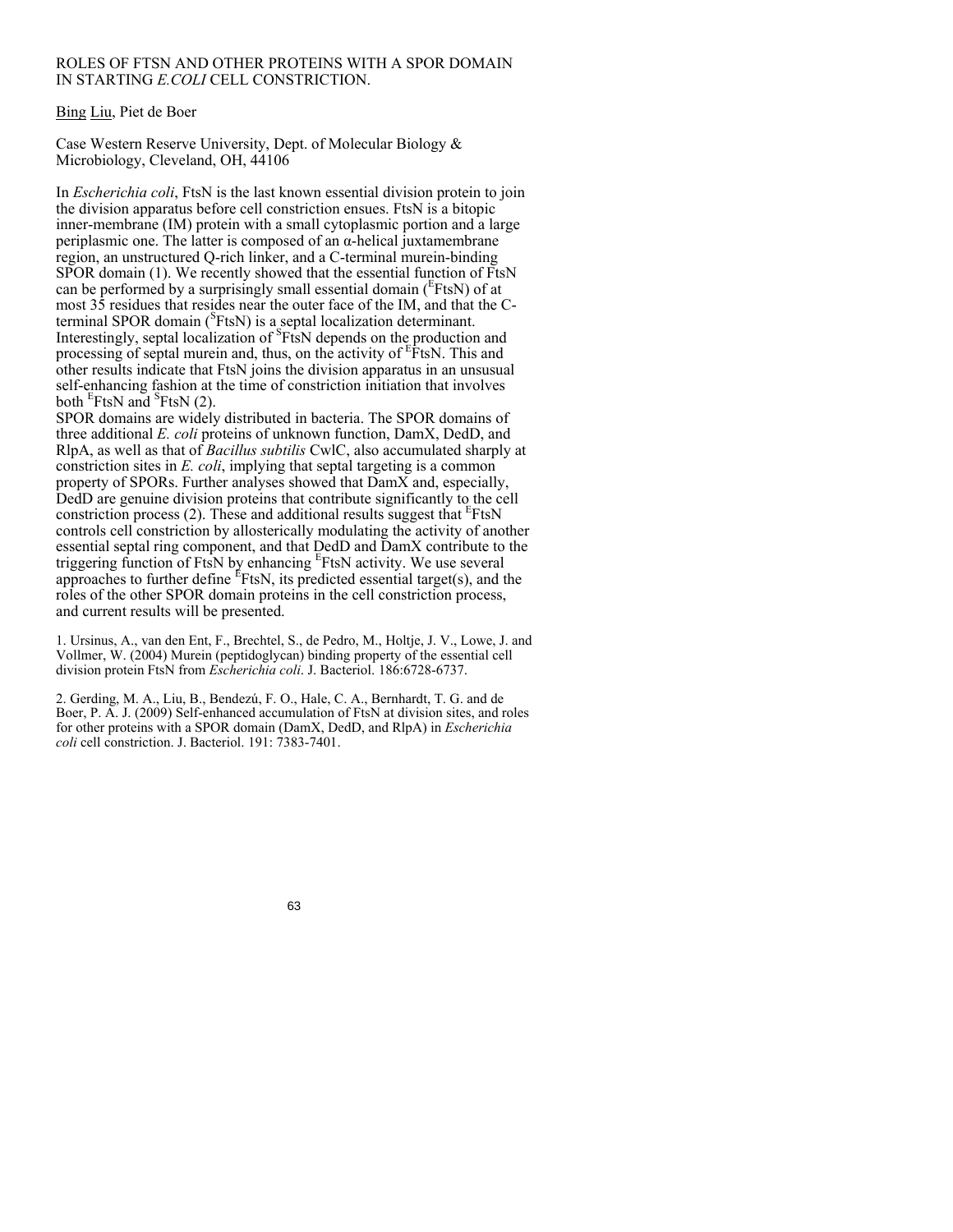### CLPXP MODULATES CELL DIVISION IN *E. COLI* AFTER FORMATION OF THE FTSZ-RING BY A MECHANISM THAT INVOLVES ATP-DEPENDENT DEGRADATION

Jodi L Camberg, Joel R Hoskins, Sue Wickner

National Cancer Institute, National Institutes of Health, Laboratory of Molecular Biology, Bethesda, MD, 20892

Cell division in *Escherichia coli* begins with the recruitment and assembly of the cell division machinery at midcell. FtsZ, an essential cell division protein, assembles into a dynamic structure, the FtsZ-ring. One system the cell utilizes to ensure proper placement of the FtsZ-ring is the Min system, comprised of three proteins MinC, MinD and MinE. MinC is recruited to the membrane by MinD where it interacts directly with FtsZ to prevent FtsZ polymerization. MinE causes release of MinD from the membrane, thereby inhibiting the ability of MinC/MinD to prevent FtsZ polymerization. In *minCDE* deletion strains, division occurs at locations other than midcell, including locations near the cell poles. Since FtsZ is degraded in vivo and in vitro by ClpXP, a two-component ATP-dependent protease, we asked whether there is interplay between ClpXP and the Min system in regulating cell division.

In this study we demonstrate that deletion of *clpX* or *clpP* in combination with the *minC* deletion causes a delay in cell division that results in cellular filamentation. Plasmid-encoded *clpX*, but not *clpX(E185Q)*, which carries a mutation that renders ClpX deficient for ATP hydrolysis, complements the cell division delay in *clpX minC* deletion cells. Likewise, plasmid-encoded ClpP complements the defect in *clpP minC* deletion cells. The filamentous cells display several discrete FtsZ-rings by immunofluorescence microscopy suggesting that FtsZ-ring formation is not impaired. In wild type cells ClpX and ClpP localize to both the poles and septa of dividing cells consistent with a role in cell division. Additional experiments combining a filamentous temperature-sensitive mutant strain, *ftsZ84*, with deletions in clpX or clpP demonstrate that deletion of either *clpX* or *clpP* suppresses the filamentous temperature-sensitive phenotype caused by the mutation in *ftsZ*. These results suggest that ClpXP participates in the execution of cell division in *E. coli* after the establishment of the FtsZ-ring. This may occur through modulation of the equilibrium between free and polymeric FtsZ via degradation of FtsZ or other cell division proteins.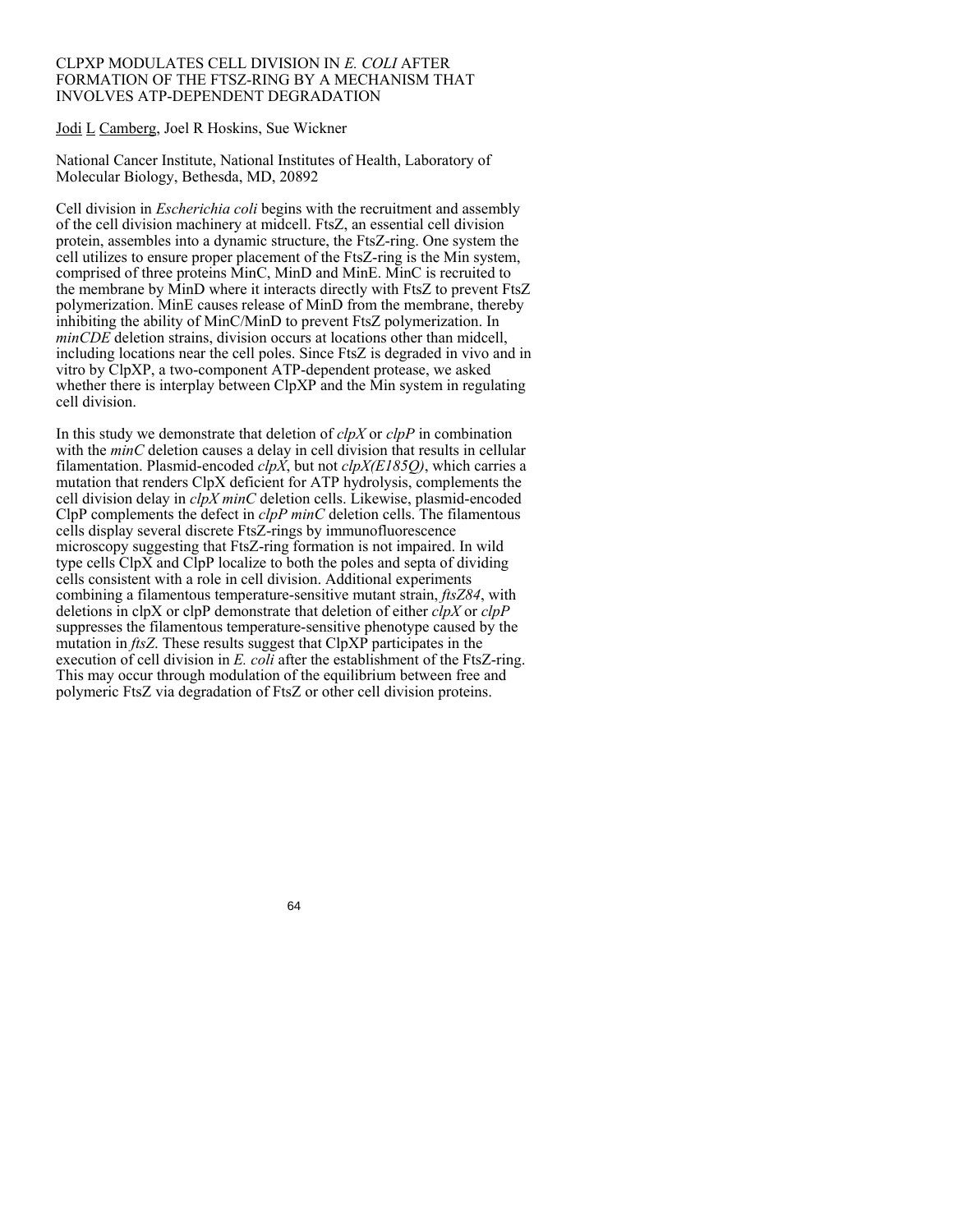## *IN VIVO* STRUCTURE OF THE *E. COLI* FTSZ-RING REVEALED BY PHOTOACTIVATED LOCALIZATION MICROSCOPY (PALM)

Guo Fu, Tao Huang, Jackson Buss, Carla Coltharp, Zachary Hensel, Jie Xiao

Johns Hopkins School of Medicine, Biophysics and Biophysical Chemistry, Baltimore, MD, 21205

During bacterial cell division, the FtsZ protein localizes to the midcell and assembles into a ring-like structure—the Z-ring. While it is known that the Z-ring serves as an essential scaffold to recruit all other division proteins and generates contractile force for cytokinesis, it is unknown what the structure of the Z-ring is. Electron microscopy (EM) has been unsuccessful in detecting the Z-ring due to the dense cytoplasm of bacterial cells, whereas conventional fluorescence light microscopy (FLM) has limited spatial resolution (200-300 nm) due to the diffraction of light. Here, we used photoactivated localization microscopy (PALM), a single moleculebased superresolution imaging technique, to characterize the in vivo structure of the Z-ring in E. coli with 30-nm spatial resolution. We discovered that in addition to the expected ring-like conformation, the Zring of E. coli may also adopt a novel compressed helical conformation with variable helical length and pitch. We measured the thickness and packing density of the Z-ring and discuss the potential arrangement of FtsZ protofilaments inside the Z-ring.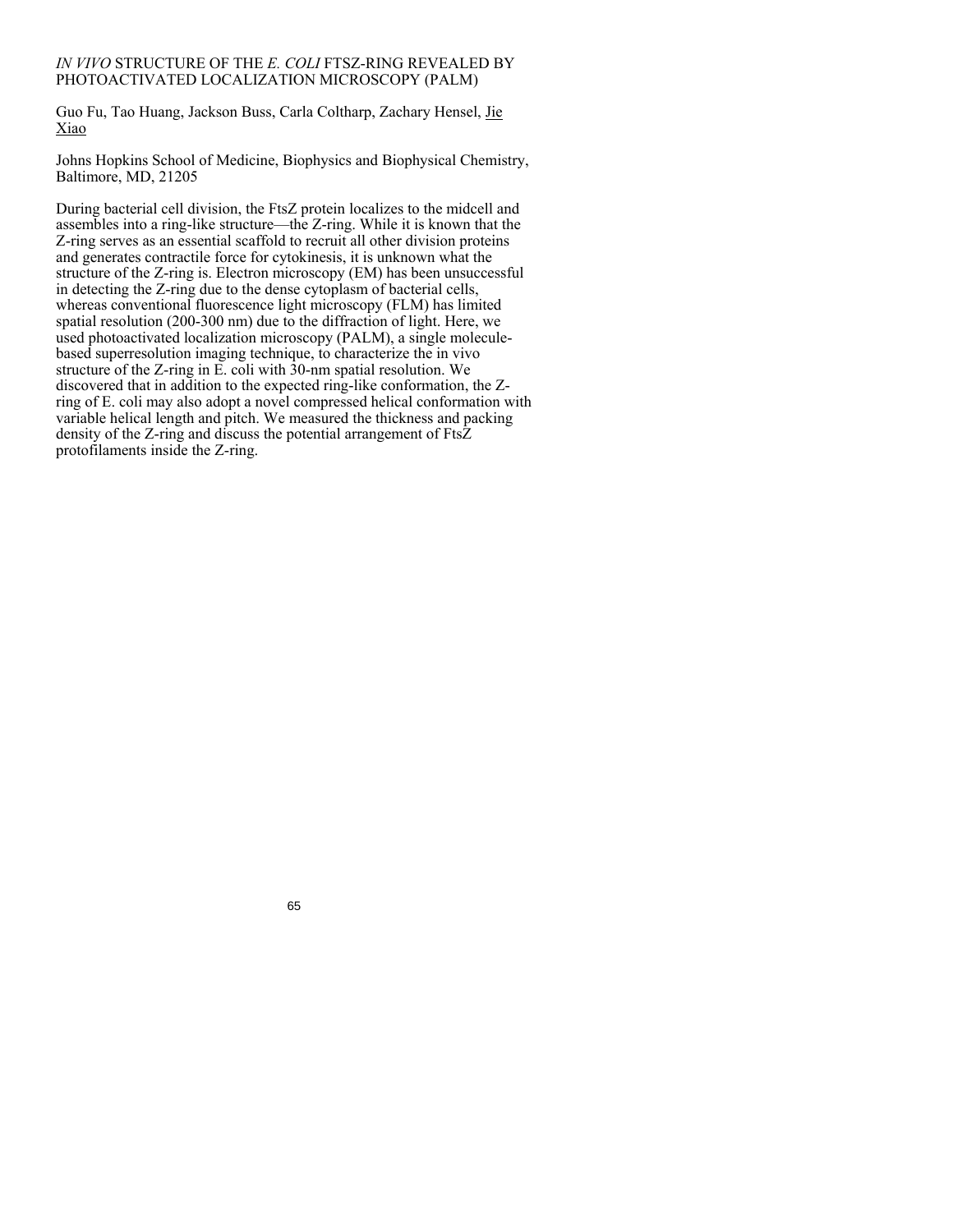## THE STAPHYLOCOCCAL SUPERANTIGEN PATHOGENICITY ISLANDS – A NEW PARADIGM FOR MOLECULAR PIRACY.

## Gail E Christie

Virginia Commonwealth University School of Medicine, Microbiology and Immunology, Richmond, VA, 23298

The SaPI family of *Staphylococcus aureus* pathogenicity islands is a group of related genetic elements that carry staphylococcal enterotoxin genes and are mobilized at high frequency by specific helper phages. The interactions between SaPIs and their helper phages are reminiscent in several ways of the exploitation of temperate enterobacteriophage P2 by satellite phage P4. The most striking similarity is remodeling of the helper phage capsid to accommodate the smaller SaPI genome. In contrast to the external scaffold provided by the Sid protein of P4, however, SaPIs redirect capsid size via SaPI-encoded internal scaffolding proteins. A novel feature of SaPI mobilization is redirection of the phage packaging machinery for preferential encapsidation of the SaPI genome. This involves a SaPIencoded small terminase subunit that replaces the phage-encoded small subunit in the terminase complex to allow specific recognition of SaPI DNA. The genes involved in hijacking the helper phage morphogenetic functions are highly conserved among different SaPIs, but each SaPI can be mobilized only by certain helper phages. A major determinant of helper phage specificity is SaPI derepression, the initial step required for SaPI mobilization. The master repressors encoded by different members of the SaPI family are nonhomologous. Different SaPIs commandeer different phage-encoded proteins as antirepressors, which block repressor action and allow the expression of SaPI genes leading to excision, replication and helper phage exploitation.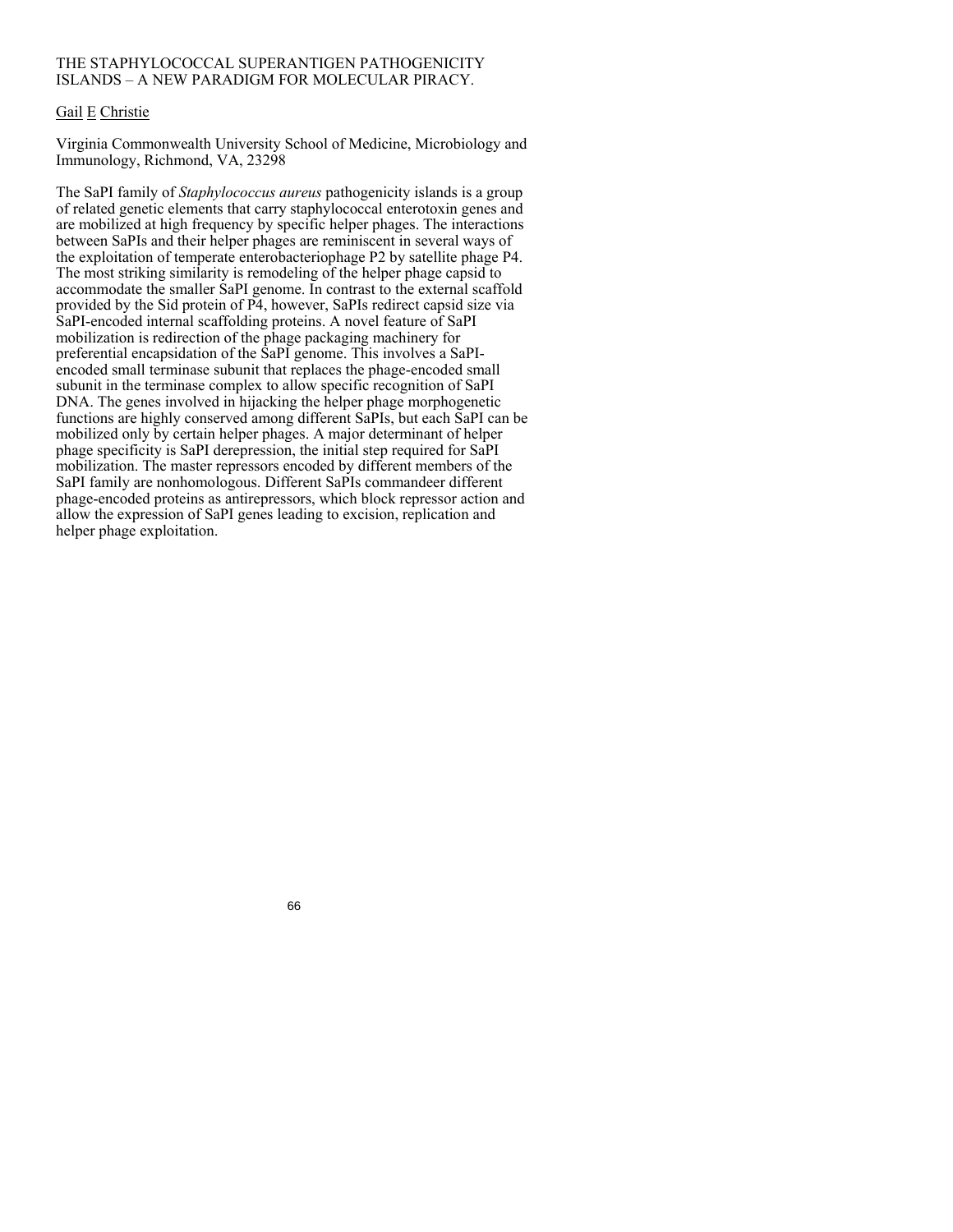## THE DEVELOPMENT OF BACTERIOPHAGE TAILS AS AN ANTI-STAPHYLOCOCCAL AGENT

Emily M Beckett, Senjuti Saha, Alan Davidson, William W Navarre

University of Toronto, Molecular Genetics, Toronto, M5S 1A8, Canada

Given their specificity and the relative ease in countering developing phageresistance, bacteriophages (phages) and bacteriophage products are promising alternatives to traditional chemical antibiotic treatment. Although phages have been used previously to treat infections, there are serious disadvantages to this method: phages can transfer pathogenicity genes across bacterial species; lysogeny can provide resistance to future phage infection; and the cell lysis at the end of infection can release toxins from within the cell to the surrounding environment.

Our aim is to explore the use the tails of phages to kill *Staphylococcus aureus* as a potential alternative to traditional chemical antibiotics. Phage tails and tail-like particles (pyocins) have been shown to limit the growth of *Pseudomonas* and *Bacillus sp*. Growth inhibition is thought to occur because potassium ions leak through a pore created by the phage tail. During infection with intact phage this pore is repaired, but it persists when created by a defective phage and the cell is unable to recover from the ion leakage.

We have screened a 13 staphylococcal phages against 32 strains of *S. aureus* to identify suitable candidates for creating tails with antistaphylococcal activity. We have identified a group of phages that display broad host range for both adsorption and plaque formation. We have successfully created phage tails from several of these by both chemical disruption of intact phage particles as well as through the construction of mutant phage lysogens. We observe that these phage-tail particles can adsorb to staphylococcal cells and we are currently developing methods to assess potassium flux and effects on bacterial growth.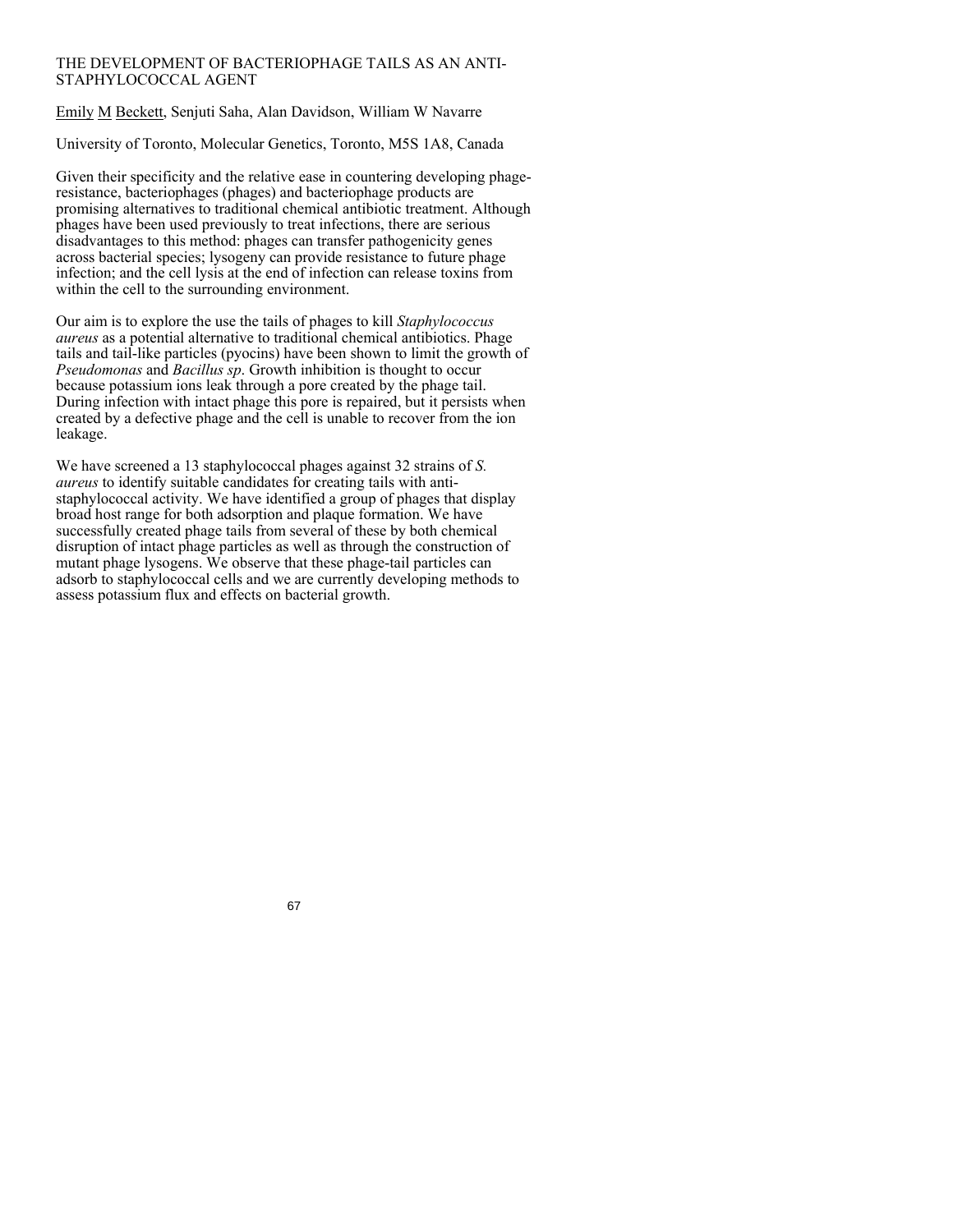## USING WHAT PHAGE HAVE LEARNED TO CONTROL GRAM-POSITIVE BACTERIA

## Vincent A Fischetti

Rockefeller University, Bacterial Pathogenesis, New York, NY, 10021

Bacteriophages have evolved with bacteria for  $\sim$ 1 billion years. In this primordial soup, phages have evolved at least two systems that may be used to control bacteria. The first is the lytic system used to release progeny phage from infected bacteria. The second is the finding that the binding domains of lysins bind essential cell wall components that may be used as targets for antibiotic development. Lysins are highly evolved molecules used by the phage to destroy the bacterial cell wall to release phage progeny. We have developed lysins to nearly all gram-positive pathogens that kill these pathogens on mucous membranes, in blood and infected tissues. Our results show that in vitro  $10<sup>7</sup>$  bacteria can be reduced to sterility seconds to minutes after enzyme contact. In animal model experiments, we colonize mice with either streptococcal or pneumococcal species (orally or nasally) and remove them to undetectable levels with lysins delivered to these sites using a single lysin dose. A model of murine MRSA sepsis was developed demonstrating widespread infiltration of all organs within 3h. When mice were treated intraperitoneally with 1 mg of a staphylococcalspecific lysin every 12 hrs for 2 days, bacteremia was eliminated and 85% of the animals survived; all controls died. So lysins may be a new strategy to control pathogens on mucous membranes and infected tissues.

The selection of targets for antibiotic development is critical for the identification of antibiotics that are difficult to become resistant against. However, there is no established method to identify these targets. Unlike enzymes from gram-negative phage, lysins from gram-positive phage have evolved binding domains that bind at high affinity to the bacterial cell wall. In the cell wall they target essential structures (usually carbohydrates) that the bacteria are unable to easily change. In a proof-of-principle study we used the binding domain from the gamma phage lysin to identify its carbohydrate receptor in the *B. anthracis* cell wall. We identified the genes in the pathway responsible for the carbohydrate's synthesis and identified an essential enzyme (N-acetylglucosamine 2-epimerase) in that pathway. The crystal structure of the 2-epimerase was determined and an inhibitor (RU04) for the enzyme that blocked the growth of *B. anthracis* both in vitro and in vivo down to ~3uM was modeled *in silico*. When we searched for resistant *B. anthracis* to this compound, it was found to be  $\leq 10^{-10}$  frequency, below our detectable limit. Thus, phage lytic enzymes may be used to identify critical pathways for the development of new anti-infectives for resistant gram-positive pathogens.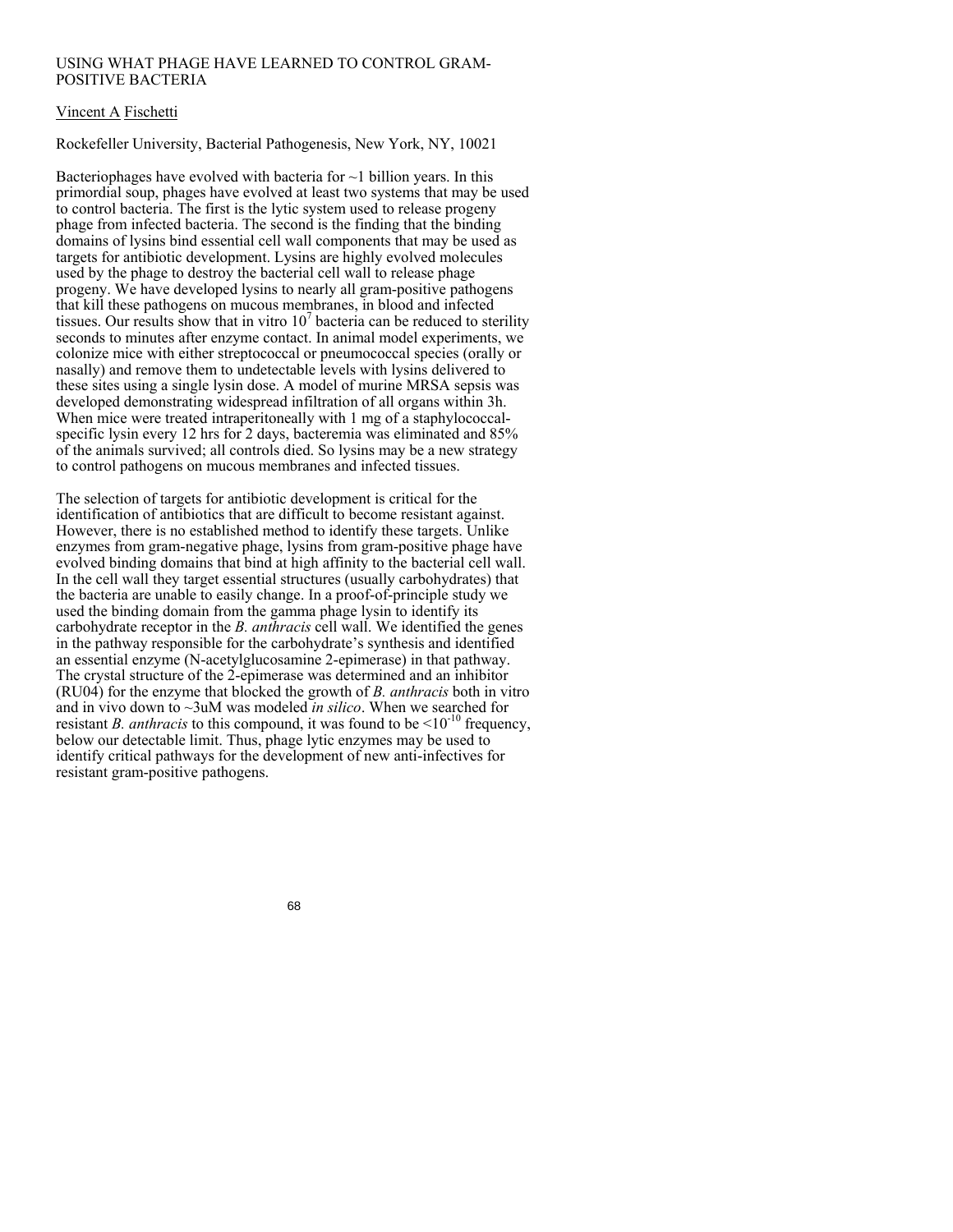#### FUNCTIONAL AND STRUCTURAL STUDIES OF THE BIFUNCTIONAL *TOXIN* PHAGE ABORTIVE INFECTION AND TOXIN-ANTITOXIN SYSTEM

Tim R Blower<sup>1</sup>, Xue Y Pei<sup>1</sup>, Francesca L Short<sup>1</sup>, Peter C Fineran<sup>2</sup>, David P  $\overline{\text{Humphreys}^3}$ , Ben F Luisi<sup>1</sup>, George P Salmond<sup>1</sup>

<sup>1</sup>University of Cambridge, Department of Biochemistry, Cambridge, CB2 1QW, United Kingdom, <sup>2</sup>University of Otago, Department of Microbiology and Immunology, Dunedin, 9054, New Zealand, <sup>3</sup>UCB, Department of Antibody Biology, Slough, SL1 3WE, United Kingdom

The  $10^{30}$  bacteriophages on Earth relentlessly drive the adaptive evolution of protective mechanisms in their bacterial hosts. Abortive infection, during which an infected bacterial cell altruistically commits suicide to protect the clonal population, can be mediated by the toxin-antitoxin pair, ToxIN. This system was found encoded on a cryptic plasmid, pECA1039, from the phytopathogen *Erwinia carotovora* subspecies *atroseptica*. This twocomponent abortive infection system is comprised of toxic ToxN protein and antitoxic ToxI non-coding RNA. ToxIN is the defining member of a new (Type III) class of protein-RNA toxin-antitoxin modules, of which there are multiple homologues, cross-genera.

The ToxI gene sequence comprises five and a half repeats of thirty-six nucleotides. We showed that one of these repeats is sufficient to inhibit the toxicity of ToxN. This knowledge allowed co-over-expression of ToxN protein with ToxI RNA, for use in X-ray crystallographic studies. The solved macromolecular structure showed an aesthetically beautiful complex formed of multiple ToxN monomers and ToxI RNAs. The structure highlights the diverse potential of non-coding RNAs, specifically indicating a role as inhibitors (or suppressors) of cognate processing enzymes. This is the first reported structure of a hybrid protein-RNA toxin-antitoxin system, and represents a platform for further investigation of ToxN homologues and their modes of binding diverse RNAs. In addition to the structure, we are also investigating how some, but not all, phages activate ToxIN to instigate suicidal abortive infection.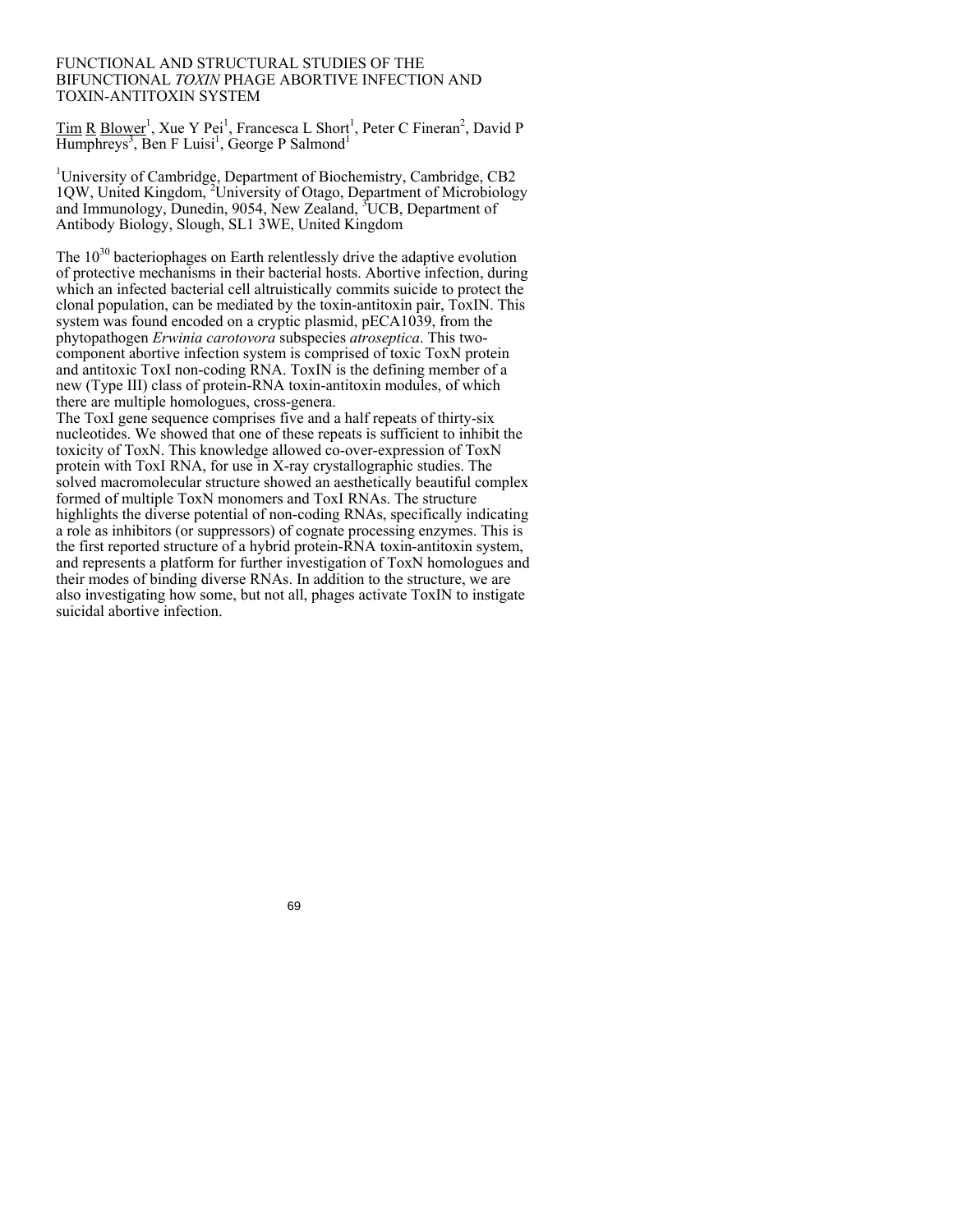### THE *ESCHERICHIA COLI RNLA-RNLB* IS A NEW TOXIN-ANTITOXIN SYSTEM THAT IS ACTIVATED BY BACTERIOPHAGE T4 INFECTION

Yuichi Otsuka, Mitsunori Koga, Tetsuro Yonesaki

Osaka University, Biological Sciences, Toyonaka, 560-0043, Japan

The *Escherichia coli* endoribonuclease LS was originally identified as a potential antagonist of bacteriophage T4. When the T4 *dmd* gene is defective, RNase LS cleaves T4 mRNAs and antagonizes T4 reproduction. This RNase also appears to play an important role in RNA metabolisms in *E. coli*. The *rnlA* is essential for RNase LS activity and encodes an endonuclease activity. In this meeting, we report that the *rnlA-rnlB* operon is a new chromosomal toxin-antitoxin locus. RnlA expression caused rapid degradation of *E.coli* mRNAs and impaired cell growth. However, the presence of *rnlB* (formerly *yfjO*), which is located downstream of *rnlA*, counteracted this nuclease activity and growth defect. Over-expression of RnlB could also suppress the growth defect of T4 *dmd* phage. Immunoprecipitation assays showed the interaction of RnlA with RnlB or Dmd, and both of which specifically blocked an RnlA nuclease activity *in vitro*. From these data, an RnlA endonuclease is a toxin, and RnlB and Dmd function as an antitoxin for RnlA. While *E.coli* would have the *rnlA-rnlB* operon as a defense mechanism that inhibits the spread of phage T4, T4 phage might evolve the *dmd* gene for its survival.

This work was supported by a grant from the program Grants-in-Aid for Scientific Research (C) from the Ministry of Education, Culture, Sports, Science and Technology of Japan.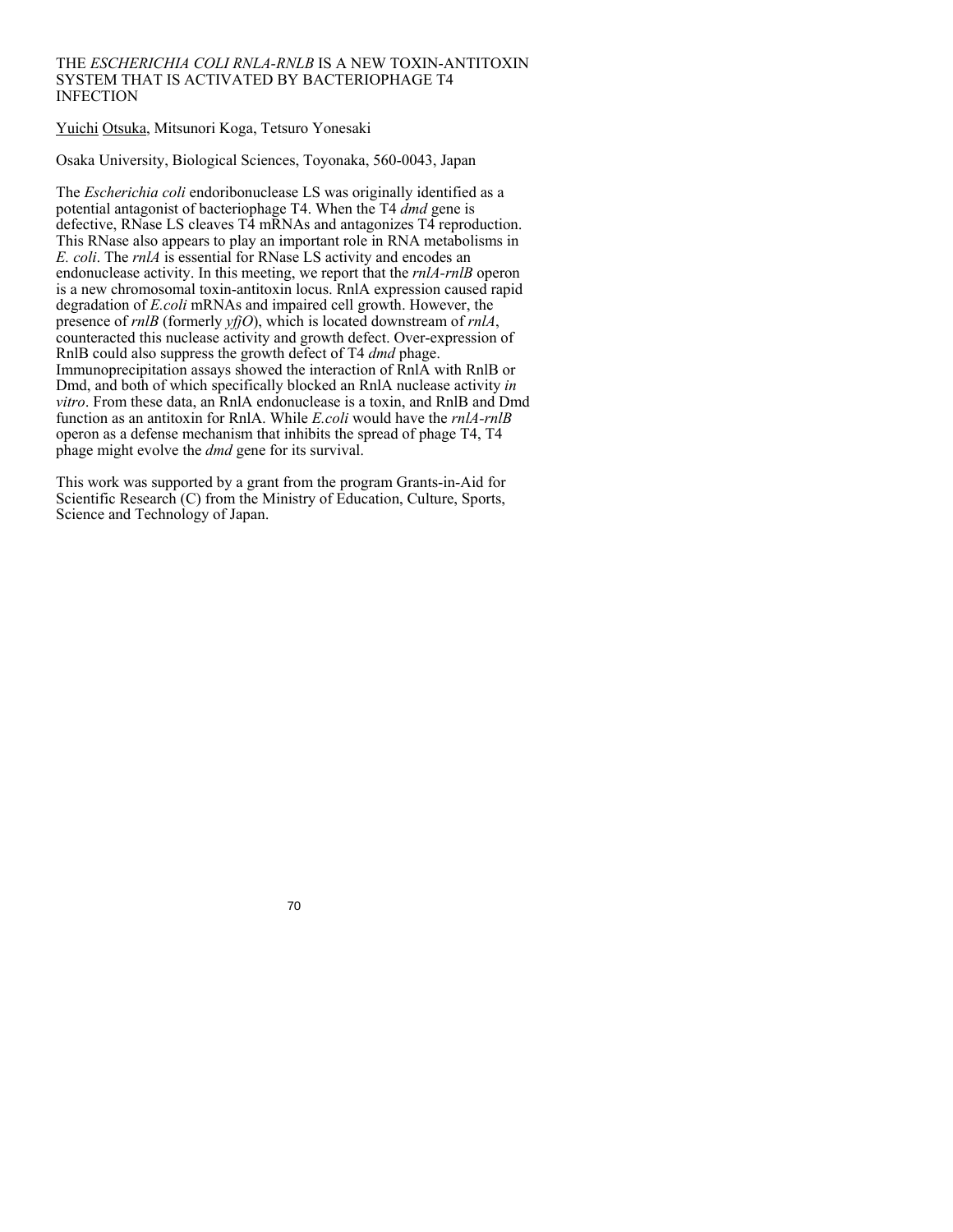#### DIRECT ACTIVATOR/CO-ACTIVATOR INTERACTION IS ESSENTIAL FOR BACTERIOPHAGE T4 MIDDLE GENE **EXPRESSION**

# Andy  $H$  Yuan<sup>1,2</sup>, Ann Hochschild<sup>1</sup>

<sup>1</sup>Harvard Medical School, Microbiology and Molecular Genetics, Boston, MA, 02115, <sup>2</sup>Massachusetts Institute of Technology, Biology, Cambridge, MA, 02139

The bacteriophage T4 AsiA protein is a bifunctional regulator that inhibits transcription from the major class of bacterial promoters and also serves as an essential co-activator of transcription from T4 middle promoters. AsiA binds the primary  $\sigma$  factor in *Escherichia coli*,  $\sigma^{70}$ , and modifies the promoter recognition properties of the  $\sigma^{70}$ -containing RNA polymerase (RNAP) holoenzyme. In its role as co-activator, AsiA directs RNAP to T4 middle promoters in the presence of the T4-encoded activator MotA. According to the current model for T4 middle promoter activation, AsiA plays an indirect role in stabilizing the activation complex by facilitating interaction between DNA-bound MotA and  $\sigma^{70}$ . Here we show that AsiA also plays a *direct* role in T4 middle promoter activation by contacting the MotA activation domain. Furthermore, we show that the recently characterized interaction between AsiA and the β-flap domain of RNAP is important for co-activation. Based on our findings, we propose a revised model for T4 middle promoter activation, with AsiA organizing the activation complex via three distinct protein–protein interactions.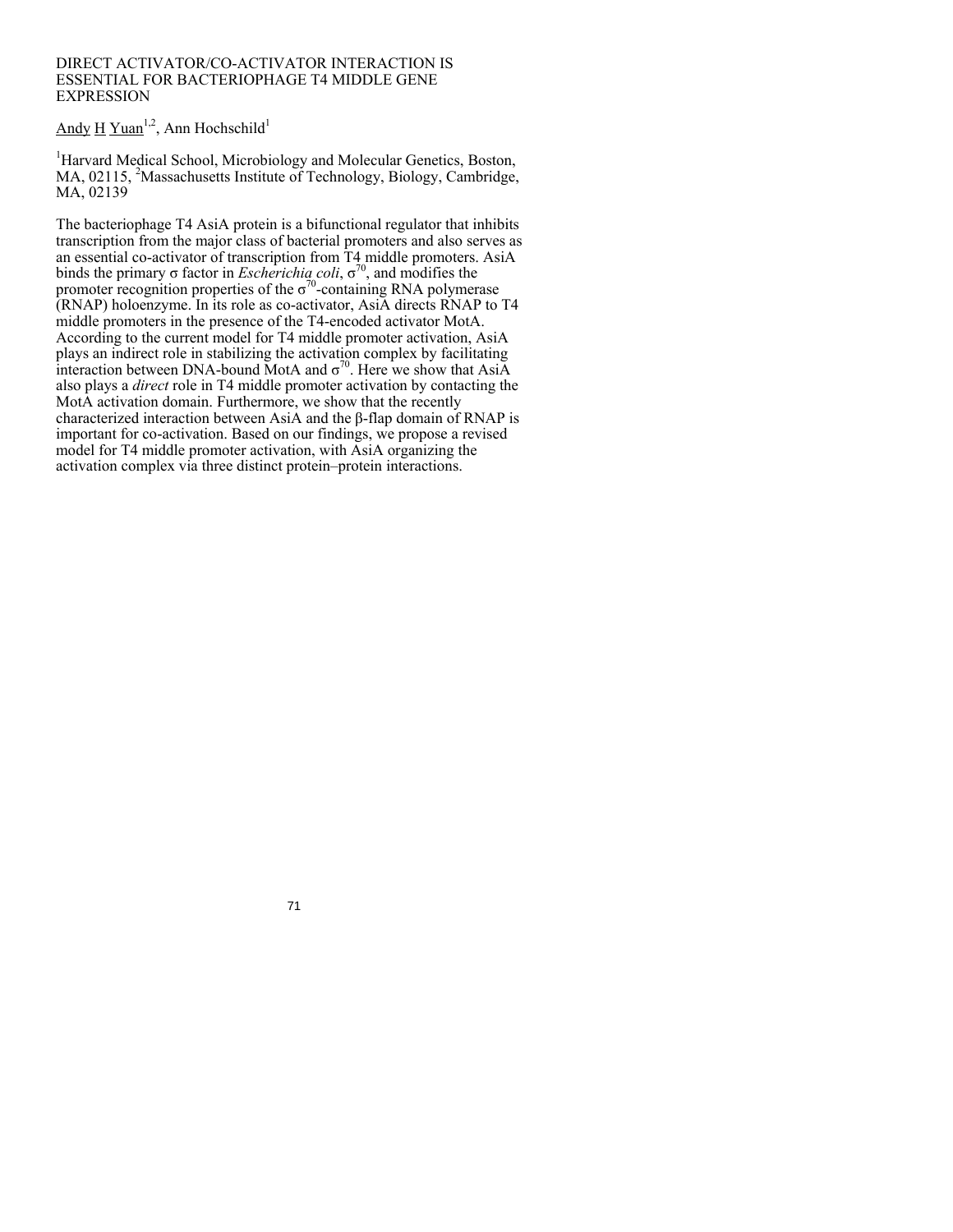#### POLYMORPHIC REGULATION OF P<sub>RM</sub> BY Λ CI

Dale E Lewis<sup>1</sup>, Phuoc Le<sup>1</sup>, Laura Finzi<sup>2</sup>, Sankar Adhya<sup>1</sup>

<sup>1</sup>National Institutes of Health, Laboratory of Molecular Biology, Bethesda, MD, 20892, <sup>2</sup> Emory University, Physics Department, Atlanta, GA, 30322

Bacteriophage  $\lambda$  can grow either lytically or as a lysogen. The  $\lambda$  repressor, CI, is transcribed from the promoter,  $P_{RM}$ , and is responsible for the maintenance of the lysogenic state. In a lysogen, the lytic promoters,  $P<sub>L</sub>$  and  $P_R$ , are turned off by CI to prevent lytic growth and at the same time the  $P_{RM}$ is turned on by CI to maintain lysogeny. The operator regions for CI binding consist of a left region (operator  $O<sub>L</sub>$ ) and a right region (operator  $O_R$ ).  $O_L$  and  $O_R$  each contain a subset of three CI binding sites,  $(O_L 1, O_L 2)$ and  $O<sub>L</sub>3$ ) and  $(O<sub>R</sub>1, O<sub>R</sub>2$  and  $O<sub>R</sub>3$ ), respectively. In a lysogen, one pair of CI dimers binds cooperatively to  $O_R1-O_R2$  and a second pair binds cooperatively to  $O<sub>L</sub> 1~O<sub>L</sub> 2$ , repressing  $P<sub>R</sub>$  and  $P<sub>L</sub>$ , and activating cI gene. Two pairs of dimers at  $O_R1 \sim O_R2$  and  $O_L1 \sim O_L2$  bind cooperatively to each other forming a DNA loop held together by an octamer of CI. At higher CI concentrations, two CI dimers also bind cooperatively to  $O<sub>L</sub>3$  and  $O<sub>R</sub>3$ , forming a tetramer and repressing  $P_{RM}$ . Recent studies show that  $O<sub>L</sub>$ 3 located 2.3 kbp from  $O_R$ 3, plays a role in efficient repression of  $P_{RM}$ . The object of our work was to investigate in detail the role of each of the six operators in the activation and repression of  $P_{RM}$ . We analyzed various operator mutations by *in vitro* transcription assays. We found that mutation in  $O<sub>L</sub>1$  or  $O<sub>L</sub>2$  reduced the repression of  $P<sub>RM</sub>$ . Mutation in  $O<sub>R</sub>1$  resulted in the repression of  $P_{RM}$ , while mutation in  $O_R$ 3 or  $O_I$ 3 failed to repress  $P_{RM}$ . Mutation in  $O_R2$  resulted in both activation and repression of  $P_{RM}$ . Our results would be put in the context of the current model of the regulation of CI in lysogenic maintenace.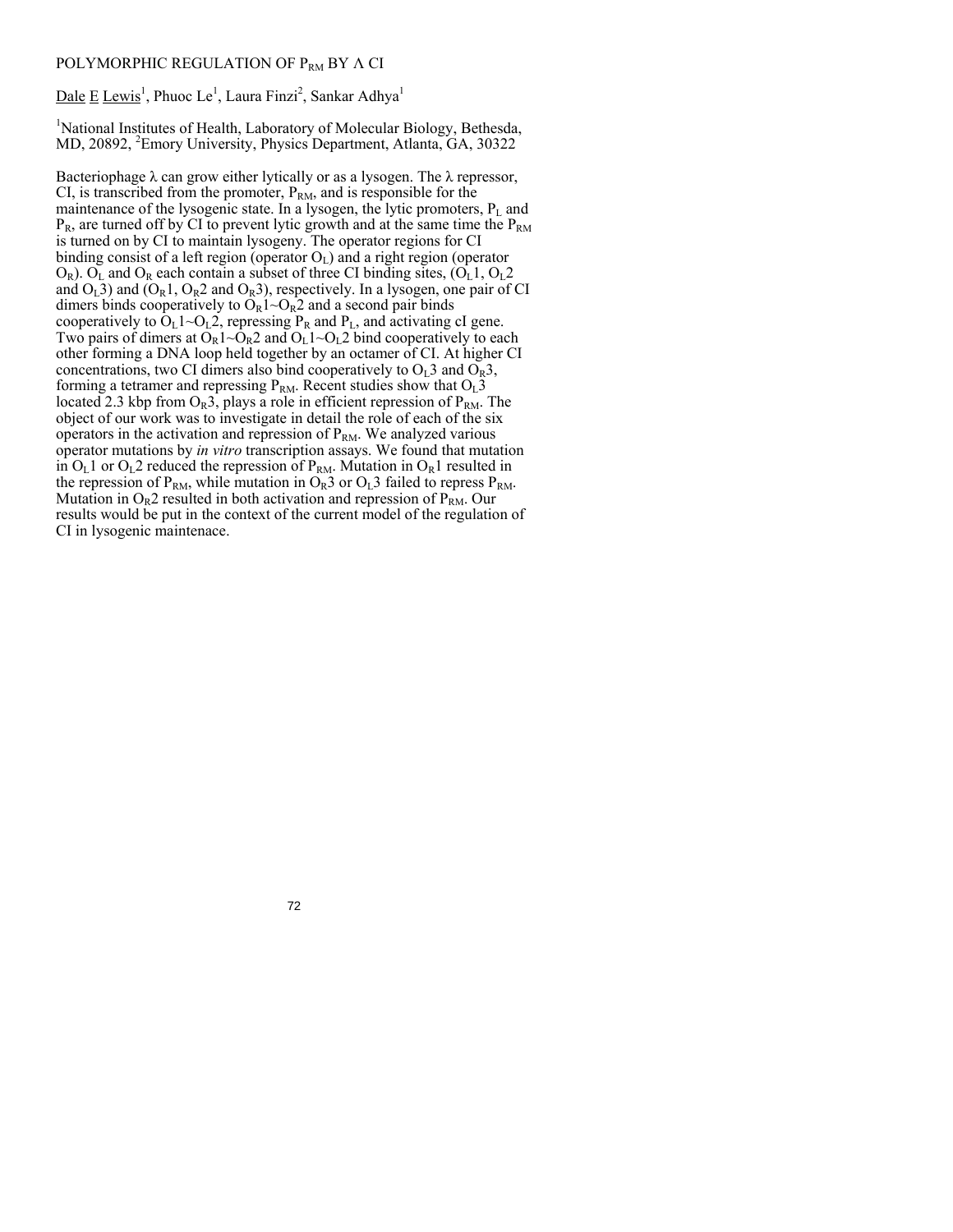#### MECHANISM OF TRANSCRIPTION AUTOREGULATION OF THE Λ REPRESSOR REVEALED BY SINGLE-MOLECULE IMAGING IN LIVE E. COLI CELLS

Zach Hensel<sup>1</sup>, Haidong Feng<sup>2</sup>, Bo Han<sup>2</sup>, Christine Hatem<sup>1</sup>, Liufang Xu<sup>2</sup>, Jin  $Wang<sup>2</sup>$ , Jie Xiao<sup>1</sup>

<sup>1</sup>Johns Hopkins University School of Medicine, Biophysics and Biophysical Chemistry, Baltimore, MD, 21205, <sup>2</sup>SUNY Stony Brook, Chemistry, Stony Brook, NY, 11794-3400

We developed a single-molecule reporter to monitor the autoregulation of a transcription factor in single E. coli cells. Using the regulatory motif controlled by the bacteriophage  $\lambda$  repressor CI as a model system, we used a cotranslational fusion and cleavage strategy to count the production of CI molecules one by one in real time. This strategy circumvents the problem that a fused fluorescent protein moiety disturbs CI function. We discovered that positive autoregulation of CI results in an elevated frequency of transcriptional events, or bursts, and the number of mRNA molecules produced during each burst, or burst size. Negative autoregulation by CI reduces the frequency, but not the size, of transcriptional bursts. These observations are consistent with a model in which CI activates its own transcription by enhancing the recruitment of RNA polymerase and the cooperativity of the transcription process. We investigate possible molecular mechanisms by which  $\lambda$  repressor activates its own transcription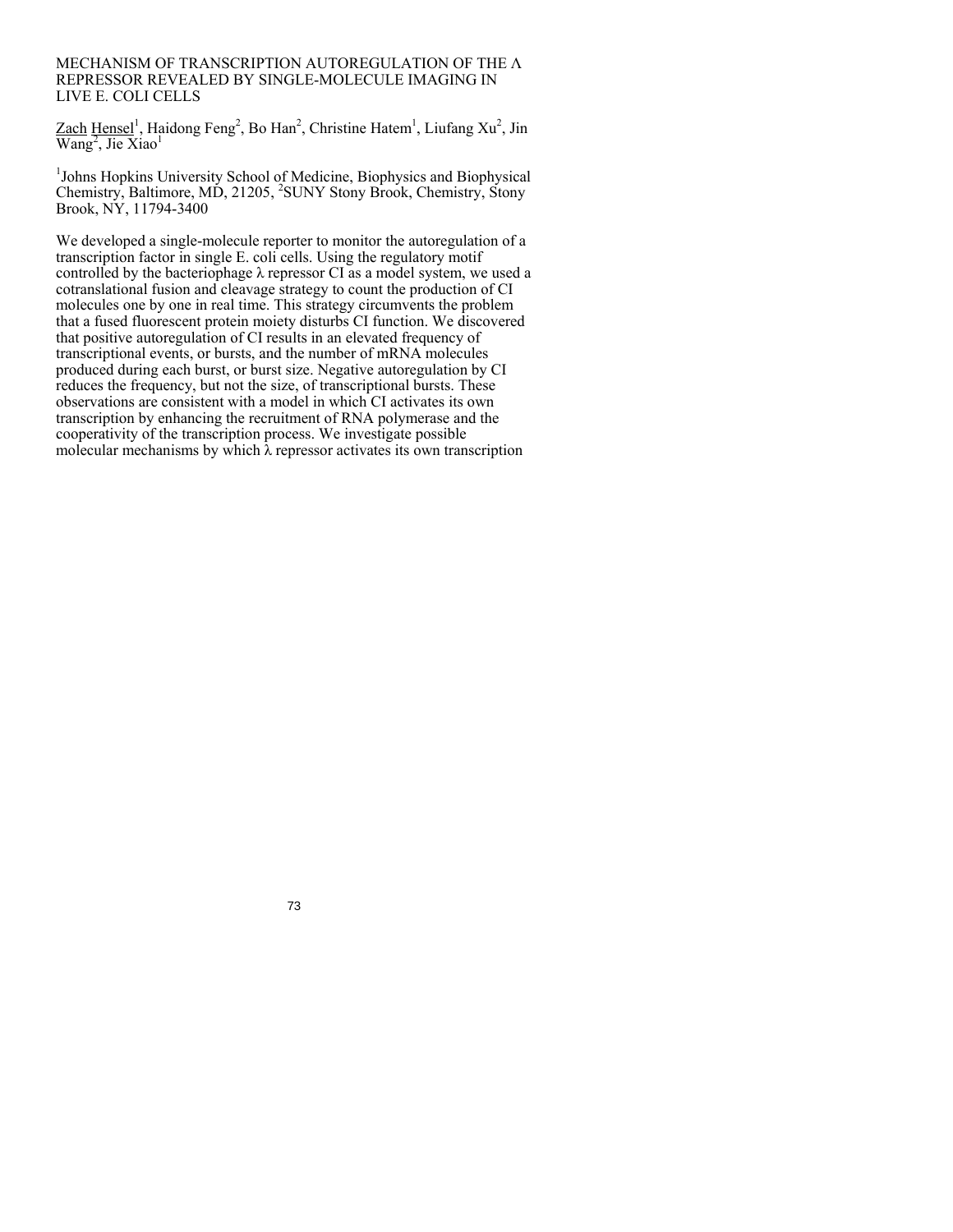## PHAGE GIL01 GOES SOS: THE UNCONVENTIONAL ROLE OF HOST LEXA AT A LYTIC SWITCH

Nadine Fornelos<sup>1</sup>, Margarita Salas<sup>2</sup>, Jaana K Bamford<sup>1</sup>

<sup>1</sup>University of Jyväskylä, Biological and Environmental Science, Jyväskylä, 40014, Finland, <sup>2</sup>Instituto de Biología Molecular Eladio Viñuela (CSIC), Centro de Biología Molecular Severo Ochoa (CSIC-UAM), Madrid, 28049, Spain

The transition from a latent state to the lytic cycle is a finely regulated process in temperate phages. The switch is classically initiated when a lytic gene repressor, usually phage-encoded, is inactivated. In the lambda model, the protein repressor CI is cleaved as a consequence of the SOS response to DNA damage in a same fashion as the global SOS repressor LexA. Phage GIL01 has a linear genome with a terminal protein bound to the ends and does not integrate the host chromosome upon infection. Instead, it remains inside the cell as a plasmid and is passed down through generations as cells divide. GIL01 occasionally forms clear plaque mutants that can be subdivided into two categories: mutants in genes predicted to code for DNA-binding proteins and operator mutants. The operator is a conserved LexA box that is effectively bound by host LexA *in vitro*. Disruption of either the LexA box or one of the phage-coded regulators abolishes the ability to enter the lysogenic state. Intriguingly, LexA does not repress transcription from the phage promoter but rather, it is part of a repressosome composed of multiple protein actors in which each actor appears to be critical for the integrity of the system. The present study describes a new function for LexA in the control of mobile DNA.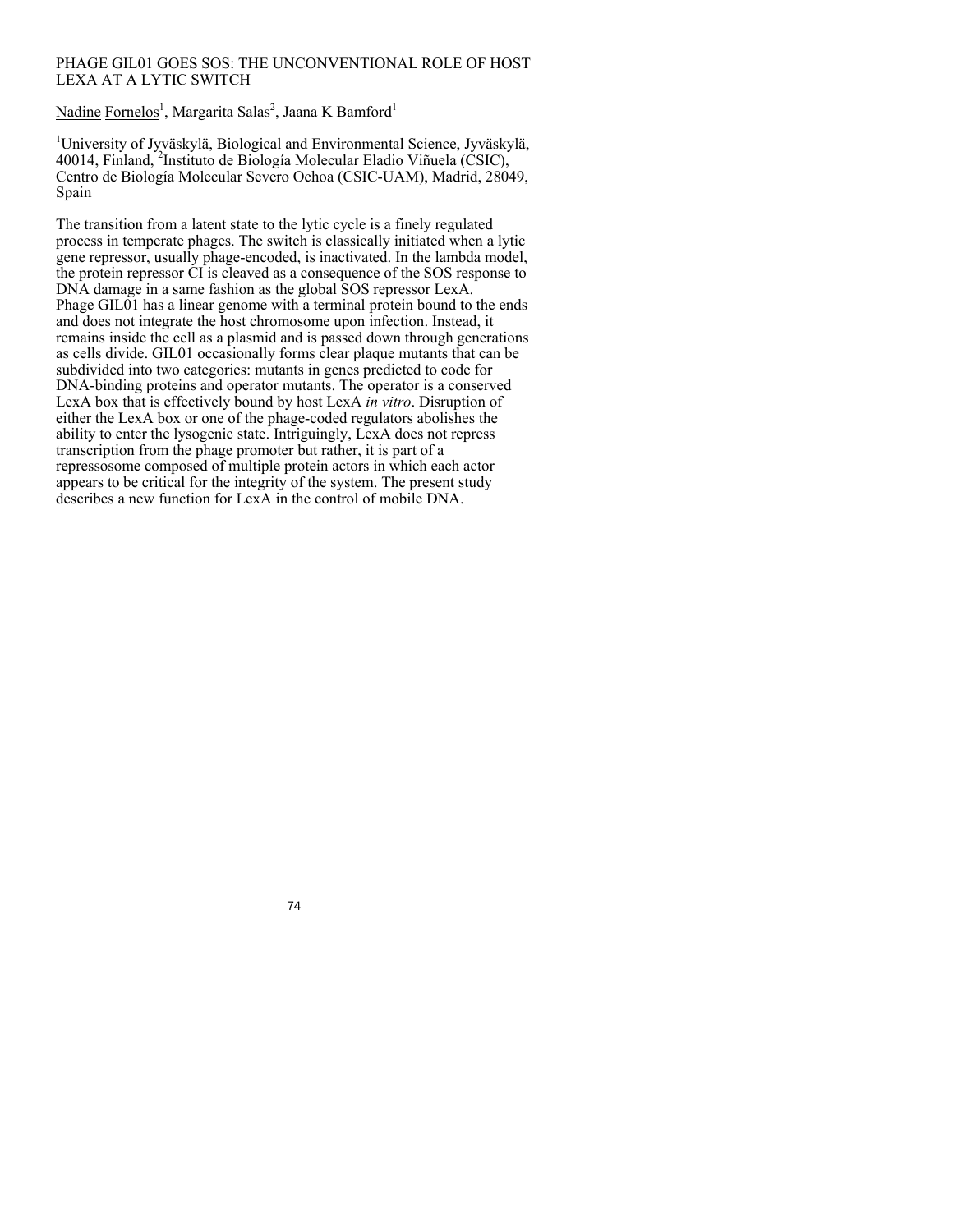## ALTERNATIVE SIGNALING PATHWAYS FOR THE RCS REGULON

## Nadim Majdalani, Susan Gottesman

## NIH/NCI, Lab. Molecular Biology, Bethesda, MD, 20892

The capsule regulatory system of *E. coli* (Rcs) is composed of RcsF, an outer-membrane lipoprotein, RcsC a transmembrane sensor-kinase, RcsD a transmembrane phospho-transfer protein, RcsB, the DNA-binding response regulator and RcsA, an auxiliary protein. The nature of the physiological signals activating this pathway and, in particular, the nature of the signal going from RcsF to RcsC remains elusive. Work by Kadokura *et al*. (Science (303):534-537) indicated that RcsF interacts directly with the disulfide bond forming protein (DsbA). The presence of 4 highly conserved cysteine residues in the periplasmic domain of RcsF suggested the possibility that RcsF may be monitoring the redox potential of the periplasm as a physiological signal and transmitting this signal to RcsC. However, DsbA signaling is dependent on RcsC and RcsD but not RcsF, indicating that the disulfide bonds in RcsF are required for structure, not signaling. We also find that DsbA signaling to RcsC is independent of the conserved cysteines in the periplasmic loop of RcsC, although these residues do play a role in RcsF-dependent signaling. Our results suggest the presence of two signaling pathways to RcsC.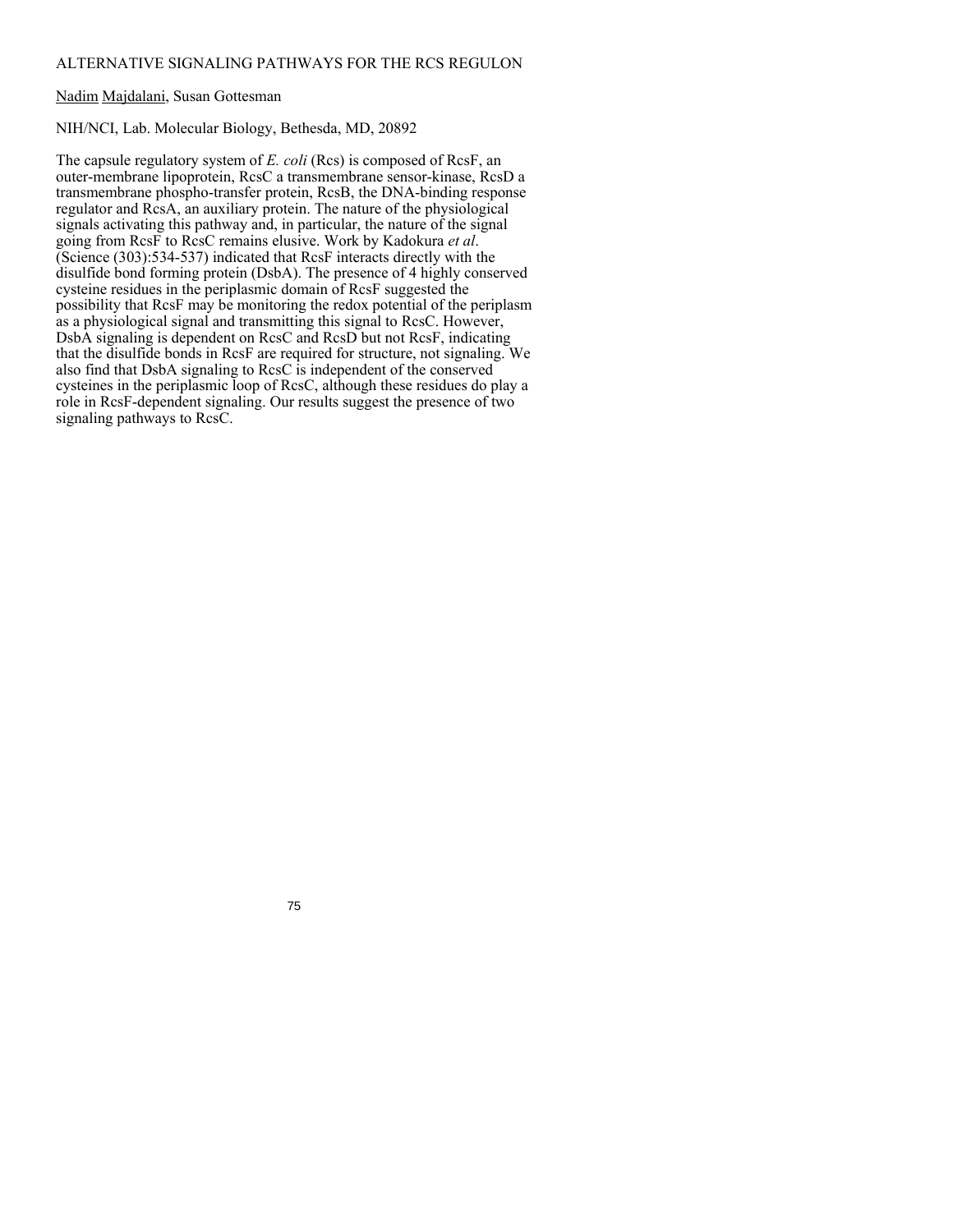## PROBING THE DEVELOPMENT AND EVOLUTION OF HOST SPECIFICITY IN SYMBIOTIC *VIBRIO FISCHERI*

# Mark J Mandel

Northwestern University Feinberg School of Medicine, Department of Microbiology-Immunology, Chicago, IL, 60611

Animal biology is characterized by sophisticated relationships with symbiotic microorganisms. In many instances symbionts are acquired from the environment each generation, and filtering of the relevant symbiotic partner from a milieu of unwanted relationships is a formidable obstacle. Despite many examples of specificity in both beneficial and harmful relationships, integrated systems to study the genetics, development, ecology, and evolution of specificity in animal-bacterial partnerships have been lacking.

The bioluminescent Gram-negative bacterium *Vibrio fischeri* forms natural monospecific light-organ associations with squid and fish hosts, and specific colonization of *Euprymna scolopes* squid by *V. fischeri* is due to the RscS-Syp bacterial signal transduction pathway. The RscS-Syp pathway controls symbiotic biofilm formation and had been shown to be important for normal squid colonization. My work has pointed to the role of a single regulatory gene, *rscS*, in allowing Pacific *V. fischeri* to form specific relationships with *E. scolopes*. Comparative genomics, functional studies, population studies, and phylogenetic analyses together have suggested that *rscS* is necessary and sufficient for host determination in squid populations of the North Pacific Ocean.

In my own laboratory I am expanding on these approaches to take advantage of the natural diversity of *V. fischeri* isolated from squid and fish hosts in the Pacific Ocean, from squid hosts in the Mediterranean Sea, and from non-symbiotic sources. I have performed targeted molecular analysis of these isolates and found significant natural variation in the canonical RscS-Syp pathway. Mutant analysis has revealed isolates that can colonize the squid host without a functional RscS. Approaches underway to dissect the pathway include whole genome sequencing and forward genetic analysis. As such, the natural diversity provides a rich starting point for fine-scale dissection of the evolutionary processes that underlie the development of host specificity and identification of novel mechanisms of host association.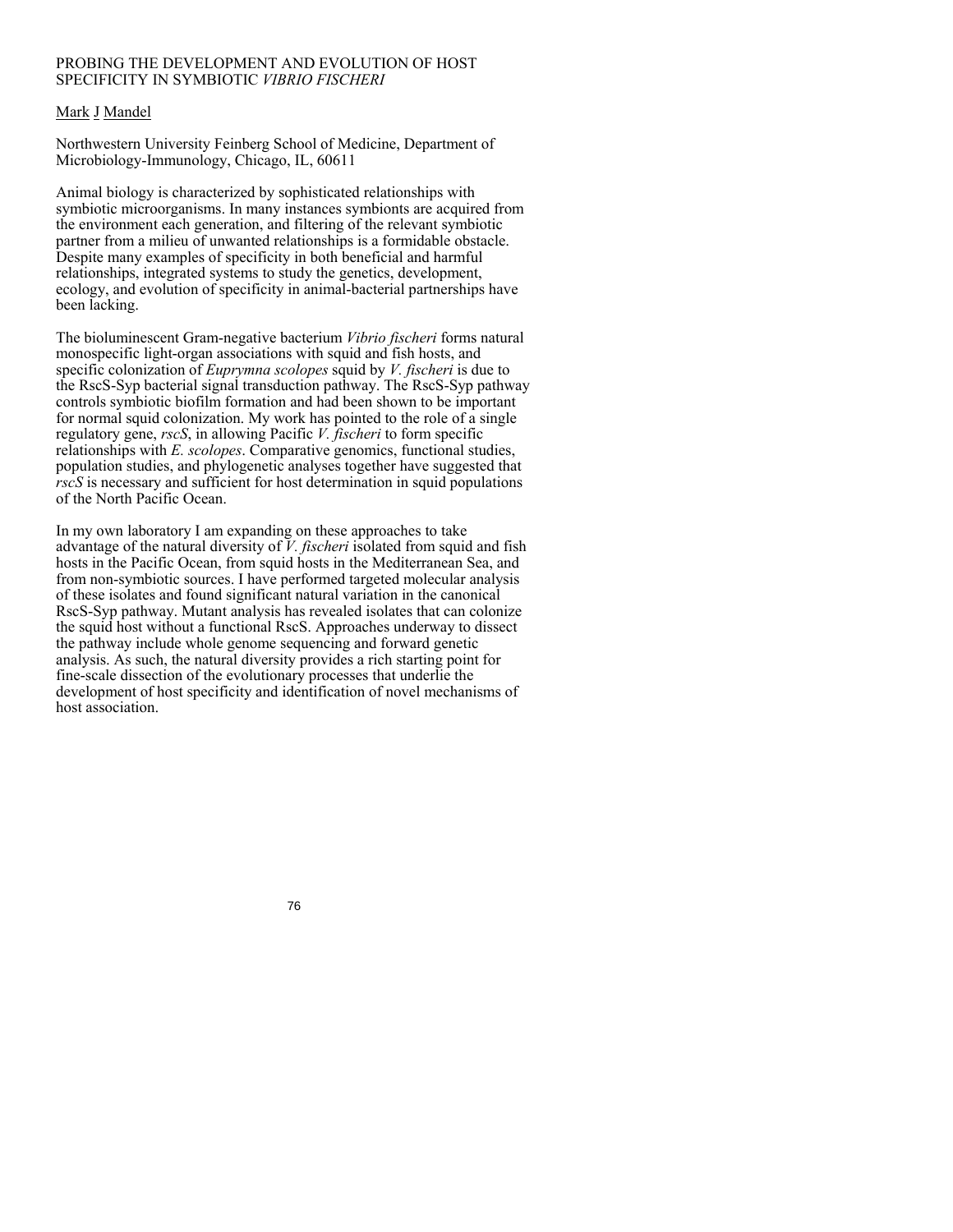## SENSITIVITY OF *E. COLI* TO BLEOMYCIN IS MEDIUM DEPENDENT

Tao Xu, M G Marinus

UMass Medical School, Biochemistry and Molecular Pharmacology, Worcester, MA, 01655

Bleomycin (BLM) is a glycopeptide antibiotic and anti-tumor agent that targets primarily the furanose rings of DNA. Degradation by BLM is initiated by generating a free radical in deoxyribose resulting in two different types of DNA damage: oxidized apurinic/apyridiminic (AP) sites and single-and double-strand breaks. Consistent with these damages, we found that recombination-deficient strains of *E. coli* K-12 are very sensitive to the cytotoxic action of BLM at low doses when cells were grown in rich medium. As expected, the *recBCD* pathway strains were sensitive but the *recF* pathway strains were not. Surprisingly, *recG* and *recN* mutant strains were sensitive to the action of BLM. An *xthA nfo* strain deficient in AP endonucleases was also sensitive to BLM consistent with damage to DNA bases. Surprisingly, all the above strains, and the wildtype, were resistant to BLM at the same concentrations when grown and exposed to BLM in minimal medium. The number of BLM-induced double-strand DNA breaks, however, was the same in cells grown in both media as determined by pulse field gel electrophoesis. Only mutants deficient in DNA ligase (*lig-4* and *lig-7*) were sensitive in both media.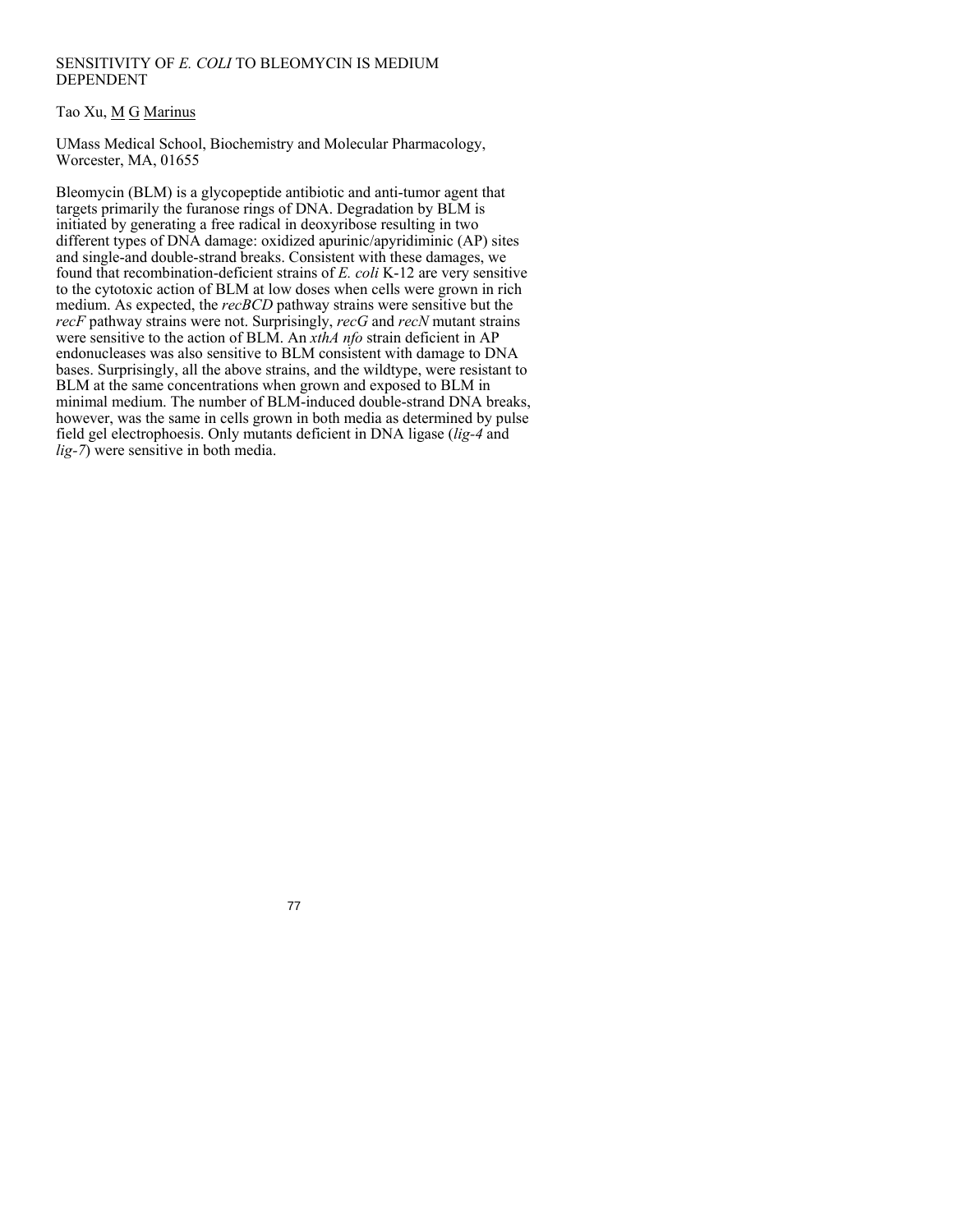#### BACTERIAL CELL WALL POLYMERASES REQUIRE PROTEIN COFACTORS TO BUILD PEPTIDOGLYCAN

Monica Markovski<sup>\*1</sup>, Catherine Paradis-Bleau<sup>\*1</sup>, Tsuyoshi Uehara<sup>1</sup>, Tania J  $\overline{\text{Lupoli}^3}$ , Suzanne Walker<sup>1,3</sup>, Daniel J Kahne<sup>2,3</sup>, Thomas G Bernhardt<sup>1</sup>

<sup>1</sup>Harvard Medical School, Department of Microbiology and Molecular Genetics, Boston, MA, 02115, <sup>2</sup>Harvard Medical School, Department of Biological Chemistry and Molecular Pharmacology, Boston, MA, 02115, 3 <sup>3</sup>Harvard University, Department of Chemistry and Chemical Biology, Cambridge, MA, 02138

\* These authors contributed equally

Most bacteria fortify their cytoplasmic membrane with a crosslinked polysaccharide meshwork called peptidoglycan (PG) to protect themselves from osmotic lysis. The major cellular PG synthases are the bifunctional penicillin-binding proteins (PBPs), which possess both transglycosylase activity for synthesizing the glycan strands of PG and transpeptidase activity for crosslinking them. When supplied with lipid-II substrate, these purified PBPs can polymerize and crosslink glycan strands *in vitro*. However, the PBPs alone are insufficient for the proper assembly PG assmbly *in vivo*. Their activity must be spatially and temporally regulated. Cytoskeletal polymers of FtsZ and MreB are thought to accomplish this by organizing the assembly of distinct multi-protein complexes containing the PBPs and other PG assembly factors and directing their activity to appropriate subcellular locations. Many questions regarding the function and composition of these PBP-containing, multi-enzyme complexes remain to be addressed. One of the most fundamental is whether such complexes promote PG synthesis simply by providing the PBPs with access to substrate, or whether they also contain critical accessory factors that facilitate and/or regulate PBP activity by affecting lipid-II utilization or the incorporation of nascent PG into the existing network. We therefore sought to identify factors essential for the *in vivo* activity of the bifunctional PBPs using a synthetic lethal screen we developed for the model gram-negative rod *Escherichia coli*. Our approach revealed two outer membrane lipoproteins of previously unknown function as new PG assembly factors. We have designated them LpoA and LpoB for lipoprotein activators of PBP1 function from the outer membrane. LpoA was found to be specifically required for PBP1a function while LpoB was found to be specifically required for PBP1b function. Results will be presented indicating that these factors directly modulate the activity of their cognate PBPs through the formation of specific trans-envelope lipoprotein-PBP complexes.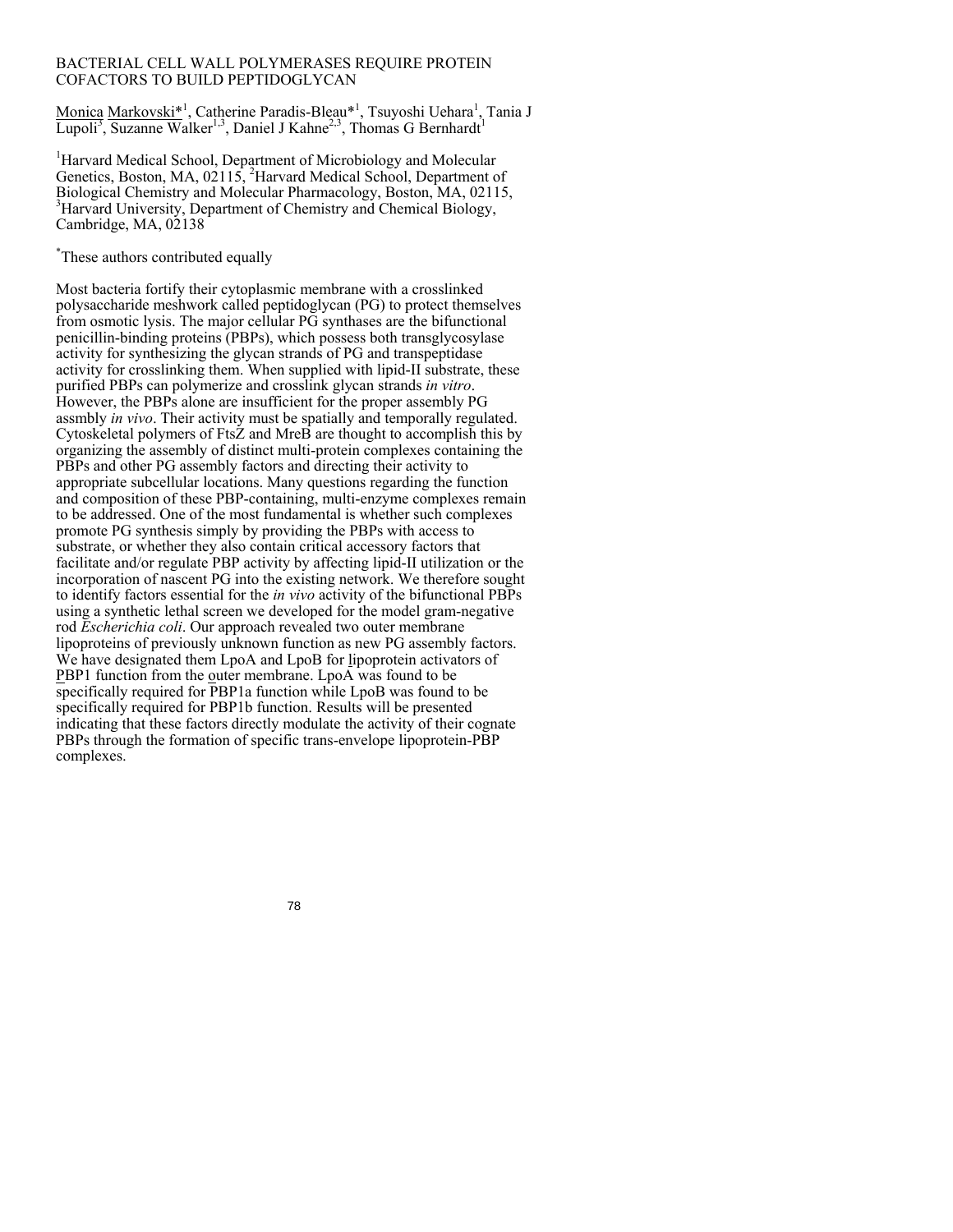## ROLE AND REGULATION OF *CAULOBACTER CRESCENTUS CSP* PARALOGUES IN RESPONSE TO STRESS

## RICARDO R MAZZON, HELOISE BALHESTEROS, CAROLINA A P T SILVA, ELZA A S LANG, MARILIS V MARQUES

University of São Paulo, Department of Microbiology, São Paulo, 05508000, Brazil

Bacteria are organisms that can live in very different habitats and therefore must be able to cope with challenges that may somehow affect their growth. One critical environmental factor is temperature, which requires quick physiological responses. The most characteristic response to temperature downshift is the induction of small proteins with a conserved domain called "Cold Shock Domain" (CSD).

*Caulobacter crescentus* has four genes encoding proteins with CSD (*cspA, cspB, cspC* and *cspD*) being *cspA* and *cspB* cold-induced while *cspC* and *cspD* are induced upon entry into stationary phase. Mutant strains deleted of each one of these genes were constructed and mutations were combined generating double and triple mutants. Cold sensitivity assays suggested that there is a hierarchy of importance in cold shock response, being CspA and CspC the most important ones followed consecutively by CspB and CspD. Studies of gene expression made possible to determine that in ΔCD mutant strain *cspA* expression is increased at early stages of cold shock, while *cspB* pattern showed no alteration of cold induction but has decreased levels of expression even at 30ºC. The upstream region of *cspA* and *cspB* were aligned in order to determine common regions that could mediate the cold shock induction of these two genes. Gene expression assays using translational fusions, showed that *cspB* inductions is not dependent of a downstream box but there is a very important putative upstream box that apparently contributes for the major induction by cold shock. Freezing survival involves the ability of coping with cold and osmotic stresses, since differential compartment freezing may create osmotic flux of water to the outside of cells. CSP mutants in *C. crescentus* showed decreased freezing resistance, which raised the possibility of their involvement in osmotic stress response. Survival tests under high osmolarity showed that CspC and CspB are the most relevant CSPs in this stress response, but only *cspA* and *cspC* show transcriptional induction in this condition.

All results taken together allowed to conclude that *csp* paralogues in *C. crescentus* respond to a wide range of stresses like osmolarity, cold and stationary phase, and are very important for viability under these conditions.

Financial support: FAPESP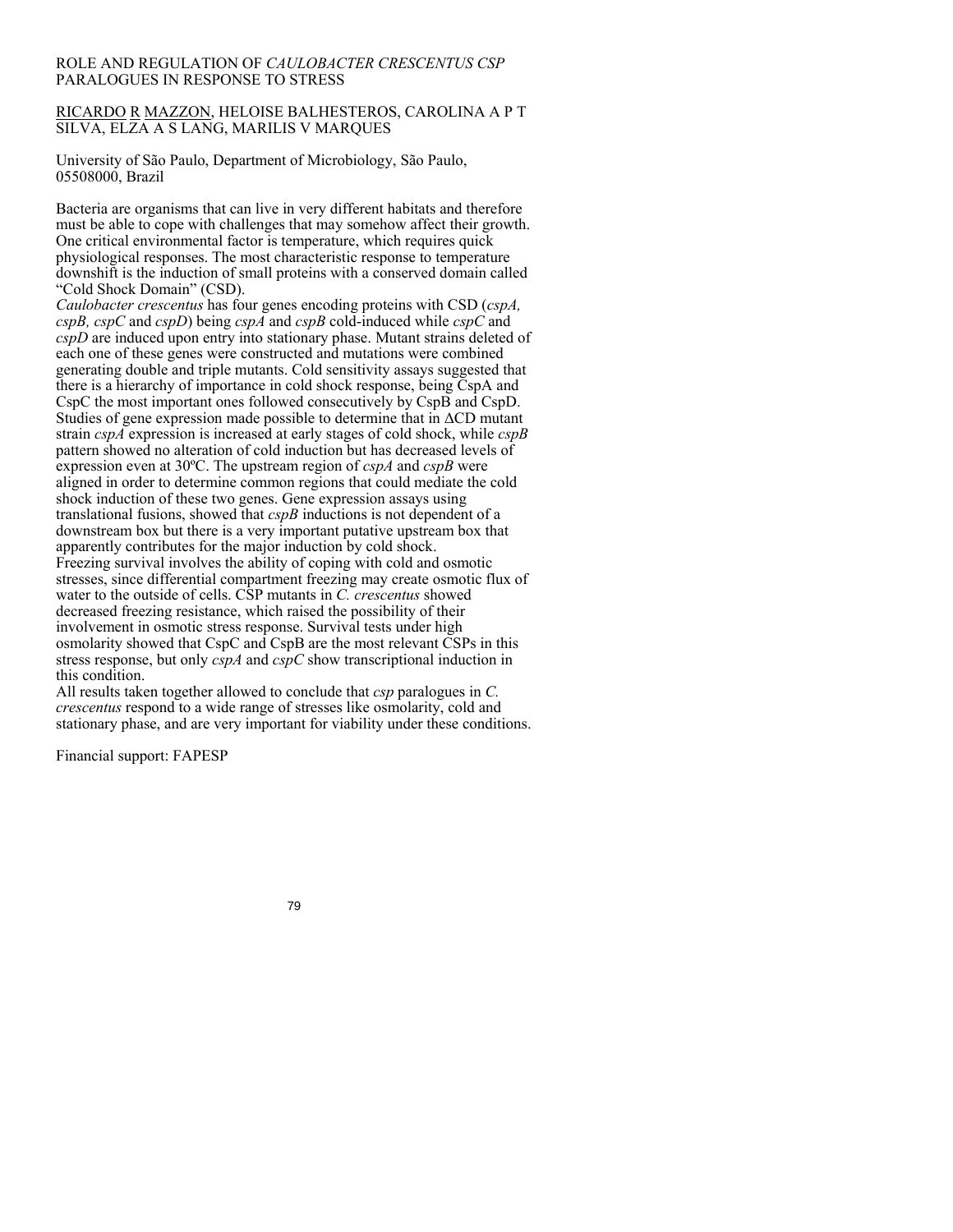### COMMUNITY ASSESSMENT OF COMMUNITY ANNOTATION USING ONTOLOGIES (CACAO): FUNCTIONAL ANNOTATION WITH UNDERGRADUATES

Brenley McIntosh<sup>1</sup>, Debby Siegele<sup>2</sup>, Daniel Renfro<sup>1</sup>, Jim Hu<sup>1</sup>

<sup>1</sup>Texas A&M University, Dept. of Biochemistry & Biophysics, College Station, TX, 77843, <sup>2</sup>Texas A&M University, Dept. of Biology, College Station, TX, 77843

The rapid advances in DNA sequencing technology mean that we are discovering genes faster than we can figure out what they do. For most new sequences, gene function will be inferred by comparison with well-studied model systems such as *Escherichia coli*. This means that the quality of functional annotation for these models is very important for the future of biology. With the growing demand for inexpensive, high quality curation, we developed an activity called CACAO, or Community Assessment of Community Annotation with Ontologies. During a pilot course run in April 2010, we trained teams of undergraduates at Texas A&M University on how to generate literature-based functional annotation of proteins using Gene Ontology (GO). The teams, totaling 16 students, submitted 153 annotations to EcoliWiki (http://ecoliwiki.net) and the competition concluded with evaluation and challenging of annotations contributed by other teams and declaration of a "winning" team. Experienced curators reviewed the students' annotations and accepted 117. These annotations will be submitted back to the GO consortium where they will be publicly available for databases and bioinformatics groups to use. There was a very positive response from the students and feedback showed support for learning about bioinformatics and functional annotation. In the future, annotations will be added to GONUTS, a database that is not restricted to a single model organism. We will be repeating CACAO on a larger scale in the Fall of 2010 with a multi-institutional set of teams after positive feedback and interest from other undergraduate educators.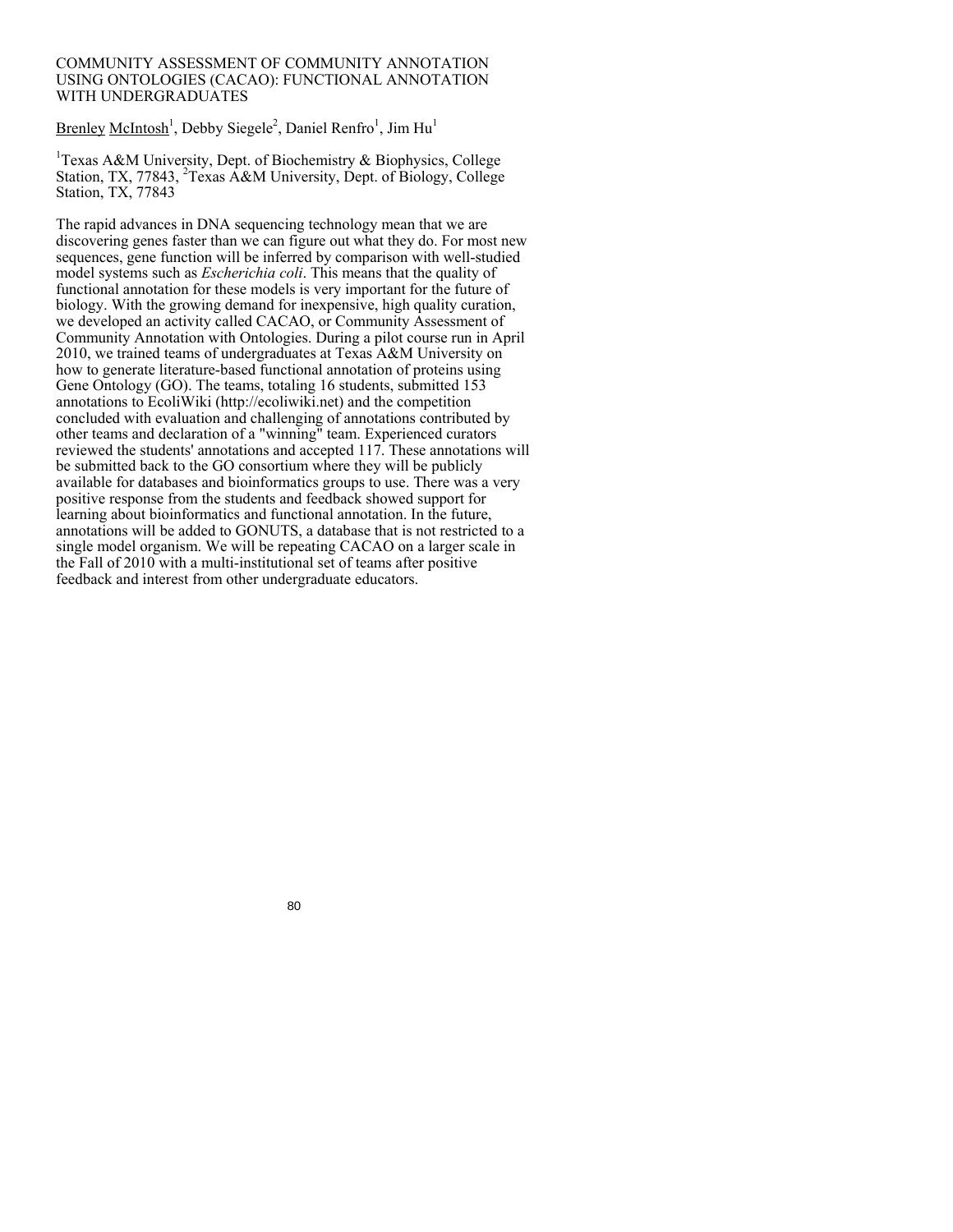## PREDICTING PHAGE PREFERENCES: LYTIC VS LYSOGENIC LIFESTYLE FROM GENOMES

Katelyn McNair<sup>1</sup>, Barbara Bailey<sup>2</sup>, Rob Edwards<sup>1,3,4</sup>

<sup>1</sup>San Diego State University, Computational Science Research Center, San Diego, CA, 92182, <sup>2</sup>San Diego State University, Mathematics and Statistics, San Diego, CA, 92182, <sup>3</sup>San Diego State University, Computer Science, San Diego, CA, 92182, <sup>4</sup>Argonne National Laboratory, Mathematics and Computer Science, Argonne, IL, 60439

There are two distinct phage lifestyles: lytic and lysogenic. The lysogenic lifestyle has many implications for phage therapy, genomics, and microbiology, however it is often very difficult to determine whether a newly sequenced phage isolate grows lytically or lysogenically just from the genome. Using the  $\sim$ 200 known phage genomes, a supervised random forest classifier was built to determine which proteins of phage are important for determining lytic and lysogenic traits. A similarity vector is created for each phage by comparing each protein from a random sampling of all known phage proteins to each phage genome. Each value in the similarity vector represents the protein with the highest similarity score for that phage genome. This vector is used to train a random forest to classify phage according to their lifestyle. To test the classifier each phage is removed from the data set one at a time and treated as a single unknown. The classifier was able to successfully group 188 of the 196 phages for whom the lifestyle is known, giving my algorithm an estimated 4% error rate. The classifier also identifies the most important genes for determining lifestyle; in addition to integrases, expected to be important, the composition of the phage (capsid and tail) also determines the lifestyle. A large number of hypothetical proteins are also involved in determining whether a phage is lytic or lysogenic.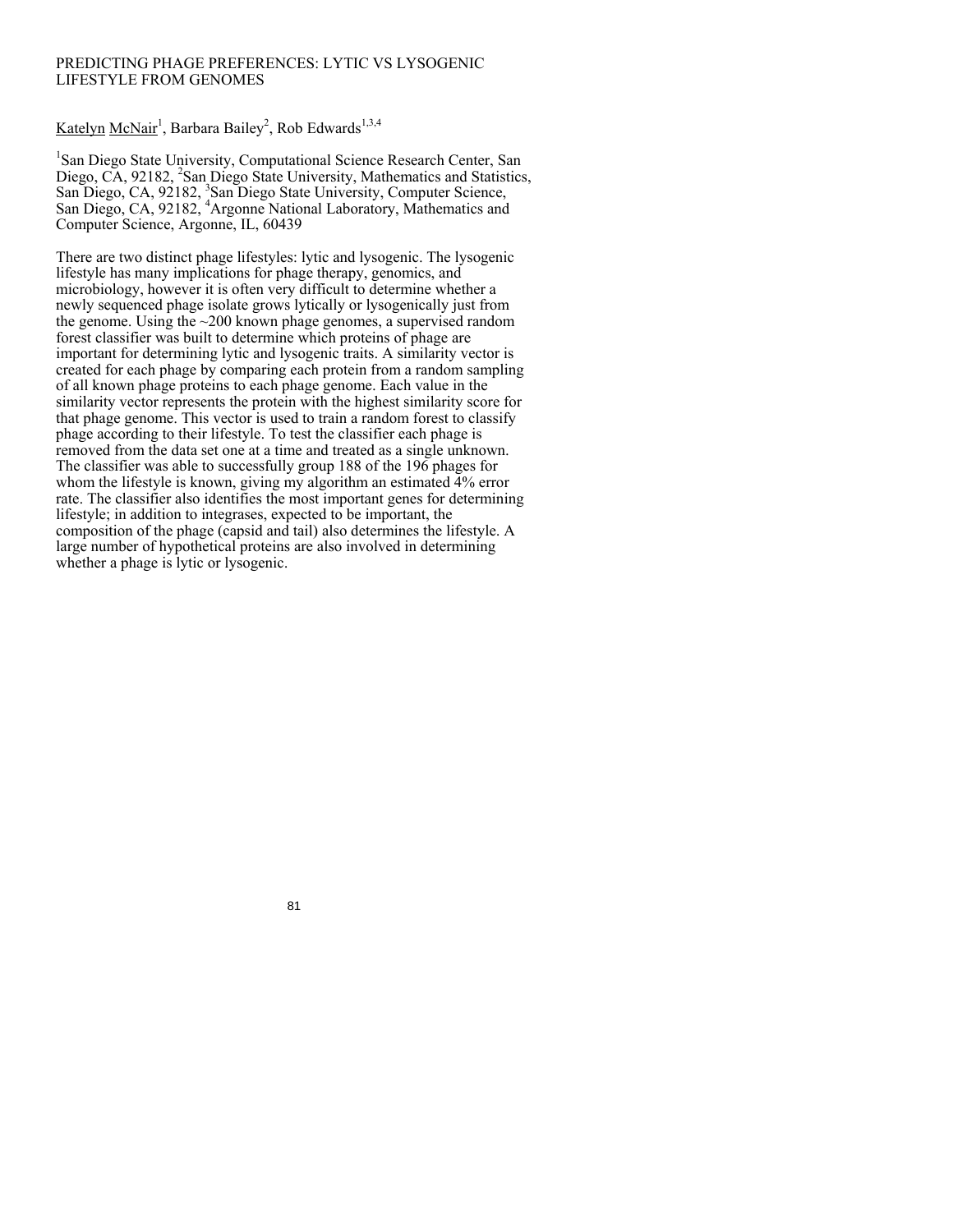FUNCTIONAL CHARACTERIZATION OF LER, THE POSITIVE REGULATOR OF VIRULENCE GENES IN ENTEROPATHOGENIC *ESCHERICHIA COLI* (EPEC).

Abraham Medrano López, Alma L Tovar Díaz, Victor H Bustamante Santillán, José L Puente García

Instituto de Biotecnología UNAM, Microbiología Molecular, Cuernavaca Morelos , 62210, Mexico

The Locus of Enterocyte Effacement (LEE) is essential for virulence in EPEC and other attaching and effacing bacteria such as EHEC and *Citrobacter rodentium*. The LEE-encoded regulator (Ler) is the key transcriptional regulator of EPEC virulence. Ler is a 15-kDa protein that exhibits amino acid sequence similarity with the C-terminus of H-NS, a nucleoid-structuring protein that affects, mainly negatively, bacterial gene expression. As for H-NS, the Ler N- and C-terminal domains are predicted to participate in oligomerization and DNA binding, respectively. Ler acts as an antirepressor protein that overcomes the H-NS-mediated silencing on the LEE promoter regions. In this study, characterization of randomly selected Ler mutants incapable of activating the expression of a Ler-dependent promoter, led to the identification of critical amino acids and functional motifs. Using a bacterial two-hybrid system and pull-down assays, we found that all mutants, including those located at the predicted "coiled-coil" domain, were still able to dimerize. By performing DNA binding assays using the purified proteins, the Ler mutants were separated in different functional groups: mutants that interact with the Ler DNA targets as well as the wild type; mutants that do not bind to DNA; and mutants that form aberrant DNA-protein complexes. Furthermore, analysis of the oligomeric state of wild type Ler in native acrylamide gels and by gel filtration, suggested that the functional DNA-binding form of this protein is an octamer, and that mutants forming aberrant complexes with DNA also generate different oligomeric forms in solution even at low protein concentrations.

Mutations predicted to disrupt the putative "coiled-coil" domain located at the N-terminal region of Ler, did not affect its ability to interact with itself or with DNA, but affected its activity, as well as its capacity to form octamers, suggesting that this domain mediates high order oligomerization, while the important residues for dimerization are located at the end of the N-terminal domain. According to these observations, the dimerizationoligomerization domain of Ler has an inverted organization in comparison with H-NS. Overall, these results further our understanding of the modular nature of Ler and identified critical functional residues involved in oligomerization and DNA binding.

This work was supported by grants from Consejo Nacional de Ciencia y Tecnología (CONACYT) (60796) and from Dirección General de Asuntos del Personal Académico (DGAPA) (IN224107)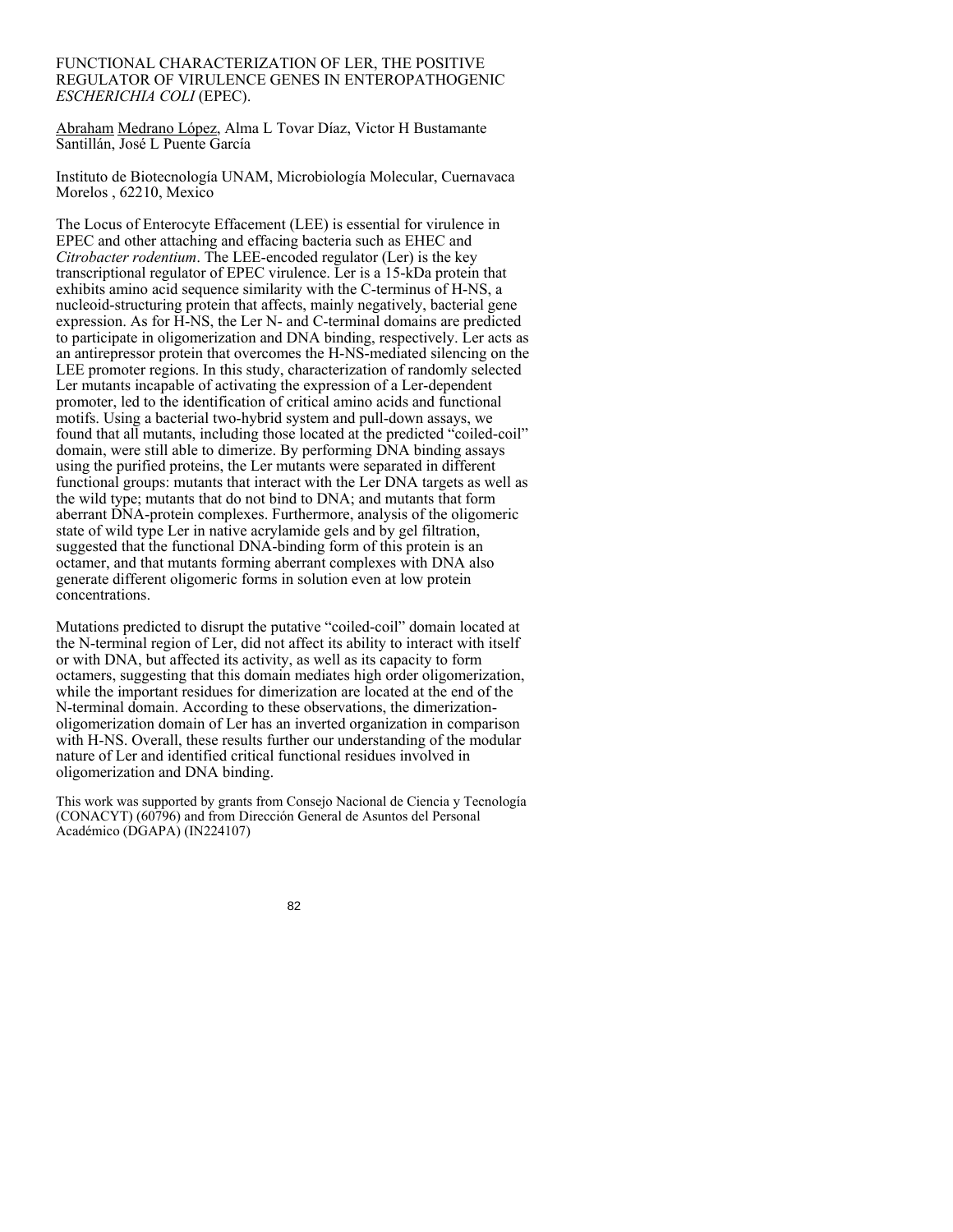#### STRUCTURE-FUNCTION ANALYSIS OF A BACTERIOPHAGE-ENCODED REGULATOR OF  $\Sigma^A$ -DEPENDENT TRANSCRIPTION IN *S*. *AUREUS*

 $C$ ristina Montero Diez<sup>1</sup>, Joe Osmundson<sup>2</sup>, Seth A Darst<sup>2</sup>, Ann Hochschild<sup>1</sup>

<sup>1</sup>Harvard Medical School, Department of Microbioogy and Molecular Genetics, Boston, MA, 02115, <sup>2</sup>The Rockefeller University, Laboratory of Molecular Biophysics, New York, NY, 10065

RNA polymerase in bacteria consists of a catalytically proficient core enzyme (subunit composition  $\alpha_2\beta\beta\omega$ ) that must associate with one or another σ factor to recognize specific promoter sequences. Anti-σ factors comprise a large and diverse family of proteins that regulates σ factor function. Typically, anti-σ factors target alternative σ factors and inhibit promoter utilization by preventing their association with the RNAP core enzyme. However, the bacteriophage T4-encoded AsiA protein provides a well-characterized example of an anti-σ factor that interacts with a primary σ factor (*E. coli* σ70) in the context of the RNAP holoenzyme, altering its promoter-recognition properties. Here we examine another bacteriophageencoded anti-σ factor that targets a primary σ factor: the ORF67 protein of *S. aureus* phage G1. First identified as an inhibitor of *S. aureus* growth (1), ORF67 forms a tight complex with conserved region 4 of *S. aureus*  $\sigma$ <sup>A</sup> and inhibits  $\sigma^A$ -dependent transcription. Biochemical evidence indicates that ORF67 associates stably with the  $\sigma$ <sup>A</sup>-containing RNAP holoenzyme, suggesting that the ORF67- $\sigma$ <sup>A</sup> region 4 interaction is not incompatible with holoenzyme formation. Here we use a bacterial two-hybrid assay to further characterize the protein-protein interactions of ORF67. Taking advantage of the fact that ORF67 does not interact detectably with  $\sigma^{70}$  region 4, we use  $\sigma$ region 4 chimeras to identify the specificity-determining residues. A highresolution crystal structure of the ORF67- $\sigma$ <sup>A</sup> region 4 complex locates these residues at the ORF67- $\sigma$ <sup>A</sup> region 4 interface. By adapting our two-hybrid assay for the detection of bridging interactions, we show further that the  $ORF67-\sigma^A$  region 4 complex can interact with the flap domain of the RNAP  $β$  subunit, which is the attachment point for  $σ$  region  $4$  in the context of the RNAP holoenzyme. Current efforts are directed towards understanding precisely how ORF67 modulates the promoter-recognition properties of the  $σ<sup>A</sup>$ -containing RNAP holoenzyme.

1. Dehbi, M., Moeck, G., Arhin, F.F., Bauda, P., Bergeron, D., Kwan, T., Liu, J., McCarty, J., Dubow, M., and Pelletier, J. (2009) *J Bacteriol* **191**: 3763-3771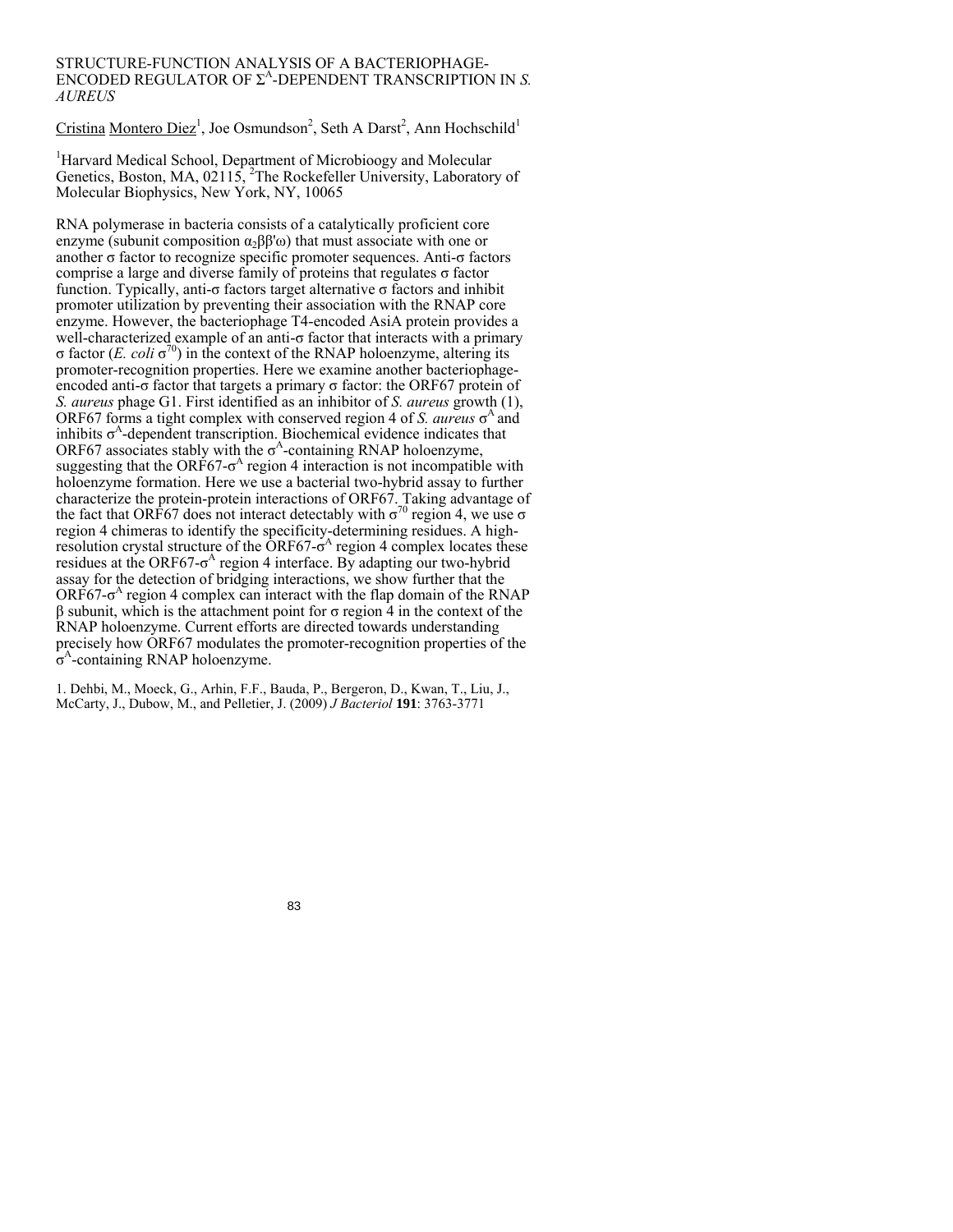## INTERROGATING GENES OF UNKNOWN FUNCTION IN *E. COLI.*

Sean D Moore, Joseph Myerson, Bradley Belous, Melinda Osborne, Anusha Naganathan

University of Central Florida, Molecular and Microbiology, Orlando, FL, 32816

We are addressing the roles of bacterial proteins encoded by genes for which no known function has been assigned with an emphasis on those genes that have been deemed essential or those that are highly conserved. In *E. coli*, there are many genes that do not tolerate disruption and it has been concluded that these genes most likely encode important or essential gene products. Surprisingly, a notable fraction of these genes have no assigned function despite the fact *E. coli* has been studied at a genetic and biochemical level for decades. A significant hurdle in identifying the roles these genes play stems from the fact that many are essential, so standard genetic techniques that reduce the amount of gene product end up killing the cells and precluding any meaningful physiological measurement. For those genes that are non-essential, genetic manipulations designed to remove the gene can result in a re-balancing of cellular process that compensate for the absence of the encoded gene product or second-site mutations can suppress overt phenotypes, a bane of classical genetics.

One of our approaches to address the roles of essential genes of unknown function, we are implementing a targeted degradation system that allows for normal cell growth using a modified target gene encoding a conditional degradation peptide tag that is specifically recognized by a processive cellular protease. Induction of proteolysis leads to the rapid elimination of the target protein from the cell, leaving the other proteins intact. This approach allows the characterization of cellular networks depleted of an essential target soon after its removal.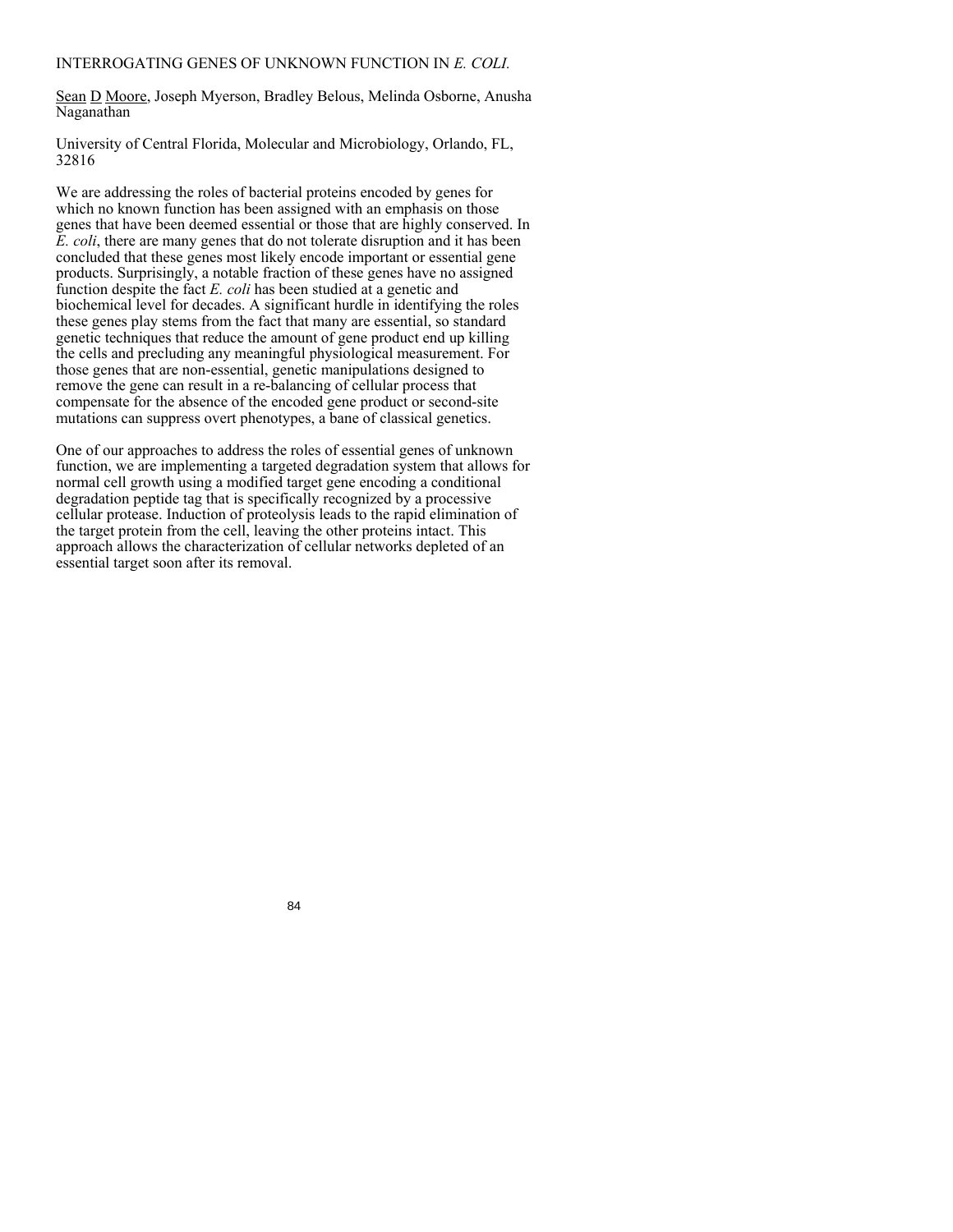### GENETIC DISSECTION OF THE RCS TWO-COMPONENT SIGNALING PATHWAY AND ITS ROLE IN SWARMING MOTILITY IN *PROTEUS MIRABILIS*

# Randy M Morgenstein<sup>1</sup>, Philip Rather<sup>1,2</sup>

Emory University, Microbiology and Immunology, Decatur, GA, 30033, <sup>2</sup> Atlanta VA Medical Center, Bacterial Pathogenesis, Decatur, GA, 30033

*Proteus mirabilis* is a gram-negative, rod-shaped bacterium when grown in liquid media. During growth on surfaces, *P. mirabilis* undergoes a distinct physical and biochemical change that culminates in the formation of a swarmer cell. Swarmer cells are elongated, polyploid, and hyper-flagellated cells that up-regulate virulence factors. How *P. mirabilis* senses a surface is not fully understood, however, the inhibition of flagella rotation has been proposed to be a sensory mechanism. Our lab has isolated a transposon insertion in *waaL*, encoding O-antigen ligase, that results in loss of swarming, but not swimming motility. Upon further examination, it was shown that these cells fail to activate *flhDC*, the class 1 activator of the flagellar cascade, when grown on solid surfaces. A mutation in the *wzz* gene, which results in short O-antigen side chains, also prevented activation of *flhDC* on solid surfaces. We propose that surface sensing is relayed by O-antigen to the RcsCDB phosphorelay, a known repressor of *flhDC*. In order to test this hypothesis, mutations were made in *rcsC, rcsB, rcsF*, and *umoB* (*igaA*) in wild-type and *waaL* backgrounds. By comparing the swarming phenotypes of the single and double mutants, we have begun to establish a working model for the role of O-antigen in surface sensing and the Rcs pathway in *P. mirabilis*. The data demonstrates that along with RcsF, there is another input acting on RcsC, and that at least one of these inputs appears to be activated by surface sensing.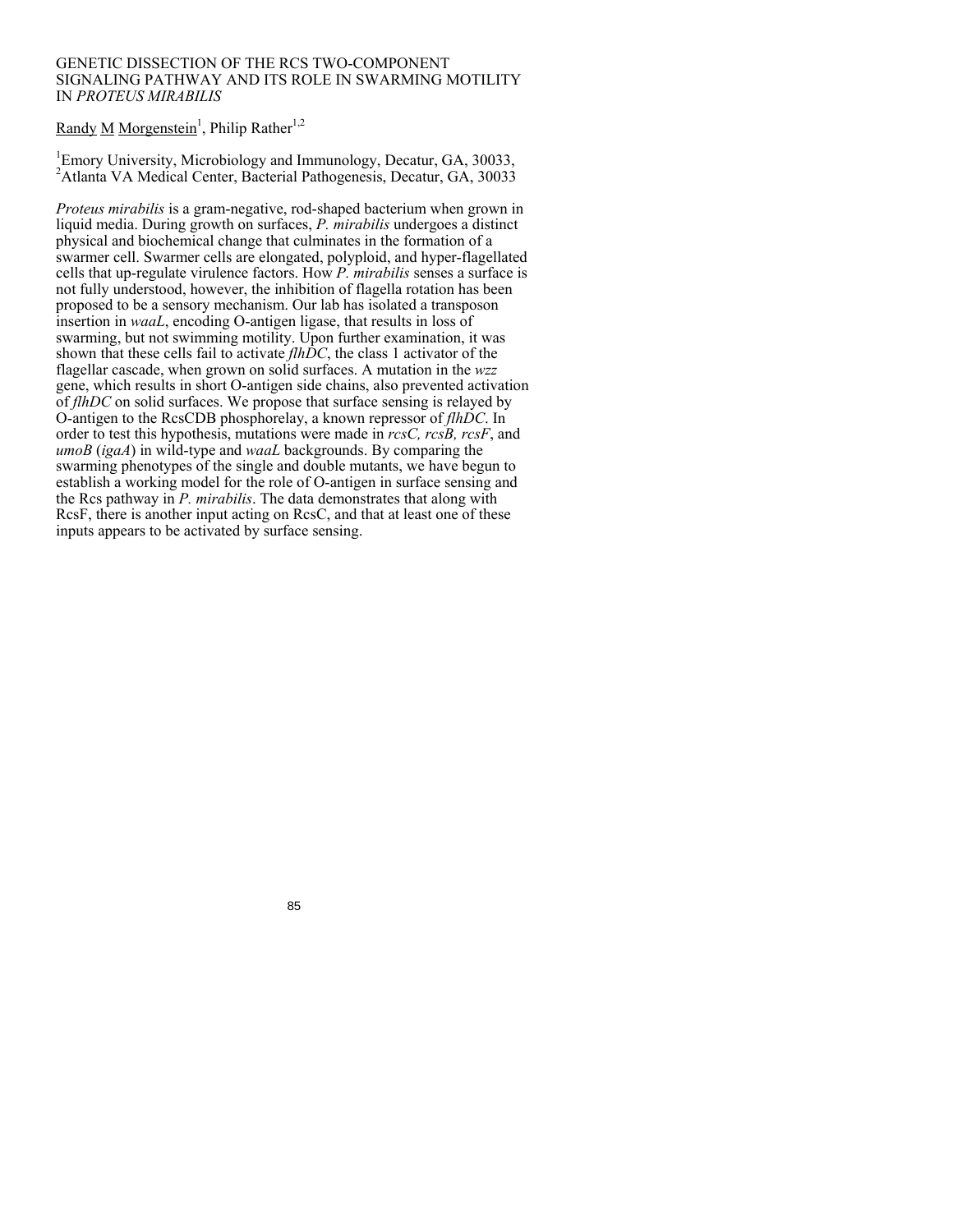#### DIFFERENCES IN OXIDATIVE STRESS-RESPONSE MECHANISMS OF *E. COLI* AND *B. SUBTILIS* CORRELATE WITH THEIR ENVIRONMENTAL DEMANDS

## Jatin Narula, Abhinav Tiwari, Lingxiao Jiang, Oleg A Igoshin

Rice University, Department of Bioengineering, Houston, TX, 77005

Several processes that restrict bacterial growth are known to induce the accumulation of Reactive Oxygen Species (ROS) inside the cell. High levels of ROS such as peroxide can lead to an increased rate of mutagenesis and cell death by damaging cellular proteins, lipids and nucleic acids. As a defense, prokaryotes have evolved sensitive and specific inducible response mechanisms to detect peroxide. Two well-studied peroxide stress-response mechanisms are the OxyR and PerR regulons of *E. coli* and *B. subtilis* respectively. Both OxyR and PerR are transcription factors that react with peroxide, change their activity and thereby modulate the expression of target enzymes that are likely to protect the cell from peroxide. However there is an important difference between the designs of these two inducible stress-detection mechanisms. The Fe-mediated oxidation of metallo-protein PerR in the presence of peroxide is irreversible but the oxidation of OxyR by peroxide is reversible. We have constructed mathematical models of the OxyR and PerR regulatory circuits and used them to perform a mathematically controlled comparison. The results indicate that even though the steady state response sensitivities to changes in peroxide concentrations are very similar, structural disparities in the two circuits result in important differences in their response dynamics. Our models show that OxyR responds to changes in peroxide concentrations faster than PerR. On the other hand, the PerR circuit results in less noise in target gene expression as compared to the OxyR circuit. These trade-offs can be interpreted in the context of *E. coli* and *B. subtilis* natural environments to explain the differences in response strategies.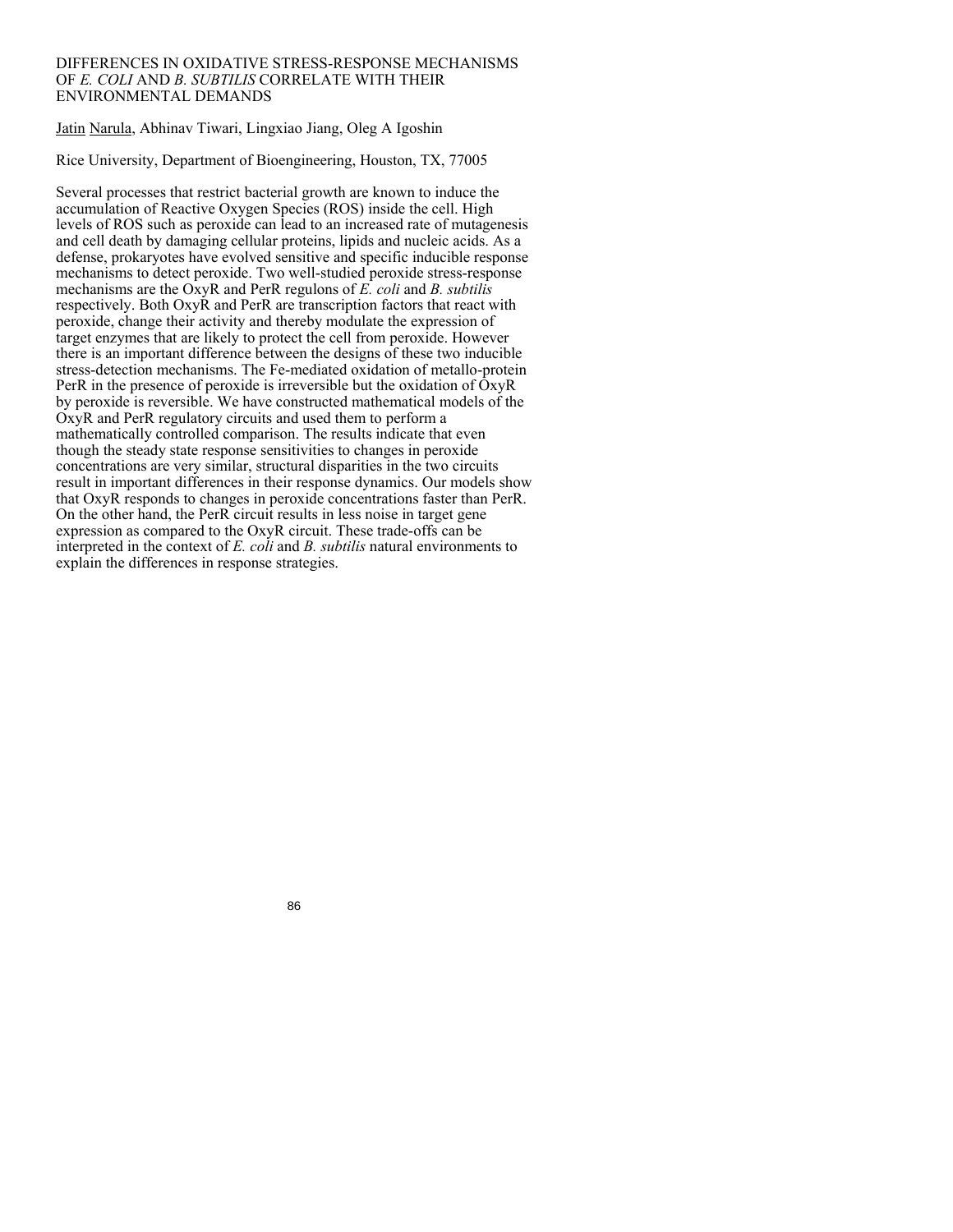### TRANSLATIONAL BIASES IN THE GENES OF MYCOBACTERIOPHAGE

Jesus Cruz<sup>1</sup>, Christian Stafford<sup>1</sup>, James Ortego<sup>1</sup>, Joanna Padolina<sup>2</sup>, Allison Johnson<sup>1</sup>, Jeff Elhai<sup>1</sup>

<sup>1</sup>Virginia Commonwealth University, Center for the Study of Biological Complexity, Richmond, VA, 23284,<sup>2</sup> Virginia Commonwealth University, Department of Biology, Richmond, VA, 23284

Codons in prokaryotes are used in a biased fashion, adapted to the cellular levels of tRNAs.<sup>1,2</sup> Highly expressed genes often exhibit a marked degree of bias towards the most abundant  $tRNAs$ ,<sup>3</sup> although there is considerable variation over the lengths of such genes, with low abundance tRNAs more represented at the 5' end.<sup>4</sup> Bacteriophages might be expected to share the biases of their hosts, whose translational apparatus they exploit. This is not always the case, and it has been suggested that tRNAs encoded by phage genomes may be responsible for altered biases in phage genes.<sup>5</sup> The relationship between phage translational biases, phage-encoded tRNAs, and the biases of phage hosts remains incompletely understood.

We have used the large number of sequenced mycobacteriophage genomes,<sup>6</sup> along with those of seven additional mycobacteriophages we have sequenced, to explore codon and tRNA usage biases and their relationship to phage hosts and phage-encoded tRNA. A comparison of codon biases between mycobacteriophages and a collection of 13 sequenced mycobacterium genomes produced the original host, *Mycobacterium smegmatis*, as the top match in all tested cases but one. Such an analysis may therefore be useful in predicting the host of phages identified from environmental samples whose host is unknown. The exceptional case was the mycobacteriophage Cornelius, which did not match any mycobacterium particularly well. Cornelius is unusual in that it carries 10 tRNAs, the significance of which will be discussed.

Codon biases seen in *M. smegmatis* are sometimes amplified within the mycobacteriophages that infect it. Codons that are highly used in the bacterium tended to be even more highly used in the phage, while those that are underutilized in the bacterium were even less used in the phage. This codon amplification of bias was seen as well in genes of the bacterium expected to be highly expressed (e.g. those encoding ribosomal proteins).

This work was done within the context of annotating the new phage genomes, and we will discuss the efficacy of using tRNA usage biases along the length of annotated genes to refine the identification of the genes' 5' ends.

#### REFERENCES

- 1. Sharp PM et al (2010). Phil Trans R Soc B 365:1203-1212.
- 2. Ikemura T (1981). J Mol Biol 151:389-409.
- 3. Karlin S et al (1998). Mol Microbiol 29:1341-1355.
- 4. Tuller T et al (2010). Cell 141:344-354.
- 5. Kunisawa T (2000). J Theor Biol 2025:167-170.
- 6. Hatfull GF et al (2010). J Mol Biol 397:119-143.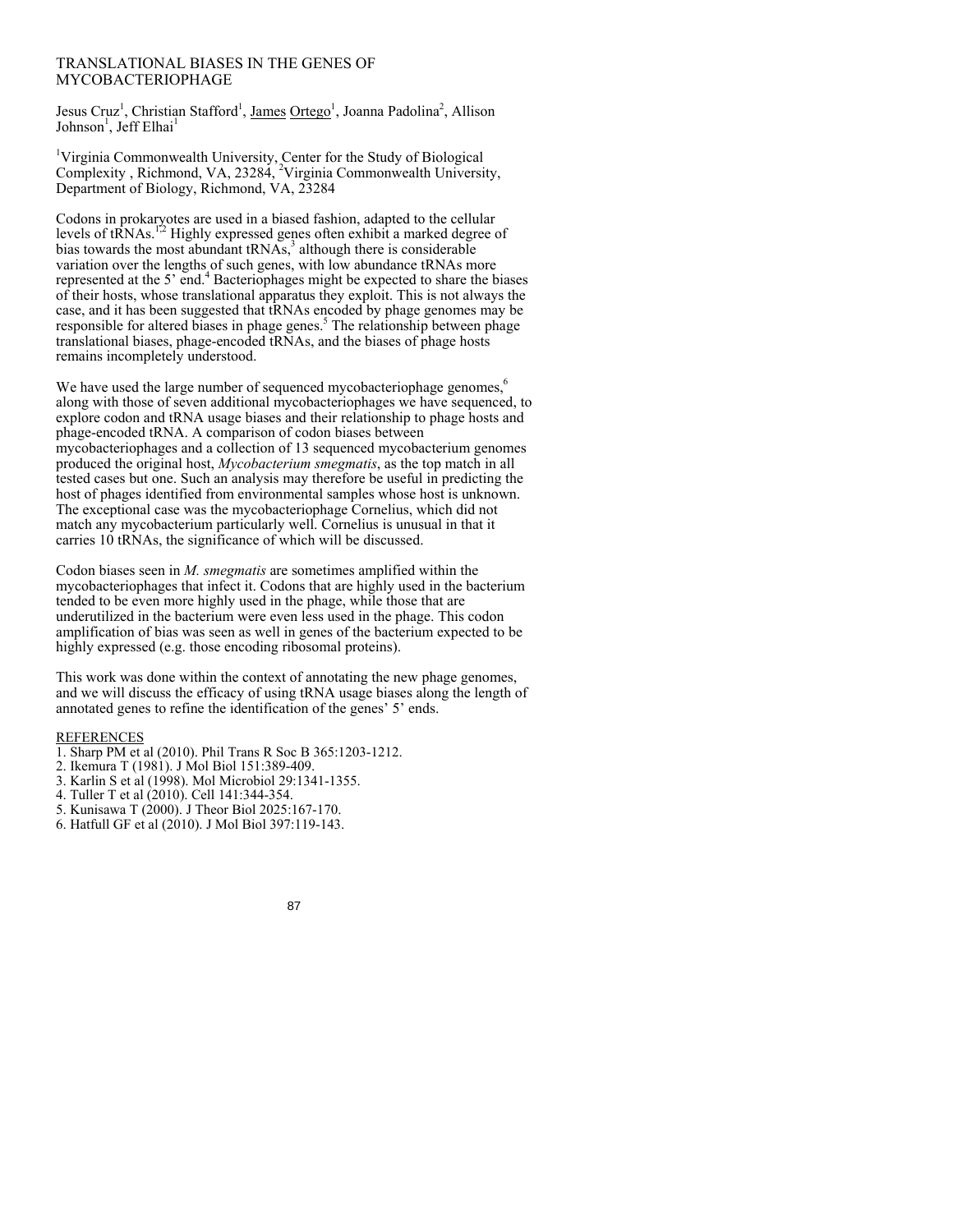## TARGET SPECIALIZATION OF *E. COLI* TRANSCRIPTION FACTOR **DKSA**

Andrey Parshin<sup>1</sup>, Jookyung Lee<sup>2</sup>, Sergei Borukhov<sup>2</sup>

<sup>1</sup>UMDNJ Graduate School of Biomedical Sciences, Cell Biology, Stratford, NJ, 08084, <sup>2</sup>UMDNJ School of Osteopathic Medicine, Cell Biology, Stratford, NJ, 08084

A group of bacterial transcription factors including GreA, GreB and DksA of *E. coli* regulate transcription by acting through the secondary channel of RNA polymerase (RNAP). Transcript cleavage factors GreA and GreB stimulate RNAP intrinsic nucleolytic activity and thereby suppress transcription pause and arrest, enhance transcription fidelity and promoter escape. Unlike Gre factors, DksA does not stimulate transcript cleavage. Instead, depending on the promoter, it can destabilize the RNAP-DNA open promoter complexes. DksA alone or together with alarmone ppGpp activates and/or inhibits transcription both *in vivo* and *in vitro*. That these proteins act through RNAP's secondary channel, raises the question as to how they regulate transcription. Do these factors compete with each other? If they don't, what is the mechanism of their target specificity? To address these questions and to better understand the molecular mechanism of action of these factors, we (i) characterized the molecular interfaces of GreA/DksA-RNAP complexes using site-directed mutagenesis of Gre/DksA and RNAP, and by site-specific protein crosslinking; (ii) determined the binding affinities of Gre/DksA towards three functionally distinct complexes: open promoter complex, backtracked and active elongation complexes; (iii) analyzed functional activities of Gre/DksA *in vitro* transcript cleavage, run-off transcription and DNA-footprinting assays. We identified the key residues in Gre, DksA and RNAP secondary channel required for specific Gre/DksA-RNAP interactions. Based on our data, we created plausible models of Gre/DksA-RNAP complexes. In the models, Gre and DksA bind to RNAP at the β'-loop connecting two α-helices of the β' coiled-coil (β'-CC) - the rim of the secondary channel. However, the contact residues for Gre and DksA on β' are distinct. The high-affinity binding of DksA to RNAP is determined by its Zn-binding domain which anchors to the β'-CC, and by the C-terminal α-helix which binds to the nonconserved element SI1 of β. The N-terminal coiled-coil domain of DksA is essential for its functional activity. It interacts with the β' conserved trigger loop (G-loop),  $\beta$ ' F-loop and the α-helix of the β-subunit substratebinding element. We show that Gre and DksA possess different binding affinities to different RNAP complexes. In spite of the fact that Gre and DksA compete for binding to RNAP core and holoenzyme, DksA does not bind to elongation complexes and does not compete with Gre during transcription. We propose that conformational changes in the β SI1 element and, possibly in the β' G-loop, define the targeting of DksA to different classes of transcription complexes.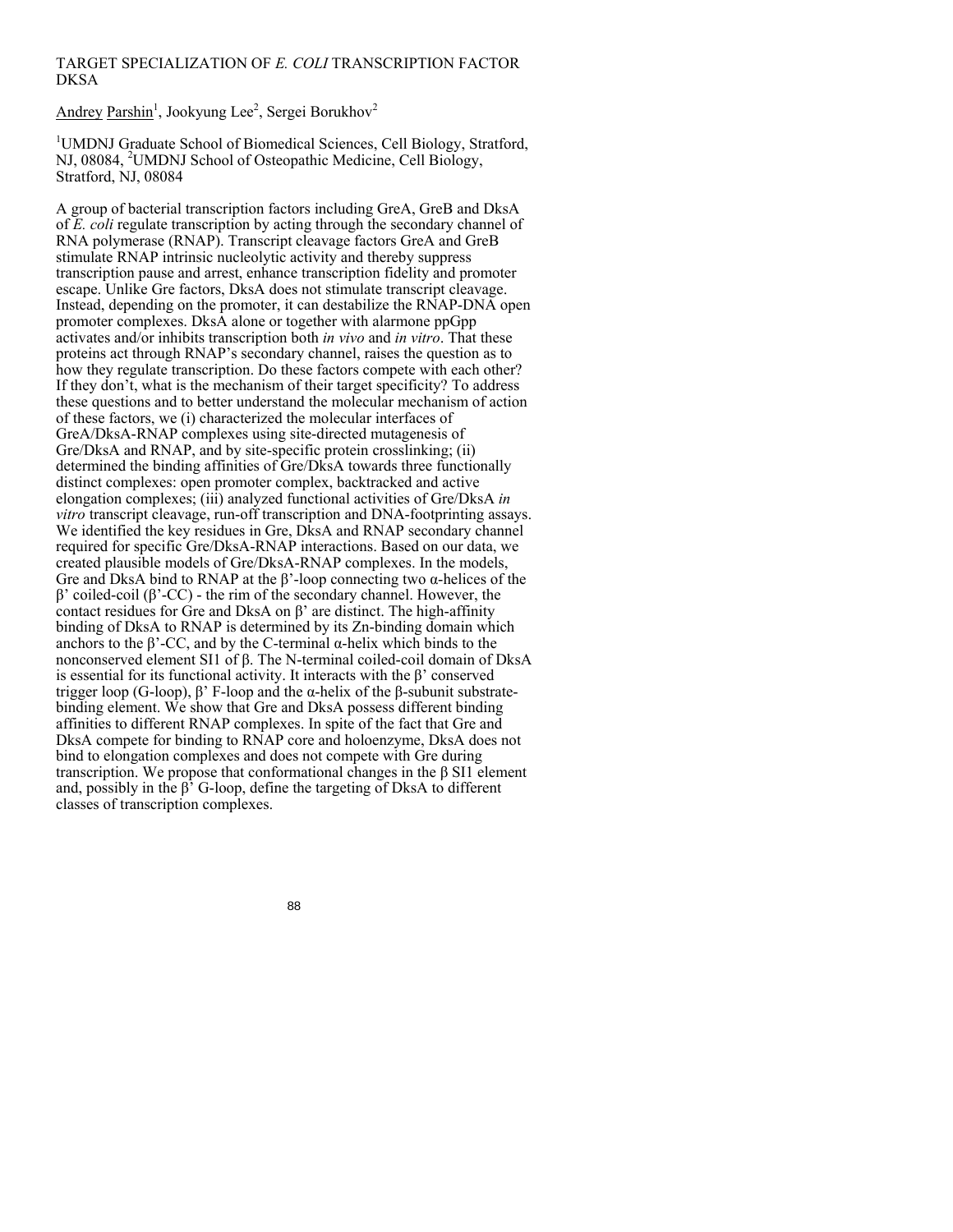### TRANSPOSON TN7 CONTROLS TARGETING INTO REPLICATING DNA USING INTERACTIONS WITH HOST- AND TRANSPOSON-ENCODED PROTEINS.

# Zaoping Li, Qiaojuan Shi, Joseph E Peters

Cornell University, Microbiology, Ithaca, NY, 14853

The bacterial transposon Tn7 has two pathways of transposition that are catalyzed by a combination of five proteins, TnsA, TnsB, TnsC, TnsD, and TnsE (TnsABCDE). TnsABC form the core machinery that is required, but not sufficient, for transposition. The TnsABC + TnsD proteins can direct transposition into a single chromosomal site found in all bacteria (called  $atTn7$ ). The TnsABC + TnsE proteins direct transposition into actively replicating DNA. Replication associated with the conjugal transfer of plasmids is preferentially targeted in a process that facilitates horizontal transmission of the element. We have made important advances on how Tn7 recognizes active DNA replication and how it communicates the molecular decision to target certain DNAs.

We find that TnsE physically and functionally interacts with the processivity factor (β-clamp) of the DNA replication machinery. The ability of TnsE to recognize the highly conserved β-clamp protein helps explain the wide distribution of Tn7-like elements in a variety of environments. Using a reconstituted *in vitro* system we have been able to discern the minimal requirements for targeting. Preliminary work suggests that other unrelated transposons may use a similar mechanism to recognize aspects of DNA replication. In more recent work we have found additional host proteins that associate with TnsE that have been identified by Mass Spectrometry. These proteins are being pursued as additional host factors that allow transposon targeting.

Continued work with this system is establishing the molecular mechanism that allows Tn7 to regulate target site selection. We find that we can use gain-of-activity mutations in TnsE and TnsC to engineer vast changes in Tn7 targeting *in vivo*. *In vitro* analysis of these mutant proteins has revealed biochemical activities that are crucial for the targeting decision. Our findings have implications for how Tn7-like elements may naturally alter targeting to suit their selection environment and how elements can be reengineered as tools for genomics.

This work was funded by the NIH (GM069508) and NSF (MCB0315316).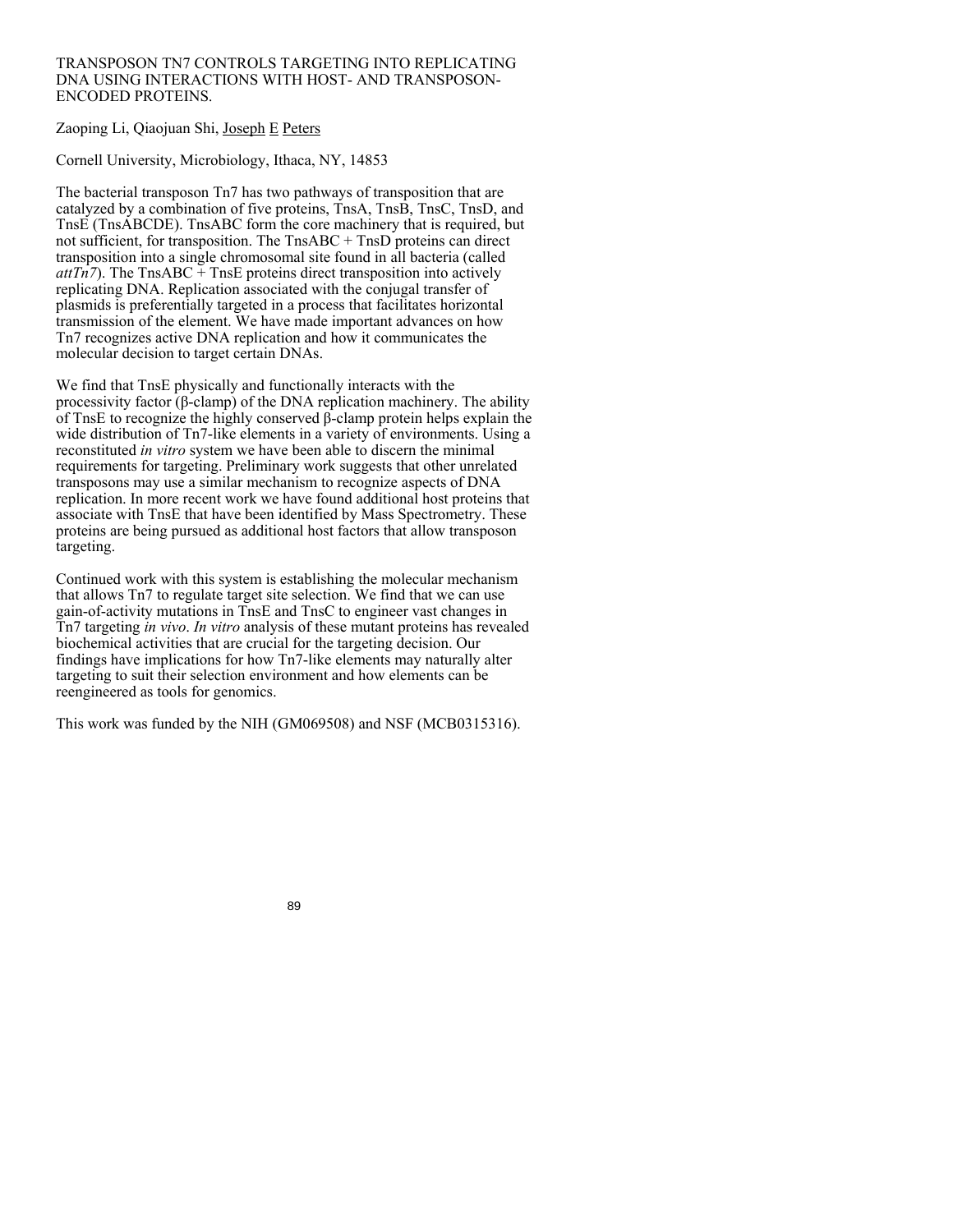## RECOMBINATION PHENOTYPES OF A *GREA* MUTANT

## Anthony R Poteete

University of Massachusetts Medical School, Molecular Genetics & Microbiology, Worcester, MA, 01655

Wild type phage λ behaves as if it were a *red* mutant in an *E.coli* strain bearing the *greA* D41N mutation (but not a *greA* deletion). It forms small plaques at high efficiency, and is defective for recombination via the Red pathway. In the absence of the rest of  $\lambda$ , with Red expressed from the Ptac promoter, the D41N strain produces fewer recombinants with electroporated DNA species than the wild type. This defect in Red-mediated recombination is not due to reduced Red expression; the D41N mutation has no apparent effect on expression of Redβ or λExo, as visualized by Western blot. In contrast to its defect in Red-mediated recombination, the D41N strain is apparently hyper-rec in the RecA-RecBCD pathway: it exhibits elevated frequencies of transduction of chromosomal markers by phage P1.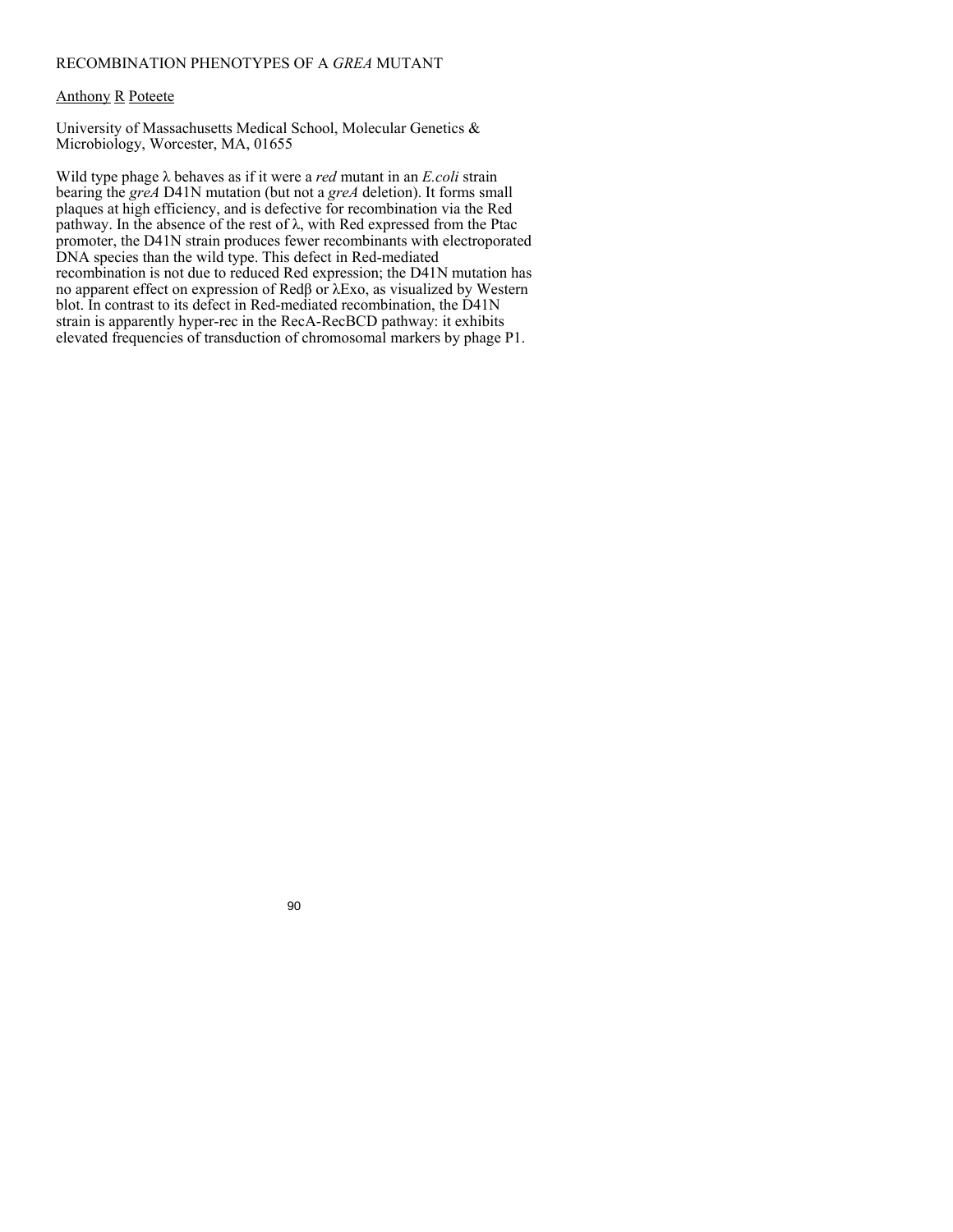## RE-EVALUATION OF GROWTH RATE CONTROL BY PPGPP

Katarzyna Potrykus\*, Helen Murphy\*, Nadege Philippe, Michael Cashel

Laboratory of Molecular Genetics, Program in Genomics of Development, Eunice Kennedy Shriver NICHD, NIH, Bethesda, MD, 20892

It is widely accepted that the DNA, RNA and protein content of *Enterobacteriaceae* is regulated as a function of exponential growth rates, which was demonstrated more than 50 years ago in the classic works of Kjeldgaard, Maaloe and Schaechter. This phenomenon, called growth rate control, primarily involves regulation of ribosomal RNA synthesis. However, it was uncertain whether the global regulator ppGpp is the major determinant for growth rate control or whether there are robust redundant mechanisms contributing to the same degree. Here, we re-evaluate the effect of ppGpp on macromolecular content at different balanced growth rates in defined media. We determined the specific amino acid requirements of strains lacking ppGpp (ppGpp<sup>0</sup>), which we exploit to vary unrestricted growth.

We find that growth rate control does not occur in the absence of ppGpp. Instead, RNA/protein and RNA/DNA ratios are equivalent in fast and slow growing ppGpp0 cells and are maintained at the levels of fast growing wild type cells. We have verified that under these conditions the excessive RNA content of slow growing  $ppGpp<sup>0</sup>$  cells is ribosomal RNA, detectable in sucrose gradients. Furthermore, ribosomal subunit composition is unchanged indicating ribosomal maturation is unaffected. On the other hand, polysome content of  $ppGpp<sup>0</sup>$  cells is reduced when compared to wild type cells, while the monosome fraction is increased as if excess mRNA is present as well.

Artificial elevation of ppGpp or introduction of stringent RNA polymerase mutants in ppGpp $^0$  cells restores growth rate control. We believe these findings strongly argue in favor of ppGpp and against redundant regulation of ribosomal content by other factors in enteric bacteria.

\* These authors contributed equally to this work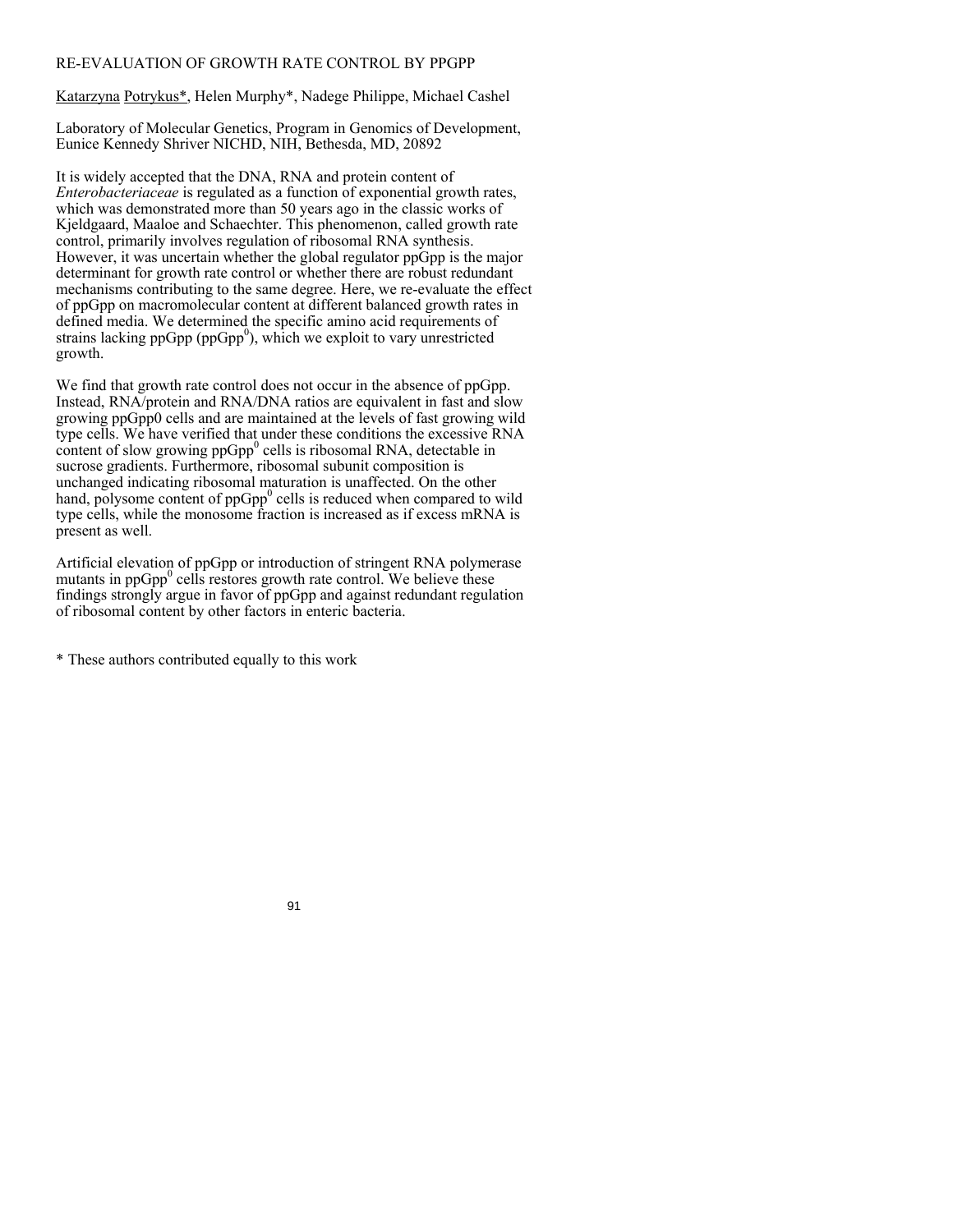### PRODUCTION OF ENGINEERED AND FUNCTIONAL T4 BACTERIOPHAGES BANK THAT TARGET PATHOGENIC GRAM NEGATIVE BACTERIA

Flavie Pouillot<sup>1</sup>, Helene Blois<sup>1</sup>, Julien Noelig<sup>1</sup>, Francois Iris<sup>2</sup>

<sup>1</sup>Pherecydes Pharma, R&D, Romainville, 93230, France, <sup>2</sup>Bio-Modeling Systems, R&D, Paris, 75015, France

Infectious threats due to microbes of high pathogenic potential remain a steady but unpredictable risk for human and animal health. The emergence and/or reoccurrence of pathogenic bacteria together with ever increasing antibiotic multi-resistances constitute significant therapeutic problems. Bacteriophages do provide some solutions but their use is limited by a rapid development of resistance in bacterial target populations and the ineffectiveness of selecting new phage strains from nature. Therefore, we decided to genetically engineered bacteriophages in order to change their host range, while maintaining their capacity to replicate. In our study, we generated millions of variants of three T4 bacteriophage genes involved in Escherichia coli host recognition (cf. Poster, Genetical engineering of the gp37, gp38 and gp12 T4 bacteriophage genes involved in the phage-host recognition with Escherichia coli). We have created a method to efficiently introduce such variant genes in T4 phage genome: the lytic cycle of the obligate phage T4 was reversibly interrupted within its host and the exchange of these genes was carried out by homologous recombination. Then, the lytic cycle was reactivated to produce a very large, genetically engineered infective recombinant progeny (engineered T4 phage bank). The screening of this bank allowed a rapid isolation of recombinant T4 particles capable of infecting and destroying hosts belonging to bacterial species far removed from the original host: Yersinia ruckeri and Pseudomonas aeruginosa. We are currently testing our bank on a wide range of Escherichia coli which are wild-type T4 phage resistant and antibiotic multiresistant.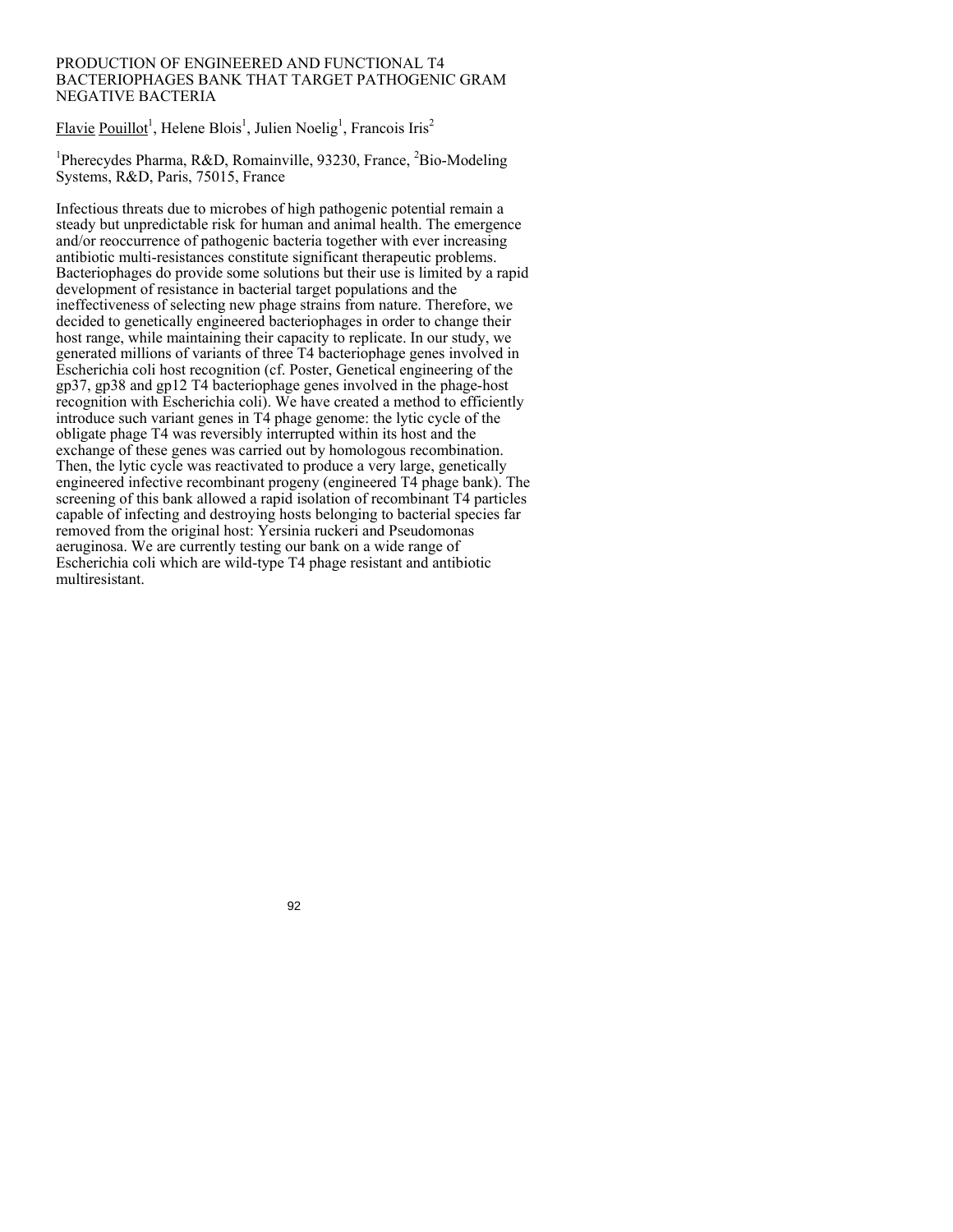### THE LUXR-FAMILY TRANSCRIPTIONAL REGULATOR CARR39006 FROM *SERRATIA* SP. ATCC 39006 IS NATURALLY LIGAND-INDEPENDENT

Simon Poulter<sup>1</sup>, David R Spring<sup>2</sup>, George P Salmond<sup>1</sup>

<sup>1</sup>University of Cambridge, Dept of Biochemistry, Cambridge, CB2 1QW, United Kingdom, <sup>2</sup>University of Cambridge, Dept of Chemistry, Cambridge, CB2 1EW, United Kingdom

Strains of *Erwinia carotovora* are important plant pathogens, causing tuber soft-rot and blackleg disease in potato. Some strains of *Erwinia carotovora* subsp. *carotovora* (*Ecc*) synthesise a carbapenem antibiotic (1-carbapen-2 em-3-carboxylic acid) under quorum sensing (QS) control. In *Ecc* strain 39048, the LuxR-type transcriptional regulator  $CarR<sub>Ec</sub>$  activates transcription of the carbapenem biosynthetic operon, and requires an *N*acyl-homoserine lactone (AHL) ligand to function. *Serratia* sp. ATCC 39006 produces the same carbapenem antibiotic, controlled by the corresponding CarR39006 transcriptional activator. These CarR activators are closely related to a sub-clade of variant LuxR-family repressor proteins, which fold and function in the absence of AHLs and are antagonised by AHL ligands.

This study presents evidence that, like other LuxR-family activators, specific binding to its cognate AHL ligand increases the affinity of  $CarR<sub>Ec</sub>$ for its DNA target, and may prevent proteolytic turnover of  $CarR<sub>Ecc</sub>$ . These AHL-mediated effects were abolished when a key residue in the ligandbinding pocket of  $CarR_{Ecc}$  was changed by site-directed mutagenesis.

Previous genetic evidence suggested that, uniquely, the *Serratia* CarR<sub>39006</sub> protein is naturally able to function in the absence of AHL ligands. In contrast to its close homologue  $CarR<sub>Ecc</sub>$ , this study presents direct evidence that, at physiological protein concentrations,  $CarR<sub>39006</sub>$  binds with high affinity to the *Serratia* 39006 carbapenem operon promoter, resists proteolytic turnover and activates transcription in the absence of AHLs. These biochemical data are consistent with our previous genetic evidence that this LuxR-family activator is naturally ligand-independent.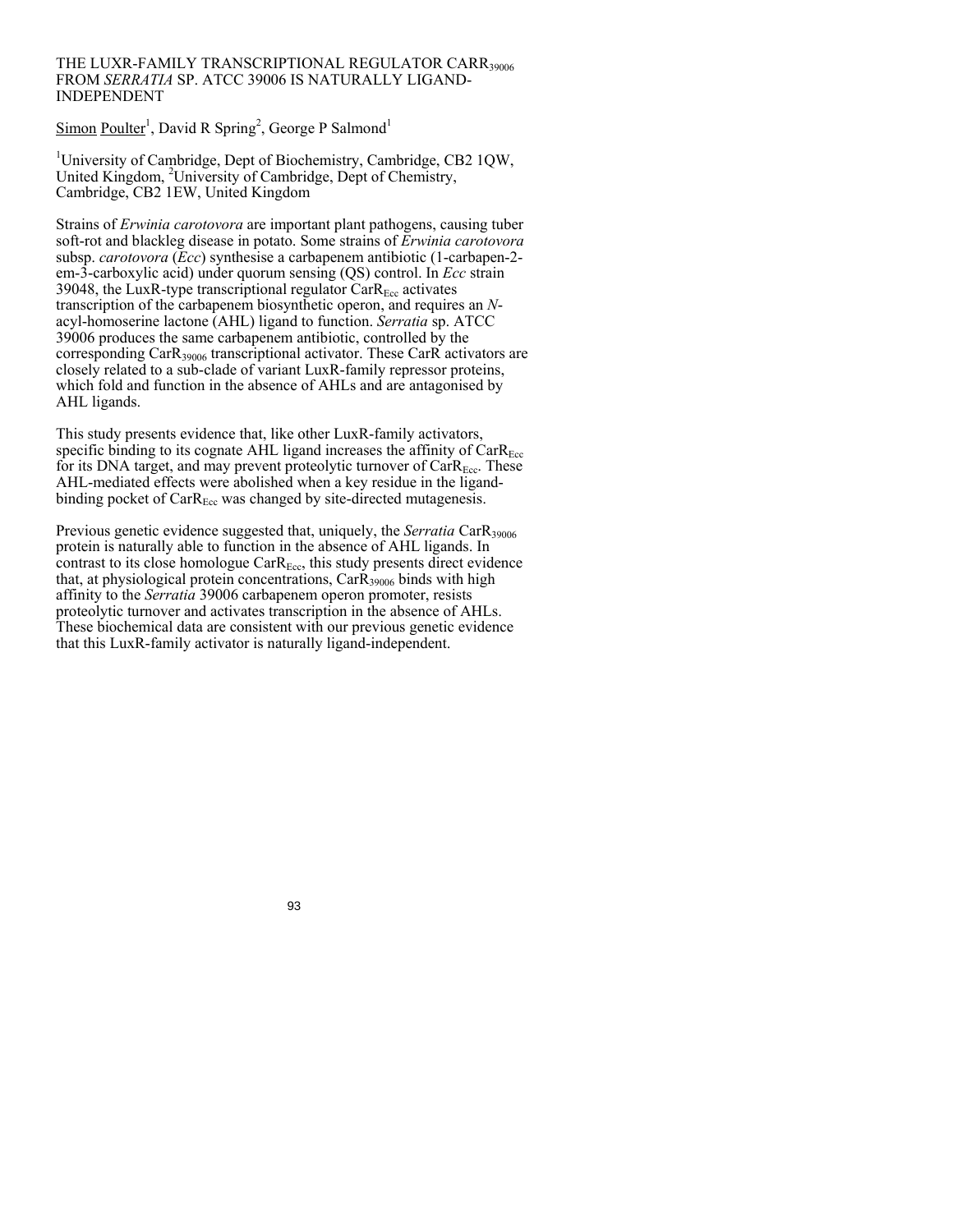## GRLR AND GRLA, THE REGULATORY SENTINELS OF THE LOCUS OF ENTEROCYTE EFFACEMENT IN ATTACHING AND EFFACING *ESCHERICHIA COLI*.

Cristina Lara, Alejandro Huerta-Saquero, Rafael Jiménez, José L Puente

Instituto de Biotecnología, UNAM, Microbiología Molecular, Cuernavaca, Mor., 62210, Mexico

EPEC, EHEC and *Citrobacter rodentium* belong to a group of pathogens that share the ability to form ''attaching and effacing'' (A/E) lesions on intestinal epithelia. The A/E lesion is characterized by the localized destruction of the apical microvilli of enterocytes and important cytoskeleton rearrangements beneath the adherent bacteria, leading to the formation of actin-rich cup-like structures and intimate bacterium-host cell interactions. The genes required for the formation of the A/E lesion are located within a pathogenicity island known as the locus of enterocyte effacement (LEE). The specific regulation of LEE genes relies on three LEE-encoded regulators, Ler, which activates the expression of the LEE operons by disrupting the repression mediated by the global regulator H-NS; GrlA, which is required for the specific activation of ler; and GrlR, which represses the expression of LEE operons. Here, we show that in the absence of GrlR the transcriptional activity of LEE operons increases significantly under repressing growth conditions. Overexpression of GrlR exerts a strong repression over LEE genes in wild type EPEC and, unexpectedly, even in the absence of H-NS, suggesting that GrlR acts directly as a repressor. In contrast to the notion that GrlR acted as a repressor by inactivating GrlA through this interaction, here we show that an inactive GrlA mutant that still interacts with GrlR prevents GrlRmediated repression and that a GrlR mutant that still interacts with GrlA does not longer repress LEE gene expression when over expressed. Under inducing growth conditions GrlA traps GrlR to keep it from forming an active dimer and repressing LEE gene expression; while under repressing growth conditions the predominant functional GrlR dimer favors negative control. Overall, our data unveiled that LEE gene expression is negatively regulated at two levels, which are mediated by both a global regulator (H-NS) and an EPEC specific regulator (GrlR) and that GrlA has a dual positive regulatory role as a specific regulator of *ler* expression by acting as a DNA binding protein and as an antagonist of GrlR through protein-protein interactions. Our work also illustrates that the LEE probably facilitated its horizontal transmission by down regulating its own expression through GrlR, thus preventing potential detrimental effects on bacterial fitness and ensuring assimilation by its current bacterial hosts, but at the same time providing the positive regulatory proteins (GrlA and Ler) that counteract its self- and host-encoded repressors (GrlR and H-NS, respectively).

*This work was supported by grants from Consejo Nacional de Ciencia y Tecnología (CONACyT) (60796) and from Dirección General de Asuntos del Personal Académico (DGAPA) (IN224107).*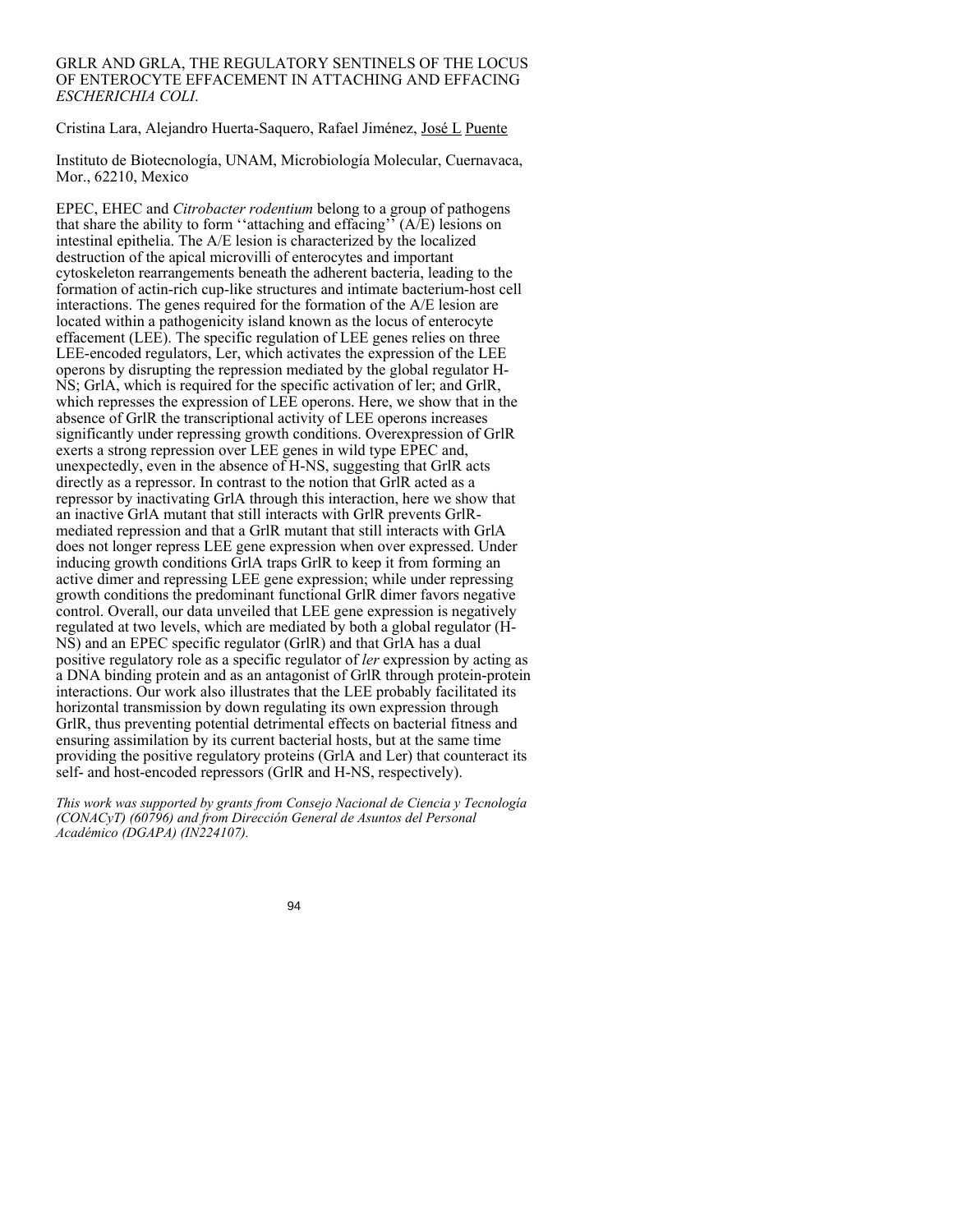#### RHO-DEPENDENT TRANSCRIPTION TERMINATION IN *E. COLI*: ROLES FOR NUSA AND THE H-NS FAMILY OF NUCLEOID PROTEINS

## Shivalika Saxena, J Gowrishankar

Centre for DNA Fingerprinting and Diagnostics, Laboratory of Bacterial Genetics, Hyderabad, 500001, India

In eubacteria and archaebacteria, translation is a cotranscriptional process which requires both the binding of a pioneer ribosome to the nascent transcript as well as dynamic inter-regulation of the rates of transcript elongation and polypeptide chain elongation. In *E. coli*, the synthesis of nascent transcripts which fail to be simultaneously translated is terminated by an active mechanism (termed as polarity) involving the protein Rho. The factors NusA and NusG have generally been described to function antagonistically in modulating both transcription elongation rate and polarity (increased by NusG and decreased by NusA, in both instances); on the other hand, a recent report (Cardinale et. al., 2008) has suggested that both NusA and NusG act to promote polarity. The Rho, NusA, and NusG proteins are all essential for viability in "wild-type" *E. coli* MG1655.

Earlier work in this laboratory had shown that the transcription terminationdefective (ie. polarity-relief) phenotypes conferred by recessive missense mutations in *rho* and *nusG* are suppressed by expression of a dominantnegative variant of the nucleoid protein H-NS that represents the N-terminal 64 amino acids of the 136 amino acid-long protein (H-NSΔ64) (Harinarayanan and Gowrishankar, 2003). In this study, we have identified for the first time a recessive missense mutation in *nusA* (R258C) that (i) restores polarity relief in *rho* or *nusG* strains with H-NSΔ64, (ii) by itself confers a polarity-relief phenotype but is unaffected for the rate of transcription elongation, and (iii) is synthetically lethal with the *rho* or *nusG* missense mutations in the absence of H-NSΔ64. We have also found that suppression of polarity relief in *rho* or *nusG* mutants by H-NSΔ64 is dependent on the presence of the H-NS-related genes *ydgT* or *hha* on the chromosome, and that multicopy-*ydgT* by itself can substitute for H-NSΔ64 in eliciting the suppression phenotype.

These results indicate (i) that NusA function is indeed needed for efficient Rho-dependent transcription termination, (ii) that the structure of the nucleoid is a determinant in the efficiency of the process, and (iii) that an entire spectrum of efficiencies of Rho-dependent termination can be generated by various combinations of perturbations in the genes encoding Rho, NusA, NusG, and the H-NS family of proteins, with the corresponding phenotypes extending from polarity through polarity relief to lethality.

References:

Cardinale et al (2008) Science 320: 935-938. Harinarayanan, R., and J. Gowrishankar (2003) J. Mol. Biol. 332:31-46.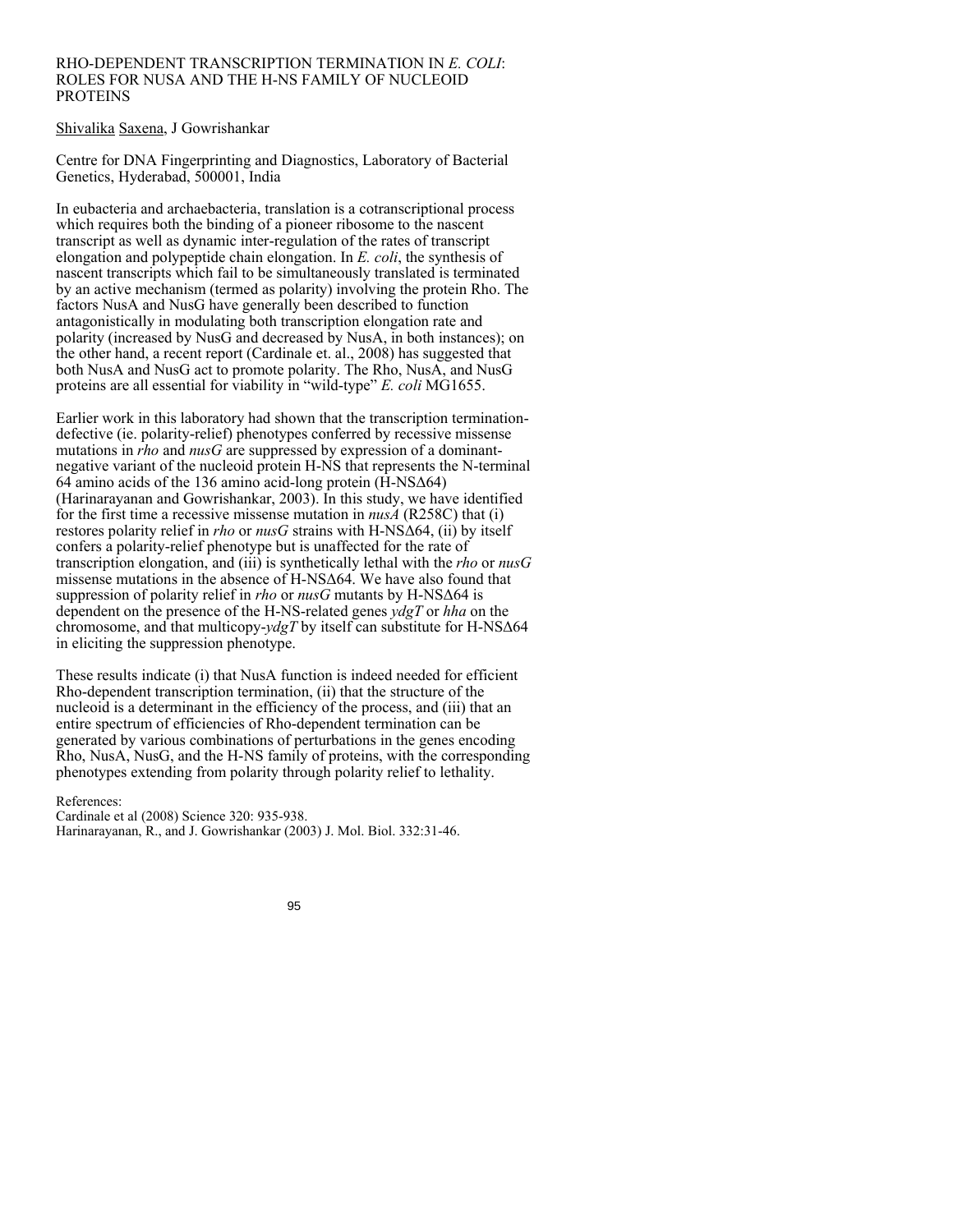## IDENTIFYING CELLULAR FUNCTIONS FOR DNA GLYCOSYLASES BY MEASURING REPAIR OF OXIDATIVE DNA DAMAGE *IN VIVO*

Brandy J Schalow<sup>1</sup>, Charmain T Courcelle<sup>1</sup>, Zafer Hatahet<sup>2</sup>, Justin  $\overline{\text{Course}}$ lle<sup>1</sup>

<sup>1</sup>Portland State University, Biology, Portland, OR, 97201, <sup>2</sup>Northwestern State University, Biology, Natchitoches, LA, 71497

To deal with oxidative DNA damage, organisms have a suite of highly conserved DNA glycosylases that often have partially overlapping or redundant substrate specificities *in vitro*. A remaining challenge has been to determine whether these enzymes are truly redundant *in vivo*, or have more specialized roles inside the cell. To begin to address this possibility, we measured the rate at which Endonuclease III (Endo III) and formamidopyrimidine N-glycosylase (Fpg) repaired their respective substrates *in vivo*. *In vitro*, these are the primary enzymes that remove two common forms of oxidized base damage, 8-oxoguanine (8-oxoG) and thymine glycol (Tg), respectively. In contrast to biochemical studies, we observe that Fpg is responsible for the rapid removal of both lesions *in vivo*. By comparison, the absence of Endo III did not significantly alter the rate by which either lesion was removed. The results imply that *in vivo*, Fpg is the predominant enzyme that removes both 8-oxoG and Tg lesions from the bulk genomic DNA, whereas the functional role of Endo III and Endo VIII may be more specialized *in vivo*. Surprisingly, the recovery of replication was not prevented in any of the mutants examined, even when lesions persisted in the DNA, suggesting that cells contain a uniquely efficient mechanism to repair or tolerate oxidative lesions encountered during replication.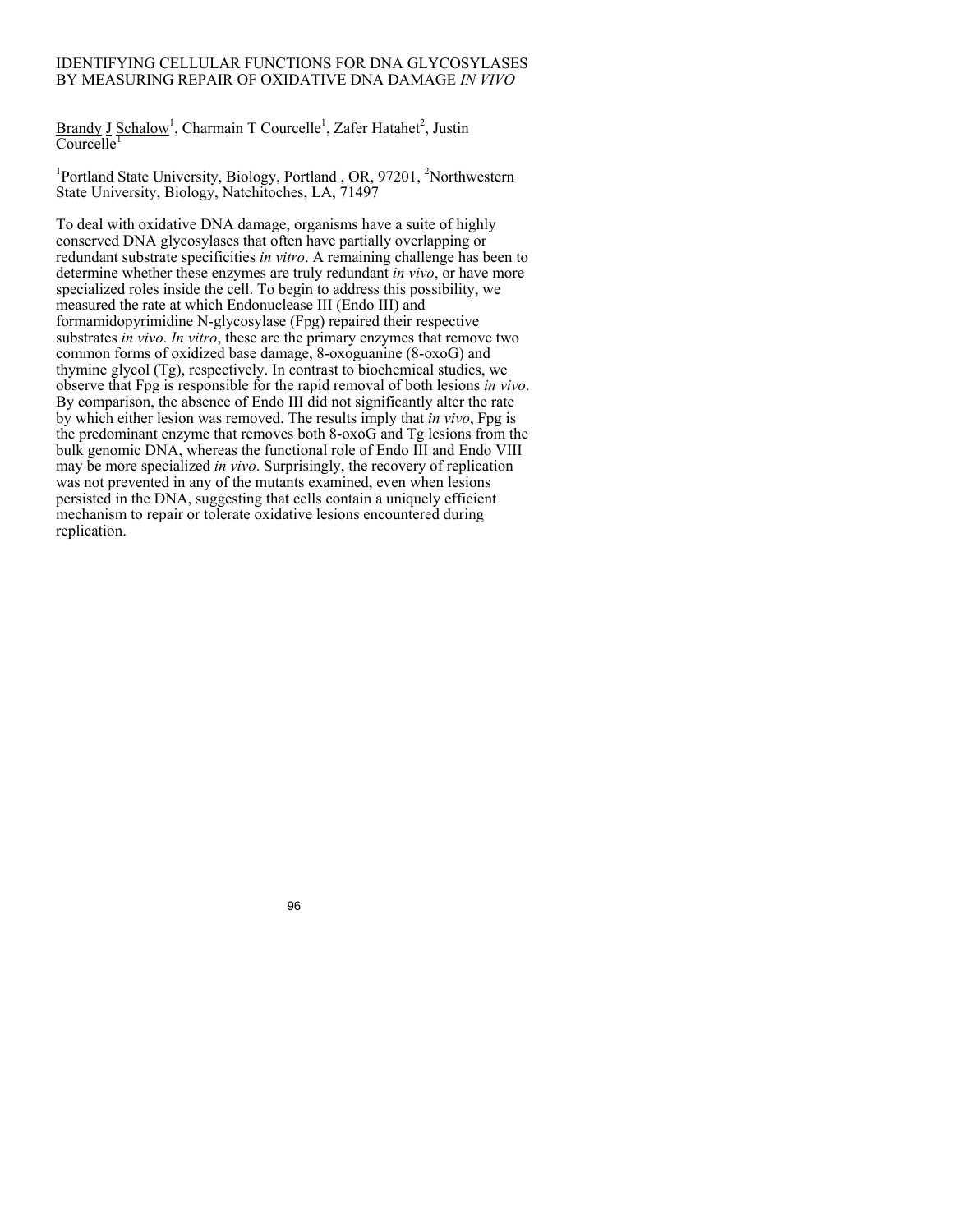## A STUDY OF COVALENTLY LINKED HFQ DIMERS AND THE REQUIREMENTS FOR RNA BINDING

## Daniel J Schu, Susan Gottesman

National Institutes of Health, Laboratory of Molecular Biology, Bethesda, MD, 20892-4264

Hfq, an RNA chaperone necessary for the stability and activity of many sRNAs in *E. coli*, belongs to the Sm and Lsm family of proteins. Involved in splicing in eukaryotes. Hfq in its active form associates into a homohexameric ring. This structure has been shown to bind both sRNAs and mRNAs and facilitate their pairing. However, the mechanism by which hexameric Hfq facilitates these RNA-RNA interactions remains elusive. Mutations that disrupt binding to specific substrates have been identified, but it is still unclear the role that each subunit plays in these interactions, or if more than one ring of Hfq is necessary to promote pairing. In some alphaproteobacteria, we found that *hfq* is encoded as a covalent dimer. Using a linker from these Hfq homologues, we have created covalently linked *E. coli* dimers, which are active for the Hfq-dependent positive regulation of RpoS. Mutations in single subunits of the dimer, as well as the construction of larger covalently linked multimers, are allowing us to define the contributions of individual Hfq subunits to sRNA-dependent regulation.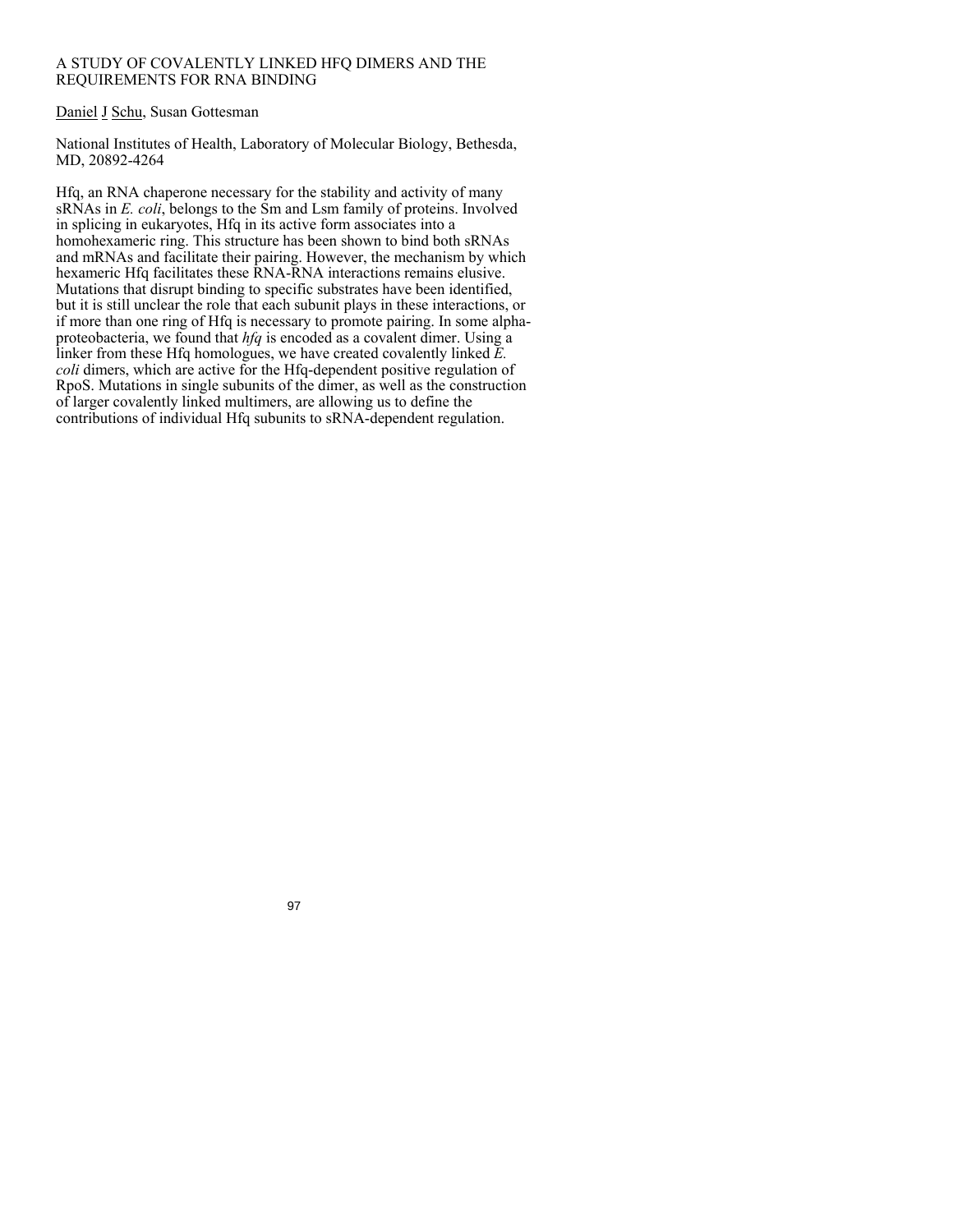## GLOBAL REGULATION BY CSRA IN *E. COLI*

Ethel Seyll, Pierre Englert, Johan Timmermans, Laurence Van Melderen

Université Libre de Bruxelles, Lab. Génétique et Physiologie bactérienne, Gosselies, 6041, Belgium

Global regulators allow rapid and coordinated responses to environmental changes and/or modifications inside the bacterial cell. Global regulators act at each level of gene expression control (transcription, translation and protein stability). In *E. coli*, the global regulator CsrA (carbon storage regulator A) regulates central carbon fluxes, mobility and biofilm formation and acts at the post-transcriptional level either positively or negatively by affecting the stability of various mRNAs. It has recently been shown in our lab that the *csrA* gene is essential for growth on glycolytic carbon sources due to an imbalance of carbon fluxes.

We have shown that a *csrA* deletion mutant is affected in growth and viability, especially during stationary phase, and also strongly affected in central carbon metabolism. Indeed, expression of the small RNA *sgrS* as well as the universal stress protein A UspA is induced in this mutant. This shows that the *csrA* deletion mutant suffers from the so-called 'hexosephosphate stress' (accumulation of glucose-6-phosphate and/or fructose-6 phosphate). This is in accordance with reduced glycolysis and enhanced gluconeogenesis presented by the *csrA* deletion mutant.

Moreover, cAMP accumulates in the *csrA* deletion mutant (4-fold increase as compared to the wild-type strain). cAMP accumulation is independent of the hexose-phosphate stress, since cAMP also accumulates in a *sgrR csrA*  double mutant. Molecular mechanism of cAMP overproduction is currently under investigation in our lab. It is known that CsrA negatively regulates the production of PGA (poly-β-1-6-N-acetylglucosamine), an exopolysaccharide involved in biofilm formation. Our preliminary data indicate that CsrA might regulate expression of another type of exopolysaccharide.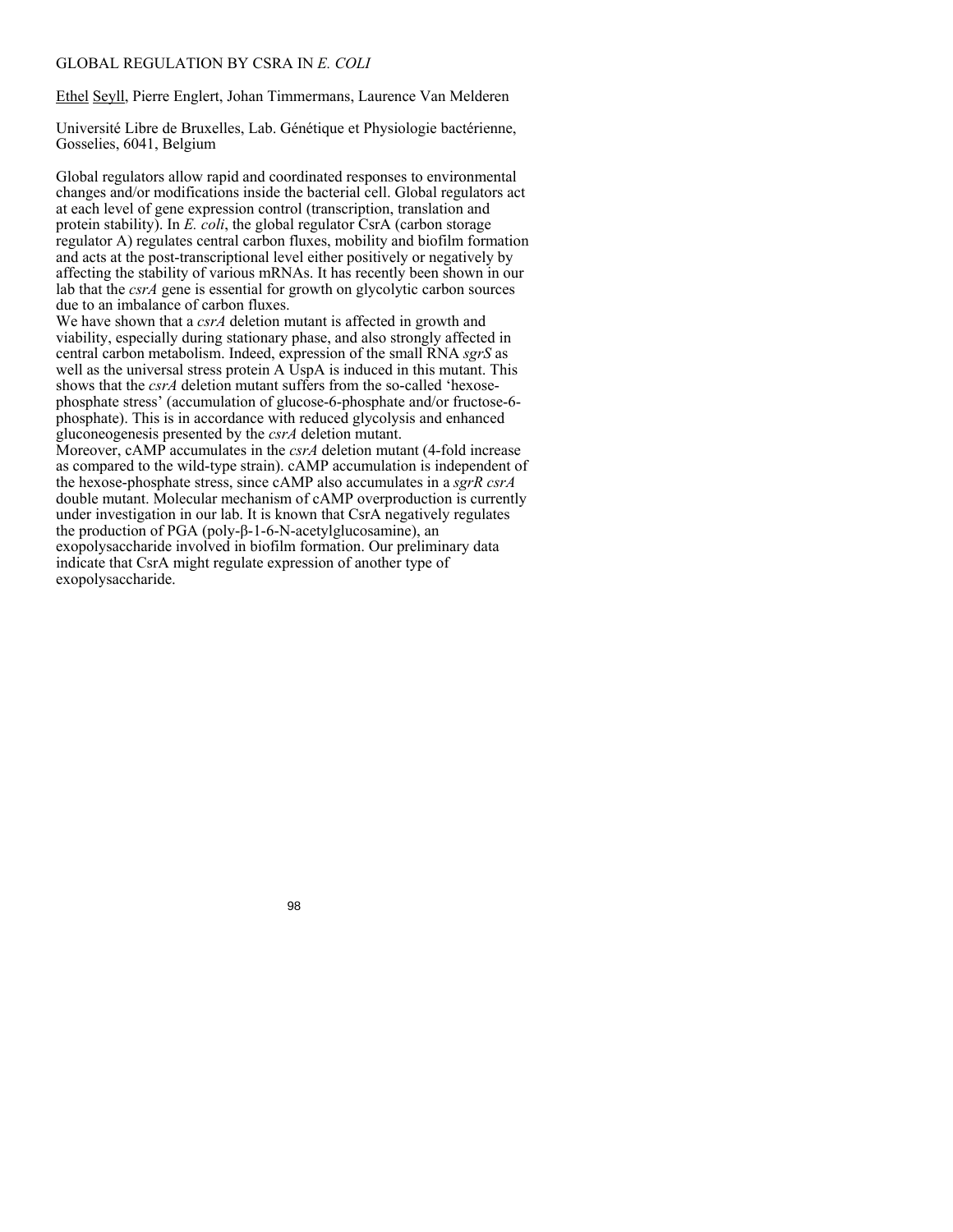### DEVELOPMENT OF AN ONTOLOGY FOR MICROBIAL PHENOTYPES (OMP)

Debby Siegele<sup>1</sup>, Michelle Gwinn Giglio<sup>2</sup>, Marcus Chibucos<sup>2</sup>, Peter Uetz<sup>3</sup>,  $I$ ames  $H<sub>II</sub>$ 

<sup>1</sup>Texas A&M University, Dept. of Biology, College Station, TX, 77843, <sup>2</sup>University of Maryland School of Medicine, Institute for Genome Science, Baltimore, MD, 21201, <sup>3</sup>The J. Craig Ventner Institute, Dept. of Genomic Medicine, Rockville, MD, 20850

The rapid generation of microbial genome and metagenome sequences is producing a growing demand for functional analysis of microbes. Phenotypes are the observable manifestation of genotypic variation. Phenotype analysis has been used in many biological systems to elucidate the evolution of functional modules, to establish correlations between particular gene sets and strain characteristics, and to predict how genome engineering can produce new strains for basic research or biotechnology. However, the systematic analysis of phenotypes in bacteria and other microbes is hindered by the lack of a controlled terminology to describe and classify them. Our project aims to develop an annotation system to improve the ability of microbiologists and bioinformaticians to use both existing and new phenotype information and to capture it in a consistent and standardized manner. We have begun the development of an Ontology for Microbial Phenotypes (OMP), which is a controlled vocabulary to describe and classify phenotypes and provide connections between related phenotypes. Phenotypes will also be connected to a specific assay, e.g. "growth rate at 37°C in LB medium (Optical Density)" or "motility (swarming assay)," and supplemented by references to detailed descriptions of the assay.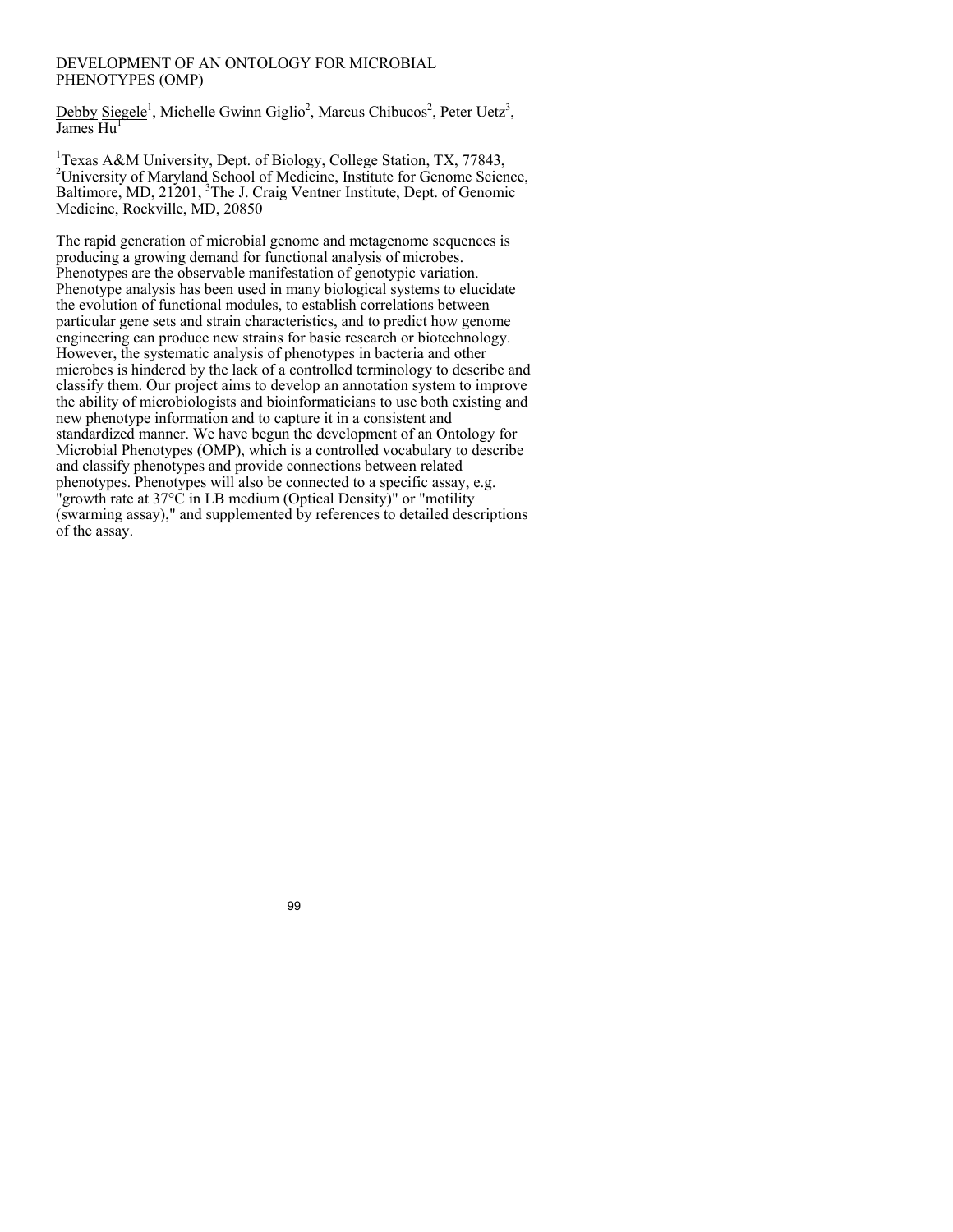## MISMATCH REPAIR COLLAPSES FOCI OF THE REPLICASE DNAE IN *BACILLUS SUBTILIS*

Lyle A Simmons, Andrew D Klocko, Justin S Lenhart, Brian W Walsh, Jeremy W Schroeder

University of Michigan, Molecular Cellular and Developmental Biology, Ann Arbor, MI, 48109

Mismatch repair (MMR) corrects DNA polymerase errors that occur during genome replication. One model to explain how mismatches are recognized in the Gram-positive bacterium *Bacillus subtilis* is that MMR proteins MutS and MutL associate with the DNA replication machinery to detect mismatches immediately following their incorporation. In support of this model, MutS and MutL fused to Green Fluorescent Protein (GFP) require ongoing DNA replication to localize as foci following the addition of 2 aminopurine (2-AP), a DNA base analog used to generate mismatches *in vivo*. Furthermore, MutS-GFP and MutL-GFP localize to midcell in a manner similar to the replication machinery in live cells. In an effort to understand how the MMR pathway is coupled to the DNA replication machinery, we monitored the subcellular localization of the MMR and replication proteins fused to GFP upon challenge of cells with 2-AP. We found that foci of the DNA polymerase DnaE-GFP collapsed when cells were in the presence of 2-AP. We show that loss of DnaE-GFP foci following 2-AP depends exclusively on the MMR pathway, and that loss of DnaE-GFP foci does not occur when cells are challenged with a damaging agent that alkylates DNA. In addition, we show a strong and specific interaction between DnaE and the MMR proteins MutS and MutL, and we find that cells challenged with 2-AP exhibit a MutS-dependent growth defect. We propose that MutS directly contacts the replisome to pause DNA synthesis, providing MMR proteins with access to the 3' or 5' termini of the mismatch-containing DNA strand to direct repair. These data also suggest that DnaE may be recruited by MutL to re-synthesize the DNA following removal of the mismatch.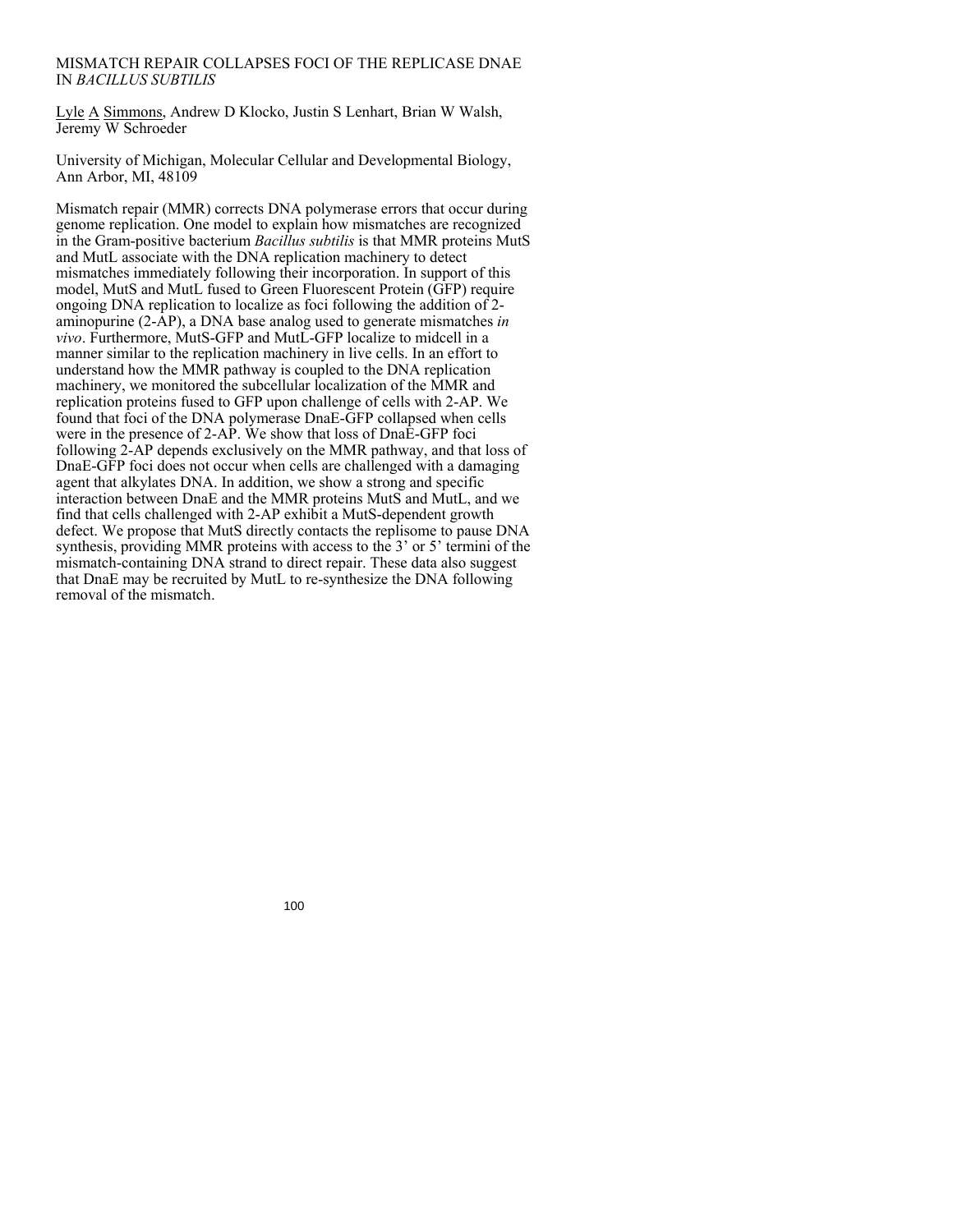## GENOMIC REARRANGEMENTS AND MUTATIONS IDENTIFIED BY NEXT GENERATION SEQUENCING.

Ole Skovgaard<sup>1</sup>, Mads Bak<sup>2</sup>, Louise Brinck<sup>1</sup>, Godefroid Charbon<sup>1</sup>, Leise Riber<sup>1,3</sup>, Anders Løbner-Olesen<sup>1</sup>, Niels Tommerup<sup>2</sup>

<sup>1</sup>Roskilde University, Nature, Systems and Models, Roskilde, DK-4000, Denmark, <sup>2</sup>Copenhagen University, Wilhelm Johannsen Centre, ICMM, Copenhagen N, DK-2200, Denmark, <sup>3</sup>Copenhagen University, Department of Microbiology, Copenhagen K, DK-1307, Denmark

The control of chromosomal DNA replication is tightly coupled to cell growth in *E. coli*. The key element is the DnaA protein that associates with ADP or ATP, the ATP form being more active in some reactions. The Hda protein converts the ATP form of DnaA to the ADP form in a process termed RIDA. RIDA depends further on active DNA replication sensed by active beta-subunits of the DNA Polymerase III holoenzyme (termed PCNA in eukaryotes).

We have earlier inactivated the *hda* gene and observed that only cells concurrently acquiring a suppressor mutation survived. Eight strains carrying a *hda* suppressing mutation (*hsm* mutants) were characterized further and one strain carried a point mutation in the *dnaA* gene that is likely to affect ATP hydrolysis<sup> $<sup>†</sup>$ . Thus these suppressor mutations may</sup></sup> reveal aspects of the control of DNA replication in bacteria.

We have sequenced the genomes of each of these eight *hda* suppressing mutants and the *hda*(wt) mother strain using the Illumina GAII platform and we analyzed the sequence with our short read analysis program R2R (from Reads to Results).

We identified seven mutations common to most or all strains and we further identified one strain specific mutation in each of the eight *hsm* strains. Some of these mutations have been shown to cause the *hsm* phenotype and further genetic characterization is in progress. The types of mutations detected include simple point mutations, small indels, sequential deletions and insertions, transpositions and major chromosomal rearrangements. Several of these mutations would have been very difficult to map using classical genetic techniques.

We conclude that Illumina sequencing is superior to classical genetic techniques for identification of genome wide mutations since it is faster, cheaper and much more sensitive.

1) Riber L. et al (2006). Hda-mediated inactivation of the DnaA protein and *dnaA* gene autoregulation act in concert to ensure homeostatic maintenance of the *Escherichia coli* chromosome. Genes & Development 20:2121–2134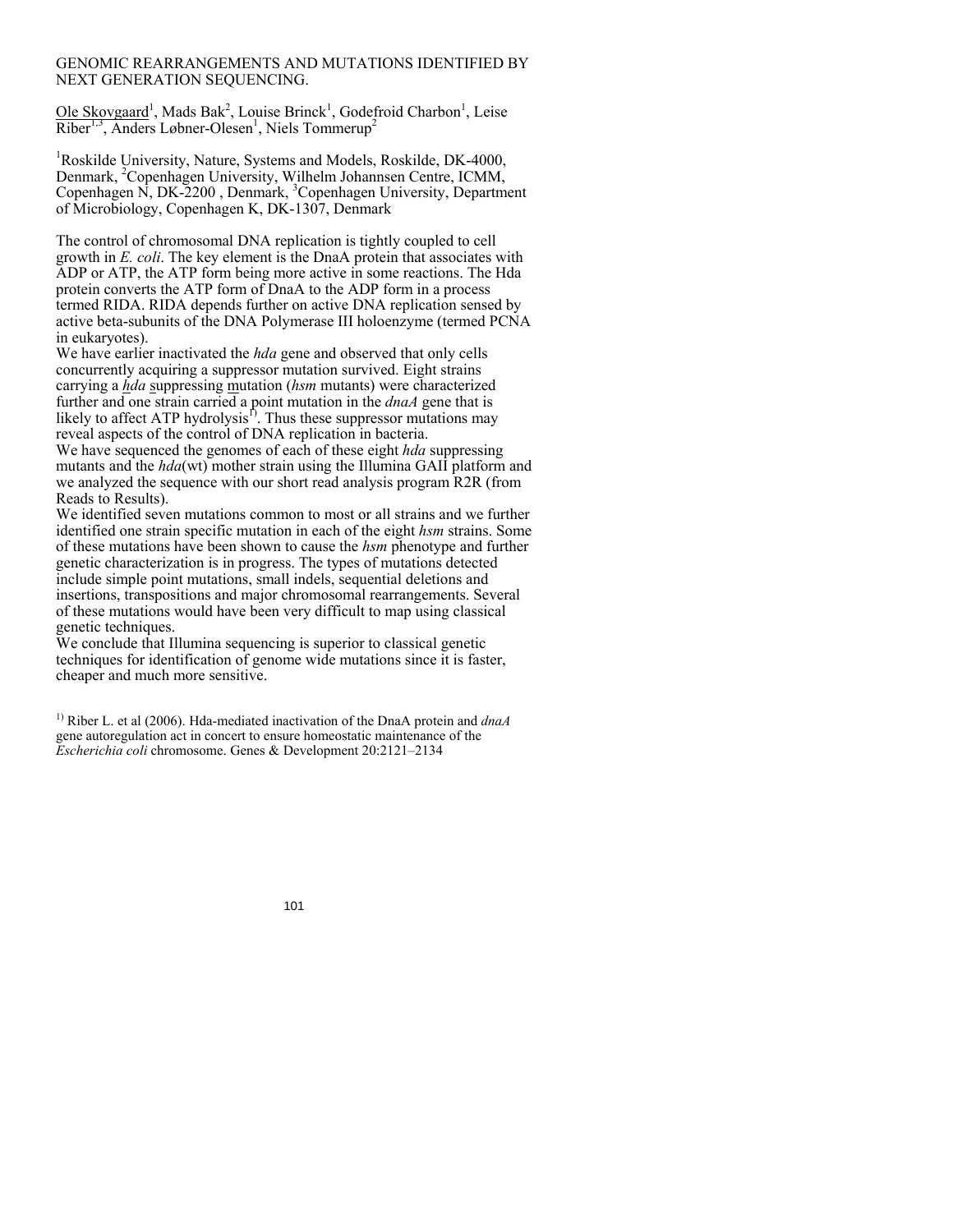## A SMALL-MOLECULE INHIBITOR OF THE *E. COLI* ARAC/XYLS FAMILY TRANSCRIPTIONAL ACTIVATOR RHAS.

Jeff M Skredenske, Ana Kolin, Gurpreet K Hunjan, Susan M Egan

University of Kansas, Department of Molecular Biosciences, Lawrence, KS, 66045

RhaS is a member of the very large AraC/XylS family of transcriptional activators. In the presence of L-rhamnose, RhaS activates expression of the *E. coli* L-rhamnose catabolic enzymes. Here we present the results of a high-throughput screen to identify small-molecule AraC/XylS inhibitors. We assayed 110,000 compounds for inhibition of a RhaS-activated *lacZ* reporter fusion relative to a non-inhibited control, and identified  $\sim$ 300 potential inhibitors. To identify specific RhaS inhibitors, the impacts of the potential inhibitors on the RhaS-activated *lacZ* fusion were compared with an isogenic control, LacI-repressed, *lacZ* fusion. We identified one compound that strongly inhibited expression of the RhaS-activated *lacZ* fusion, but had little effect on the LacI-repressed control fusion, with a concentration dependence expected for a specific inhibitor. We also determined that the compound inhibited activation by the RhaS DNAbinding domain (RhaS-DBD) and full-length RhaS to similar degrees. This suggests that the compound likely inhibits DNA binding or contacts between RhaS-DBD and RNA polymerase. Our lead compound appears to have a different mode of action from, and is not structurally related to, previously identified AraC/XylS inhibitors. We plan to use purified RhaS-DBD to further identify the mechanism of action of the inhibitor; however, an obstacle has been obtaining soluble, active protein. Previously, we have had some success purifying RhaS-DBD, but this required that we refold the protein from inclusion bodies or use detergent to maintain solubility. The refolded protein bound specifically to RhaS-binding site DNA but formed small aggregates, while the detergent complicated functional assays due to its interaction with DNA. Here we report the expression and purification of RhaS-DBD fused with the 56-amino acid solubility-enhancement tag GB1. GB1 has been found to dramatically enhance the solubility of many proteins without impacting their structure. RhaS-DBD-GB1 exhibited >10-fold increased solubility relative to RhaS-DBD without GB1. We have purified RhaS-DBD-GB1 to near homogeneity. Dynamic light scattering indicated that the protein was monodisperse. We have also obtained an  ${}^{15}N$ - ${}^{1}H$ -HSQC spectrum of RhaS-DBD-GB1 at 1.0 mM (22.5 mg/mL) with well-separated peaks, indicating that the protein was well-folded, stable, and monodisperse at high concentration. We plan to determine the structure of RhaS-DBD by NMR and further characterize the mechanism of action of our lead inhibitor using in vitro studies.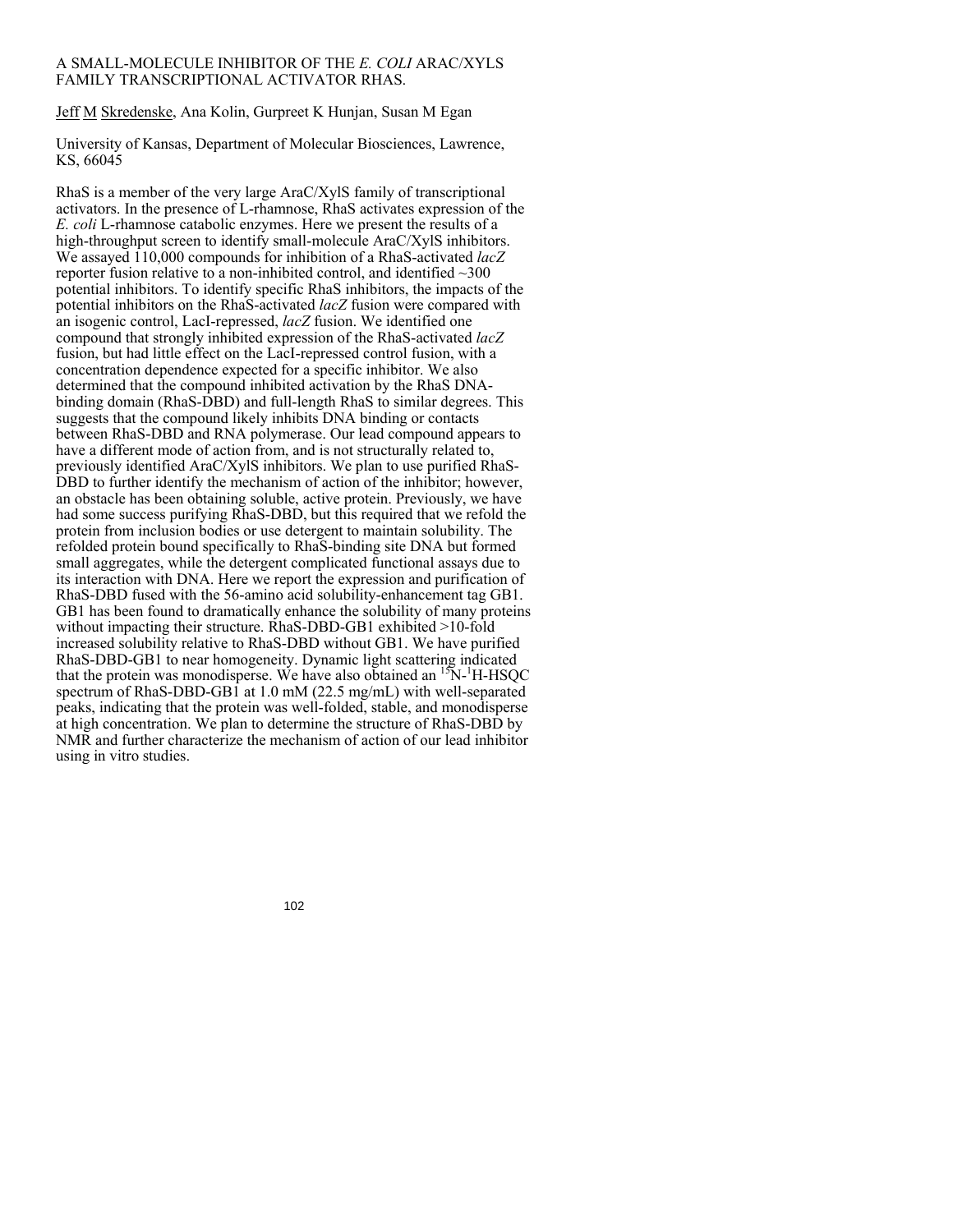#### THE GENETIC AND FUNCTIONAL RELATIONSHIP BETWEEN DNA REPLICATION AND CENTRAL CARBON METABOLISM IN *ESCHERICHIA COLI*

Agnieszka Szalewska-Palasz, Monika Maciag, Dariusz Nowicki, Grzegorz Wegrzyn

University of Gdansk, Department of Molecular Biology, Gdansk, 80822, Poland

DNA replication is a tightly regulated process. Particularly, unicellular organisms (like bacteria) have to control DNA replication precisely in order to obtain optimal adaptation to environmental conditions. The regulation of initiation of DNA replication is relatively well-studied, although little is known about the control of replication elongation process in accordance to alterations of nutrient limitations and availability.

Central carbon metabolism (CCM), a group of reactions that convert nutrients into compounds for macromolecules' synthesis, is involved in the regulation of DNA replication elongation in *Bacillus subtilis*. The suppression of the replication defects by mutants in enzymes involved in glycolysis was recently reported by Janniere and colleagues. Our recent studies involving the Gram-negative model bacteria *Escherichia coli* indicate that this phenomenon is more general – the temperature-sensitive phenotype of certain mutations in genes coding for replication enzymes (DnaB, DnaC, DnaE) can be suppressed by mutations in genes encoding carbon metabolism enzymes. Interestingly, the mutator phenotype of mutations in dnaQ and dnaX genes could be also suppressed by mutations in CCM. The suppressor mutants involved not only glycolysis, but also other pathways of central carbon metabolism. The observed suppression strongly suggests an existence of the link of two major cellular processes - DNA replication, leading to cell reproduction, and fundamental metabolic pathways involving carbon metabolism. The presence of the system integrating replication and metabolism in genetically distant bacterial species, such as *E. coli* and *B. subtilis*, indicates that this network of genetic and functional interactions could be universal, and serves as a basis for maintaining genome stability and adaptation of cell propagation to environmental requirements.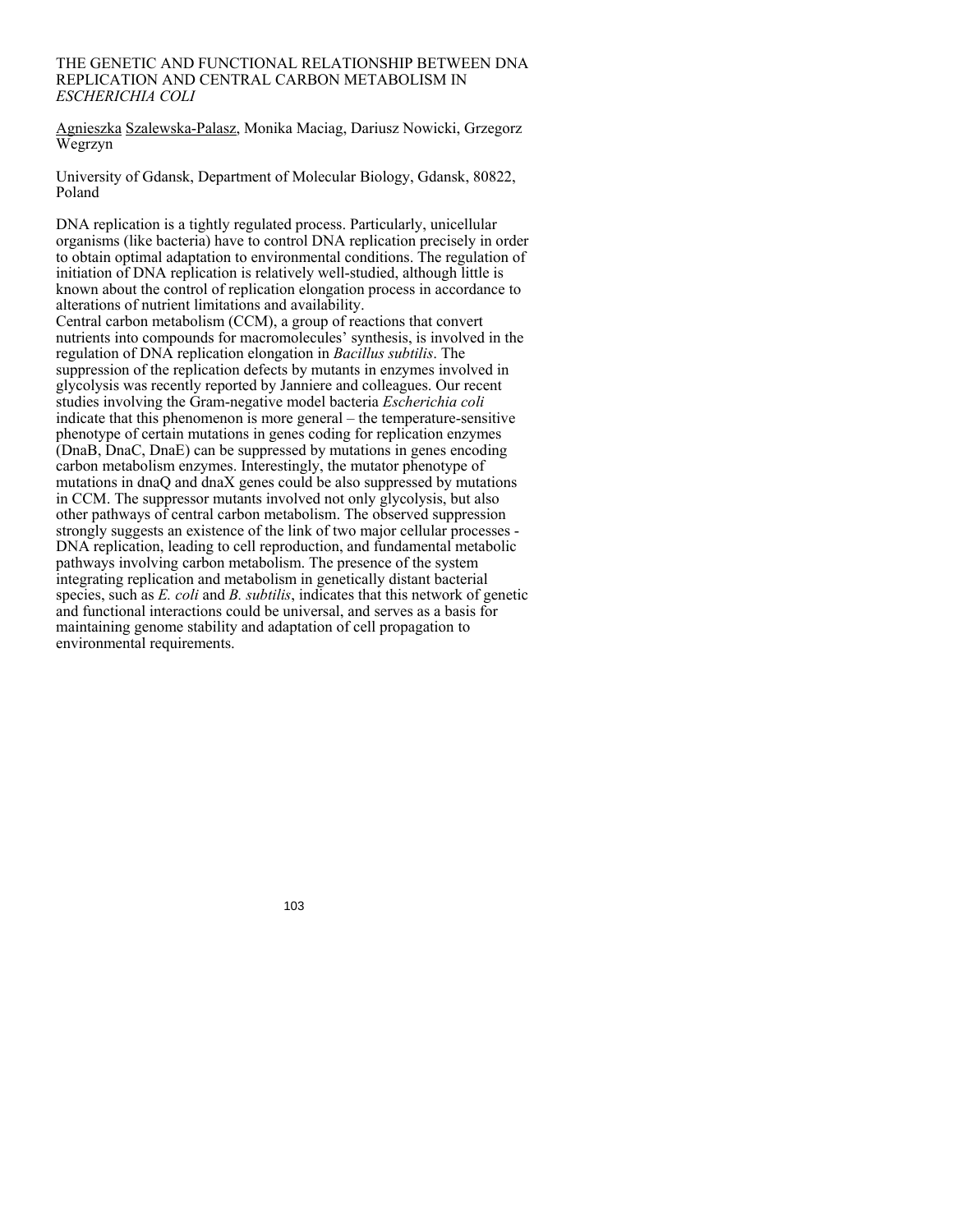## INDEPENDENT AND ANTAGONISTIC ACTIONS OF PPGPP AND DKSA AT THE BACTERIOPHAGE LAMBDA PR PROMOTER

Agnieszka Szalewska-Palasz, Robert Lyzen, Maja Kochanowska, Grzegorz Wegrzyn

University of Gdansk, Depratment of Molecular Biology, Gdansk, 80822, Poland

Transcription control in bacteria is often achieved by employing global regulatory networks. Such systems are designated for precise and suitable adaptations of unicellular organisms to alterations in environment and the availability of nutrient sources. The effector of the stringent response, a specific nucleotide, guanosine tetraphosphate (ppGpp) is rapidly produced in response to variety of physico-chemical and nutritional stresses. ppGpp affects the activity of various bacterial promoters by binding to the RNA polymerase and modulating its activity. Guanosine tetraphophate also inhibits bacteriophage lambda plasmid replication during the stringent response due to direct down-regulation of lambda pR promoter activity. Recent reports show that the DksA protein plays an important role in regulation by ppGpp. It was proposed that DksA works as a co-factor for ppGpp, affecting RNA polymerase transcription capacity. This results in synergistical amplification of the positive or negative effect of ppGpp depending on specificity of the given promoter. In order to investigate the role of DksA in pR transcription regulation, we employed the set of strains carrying ppGpp/DksA deficiency for the i*n vivo* analysis. Our results demonstrated that pR promoter activity decreases dramatically in DksAdeficient strain and in the triple mutant devoid of ppGpp and DksA (*dksA relA spoT*). This line of evidence suggesting DksA stimulatory role in pR transcription was also confirmed by *in vitro* experiments, showing that DksA significantly activates pR-initiated transcription even in the presence of ppGpp. The main mechanism of DksA stimulation of pR transcription involves enhancing of RNA polymerase binding to the promoter region, which results in more productive transcription initiation. Our study provides thus the evidence supporting the hypothesis that DksA can play not only synergistic role to stringent response alarmone in transcription regulation but also can act independently and moreover, antagonistically, to ppGpp, and that DksA-mediated regulation could be predominant over ppGpp effects.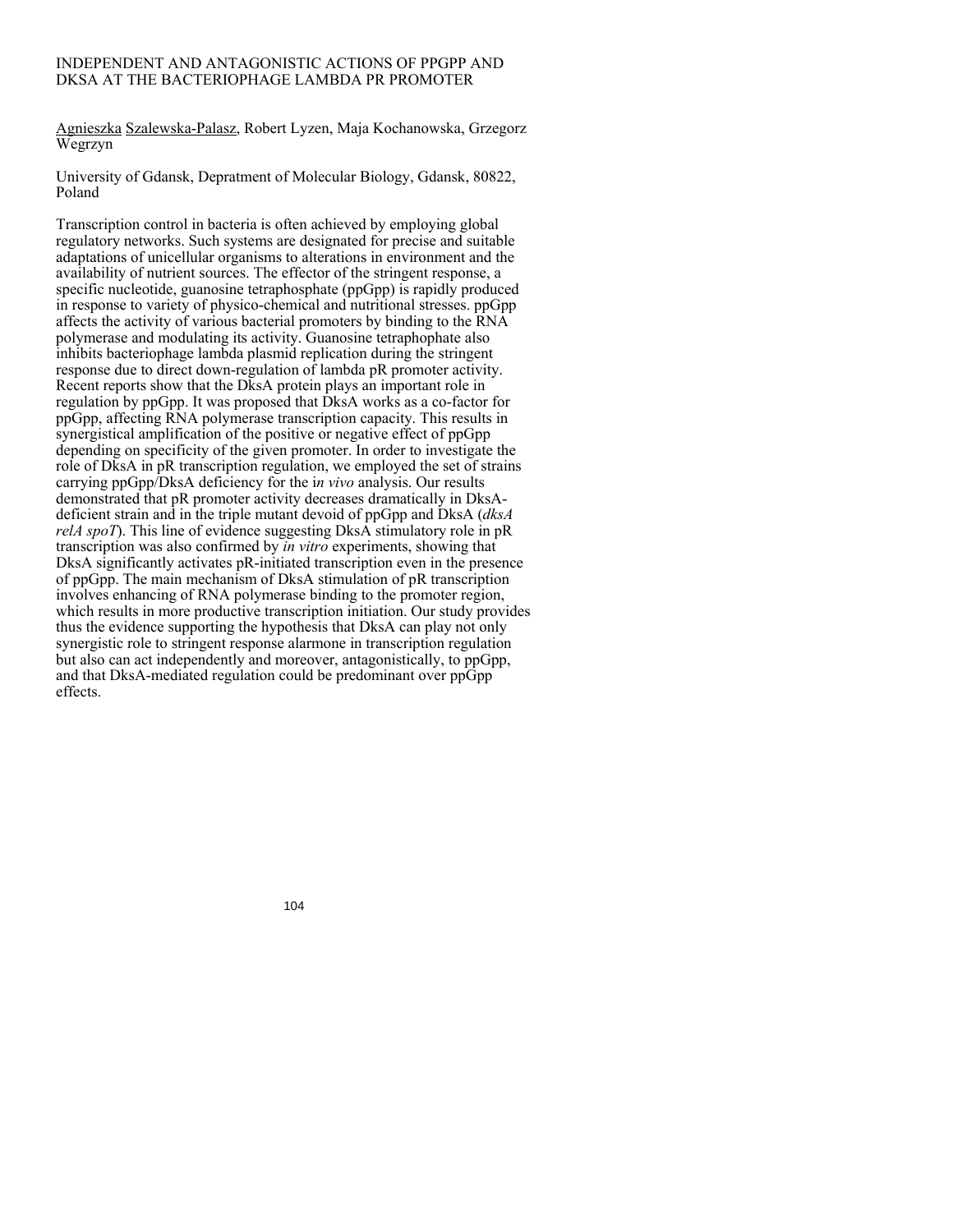## *ESCHERICHIA COLI* DNAG PRIMASE IS DIRECTLY INHIBITED BY STRINGENT RESPONSE ALARMONES, (P)PPGPP

Monika Maciag, Grzegorz Wegrzyn, Agnieszka Szalewska-Palasz

University of Gdansk, Dperament of Molecular Biology, Gdansk, 80822, Poland

DNA primase is an enzyme required for replication of both chromosomes and vast majority of plasmids. Guanosine tetra- and penta-phosphate (ppGpp and pppGpp, respectively) are alarmones of the bacterial stringent response to starvation and stress conditions, and act by modulation of the RNA polymerase activity. Recent studies indicated that the primasecatalyzed reaction is also inhibited by (p)ppGpp in *Bacillus subtilis*, where a specific regulation of DNA replication elongation, the replication fork arrest, was discovered. Although in *Escherichia coli* such a replication regulation was not reported to date, we found that *E. coli* DnaG primase is directly inhibited by ppGpp and pppGpp. This was demonstrated in *in vitro* experiments with purified compounds. Experimental systems with and without DnaB helicase indicated ppGpp-mediated inhibition of DnaG activity. Contrary to the *B. subtilis* primase response to the stringent control alarmons, the *E. coli* DnaG was inhibited more efficiently by ppGpp than by pppGpp. A lack of reports demonstrating effects of ppGpp-mediated inhibition of *E. coli* DnaG activity *in vivo*, which might be expected in the light of the results presented in this paper, in intriguing. One possible explanation is that since ppGpp appears to inhibit the initiation of DNA replication relatively strongly, any effects of this nucleotide on the elongation phase of DNA replication could be either masked by predominant effects at the initiation stage or overlooked by investigators.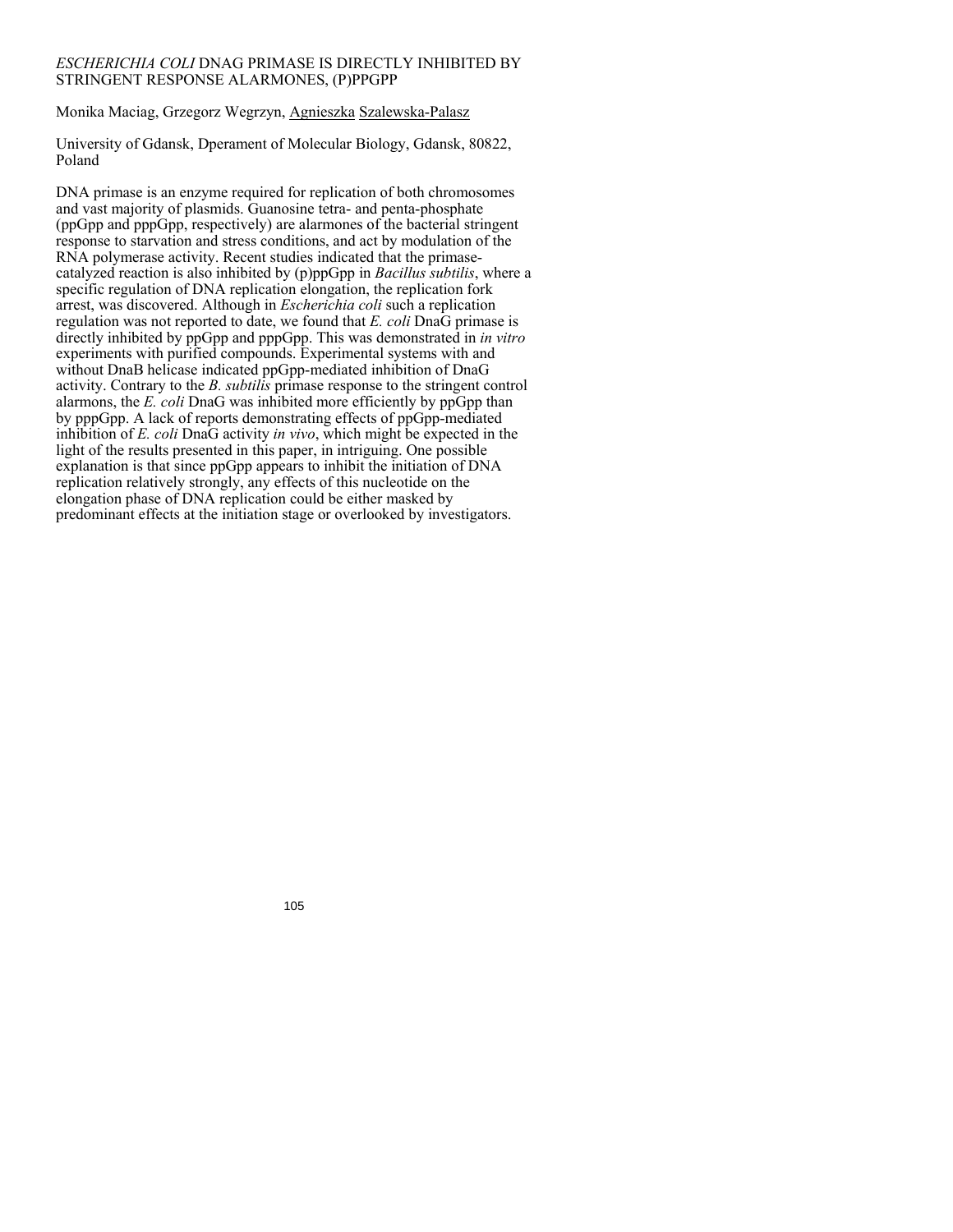#### A SITE-SPECIFIC INSULATION SYSTEM LIMITS A MATP-DEPENDENT CONSTRAINING PROCESS TO THE TER REGION OF THE E. COLI CHROMOSOME

Axel Thiel, Olivier Espéli, Michèle Valens, Frédéric Boccard

CNRS, Centre de Génétique Moléculaire, Gif sur Yvette, 91190, France

In E. coli, cytological and genetic analyses based on long distance DNA interactions have revealed a structuring process of the chromosome that differentiates large structured regions called Macrodomains (MDs) from less-structured regions called Non-Structured (NS) regions. The four different MDs (Ori, Ter, Left and Right) are spatially isolated from each other whereas NS regions can interact with both flanking MDs. The Ter MD is flanked by the Left and Right MDs, whereas the Ori MD is flanked by the two NS (NSRight and NSLeft) regions. Analysing the positioning, the segregation pattern and the motility of fluorescent tags has shown that the dynamic behaviour of loci belonging to various MDs and NS regions is radically different; loci in MDs showed a much lower mobility than those in NS regions. The organization of the Ter macrodomain relies on the interaction of the MatP protein with a 13 bp motif called matS repeated 23 times in the 800-kb-long domain. MatP accumulates in the cell as a discrete focus that colocalizes with the Ter macrodomain. The effects of MatP inactivation reveal its role as the main organizer of the Ter macrodomain: in the absence of MatP, DNA is less compacted and the mobility of markers is increased.

To understand how NS regions and MDs are maintained in the E. coli chromosome, we have developed a new method to transpose large chromosomal segments at defined positions. By swapping the Right MD and the NSRight region, we have observed that the properties of the NSRight region were similar to those of a MD when the NSRight region is adjacent to the Ter MD. This effect is dependent on MatP as these new properties are reversed in a matP mutant. The same MatP-dependent effect is detected on the left arm of the chromosome when the NSLeft region is adjacent to the Ter MD. These results suggested that determinants are present in the Right and Left MDs to prevent MatP from affecting the properties of the NS regions in the wt chromosome configuration. By using chromosomal rearrangements in which various segments of the Right MD separate the NSRight from the Ter MD, the insulation determinants of the Right MD were mapped in a 2 kb region. Deletion and insertion analyses allowed the identification of a 12 bp palindromic sequence necessary and sufficient to insulate the NSRight region from a MatP effect; this sequence has been called ridS for right insulator determinant Sequence. The MatPdependent structuring process of NS regions and the insulation mechanism involving ridS will be discussed.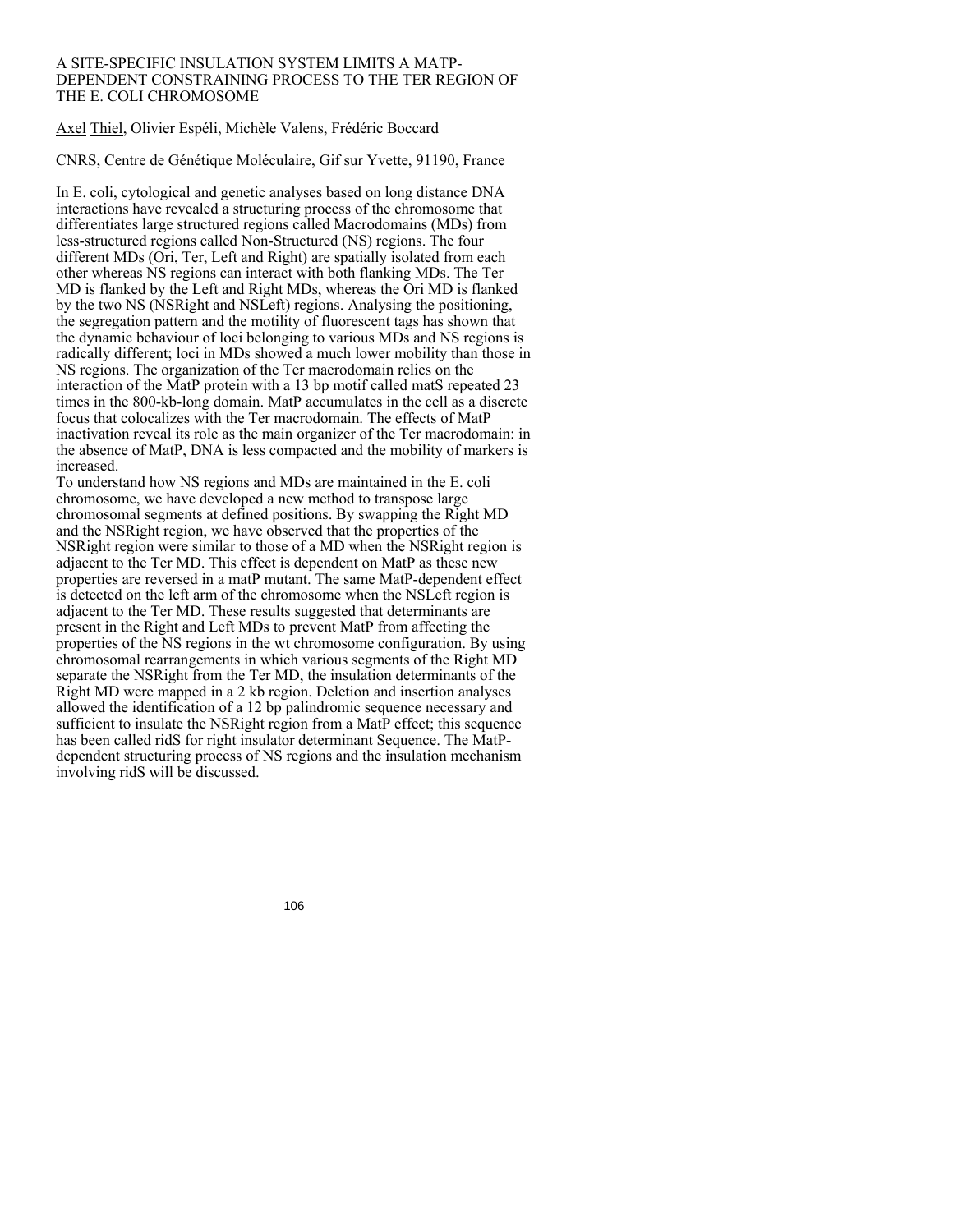## INTRA- AND INTER-SPECIES QUORUM SENSING IN *ERWINIA CAROTOVORA*

Rita S Valente<sup>1,2</sup>, Karina B Xavier<sup>1,2</sup>

<sup>1</sup>Instituto Gulbenkian de Ciência, Bacterial Signaling, Oeiras, 2780-156, Portugal, <sup>2</sup>Instituto de Tecnologia Química e Biológica, Bacterial Signaling, Oeiras, 2780-157, Portugal

Quorum sensing is a process in which bacteria sense their cell-population density by measuring the concentration of small secreted signal molecules, called autoinducers, and respond with changes in gene expression. Thus, cell-cell communication allows a group of organisms to coordinate its behavior and synchronize activities that are productive only at a high population density, such as antibiotic production, biofilm formation, virulence and other developmental programs.

*Erwinia carotovora* spp *carotovora* (also known as *Pectobacterium carotovora*) is a Gram-negative bacterium and a plant pathogen found in the soil. This bacterium causes soft-rot diseases in various commercially important plants, including potatoes, celeries and Chinese cabbage. The plant cell wall-degrading enzymes (PCWDE) secreted by the bacteria are the major factors contributing to the overall virulence and are composed mainly by pectinases. Previous studies identified three major pathways involved in the regulation of PCWDE production, specifically the acylhomoserine lactone (AHL) intra-species system, the autoinducer-2 (AI-2) inter-species system and the GacS/GacA system, whose signal is still unknown.

Towards the understanding of how these quorum sensing systems regulate virulence in *E. carotovora* we want to determine the factors involved in the cross-talk between the different systems and the molecular mechanism involved in integrating these three signaling pathways.

We have shown that in this bacterium the intra-species signals, AHLs, induce the production of the inter-species signal, AI-2. Next we will determine if this regulation occurs at transcription or post-transcription level. Because the receptor for AI-2 recognition in this bacterium has not been identified we are combining genetic as well as chemical approaches to identify it.

Additionally, the signal controlling the GacS/GacA pathway is still unknown and we are performing a genetic screen to identify the genes involved in signal production as well as in regulation. We have constructed a library of 15,000 transposan mutants in *E. carotovora* and we are screening this library for mutants impaired in PCWDE production using the pectin lyase assay. Several candidates were selected and those will be subject to a second screen for complementation with cell-free supernatants from wild type. We expect selected mutants to have a transposan insertion in genes responsible for signal production or regulation. Finally we want to understand the role of such signals in vivo by doing mixed infections of potatoes with bacteria that produce and sense those signals.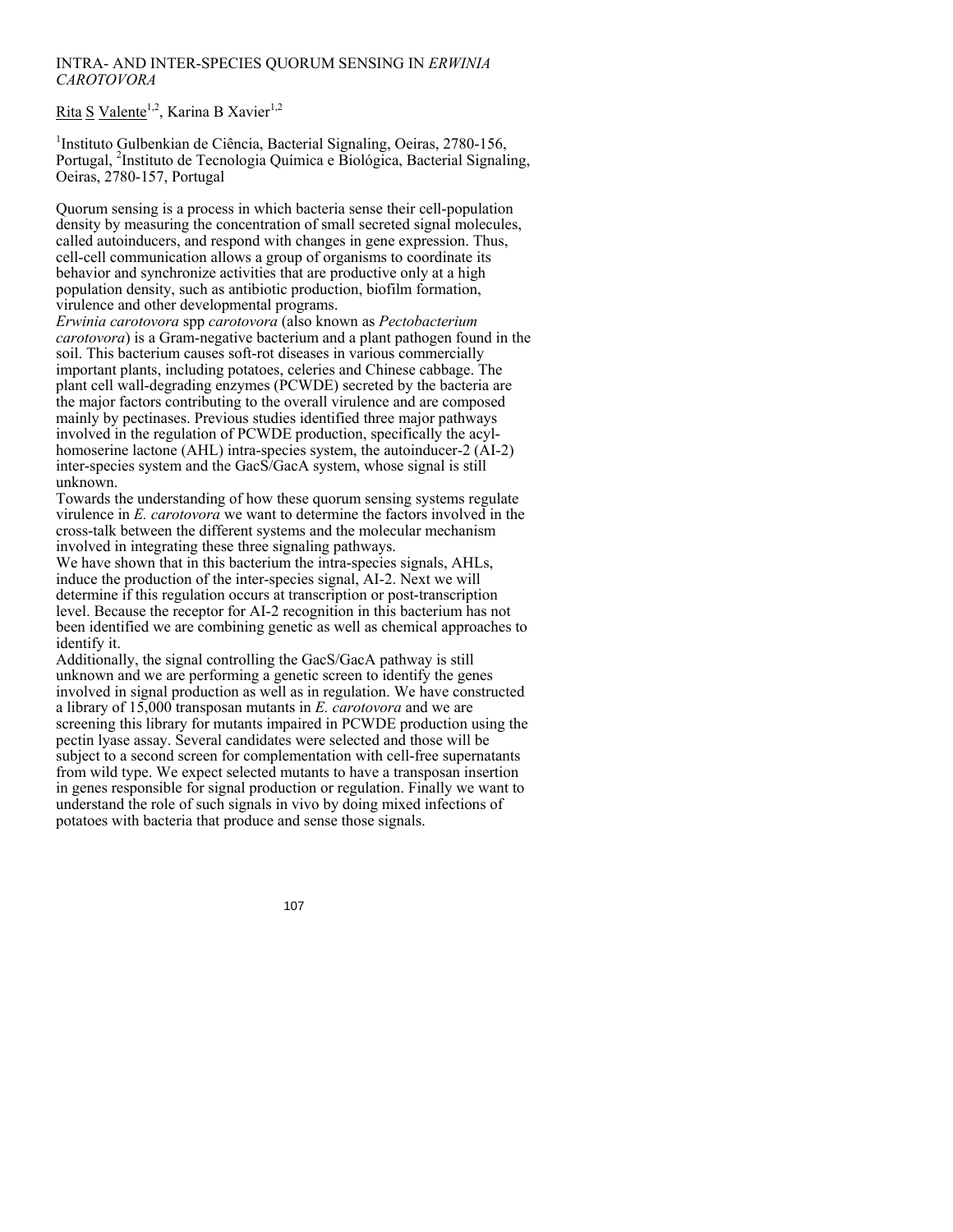#### LOSS OF THE RNA CHAPERONE PROTEIN HFQ ACTIVATES THE CPX ENVELOPE STRESS RESPONSE IN ENTEROPATHOGENIC, BUT NOT NON-PATHOGENIC, *ESCHERICHIA COLI*

Stefanie L Vogt, Roxana Malpica, Tracy L Raivio

University of Alberta, Department of Biological Sciences, Edmonton, T6G 2E9, Canada

The RNA-binding protein Hfq is conserved among many species of bacteria, and is best known for its role in facilitating the annealing of small, non-coding regulatory RNAs (sRNAs) to their target mRNAs. Many of the mRNAs that are known to be regulated by sRNAs encode outer membrane proteins (OMPs). In mutants lacking Hfq, these sRNAs are no longer able to regulate expression of their target OMPs. For this reason, mutation of *hfq* in several Gram-negative species leads to increased accumulation of OMPs and therefore activation of the  $\sigma^E$  envelope stress response. In this study, we investigated whether mutating *hfq* in *Escherichia coli* would activate an additional, distinct envelope stress response - the CpxAR two-component system. While the  $\sigma^E$  response is thought to mainly detect misfolding of OMPs, many of the known activating cues of the Cpx response involve the aggregation of periplasmic proteins such as pilins. Using *cpxP* expression as a reporter for activation of the Cpx pathway, we found that mutating *hfq* strongly activated the Cpx response in enteropathogenic *E. coli* (EPEC), but not in  $\overline{E}$ , coli K-12 strains. The activation of the Cpx response in the EPEC *hfq* mutant could be partially attributed to increased expression of the bundle-forming pilus. In contrast, we found that the  $\sigma^E$  envelope stress response was activated in both pathogenic and non-pathogenic strains of *E. coli*. These results suggest that regulating OMP expression, and therefore preventing induction of the  $\sigma^E$  envelope stress response, is a conserved function of Hfq in several strains of *E. coli*. On the other hand, EPEC appears to have co-opted the ancestral regulator Hfq to control expression of its horizontally acquired virulence traits, possibly in order to prevent envelope stress that would activate the Cpx response.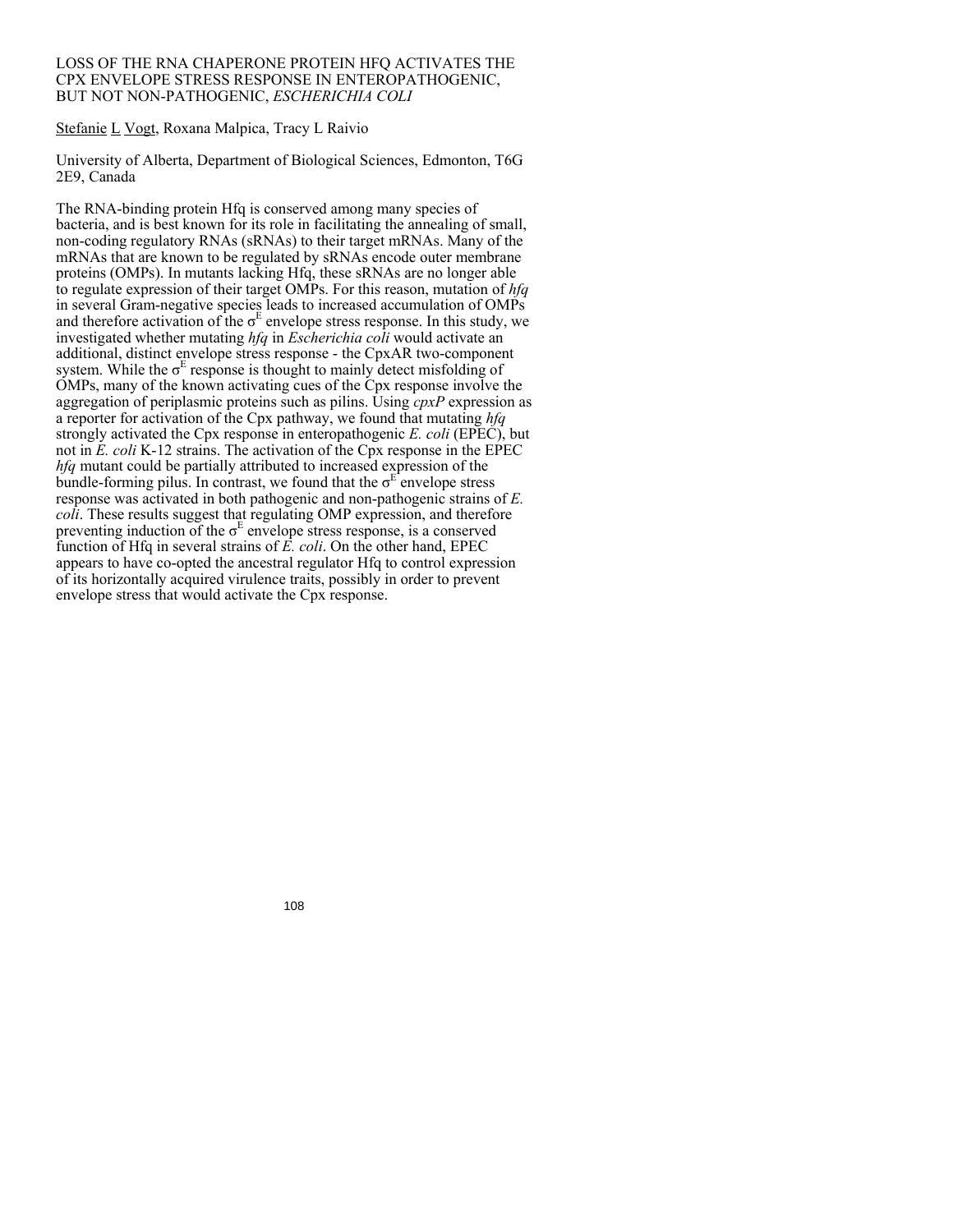## REDUNDANT REGULATION BY TRANSCRIPTION FACTORS IN *ESCHERICHIA COLI*.

# Joseph T Wade, Anne M Stringer

## Wadsworth Center, Division of Genetics, Albany, NY, 12208

We have mapped all binding sites for the *Escherichia coli* transcription factor, GalR. In addition to the 5 known targets, we identified 7 putative GalR-regulated genes. These include several genes with no obvious connection to the well-described function of GalR in regulating galactose metabolism. Furthermore, none of the novel target genes show a detectable change in mRNA level following addition of galactose (inactivates GalR). We present evidence that these novel target genes are regulated redundantly by GalR and additional transcription factors. This suggests that bacterial transcription factors often function redundantly. Hence, traditional phenotypic analyses fail to identify many regulatory targets. Furthermore, our data suggest that even well-studied transcription factors may have unexpected regulatory roles.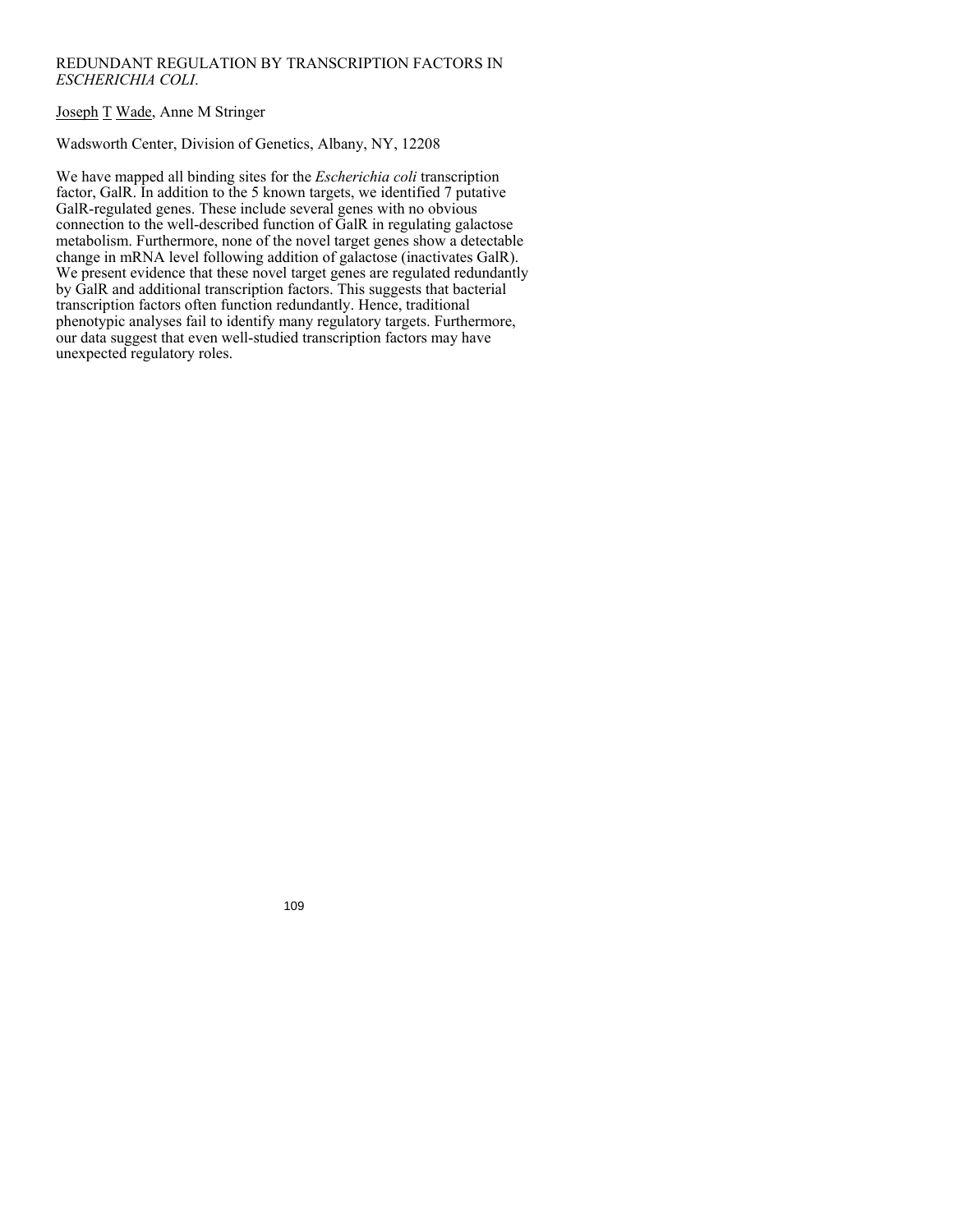BYPASS OF THE ESSENTIAL PCSB CELL DIVISION PROTEIN BY A CARBOXYL-TERMINAL FRAME-SHIFT MUTATION IN DIVIVA REQUIRES THE CARBOXYPEPTIDASES DACA AND NEWLY IDENTIFIED DACB IN SEROTYPE 2 D39 *STREPTOCOCCUS PNEUMONIAE*.

Skye M Barendt, Kimberley E Kopecky, Lok-To Sham, Ho-Ching T Tsui, Kyle J Wayne, Malcolm E Winkler

Indiana University Bloomington, Biology, Bloomington, IN, 47405

The interplay between cell division and cell wall biosynthesis in *S. pneumoniae* (pneumococcus) is poorly understood. PcsB is an essential cell division protein that contains a CHAP domain found in peptidoglycan (PG) amidases. Expression of PcsB is positively regulated by the  $WaIRK<sub>Spn</sub>$  twocomponent system (TCS), and PcsB has been implicated as a protective vaccine candidate against pneumococcal infections. We report here the isolation and characterization of a pcsB bypass suppressor which contains a frame-shift mutation in the well characterized cell division protein, DivIVA. The *divIVA* carboxyl frame-shift (*divIVA-C43*) is most likely a gain-offunction mutation, because its presence alone did not lead to defects in cell growth, morphology, or global transcription patterns. In addition, *divIVA-C43* bypass suppression is allele specific, since deletion of divIVA or translation termination at the site of the frame-shift mutation were insufficient to bypass the function of PcsB. Repeated attempts to complement *divIVA*<sub>Spn</sub> mutants were not successful and have not been reported in the literature, implying that DivIVA may require co-translation of one or more upstream *ylm* gene(s) for proper function.

To understand the basis for this bypass suppression of pcsB function, we constructed and characterized knockout mutations in all genes predicted to encode PG hydrolases in *S. pneumoniae*. Only three genes or operons of this set were required for *divIVA-C43* bypass of Δ*pcsB* mutations: *dacA* (D,D-carboxypeptidase), *dacB* (D,L-carboxypeptidase), and the *spd\_1874* operon (encoding a putative N-acetyl-muramidase) which is also positively regulated by the WalRK<sub>Spn</sub> TCS. We confirmed biochemically that *dacB* encodes a new D,L-carboxypeptidase involved in PG maturation. Notably, *dacB* mutants, similar to *dacA* mutants, showed severe defects in cell shape and septation, consistent with the idea that the availability of precursors is important for proper PG biosynthesis. Epistasis analysis indicated that DacB hydrolyzes the peptide bond to the penultimate D-Ala in stem peptides sequentially after removal of the ultimate D-Ala by DacA. Together, these results suggest that the carboxyl-terminal extension of the DivIVA-C43 protein changes cell division to bypass the requirement for PcsB function, and this bypass is dependent on the activities of carboxypeptidases and possibly a lysozyme that adjust the precursor pools required for PG biosynthesis.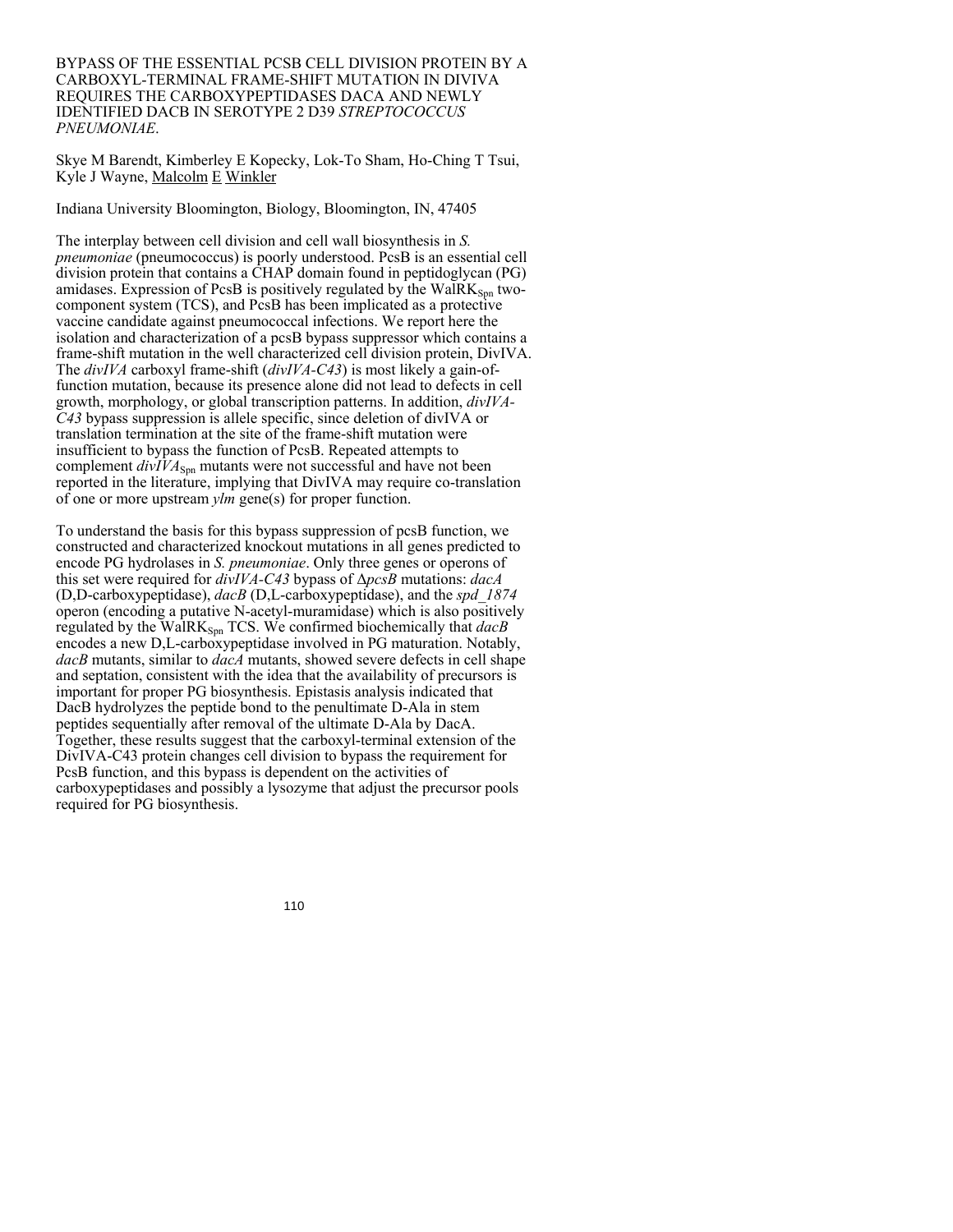#### A MUTATION IN THE INHIBITORY PERIPLASMIC PROTEIN CPXP FACILITATES THE DEGRADATION OF THE BUNDLE-FORMING PILUS BY THE CHAPERONE-PROTEASE DEGP IN ENTEROPATHOGENIC *ESCHERICHIA COLI*

## Julia L Wong, Tracy L Raivio

University of Alberta, Biological Sciences, Edmonton, T6G2E9, Canada

Bacteria need to adapt to changing environmental conditions in order to survive. The Cpx two-component system senses stress to the bacterial envelope through the sensor kinase CpxA and transduces the signal to the cytoplasm through a conserved phosphotransfer to the response regulator, CpxR, which upregulates a number of protein-folding and degrading factors to restore envelope homeostasis<sup>4</sup>. One of these factors, CpxP, inhibits CpxA activation in the absence of stress<sup>2,5</sup> and has been suggested as an adaptor for DegP, a dual chaperone-protease, to degrade misfolded P-pilin subunits from uropathogenic *Escherichia coli* expressed heterologously in *E. coli* K-12<sup>3</sup>. We have also previously identified mutations that cause single amino acid changes in CpxP and negate its ability to inhibit the Cpx response in *E. coli* K-12<sup> $\text{F}$ . Here, we show that CpxP over-expression inhibits the Cpx</sup> response in enteropathogenic *Escherichia coli* (EPEC), as in *E. coli* K-12, and that the previously isolated CpxP mutants also have a loss-of-function phenotype in EPEC with respect to Cpx pathway inhibition. Recently, our lab has shown that CpxP is required for normal elaboration of the bundleforming pilus (BFP) in EPEC $<sup>6</sup>$ . The BFP mediates autoaggregation of EPEC</sup> and loose attachment to the surface of host cells<sup>7</sup>. We found that expression of one CpxP mutant, CpxPR60Q, can facilitate the degradation of the BFP in a DegP-dependent manner in EPEC. In agreement with this observation, an EPEC strain expressing CpxPR60Q is defective in BFP-mediated autoaggregation and localized adherence to Hep-2 cells, confirming that cells expressing CpxPR60Q cannot elaborate a functional BFP. Interestingly, CpxPR60Q forms high molecular weight complexes with periplasmic proteins that are resistant to SDS and boiling. These results describe the first gain-of-function mutation in CpxP with respect to its ability to facilitate DegP proteolysis of pilin subunits and suggest that further study of CpxPR60Q may elucidate the mechanism by which CpxP performs this function.

#### References

<sup>1</sup>Buelow & Raivio. 2005. J. Bacteriol. <sup>2</sup>Danese & Silhavy. 1998. J. Bacteriol. <sup>3</sup>Isaac et al. 2005. Proc. Natl. Acad. Sci. <sup>4</sup>Raivio, Popkin, and Silhavy. 1999. J. Bacteriol.<br><sup>5</sup> Boivio, et al. 2000. Mal. Migrabial. <sup>6</sup> Vegt at al. 2010. Mal. Migrabial. <sup>7</sup> Vuonig. Raivio et al. 2000. Mol. Microbiol. <sup>6</sup>Vogt et al. 2010. Mol. Microbiol. <sup>7</sup>Vuopio-Varkila & Schoolnik. 1991. J. Exp. Med.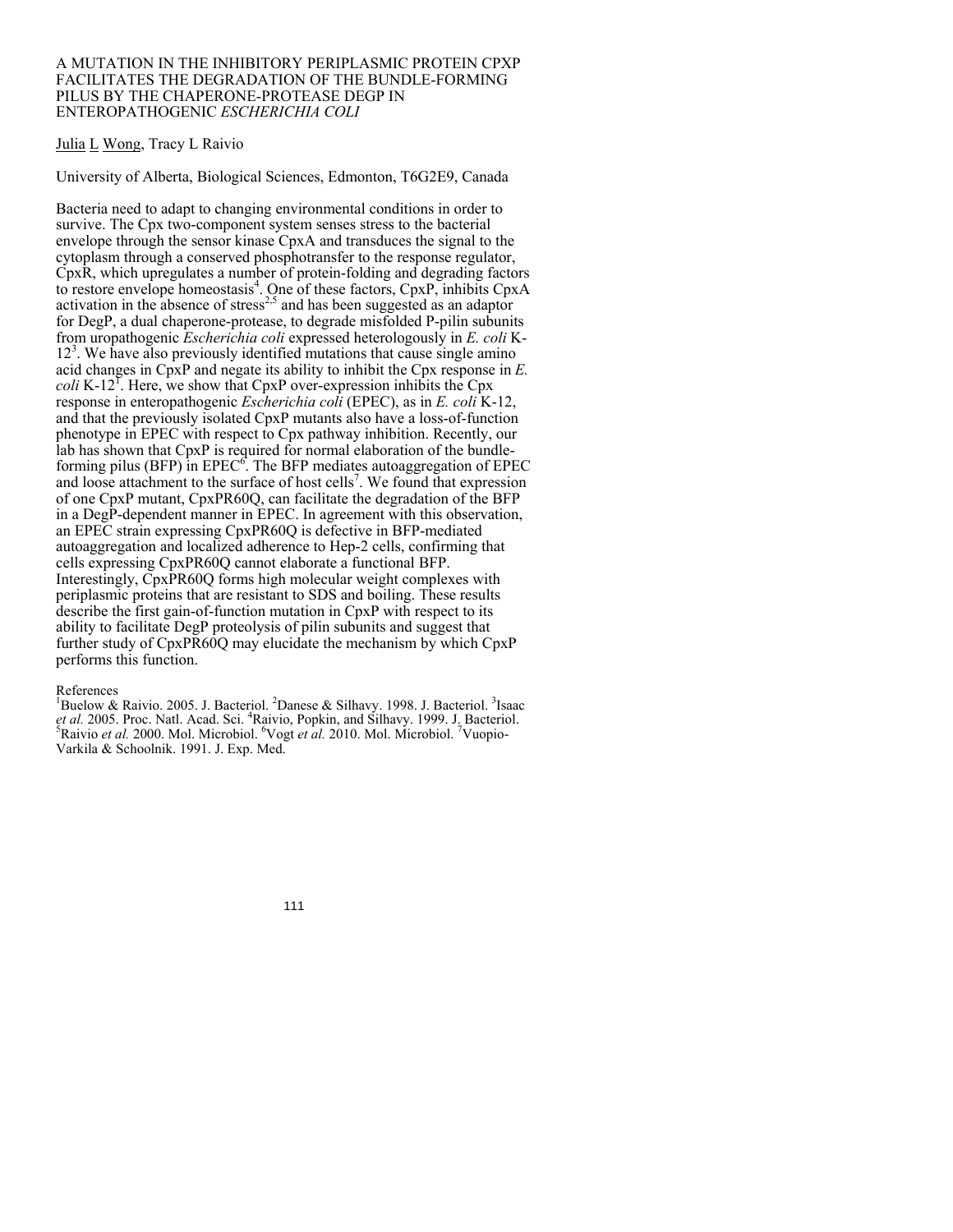# IT'S A FEAST OR A FAMINE – CAN *ESCHERICHIA COLI* O157:H7 SURVIVE THE RIGORS OF STARVATION AND GO ON TO LIVE ANOTHER DAY?

Ron N Xavier<sup>1,2</sup>, Hugh Morgan<sup>1</sup>, Ian R McDonald<sup>1</sup>, Helen Withers<sup>2</sup>

<sup>1</sup>University of Waikato, Department of Biological Sciences, Hamilton, 3216, New Zealand, 2 AgResearch MIRINZ, Food Safety Group, Hamilton, 3214, New Zealand

*Escherichia coli* O157:H7 is a food-borne pathogen which causes serious, often life-threatening illnesses. Infections by *E. coli* O157:H7 have been linked to the consumption of undercooked ground beef, contaminated meat products and salad vegetables. Ruminants such as cattle are asymptomatic carriers of *E. coli* O157:H7 and act as important reservoirs. *E. coli* O157:H7 can also survive outside the ruminant in both soil and water, increasing the range of potential sources for transmission to humans. *E. coli* O157:H7 is the most prevalent disease-causing serotype of Shiga-toxin producing bacteria isolated in New Zealand. However, unlike most other countries, human infection by *E. coli* O157:H7 in New Zealand are sporadic, commonly associated with environmental contact rather than through contaminated food sources. While infections linked to food sources can be prevented by improved hygiene practices, controlling *E. coli* O157:H7 in the environment is far more complex. This is in part due to the lack of knowledge of the mechanisms used by *E. coli* O157:H7 to survive in the environment and how they respond to the transition to favourable growth conditions. In this study, we have used a combination of shifts in temperature and starvation to trigger bacterial survival responses, followed by recovery on solid-media with different nutrient availability to emulate the cycling of *E. coli* O157:H7 between its natural host and the environment.

In this research project, survivability has been measured as the maintenance of individual cell integrity, the metabolic activity of the population upon nutrient up-shift and the ability of individual cells to form colonies. Data from prolonged starvation experiments of up to 98 days, carried out at a range of environmentally significant temperatures will be presented.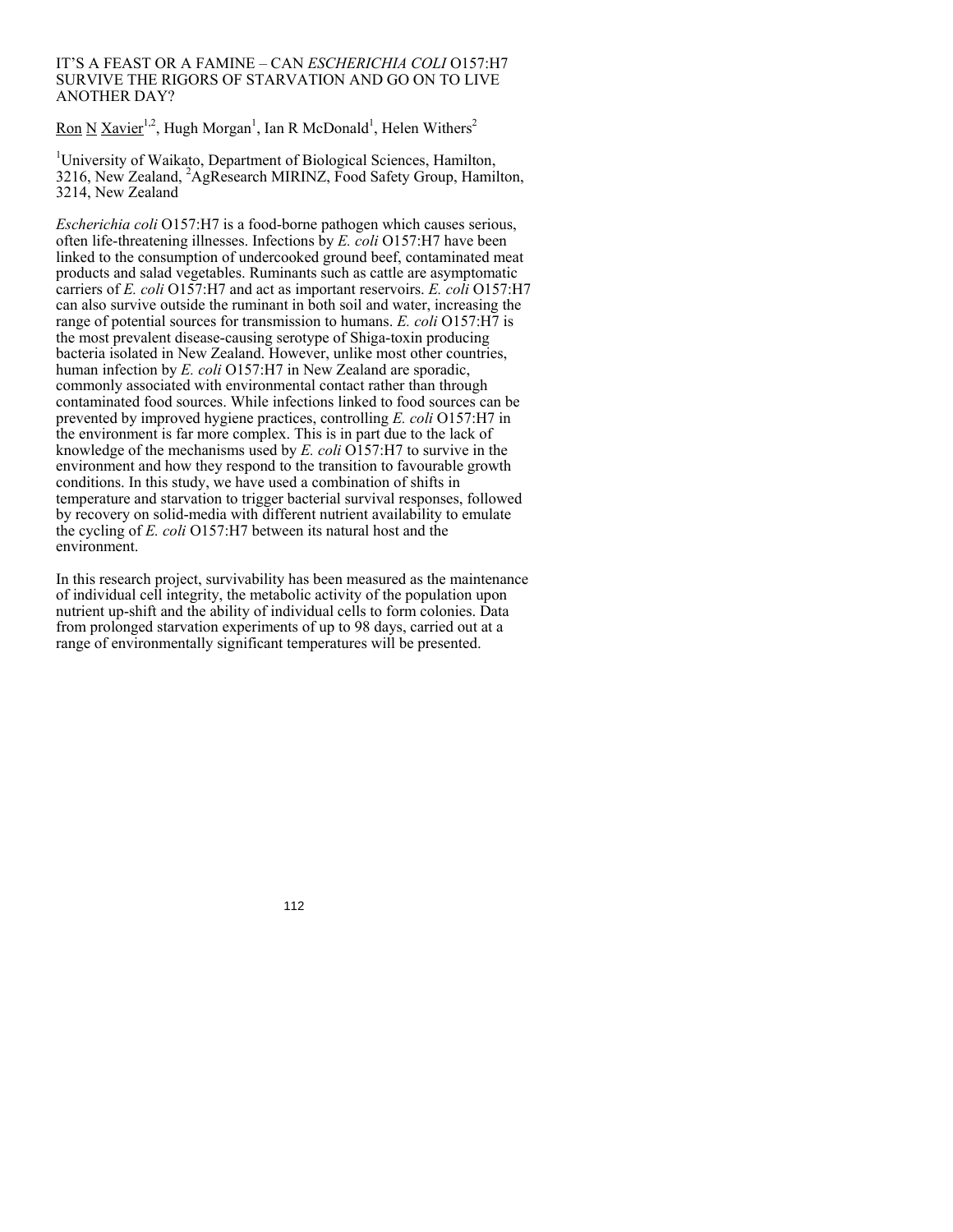# NANORNAS PRIME TRANSCRIPTION INITIATION IN VIVO

Bryce  $E$  Nickels<sup>1</sup>, Seth R Goldman<sup>1</sup>, Josh S Sharp<sup>2</sup>, Irina O Vvedenskaya<sup>1</sup>,  $Simon$  L Dove<sup>2</sup>

<sup>1</sup>Rutgers University, Genetics, Piscataway, NJ, 08854, <sup>2</sup>Harvard Medical School, Children's Hospital, Boston, MA, 02115

Initiation of DNA synthesis by DNA polymerase requires use of a primer whereas it is presumed that, in vivo, the initiation of RNA synthesis by DNA-dependent RNA polymerases occurs de novo. Here, using the model Gram-negative bacterium Pseudomonas aeruginosa, we demonstrate that depletion of the small RNA-specific exonuclease, oligoribonuclease, causes the accumulation of  $\sim$ 2-4 nt RNA transcripts, "nanoRNAs", which serve as primers for transcription initiation at a significant fraction of promoters. Widespread use of nanoRNAs to prime transcription is coupled with global alterations in gene expression. We propose that nanoRNAs represent a distinct class of functional small RNAs that can affect gene expression through direct incorporation into a target RNA transcript rather than through a traditional antisense-based mechanism.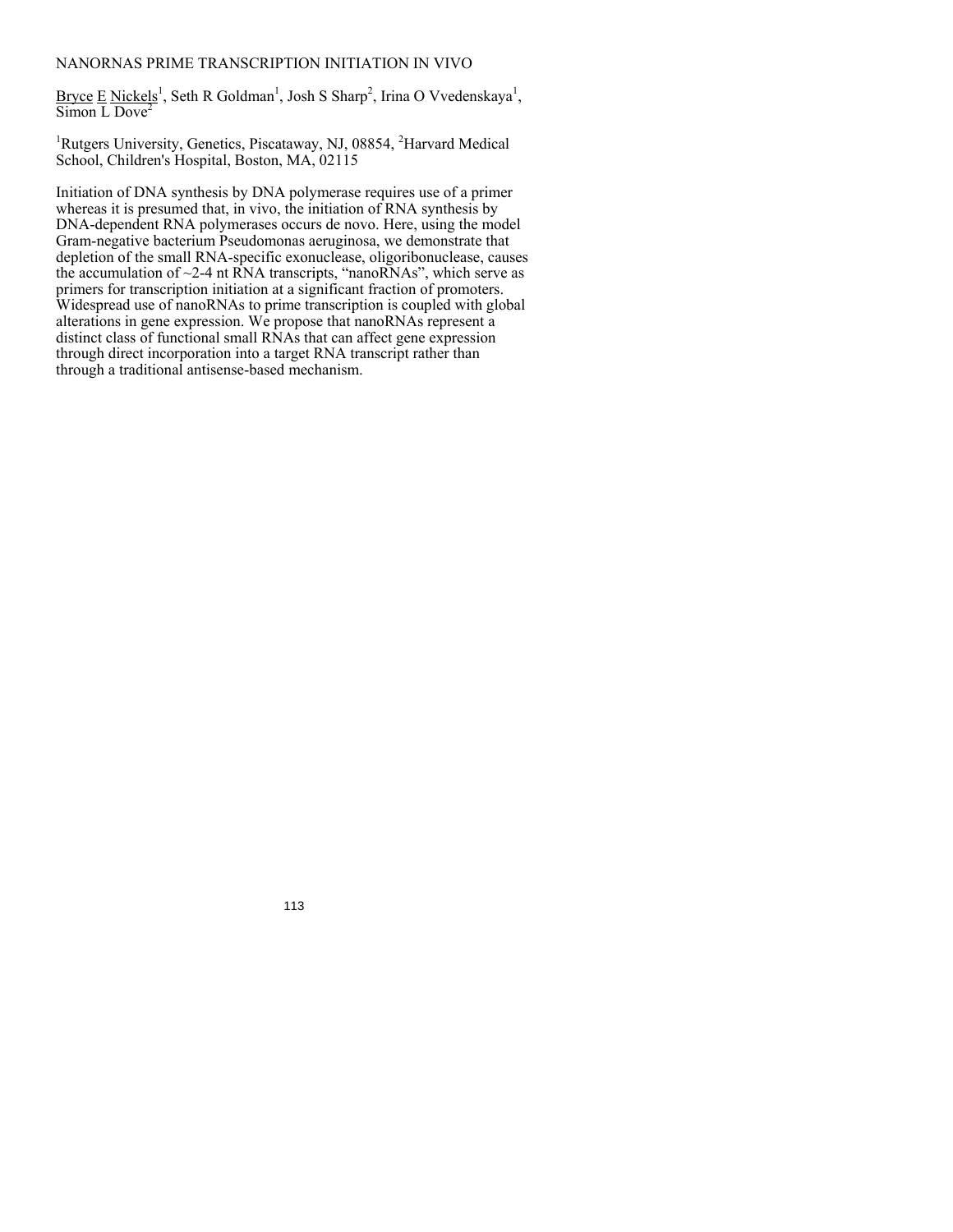## A BACKTRACK-INDUCING SEQUENCE IS AN ESSENTIAL COMPONENT OF  $\Sigma^{70}$ -DEPENDENT PROMOTER-PROXIMAL PAUSING

# Sarah A Perdue, Jeffrey W Roberts

Cornell University, Department of Molecular Biology and Genetics, Ithaca, NY, 14853

RNA polymerase (RNAP) of both bacteria and eukaryotes can stall or pause within tens of base pairs of its initiation site at the promoter, a state that may reflect important regulatory events in early transcription. In the bacterial model system, the  $\sigma^{70}$  initiation factor stabilizes such pauses by binding a downstream repeat of the promoter segment, especially the promoter -10 sequence.  $\sigma^{70}$  region 2 retains contacts with this -10-like element while the active site of RNAP translocates downstream and elongates the RNA, a process akin to DNA 'scrunching' for initial transcribing complexes. This downstream, scrunched elongation complex is believed to be the substrate required for efficient RNAP modification by the lambdoid phage late antiterminator Q protein. In addition to  $\sigma^{70}$  region 2dependent promoter-proximal pauses, we have identified a  $\sigma^{70}$  region 4dependent pause in the late gene promoter of the lambdoid phage 82. In this pause variant,  $\sigma^{70}$  region 4 interacts with a -35-like element displaced 9nt downstream of the promoter -35 element and scrunches 5-6nts.

We show that an essential element of either type of pause is a sequence that stabilizes RNAP backtracking. Although the scrunched pause is not intrinsically backtracked, we suggest that the same sequence element is required both to stabilize the paused state and to potentiate backtracking.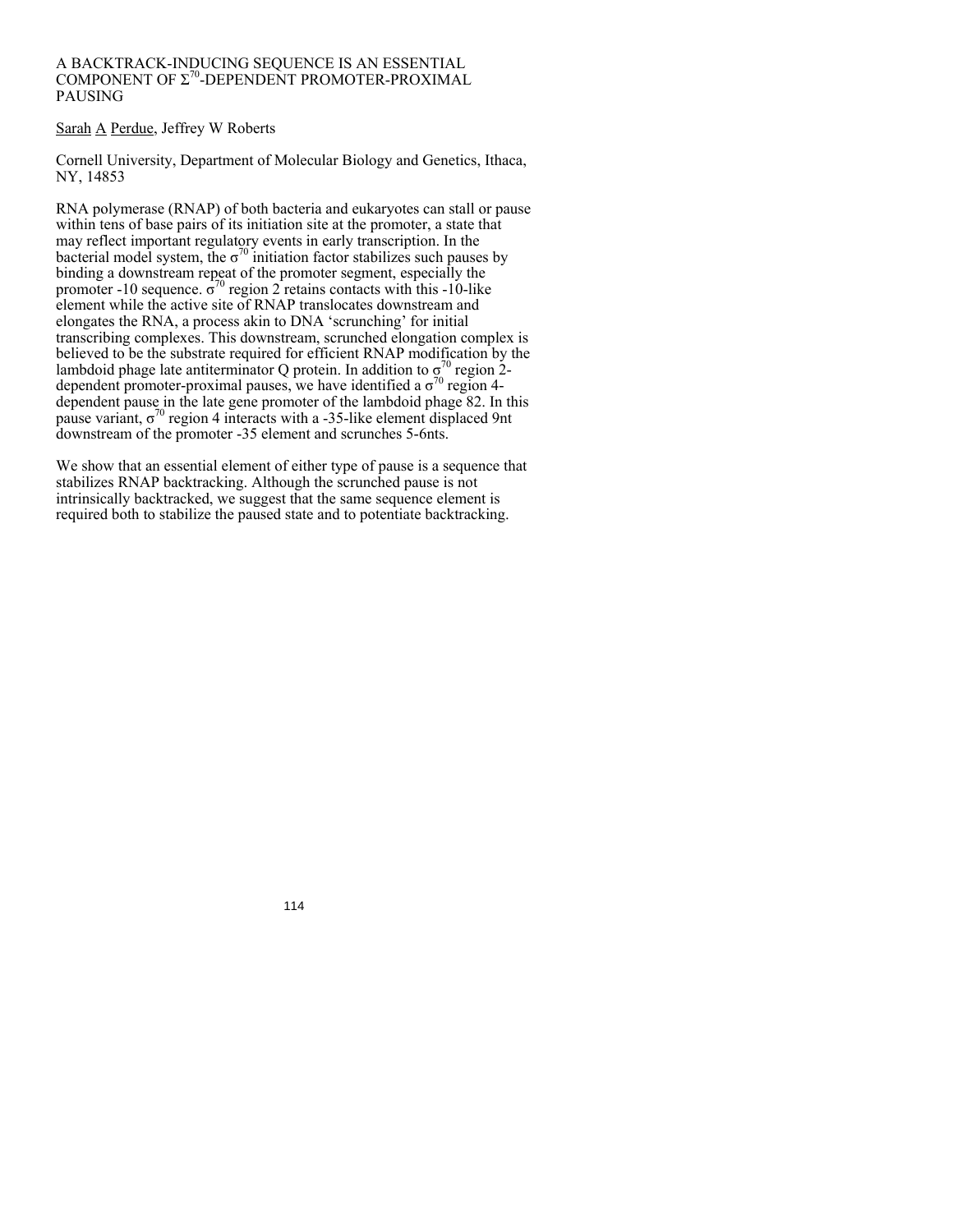# SIGMA FACTOR SPECIFIC TRANSCRIPTIONAL CONTROL BY A SEQUENCE IN THE PROMOTER SPACER REGION

# Shivani S Singh, David C Grainger

The University of Warwick, Department of Biological Sciences, Coventry, CV4 7AL, United Kingdom

Transcription of *cbpA* in *Escherichia coli* is driven by overlapping promoters specific for RNA polymerase associated with either sigma70 or sigma38. The sigma38 dependent promoter is the most active and is responsible for the bulk of *cbpA* transcription. We randomly mutated the *cbpA* regulatory region and selected derivatives with increased transcriptional activity. One of the mutations that we identified falls in the overlapping spacer regions of the sigma70 and sigma38 dependent promoters. Further genetic and biochemical analysis of this mutant showed that it specifically stimulated transcription by sigma70 whilst not affecting sigma38, resulting in a "flip" in the overall sigma factor preference for *cbpA* transcription. We introduced the same mutation into other promoters shared by sigma70 and sigma38 and saw similar effects.

We conclude that, at overlapping promoters, or single promoters shared by more than one sigma factor, the sequence of the promoter spacer region can play an important role by influencing sigma factor preference.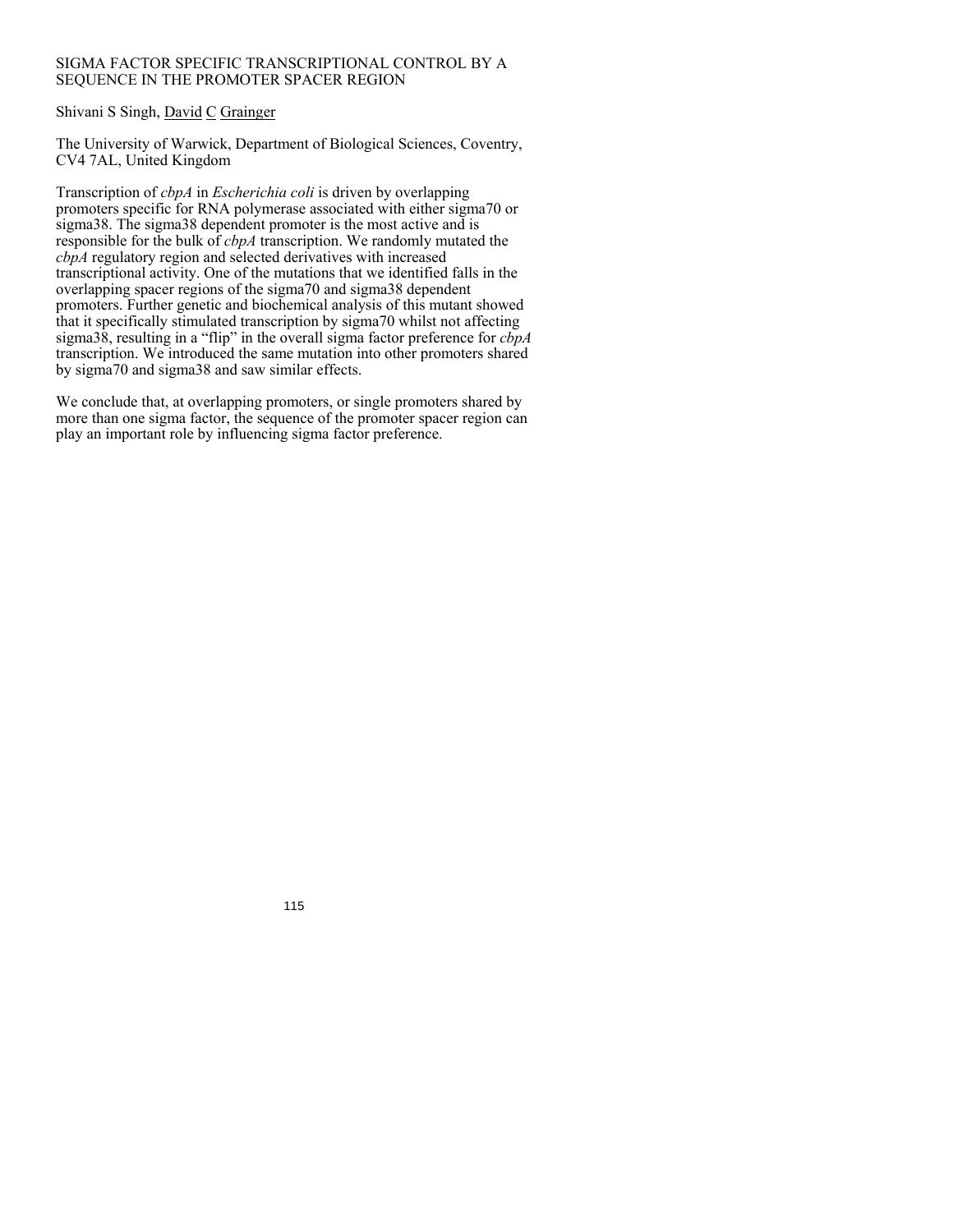## SIGMA-MEDIATED PAUSING AT PROMOTER PROXIMAL POSITIONS ENHANCES THE SIGMA CONTENT OF DOWNSTREAM TRANSCRIPTION ELONGATION COMPLEXES

# Padraig Deighan, Ann Hochschild

Harvard Medical School, Microbiology and Molecular Genetics, Boston, MA, 02115

Promoter recognition depends on the sigma subunit of RNA polymerase (RNAP), which forms an extended interface with the catalytically proficient core enzyme. During the transition from initiation to elongation, the stability of sigma's interaction with core decreases, but the complete release of sigma is not obligatory and sigma factors can be detected as components of transcription elongation complexes. Work from Jeff Roberts' lab first established a functional role for  $\sigma^{70}$  (the primary sigma factor in *E. coli*) during early elongation, namely to engage a promoter-like pause element associated with the bacteriophage lambda late promoter. The recognition of this early elongation pause element is required for the expression of the phage late genes under the control of the Q antiterminator protein, which gains access specifically to the paused elongation complex. Here we show that this engagement of promoter-proximal pause elements by the  $\sigma^{0}$ containing RNAP enhances the  $\sigma^{70}$ -content of downstream transcription elongation complexes. Furthermore, we demonstrate that the presence of a promoter proximal pause element enables the recognition of downstream  $\sigma^{70}$ -dependent pause elements, presumably because of the enhanced probability that  $\sigma^{70}$  will be retained in elongation complexes that have paused at promoter proximal positions. Our findings suggest that sigmadependent promoter-proximal pause elements may function broadly to regulate the behavior of the transcription elongation complex.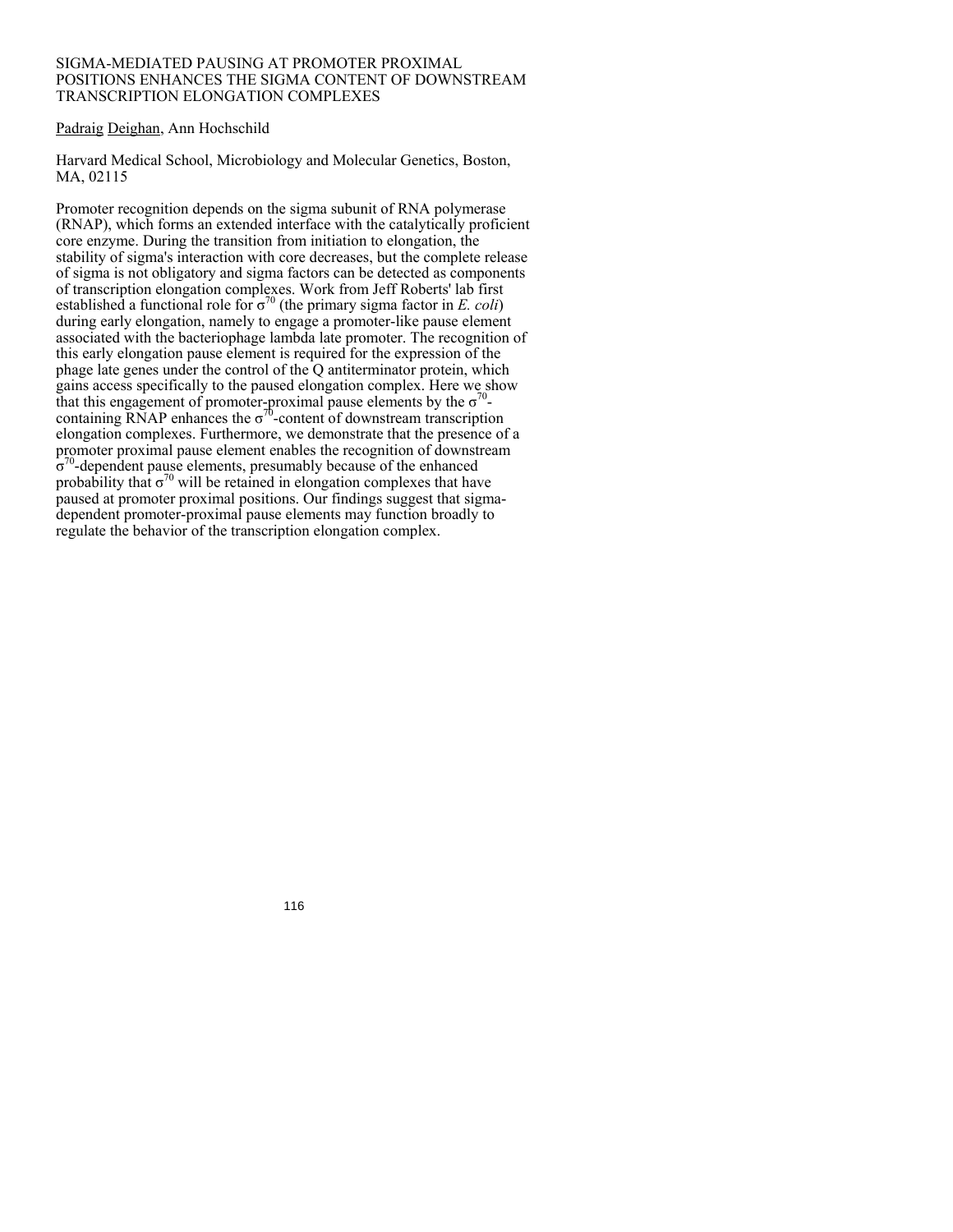#### ROLE OF THE ELEMENTS OF RNA POLYMERASE SECONDARY CHANNEL IN THE FUNCTION OF *E.COLI* TRANSCRIPT CLEAVAGE FACTORS GREA AND GREB

Andrey Parshin<sup>1</sup>, Maria Ozerova<sup>2</sup>, Jookyung Lee<sup>2</sup>, Sergei Borukhov<sup>2</sup>

<sup>1</sup>UMDNJ Graduate School of Biomedical Sciences, Cell Biology, Stratford, NJ, 08084, <sup>2</sup>UMDNJ School of Osteopathic Medicine, Cell Biology, Stratford, NJ, 08084

Bacterial transcription elongation factors GreA and GreB stimulate the intrinsic nucleolytic activity of RNA polymerase (RNAP) thus helping the enzyme to read through pausing and arresting sites on DNA, accelerating RNAP transition from initiation to elongation, and enhancing transcription fidelity. Previous studies showed that Gre factors act by binding to the rim of RNAP secondary channel, protruding their extended coiled-coil domain into the channel, and placing two conserved acidic residues near the enzyme catalytic center where they coordinate one of the two essential  $Mg^{2+}$ -ions required for nucleolytic reaction. Despite extensive studies of Gre structurefunction in the past, the details of their interactions with RNAP and their molecular mechanism of action and regulation remain poorly understood. Here, we characterize the interface between RNAP and GreA/GreB and describe the roles of different elements of RNAP secondary channel in the function of Gre factors. We used a combination of side-directed mutagenesis of Gre and RNAP β' subunits, suppressor mutation analysis of β' resistant to dominant lethal GreA mutant, and site-specific proximity probing of Gre-RNAP complexes by  $Fe^{2+}$ -BABE and protein-protein crosslinking. Incorporating our new genetic and biochemical data, and available structural data, we constructed a refined 3D-model of Gre-RNAP complex that includes the 188-residue insertion into a conserved G-loop (trigger loop) element of β' of *E. coli* (β'GNCD) in proper spatial orientation within RNAP. The model shows how the elements of the secondary channel participate in the binding of Gre C-terminal domain (CTD) and in adjusting position of the N-terminal domain (NTD) towards RNAP catalytic center. Gre anchors to RNAP through β' coiled-coil element (the "fulcrum") that forms the rim of the secondary channel. The binding occurs mostly through specific "steric" recognition by β' G671 assisted by hydrophobic interactions from A657, I664 and F668. G1055 and L1056 of the "shaft", the mobile β-sheet loop of β'GNCD, abut Gre-CTD from the side, and β' residues G732D/S733Y and G1245D of the two "pincer"-like loops emerging from the secondary channel wall clasp the distal portion of Gre. A small push by the shaft causes Gre-NTD, which acts as a lever, to swing. The swinging motion is restricted by residues of the "pincers" to insure proper positioning of Gre-NTD tip with respect to the catalytic center and  $\overline{RNA}$   $\overline{3}$ ' terminus. This mechanistic view is consistent with most of the observed functional activities of Gre factors.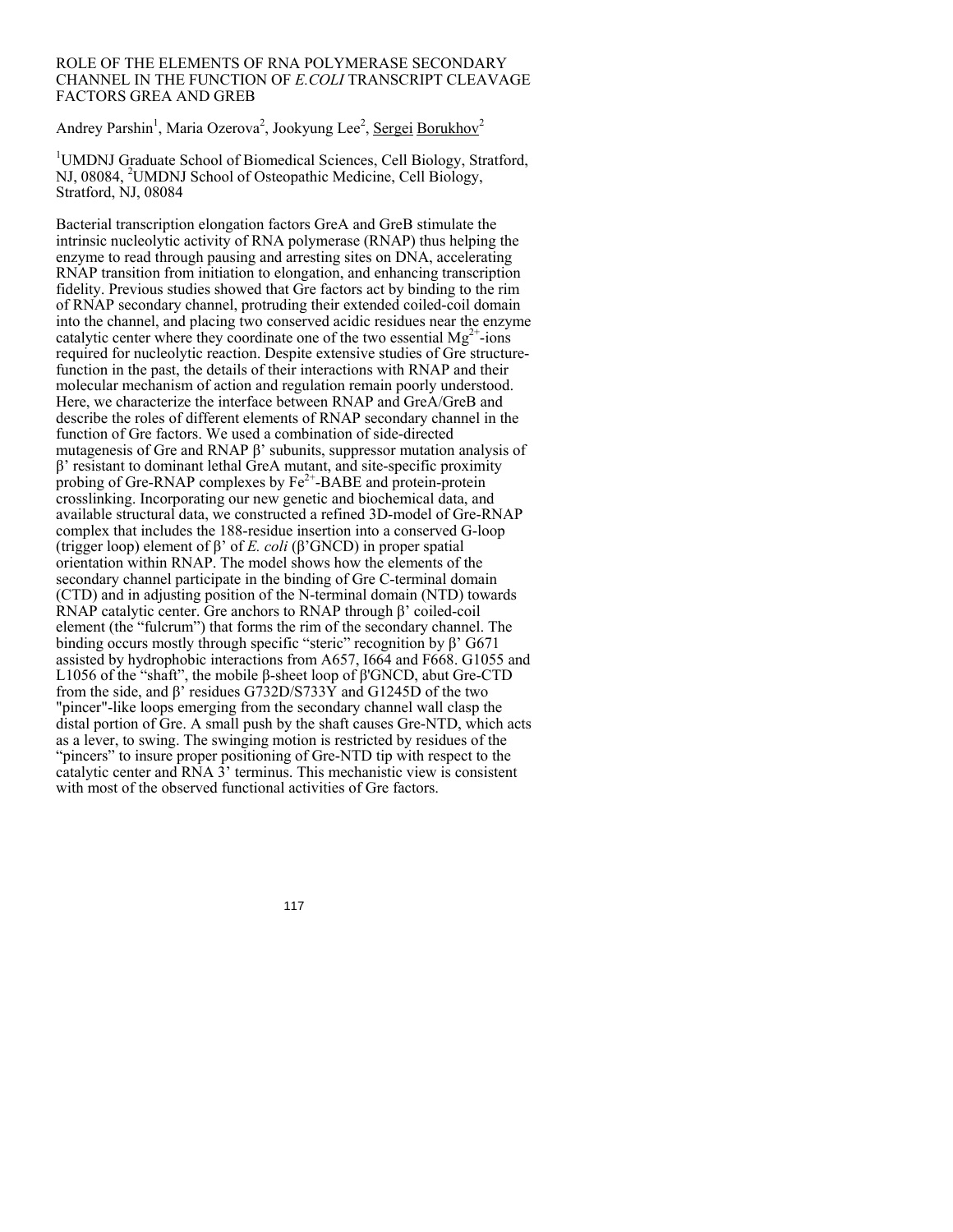# TRANSLATION-UNCOUPLED TRANSCRIPTION CAN MEDIATE THE BYPASS OF RNASE E ESSENTIALITY IN *ESCHERICHIA COLI*

J Gowrishankar, K Anupama, J Krishna Leela

Centre for DNA Fingerprinting & Diagnostics, Laboratory of Bacterial Genetics, Hyderabad, 500001, India

RNase E (encoded by *rne*) in *E. coli* is an essential endonuclease that has been implicated in processing and maturation of tRNAs, rRNAs and tmRNA, as well as in global degradation of mRNA and non-coding small RNA; however, the C-terminal half (CTH) of the protein (which has been implicated as scaffold for assembly of the "degradosome") is dispensable for cell viability. RNase E catalytic activity is modulated by the status of the 5'-end of its RNA substrate, with maximal efficiency on 5' monophosphorylated (5'-monoP) RNA. RppH is an RNA 5' pyrophosphohydrolase (that generates 5'-monoP RNA) which has been reported to participate in global mRNA degradation mediated by RNase E, but Δ*rppH* mutants are viable.

In this work, we have found that whereas the single mutants Δ*rppH* and *rne*-ΔCTH are viable, the combination is synthetically lethal. Δ*rppH* was not synthetic lethal with Δ*rhlB* Δ*pnp* (that encode other major components of the degradosome). The inviability associated with Δ*rppH rne*-ΔCTH was rescued by mutations in *rho* or *nusG* that reduce the efficiency of termination of translation-uncoupled transcripts. Lethality suppression of Δ*rppH rne*-ΔCTH by *rho* or *nusG* was independent of RNase G, but it required either RNase H1 or the ectopic expression of phage T4-encoded UvsW, two enzymes with the ability to remove RNA-DNA hybrids (Rloops) by hydrolysis and helicase action, respectively. Likewise, the *rne* allele encoding an RNase E variant with a combined deletion of its CTH and an R169Q substitution in its "5'-sensor-domain" was also inviable, suppressible by *rho* or *nusG*. Finally, the *rho* and *nusG* mutations could also restore viability in strains with complete deficiency of both RNase E (that is, Δ*rne*) and RppH.

Our results provide support to the following models, namely (i) that the essential function of RNase E is in catalyzing mRNA turnover; (ii) that the enzyme has two pathways for endonucleolytic cleavage, one of which is rendered defective by C-terminal truncation and the other by either the R169Q alteration in its 5'-sensor-domain or by RppH deficiency; and (iii) that the *rho* and *nusG* mutations restore viability in RNase E- and RppH deficient bacteria by providing a bypass route for mRNA turnover, through the formation of R-loops from nascent untranslated transcripts that fail to be terminated in these strains.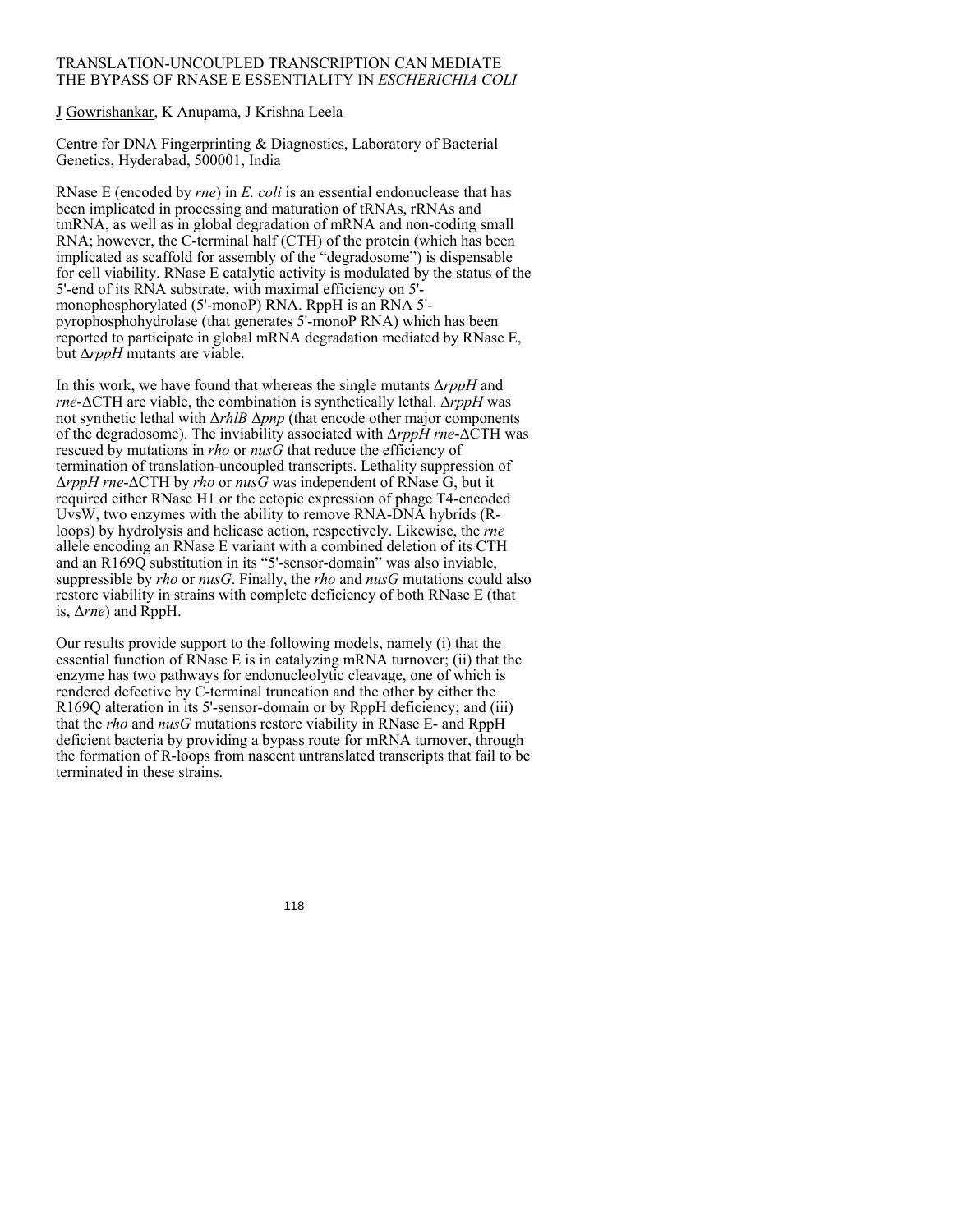#### AN INHIBITION-ANTITERMINATION HYBRID MECHANISM FOR OVERCOMING THE RHO-DEPENDENT TRANSCRIPTION TERMINATION BY AN ANTITERMINATOR.

Ghazala Muteeb, Nanci R Kolli, Ranjan Sen

Center For DNA Fingerprinting and Diagnostics, Laboratory of Transcription, Hyderabad, 500001, India

Lamdoid phages have evolved an antitermination system to overcome the Rho-dependent transcription termination in bacteria. N protein from these phages modifies the host-transcription machinery to overcome both the Rho-dependent and the -independent termination. N binds to a specific site called *nut* site on the mRNA, which also overlaps with the Rho-loading site (the *rut* site of the *tR1*terminator), on the same RNA, using its N-terminal ARM motif and interacts with the elongating RNA polymerase (RNAP) through its C-terminal domain. We hypothesized that the mechanism of overcoming the Rho-dependent termination by N should at least involve two steps; inhibition of Rho by blocking its entry at the *nut*-site and an antitermination mechanism by modifying the RNAP most-likely at the RNA exit channel which could be the access point for Rho. Here we tested these hypotheses by using the N protein from a lambdoid phage H-19B. We used two types of lacZ reporter cassettes fused with either a single terminator, H-19B *nutR/tR1* (having both N and Rho-binding sites; H-19B *nutR/tR1 lacZYA*), or with two terminators, H-19B *nutR/tR1* and *trpt'* (H-19B *nutR/tR1-trpt'-lacZYA*). Expressions of β-galactosidase enzyme from the single terminator construct will report the N-Rho competition for the same site, whereas due to the presence of an extra Rho-dependent terminator, *trpt'* (a Rho-entry site that does not bind to N), in the double terminator construct, will report the existence of an antitermination mechanism. On the *nutR/tR1*-lacZYA construct, mutations in the ARM motifs of N were defective for overcoming Rho-dependent termination, whereas deletions in the C-terminal RNAP binding did not show significant defect. Similarly, RNAP β'-mutants defective for N-function also did not have significant defect on this construct. In vitro transcription assays on this construct also followed the same trend. The rate of RNA-dependent ATPase activity on the RNA with a *nutR/tR1* site by Rho was reduced in the presence of N. These results strongly indicate that N inhibits the Rho-entry at the *nut site*. Interestingly, to overcome the Rho function on the double terminator construct, functional N-CTD–RNAP interactions were found to be essential which also suggests the existence of a true antitermination mechanism. Ability of an N-modified stalled elongation complex (EC) to overcome the Rho-mediated RNA release in vitro, also indicated that this antitermination step is a result of a specific modification of RNAP and not by uncoupling the "kinetic coupling" between Rho and the EC, which may arise from the increase in the elongation rate of the latter by N. We propose that the antiterminator N uses an inhibition-antitermination hybrid mechanism to overcome the Rho-dependent termination.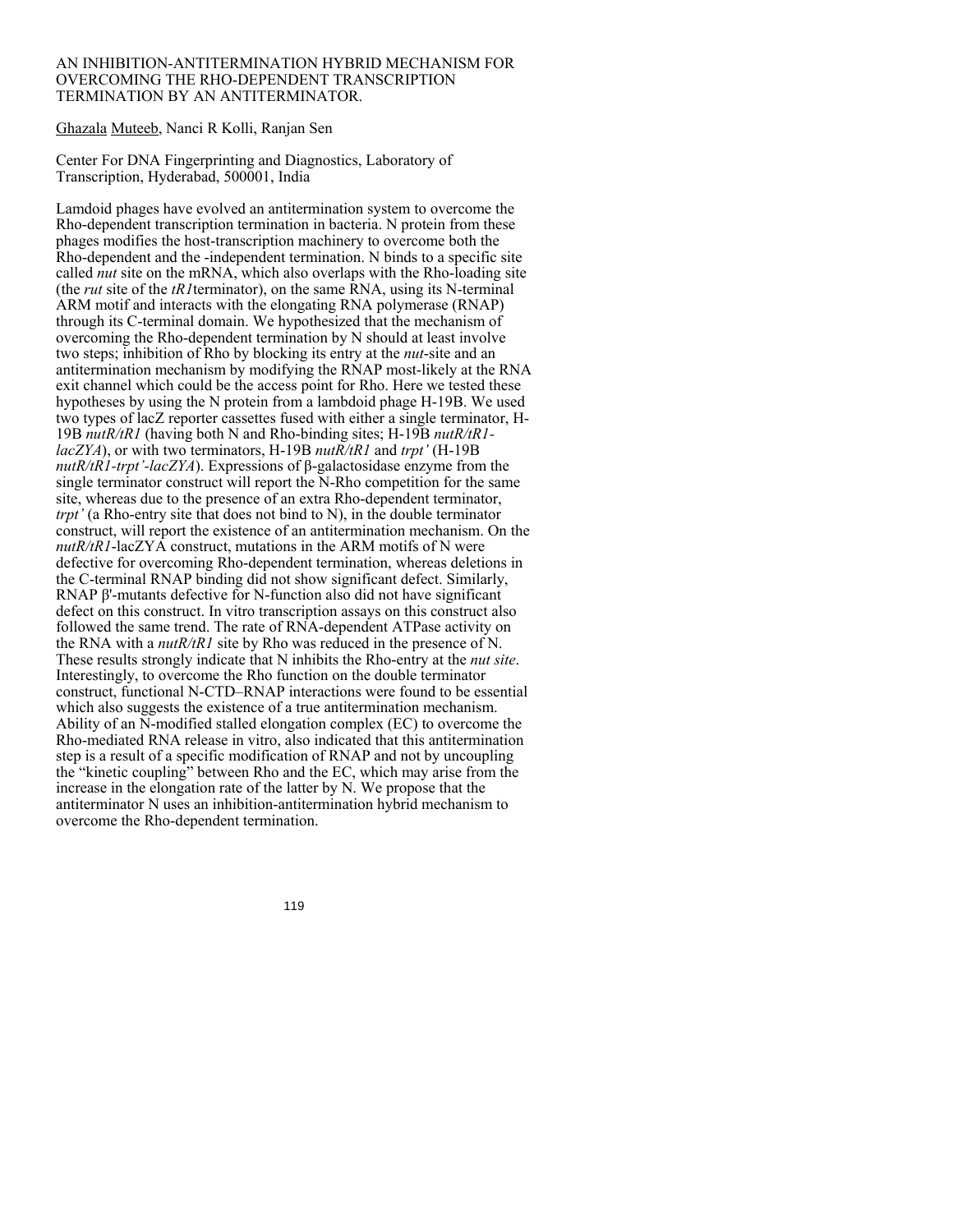# RHO FACTOR RESOLVES R-LOOPS IN VIVO.

Robert S Washburn<sup>1</sup>, Max E Gottesman<sup>1,2</sup>

<sup>1</sup>Columbia University, Department of Microbiology and Immunology, New York, NY, 10032, <sup>2</sup>Columbia University, Department of Biochemistry and Molecular Biophysics, New York, NY, 10032

R-loops are RNA-DNA hybrids formed when transcribed ssRNA hybridizes with DNA, forming a stable structure. In *E. coli*, R-loops prime DNA replication, stimulate SOS, and blockade transcription. Most R-loops are degraded by RNaseHI, the product of the non-essential rnhA gene. Transcription termination factor Rho is an RNA-DNA helicase which unwinds RNA-DNA hybrids in vitro. In this work we present evidence that Rho factor resolves R-loops in vivo, including R-loops that are not resolved by RNaseHI.

We developed a physical assay for detecting chromosomal R-loops. Intact chromosomes were treated with a combination of mung bean ssDNA nuclease and RNaseH, which cleaves DNA at the sites of R-loops. The cleaved DNA is detected using pulsed field gel electrophoresis. We found that inhibiting Rho factor with the antibiotic bicyclomycin (BCM) increased R-loop formation.

R-loops generate new origins of replication (oriK) that can replace oriC. Deletion of rnhA suppresses a dnaAts mutation by allowing oriC independent replication. We found that the RNA-DNA helicase defective rho115 mutation also suppressed a dnaAts mutation. Interestingly, overexpression of RnhA did not reverse rho115 suppression. We suggest that Rho RNA-DNA helicase removes R-loops that cannot be degraded by RNaseHI. The role of Rho in resolving R-loops may be an important contributor to the fitness of cells.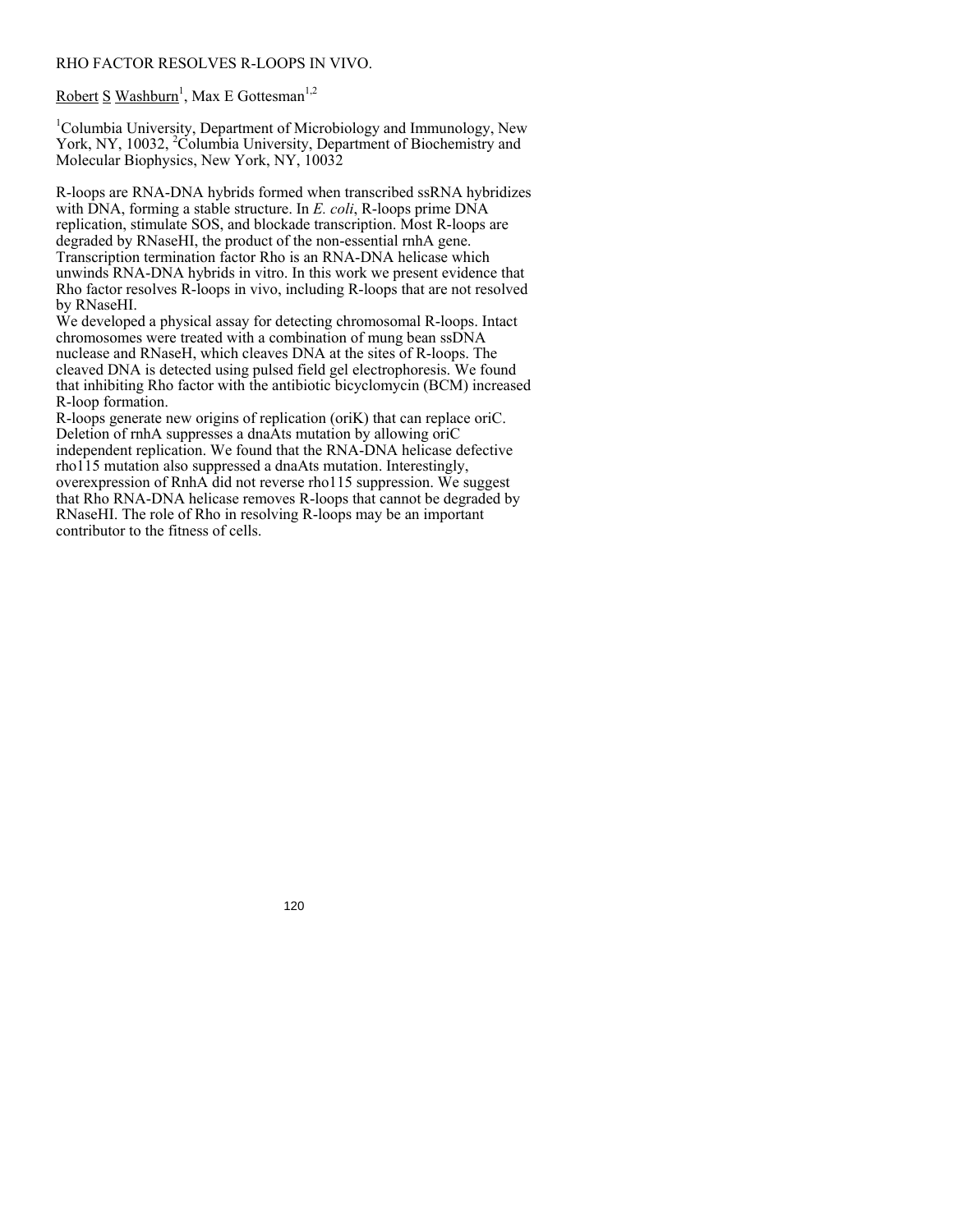# FUNCTIONAL ANALYSIS OF DUAL TOXIN-ANTITOXIN INTERACTIONS

Roy D Magnuson, Sreeram Balasubramanian

University of Alabama in Huntsville, Department of Biological Sciences, Huntsville, AL, 35899

The plasmid prophage of bacteriophage P1 is stabilized, in part, by a toxinantitoxin system that acts to arrest plasmid-free segregants. Transcription of this toxin-antitoxin operon is negatively regulated by the protein products. The antitoxin, Phd, binds as a dimer to adjacent palindromic sequences in the operator. The toxin, Doc, appears to enhance repression primarily by bridging adjacent dimers of Phd. Here, we used site directed mutagenesis and physiological analyses to assess the functional roles of two structurally defined Phd-Doc interactions. Since the two interactions involve overlapping parts of Phd, but disjoint parts of Doc, we made a number of structurally guided mutations in Doc intended to specifically disrupt one or the other of the two interactions. The results indicate that the first interaction is both necessary and sufficient to neutralize the toxin. In vivo competition experiments indicate that it is also the higher affinity interaction. Interestingly, within this interface, the part of Phd that is most important for binding to Doc (helix 3) is distinct from the part of Phd (helix 4) that actually occludes residues in Doc that are important for toxicity. The second, smaller and lower affinity interaction is required to enhance repression of the addiction promoter, as expected by the bridging hypothesis. Although the second interaction is neither required nor sufficient for neutralization under the conditions tested, it does occlude at least one residue of Doc that is critical for toxicity, and so may contribute in some minor way to neutralization.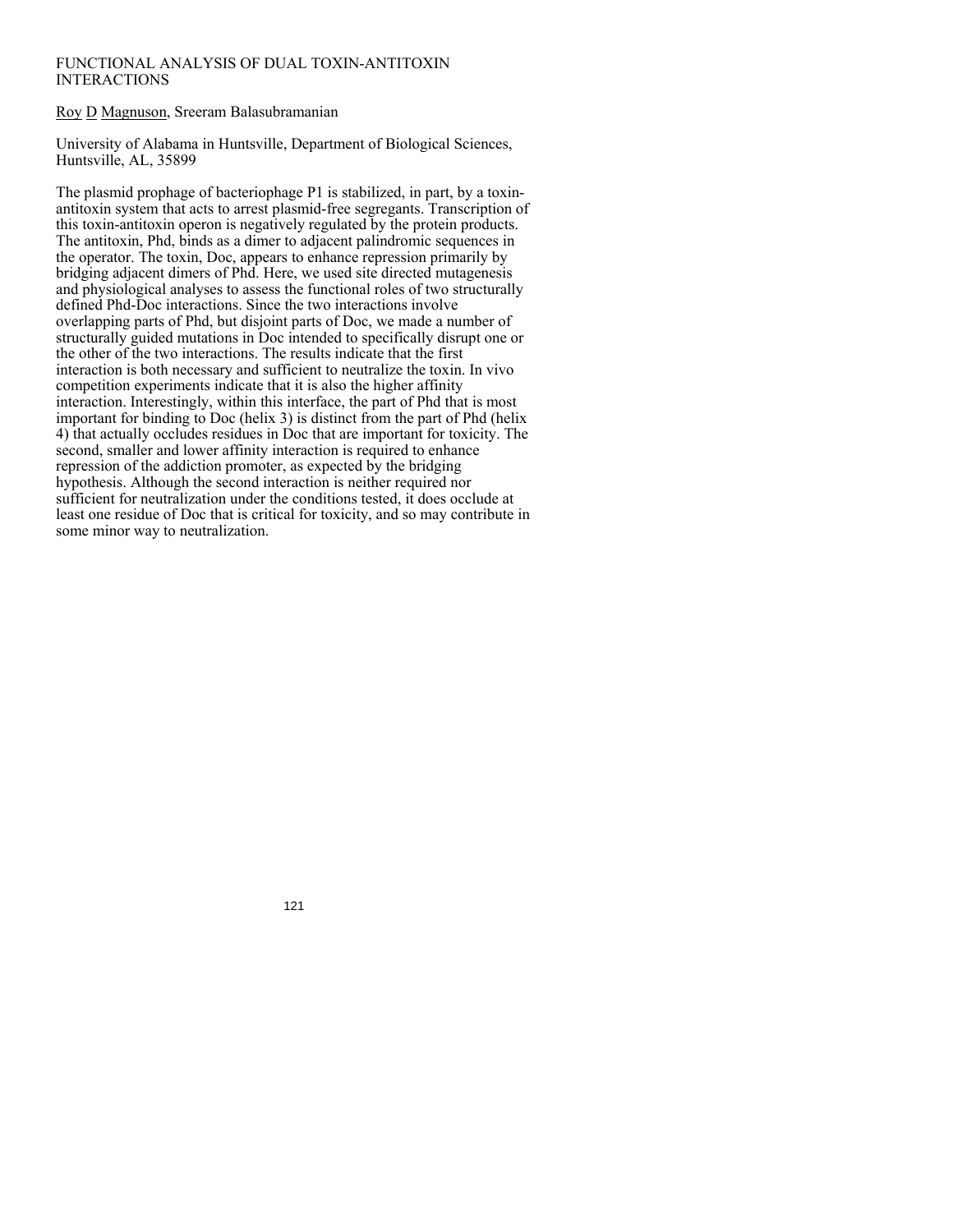# PROTEIN ACETYLATION IMPACTS SIGNAL TRANSDUCTION AND TRANSCRIPTION

# Alan J Wolfe

Loyola University Chicago, Microbiology and Immunology, Maywood, IL, 60153

Three global proteomic studies have revealed the existence of many acetylated proteins associated with diverse functions in Escherichia coli and Salmonella enterica (Yu et al., 2008, Wang et al., 2010, Zhang et al., 2009). Of particular interest to us was the report of an acetylated lysine (K291) in the C-terminal domain of the alpha subunit (alpha-CTD) of RNA polymerase (RNAP). Since the alpha-CTD impacts transcription through its ability to interact with both DNA and transcription factors, we hypothesized that acetylation of the alpha-CTD could influence transcription. We tested this hypothesis on the cpxP promoter because its transcription is reported to depend only on RNAP and the two-component response regulator, CpxR. Here, we report that acetyl phosphate-dependent cpxP transcription can be inhibited by the action of K291 and a GCN5-like acetyltransferase (GNAT). We propose that this GNAT acetylates K291 using acetyl-CoA as its acetyl donor. We further propose that this acetylation event interferes with the ability of phospho-CpxR to activate transcription. Since K291 sits on a surface that is not involved in DNA binding, we speculate that its acetylation might influence the ability of the alpha-CTD to interact with CpxR and/or other transcription factors.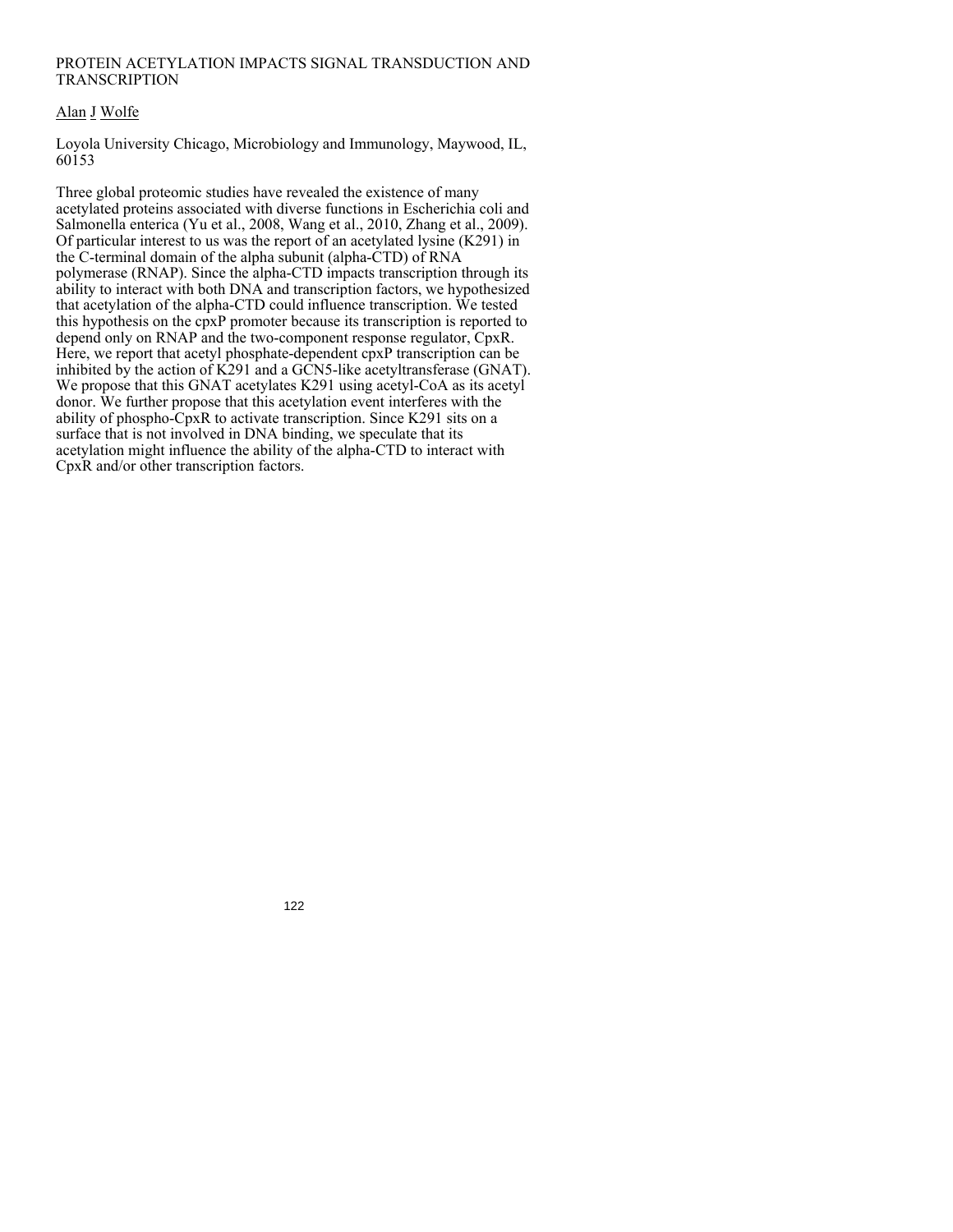# BOTH SIDES: DISULFIDE BOND FORMATION IN CRENARCHAEA.

Dana Boyd<sup>1</sup>, Stijntje Hibender<sup>1</sup>, Mehmet Berkmen<sup>2</sup>, Rachel Dutton<sup>1</sup>, Jon  $Backwith$ <sup>1</sup>

<sup>1</sup>Harvard Medical School, Microbiology and Molecular Genetics, Boston, MA, 02115, <sup>2</sup>New England Biolabs, Ipswich, MA, 01938-2723

Many thermophiles make disulfide bonds in cytoplasmic proteins. This is thought to contribute to thermostability. Protein Disulfide Oxidase, PDO, a cytoplasmic thioredoxin-like protein is found in most thermophiles with cytoplasmic disulfide bonds and is thought to be the oxidant responsible for their formation. There is nothing in the literature about how PDO is reoxidized after it is reduced during disulfide bond formation in its substrate proteins.

We have used a bioinformatic approach to answer the question "Do all Bacteria make disulfide bonds using the same, well characterized pathway found in E. coli?" (Dutton et al 2008). The answer to the question is a resounding "No!"

Many anaerobic bacteria do not make disulfide bonds and most bacteria that do make them do not use the E. coli pathway. The E. coli pathway involves a periplasmic thioredoxin-like protein, DsbA, as the direct oxidant and a transmembrane protein DsbB to reoxidize DsbA. All bacteria have exported thioredoxins that could concievably serve as DsbA-like oxidants but only Proteobacterial relatives of E. coli have DsbB. Most Bacteria that make disulfide bonds have instead a homolog of the Metazoan transmembrane protein vitamin K epoxide reductase, VKORC1, which in Mammals is involved in blood clotting. We think bacterial vitamin K epoxide reductase, VKOR, reoxidizes exported thioredoxin-like proteins that have DsbA-like function in most aerobic bacteria.

Many sequenced thermophilic Crenarchaea, some of which have been shown to have cytoplasmic disulfide bonds, have two VKORs. Could it be that one of these is responsible for reoxidizing a thioredoxin-like protein that oxidizes exported proteins and the other oxidizes PDO and is responsible for the cytoplasmic disulfide bonds? The answer is a qualified "Yes!"

Dutton RJ, Boyd D, Berkmen M, Beckwith J. 2008. Bacterial species exhibit diversity in their mechanisms and capacity for protein disulfide bond formation. PNAS 105:11933.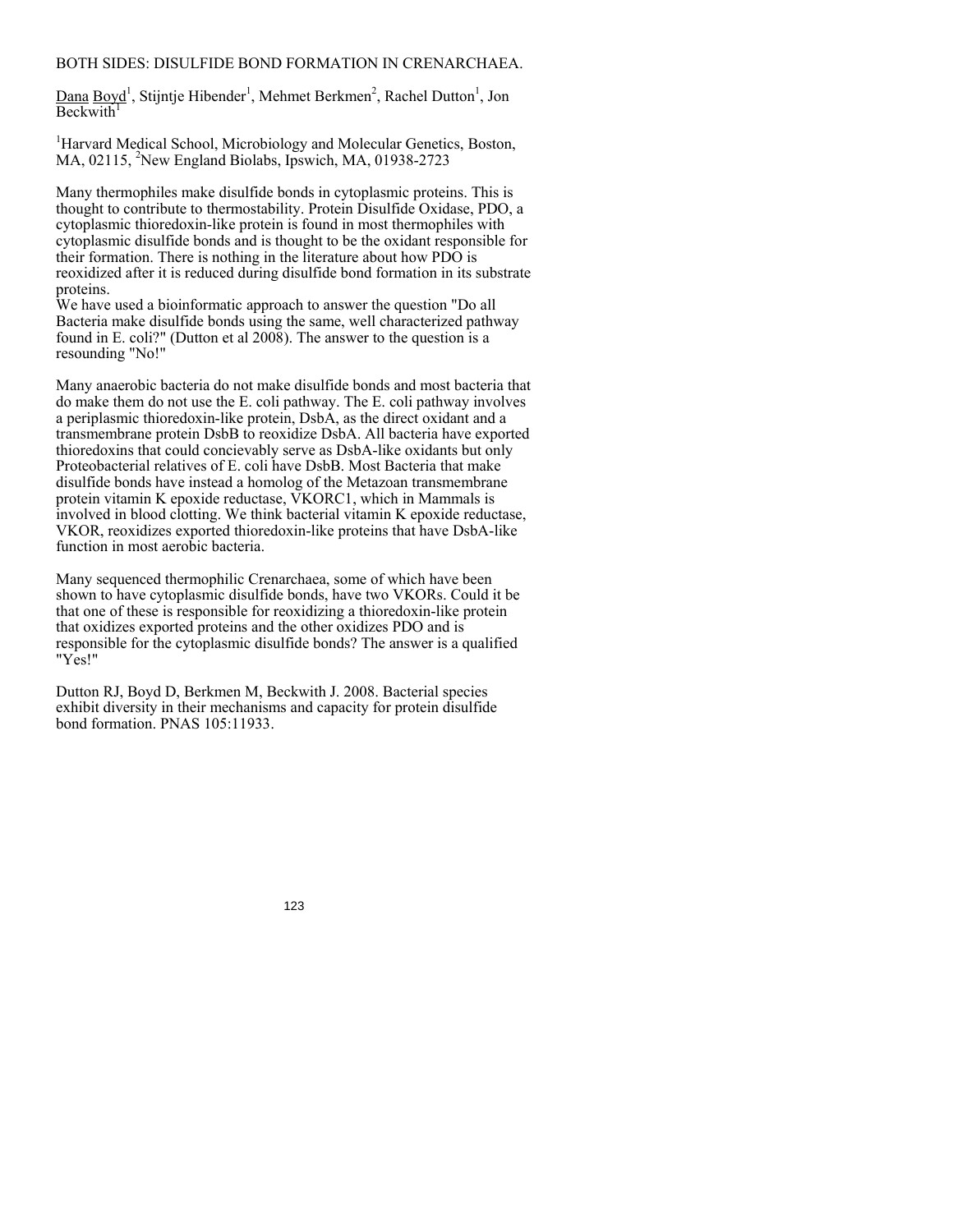# PROBING THE FUNCTIONS OF O-LINKED PROTEIN GLYCOSYLATION IN NEISSERIA GONORRHOEAE

Åshild Vik, Marina Aspholm, Mike Koomey

University of Oslo, Dept. of Molecular Biosciences and Centre for Molecular Biology and Neuroscience, Oslo, 0371, Norway

Protein glycosylation based on both *N*- and *O*-linked modifications is now well established in bacterial pathogens and symbionts of man. The prevalence of bacterial protein glycosylation strongly suggests that these systems are advantageous and impact on fitness. In fact, mutants in the general glycosylation systems of *C. jejuni* and *B. fragilis* are defective in mucosal colonization although the fundamental basis for the observations remains unclear. In some cases, no overt phenotypes are seen in mutants while in others, defects in protein stability and trafficking have been documented.

We have shown that the human pathogen *Neisseria gonorrhoeae* has a broad spectrum *O*-linked glycosylation system that targets at least 12 different proteins. The majority of these glycoproteins are predicted to be localized to the periplasm, although the most abundant *N. gonorrhoeae*  glycoprotein is PilE, the protein subunit of type IV pili. In the strain we have used, the glycoproteins are modified with the disaccharide Gal-DATDH (2,4-diamino-2,4,6-trideoxyhexose), but there is considerable intra- and interstrain glycan heterogeneity among Neisserial isolates.

We have made many efforts to identify phenotypes associated with different *pgl* backgrounds in gonococci with little success. With regard to pilusassociated phenotypes such as adherence to human cells, competence, and autoagglutination, we have seen no compelling phenotypes associated with different *pgl* backgrounds. Here, it is relevant to note that this system has been shaped by selection *in vivo* while we can only examine the system *in vitro*.

Recognizing that simply altering pgl status may be insufficient to see *in vitro* effects, we devised an approach to analyze synthetic interactions based on the observation that expression of certain pilins carrying polyhistidine extensions at their C-termini inhibited bacterial growth but only when coexpressed with wild-type pilin. Realizing that this system might provide a sensitive means to assessing the efficacy of pilin subunit interactions, we examined the effects of altering glycosylation status and disrupting pilus dynamics (assembly and retraction) and found that all of these affected the growth arrest phenotype. As both pilin-pilin and pilin-assembly/retraction component interactions takes place in the cytoplasmic membrane, protein glycosylation appears to play a role in intracellular processes occuring at the inner membrane. This hypothesis is consistent with the glycosylation status of other inner membrane-localized proteins that are unlikely to be trafficked to the cell surface.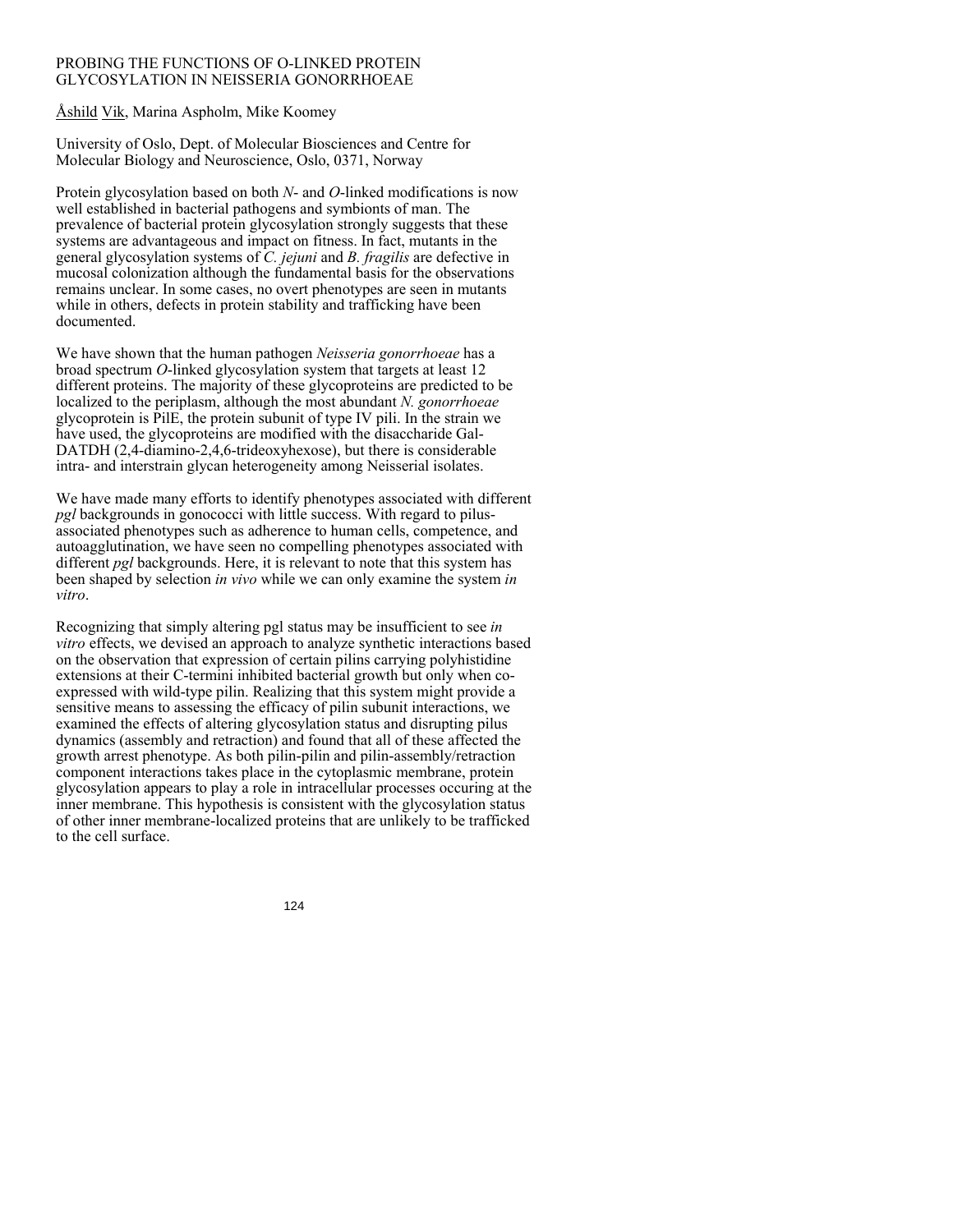## GLOBAL APPROACHES TO STUDY THE IMPACT OF CCPA ON SUGAR METABOLISM IN *STREPTOCOCCUS PNEUMONIAE* D39

Sandra M Carvalho<sup>1</sup>, Tomas G Kloosterman<sup>2</sup>, Oscar P Kuipers<sup>2</sup>, Ana R  $N$ eves<sup>1</sup>

<sup>1</sup>Universidade Nova de Lisboa, Instituto de Tecnologia Química e Biológica, Lactic Acid Bacteria & In Vivo NMR , Oeiras, 2780-157, Portugal, <sup>2</sup>University of Groningen, Department of Molecular Genetics, Haren, 9751 NN, Netherlands

*Streptococcus pneumoniae* is a strictly fermentative organism that relies on sugar metabolism for energy production. In the host, migration between different niches requires adaptation of *S. pneumoniae* to changing sugar availability. In Gram-positive bacteria glucose is generally the preferred sugar and represses the utilization of other sugars via the global regulator catabolite control protein A (CcpA). In *S. pneumoniae* previous research showed that inactivation of *ccpA* results in decreased virulence, but its role as a global regulator of gene expression has not been, however, established. To address the role of *ccpA* on the physiology of this pathogen we performed whole-transcriptome and metabolic analysis of *S. pneumoniae* D39 (WT) and its *ccpA* mutant at mid-exponential and transition to stationary phases of growth. Cells were grown in a defined medium (CDM) containing glucose or galactose, and this choice was based on their specific host niche occurrence; glucose is present in the blood (infection) and galactose in the nasopharynx (colonization). In this work we show that *ccpA* inactivation results in altered expression of more genes involved in central metabolism than previously anticipated. Unexpectedly, inactivation of *ccpA* affected the expression of more genes during growth on galactose than on glucose. This finding supports the current view that galactose plays a crucial role on pneumococcal physiology and virulence (Yesilkaya *et al*, 2009). Furthermore, the data show that sugar-specific CcpA-independent regulatory mechanisms are also in effect in *S. pneumoniae*. In the *ccpA* mutant, end-product analysis showed a slight shift from homolactic to mixed acid fermentation during growth on glucose. In galactose, mixed acid fermentation was observed for both strains, though at a less extent in the *ccpA* mutant. Despite this observation, in the *ccpA* mutant mRNA levels of genes involved in mixed-acid fermentation were higher than in the WT strain. This suggests regulation at the translational or post-translational levels. 31P-NMR analysis of cell extracts obtained for strain D39 and its *ccpA* mutant indicates that glycolytic metabolite pools differ considerably from those in the model and closely related organism *Lactococcus lactis* (Neves *et al*, 2006). This finding supports different regulatory mechanisms at the level of pyruvate kinase and/or sugar transport in these organisms. The impact of our results on pneumococcal virulence will be discussed.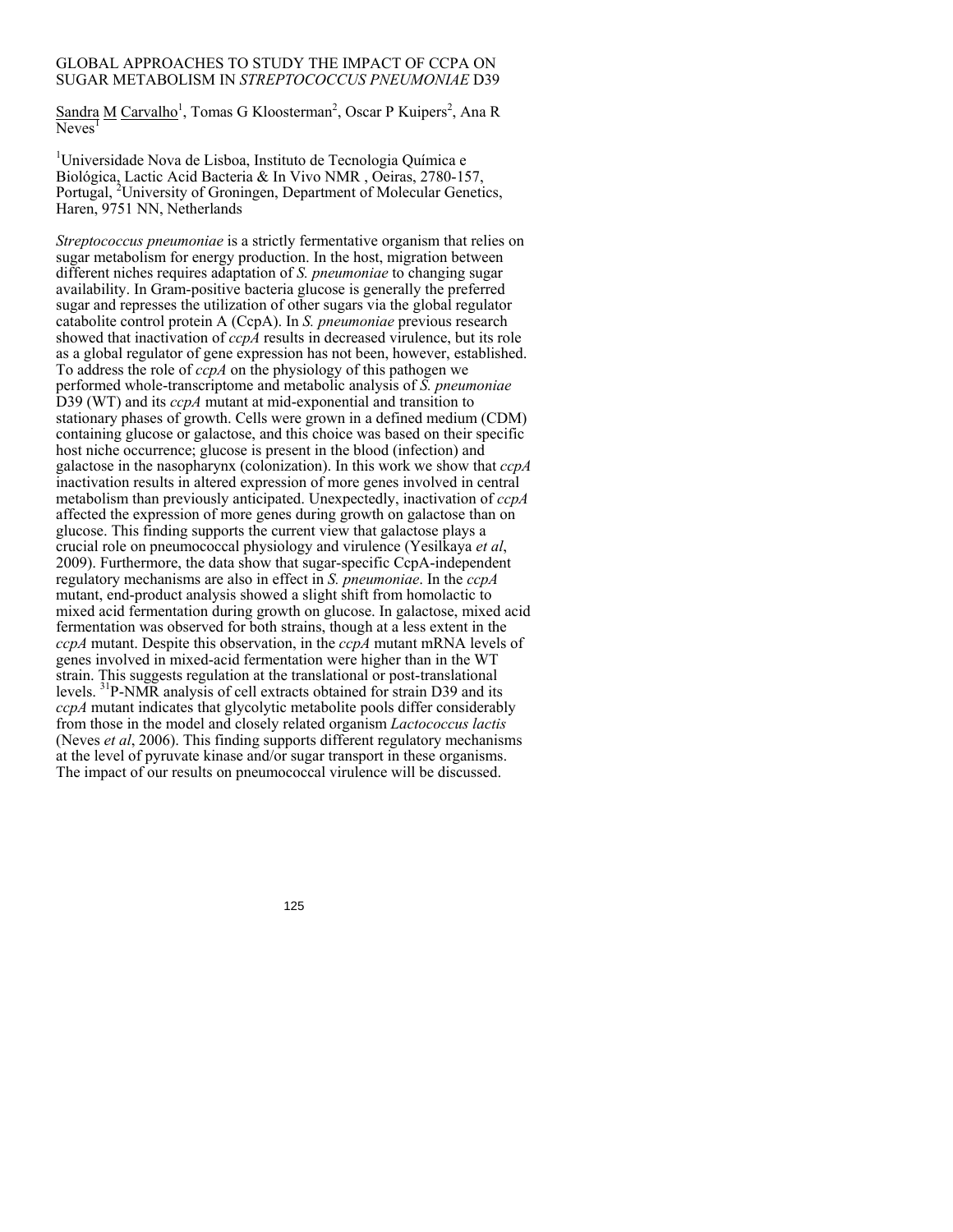#### TIME-COURSE EXPERIMENTS ANALYZING THE CELLULAR RESPONSE TO PURINE AVAILABILITY IN THE PARTIALLY PURINE-STARVED LACTIC ACID BACTERIUM *LACTOCOCCUS LACTIS*

Christian B Jendresen, Mogens Kilstrup, Jan Martinussen

Technical University of Denmark, Dep. of Systems Biology, Lyngby, DK-2800, Denmark

*Lactococcus lactis* is an industrially important Gram-positive lactic acid bacterium, generally believed to be domesticated from a plant environment. By adaptation to growth in milk the bacterium has become auxotrophic for a range of amino acids. When fermenting milk or chemically defined medium, its growth rate can be increased by supplying exogenous purines, showing that it is naturally starved for purines. Purine biosynthesis genes are strongly regulated in response to the presence or absence of purines, and we have previously shown genetic evidence that PurR is the responsible regulator. PurR in *L. lactis* is an activator and contains a LysR type DNA binding domain and a phosphoribosyltransferase domain binding 5 phosphoribosyl-1-pyrophosphate (PRPP). *Bacillus subtilis* contains a close homolog of PurR, but functions as a repressor. PRPP is needed as a precursor for both biosynthesis and salvage of purines, and has been found to be a feed-forward inducer of PurR regulated genes in *B. subtilis*. The PRPP synthetase is inhibited by adenine nucleotides, resulting in lowering of PRPP synthesis. We have examined the PurR-DNA interaction and found that the PurR regulon comprises a wider range of genes, suggesting a more global role for the regulator in environmental adaptation. In time-course experiments during purine run-out we have simultaneously analyzed the transcriptomic responses and nucleotide pool changes. The analysis revealed a sharp increase in the PRPP pool upon run-out resulting in a new homeostasis at a higher level. We saw abrupt changes in the expression of genes both related and unrelated to purine-nucleotide metabolism, as well as clear responses in the intracellular nucleotide pools.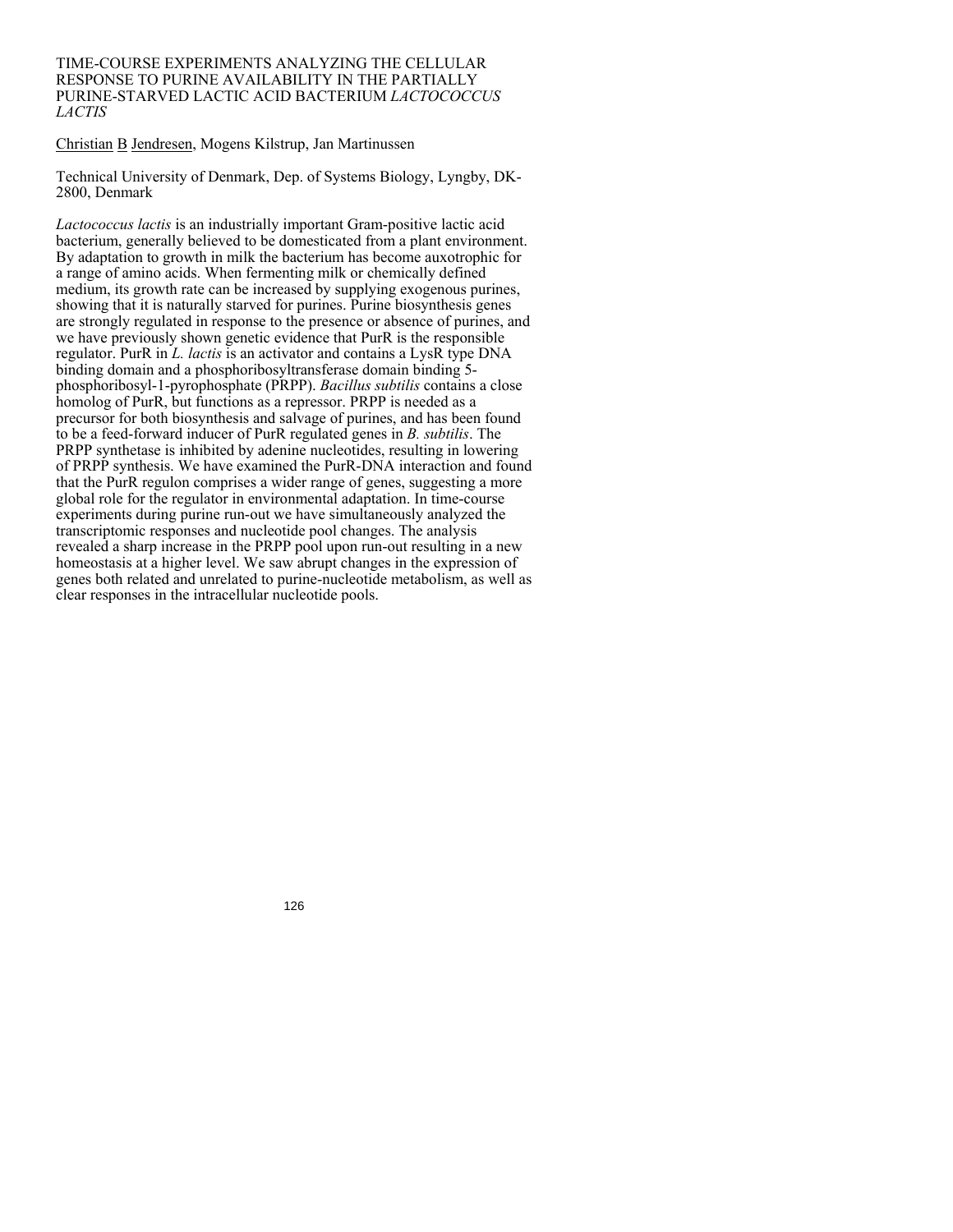# CONTROLLING D-AMINO ACIDS PRODUCTION AND BIOFILM DISASSEMBLY.

Ilana Kolodkin-Gal<sup>1</sup>, Jiang He<sup>1</sup>, Diego Romero<sup>2</sup>, Roberto Kolter<sup>2</sup>, Richard  $\overline{\text{Losick}}^1$ 

<sup>1</sup>Harvard University, Department of Molecular and Cellular Biology, Cambridge, MA, 02138,<sup>2</sup>Harvard Medical School, Department of Microbiology and Molecular Genetics, Boston, MA, 02115

Bacteria form structured communities known as biofilms, which have a finite life span. As the biofilm ages, nutrients become limiting and waste products accumulate, forcing the bacteria to return to a planktonic existence. We have shown that prior to biofilm disassembly, Bacillus subtilis produces a factor that prevents biofilm formation and triggers the destruction of existing biofilms (Kolodkin-Gal *et al*., Science 328, 629). The factor is a mixture of D-leucine, D-methionine, D-tyrosine and D-tryptophan. Waldor and co-workers (Lam *et al*., Science 325, 1552) have shown that D-amino acids are produced by a wide variety of bacteria and are incorporated into the cell wall, and we have found that they also prevent biofilm formation by the pathogens *Staphyloccus aureus* and *Pseudomonas aeruginosa*. In B. subtilis, incorporation of D-amino acids into the cell walls triggers the release of amyloid-like fibers in the matrix that hold cells in the biofilm together. We are now focusing on the question of how D-amino acid production is controlled. We have identified two putative racemase-like genes *racX* and *ylmE* that are needed for the production of D-tyrosine and D-leucine. Experiments in progress and to be discussed indicate that transcription of *racX* is induced at a late stage of biofilm formation and is directly or indirectly under the control of the regulatory circuit governing the expression of genes involved in matrix production.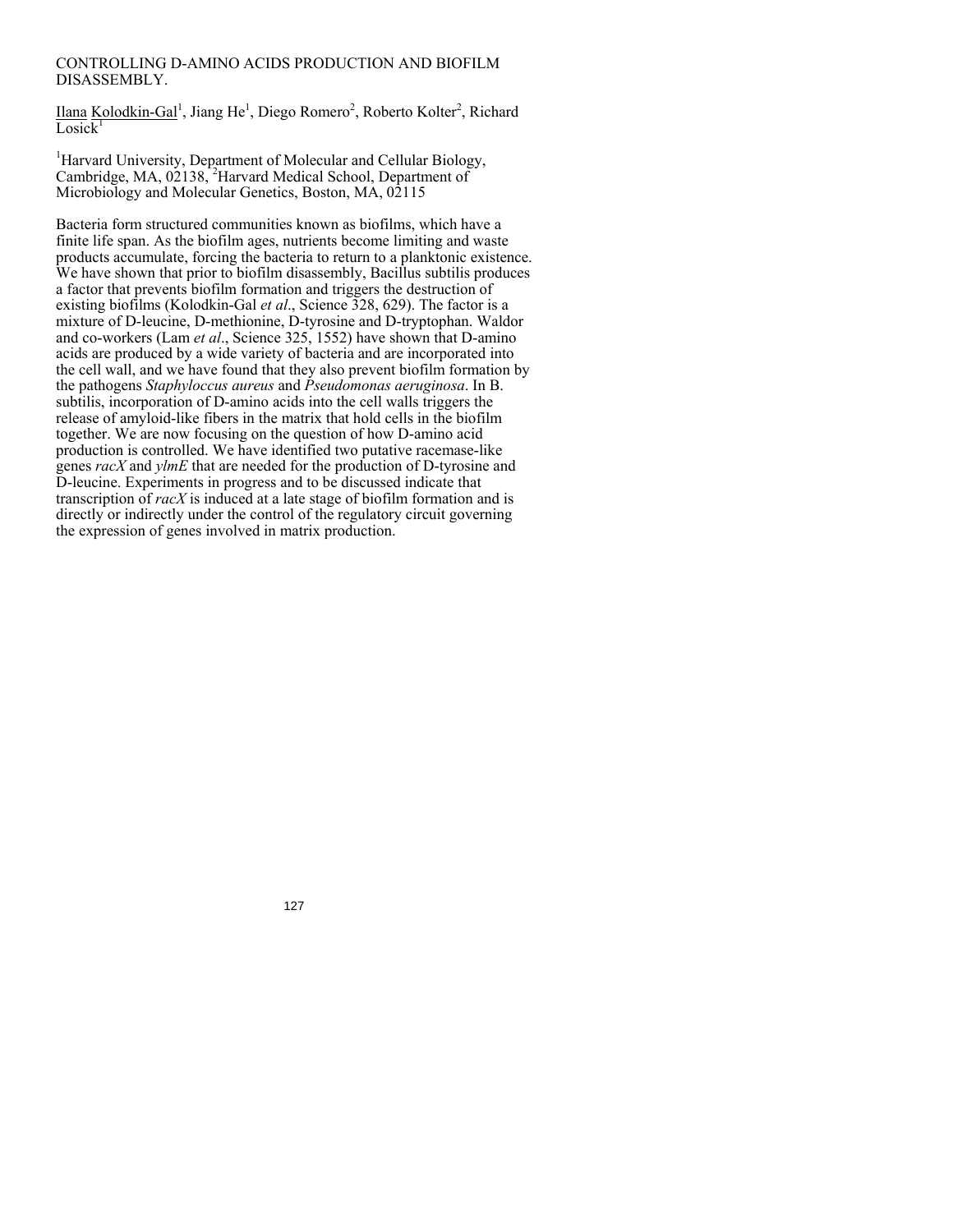#### TRANSCRIPTIONAL REGULATION OF RESD-ACTIVATED NITRITE REDUCTASE GENES BY NO-SENSITIVE NSRR IN BACILLUS SUBTILIS.

Sushma Kommineni<sup>1</sup>, Erik Yukl<sup>2</sup>, Pierre Moënne-Loccoz<sup>1</sup>, Michiko M  $N$ akano<sup>1</sup>

<sup>1</sup>Oregon Health & Science University, Department of Science & Engineering, Beaverton, OR, 97006,<sup>2</sup> University of Minnesota, Department of Biochemistry, Molecular Biology & Biophysics, Minneapolis, MN, 55455

Nitric oxide (NO) plays an important role in bacterial physiology as it does in mammalian physiology. Bacteria encounter NO through many different sources. In order to protect from the lethal effects of NO, bacteria have evolved a wide range of NO sensors. NsrR which is recognized as a NOsensitive transcription regulator plays a vital role in controlling NO metabolism in many bacteria. In *Bacillus subtilis*, NsrR represses genes involved in nitrate respiration (*nasDEF*: nitrite reductase genes) and NO detoxification (*hmp*: flavohemoglobin) that are under a positive control of the ResD-ResE two-component signal transduction system. The NsrRdependent repression is relieved through NO which is generated during nitrate respiration or by exogenous NO source. How NO modifies the NsrR activity is the subject of our research. Here we show that NO targets the [4Fe-4S] cluster of NsrR, thereby decreasing the binding affinity of NsrR to the *nasD* promoter. We also show evidence that NsrR represses *nasD* transcription by blocking the formation of a ternary complex formed of ResD, RNA polymerase (RNAP) and the *nasD* promoter DNA, by competing with RNAP for the binding site. NO restores ternary complex formation through inactivation of NsrR by reacting with the [4Fe-4S] cluster. How NsrR inhibits RNAP binding to the promoter region of *nasD* is currently under investigation. By identifying and examining the *cis*regulatory regions of NsrR in the *nasD* promoter, we will be able to illustrate how NsrR abrogates RNAP binding to the promoter DNA. These results will lead to a better understanding of how the interaction of NsrR and DNA affects ResD-dependent activation of *nasD*.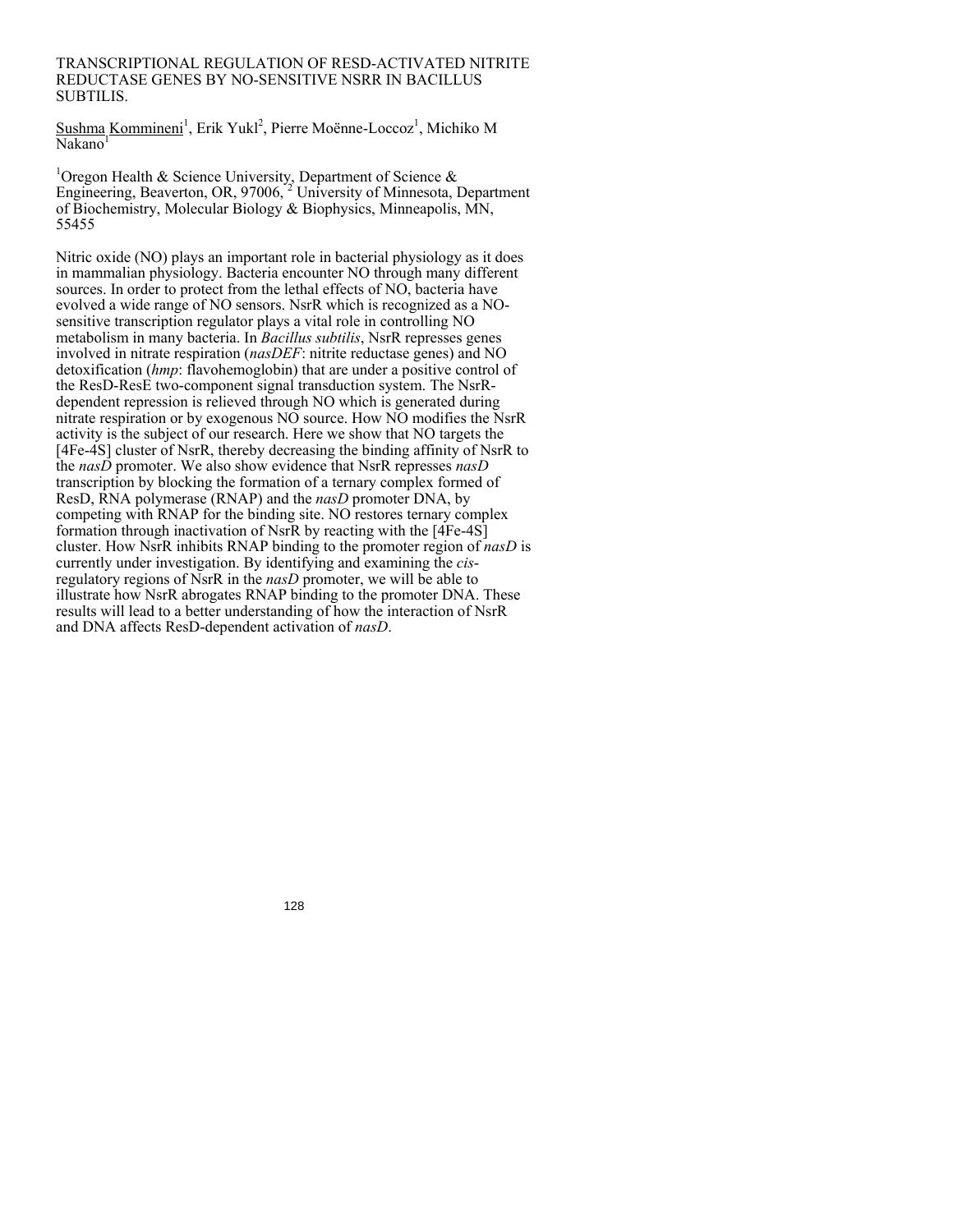### REGULATION OF *VIBRIO CHOLERAE* VIRULENCE GENE EXPRESSION AND PATHOGENESIS IN RESPONSE TO MICROAEROPHILIC GROWTH CONDITIONS

Pratik Shah<sup>1,2,3</sup>, Deborah T Hung<sup>1,2,3</sup>

<sup>1</sup>Harvard Medical School, Department of Microbiology and Molecular Genetics, Boston, MA,  $02115$ , <sup>2</sup>Broad Institute of MIT and Harvard, Infectious Disease Inititative, Cambridge, MA, 02142, <sup>3</sup>Massachusetts General Hospital, Molecular Biology, Boston, MA, 02114

*Vibrio cholerae*, a Gram-negative bacterium causes the human diarrheal disease cholera. As a model organism, it is a genetically tractable system for understanding bacterial pathogenesis, as evidenced by the successful identification of some of its virulence factors. Yet, much remains unknown with respect to the organism's mechanisms to sense and respond to virulence activating stimuli within the host microenvironment. Anaerobic growth has been shown to increase virulence gene expression in Gramnegative enteric and non-enteric bacteria. *V. cholerae* is subjected to an oxygen-gradient during colonization of the host intestine leading to disease, suggesting a link between hypoxia and virulence gene expression. A nonredundant and arrayed transposon library was screened to identify twocomponent system (TCS) mutants showing significant reduction in cholera toxin (CT) production under microaerobic conditions compared to the wildtype parent. Four unique TCS that potentially sense and respond to oxygen, osmolarity or host metabolites were identified. In-frame unmarked deletion strains lacking the identified TCS sensor proteins were constructed and showed reduction in CT production only under microaerobic conditions and were significantly attenuated in an infant mouse model of Vibrio colonization in competition with the wild-type parent (P less than 0.05). Furthermore, these TCS were found to regulate CT production in response to oxygen levels in two different *V. cholerae* biotypes suggesting an important link between the host-imposed oxygen-gradient and disease outcome.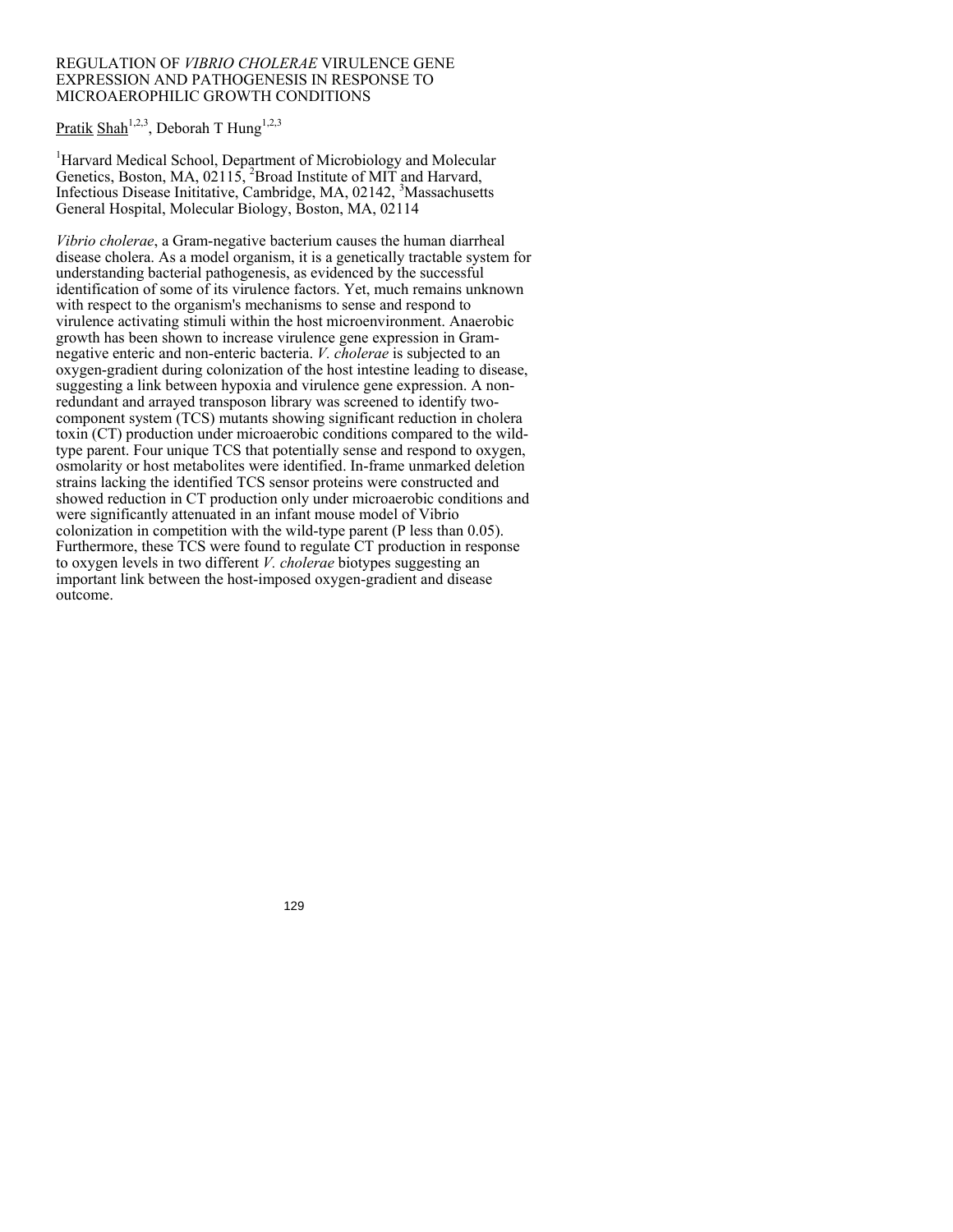#### HEXAVALENT CHROMIUM INDUCED MUTAGENESIS AND OXIDATIVE STRESS REGULATION IN THE MULTICELLULAR CYANOBACTERIUM *NOSTOC CALCICOLA*

# Ramachandran Subramanian\*<sup>1,2</sup>, Pankaj K Jain\*<sup>1</sup>, Sanjay K Verma\*<sup>1</sup>

<sup>1</sup>Birla Institute of Technology and Science, Biological Sciences Group, Rajasthan, 333031, India, <sup>2</sup>BITS, Pilani-Dubai, Department of Biotechnology, Dubai, 345055, United Arab Emirates

Chromium(VI) and its compounds are known mutagen and carcinogen. Cr(VI) and its intracellularly reduced form Cr(III) together with reactive oxygen species (ROS) induce oxidative DNA damage, DNA strand breaks, DNA-DNA and DNA-protein cross-links and mutations. Here we present, *Nostoc calcicola*, a filamentous multicellular cyanobacterium which display multiple phenotypic characteristics, adapt to different environmental stimuli and amenable to genetic manipulation as a model organism for Cr(VI) induced mutagenesis. *N. calcicola* exposed to Cr(VI) was investigated on ultrastructural changes (transmission electron microscope, TEM), protein, DNA profiles and Cr speciation. The analysis of fine structures obtained from TEM studies of Cr(VI) exposed cells exhibited discernible intracellular granular macromolecular structures throughout the cell which were compartmentalized to the intrathylakoidal spaces, and changes to the membranous systems and the cell wall architecture. The spherical structures of unknown functions, intracellular protein aggregates and localized necrosis were observed. The overexpression of cytosolic superoxide dismutase (Fe-SOD) and malate dehydrogenase (MDH) which are key indicators of cellular oxidative stress have shown a concentration dependent increase and sharp decline in the enzyme activity. Cr(VI) induced stress proteins were identified by MALDI-TOF MS/MS as Methyl-Accepting Chemotaxis Protein (MCP) and Malate dehydrogenase (MDH). The cellular responses of *N. calcicola* to Cr(VI) was found to be distinct when tested with the cells exposed to Cadmium(II) and Zinc(II). Cr(VI) was converted into Cr(III) and bound to the proteins as electron dense intracellular protein-Cr aggregates. The genomic DNA isolated from the cells treated with Cr(VI) indicated protein bound DNA and Cr(VI) induced DNA strand breaks. The investigation has led to the identification of the formation of intracellular granular macromolecular structures as the primary cellular defense mechanisms against Cr(VI) and Cr(III). Supported by the Council of Scientific and Industrial Research (CSIR), New Delhi.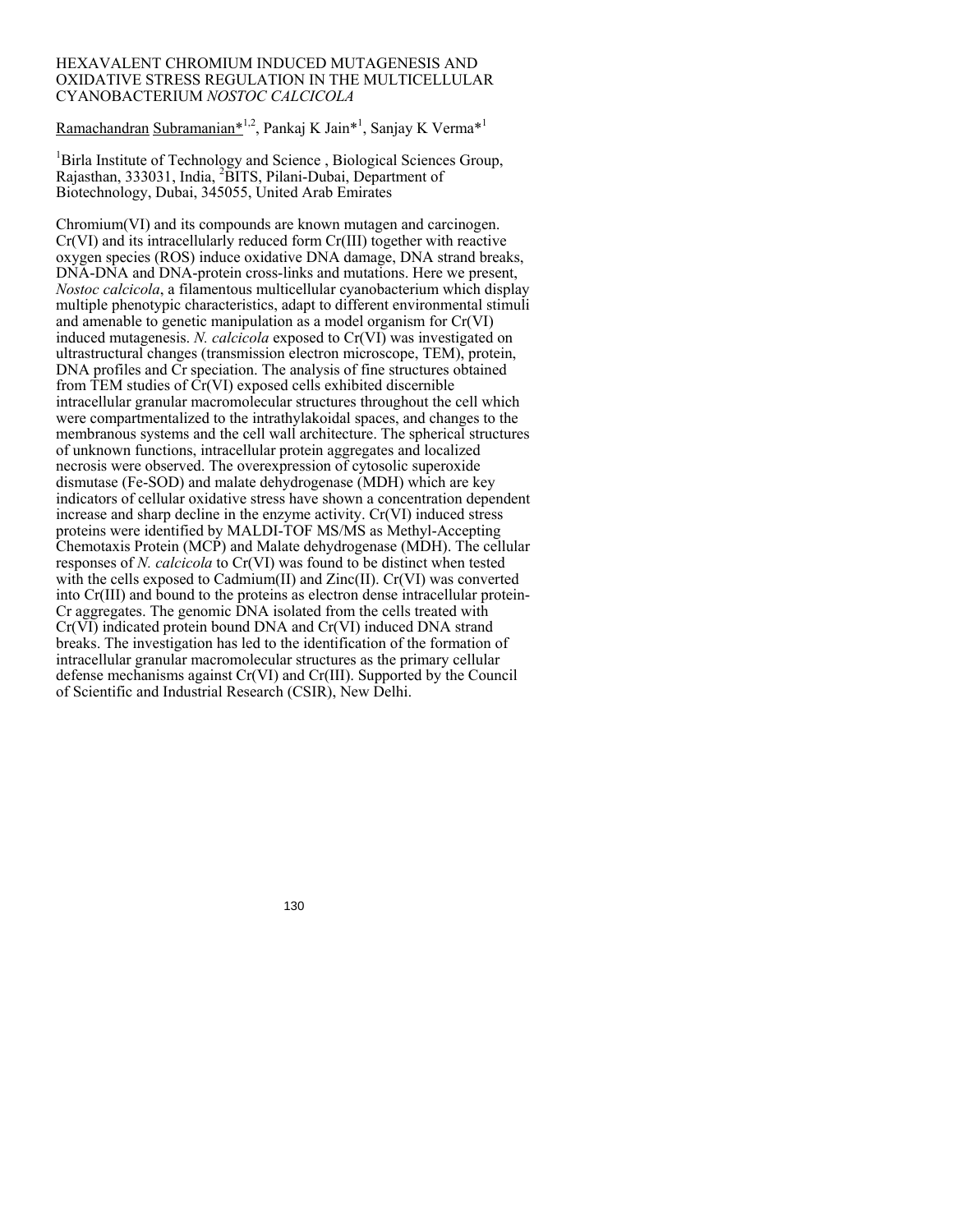# ROLE OF THE ESSENTIAL GTPASE RBGA IN RIBOSOME ASSEMBLY

# Robert A Britton

Michigan State University, Dept. of Microbiology and Molecular Genetics, East Lansing, MI, 48824

Ribosomes are complex macromolecular machines comprised of three RNA molecules and over fifty proteins. While the structural and biochemical analyses of ribosome function have yielded important insights into the mechanism of translation, how ribosomes are formed in the cell is not well understood. Recent evidence in bacteria and eukaryotes strongly implicate GTPases in the process of ribosome formation. My laboratory investigates GTPases involved in the formation of the 50S subunit in Bacillus subtilis, with most of our attention focused on RbgA (ribosomal biogenesis GTPase A). Cells depleted of RbgA fail to form mature 50S subunits and accumulate a ribosomal intermediate that migrates at 45S in sucrose gradients. Our primary objectives are to 1) understand the structural differences that exist between the 45S ribosomal subunit intermediate and mature 50S subunits and 2) understand how RbgA participates in the maturation of the 45S intermediate into a functional 50S subunit. Recent data from genetic and biochemical experiments aimed at elucidating the role of RbgA in ribosome assembly will be presented.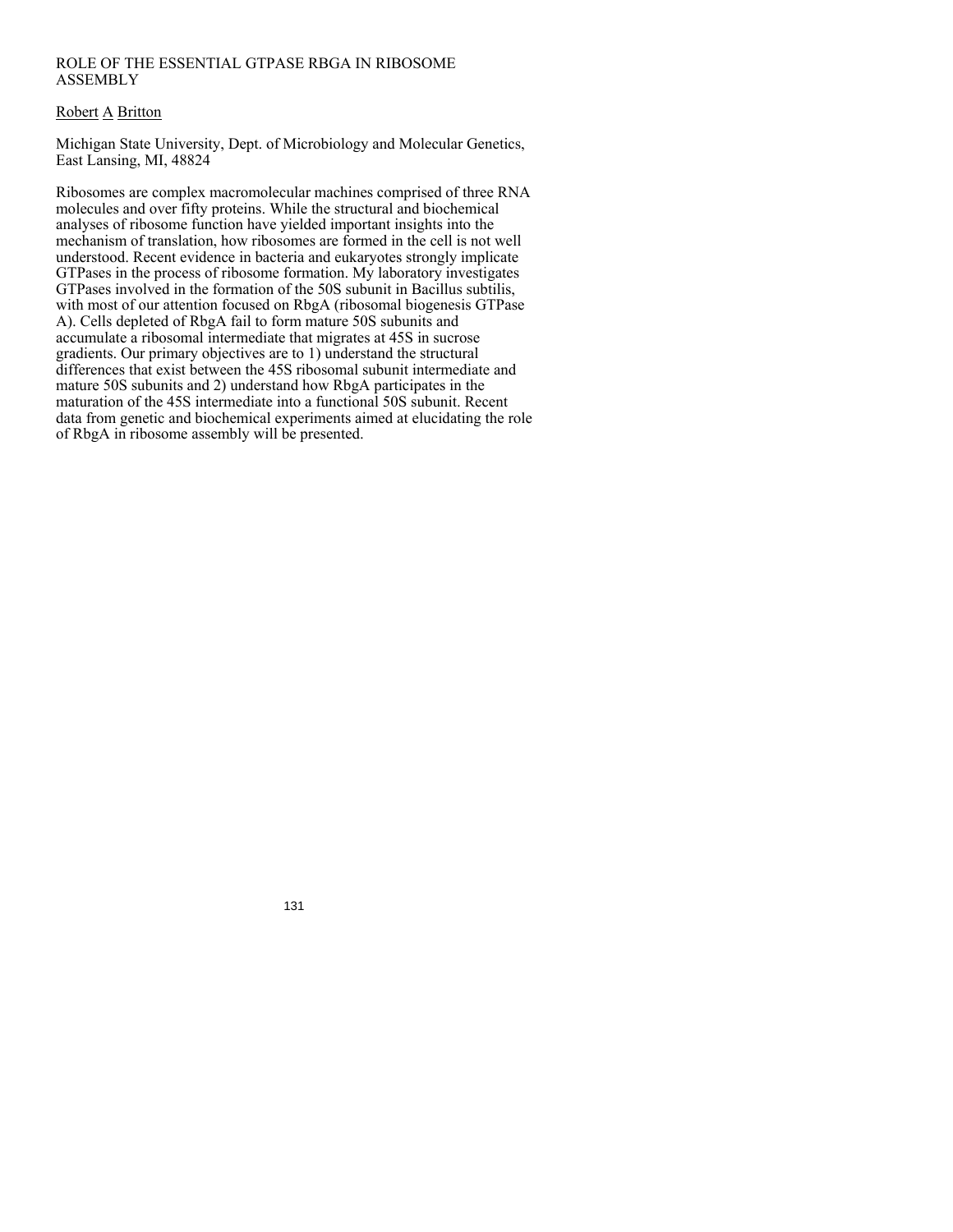#### PROCESSING OF THE 5' TERMINUS OF SOME TRNA PRECURSORS BY RNASE P IN *ESCHERICHIA COLI* REQUIRES THE PRIOR CONVERSION OF THE 5' TRIPHOSPHATE TO A 5' MONOPHOSPHATE BY RPPH.

# Katherine Bowden, Sidney Kushner

University of Georgia, Department of Genetics, Athens, GA, 30602

The processing of tRNA precursors in *E. coli* involves either endonucleolytic cleavages by RNase E or RNase P to separate pre-tRNAs contained in polycistronic transcripts (1-2) or removal of Rho-independent transcription terminators by either RNase E, RNase G or PNPase (2-3). Subsequently, endonucleolytic cleavages by RNase P generate the mature 5' termini. Since it has been shown that RNase E activity is stimulated by the presence of a 5' monophosphate at the 5' terminus of a target substrate, we were interested in determining if inactivation of the enzyme involved in the conversion of a 5' triphosphate to a 5' monophosphate (RppH, formerly NudH) altered the processing of polycistronic tRNA operons that have been shown to be dependent on RNase E for their initial processing. To our surprise, we saw no differences in the processing of the *glyW cysT leuZ*  polycistronic operon in a *ΔrppH* strain compared to a wild type control. Subsequently, we examined a number of monocistronic tRNA transcripts (*leuX*, *pheU*, *pheV*, *asnT*, *asnU*, *asnV*, and *asnW*). While we did not expect to see an RppH affect on *leuX* (3), the other tRNAs have been shown to be dependent on RNase E for the removal of their Rho-independent transcription terminators. However, the inactivation of RppH did not affect the initial processing of any of these seven tRNAs. In contrast, in the case of *pheU* and *pheV*, a prominent processing intermediate was present that was identical in size to one observed in an RNase P mutant. Detailed Northern blot and primer extension analysis showed that inactivation of RppH dramatically inhibited the processing of the 5' terminus by RNase P. Interestingly, the 5' processing of the *leuX* and *asn* transcripts was not dependent on RppH. Our data suggest that RNase P is inhibited by a 5' triphosphate, if the leader region is less than 10 nt in length. We are currently working to elucidate the nature of the inhibition of RNase P by the proximity of a 5' triphosphate. This work was supported in part by grants (GM81554 and GM57220) to S.R.K.

1. Mohanty, B.K. and Kushner, S.R. (2007) Ribonuclease P processes polycistronic tRNA transcripts in *Escherichia coli* independent of ribonuclease E. *Nucleic Acids Res*, **35**, 7614-7625.

2. Mohanty, B.K. and Kushner, S.R. (2008) Rho-independent transcription terminators inhibit RNase P processing of the *secG leuU* and *metT* tRNA polycistronic transcripts in *Escherichia coli*. *Nucleic Acids Res*, **36**, 364-375. 3. Mohanty, B.K. and Kushner, S.R. (2010) Processing of the *Escherichia coli leuX* tRNA transcript, encoding tRNA<sup>leu5</sup>, requires either the  $3'-5'$  exoribonuclease polynucleotide phosphorylase or RNase P to remove the Rho-independent transcription terminator. *Nucleic Acids Res*, **38**, 5306-5318.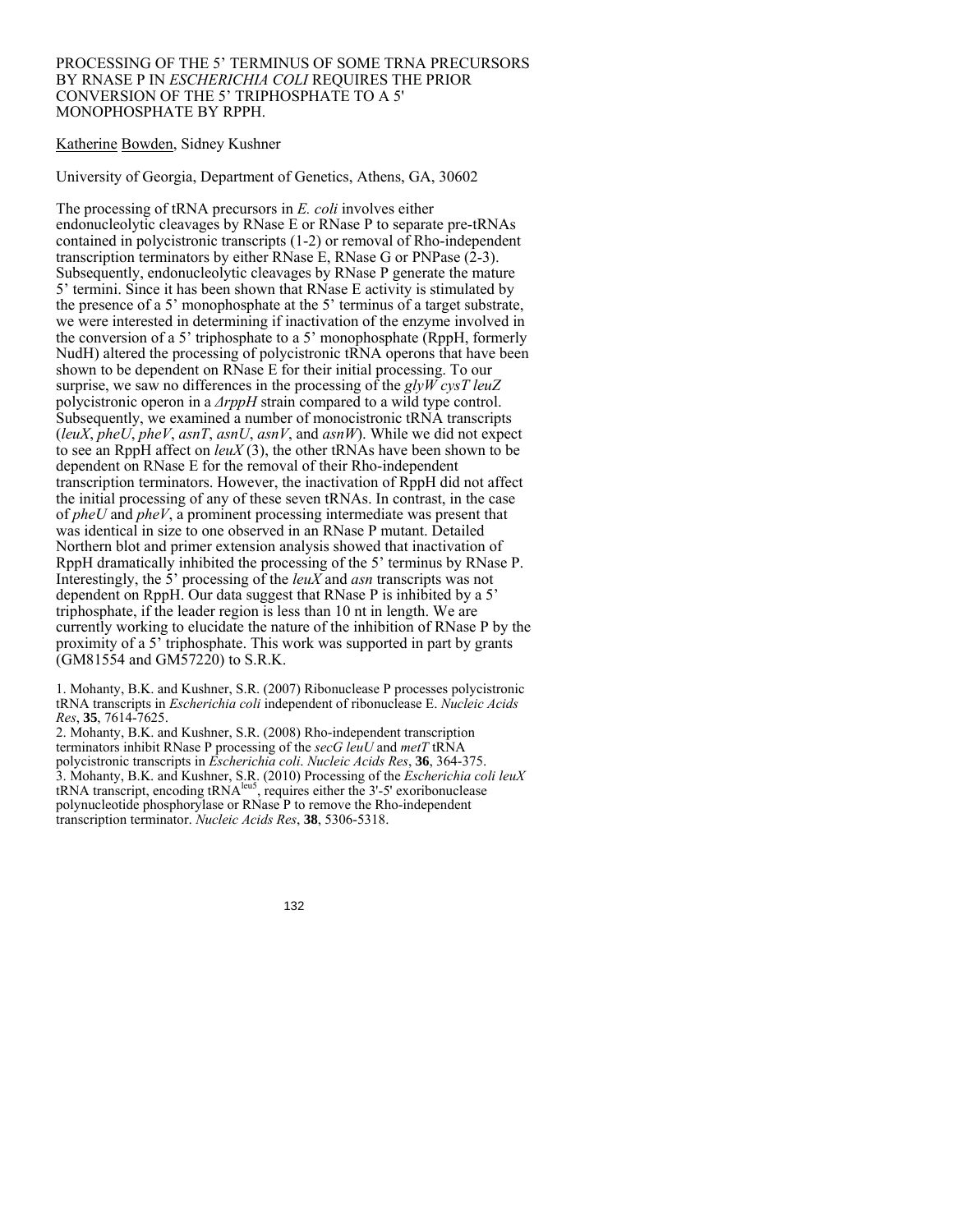# HEAT SHOCK INDUCES YOEB-MEDIATED A-SITE MRNA CLEAVAGE IN *ESCHERICHIA COLI*

# Brian D Janssen, Christopher S Hayes

University of California, Santa Barbara, Molecular, Cellular and Developmental Biology, Santa Barbara, CA, 93106-9625

Prolonged translational arrest leads to mRNA degradation into the A-site of paused ribosomes. This process appears to require multiple nucleases, including RNase II, which is the primary 3´-to-5´ exonuclease responsible for mRNA turnover in *E. coli*. Here, we demonstrate that growth at elevated termperatures (42 – 44 °C) restores A-site cleavage activity to cells lacking RNase II. Examination of the known E. coli toxin-antitoxin modules led to the identification of YoeB as the heat-induced A-site nuclease. Thermal activation of YoeB requires the Lon protease, consistent with its role in degradation of the cognate YefM antitoxin. YoeB activity could be induced at lower temperatures (30 °C) through overexpression of either  $σ32$  or Lon. These latter results indicate that increased Lon expression is responsible for YoeB activation, rather than thermal dissociation of the YefM-YoeB complex. Taken together, these results suggest that YoeB plays a role in molecular quality control during heat shock. However, both Δ*yefM-yoeB* and Δ*lon* mutants grow at the same rate as wild-type cells at elevated temperatures. Although the physiological role of heat-induced YoeB activity is still unclear, these observations are consistent with the stressresponse hypothesis of toxin-antitoxin function formulated by Gerdes and colleagues.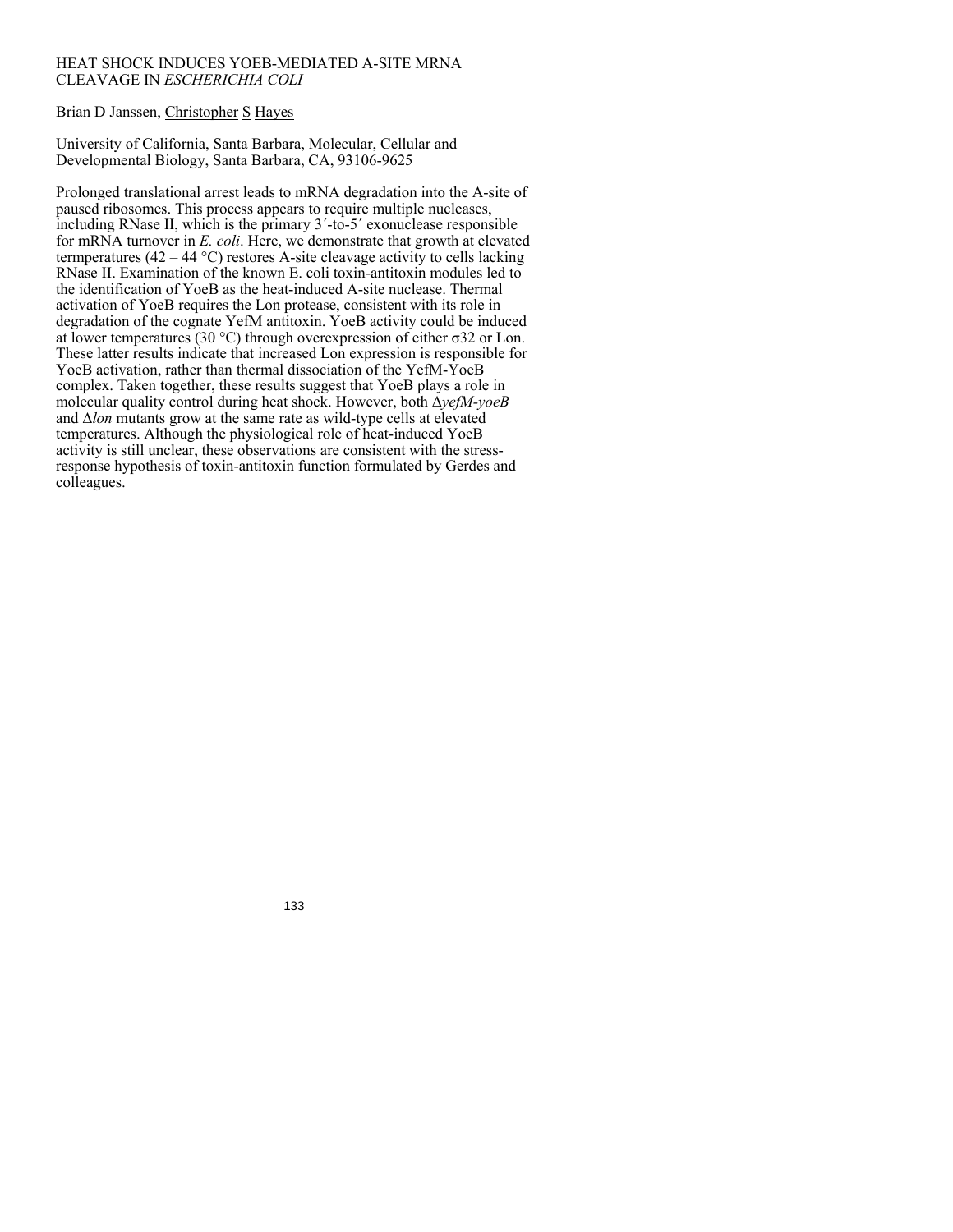# THREE DIFFERENT TRNA MIMICS THAT ALL CONTRIBUTE TO ANTIBIOTIC RESISTANCE

Michael Ibba<sup>1</sup>, Kiley Dare<sup>1</sup>, Marla Gilreath<sup>1</sup>, Theresa Rogers<sup>1</sup>, William Navarre<sup>2</sup>, Herve Roy<sup>1</sup>

<sup>1</sup>Ohio State University, Microbiology, Columbus, OH, 43221, <sup>2</sup>University of Toronto, Molecular Genetics, Toronto, M5S 1A8, Canada

Transfer RNAs (tRNAs) are primarily responsible for translation of the genetic code, and have also been shown to regulate gene expression by acting as sensors of the translation status of the cell. These highly stable molecules can also provide a structural framework for small RNAs and proteins that regulate other cellular functions such as viral replication, amino acid biosynthesis and cell wall remodeling. Here we describe three divergent examples of molecular mimicry that utilize the  $tRNA<sup>Lys</sup>$  scaffold, all of which contribute to antibiotic resistance in bacteria. Multiple peptide resistance factor (MprF) is a membrane protein that diverts amino acids from protein synthesis by binding aminoacylated tRNA in competition with translation elongation factors. MprF uses lysine, alanine and arginine to neutralize the negative charge of phosphatidylglycerol in the cell membrane, providing resistance to cationic antimicrobial peptides and other antibiotics. The second example is  $tRNA^{Other}$ , which mimics the  $tRNA^{Lys}$ secondary structure but does not participate in translation. tRNA<sup>Other</sup> instead functions as an iron-regulated small RNA that coordinates the expression of a number of genes involved in antibiotic resistance. The most divergent example of a tRNA mimic that contributes to antibiotic resistance is elongation factor P (EF-P). EF-P is a protein that mimics both the structure and function of tRNA, to the extent that it can even be modified with lysine by a paralog of lysyl-tRNA synthetase. Lysine modification of EF-P is required for a novel mechanism of post-transcriptional control of gene expression, and contributes to a number of virulence phenotypes including antibiotic resistance. Taken together these three examples illustrate how tRNA provides a versatile molecular scaffold that can control a wide range of fundamental cellular processes.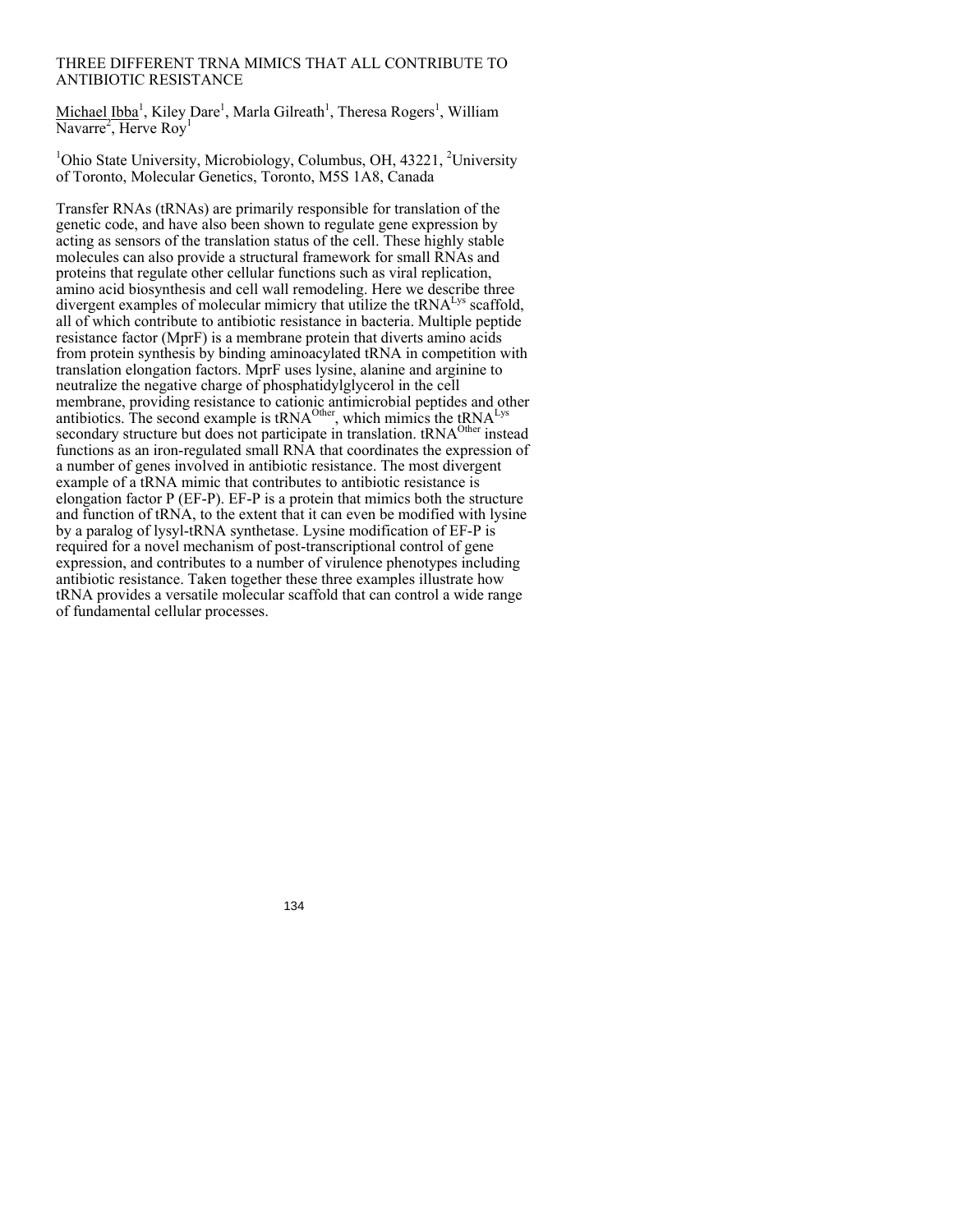#### A UNIQUE POST-TRANSLATIONAL MODIFICATION ON ELONGATION FACTOR P (EF-P) IS CRITICAL FOR VIRULENCE AND STRESS RESISTANCE IN *SALMONELLA*.

William W Navarre<sup>1</sup>, Betty S Zou<sup>1</sup>, Lucy Xie<sup>1</sup>, Hervé Roy<sup>2</sup>, Michael Ibba<sup>2</sup>

<sup>1</sup>University of Toronto, Molecular Genetics, Toronto, M5S 1A8, Canada, <sup>2</sup>Ohio State University, Microbiology, Columbus, OH, 43221

We have identified an interaction between *poxA*, encoding a paralog of lysyl tRNA-synthetase, the closely linked *yjeK* gene, encoding a putative 2,3-βlysine aminomutase, and *efp* encoding elongation factor P, that is critical for virulence and stress resistance in *Salmonella enterica*. *Salmonella poxA* and *yjeK* mutants share extensive phenotypic pleiotropy including attenuated virulence in mice, an increased ability to respire under nutrient limiting conditions, hypersusceptibility to a variety of diverse growth inhibitors, poor growth under conditions of low osmolarity, and altered expression of approximately 60 proteins including several encoded on the SPI-1 pathogenicity island. PoxA mediates post-translational lysylation of bacterial elongation factor P (EF-P) at a highly conserved lysyl residue to generate a unique lysyl-lysine amino acid. This modification is analogous to the modification of the eukaryotic EF-P homologue, eIF5A, with hypusine. Unlike eIF5A, however, EF-P is not essential and appears to selectively control the translation of a relatively limited number of proteins. The phenotypes of a *Salmonella efp* mutant are nearly identical to, but more severe than those of *poxA* and *yjeK* mutants. The modification of EF-P is a novel mechanism of regulation whereby PoxA acts as an aminoacyl-tRNA synthetase that attaches an amino acid to a protein resembling tRNA rather than to a tRNA.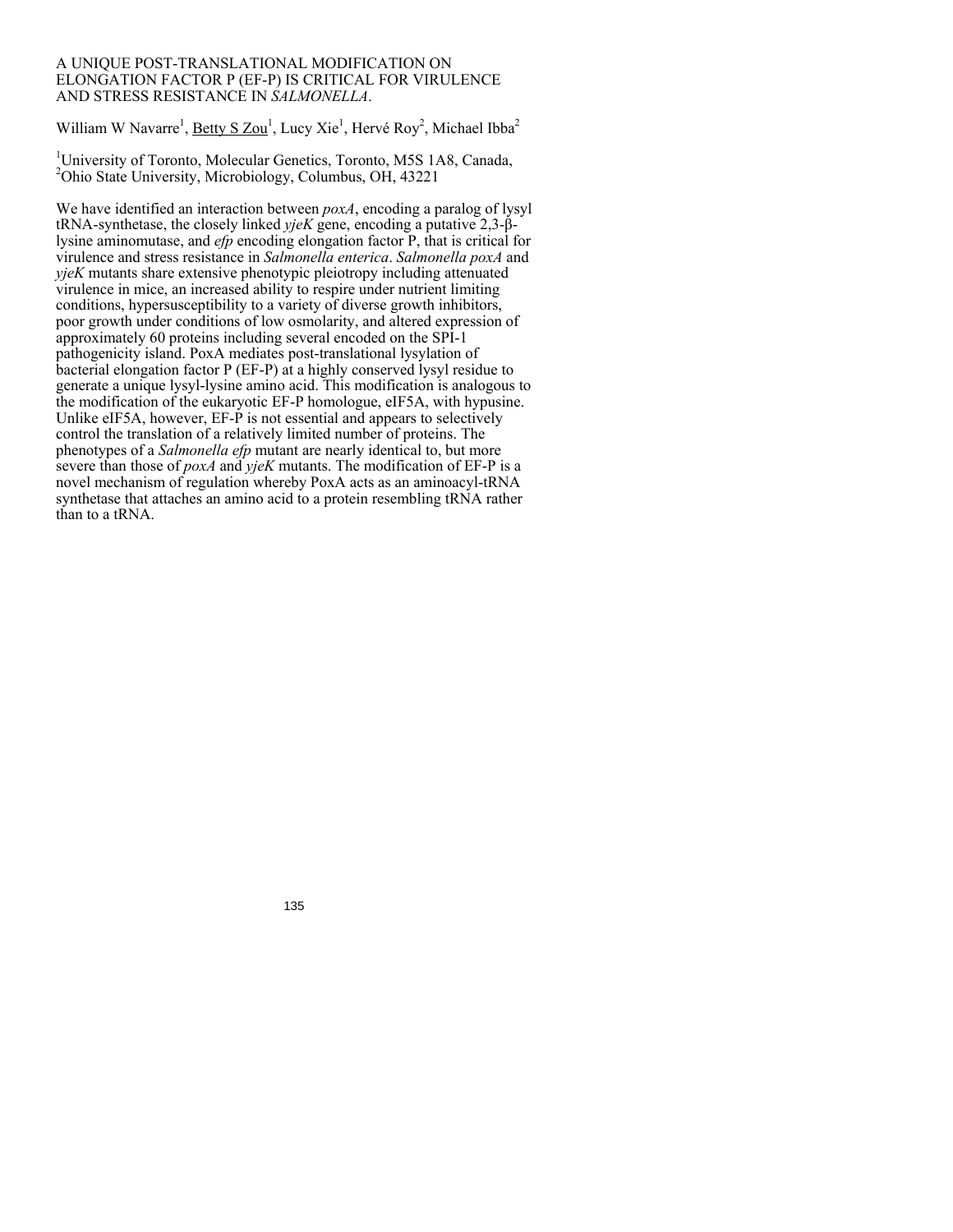# COMPETENCE IN *STREPTOCOCCUS PNEUMONIAE* IS REGULATED BY THE RATE OF DECODING ERRORS DURING PROTEIN **SYNTHESIS**

Kathleen E Stevens<sup>1</sup>, Erin E Zwack<sup>1</sup>, Michael E Sebert<sup>1,2</sup>

<sup>1</sup>Children's Hospital of Philadelphia, Pediatrics, Philadelphia, PA, 19104, 2 Univ. of Pennsylvania, Pediatrics, Philadelphia, PA, 19104

Competence for genetic transformation in *Streptococcus pneumoniae* is activated in response to a secreted peptide pheromone but is also repressed by factors including the pneumococcal HtrA protease. Because the homologous DegP protease of *Escherichia coli* displays a broad specificity for digesting unfolded proteins, we hypothesized that HtrA might modulate competence activity in response to changes in the accuracy of protein synthesis. In particular, production of miscoded proteins with intrinsic folding defects might interfere with the ability of HtrA to repress competence. Induction of competence in response to the antibiotics streptomycin and kanamycin has previously been shown. We tested whether the effect of these agents on competence was due to induction of decoding errors during protein translation. Using an assay for the suppression of nonsense codons in a *lacZ* reporter, we demonstrated that translational errors are promoted by these antibiotics at the concentrations required to induce competence. Another antibiotic—kasugamycin—had an opposing effect, reducing the basal rate of translational errors and counteracting the induction of errors by streptomycin. Addition of kasugamycin to pneumococcal cultures blocked the development of spontaneous competence and prevented the induction of competence by streptomycin. Other antibiotics that reduced translational errors (tetracycline and spectinomycin) were also found to repress competence, while conversely paromomycin promoted translational errors and induced competence. To test further the relationship between translational fidelity and competence, we examined the effect of a point mutation in the gene encoding the S12 ribosomal protein. This mutation, which confers streptomycin resistance, increases the accuracy of decoding and was found to impair the development of competence even in the absence of antibiotics. Consistent with the proposed role of the HtrA protease in this modulation of competence, the presence of a wild-type *htrA* allele repressed competence when translational accuracy was high but did not affect competence when the rate of translational errors was raised using streptomycin. Together these data suggest that as mistranslated proteins accumulate and provide alternative substrates for degradation, HtrA is less able to repress competence signaling, allowing HtrA to act indirectly as a sensor for the accuracy of protein synthesis. Although our studies have manipulated ribosomal decoding to test this model, similar protein miscoding may result from mutational damage to the genome.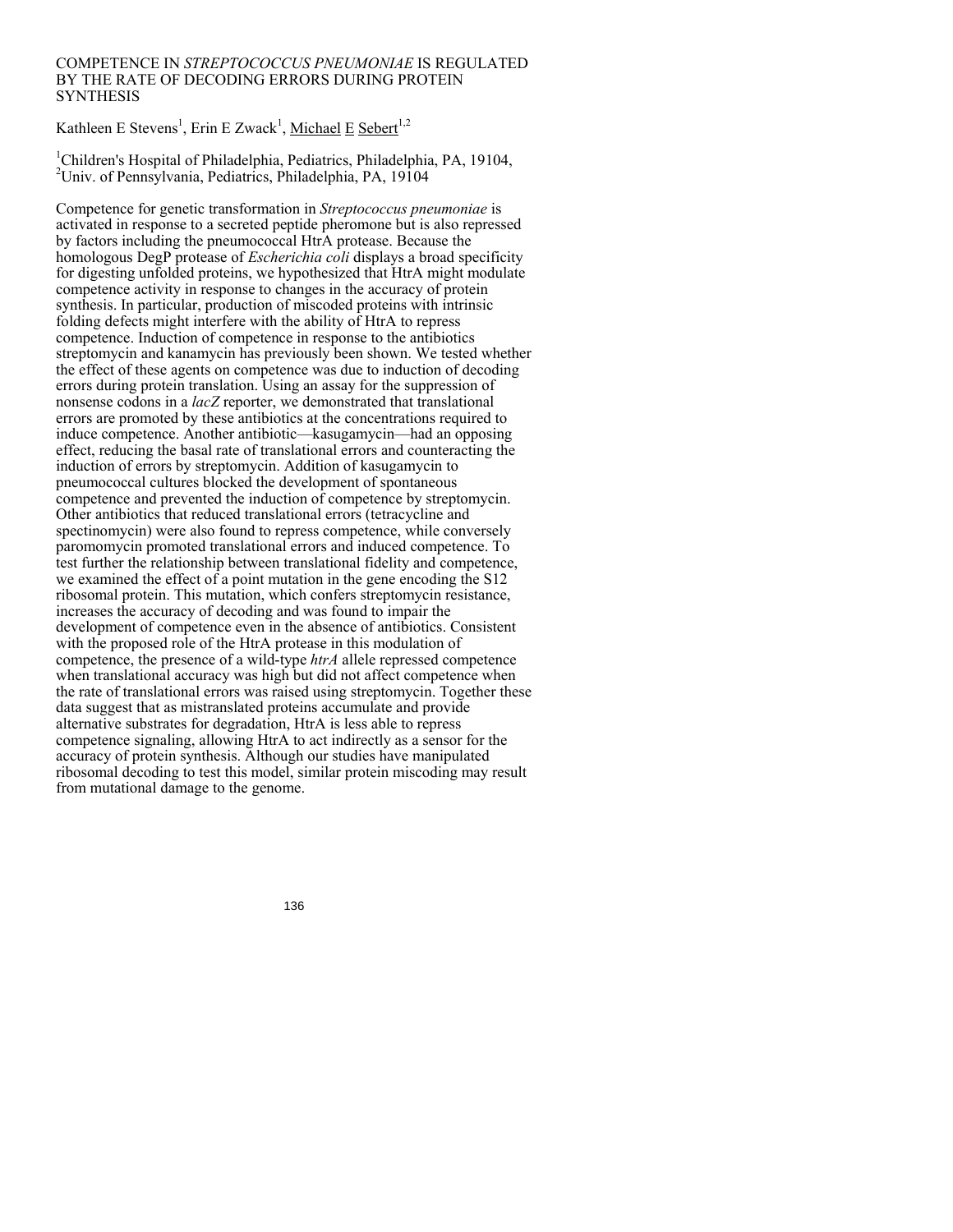#### COMPUTATIONAL AND EXPERIMENTAL DISCOVERY OF SMALL RNAS IN *STAPHYLOCOCCUS AUREUS* REVEALS RSAE, A RIBOREGULATOR OF CENTRAL METABOLISM

Chantal Bohn<sup>1</sup>, Candice Rigoulay<sup>1</sup>, Svetlana Chabelskaya<sup>2</sup>, Cynthia Sharma<sup>3</sup>, Antonin Marchais<sup>1</sup>, Patricia Skorski<sup>1</sup>, Elise Borezée-Durant<sup>4</sup>, Romain Barbet<sup>5</sup>, Eric Jacquet<sup>5</sup>, Annick Jacq<sup>1</sup>, Daniel Gautheret<sup>1</sup>, Brice Felden<sup>2</sup>, Jörg Vogel<sup>3</sup>, Philippe Bouloc<sup>1</sup>

<sup>1</sup>Université Paris Sud / CNRS / UMR8621, Institut de Génétique et Microbiologie, Orsay, 91400, France, <sup>2</sup>Université de Rennes I, Inserm U835, UPRES EA2311, Rennes, 35043, France, <sup>3</sup> Max Planck Institute for Infection Biology, RNA biology, Berlin, 10117 , Germany, 4 Institut National de la Recherche Agronomique, Institut Micalis, UMR1319, Jouy en Josas, 78352, France, <sup>5</sup>Centre de recherche de Gif, Institut de Chimie des Substances Naturelles, UPR2301 CNRS, IMAGIF, qPCR-Platform, Gif sur Yvette , 91198 , France

Using a biocomputing strategy that exploits the entirety of available bacterial genomes to classify all noncoding elements of a selected reference species as well as an experimental approach, we identified twenty-two new small RNAs (sRNAs) of the pathogen *Staphylococcus aureus*. These sRNAs are either encoded in intergenic regions generated by premature transcription termination associated with riboswitch activities, or expressed from the complementary strands of mRNAs. The detailed analysis of sRNA expression reveals that some sRNAs accumulate in exponential, prestationary, or stationary phases. We observed abrupt changes in the expression levels of several sRNAs between  $OD600 = 6.0$  and the stationary phase. We focused our study on RsaE, an sRNA that is highly conserved in the bacillales order and is deleterious when over-expressed. As many sRNAs act via base-pairing to target mRNAs and thereby affect their stability and/or translation, we hypothesized that RNA targets of RsaE would vary upon RsaE accumulation, and could thus be identified by transcriptome analysis. RsaE accumulation led to the downregulation of twenty-five genes. Strikingly, mRNAs that are downregulated by RsaE can be clustered around two essential pathways: i) the folate one-carbon shuffle metabolism, and (ii) the Krebs cycle. Computer predictions indicate that RsaE-dependent downregulation is likely mediated via pairing of RsaE with mRNA 5' UTRs of these genes. As we observed that RsaE accumulates transiently in late exponential growth, a possible RsaE function is to ensure coordinate downregulation of the central metabolism when carbon sources become scarce. Our results indicate that the concept of coordinated control of metabolic enzymes by sRNAs should be extended to the Gram-positive pathogen, *S. aureus*.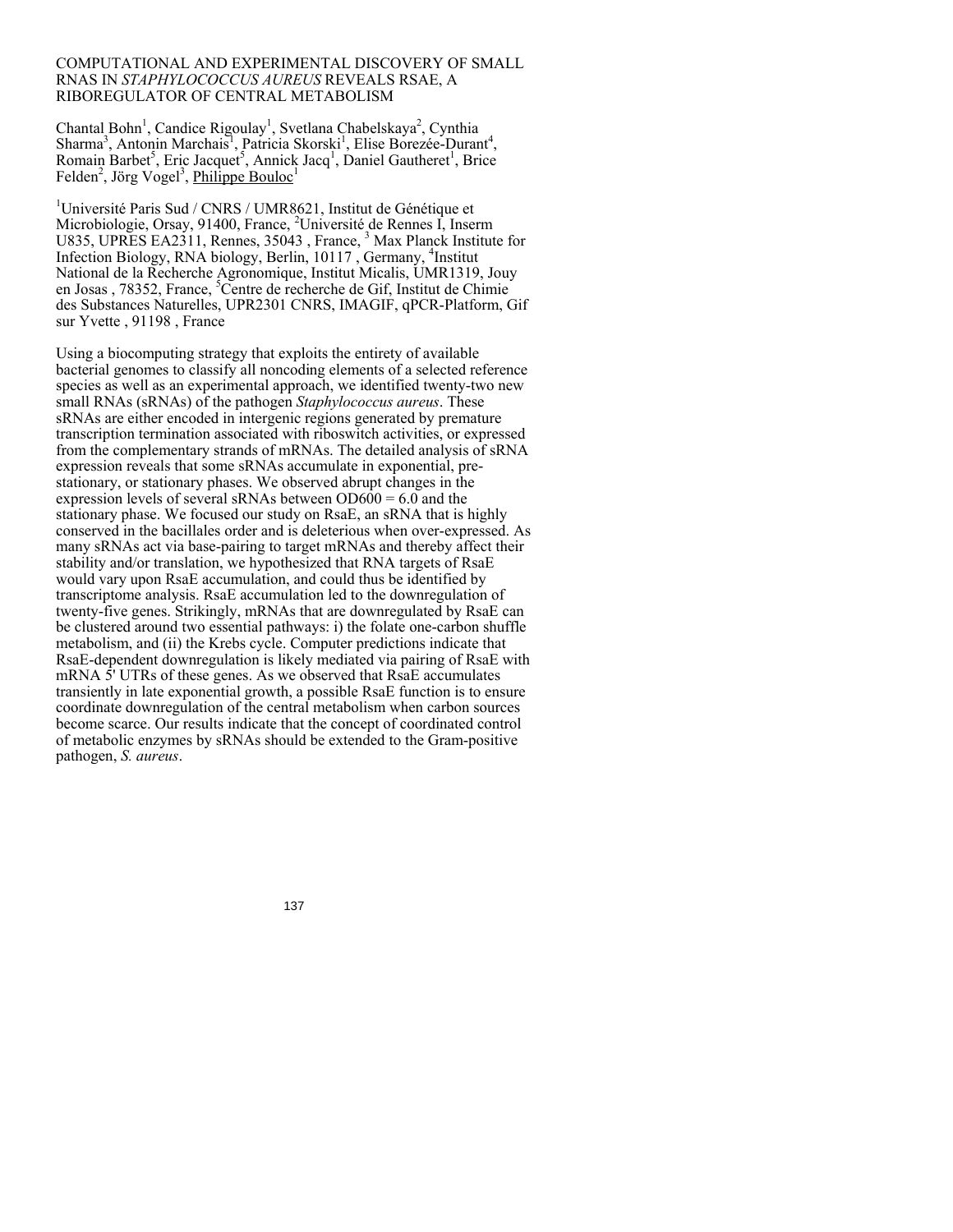### POLYNUCLEOTIDE PHOSPHORYLASE IS ESSENTIAL FOR THE POSTTRANSCRIPTIONAL REGULATION OF GENE EXPRESSION BY SMALL NONCODING RNAS IN *ESCHERICHIA COLI*

# Nicholas De Lay, Susan Gottesman

National Cancer Institute/NIH, Laboratory of Molecular Biology, Bethesda, MD, 20892

In *Escherichia coli* and other bacteria, small noncoding RNAs (sRNAs) posttranscriptionally regulate gene expression by annealing to mRNAs in an Hfq dependent manner and altering their stability and/or translation. In a combined genetic selection and screen for mutants defective in the posttranscriptional regulation of gene expression by sRNAs, we isolated *hfq* mutants and null mutants in *pnp*, encoding polynucleotide phosphorylase. Deletion of *pnp* decreases the stability of at least two sRNAs, RyhB and SgrS, decreases the negative regulation of *sodB* by RyhB and *ompX* by CyaR, another sRNA. We have found that deletion of *pnp* increases the levels of the essential endonuclease RNase E. The C-terminal scaffold domain of RNase E binds a number of proteins, including Pnp. Unexpectedly, introduction of *rne* alleles that encode RNase E lacking the entire C-terminal scaffold domain or the RhlB/enolase binding domain into a *pnp* deletion mutant suppresses the cold sensitivity of the *pnp* mutant and restores the negative regulation of *ompX* by CyaR. These alleles of *rne* were previously shown to encode a less active RNase E. This results suggests the increased degradation of specific substrates by RNase E is responsible for the cold sensitivity of a *pnp* null mutant. Moreover, the lack of sRNAmediated regulation in the absence of an active form of Pnp may be due to the rapid turnover of the sRNAs resulting from an increase in RNase E activity, and possibly an increase in access of nucleases to the sRNAs.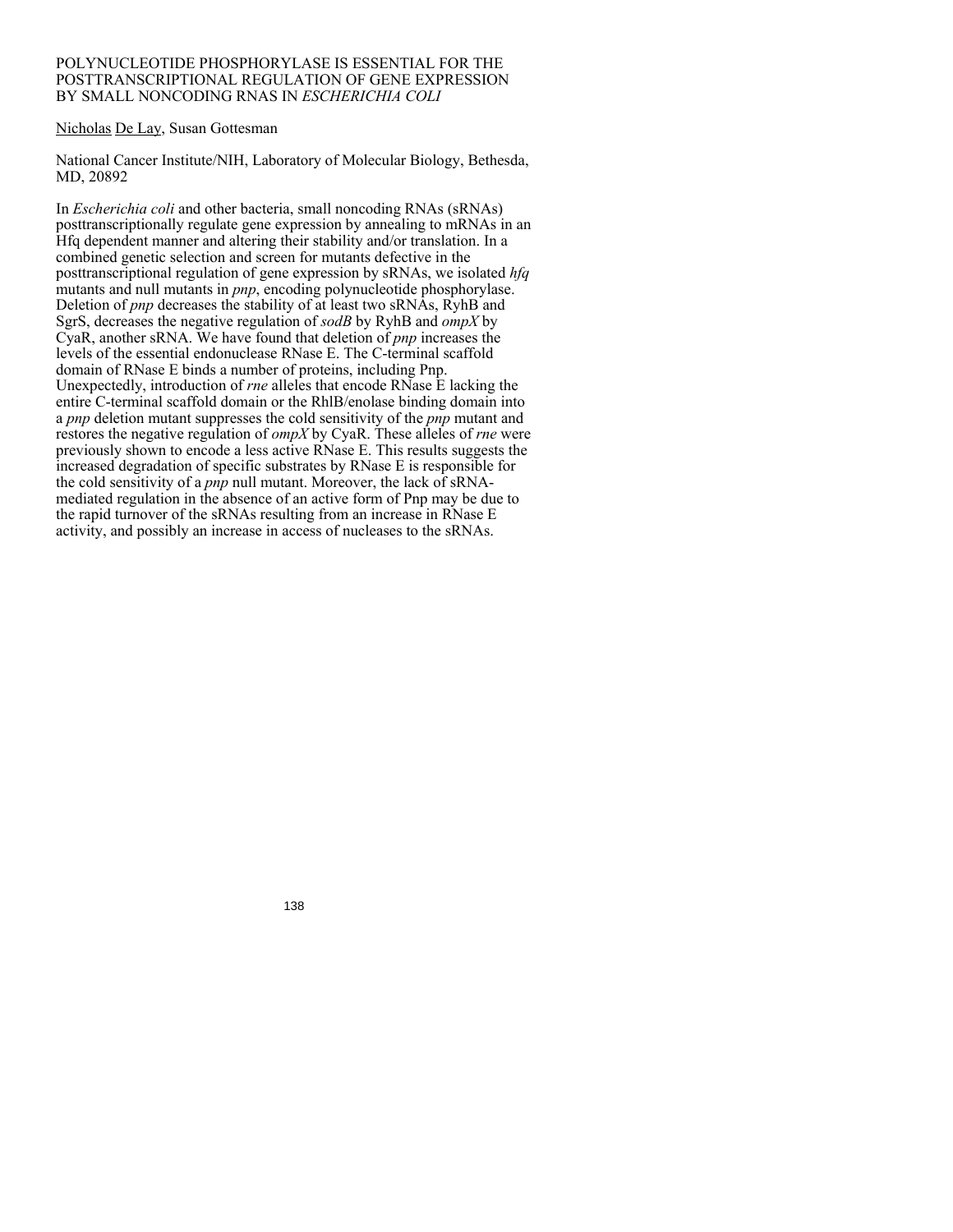#### SMALL RNA REGULATION IN A PATHOGEN THAT NATURALLY LACKS HFQ: ENHANCED STREPTOKINASE ACTIVITY BY MODULATION OF MRNA STABILITY

Esmeralda Ramirez-Peña, Jeanette Treviño, Zhuyun Liu, Nataly Perez, Paul Sumby

The Methodist Hospital Research Institute, Center for Molecular and Translational Human Infectious Diseases Research, Houston, TX, 77030

Small RNA molecules play key regulatory roles in bacteria. Commonly, these small regulatory RNAs (sRNAs) require the RNA-binding protein Hfq for activity. However, half of all genome-sequenced bacteria lack Hfq, including pathogens of the genera *Streptococcus*, *Enterococcus*, *Helicobacter*, and *Mycobacterium*. Moreover, there is little mechanistic information for sRNAs in these species. Here, we analyzed the relationship between a putative group A *Streptococcus* (GAS) sRNA and production of streptokinase (SKA), a secreted virulence factor exploited by the medical community for over six decades due to its ability to induce blood clot degradation. Homologues of the putative sRNA-encoding gene fibronectin/fibrinogen-binding/hemolytic-activity/streptokinase-regulator-X (*fasX*) were identified in four different pyogenic streptococcal species. However, despite 79% *fasX* nucleotide identity, a *fasX* allele from the animal pathogen *Streptococcus zooepidemicus* failed to complement a GAS *fasX* mutant. Using a series of precisely-constructed *fasX* alleles we discovered that FASX is a bona-fide sRNA that post-transcriptionally regulates SKA production in GAS. By base-pairing to the 5' end of *ska* mRNA, FASX enhances *ska* transcript stability, resulting in a ~10-fold increase in SKA activity. Mutation of complementary *fasX* or *ska* nucleotides reduced *ska* transcript stability, while stability was restored upon introduction of compensatory mutations. Our data provides the first nucleotide-level characterization of a molecular mechanism governing a sRNA regulatory pathway in a bacterium that naturally lacks Hfq. In addition, we enhance our understanding of the regulation of a key virulence factor from a medically important Gram-positive pathogen.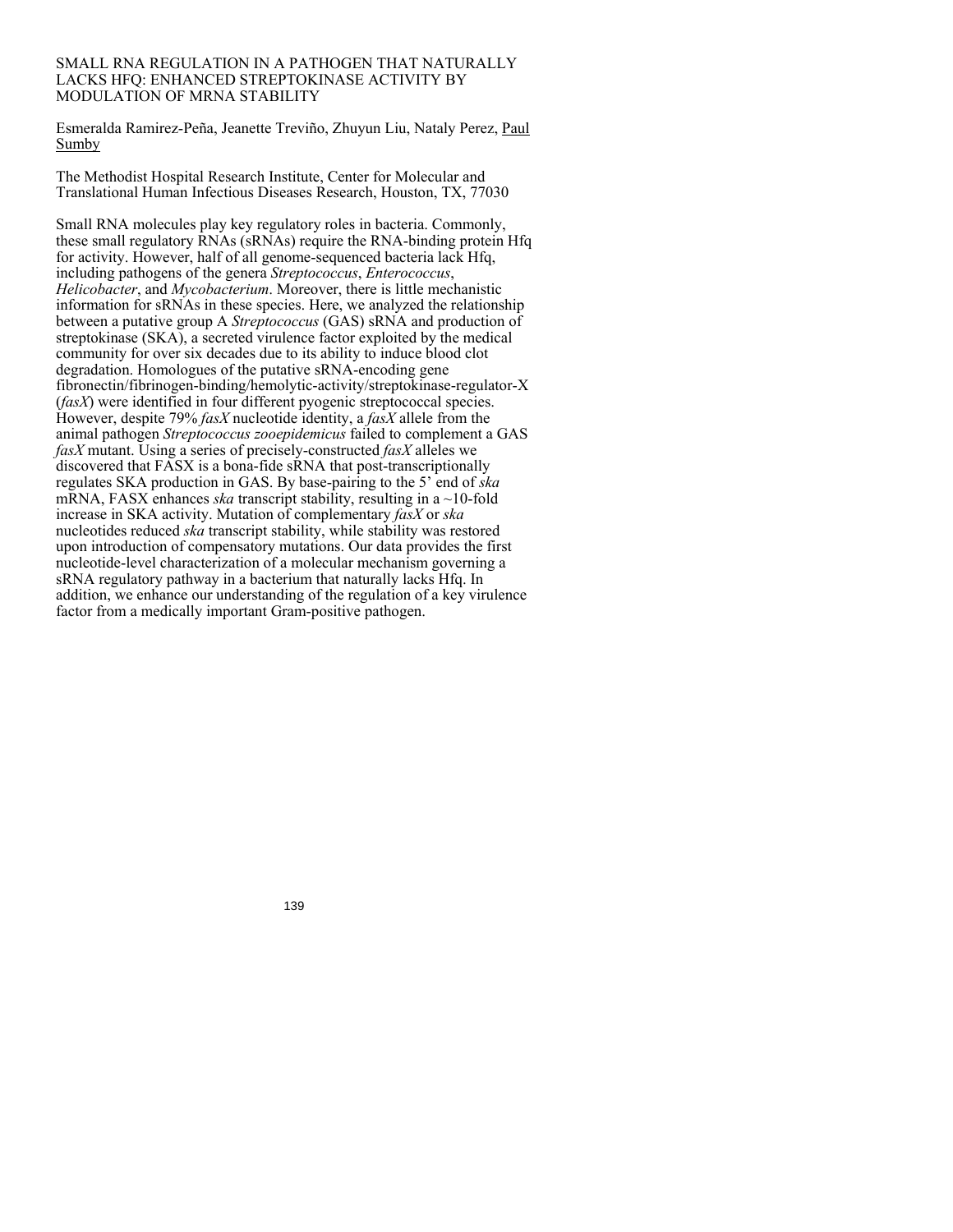# BEYOND TRANSCRIPTION: COMPLEX REGULATORY NETWORKS FOR RESPONDING TO CHANGING ENVIRONMENTS

# Susan Gottesman

National Cancer Institute, Laboratory of Molecular Biology, Bethesda, MD, 20892

This year marks the 100th anniversary of Monod's birth, a useful moment to reflect on what we have learned about regulatory networks since the pioneering publications of Jacob and Monod on the lac and lambda regulatory systems 50 years ago. The basic ideas are the same – the cell responds to changing environments by optimizing expression of the needed and unneeded proteins. The early work on these systems aimed at defining how this change in expression worked, and concluded (Pardee, Jacob, and Monod, J. Mol. Biol.  $1:165-178$ , 1959) "... the repressor model may lead to a generalizable picture of the regulation of protein synthesis; according to this scheme, the basic mechanism common to all protein-synthesizing systems would be inhibition of specific repressors formed under the control of particular genes, and antagonized, in some cases, by inducers". The nature of the repressor was not yet known; it was suggested that it might be RNA. Now we know that regulatory networks include repressors (both protein and RNA), activators, and molecules that play both roles. Regulation takes place not only at the level of synthesis, but at the level of degradation of proteins and RNAs, and for many genes, at every possible level. I will discuss some of our recent work on post-transcriptional regulatory mechanisms – how small RNAs and regulated proteolysis changes how we think about regulatory circuits, adaptation, and feedback control.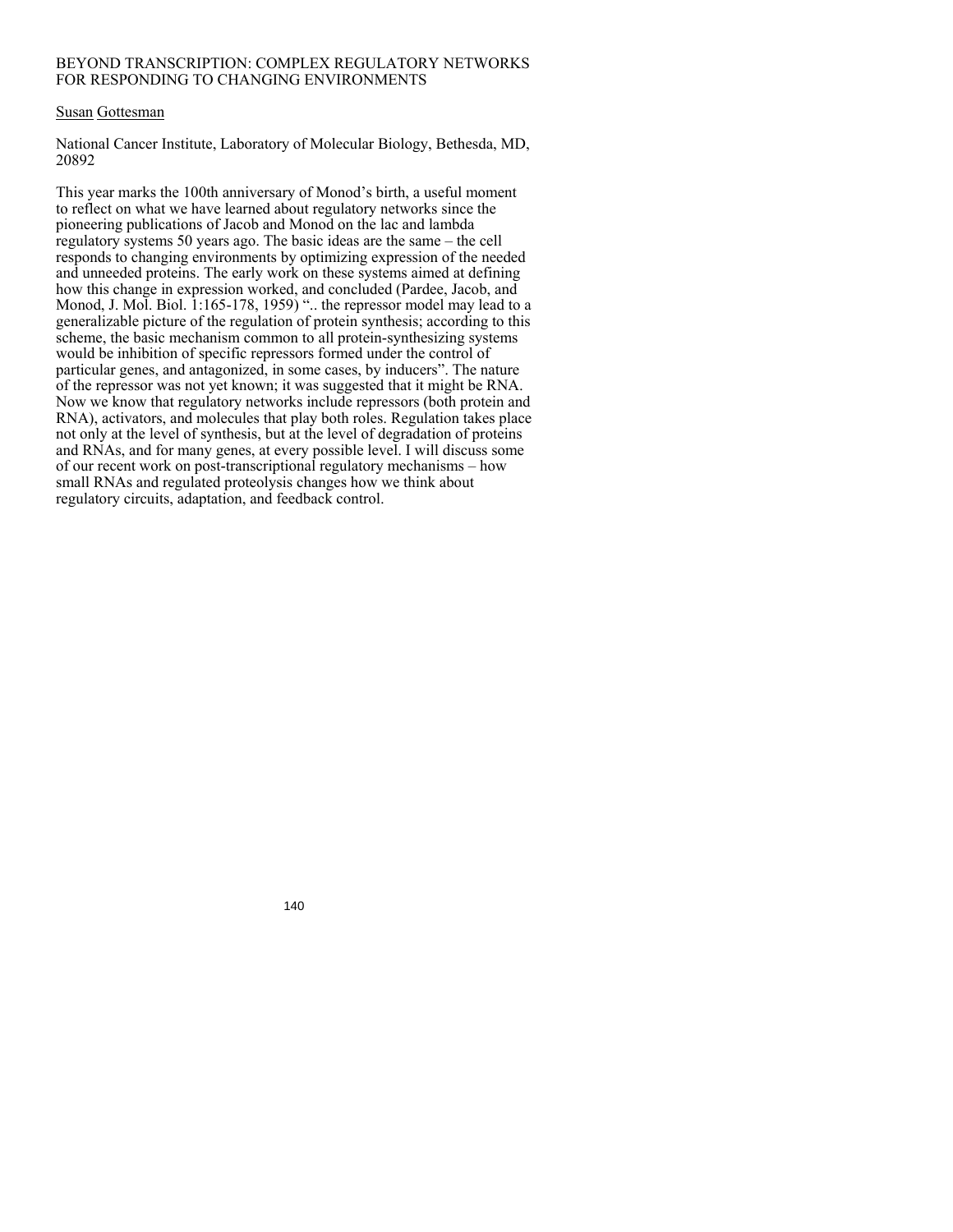# THE NUCLEOID OCCLUSION FACTOR SLMA IS A DNA-ACTIVATED FTSZ ANTAGONIST

Hongbaek Cho<sup>1</sup>, Heather R McManus<sup>2</sup>, Simon L Dove<sup>2</sup>, Thomas G Bernhardt<sup>1</sup>

<sup>1</sup>Harvard Medical School, Microbiology and Molecular Genetics, Boston, MA, 02115, <sup>2</sup>Harvard Medical School, Children's Hospital, Division of Infections Disease, Boston, MA, 02115

Two negative regulatory systems, nucleoid occlusion (NO) and the Min system, control assembly of the cytokinetic FtsZ-ring in *E. coli* and *B. subtilis*. NO in *E. coli* is mediated by a TetR-family protein, SlmA. Previous work demonstrated a direct interaction between SlmA and FtsZ, but the mechanism by which SlmA blocks FtsZ polymerization over the nucleoid has remained mysterious. Here we show that SlmA blocks FtsZ polymerization *in vitro*. In addition, we used a ChIP-on-chip approach to identify 24 SlmA-binding sites (SBS) on the chromosome. The sites were enriched around the origin of replication and under represented in the terminus region. This suggests that, like the Noc protein from *B. subtilis*, SlmA segregation with the origin region can be used as a timing mechanism to coordinate chromosome replication and Z-ring assembly. We further show that SlmA specifically binds SBS *in vitro*. Remarkably, SlmA binding to SBS dramatically enhanced its ability to interfere with FtsZ polymerization. Thus, SlmA is a DNA-activated FtsZ antagonist. Because particular regions of the chromosome have distinct cellular addresses, coupling SlmA activation to specific DNA binding provides a mechanism for the precise localization of its anti-FtsZ activity within the cell.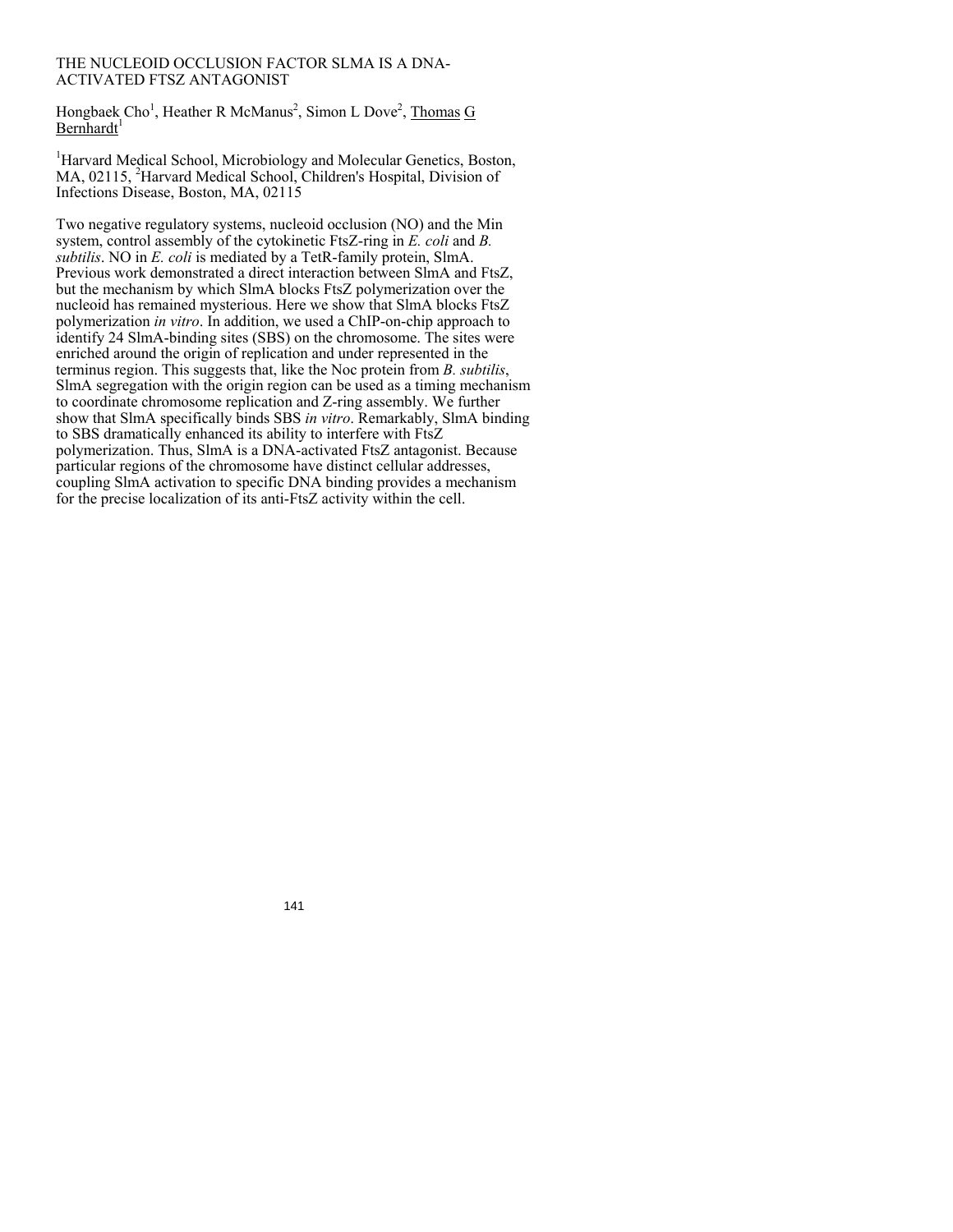## MATP, THE SEPTAL RING AND REPLICATION CONTROL THE SEGREGATION OF THE TER MACRODOMAIN OF THE *E. COLI* CHROMOSOME.

Romain Borne, Romain Mercier, Axel Thiel, Frédéric Boccard, Olivier Espéli

CNRS, Centre de Génétique Moléculaire, Gif sur Yvette, 91198, France

The large size of bacterial genomes compared to cell dimensions imposes an extensive compaction of chromosomes compatible with the DNA transactions occurring during transcription, replication, recombination and segregation. Two different levels of chromosome organization have been identified. At a small scale, DNA supercoiling partitions the chromosome into topological micro-domains averaging 10 kb. At higher scale, in *E. coli*, cytological and genetic analyses based on long distance DNA interactions revealed a structuring process that spatially insulates four large regions of the chromosome called macrodomains. The dynamic behavior of loci belonging to various macrodomains and less constrained regions is radically different. In macrodomains, constraints on mobility are apparent, whereas in Non-Structured regions, markers exhibit a greater mobility. We have recently identified a protein, MatP, and its binding sites that constrain the mobility of the DNA inside the macrodomain containing the terminus region of the chromosome (Ter MD). The absence of MatP as dramatic effects on chromosome segregation. A cell biology analysis of the behavior of *E. coli* linearized chromosomes during the cell cycle has allowed us to characterized the property of MatP to anchor the terminus region of the chromosome at mid-cell. This step, mediated by an interaction between MatP and the septal ring, delays segregation of sister Ter MDs and contribute to the condensation of the macrodomain. Finally, we have demonstrated that Ter MD segregation from the pole to mid-cell is controlled by the replication machinery but not by MatP.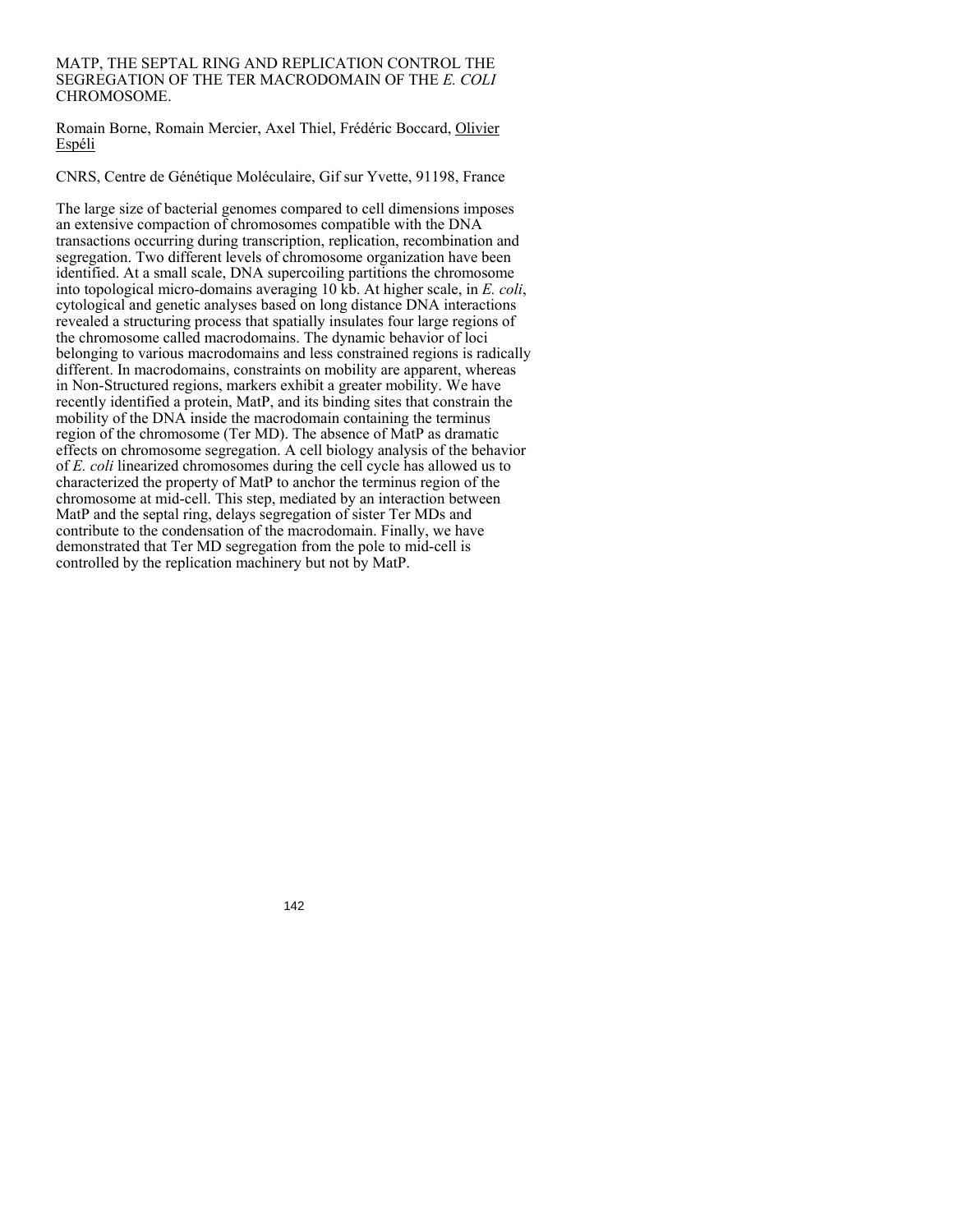# TEMPORAL AND SPATIAL RESTRICTION OF MUTATION IN THE *ESCHERICHIA COLI* CHROMOSOME

Chandan Shee, Janet L Gibson, Susan M Rosenberg

Baylor College of Medicine, Molecular and Human Genetics, Houston, TX, 77030

Mutation pathways controlled by stress responses can limit mutation to times of stress, when cells are maladapted to their environment, and possibly to local genomic regions, changing basic ideas about the randomness of mutation that drives evolution. Stress-induced mutation may provide superior models for mutations that drive pathogen-host interactions, antibiotic resistance and many other problems of evolution under stress. The most well documented stress-induced-mutation mechanism occurs in starving *Escherichia coli* and requires the RpoS general/starvation- and SOS DNA-damage-stress responses, SOS- and RpoS-upregulated DinB error-prone DNA polymerase, and double-strand breaks (DSBs) and their repair, but was thought to be peculiar to an F' conjugative plasmid, not a mechanism that affects cells generally. We show that this DSB-repaircoupled stress-induced-mutation mechanism occurs in chromosomes of starving F- *E. coli*. Endonuclease-induced DSBs increase mutation 50-100 fold, SOS-, RpoS-, DinB- and DSB-repair-protein-dependently. When added back, the F' enhanced this only 2-fold via an extra dinB gene. Moreover, we demonstrate that the mutations are localized near DSBs regardless of DSB position in the chromosome and decrease exponentially up to 30-60kb away. Restriction of mutation in genomic space could allow rare cells in a population with an adaptive mutation to survive, and promote local concerted evolution within genes. Furthermore, fully half of spontaneous mutation during starvation requires SOS, RpoS, DinB and DSB-repair proteins indicating that this is a mutation pathway that stressed cells usually employ. Mechanisms that temporally regulate and spatially restrict mutation could enhance the ability of cells to evolve.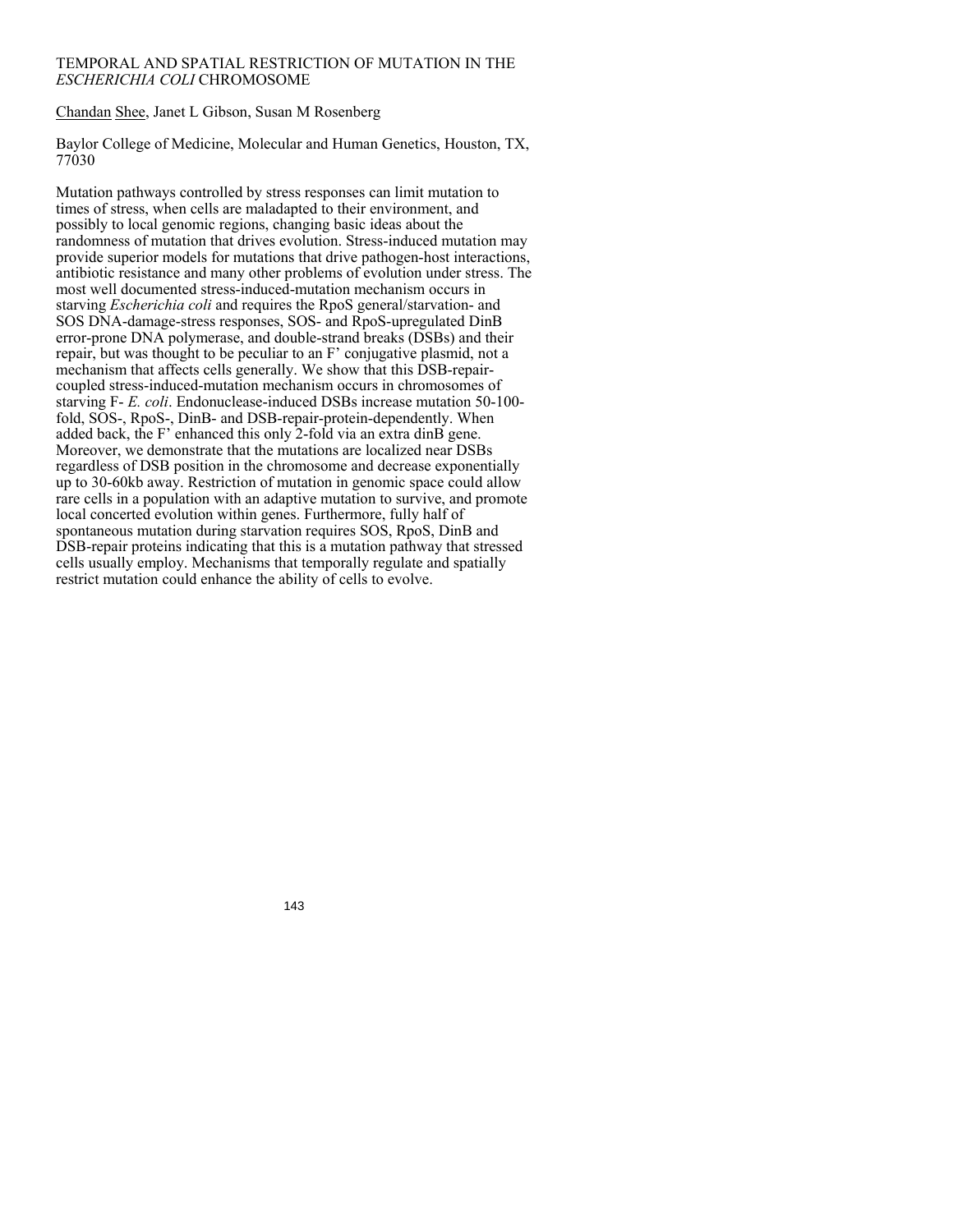# A DNA DAMAGE CHECKPOINT IN *CAULOBACTER CRESCENTUS* USES A NOVEL MECHANISM TO REGULATE CELL DIVISION

Joshua W Modell<sup>1</sup>, Alexander Hopkins<sup>1</sup>, Melanie S Prasol<sup>2</sup>, Michael T  $\overline{L_{\text{sub}}}^{1,3}$ 

<sup>1</sup>MIT, Biology, Cambridge, MA, 02139, <sup>2</sup>International Society for Stem Cell Research, Deerfield, IL, 60015, <sup>3</sup>Howard Hughes Medical Institute, MIT, Cambridge, MA, 02139

Following DNA damage, cells typically delay cell cycle progression and inhibit cell division until their chromosomes have been repaired. The bacterial checkpoint systems responsible for these DNA damage responses are incompletely understood. Here, we show that *Caulobacter crescentus* responds to DNA damage by coordinately inducing an SOS regulon and inhibiting the master regulator CtrA. Included in the SOS regulon is *sidA*, a small membrane protein that helps to delay cell division following DNA damage, but is dispensable in undamaged cells. SidA is sufficient, when overproduced, to block cell division. However, unlike other regulators of bacterial cell division, SidA does not disrupt the assembly or stability of the cytokinetic ring protein FtsZ, nor does it affect assembly of other components of the cell division machinery. Instead, we provide evidence that SidA inhibits division by targeting FtsW, an essential protein that may coordinate septal peptidoglycan synthesis with final constriction of the FtsZ ring.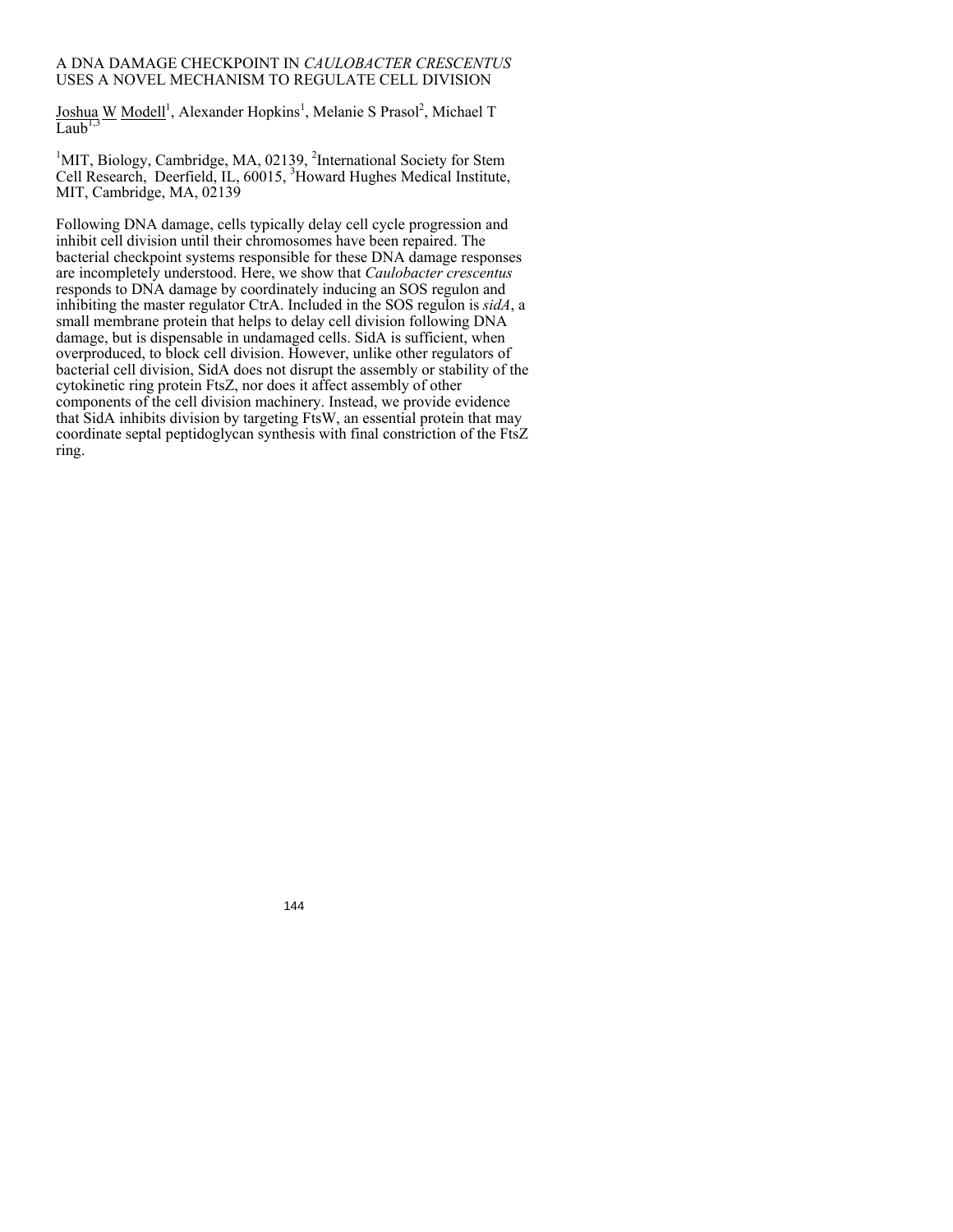## E. COLI PRE-RC ASSEMBLY IS DIRECTED BY HELICALLY-PHASED ARRAYS OF CLOSELY SPACED, LOW AFFINITY DNAA RECOGNITION SITES IN ORIC

Tania A Rozgaja, Julia E Grimwade, Alan C Leonard

Florida Institute of Technology, Biological Science, Melbourne, FL, 32901

All cells must duplicate their genomes before dividing into two daughter cells. During the E. coli cell cycle, new rounds of chromosome replication are triggered when sufficient amounts of the initiator protein, DnaA, accumulate and bind to multiple high and low affinity recognition sites in the unique origin of replication, oriC. DnaA occupation of oriC results in formation of a pre-replication complex (pre-RC) that unwinds the DNA duplex and recruits replisome proteins. Pre-RC assembly is tightly coordinated with cell growth to ensure that genome duplication begins at a precise mass, and is limited to once per cell division cycle. The pre-RC assembles in stages, and begins with occupation of three high affinity DnaA binding sites in oriC immediately after the previous initiation event is completed. Just prior to the onset of DNA replication, the remaining lower affinity sites in oriC are filled with DnaA, forming the pre-RC, but the mechanisms controlling this transition are not yet fully understood. In this study, we have investigated how the spatial arrangement of DnaA binding sites in oriC facilitates low affinity site loading and ordered pre-RC assembly. We have found that oligomeric-proficient DnaA bound at high affinity sites is necessary for low affinity DnaA/oriC interactions. Cooperative binding is optimal when weak DnaA recognition sites are arrayed, in the same orientation, and closely spaced in helical phase. OriC contains two such arrays, one in each half of the origin, although some of the sites in the arrays do not resemble canonical DnaA binding sites. Mutations that altered orientation, sequence, or spacing of arrayed sites also perturbed formation of higher-order complexes in vitro, and reduced oriC function in vivo. These data are consistent with a model in which pre-RC assembly requires strong sites to anchor DnaA oligomers whose extension is stabilized by binding to closely spaced weak sites. We suggest that in bacteria, the oriC nucleotide sequence carries the information needed to ensure ordered pre-RC assembly.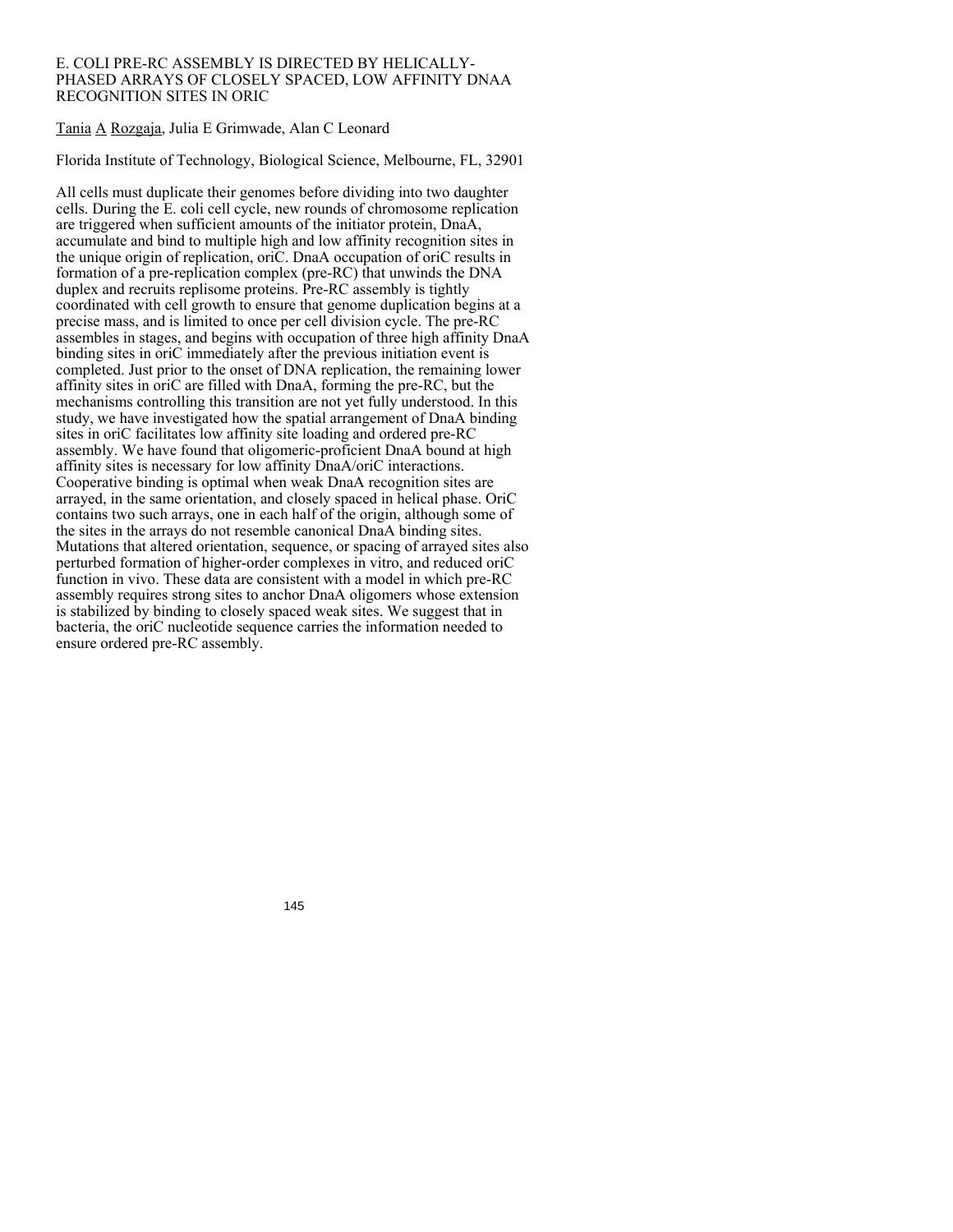## THE INITIATOR OF *VIBRIO CHOLERAE* CHROMOSOME II USES INTERACTIONS BETWEEN TWO KINDS OF DNA BINDING SITES TO CONTROL REPLICATION

Tatiana B Venkova-Canova, Dhruba K Chattoraj

NCI / NIH, Laboratory of Biochemistry and Molecular Biology, Bethesda, MD, 20892

The origin of replication (*oriII*) of *Vibrio cholerae* chromosome II (chrII) is similar to commonly found plasmid origins that have repeated initiatorbinding sites (iterons). Extra iterons can be found outside of plasmid origins and their deletion increases the plasmid copy number, indicating that they serve as inhibitors of replication. We show that in addition to extra iterons, ChrII has another conserved sequence that we designate as 39-mer. 39-mer binds the chrII-specific initiator and lowers the copy number of *oriII*-based plasmids, as do the iterons. Copy number decreased significantly when the extra iterons were deleted, suggesting that the iterons dampen the 39-mer activity to help promote chrII replication. This is opposite to the inhibitory role that they play in plasmids. The presence of 39-mer improved coupling of iteron-carrying DNA, an activity believed to inhibit initiation. The two kinds of sites thus can influence each others activities. The damping role of the extra iterons can be understood if they serve as decoys to engage the 39 mer, reducing its effect on the *oriII* iterons. The presence of many counterbalanced inhibitions and activations is desirable for homeostasis of the chromosomal copy number.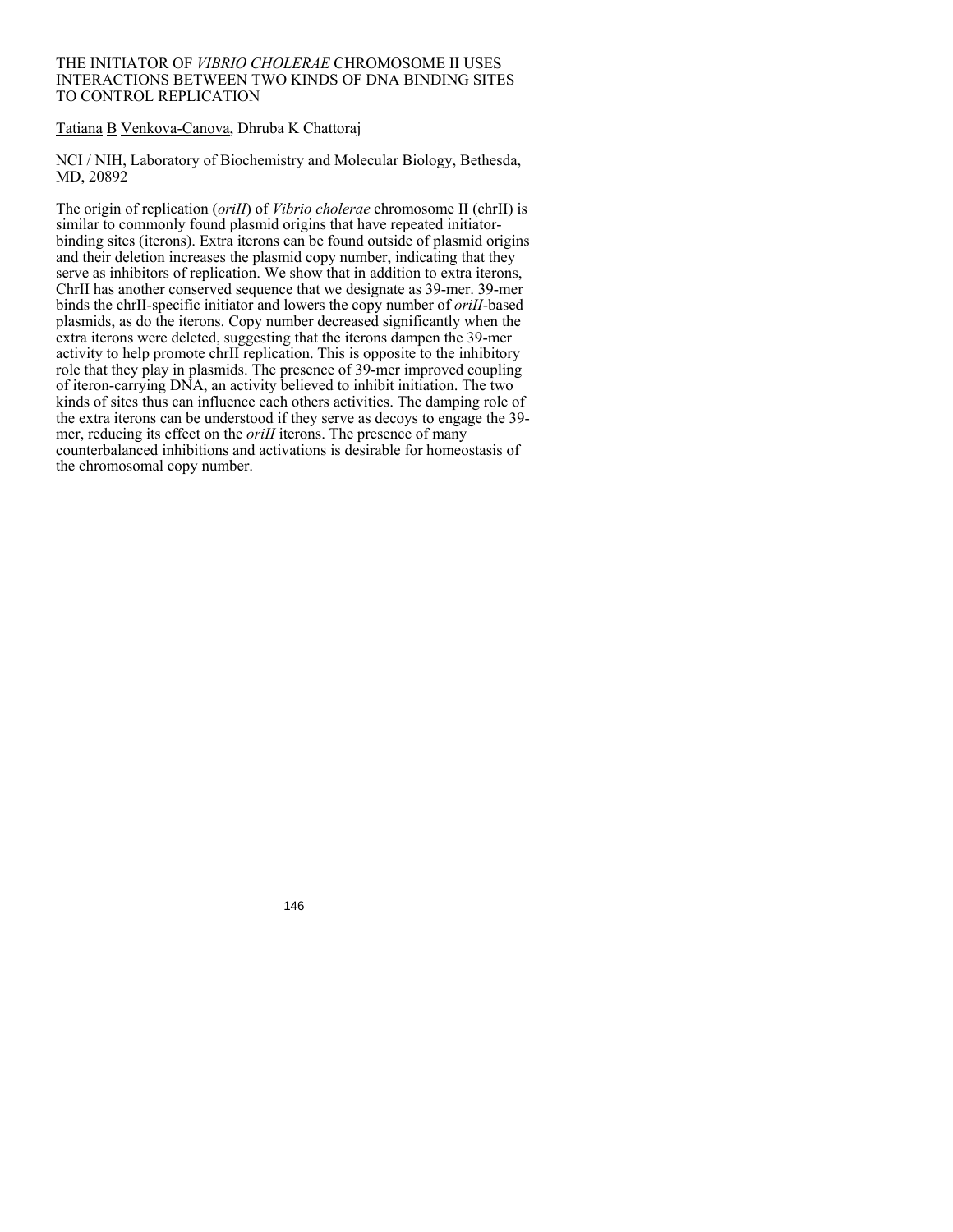#### CO-DIRECTIONAL COLLISIONS BETWEEN THE REPLICATION AND TRANSCRIPTION MACHINERIES LEAD TO REPLICATION FORK STALLING AND RESTART AT rRNA OPERONS IN *B. SUBTILIS*

Houra Merrikh<sup>1</sup>, Cristina Machón<sup>2</sup>, William H Grainger<sup>2</sup>, Panos Soultanas<sup>2</sup>, Alan D Grossman<sup>1</sup>

<sup>1</sup>Massachusetts Institute of Technology, Biology, Cambridge, MA, 02139, <sup>2</sup>University of Nottingham, School of Chemistry Centre for Biomolecular Sciences, Nottingham, 02139, United Kingdom

Highly expressed bacterial genes are generally encoded on the leading strand of DNA such that there is co-directional replication and transcription. There is likely strong selective pressure to maintain this co-orientation and to avoid head-on collisions between the replication and transcription machineries that result in slowing of the replication fork. While this coorientation avoids head-on collisions, there is still the potential for codirectional collisions because the rate of replication is approximately 10 fold greater than the rate of transcription.

Our results indicate that in *B. subtilis* during rapid growth, there are codirectional collisions in vivo between the replication and the transcription machineries and that these collisions result in replication fork pausing and restart. Primosomal proteins DnaD and DnaB are required for loading of the replicative helicase (DnaC) both at oriC and at regions of replication restart in *B. subtilis* and other low G+C content gram positive bacteria. We performed chromatin immunoprecipitations (ChIPs) of both DnaD and DnaB followed by genomic microarrays and qPCR and found that DnaD and DnaB associated significantly with ribosomal RNA genes (rrn) during rapid growth when rRNA genes are most highly expressed, but not during slow growth. Association of these replication restart proteins with highly transcribed regions was confirmed by testing a strong constitutively expressed promoter (P*xis*) transcribed in the head-on direction. The association of DnaD and DnaB with rRNA genes was dependent on active transcription; blocking RNA polymerase function with rifampicin alleviated the association. In agreement with the idea that DnaD and DnaB were present at the rrn loci due to replication fork stalling and restart, we found that the replicative helicase, DnaC, was also associated with these regions in a transcription dependent manner. Our results indicate that during rapid growth, there is replication fork stalling and restart at highly transcribed rRNA genes, and that this is likely due to co-directional collisions between the replication and transcription machineries.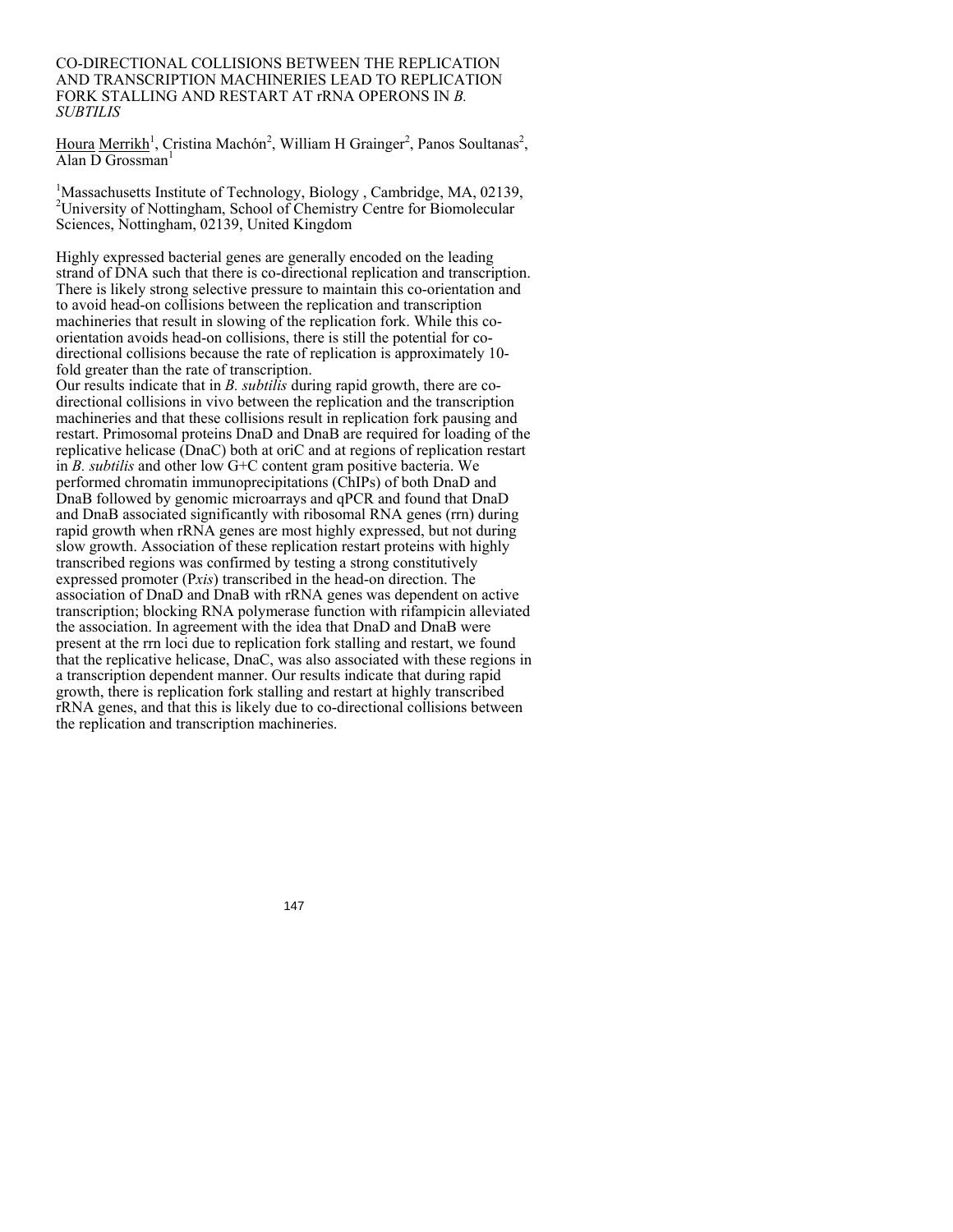## PREVENTION OF THE CONFLICT BETWEEN TRANSCRIPTION AND REPLICATION

## Jue D Wang

Baylor College of Medicine, Molecular and Human Genetics, Houston, TX, 77030

The fundamental processes of replication and transcription take place on the same DNA template and must occur both efficiently and accurately. This requires these processes to be coordinated with each other to avoid potential conflicts. We study the bacteria *Bacillus subtilis* and *Escherichia coli* and found they have developed diverse mechanisms to prevent transcription from interfering with replication. 1) In *B. subtilis*, there is a strong genomewide bias to co-orient transcription with replication, with essential and/or highly-expressed genes further enriched co-directionally. This feature helps to avoid conflicts between head-on replication and transcription. We defined the consequences of this conflict by engineering genomic inversions. We found that while reversing transcription bias in an extended genomic segment results in decreased replication speed and competitive disadvantage relative to wild-type cells in minimal medium, inversion of rDNA disrupts replication in rich medium, resulting in activation of DNA damage responses and cell death. Our work supports the hypothesis that the impact of transcription on replication is an important driving force in the evolution of genome organization, and suggests that the precise cost might vary depending on both the gene identity and the growth environment. 2) In *E. coli*, the transcription factor DksA ensures replication completion by removing transcription roadblocks. In the absence of DksA, replication is frequently interrupted by transcription and is rapidly arrested by amino acid starvation. We found evidence suggesting that this function of DksA depends on its less-studied transcription elongation activity. GreA/B elongation factors also prevent replication arrest during nutrient stress. We conclude that in E. coli, transcription elongation factors alleviate fundamental conflicts between replication and transcription. In summary, our work highlights the unified theme of challenges to replication, and the diverse strategies used by organisms to overcome these challenges and maintain genome integrity.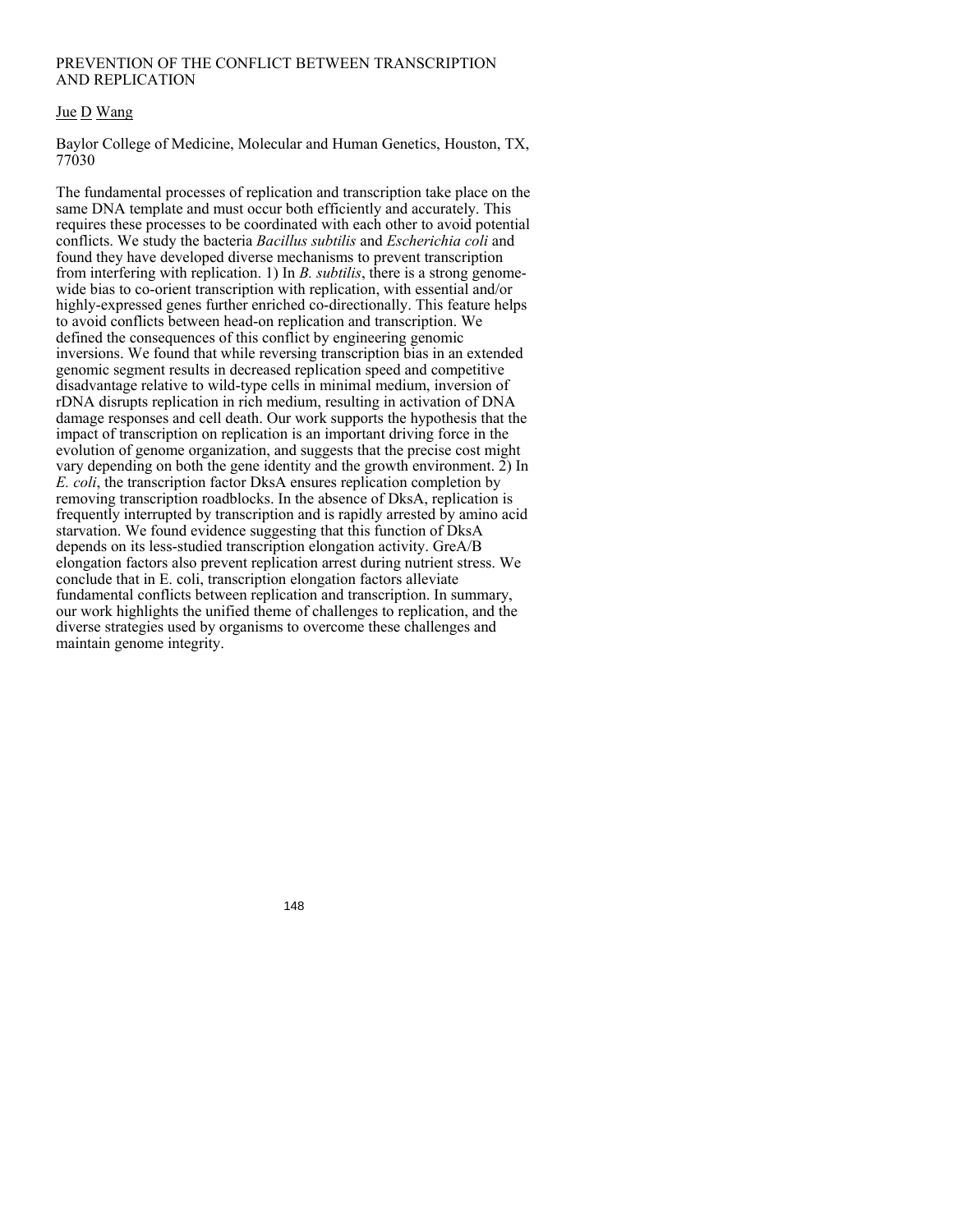# **Participant List**

Mr. Ankit Agrawal University of Georgia ankitag@uga.edu

Dr. Abu Amar Al Mamun Baylor College of Medicine mamun@bcm.tmc.edu

Ms. Rebecca Anthouard University of Michigan reantho@umich.edu

Dr. Kornepati Anupama Centre for DNA finger printing and **Diagnostics** anu@cdfd.org.in

Dr. Taeok Bae Indiana University School of Medicine Northwest tbae@iun.edu

Dr. JONGHWAN BAEK NIH baekj2@mail.nih.gov

Dr. Catherine Ball Stanford University ball@genome.stanford.edu

Ms. Emily Beckett University of Toronto emily.beckett@utoronto.ca

Dr. Thomas Bernhardt Harvard Medical School thomas@hms.harvard.edu

Ms. Louise Bjørn Roskilde University lbrinck@ruc.dk

Ms. Sonja Blasche German Cancer Research Center sonia\_blasche@yahoo.de

Ms. Helene Blois Pherecydes Pharma helene.blois@pherecydes-pharma.com

Mr. Tim Blower University of Cambridge trb27@cam.ac.uk

Dr. Carla Bonilla **MIT** cbonilla@mit.edu

Dr. Sergei Borukhov UMDNJ-SOM at Stratford borukhse@umdnj.edu

Dr. Philippe Bouloc Université Paris Sud / CNRS / UMR8621 philippe.bouloc@u-psud.fr

Ms. Katherine Bowden University of Georgia kbow@uga.edu

Dr. Dana Boyd Harvard Medical School dboyd@beck2.med.harvard.edu

Mr. Robert Britton Michigan State University rbritton@msu.edu

Mr. Andrew Bryan University of Michigan abryan10@gmail.com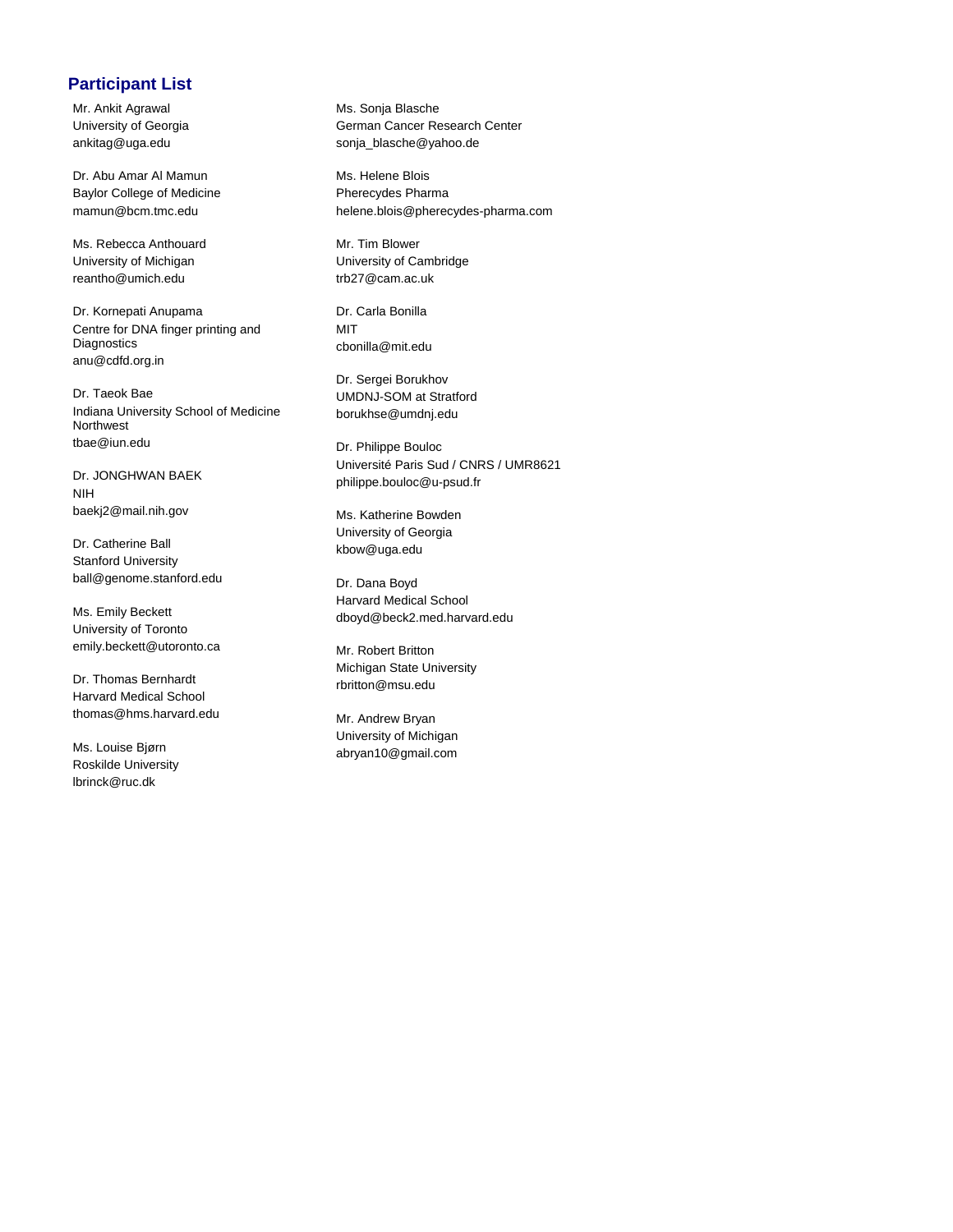Dr. Briana Burton Harvard Medical School bburton@mcb.harvard.edu

Mr. Jackson Buss JHMI jbuss5@jhu.edu

Dr. Jodi Camberg NCI/NIH Cambergj@mail.nih.gov

Ms. Sandra Carvalho ITQB/UNL, Portugal smcc@itqb.unl.pt

Dr. Michael Cashel NIH/NICHD cashelm@mail.nih.gov

Dr. Rachna Chaba University of California San Francisco Rachna.Chaba@ucsf.edu

Dr. Godefroid Charbon Roskilde University charbon@ruc.dk

Dr. Dhruba Chattoraj NIH chattoraj@nih.gov

Mr. Mathieu CHAULEAU CNRS UPR 9073 mathieu.chauleau@ibpc.fr

Dr. Shaorong Chong New England Biolabs, Inc. chong@neb.com

Dr. Gail Christie Virginia Commonwealth University christie@vcu.edu

Mr. Ignacio Cota University of Seville icota@us.es

Ms. Jennifer Dale University of Texas Health Science Center Houston jennifer.l.dale@uth.tmc.edu

Dr. Nicholas De Lay National Cancer Institute/NIH delayn@mail.nih.gov

Dr. Padraig Deighan Harvard Medical School pdeighan@hms.harvard.edu

Dr. James Deng University of Kansas jdeng@ku.edu

Mr. Will DePas University of Michigan whdepas@umich.edu

Ms. Racheal Desmone Miami University desmonra@muohio.edu

Dr. Amlanjyoti Dhar NIH dhara3@mail.nih.gov

Mr. Elie Diner UC-Santa Barbara diner@lifesci.ucsb.edu

Ms. Jennifer Dittmer Wayne State University jstone@med.wayne.edu

Dr. Jenny Draper University of California at Santa Cruz learithe@gmail.com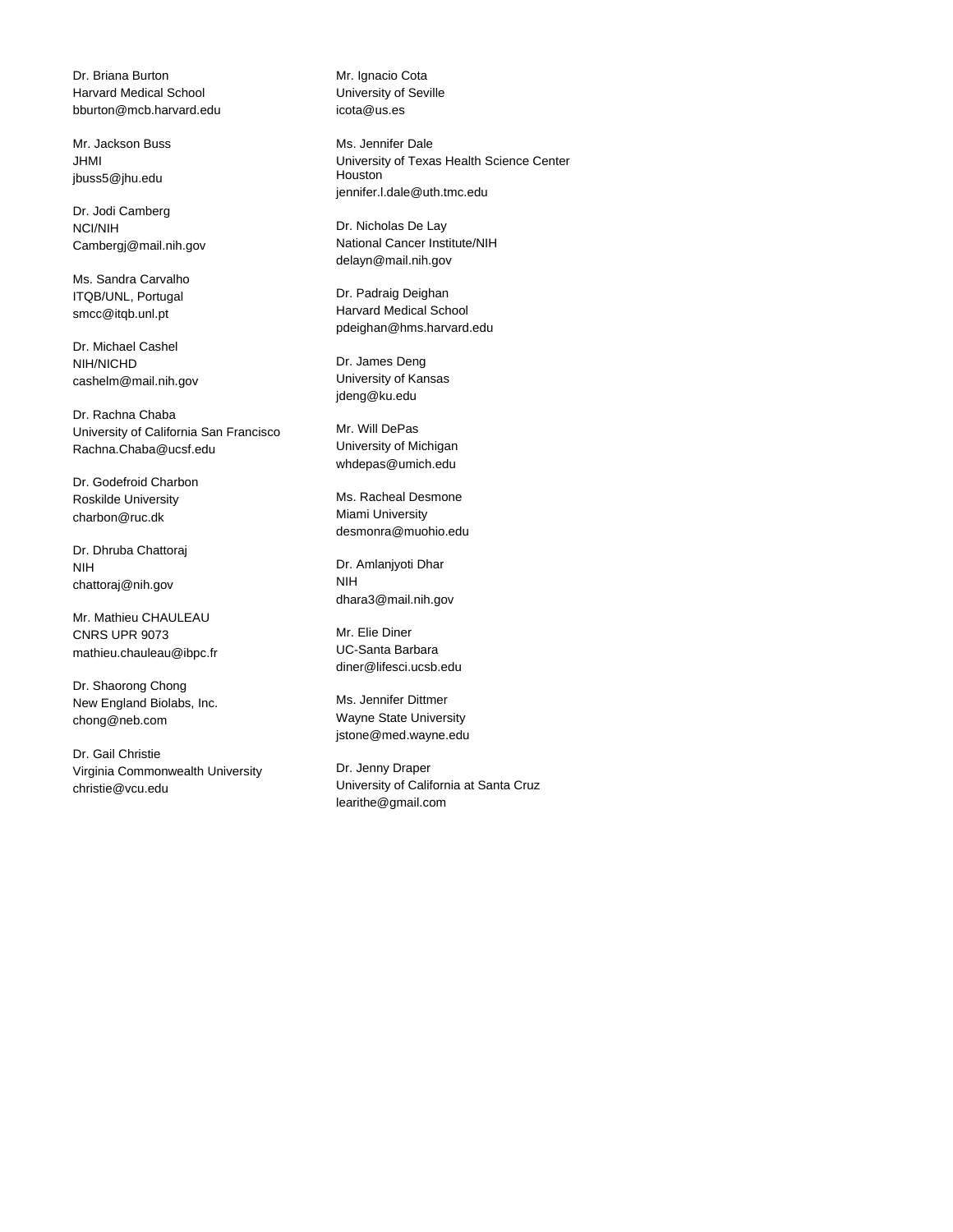Dr. Robert Edwards San Diego State University redwards@sciences.sdsu.edu

Dr. Susan Egan University of Kansas sme@ku.edu

Prof. Hanna Engelberg-Kulka Hebrew University-Medical School hanita@cc.huji.ac.il

Dr. Olivier Espéli **CNRS** espeli@cgm.cnrs-gif.fr

Ms. Margery Evans University of Michigan maggieev@umich.edu

Dr. Peter Fineran University of Otago peter.fineran@otago.ac.nz

Dr. Vincent Fischetti Rockefeller University vaf@rockefeller.edu

Dr. Nadine Fornelos University of Jyväskylä nadine.fornelos@jyu.fi

Dr. Sarah Fortune Harvard School of Public Health sfortune@hsph.harvard.edu

Mr. Kristian Franer Norwegian School of Veterinary Science franerkristian@yahoo.com

Dr. José Freire da Silva Neto University of São Paulo jfsneto@usp.br

Ms. Zhiyun Ge Stony brook university zhiyunge@gmail.com

Dr. Michelle Giglio Institute for Genome Sciences mgiglio@som.umaryland.edu

Ms. Nathalie Goeders Université Libre de Bruxelles ngoeders@ulb.ac.be

Mr. Seth Goldman Rutgers University/Waksman Institute sgoldman@waksman.rutgers.edu

Dr. Susan Gottesman National Cancer Institute susang@helix.nih.gov

Dr. Jayaraman Gowrishankar Centre for DNA Fingerprinting & **Diagnostics** shankar@cdfd.org.in

Dr. David Grainger The University of Warwick d.c.grainger@warwick.ac.uk

Dr. Julia Grimwade Florida Institute of Technology grimwade@fit.edu

Ms. Megha Gulati Michigan State University gulatime@msu.edu

Dr. Monica Guo University of California - San Francisco Monica.Guo@ucsf.edu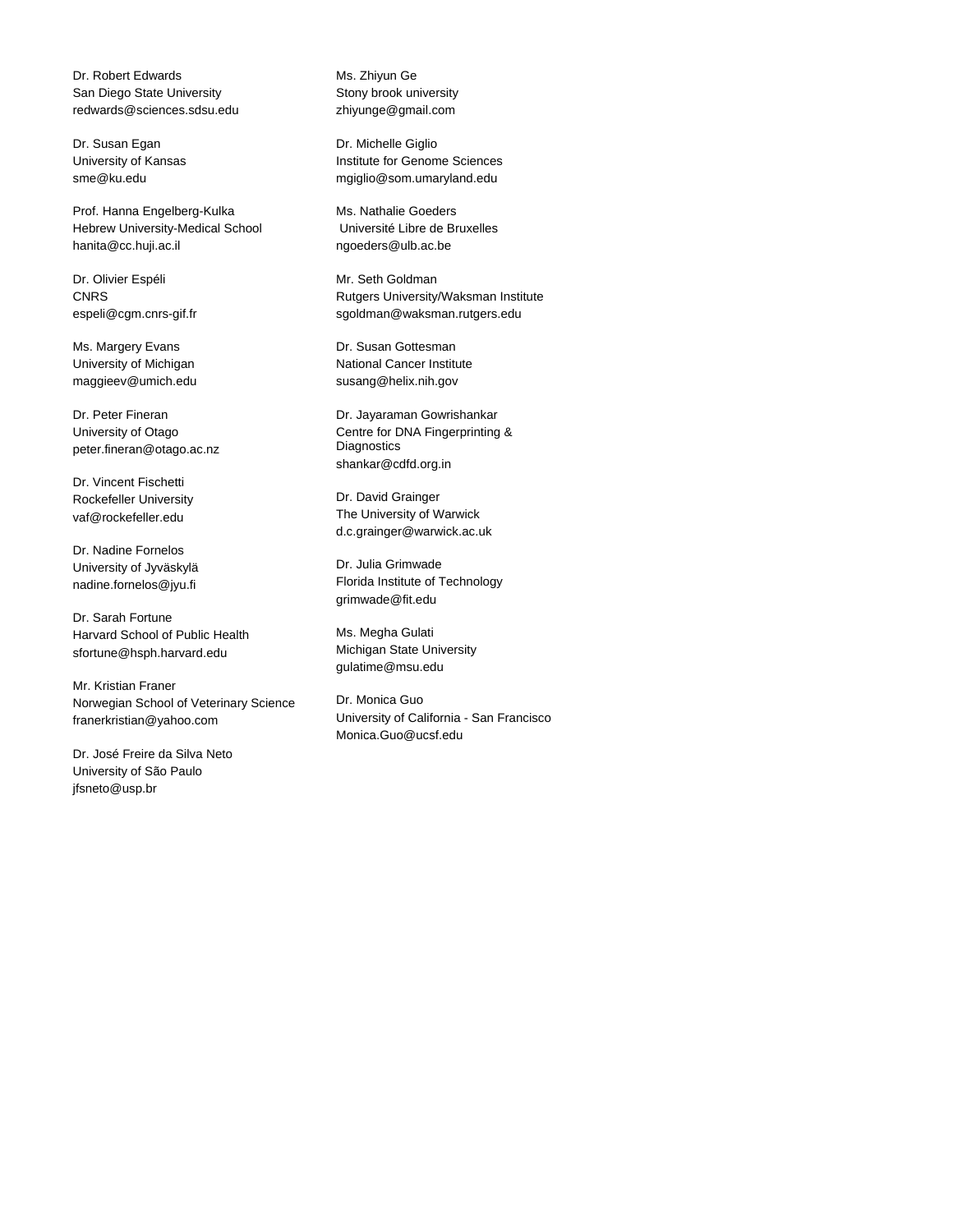Mr. Troy Hammerstrom University of Texas Health Science Center - **Houston** troy.g.hammerstrom@uth.tmc.edu

Dr. Philip Hastings Baylor College of Medicine hastings@bcm.edu

Dr. Christopher Hayes University of California, Santa Barbara chayes@lifesci.ucsb.edu

Mr. Zach Hensel Johns Hopkins School of Medicine zhensel@jhu.edu

Mr. Bisco Hill Washington University STL nshill@wustl.edu

Dr. Jim Hu Texas A&M University jimhu@tamu.edu

Dr. James Hu Texas A&M University jimhu@tamu.edu

Dr. Michael Ibba Ohio State University ibba.1@osu.edu

Dr. Michele Igo University of California, Davis mmigo@ucdavis.edu

Ms. Tamara James NYU -NIH Tamara.James@nyumc.org

Ms. Anuradha Janakiraman The City College of CUNY anuj@sci.ccny.cuny.edu

Mr. Christian Jendresen Technical University of Denmark jendresen@gmail.com

Dr. JYOTI JHA NIH jyoti.jha@nih.gov

Ms. Jennifer Juarez UT-Houston Medical School Jennifer.R.Juarez@uth.tmc.edu

Dr. Ryosuke Kadoya NIH kadoyar@mail.nih.gov

Dr. Peter Karp SRI International pkarp@ai.sri.com

Dr. Frederic Katzen Life Technologies Federico.Katzen@lifetech.com

Dr. Ingrid Keseler SRI International keseler@ai.sri.com

Mr. Morten Kjos Norwegian University of Life Sciences morten.kjos@umb.no

Ms. Ilana Kolodkin-Gal MCB, Harvard University lkolodkin-gal@mcb.harvard.edu

Ms. Sushma Kommineni Oregon Health and Science University kommines@ebs.ogi.edu

Dr. Anna Konovalova Max-Planck institute for terrestrial microbiology konovalova@mpi-marburg.mpg.de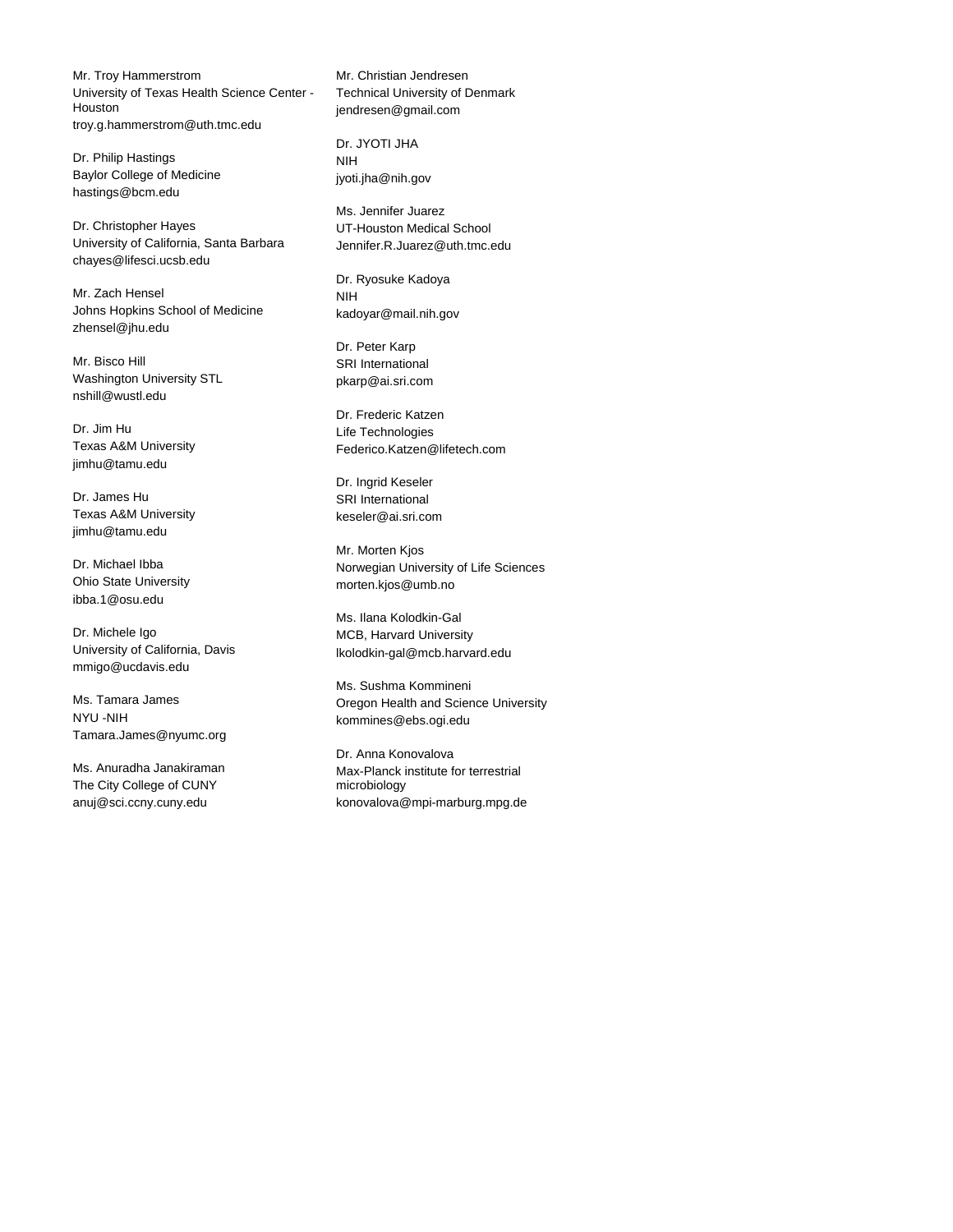Dr. Robert LaRossa DuPont robert.a.larossa@usa.dupont.com

Dr. Michael Laub MIT/HHMI laub@mit.edu

Ms. Beth Lazazzera UCLA bethl@em.ucla.edu

Ms. Shannon Leblanc University of Alberta shannon-ace@shaw.ca

Dr. Alan Leonard Florida Institute of Technology aleonard@fit.edu

Dr. Petra Levin Washington University plevin@wustl.edu

Dr. Dale Lewis NIH/NCI/CCR lewisdal@mail.nih.gov

Dr. Heon Lim Chungnam National University hmlim@cnu.ac.kr

Mr. Bing Liu Case Western Reserve University bxl70@case.edu

Dr. Anders Lobner-Olesen Roskilde University lobner@ruc.dk

Dr. Joanna Los University of Gdansk jlos@biotech.ug.gda.pl

Dr. Marcin Los University of Gdansk mlos@biotech.ug.gda.pl

Dr. Roy Magnuson University of Alabama in Huntsville Roy.Magnuson@uah.edu

Dr. Nadim Majdalani NIH/NCI nadim@nih.gov

Dr. Mark Mandel Northwestern University m-mandel@northwestern.edu

Dr. Martin Marinus UMass Medical School martin.marinus@umassmed.edu

Ms. Monica Markovski Harvard Medical School markovsk@fas.harvard.edu

Mr. RICARDO MAZZON UNIVERSITY OF SÃO PAULO rrmazzon@usp.br

Dr. Brenley McIntosh Texas A&M University brenleymcintosh@gmail.com

Ms. Katelyn McNair San Diego State University deprekate@gmail.com

Mr. Abraham Medrano Inst. de Biotecnología / UNAM medlop@ibt.unam.mx

Dr. Houra Merrikh MIT merrikh@mit.edu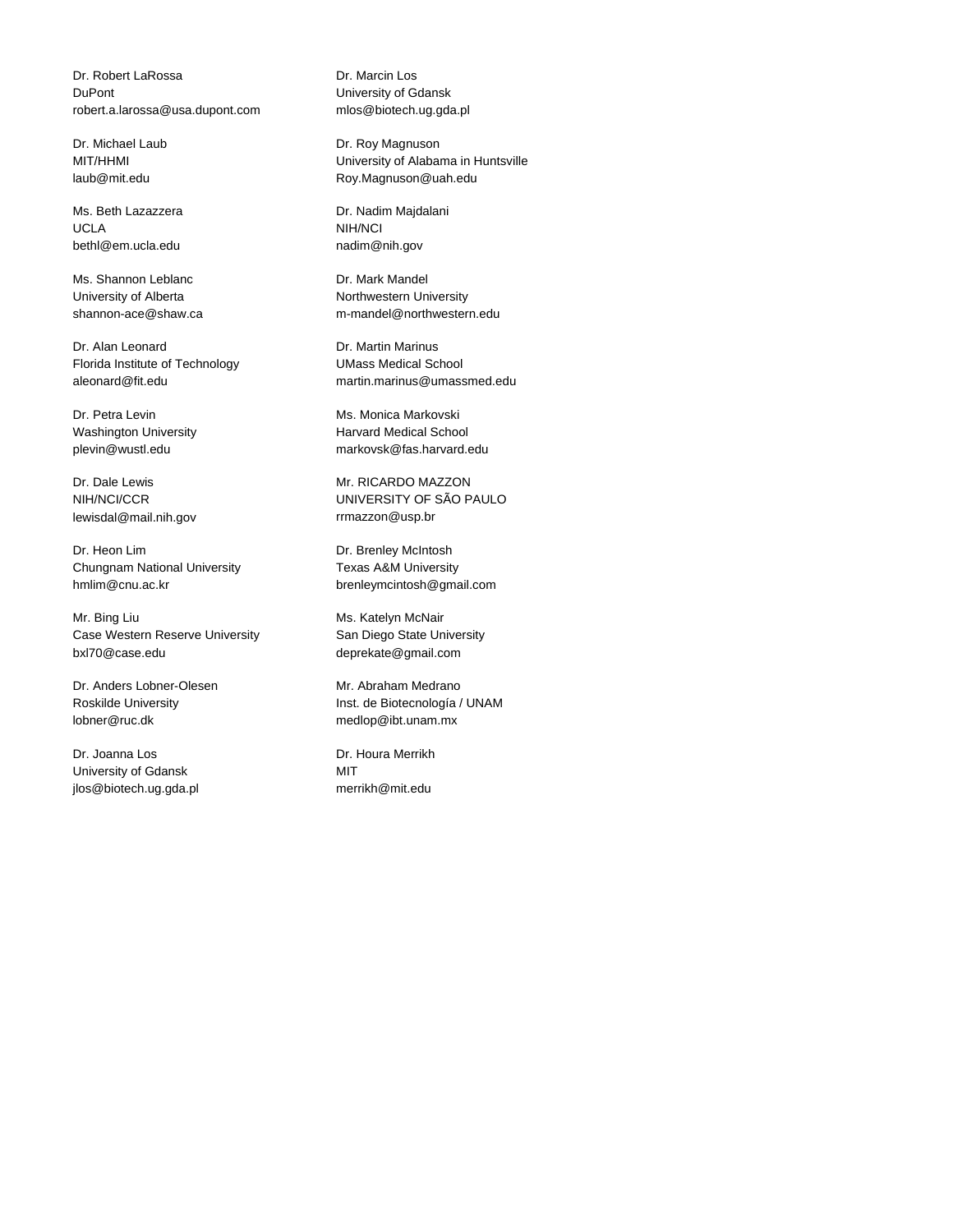Mr. Joshua Modell MIT jwmodell@mit.edu

Ms. Cristina Montero Diez Harvard Medical School cmontero@fas.harvard.edu

Dr. Sean Moore Univ. Central Florida semoore@mail.ucf.edu

Mr. Randy Morgenstein Emory University rmmorge@emory.edu

Ms. Ghazala Muteeb CDFD ghazalamuteeb@gmail.com

Ms. Entela Nako Harvard University enako@fas.harvard.edu

Mr. Jatin Narula Rice University jatin.iitm@gmail.com

Dr. Bryce Nickels Rutgers University bnickels@waksman.rutgers.edu

Mr. James Ortego Virginia Commonwealth University jdortego@verizon.net

Dr. Yuichi Otsuka Osaka University otsukay@bio.sci.osaka-u.ac.jp

Mr. Andrey Parshin UMDNJ-SOM at Stratford parshian@umdnj.edu

Ms. Sarah Perdue Cornell University sp366@cornell.edu

Dr. Joseph Peters Cornell University joe.peters@cornell.edu

Dr. Anthony Poteete University of Massachusetts Medical School anthony.poteete@umassmed.edu

Dr. Katarzyna Potrykus NIH/NICHD potrykuk@mail.nih.gov

Dr. Flavie Pouillot Pherecydes Pharma flavie.pouillot@pherecydes-pharma.com

Mr. Simon Poulter University of Cambridge sp462@cam.ac.uk

Dr. Jose Puente Instituto de Biotecnología, UNAM puente@ibt.unam.mx

Dr. ZHONG QIAN NIH qianz@mail.nih.gov

Dr. David Raskin The Methodist Hospital Research Institute dmraskin@tmhs.org

Mr. Kevin Roberts University of Cambridge krj38@cam.ac.uk

Ms. Tania Rozgaja Florida Institute of Technology trozgaja@my.fit.edu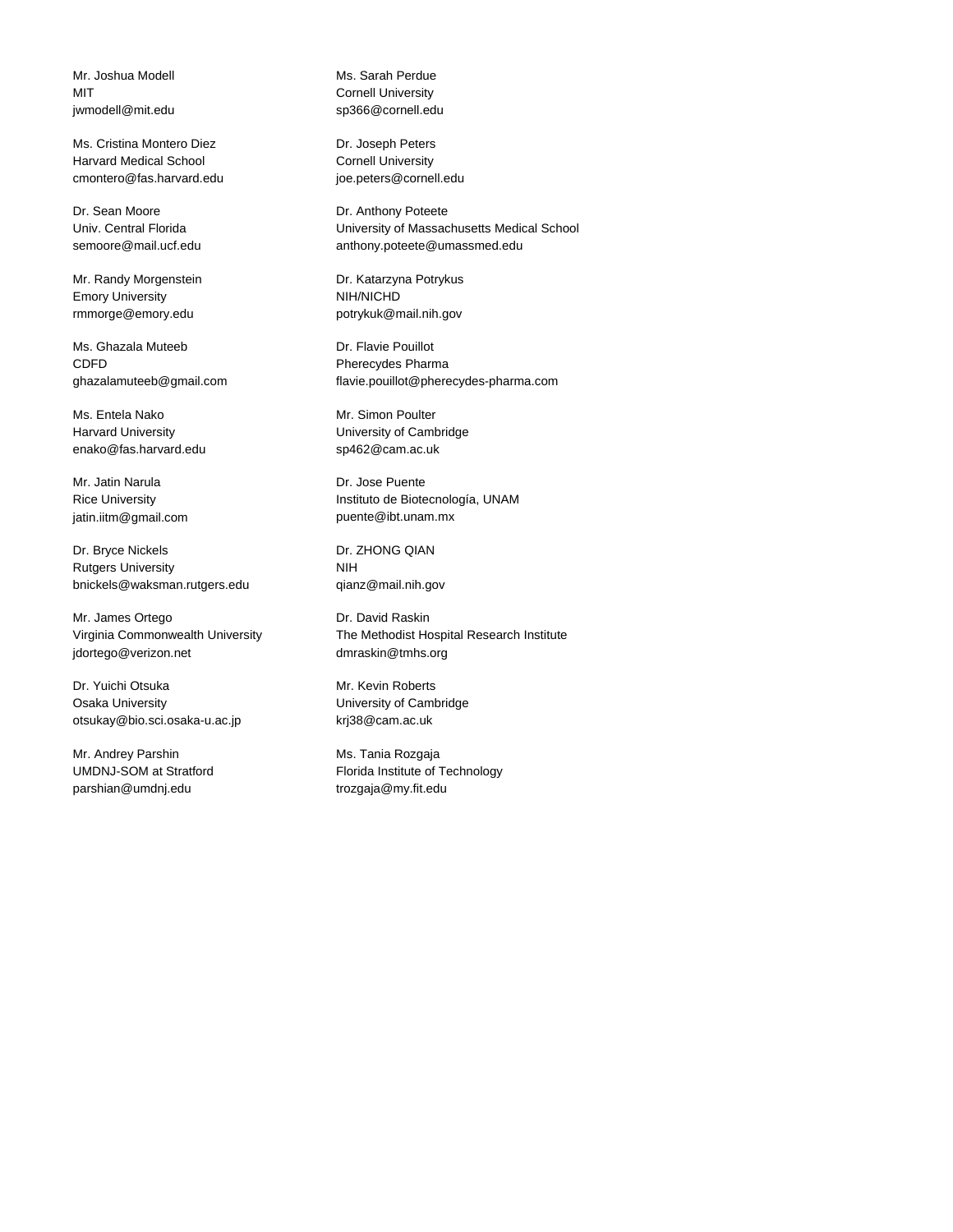Mr. David Rudner Harvard Medical School rudner@hms.harvard.edu

Dr. Christopher Sassetti University of Massachusetts christopher.sassetti@umassmed.edu

Ms. Shivalika Saxena CDFD, India shivali@cdfd.org.in

Prof. Jon Sayers University of Sheffield Medical School j.r.sayers@shef.ac.uk

Ms. Brandy Schalow Portland State University brans@pdx.edu

Dr. György Schneider University of Pécs gyorgy.schneider@aok.pte.hu

Mr. Daniel Schu NIH/NCI schudj@mail.nih.gov

Dr. Michael Sebert Children's Hosp of Phila/Univ of Pennsylvania sebert@email.chop.edu

Ms. Ethel Seyll Univerité Libre de Bruxelles eseyll@ul.ac.be

Dr. Pratik Shah Harvard Medical School/ Broad Institute pratik.shah@molbio.mgh.harvard.edu

Dr. Chandan Shee Baylor College of Medicine shee@bcm.edu

Dr. Deborah Siegele Texas A & M University d-siegele@tamu.edu

Dr. Lyle Simmons University of Michigan lasimm@umich.edu

Dr. Ole Skovgaard Roskilde University olesk@ruc.dk

Mr. Jeff Skredenske University of Kansas jskred@ku.edu

Mr. Daniel Smith University of Michigan, Ann Arbor dnlsmith@umich.edu

Dr. RAMACHANDRAN SUBRAMANIAN BITS, PILANI-DUBAI sramachandran@bitsdubai.com

Dr. Paul Sumby The Methodist Hospital Research Institute PSUMBY@TMHS.ORG

Ms. Amanda Supak Texas A&M University amandasupak@tamu.edu

Dr. Bryan Swingle USDA-ARS bms45@cornell.edu

Dr. Agnieszka Szalewska-Palasz University of Gdansk szalewsk@biotech.ug.gda.pl

Mr. Axel Thiel **CNRS** thiel@cgm.cnrs-gif.fr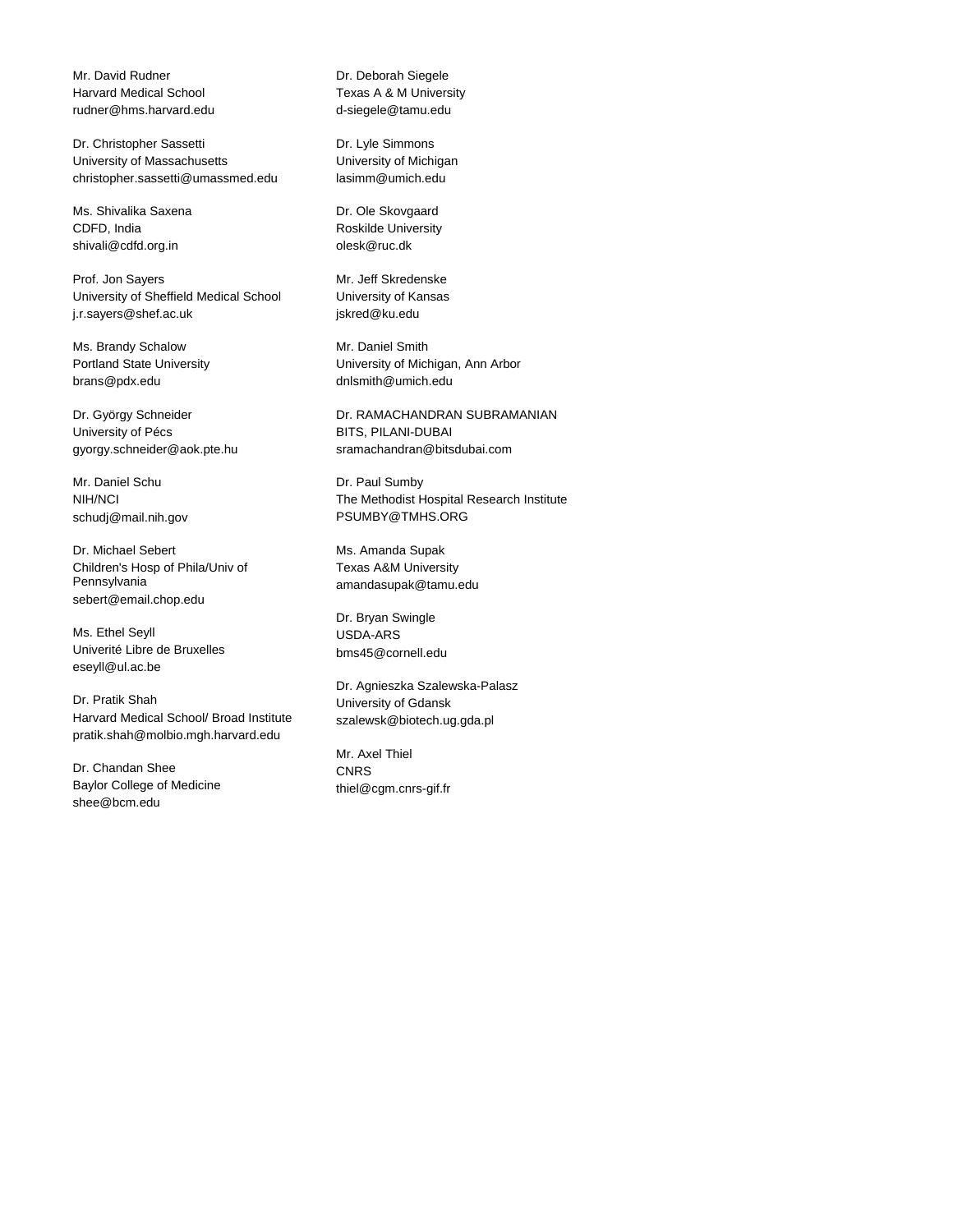Mr. Eshwar Udho Albert Einstein College of Medicine eshwar.udho@phd.einstein.yu.edu

Ms. Rita Valente Instituto Gulbenkian de Ciência rvalente@igc.gulbenkian.pt

Ms. Tatiana Venkova-Canova NCI / NIH canovat@mail.nih.gov

Ms. Ashild Vik University of Oslo ashild.vik@imbv.uio.no

Ms. Stefanie Vogt University of Alberta svogt@ualberta.ca

Dr. Joseph Wade Wadsworth Center jwade@wadsworth.org

Ms. Arti Walker Loyola University of Chicago artijwalker@gmail.com

Dr. Jade Wang Baylor College of Medicine jdwang@bcm.edu

Dr. Robert Washburn Columbia University rw378@columbia.edu

Mr. Christopher Wells Harvard Medical School cdwells@fas.harvard.edu

Dr. Malcolm Winkler Indiana University Bloomington mwinkler@bio.indiana.edu

Dr. Alan Wolfe Loyola University Chicago awolfe@lumc.edu

Dr. Alan Wolfe Loyola University Chicago awolfe@lumc.edu

Ms. Julia Wong University of Alberta jlw7@ualberta.ca

Mr. Ron Xavier AgResearch ron.xavier@agresearch.co.nz

Dr. Jie Xiao Johns Hopkins School of Medicine xiao@jhmi.edu

Dr. Ryland Young Texas A&M University ryland@tamu.edu

Dr. Ryland Young Texas A&M University ryland@tamu.edu

Dr. Helen Yu The City College of CUNY haiyu88@gmail.com

Mr. Andy Yuan Harvard Medical School/MIT ayuan@mit.edu

Ms. Xiaonan Zhao Georgia Institute of Technology xiaonan\_elsa@gatech.edu

Ms. S. Betty Zou University of Toronto shicong.zou@utoronto.ca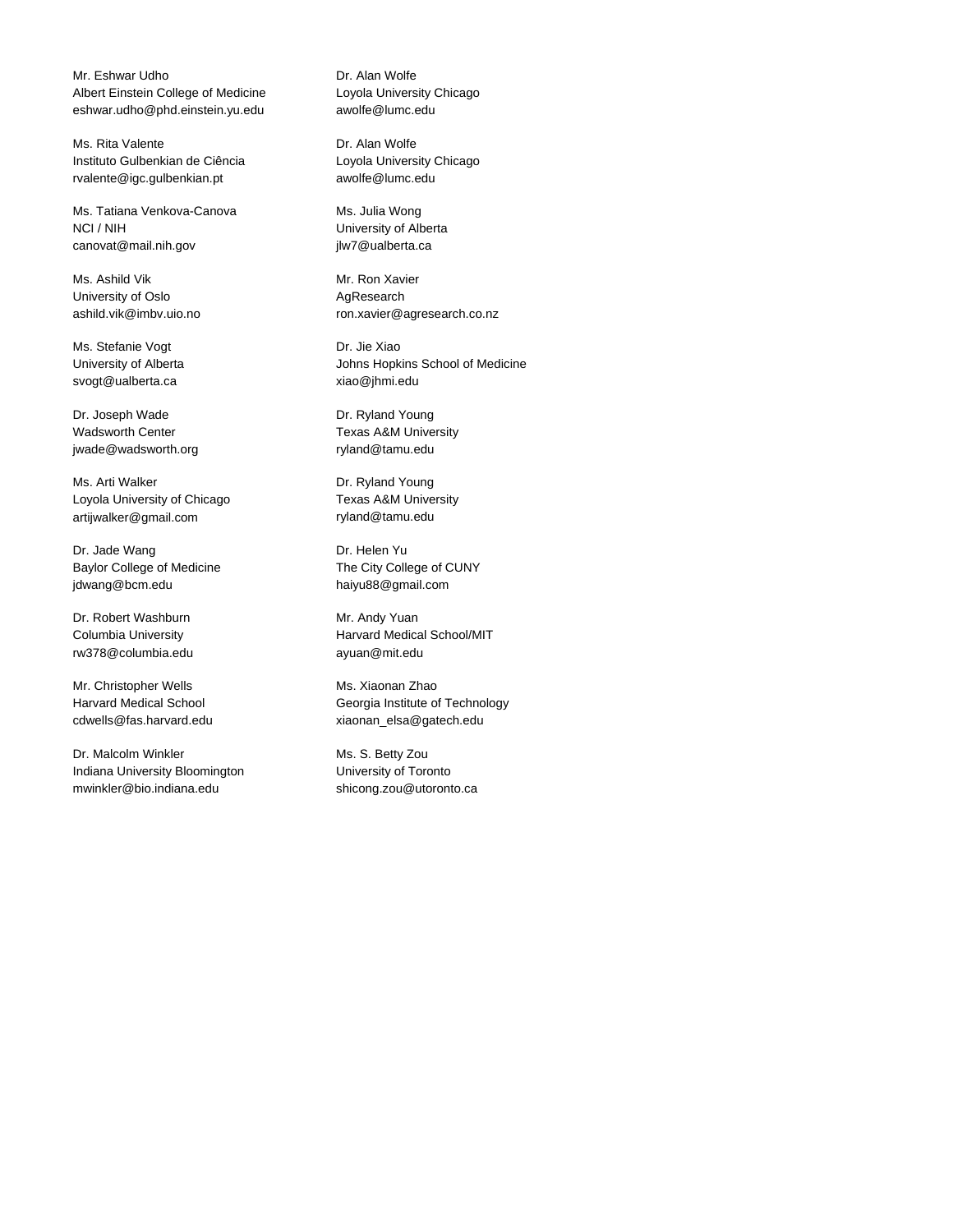## **VISITOR INFORMATION**

| <b>EMERGENCY</b>       | <b>'CSHL</b>          | <b>BANBURY</b> |
|------------------------|-----------------------|----------------|
| <b>Fire</b>            | (9) 742-3300          | (9) 692-4747   |
| Ambulance              | (9) 742-3300          | (9) 692-4747   |
| <b>Poison</b>          | 9) 542-2323           | (9) 542-2323   |
| <b>Police</b>          | (9) 911               | (9) 549-8800   |
| <b>Safety-Security</b> | <b>Extension 8870</b> |                |

| <b>Emergency Room</b><br><b>Huntington Hospital</b><br>270 Park Avenue, Huntington | 631-351-2300<br>(1037)       |
|------------------------------------------------------------------------------------|------------------------------|
| <b>Dentists</b><br>Dr. William Berg<br>Dr. Robert Zeman                            | 631-271-2310<br>631-271-8090 |
| <b>Doctor</b><br><b>MediCenter</b><br>234 W. Jericho Tpke., Huntington Station     | 631-423-5400<br>(1034)       |
| Drugs - 24 hours, 7 days<br>Rite-Aid<br>391 W. Main Street, Huntington             | 631-549-9400<br>(1039)       |

## **Free Speed Dial**

Dial the four numbers (**\*\*\*\***) from any **tan house phone** to place a free call.

## **GENERAL INFORMATION**

## **Books, Gifts, Snacks, Clothing, Newspapers**

 *BOOKSTORE* 367-8837 (hours posted on door) Located in Grace Auditorium, lower level.

### **Photocopiers, Journals, Periodicals, Books, Newspapers**

 *Photocopying – Main Library Hours:* 8:00 a.m. – 9:00 p.m. Mon-Fri 10:00 a.m. – 6:00 p.m. Saturday *Helpful tips -* Obtain PIN from Meetings & Courses Office to enter Library after hours. See Library staff for photocopier code.

#### **Computers, E-mail, Internet access**

Grace Auditorium Upper level: E-mail only Lower level: Word processing and printing. STMP server address: mail.optonline.net *To access your E-mail, you must know the name of your home server.*

### **Dining, Bar**

Blackford Hall

 Breakfast 7:30–9:00, Lunch 11:30–1:30, Dinner 5:30–7:00 Bar 5:00 p.m. until late

**Helpful tip** - If there is a line at the upper dining area, try the lower dining room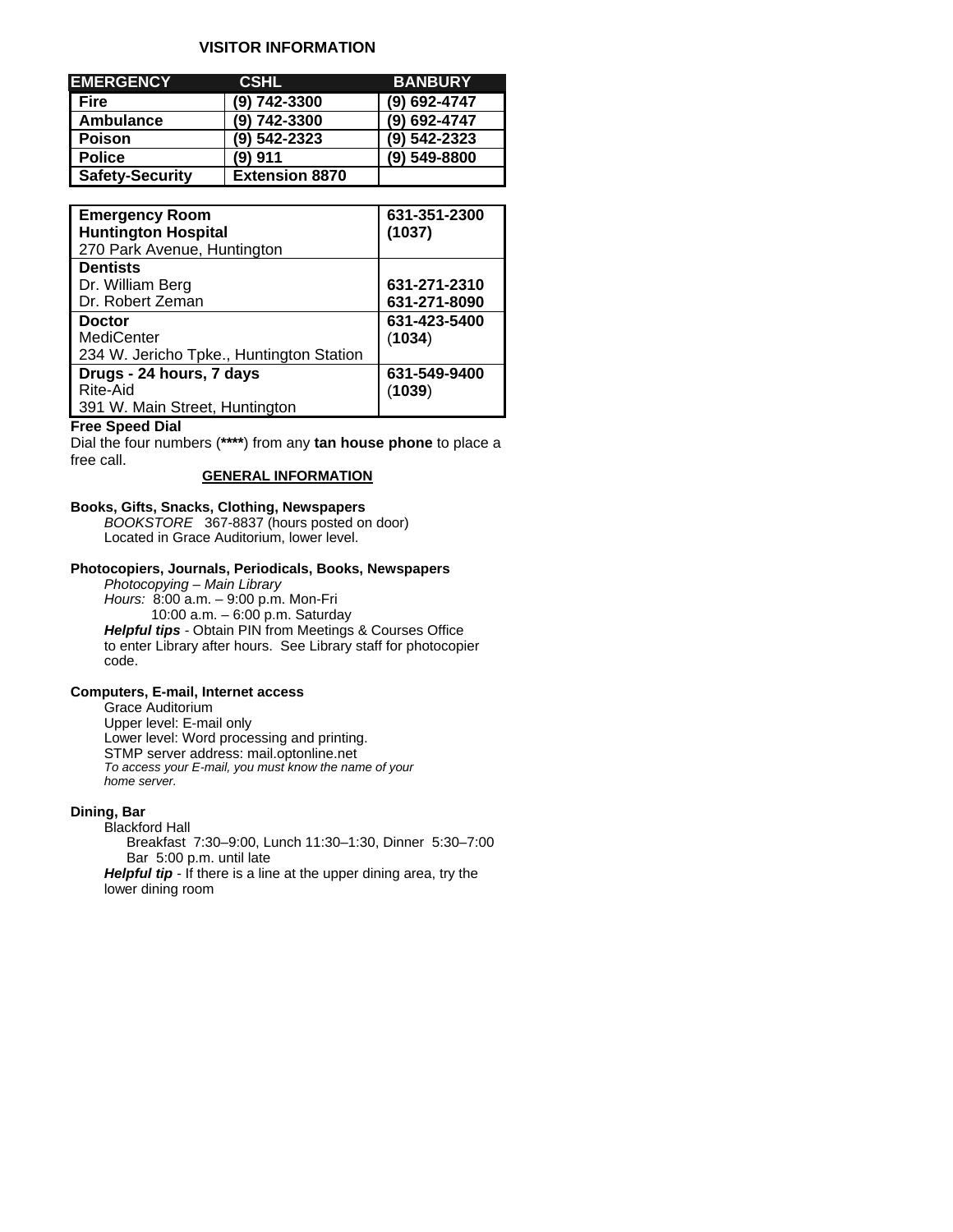#### **Messages, Mail, Faxes**

Message Board, Grace, lower level

#### **Swimming, Tennis, Jogging, Hiking**

June–Sept. Lifeguard on duty at the beach. 12:00 noon–6:00 p.m. Two tennis courts open daily.

#### **Russell Fitness Center**

Dolan Hall, west wing, lower level *PIN#:* **Press 64480 (then enter #)**

#### **Concierge**

**On duty daily at Meetings & Courses Office.**  *After hours – From tan house phones, dial x8870 for assistance* 

#### **Pay Phones, House Phones**

Grace, lower level; Cabin Complex; Blackford Hall; Dolan Hall, foyer

#### **CSHL's Green Campus**

Cold Spring Harbor Laboratory is pledged to operate in an environmentally responsible fashion wherever possible. In the past, we have removed underground oil tanks, remediated asbestos in historic buildings, and taken substantial measures to ensure the pristine quality of the waters of the harbor. Water used for irrigation comes from natural springs and wells on the property itself. Lawns, trees, and planting beds are managed organically whenever possible. And trees are planted to replace those felled for construction projects.

Two areas in which the Laboratory has focused recent efforts have been those of waste management and energy conservation. The Laboratory currently recycles most waste. Scrap metal, electronics, construction debris, batteries, fluorescent light bulbs, toner cartridges, and waste oil are all recycled. For general waste, the Laboratory uses a "single stream waste management" system, removing recyclable materials and sending the remaining combustible trash to a cogeneration plant where it is burned to provide electricity, an approach considered among the most energy efficient, while providing a high yield of recyclable materials.

Equal attention has been paid to energy conservation. Most lighting fixtures have been replaced with high efficiency fluorescent fixtures, and thousands of incandescent bulbs throughout campus have been replaced with compact fluorescents. The Laboratory has also embarked on a project that will replace all building management systems on campus, reducing heating and cooling costs by as much as twenty-five per cent.

Cold Spring Harbor Laboratory continues to explore new ways in which we can reduce our environmental footprint, including encouraging our visitors and employees to use reusable containers, conserve energy, and suggest areas in which the Laboratory's efforts can be improved. This book, for example, is printed on recycled paper.